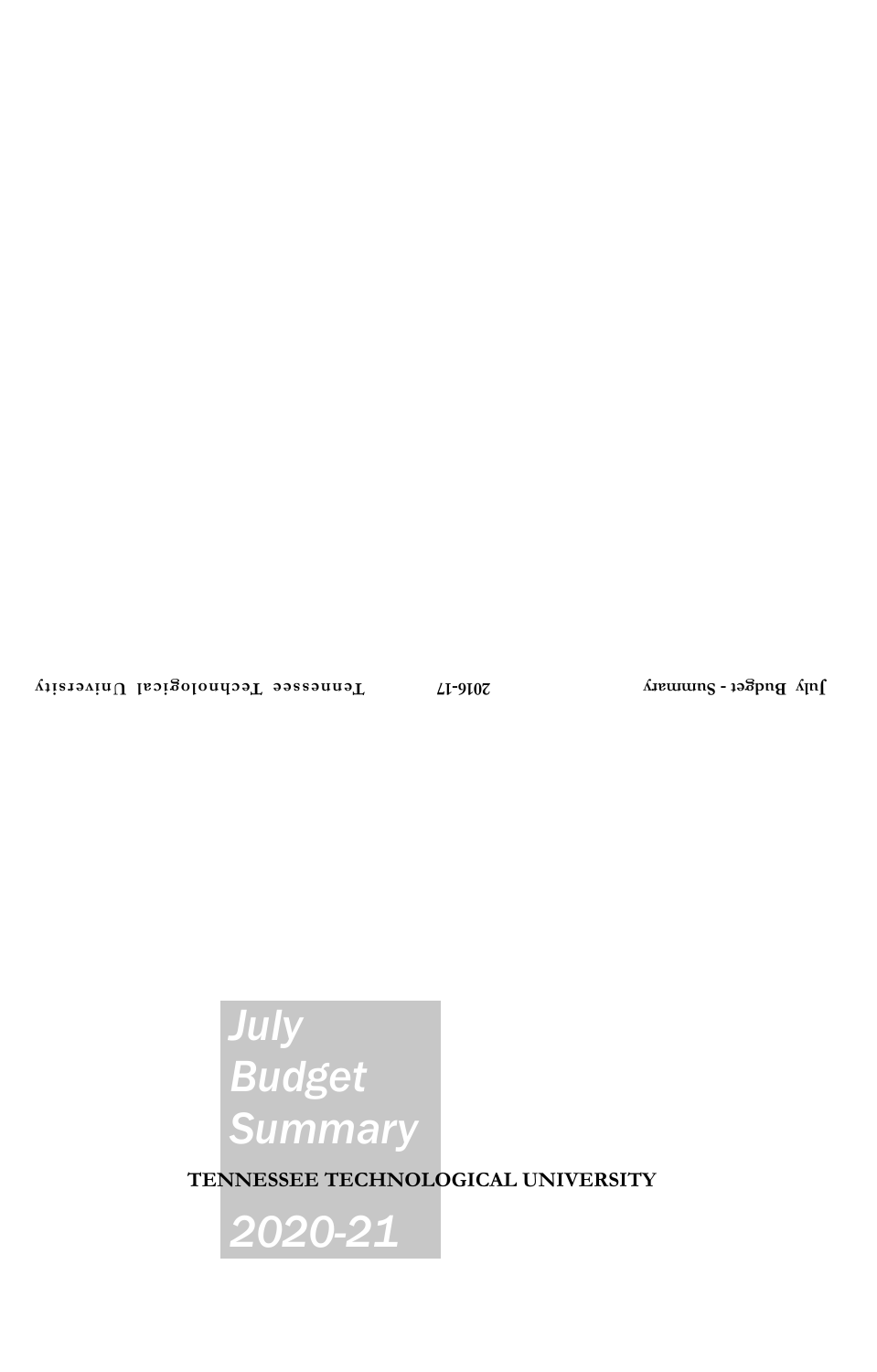# **TENNESSEE TECHNOLOGICAL UNIVERSITY JULY BUDGET 2020-21 Summary**

# **TABLE OF CONTENTS**

|                                                                | Page |                                                                | Page |
|----------------------------------------------------------------|------|----------------------------------------------------------------|------|
| I. Summary of Unrestricted Current Funds Available and Applied |      | V. Unrestricted Expenditures by Major Functional Area & Object |      |
|                                                                |      | Actual 2018-19                                                 | 12   |
| II. Detail of Special Allocations                              | 4    | Revised Budget 2019-20                                         | 13   |
|                                                                |      | Estimated Budget 2019-20                                       | 14   |
| III. Unrestricted Expenditures                                 |      | July Budget 2020-21                                            | 15   |
| <b>Actual 2018-19</b>                                          |      |                                                                |      |
| Revised Budget 2019-20                                         | b    | VI. Detailed Current Fund Revenues                             | 16   |
| Estimated Budget 2019-20                                       |      |                                                                |      |
| July Budget 2020-21                                            | 8    | VII. Detailed Current Fund Expenditures                        | 20   |
| IV. Detail of Transfers                                        |      | VIII. Restricted Current Funds, Revenues & Expenditures        | 237  |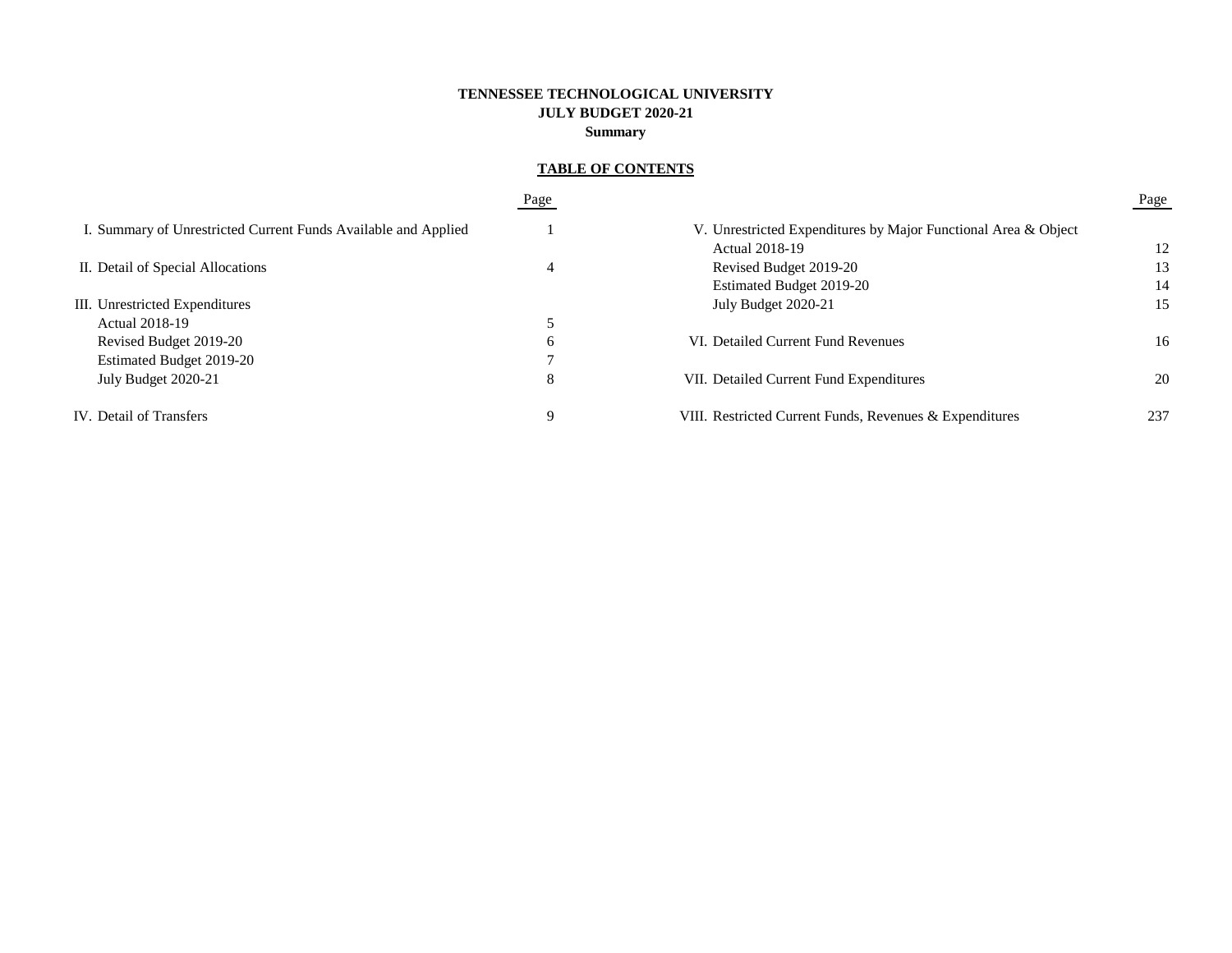Page 1 Page 1<br>Run Date 08-MAY-2020 Run Date 08-MAY-2020 FZRJF01 TBR8: 1.1 Run Date 08-MAY-2020

# Form I Georgian Communication of the Communication of Tennessee Tech University Communication Run Time 12:41 PM Summary Of Unrestricted Current Funds Available And Applied July Budget 2020-21

|                                                           | Actual<br>$2018 - 19$      | October<br>Budget<br>$2019 - 20$ | Estimated<br>Budget<br>$2019 - 20$ | % Change<br>Over<br>Actual | July<br>Budget<br>$2020 - 21$ | % Change<br>Over<br>Actual |
|-----------------------------------------------------------|----------------------------|----------------------------------|------------------------------------|----------------------------|-------------------------------|----------------------------|
| Unrestricted Current Fund Balances                        |                            |                                  |                                    |                            |                               |                            |
| at Beginning of Period                                    |                            |                                  |                                    |                            |                               |                            |
| Allocation for Encumbrances                               | 198,818                    | 2,347,600                        | 2,347,600                          | 1080.8                     | $\Omega$                      | $-100.0$                   |
| Allocation for Working Capital                            | 2,306,620                  | 2,914,800                        | 2,914,800                          | 26.4                       | 2,914,800                     | 26.4                       |
| Special Allocations                                       | 10,418,025                 | 13,339,300                       | 13,339,300                         | 28.0                       | 4,328,500                     | $-58.5$                    |
| Unallocated Balance                                       | 128,824                    | 111,100                          | 111,100                            | $-13.8$                    | $\Omega$                      | $-100.0$                   |
| Total Unrestricted Current Fund Balances                  | 13,052,287                 | 18,712,800                       | 18,712,800                         | 43.4                       | 7,243,300                     | $-44.5$                    |
| Revenues                                                  |                            |                                  |                                    |                            |                               |                            |
| Education and General                                     |                            |                                  |                                    |                            |                               |                            |
| Tuition and Fees                                          | 95,852,464                 | 97,640,600                       | 98,989,300                         | 03.3                       | 94, 314, 200                  | $-01.6$                    |
| State Appropriations                                      | 56,172,876                 | 59,396,600                       | 59,396,600                         | 05.7                       | 62,703,000                    | 11.6                       |
| Federal Grants and Contracts                              | 1,354,365                  | 869,700                          | 869,700                            | $-35.8$                    | 869,700                       | $-35.8$                    |
| Local Grants and Contracts                                | 12,523                     | 3,200                            | 3,200                              | $-74.4$                    | 3,200                         | $-74.4$                    |
| State Grants and Contracts                                | 259,011                    | 59,400                           | 59,400                             | $-77.1$                    | 59,400                        | $-77.1$                    |
| Private Grants and Contracts                              | 36,964                     | 39,100                           | 39,100                             | 05.8                       | 39,100                        | 05.8                       |
| Private Gifts                                             | 27,267                     | $\overline{0}$                   | $\mathbf 0$                        | $-100.0$                   | $\Omega$                      | $-100.0$                   |
| Sales & Services of Educ Activities                       | 824,270                    | 857,500                          | 899,600                            | 09.1                       | 855,500                       | 03.8                       |
| Sales & Services of Other Activities                      | 8,734,714                  | 8,671,700                        | 8,635,800                          | $-01.1$                    | 8,466,700                     | $-03.1$                    |
| Other Sources                                             | 3,054,590                  | 1,246,000                        | 1,203,000                          | $-60.6$                    | 1,199,300                     | $-60.7$                    |
| Total Education and General                               | 166, 329, 044              | 168,783,800                      | 170,095,700                        | 02.3                       | 168,510,100                   | 01.3                       |
| Sales & Services of Aux Enterprises                       |                            |                                  |                                    |                            |                               |                            |
| Sales and Services of Aux Enterprises                     | 19,136,590                 | 18, 343, 300                     | 18,356,800                         | $-04.1$                    | 18,330,800                    | $-04.2$                    |
| Total Revenues                                            | 185,465,634                | 187, 127, 100                    | 188,452,500                        | 01.6                       | 186,840,900                   | 00.7                       |
| Expenditures and Transfers                                |                            |                                  |                                    |                            |                               |                            |
| Education and General                                     |                            |                                  |                                    |                            |                               |                            |
| Instruction                                               | 69,577,550                 | 81,774,300                       | 81,746,600                         | 17.5                       | 77,708,800                    | 11.7                       |
| Research                                                  | 2,369,134                  | 3,878,200                        | 3,886,700                          | 64.1<br>05.9               | 2,652,400                     | 12.0<br>$-08.2$            |
| Public Service                                            | 2,305,792                  | 2,478,500                        | 2,441,800                          |                            | 2,117,600                     |                            |
| Academic Support<br>Student Services                      | 12,197,099                 | 13, 275, 200                     | 13,897,200                         | 13.9                       | 13, 172, 400                  | 08.0<br>01.7               |
|                                                           | 19,885,215                 | 21, 127, 000                     | 21,726,200                         | 09.3                       | 20, 230, 200                  | 08.4                       |
| Institutional Support<br>Operation & Maintenance of Plant | 15, 159, 752<br>12,891,610 | 17,443,600<br>14,737,800         | 17,107,800<br>14,518,100           | 12.9<br>12.6               | 16,440,100<br>14,612,900      | 13.4                       |
| Scholarships & Fellowships                                | 15,096,058                 | 17,396,200                       | 17,241,100                         | 14.2                       | 16,172,600                    | 07.1                       |
| Total Education and General                               | 149,482,210                | 172,110,800                      | 172,565,500                        | 15.4                       | 163,107,000                   | 09.1                       |
| Mandatory Transfers for:                                  |                            |                                  |                                    |                            |                               |                            |
| Principal & Interest                                      | 624,480                    | 1,046,100                        | 1,046,100                          | 67.5                       | 1,988,700                     | 218.5                      |
| Renewals & Replacements                                   | $\Omega$                   | $\Omega$                         | $\Omega$                           |                            | $\Omega$                      |                            |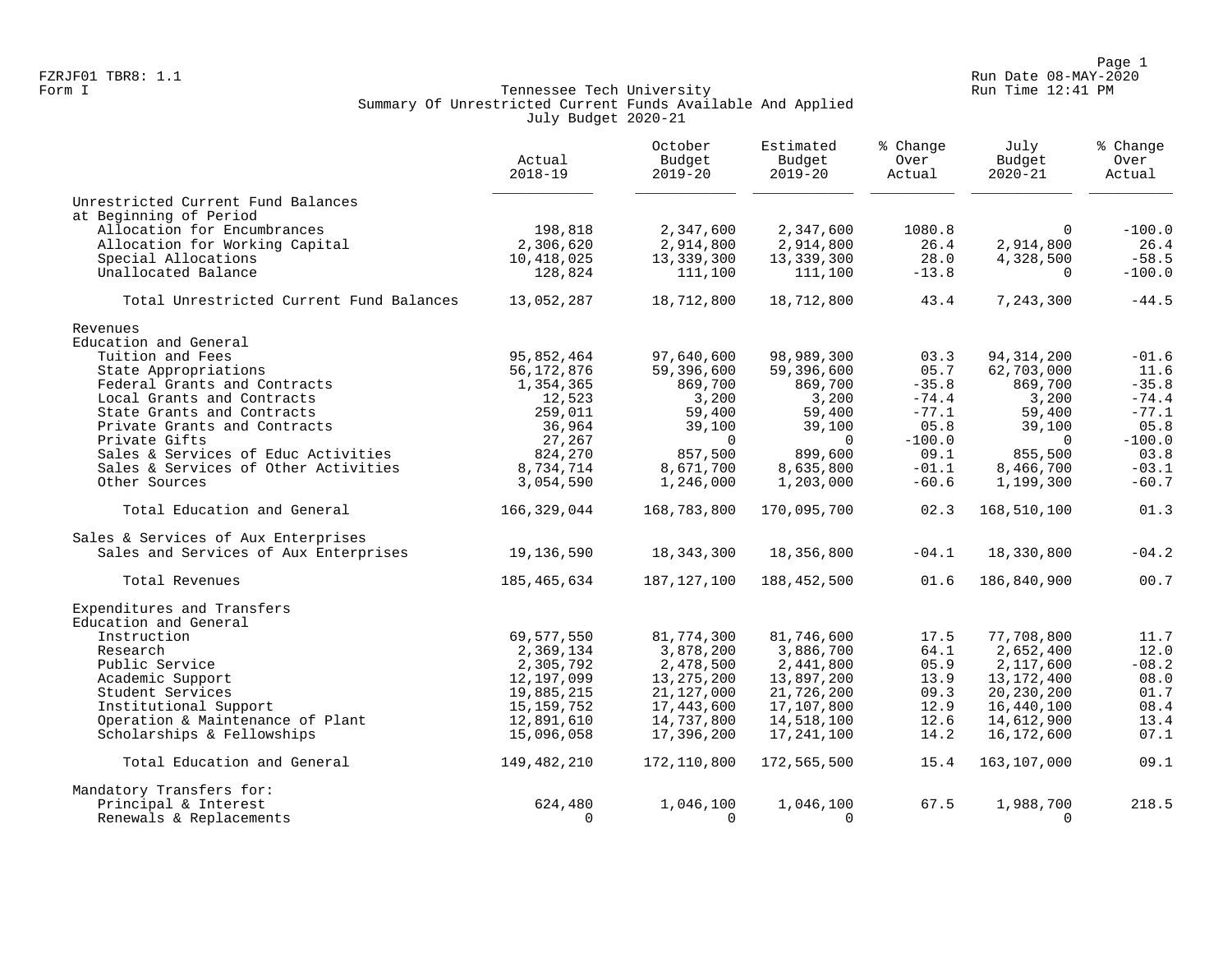Page 2<br>Run Date 08-MAY-2020<br>Run Date 08-MAY-2020 FZRJF01 TBR8: 1.1 Run Date 08-MAY-2020

# Form I Georgian Communication of the Communication of Tennessee Tech University Communication Run Time 12:41 PM Summary Of Unrestricted Current Funds Available And Applied July Budget 2020-21

|                                                                                                                                                                                                                                                     | Actual<br>$2018 - 19$                                                       | October<br>Budget<br>$2019 - 20$                                         | Estimated<br>Budget<br>$2019 - 20$                                | % Change<br>Over<br>Actual                      | July<br>Budget<br>$2020 - 21$                                         | % Change<br>Over<br>Actual                      |
|-----------------------------------------------------------------------------------------------------------------------------------------------------------------------------------------------------------------------------------------------------|-----------------------------------------------------------------------------|--------------------------------------------------------------------------|-------------------------------------------------------------------|-------------------------------------------------|-----------------------------------------------------------------------|-------------------------------------------------|
| Loan Fund Matching Grant                                                                                                                                                                                                                            | $\Omega$                                                                    | $\Omega$                                                                 | $\Omega$                                                          |                                                 | $\Omega$                                                              |                                                 |
| Total Mandatory Transfers                                                                                                                                                                                                                           | 624,480                                                                     | 1,046,100                                                                | 1,046,100                                                         | 67.5                                            | 1,988,700                                                             | 218.5                                           |
| Non-Mandatory Transfers for:<br>Transfers to Unexpended Plant Fund<br>Transfers to Renewal & Replacements<br>Transfers to Other Funds<br>Transfers from Unexpended Plant Fund                                                                       | 6,781,338<br>1,395,449<br>2,423,469<br>$\Omega$                             | 2,831,300<br>1,902,800<br>2,231,500                                      | 3,132,200<br>2,430,500<br>2,231,500                               | $-53.8$<br>74.2<br>$-07.9$                      | 1,903,600<br>1,750,900<br>2,231,500                                   | $-71.9$<br>25.5<br>$-07.9$                      |
| Transfers from Renewal & Replacements<br>Transfers from Other Funds                                                                                                                                                                                 | $-20,189$                                                                   | $\mathbf 0$<br>$\Omega$                                                  | $\mathbf 0$<br>$\Omega$                                           | $-100.0$                                        | $-2,502,400$<br>$\cap$                                                | $-100.0$                                        |
| Total Non-Mandatory Transfers                                                                                                                                                                                                                       | 10,580,067                                                                  | 6,965,600                                                                | 7,794,200                                                         | $-26.3$                                         | 3,383,600                                                             | $-68.0$                                         |
| Total Education and General                                                                                                                                                                                                                         | 160,686,757                                                                 | 180, 122, 500                                                            | 181,405,800                                                       | 12.9                                            | 168,479,300                                                           | 04.8                                            |
| Auxiliary Enterprises Expenditures<br>Auxiliary Enterprises Expenditures                                                                                                                                                                            | 6,976,220                                                                   | 7,449,600                                                                | 7,469,900                                                         | 07.1                                            | 7,531,800                                                             | 08.0                                            |
| Total Auxiliary Expenditures                                                                                                                                                                                                                        | 6,976,220                                                                   | 7,449,600                                                                | 7,469,900                                                         | 07.1                                            | 7,531,800                                                             | 08.0                                            |
| Mandatory Transfers for:<br>Principal & Interest<br>Renewals & Replacements<br>Loan Fund Matching Grant                                                                                                                                             | 3,757,778<br>$\Omega$                                                       | 6,118,000<br>$\Omega$<br>$\Omega$                                        | 6,118,000<br>0<br>$\Omega$                                        | 62.8<br>00.0<br>00.0                            | 6,118,000<br>$\Omega$<br>$\Omega$                                     | 62.8<br>00.0<br>00.0                            |
| Total Mandatory Transfers                                                                                                                                                                                                                           | 3,757,778                                                                   | 6,118,000                                                                | 6,118,000                                                         | 62.8                                            | 6,118,000                                                             | 62.8                                            |
| Non-Mandatory Transfers for:<br>Tranfers to Unexpended Plant Fund<br>Transfers to Renewal & Replacements<br>Transfers to Other Funds<br>Transfers from Unexpended Plant Fund<br>Transfers from Renewal & Replacements<br>Transfers from Other Funds | $\Omega$<br>8,384,353<br>$\Omega$<br>$\overline{0}$<br>$\Omega$<br>$\Omega$ | $\Omega$<br>4,935,900<br>$\Omega$<br>$\mathbf 0$<br>$\Omega$<br>$\Omega$ | $\Omega$<br>4,928,300<br>0<br>$\mathbf 0$<br>$\Omega$<br>$\Omega$ | 00.0<br>$-41.2$<br>00.0<br>00.0<br>00.0<br>00.0 | $\Omega$<br>4,681,000<br>$\Omega$<br>$\Omega$<br>$\Omega$<br>$\Omega$ | 00.0<br>$-44.2$<br>00.0<br>00.0<br>00.0<br>00.0 |
| Total Non-Mandatory Transfers                                                                                                                                                                                                                       | 8,384,353                                                                   | 4,935,900                                                                | 4,928,300                                                         | $-41.2$                                         | 4,681,000                                                             | $-44.2$                                         |
| Total Auxiliary Enterprises                                                                                                                                                                                                                         | 19,118,351                                                                  | 18,503,500                                                               | 18,516,200                                                        | $-03.1$                                         | 18,330,800                                                            | $-04.1$                                         |
| Total Expenditures And Transfers                                                                                                                                                                                                                    | 179,805,108                                                                 | 198,626,000                                                              | 199,922,000                                                       | 11.2                                            | 186,810,100                                                           | 03.9                                            |
| Other<br>Prior Period Adjustments                                                                                                                                                                                                                   | $\mathbf 0$                                                                 | $\mathbf 0$                                                              | $\mathbf 0$                                                       | 00.0                                            | $\Omega$                                                              | 00.0                                            |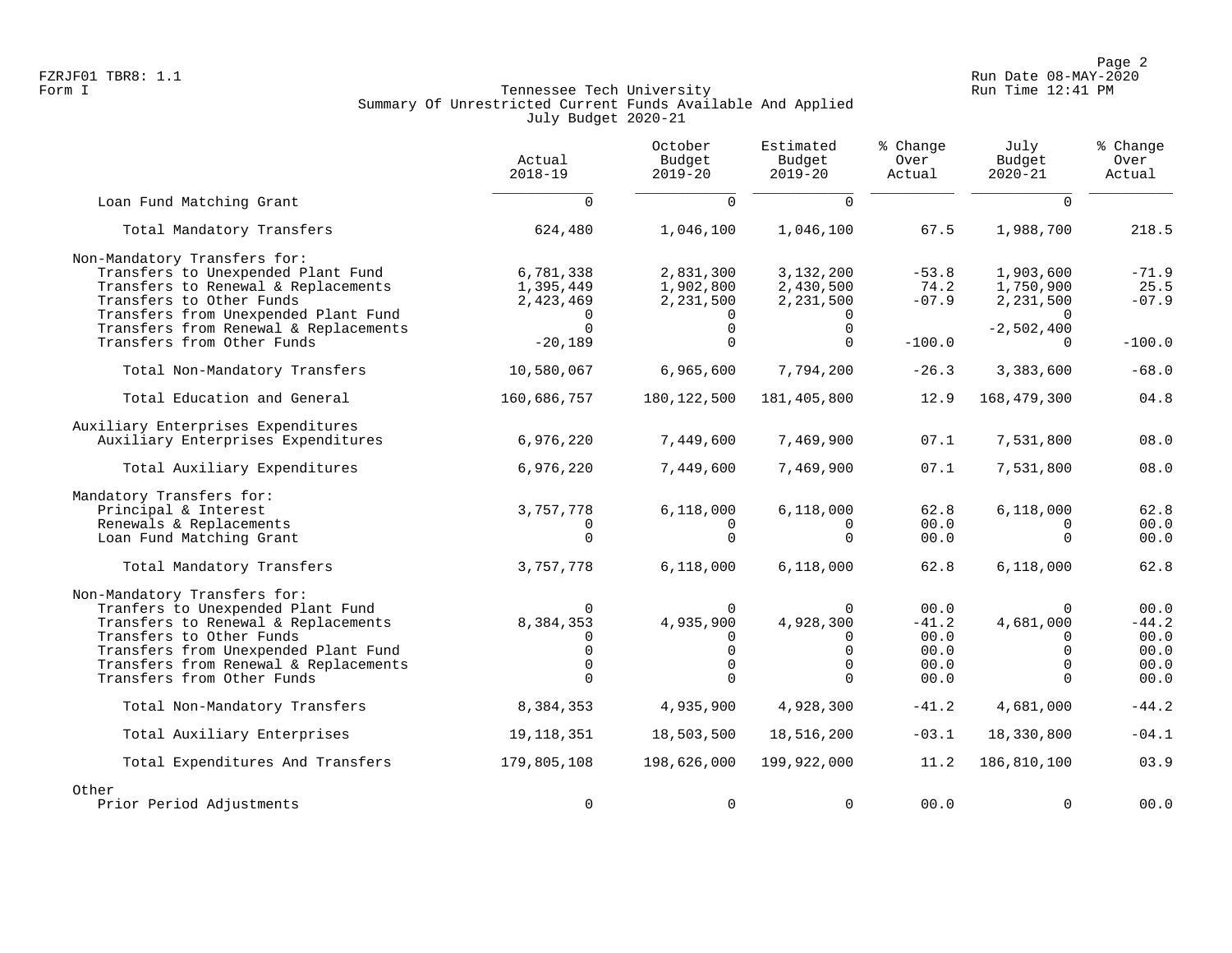Page 3<br>Run Date 08-MAY-2020<br>Run Date 08-MAY-2020 FZRJF01 TBR8: 1.1 Run Date 08-MAY-2020

# Form I Georgian Communication of the Communication of Tennessee Tech University Communication Run Time 12:41 PM Summary Of Unrestricted Current Funds Available And Applied July Budget 2020-21

|                                                                                       | Actual<br>$2018 - 19$                | October<br>Budget<br>$2019 - 20$ | Estimated<br>Budget<br>$2019 - 20$ | % Change<br>Over<br>Actual  | July<br>Budget<br>$2020 - 21$ | % Change<br>Over<br>Actual  |
|---------------------------------------------------------------------------------------|--------------------------------------|----------------------------------|------------------------------------|-----------------------------|-------------------------------|-----------------------------|
| Other Additions/Deductions                                                            |                                      | $\Omega$                         |                                    | 00.0                        |                               | 00.0                        |
| Total Other                                                                           | 0                                    | 0                                | 0                                  | 00.0                        | 0                             | 00.0                        |
| Unrestricted Current Fund Balances<br>at End of Period<br>Allocation for Encumbrances | 2,347,580                            |                                  |                                    | $-100.0$                    |                               | $-100.0$                    |
| Allocation for Working Capital<br>Special Allocations<br>Unallocated Balance          | 2,914,811<br>13, 339, 321<br>111,101 | 2,914,800<br>4,299,100           | 2,914,800<br>4,328,500<br>$\Omega$ | 00.0<br>$-67.6$<br>$-100.0$ | 2,914,800<br>4,359,300<br>0   | 00.0<br>$-67.3$<br>$-100.0$ |
| Total Unrestricted Current Fund Balances                                              | 18,712,813                           | 7,213,900                        | 7,243,300                          | $-61.3$                     | 7,274,100                     | $-61.1$                     |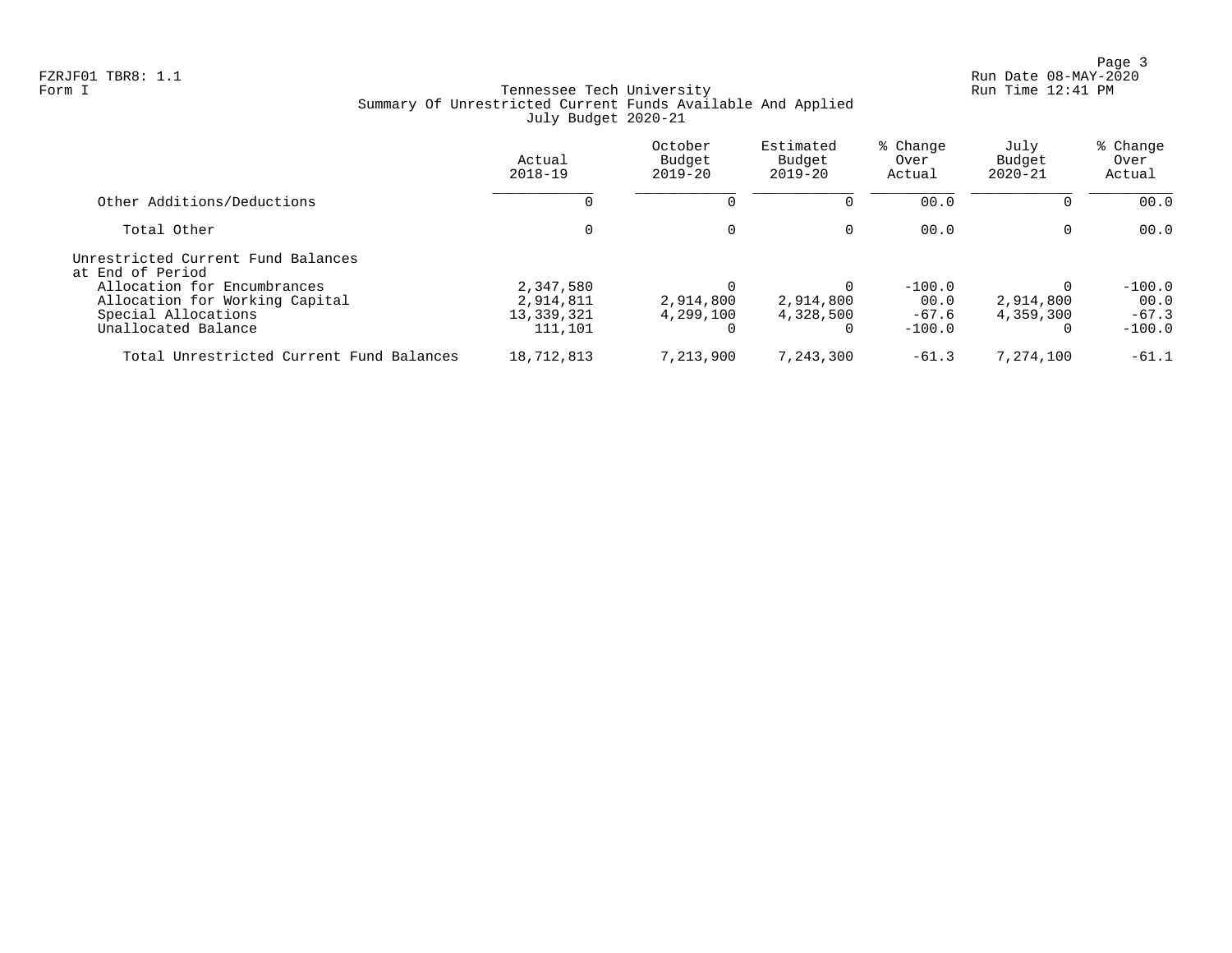# Form II Tennessee Tech University Run Time 12:45 PM Special Allocations July Budget 2020-21

|                                                 | Actual<br>$2018 - 19$ | October<br>Budget<br>$2019 - 20$ | Estimated<br>Budget<br>$2019 - 20$ | July<br>Budget<br>$2020 - 21$ |
|-------------------------------------------------|-----------------------|----------------------------------|------------------------------------|-------------------------------|
| At Beginning of Period                          |                       |                                  |                                    |                               |
| 2% to 5% Reserve                                | 7,019,006             | 9,644,751                        | 9,644,751                          | 3,410,641                     |
| Allocation for Compensated Absences             |                       |                                  |                                    |                               |
| Allocation for Student Activity Fees            | 455,381               | 658,709                          | 658,709                            |                               |
| Allocation for Technology Access Fees           | 1,110,158             | 753,334                          | 753,334                            |                               |
| Allocation for Auxiliary Contingency            | 923,499               | 956,694                          | 956,694                            | 917,842                       |
| Allocation for Specialized Academic Course Fees | 909,981               | 1,325,833                        | 1,325,833                          |                               |
| Allocation for Unexpended Contracts             |                       |                                  |                                    |                               |
| Allocation for Conferences and Institutes       |                       |                                  |                                    |                               |
| Allocation for Floyd Scholarship                |                       |                                  |                                    |                               |
| Allocation for RODP                             |                       |                                  |                                    |                               |
| Allocation for TTC Equipment Appropriation      |                       |                                  |                                    |                               |
| Allocation for OPEB                             |                       |                                  |                                    |                               |
| Allocation for Designated Appropriations        |                       |                                  |                                    |                               |
| Allocation for Sustainable Campus Fee           |                       |                                  |                                    |                               |
| Allocation for International Education Fee      |                       |                                  |                                    |                               |
| Total                                           | 10,418,025            | 13,339,321                       | 13,339,321                         | 4,328,483                     |
| At End of Period                                |                       |                                  |                                    |                               |
| 2% to 5% Reserve                                | 9,644,751             | 3,381,921                        | 3,410,641                          | 3,441,746                     |
| Allocation for Compensated Absences             |                       |                                  |                                    |                               |
| Allocation for Student Activity Fees            | 658,709               |                                  |                                    |                               |
| Allocation for Technology Access Fees           | 753,334               |                                  |                                    |                               |
| Allocation for Auxiliary Contingency            | 956,694               | 917,167                          | 917,842                            | 917,582                       |
| Allocation for Specialized Academic Course Fees | 1,325,833             |                                  |                                    |                               |
| Allocation for Unexpended Contracts             |                       |                                  |                                    |                               |
| Allocation for Conferences and Institutes       |                       |                                  |                                    |                               |
| Allocation for Floyd Scholarship                |                       |                                  |                                    |                               |
| Allocation for RODP                             |                       |                                  |                                    |                               |
| Allocation for TTC Equipment Appropriation      |                       |                                  |                                    |                               |
| Allocation for OPEB                             |                       |                                  |                                    |                               |
| Allocation for Designated Appropriations        |                       |                                  |                                    |                               |
| Allocation for Sustainable Campus Fee           |                       |                                  |                                    |                               |
| Allocation for International Education Fee      |                       |                                  |                                    |                               |
| Total                                           | 13,339,321            | 4,299,088                        | 4,328,483                          | 4,359,328                     |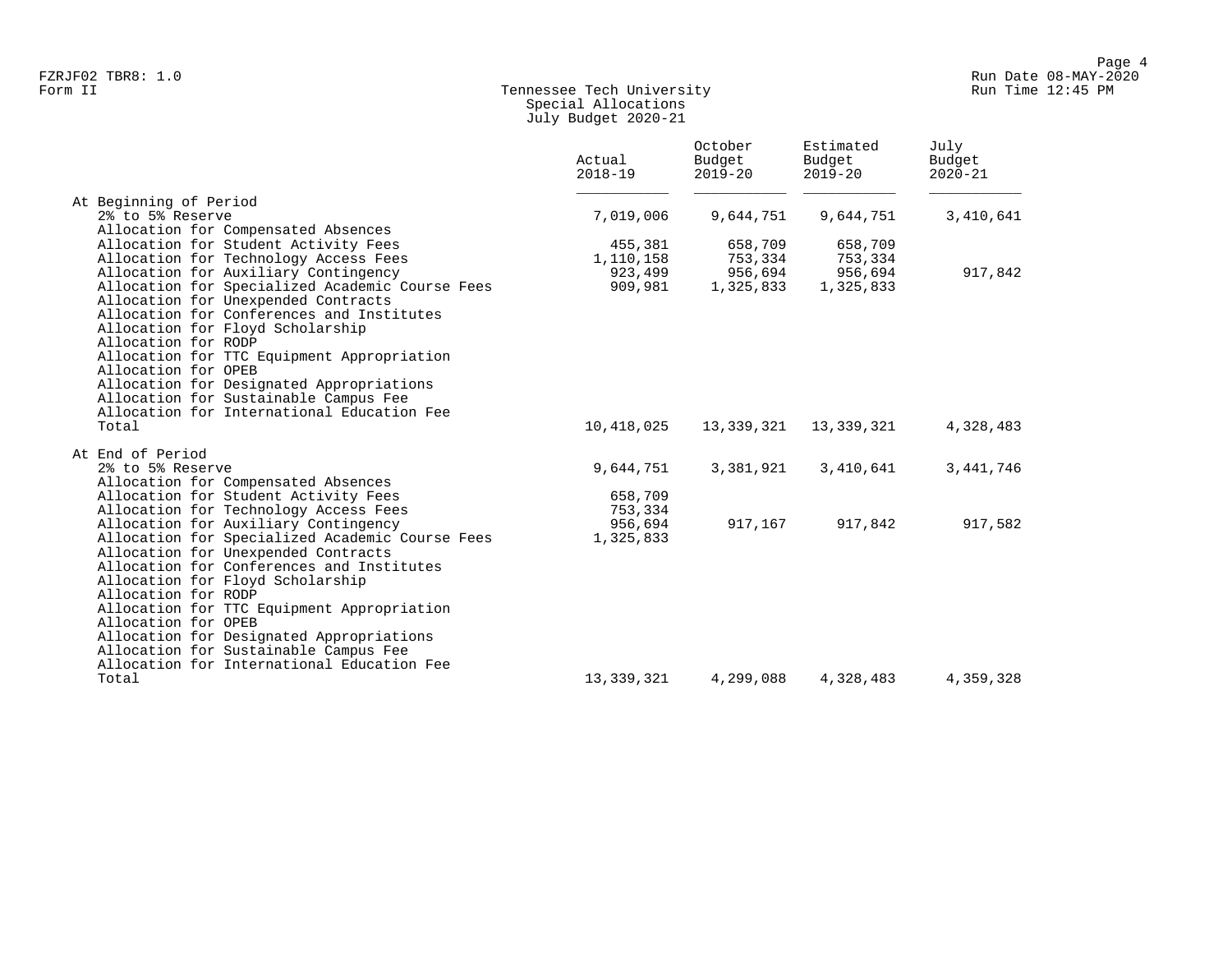#### Form III Tennessee Tech University Run Time 12:49 PM Unrestricted Educational And General Expenditures By Budget Category Actual 2018-19

| UNRESTRICTED EXPENDITURES<br>EDUCATION AND GENERAL | Professional<br>Salaries | Other<br>Salaries | Employee<br>Benefits | Travel       | Operating<br>Expense | Capital<br>Outlay | Total       | % OF<br>Total<br>E & G |
|----------------------------------------------------|--------------------------|-------------------|----------------------|--------------|----------------------|-------------------|-------------|------------------------|
| Instruction                                        | 40,231,503               | 3,121,857         | 17, 442, 278         | 378,911      | 8,260,900            | 142,101           | 69,577,550  | 46.55                  |
| Research                                           | 590,464                  | 347,915           | 477,497              | 212,476      | 706,123              | 34,659            | 2,369,134   | 1.58                   |
| Public Service                                     | 412,464                  | 358,134           | 488,914              | 37,127       | 1,009,153            | $\circ$           | 2,305,792   | 1.54                   |
| Academic Support                                   | 7,886,223                | 1,981,278         | 4,256,349            | 146,569      | $-2, 163, 011$       | 89,691            | 12,197,099  | 8.16                   |
| Student Services                                   | 7,788,596                | 1,691,930         | 4,255,924            | 1,450,933    | 4,566,562            | 131,270           | 19,885,215  | 13.30                  |
| Institutional Support                              | 7,148,946                | 1,279,157         | 3,408,655            | 164,363      | 3, 152, 355          | 6,276             | 15,159,752  | 10.14                  |
| Oper & Maint of Plant                              | 1,067,082                | 2,833,326         | 2,177,915            | 11,819       | 6,758,641            | 42,827            | 12,891,610  | 8.62                   |
| Scholarships & Fellow                              | $\mathbf 0$              | $\mathbf 0$       | $\mathbf 0$          | $\mathbf{0}$ | 15,096,058           | $\circ$           | 15,096,058  | 10.10                  |
| Total Educational and General                      | 65, 125, 278             | 11,613,597        | 32,507,532           | 2,402,198    | 37, 386, 781         | 446,824           | 149,482,210 |                        |
| Auxiliary Enterprises                              | 762,438                  | 1,420,785         | 746,504              | 11,129       | 4,035,364            | $\mathbf 0$       | 6,976,220   |                        |
| Total Unrestricted                                 | 65,887,716               | 13,034,382        | 33, 254, 036         | 2, 413, 327  | 41, 422, 145         | 446,824           | 156,458,430 |                        |
|                                                    |                          |                   |                      |              |                      |                   |             |                        |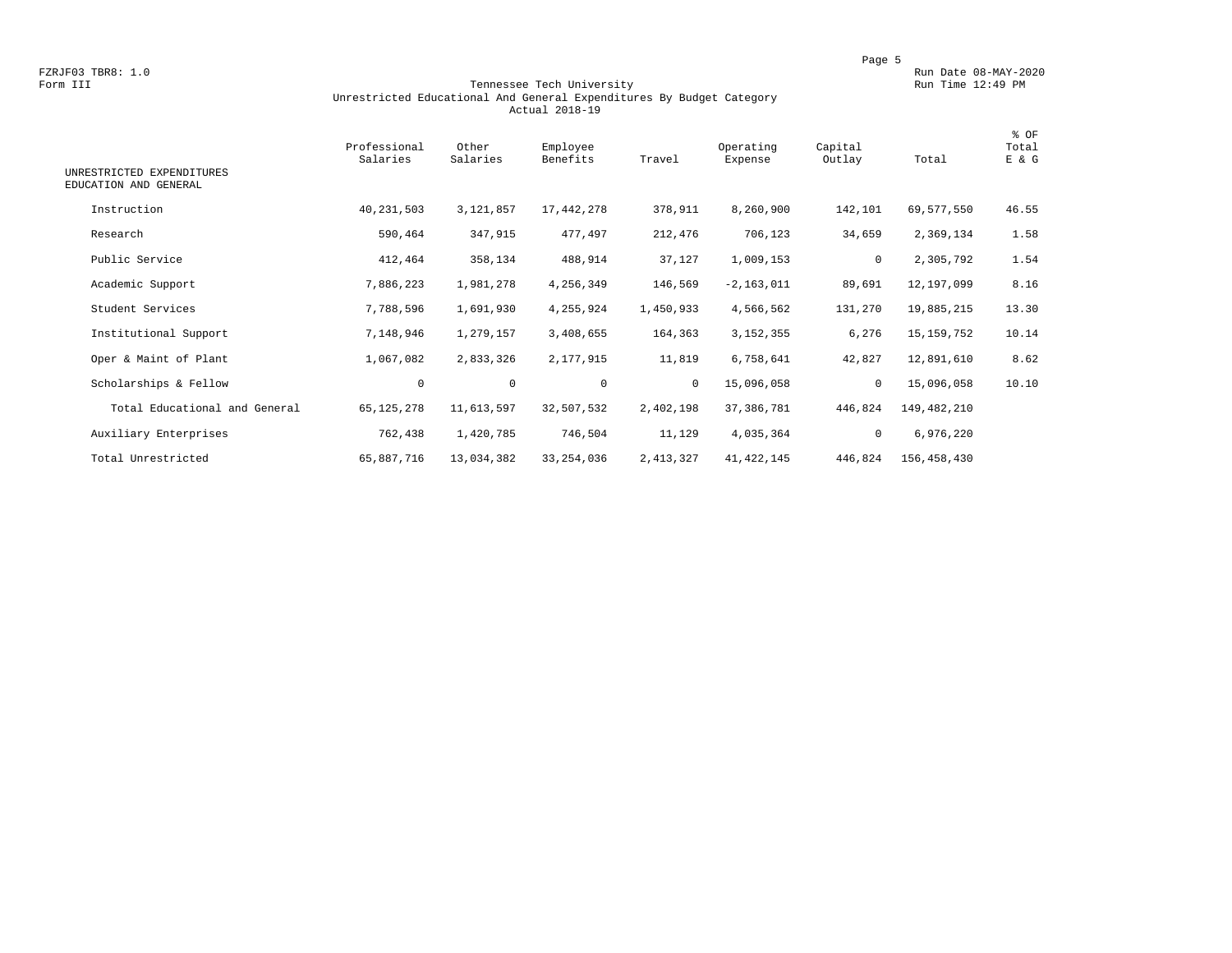#### Form III Tennessee Tech University Run Time 12:49 PM Unrestricted Educational And General Expenditures By Budget Category Revised 2019-20

| UNRESTRICTED EXPENDITURES<br>EDUCATION AND GENERAL | Professional<br>Salaries | Other<br>Salaries | Employee<br>Benefits | Travel       | Operating<br>Expense | Capital<br>Outlay | Total       | % OF<br>Total<br>E & G |
|----------------------------------------------------|--------------------------|-------------------|----------------------|--------------|----------------------|-------------------|-------------|------------------------|
|                                                    |                          |                   |                      |              |                      |                   |             |                        |
| Instruction                                        | 43,046,800               | 2,984,600         | 17,766,300           | 285,900      | 17,579,200           | 111,500           | 81,774,300  | 47.51                  |
| Research                                           | 393,500                  | 233,700           | 397,600              | 104,100      | 2,749,300            | 0                 | 3,878,200   | 2.25                   |
| Public Service                                     | 436,700                  | 334,100           | 365,400              | 14,700       | 1,327,600            | 0                 | 2,478,500   | 1.44                   |
| Academic Support                                   | 8,475,200                | 2,096,200         | 4,209,500            | 276,000      | $-2,001,700$         | 220,000           | 13,275,200  | 7.71                   |
| Student Services                                   | 8,322,700                | 1,804,400         | 4,123,300            | 1,424,200    | 5,352,400            | 100,000           | 21,127,000  | 12.28                  |
| Institutional Support                              | 7,673,400                | 1,342,600         | 5,153,400            | 125,100      | 3,149,100            | 0                 | 17,443,600  | 10.14                  |
| Oper & Maint of Plant                              | 1,101,300                | 2,909,700         | 2,654,400            | 11,600       | 8,060,800            | 0                 | 14,737,800  | 8.56                   |
| Scholarships & Fellow                              | $\mathbf 0$              | $\circ$           | $\mathbf 0$          | $\mathbf{0}$ | 17,396,200           | $\mathbf 0$       | 17,396,200  | 10.11                  |
| Total Educational and General                      | 69,449,600               | 11,705,300        | 34,669,900           | 2,241,600    | 53,612,900           | 431,500           | 172,110,800 |                        |
| Auxiliary Enterprises                              | 846,000                  | 1,483,000         | 818,400              | 20,000       | 4,279,700            | 2,500             | 7,449,600   |                        |
| Total Unrestricted                                 | 70,295,600               | 13,188,300        | 35,488,300           | 2,261,600    | 57,892,600           | 434,000           | 179,560,400 |                        |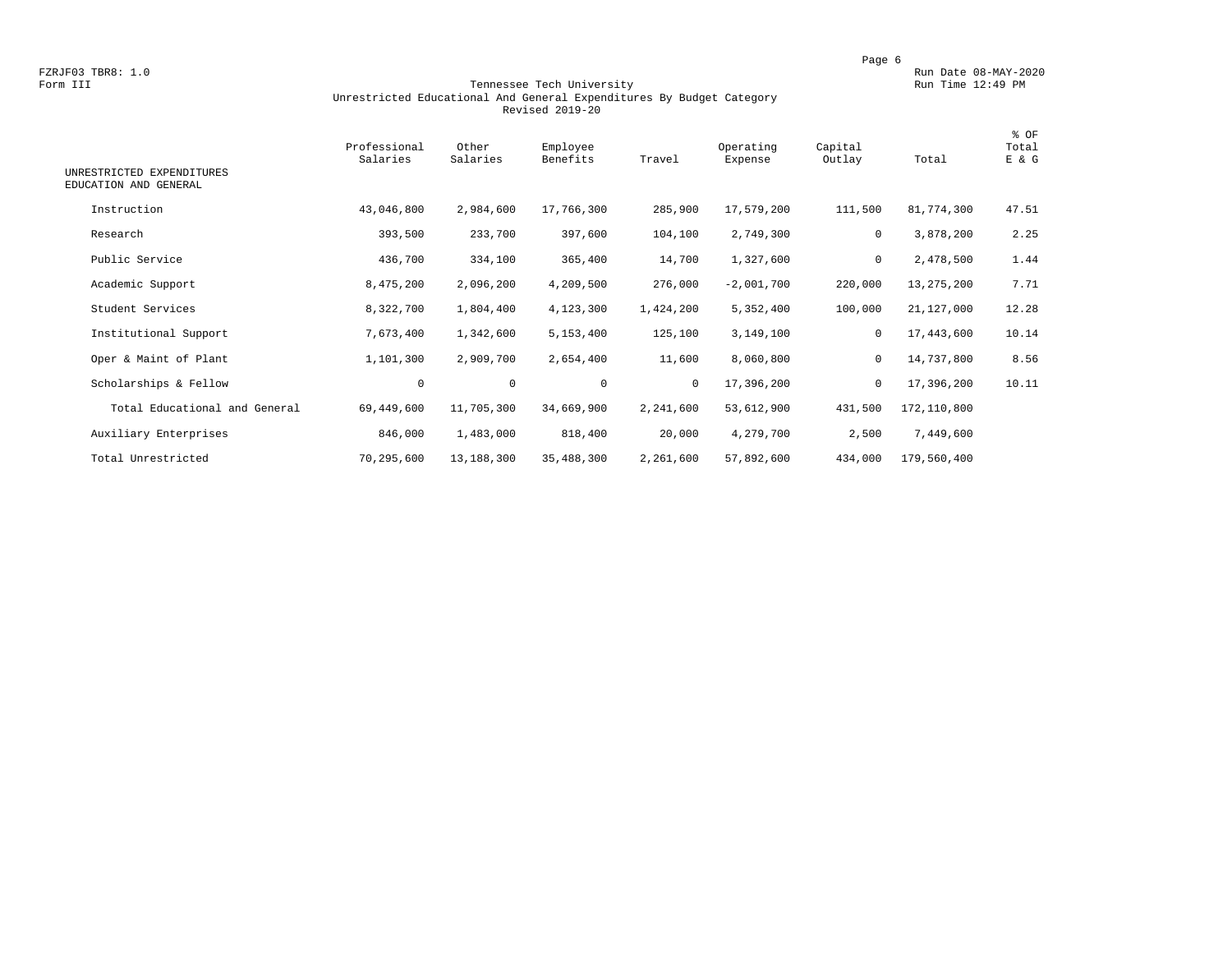#### Form III Tennessee Tech University Run Time 12:49 PM Unrestricted Educational And General Expenditures By Budget Category Estimated 2019-20

| UNRESTRICTED EXPENDITURES<br>EDUCATION AND GENERAL | Professional<br>Salaries | Other<br>Salaries | Employee<br>Benefits | Travel       | Operating<br>Expense | Capital<br>Outlay | Total       | % OF<br>Total<br>E & G |
|----------------------------------------------------|--------------------------|-------------------|----------------------|--------------|----------------------|-------------------|-------------|------------------------|
| Instruction                                        | 40,633,700               | 3,040,500         | 17,974,900           | 377,200      | 19,566,900           | 153,400           | 81,746,600  | 47.37                  |
| Research                                           | 652,500                  | 321,200           | 455,100              | 197,400      | 2,179,700            | 80,800            | 3,886,700   | 2.25                   |
| Public Service                                     | 462,000                  | 326,000           | 406,400              | 11,000       | 1,236,400            | 0                 | 2,441,800   | 1.41                   |
| Academic Support                                   | 8,203,200                | 1,842,800         | 4,247,100            | 266,400      | $-792,300$           | 130,000           | 13,897,200  | 8.05                   |
| Student Services                                   | 8,254,600                | 1,776,600         | 4,438,100            | 1,579,000    | 5,553,400            | 124,500           | 21,726,200  | 12.59                  |
| Institutional Support                              | 7,155,400                | 1,340,700         | 5,025,500            | 158,800      | 3,408,900            | 18,500            | 17,107,800  | 9.91                   |
| Oper & Maint of Plant                              | 1,045,800                | 2,828,900         | 2,538,000            | 20,900       | 8,073,200            | 11,300            | 14,518,100  | 8.41                   |
| Scholarships & Fellow                              | $\mathbf 0$              | $\mathbf 0$       | $\mathbf 0$          | $\mathbf{0}$ | 17,241,100           | $\mathbf 0$       | 17,241,100  | 9.99                   |
| Total Educational and General                      | 66,407,200               | 11,476,700        | 35,085,100           | 2,610,700    | 56,467,300           | 518,500           | 172,565,500 |                        |
| Auxiliary Enterprises                              | 868,300                  | 1,447,500         | 841,000              | 20,000       | 4,290,600            | 2,500             | 7,469,900   |                        |
| Total Unrestricted                                 | 67, 275, 500             | 12,924,200        | 35,926,100           | 2,630,700    | 60,757,900           | 521,000           | 180,035,400 |                        |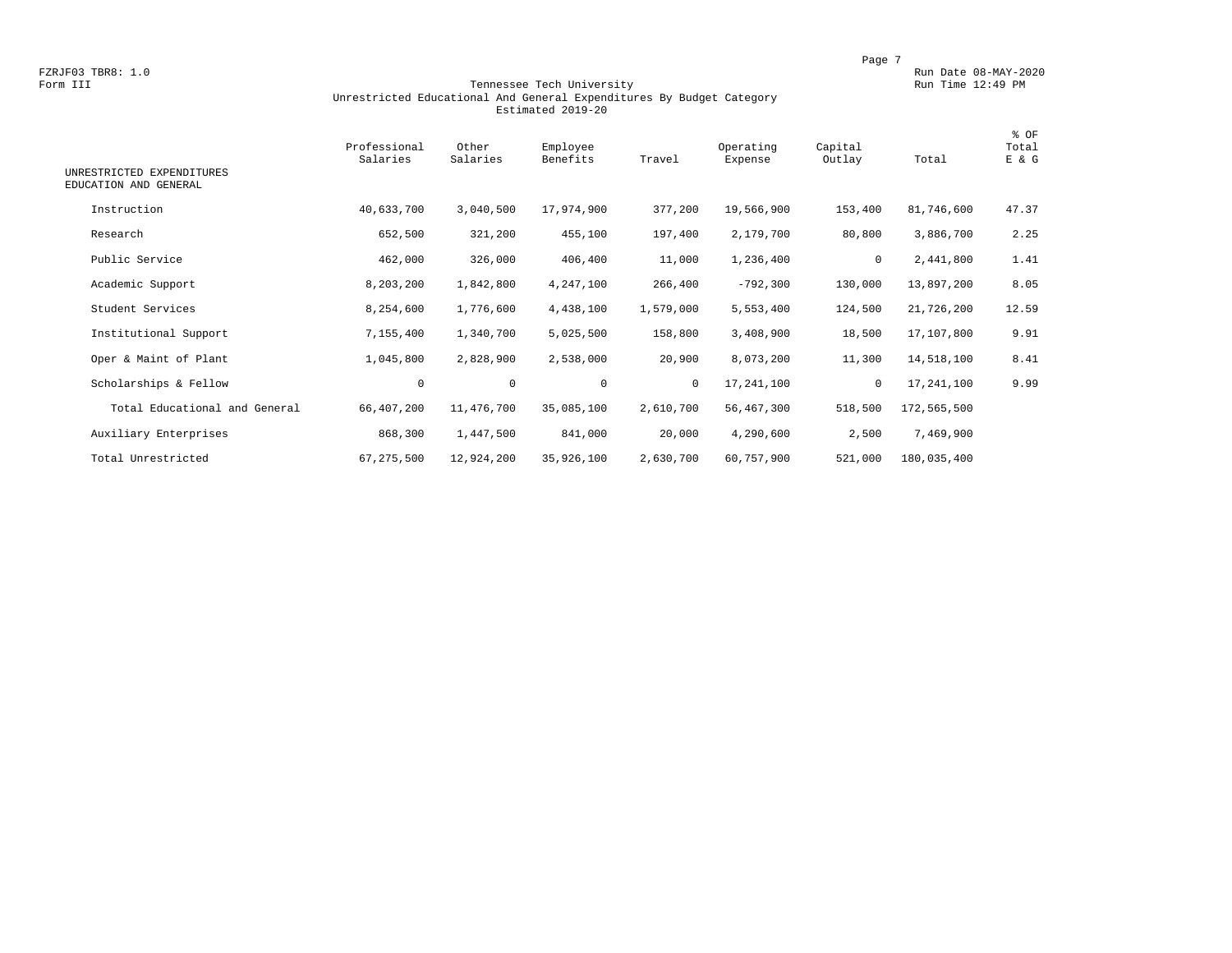#### Form III Tennessee Tech University Run Time 12:49 PM Unrestricted Educational And General Expenditures By Budget Category Proposed 2020-21

| UNRESTRICTED EXPENDITURES<br>EDUCATION AND GENERAL | Professional<br>Salaries | Other<br>Salaries | Employee<br>Benefits | Travel     | Operating<br>Expense | Capital<br>Outlay | Total       | % OF<br>Total<br>E & G |
|----------------------------------------------------|--------------------------|-------------------|----------------------|------------|----------------------|-------------------|-------------|------------------------|
| Instruction                                        | 43,300,600               | 2,919,200         | 18,033,000           | 299,800    | 13,044,700           | 111,500           | 77,708,800  | 47.64                  |
| Research                                           | 335,400                  | 195,300           | 393,300              | 58,500     | 1,669,900            | $\mathbf 0$       | 2,652,400   | 1.63                   |
| Public Service                                     | 393,000                  | 303,200           | 356,400              | 6,500      | 1,058,500            | $\mathbf 0$       | 2,117,600   | 1.30                   |
| Academic Support                                   | 8,908,400                | 1,875,400         | 4,391,900            | 222,900    | $-2,446,200$         | 220,000           | 13,172,400  | 8.08                   |
| Student Services                                   | 8,481,400                | 1,717,300         | 4,393,700            | 1,297,500  | 4,340,300            | 0                 | 20,230,200  | 12.40                  |
| Institutional Support                              | 7,977,700                | 1,343,500         | 4,386,000            | 115,000    | 2,617,900            | $\mathbf 0$       | 16,440,100  | 10.08                  |
| Oper & Maint of Plant                              | 1,085,300                | 2,872,200         | 2,573,400            | 9,600      | 8,072,400            | 0                 | 14,612,900  | 8.96                   |
| Scholarships & Fellow                              | $\mathbf 0$              | $\mathbf 0$       | $\mathbf{0}$         | $^{\circ}$ | 16,172,600           | $\mathbf 0$       | 16,172,600  | 9.92                   |
| Total Educational and General                      | 70,481,800               | 11,226,100        | 34,527,700           | 2,009,800  | 44,530,100           | 331,500           | 163,107,000 |                        |
| Auxiliary Enterprises                              | 916,900                  | 1,471,800         | 825,400              | 20,000     | 4,295,200            | 2,500             | 7,531,800   |                        |
| Total Unrestricted                                 | 71,398,700               | 12,697,900        | 35, 353, 100         | 2,029,800  | 48,825,300           | 334,000           | 170,638,800 |                        |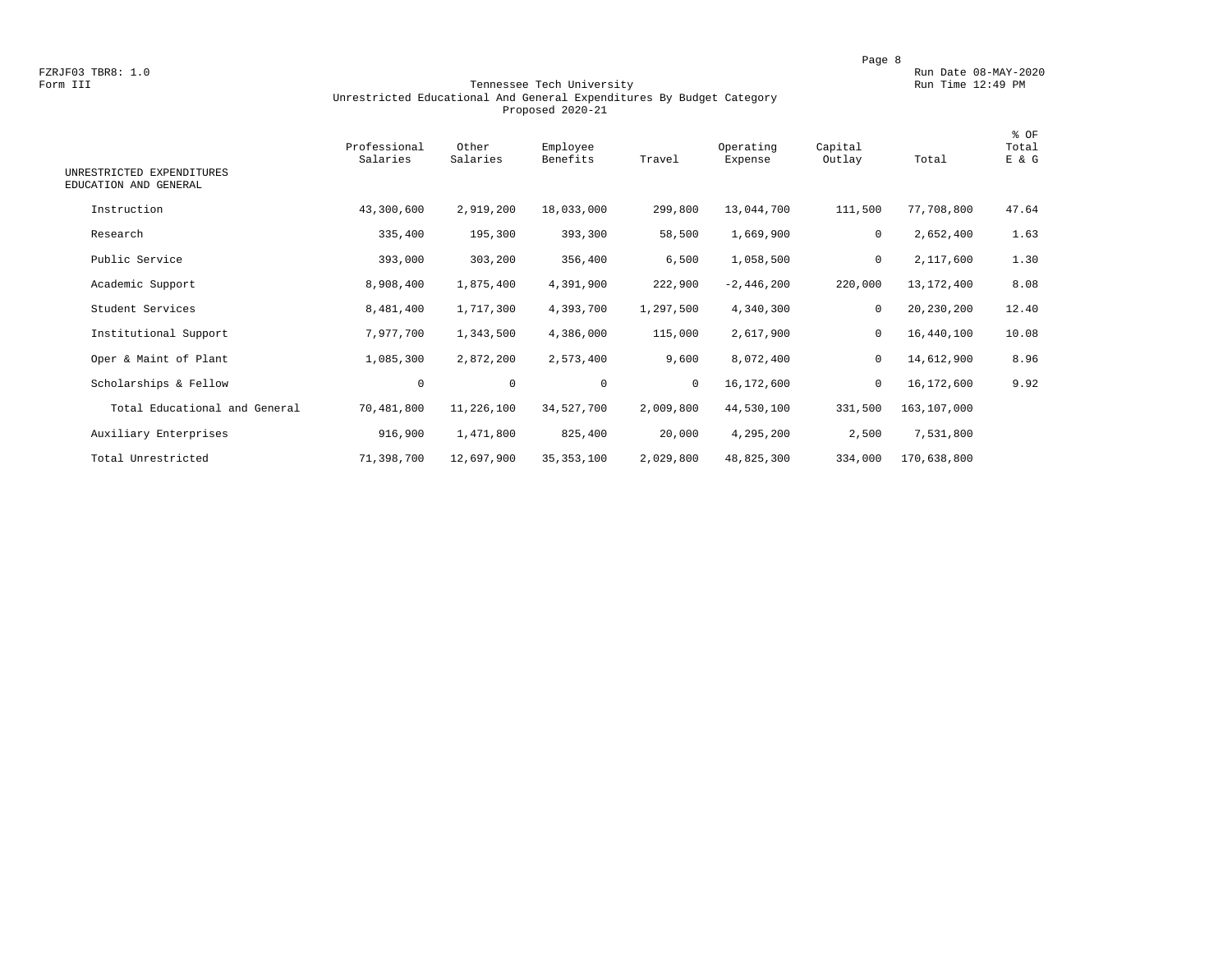# Form IV Tennessee Tech University Run Time 12:54 PM Detail Of Transfers July Budget 2020-21

|                                                                           | Actual<br>$2018 - 19$ | October<br>Budget<br>$2019 - 20$ | Estimated<br>Budget<br>$2019 - 20$ | July<br>Budget<br>$2020 - 21$ |
|---------------------------------------------------------------------------|-----------------------|----------------------------------|------------------------------------|-------------------------------|
| Educational And General                                                   |                       |                                  |                                    |                               |
| Mandatory Transfers                                                       |                       |                                  |                                    |                               |
| Retirement of Indebtedness:                                               |                       |                                  |                                    |                               |
| ROI Performance Contr Order 2                                             | 3,789                 | $\Omega$                         | $\Omega$                           | $\Omega$                      |
| ROI Energy Perf 2014B 08B 915<br>ROI Energy Perf 2014B 09A 918            | 285,360<br>43,576     | 284,038<br>197,036               | 284,038<br>197,036                 | 284,038<br>197,036            |
| ROI Parking & Transportation P927                                         | 95,598                | 325,000                          | 325,000                            | 860,935                       |
| ROI Lab Science Building P928                                             | 196,157               | 240,000                          | 240,000                            | 646,673                       |
| Loan Fund Matching-NDSL                                                   |                       |                                  |                                    |                               |
| Renewals and Replacements:                                                |                       |                                  |                                    |                               |
| Total E&G Mandatory Transfers                                             | 624,480               | 1,046,074                        | 1,046,074                          | 1,988,682                     |
| Non-Mandatory Transfers To (From)                                         |                       |                                  |                                    |                               |
| Unexpended Plant Funds:                                                   |                       |                                  |                                    |                               |
| Transfers to Unexpended Plant                                             | $\mathbf 0$           | $\Omega$                         | 317,311                            | $\Omega$                      |
| Transf to Un Ex Plant Extra Maint                                         | 90,000                | 90,000                           | 90,000                             | 90,000                        |
| Trf to Un Ex Plt Penn 406 Generator                                       | 1,306                 | $\Omega$                         | $\Omega$                           | $\Omega$                      |
| Transf to Un Ex Plant Parkg Paving<br>Trf to Un Ex Plt Title V Permit Rnw | 214,800<br>17,500     | 214,800<br>$\Omega$              | 214,800<br>0                       | 200,805<br>$\Omega$           |
| Transf to Un Ex Plant Landscaping                                         | 554,070               | $\Omega$                         | 0                                  | $\mathbf 0$                   |
| Trf to Un Ex Plt Campus Gen Ld Stdy                                       | 6,500                 | $\Omega$                         | 0                                  | $\mathbf 0$                   |
| Trf to Un Ex Plt Alumni Bldg Office                                       | 18,800                | $\Omega$                         | $\Omega$                           | $\mathsf 0$                   |
| Trf to Un Ex Plt Hlth Svcs rooms                                          | 6,555                 | 1,500                            | 1,500                              | $\Omega$                      |
| Trf to Un Ex Plt Stdnt Affair Light                                       | 1,100                 | $\Omega$                         | $\Omega$                           | $\mathsf{O}\xspace$           |
| Trf to Un Ex Plnt Advising Ctr                                            | $\Omega$              | 610,000                          | 610,000                            | $\mathbf{0}$                  |
| Trf to Un Ex Plt FDNH CS Offices                                          | 10,000                | $\Omega$                         | $\mathbf 0$                        | $\Omega$                      |
| Trf to Un Ex Plt Pkng & Trans Offic                                       | 24,200                | $\Omega$                         | $\Omega$                           | $\Omega$                      |
| Trf to Un Ex Plt Extra Maint Local                                        | 560,000               | 560,000                          | 560,000                            | 560,000                       |
| Trf to Un Ex Plt BO Update                                                | 33,992                | $\Omega$                         | 0                                  | $\Omega$                      |
| Trf to Un Ex Plt Fume Hoods                                               | 5,500                 | $\Omega$                         | $\Omega$                           | $\Omega$                      |
| Trf to Un Ex Plt Var Acad Bldg                                            | 841,000               | $\Omega$<br>$\Omega$             | $\Omega$<br>$\Omega$               | 800,000                       |
| Trf to Un Ex Plt DBRY 306 Move<br>Trf to Un Ex Plt Clement Hall ITS       | 2,000<br>2,500        | $\Omega$                         | 0                                  | $\Omega$<br>$\mathbf 0$       |
| Trf to Un Ex Plt Old FIT Reprog/Pla                                       | 20,000                | $\Omega$                         | $\Omega$                           | $\Omega$                      |
| Trf to Un Ex Plt BFA 202 Lobby Ligh                                       | 0                     | 9,415                            | 1,500                              | $\Omega$                      |
| Trf to Un Ex Plt Facilities Develop                                       | 732,968               | 674,500                          | 686,000                            | 252,827                       |
| Trf to Un Ex Plt DBRY 314 19-024                                          | 0                     | 20,640                           | 20,640                             | $\mathbf 0$                   |
| Trf to Un Ex Plt Jere Whitson 20009                                       | $\mathbf 0$           | 1,588                            | 1,588                              | $\mathbf 0$                   |
| Trf to Un Ex Plt W TV Dixie Prkg Pr                                       | 812,147               | 541,992                          | 521,940                            | $\mathbf 0$                   |
| Trf to Un Ex Plt Baseball Complex                                         | 7,500                 | $\Omega$                         | 0                                  | $\mathsf{O}\xspace$           |
| Trf to Un Ex Plt Tucker Stad Renov                                        | 6,500                 | $\Omega$                         | $\Omega$                           | $\mathsf 0$                   |
| Trf to Un Ex Plt Data Ctr Fire Prot                                       | 312,000               | 0                                | 0                                  | $\mathsf{O}\xspace$           |
| Tfr to Un Ex Plt Ag Facility                                              | 235,000               | $\mathbf 0$                      | 0                                  | $\mathsf{O}\xspace$           |
| Tfr to Un Ex Plt HEC Roof Replace                                         | 1,550,000             | $\Omega$                         | $\Omega$                           | $\mathbf{0}$                  |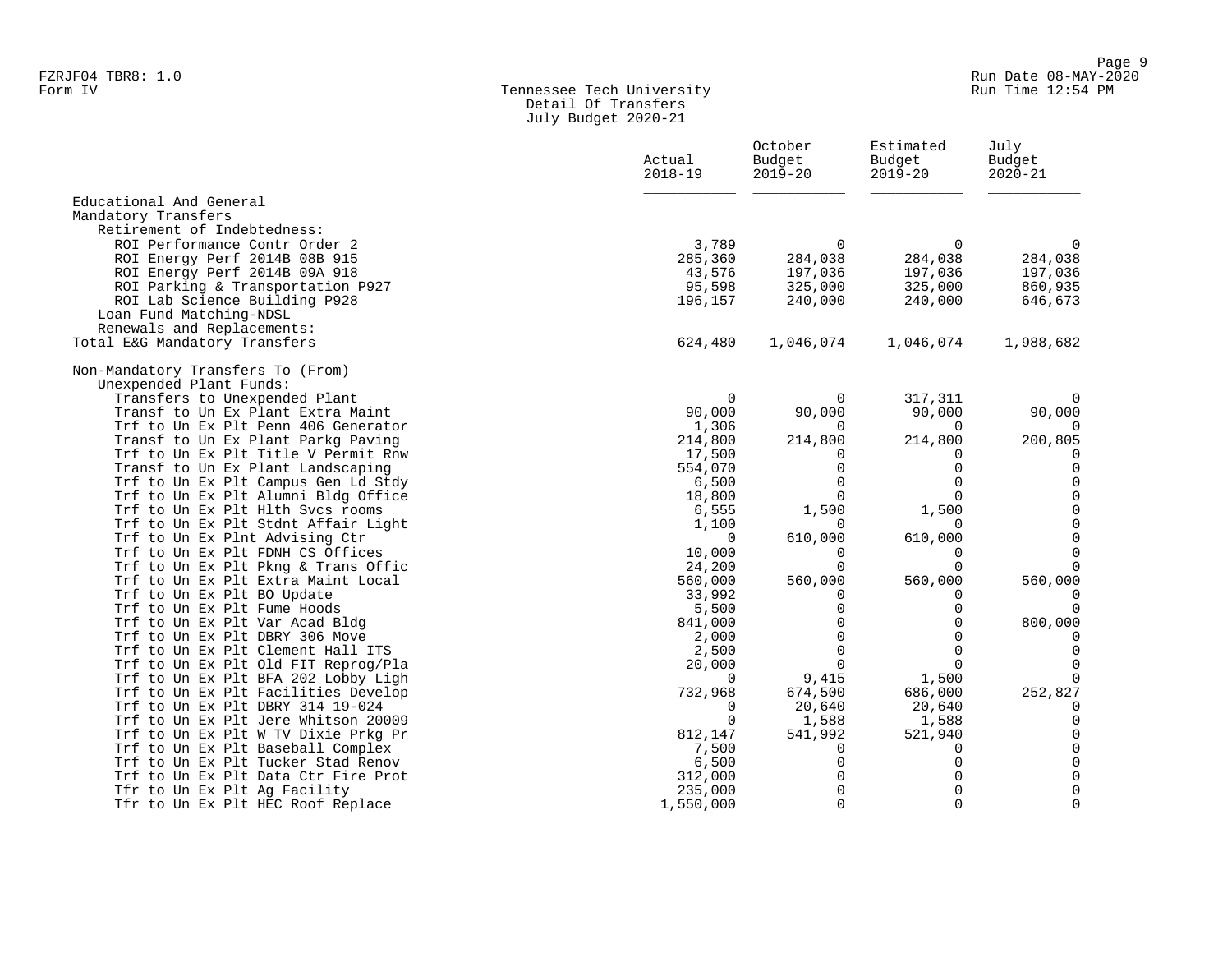# Form IV Tennessee Tech University Run Time 12:54 PM Detail Of Transfers July Budget 2020-21

|                                    | Actual<br>$2018 - 19$ | October<br>Budget<br>$2019 - 20$ | Estimated<br>Budget<br>$2019 - 20$ | July<br>Budget<br>$2020 - 21$ |
|------------------------------------|-----------------------|----------------------------------|------------------------------------|-------------------------------|
| Trf to Un Ex Plt Engr Vehicle      | 490,000               | $\Omega$                         | $\mathbf 0$                        | 0                             |
| Tfr to Un Ex Plt RUC Upgrades Furn | 225,400               | $\Omega$                         | $\Omega$                           | $\Omega$                      |
| Tfr to Un Ex Plt Steam Line CH LH  | $\mathbf 0$           | 106,905                          | 106,905                            | $\Omega$                      |
| Renewals and Replacements:         |                       |                                  |                                    |                               |
| Transfers to RR Computer Ctr       | 300,000               | 300,000                          | 300,000                            | 300,000                       |
| Transfers to RR Computer TAF       | 500,000               | 0                                | $\Omega$                           | $\overline{0}$                |
| Transfers to RR Ag Pavilion        | $\mathbf{0}$          | $\Omega$                         | 6,000                              | $\Omega$                      |
| Transfers to RR MP Athletics       | $\Omega$              | 2,000                            | 2,000                              | 2,000                         |
| Transfers to RR MP Ext Educ        | $\Omega$              | 1,000                            | 1,000                              | 1,000                         |
| Transfers to RR MP Arts n Sci      | 8,779                 | 10,000                           | 10,000                             | 10,000                        |
| Transfers to RR MP Water Ctr       | 18,148                | 10,000                           | 10,000                             | 10,000                        |
| Transfers to RR Post Office        | 61,719                | 30,000                           | 30,000                             | 30,000                        |
| Transfers to RR Reserves           | $\Omega$              | $\Omega$                         | 520,000                            | $\overline{0}$                |
| Transfers to RR Eblen Center       | $\Omega$              | 76,510                           | 76,510                             | 76,510                        |
| Transfers to RR Craft Ctr E&G      | 45,760                | 40,000                           | 40,000                             | 190,000                       |
| Transfers to RR Com Equipment Repl | 77,110                | 77,110                           | 77,110                             | 77,110                        |
| Transfers to RR University Police  | 30,000                | $\Omega$                         | 13,787                             | $\Omega$                      |
| Transfers to RR Electronic Updates | 350,000               | 350,000                          | 350,000                            | 350,000                       |
| Transfers to RR MP Engineering     | 3,178                 | $\Omega$                         | $\Omega$                           | $\overline{0}$                |
| Transfers to RR MP Ag HEC          | 755                   | $\Omega$                         | $\Omega$                           | $\Omega$                      |
| Transfer to RR Online Fee          | $\mathbf 0$           | 856,186                          | 844,070                            | 704,282                       |
| Transfer to RR Library             | $\mathbf 0$           | 150,000                          | 150,000                            | $\Omega$                      |
| Transfers from RR Reserves         | $\Omega$              | $\Omega$                         | $\Omega$                           | $-2,502,430$                  |
| Other:                             |                       |                                  |                                    |                               |
| Transfers to Restricted            | 106,006               | $\Omega$                         | $\Omega$                           | $\Omega$                      |
| Transfers to ROI Fitness Center    | 2,030,026             | 1,824,920                        | 1,824,920                          | 1,824,920                     |
| Transfers to ROI Univ Center       | 89,824                | 89,460                           | 89,460                             | 89,460                        |
| Transfers to ROI Eblen Center      | 197,613               | 196,810                          | 196,810                            | 196,810                       |
| Trnsfe to ROI Str Cond 2012A 919   | $\mathbf{0}$          | 95,300                           | 95,300                             | 95,300                        |
| ROI Str Cond 2017B 919 12A 076132  | $\Omega$              | 25,000                           | 25,000                             | 25,000                        |
| Transfers from Restricted          | $-20,189$             | $\Omega$                         | $\Omega$                           | $\Omega$                      |
| Total E&G Non-Mandatory Transfers  | 10,580,067            | 6,965,636                        | 7,794,151                          | 3,383,594                     |
| Total Educational And General      | 11,204,547            | 8,011,710                        | 8,840,225                          | 5,372,276                     |
| Auxiliary Enterprises              |                       |                                  |                                    |                               |
| Mandatory Transfers                |                       |                                  |                                    |                               |
| Retirement of Indebtedness:        |                       |                                  |                                    |                               |
| ROI Dorms 10TH D 2012C 914 (2004B) | 344,464               | 347,820                          | 347,820                            | 347,820                       |
| ROI TV Apts 2012A 920              | 339,813               | 344,570                          | 344,570                            | 344,570                       |
| ROI TV Apts Renov PH2 P921         | 405,327               | 413,770                          | 413,770                            | 413,770                       |
| ROI Warf Ellington P922            | 64,715                | 391,420                          | 391,420                            | 391,420                       |
| ROI Jobe Murphy RH P924            | 144,682               | 789,560                          | 789,560                            | 789,560                       |
| ROI TV P3 2017A P923 390250 76121  | 392,923               | 566,517                          | 566,517                            | 566,517                       |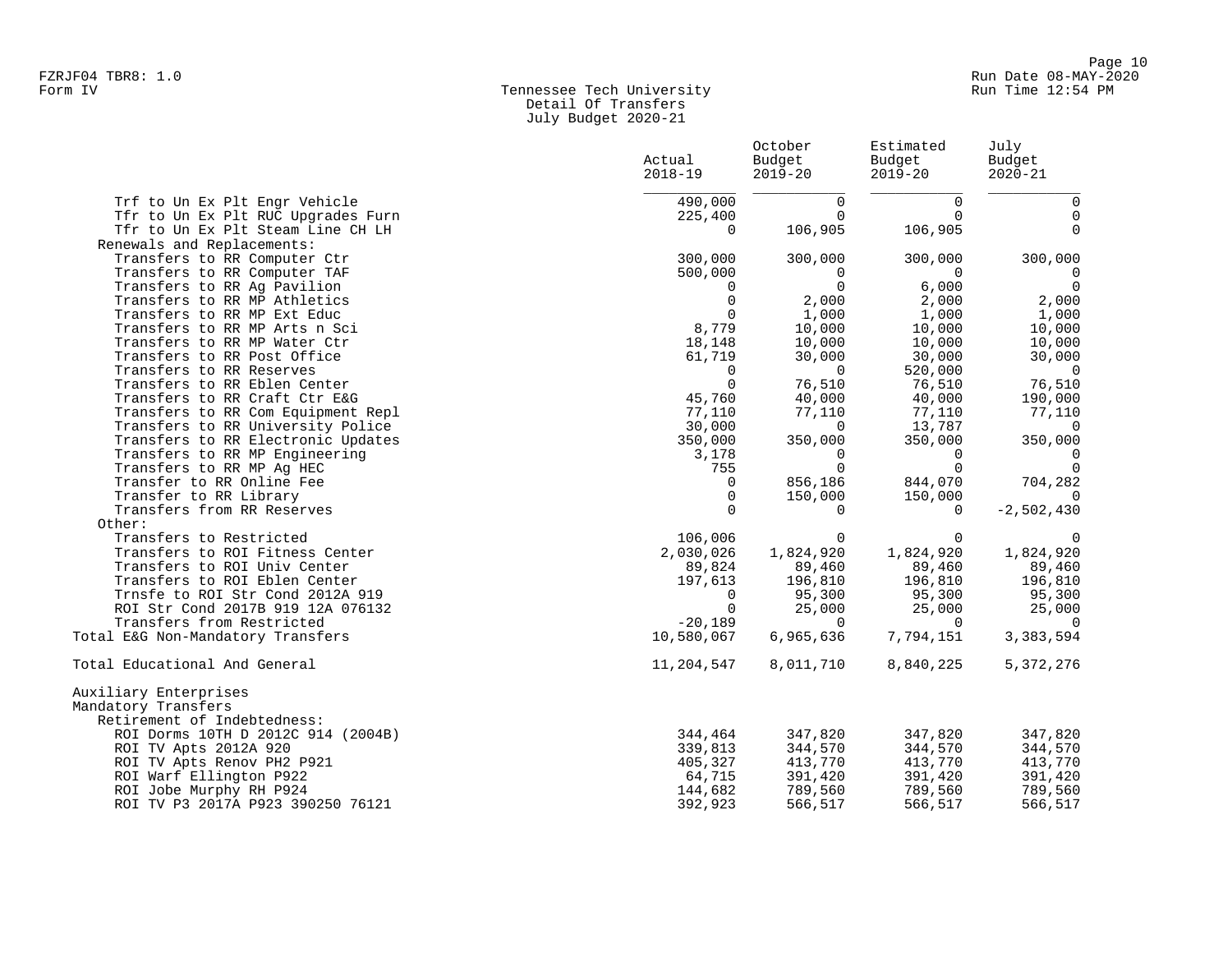# Form IV Tennessee Tech University Run Time 12:54 PM Detail Of Transfers July Budget 2020-21

|                                         | Actual<br>$2018 - 19$ | October<br>Budget<br>$2019 - 20$ | Estimated<br>Budget<br>$2019 - 20$ | July<br>Budget<br>$2020 - 21$ |
|-----------------------------------------|-----------------------|----------------------------------|------------------------------------|-------------------------------|
| ROI RH 2015A 914 07C 076125 390252      | 233,993               | 236,663                          | 236,663                            | 236,663                       |
| ROI RH 2015B 917 10A 076126 390253      | 581,261               | 1,574,685                        | 1,574,685                          | 1,574,685                     |
| ROI M McCord B Evans P926               | 224,838               | 756,320                          | 756,320                            | 756,320                       |
| ROI RH 2017B 914 07C 076128 390255      | 84,203                | 85,910                           | 85,910                             | 85,910                        |
| ROI RH 2017B 917 10A 076129 390256      | 786,314               | 292,780                          | 292,780                            | 292,780                       |
| ROI TV1 2017B 920 12A 076130 390257     | 105,181               | 105,900                          | 105,900                            | 105,900                       |
| ROI TV2 2017B 921 13A 076131 390258     | 45,278                | 47,120                           | 47,120                             | 47,120                        |
| ROI Cpr Dunn P930                       | 4,786                 | 165,000                          | 165,000                            | 165,000                       |
| Renewals and Replacements:              |                       |                                  |                                    |                               |
| Total Auxiliary Mandatory Transfers     | 3,757,778             | 6,118,035                        | 6,118,035                          | 6,118,035                     |
| Non-Mandatory Transfers To (From)       |                       |                                  |                                    |                               |
| Unexpended Plant Funds:                 |                       |                                  |                                    |                               |
| Renewals and Replacements:              |                       |                                  |                                    |                               |
| Transfers to RR Housing                 | 4,693,152             | 1,493,536                        | 1,456,195                          | 1,380,445                     |
| Transfers to RR Aptments                | 67,035                | $\Omega$                         | $\Omega$                           | $\overline{0}$                |
| Transfers to RR Bookstore               | 423,809               | 408,973                          | 409,173                            | 405,469                       |
| Transfers to RR Cafeteria               | 2,908,728             | 2,900,018                        | 2,905,324                          | 2,735,568                     |
| Transfers to RR Vending                 | 108,850               | 87,198                           | 87,528                             | 85,587                        |
| Transfers to RR Post Office             | $\Omega$              | 4,100                            | 4,100                              | 4,100                         |
| Transfers to RR Fitness Center          | 168,352               | $\Omega$                         | 23,927                             | 25,686                        |
| Transfers to RR CC Housing              | 13,595                | 42,107                           | 42,094                             | 44,192                        |
| Transfers to RR CC Contr SR             | 832                   | $\Omega$                         | $\Omega$                           | $\Omega$                      |
| Other:                                  |                       |                                  |                                    |                               |
| Total Auxiliary Non-Mandatory Transfers | 8,384,353             | 4,935,932                        | 4,928,341                          | 4,681,047                     |
| Total Auxiliary Enterprises             | 12,142,131            | 11,053,967                       | 11,046,376                         | 10,799,082                    |
| Total Transfers                         | 23, 346, 678          | 19,065,677                       | 19,886,601                         | 16, 171, 358                  |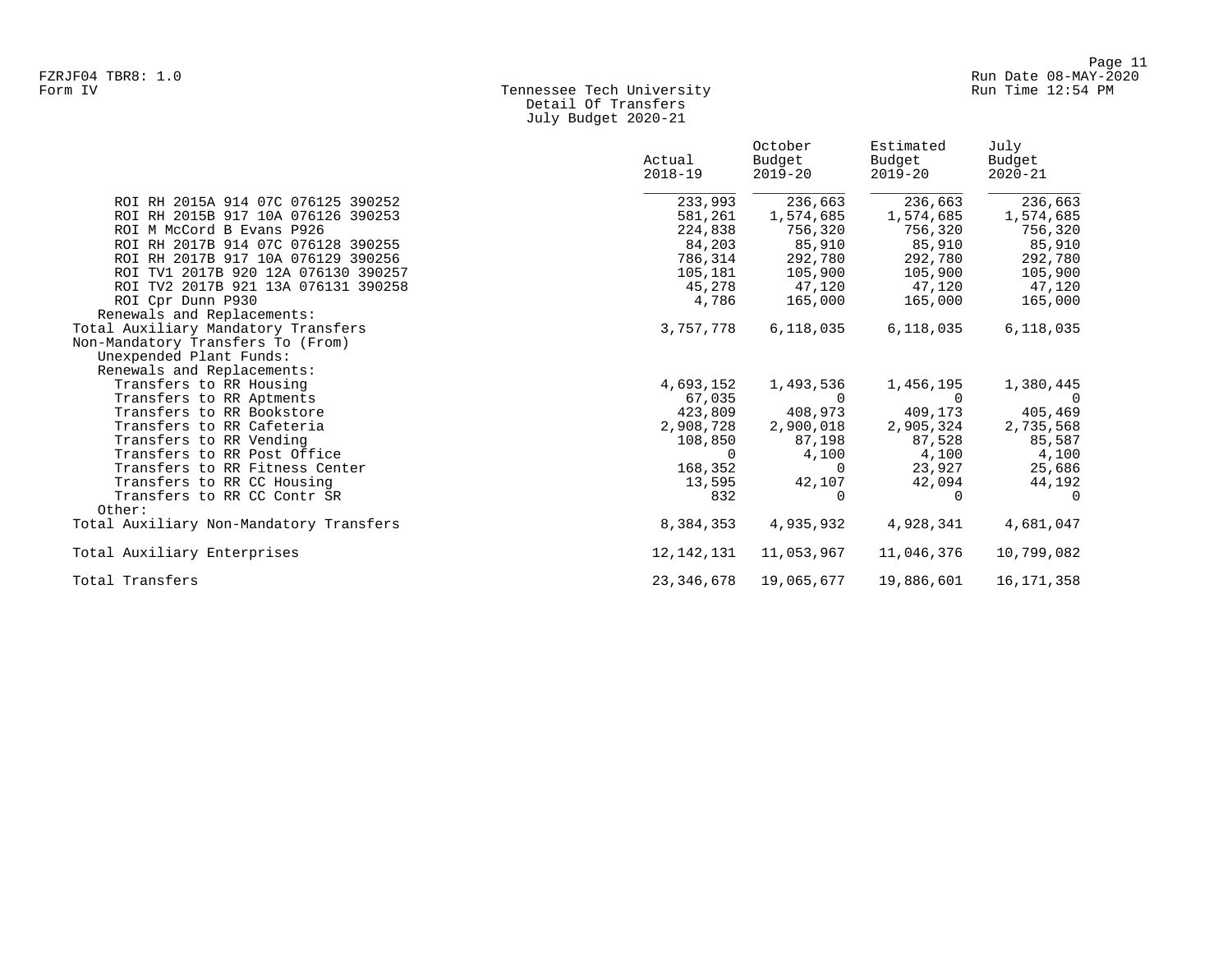Page 12 FZRJF05 TBR8: 1.0 Run Date 08-MAY-2020

#### Form V Tennessee Tech University Run Time 12:59 PM Unrestricted Expenditures And Transfers By Major Functional Area And Account For Fiscal Year Actual 2018-19

|                             |              |              | Public      | Academic     | Student     | Inst.          | Operation &  | Scholar/     | Total         |              |               |
|-----------------------------|--------------|--------------|-------------|--------------|-------------|----------------|--------------|--------------|---------------|--------------|---------------|
|                             | Instruction  | Research     | Service     | Support      | Services    | Support        | Maintenance  | Fellowships  | $E$ & $G$     | Auxiliary    | Total         |
| Salaries                    |              |              |             |              |             |                |              |              |               |              |               |
| Administrative/Professional | 85,725       | 100,129      | $\mathbf 0$ | 2,000,504    | 467,461     | 2,883,473      | 117,465      | $\circ$      | 5.654.757     | $\mathbf 0$  | 5,654,757     |
| Academic                    | 37,708,898   | 299,985      | 29,518      | 744,962      | 7,895       | 1,584          | $\mathbf{0}$ | $\circ$      | 38,792,842    | $\mathbf 0$  | 38,792,842    |
| Supporting                  | 2,278,800    | 159,662      | 265,597     | 1,799,974    | 1,430,421   | 1,200,232      | 2,761,224    | $\mathbf{0}$ | 9,895,910     | 700,348      | 10,596,258    |
| Students                    | 843,057      | 188,253      | 92,537      | 181,304      | 261,509     | 78,925         | 72,102       | $\Omega$     | 1,717,687     | 720,437      | 2,438,124     |
| Professional                | 2,436,880    | 190,350      | 382,946     | 5,140,757    | 7, 313, 240 | 4,263,889      | 949,617      | $\Omega$     | 20,677,679    | 762,438      | 21, 440, 117  |
| Total Salaries              | 43, 353, 360 | 938,379      | 770,598     | 9,867,501    | 9,480,526   | 8,428,103      | 3,900,408    | $\Omega$     | 76, 738, 875  | 2,183,223    | 78,922,098    |
| Employee Benefits           |              |              |             |              |             |                |              |              |               |              |               |
| FICA                        | 2,961,000    | 49,077       | 52,746      | 678,587      | 666,035     | 556,349        | 275,460      | $\Omega$     | 5,239,254     | 109,497      | 5, 348, 751   |
| Retirement                  | 4,872,121    | 76,255       | 82,862      | 1,235,971    | 1,148,241   | 1,053,485      | 579,697      | $\Omega$     | 9,048,632     | 176,361      | 9,224,993     |
| Insurance                   | 5,486,943    | 65,045       | 122,482     | 1,545,178    | 1,530,407   | 1,137,827      | 911,549      | $\Omega$     | 10,799,431    | 337,937      | 11, 137, 368  |
| Unemployment Compensation   | 16,225       | $^{\circ}$   | 3,850       | $^{\circ}$   | 872         | 1,723          | $\mathbf{0}$ | $\circ$      | 22,670        | 731          | 23,401        |
| Other                       | 4,105,989    | 287,120      | 226,974     | 796,613      | 910,369     | 659,271        | 411,209      | $\Omega$     | 7,397,545     | 121,978      | 7,519,523     |
| Total Benefits              | 17, 442, 278 | 477,497      | 488,914     | 4,256,349    | 4,255,924   | 3,408,655      | 2,177,915    | $\Omega$     | 32,507,532    | 746,504      | 33, 254, 036  |
| Total Personal Serv.        | 60,795,638   | 1,415,876    | 1,259,512   | 14, 123, 850 | 13,736,450  | 11,836,758     | 6,078,323    | $\Omega$     | 109, 246, 407 | 2,929,727    | 112, 176, 134 |
| Other                       |              |              |             |              |             |                |              |              |               |              |               |
| Travel                      | 378,911      | 212,476      | 37,127      | 146,569      | 1,450,933   | 164,363        | 11,819       | $\circ$      | 2,402,198     | 11,129       | 2, 413, 327   |
| Printing, Duplicating, Film | 64,313       | 7,786        | 7,484       | 8,109        | 265,327     | $-212,350$     | 2,190        | $\Omega$     | 142,859       | 6,879        | 149,738       |
| Processing                  |              |              |             |              |             |                |              |              |               |              |               |
| Utilities & Fuel            | $\mathbf 0$  | 895          | $\mathbf 0$ | $\mathbf 0$  | $\mathbf 0$ | $\overline{0}$ | 4,785,460    | $\circ$      | 4,786,355     | $\mathbf 0$  | 4,786,355     |
| Communications & Shipping   | 188,339      | 4,784        | 26,089      | 183,423      | 148,789     | $-464, 404$    | 24,620       | $\circ$      | 111,640       | 475,298      | 586,938       |
| Cost                        |              |              |             |              |             |                |              |              |               |              |               |
| Maintenance/Repairs         | 270,707      | 4,552        | 15,324      | 124,429      | 98,474      | 74,130         | 2,545,329    | $\Omega$     | 3,132,945     | 763,019      | 3,895,964     |
| Professional/Admin.         | 1,366,203    | 145,782      | 91,854      | 2,760,401    | 1,730,769   | 2, 315, 277    | 247,710      | $\Omega$     | 8,657,996     | 221,720      | 8,879,716     |
| Services                    |              |              |             |              |             |                |              |              |               |              |               |
| Supplies                    | 1,341,669    | 242,749      | 127,838     | 442,472      | 1,501,730   | 435,482        | 254,871      | $\circ$      | 4,346,811     | 268,205      | 4,615,016     |
| Rental & Insurance          | 283,263      | 19,072       | 12,763      | 113,441      | 81,067      | 77,166         | 420,695      | $\circ$      | 1,007,467     | 136,892      | 1,144,359     |
| Motor Vehicle Operation     | 273          | 1,484        | 5,008       | 29,590       | 24,738      | 2,805          | 100,210      | $\Omega$     | 164,108       | 4,394        | 168,502       |
| Grants & Subsidies          | 30,969       | 70           | 70          | 37,283       | 5,403       | 10,784         | 595          | $\Omega$     | 85,174        | 773          | 85,947        |
| Other Services & Expenses   | 36,876       | $^{\circ}$   | 1,275       | 23,250       | 52,078      | 644,621        | $\mathbf{0}$ | $\mathbf{0}$ | 758,100       | 88,129       | 846,229       |
| Stores for Resale           | 163          | $\mathbf{0}$ | 1,165       | $\mathbf 0$  | 674         | $-96$          | $\mathbf{0}$ | $\Omega$     | 1,906         | 69,495       | 71,401        |
| Equipment                   | 142,101      | 34,659       | $\mathbf 0$ | 12,018       | 131,270     | 6,276          | 42,827       | $\Omega$     | 369,151       | $\mathbf 0$  | 369,151       |
| Dept Revenue & Service      | 4,098,024    | 277,949      | 720,283     | $-5,878,084$ | 553,035     | 268,940        | $-1,623,039$ | $\Omega$     | $-1,582,892$  | 1,976,610    | 393,718       |
| Charges                     |              |              |             |              |             |                |              |              |               |              |               |
| Library Holdings & Bindings | $\circ$      | $^{\circ}$   | $\mathbf 0$ | 77,673       | $\mathbf 0$ | $\circ$        | $\mathbf{0}$ | $\circ$      | 77,673        | $\mathbf 0$  | 77.673        |
| Scholarships                | 580,101      | 1,000        | $\mathbf 0$ | $-7,325$     | 104,478     | $\mathbf 0$    | $\mathbf{0}$ | 15,096,058   | 15,774,312    | 23,950       | 15,798,262    |
| Total Other                 | 8,781,912    | 953,258      | 1,046,280   | $-1,926,751$ | 6,148,765   | 3,322,994      | 6,813,287    | 15,096,058   | 40,235,803    | 4,046,493    | 44, 282, 296  |
| Total E & G                 | 69,577,550   | 2,369,134    | 2,305,792   | 12,197,099   | 19,885,215  | 15, 159, 752   | 12,891,610   | 15,096,058   | 149,482,210   | 6,976,220    | 156, 458, 430 |
| Transfers & Debt Serv.      | $\Omega$     | $\mathbf 0$  | $\Omega$    | $^{\circ}$   | $\Omega$    | $\overline{0}$ | $^{\circ}$   | $\Omega$     | 11,204,547    | 12, 142, 131 | 23, 346, 678  |
| Grand Total                 | 69, 577, 550 | 2,369,134    | 2,305,792   | 12,197,099   | 19,885,215  | 15, 159, 752   | 12,891,610   | 15,096,058   | 160,686,757   | 19, 118, 351 | 179,805,108   |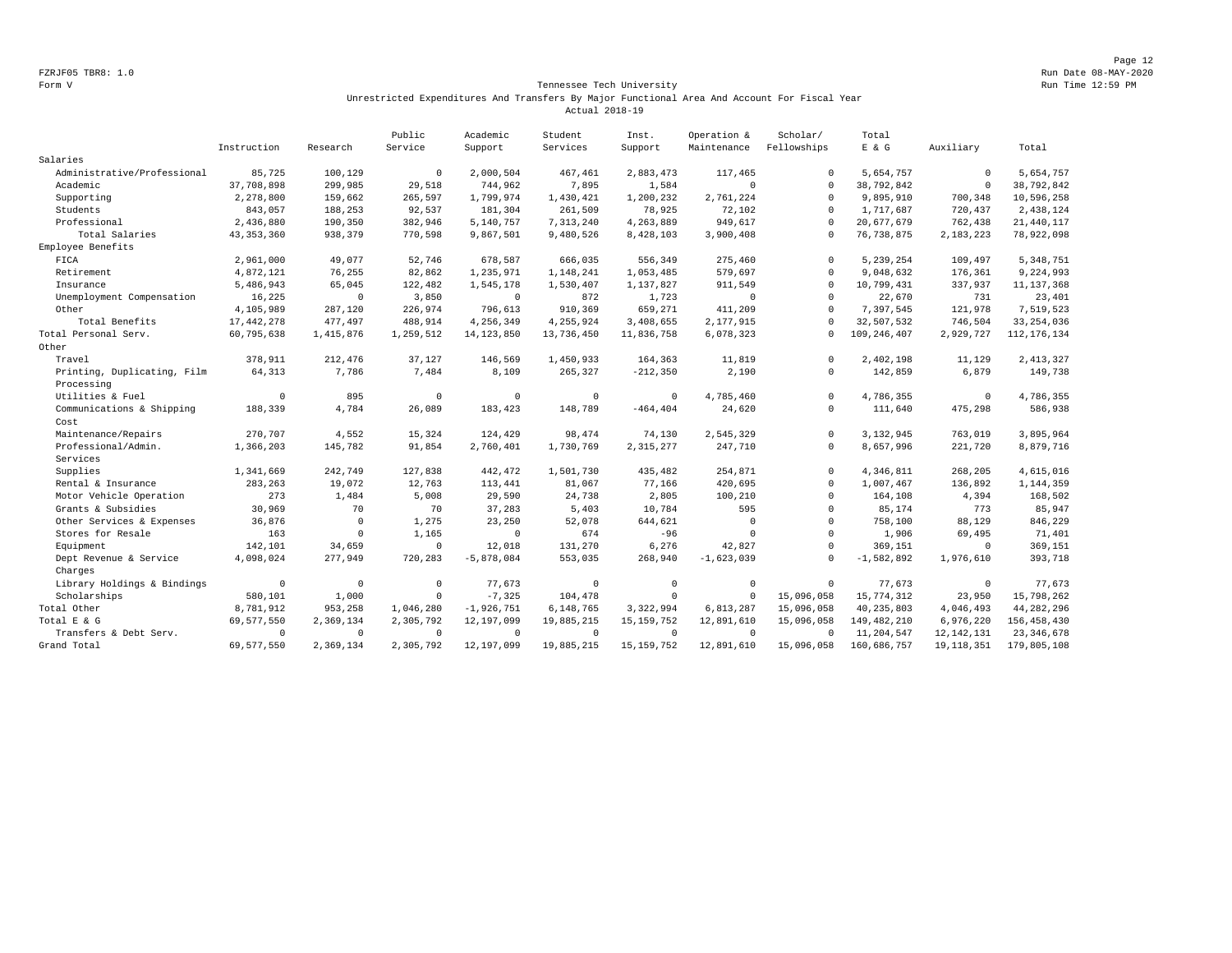Page 13 FZRJF05 TBR8: 1.0 Run Date 08-MAY-2020

#### Form V Tennessee Tech University Run Time 12:59 PM Unrestricted Expenditures And Transfers By Major Functional Area And Account For Fiscal Year Revised 2019-20

|                             |              |             | Public     | Academic     | Student      | Inst.          | Operation &    | Scholar/    | Total         |             |                |
|-----------------------------|--------------|-------------|------------|--------------|--------------|----------------|----------------|-------------|---------------|-------------|----------------|
|                             | Instruction  | Research    | Service    | Support      | Services     | Support        | Maintenance    | Fellowships | $E$ & $G$     | Auxiliary   | Total          |
| Salaries                    |              |             |            |              |              |                |                |             |               |             |                |
| Administrative/Professional | 7,635        | 742         | $^{\circ}$ | 2,119,040    | 459,244      | 2,896,516      | 142,865        | $\Omega$    | 5,626,042     | $^{\circ}$  | 5,626,042      |
| Academic                    | 40,504,060   | 134,971     | 16,352     | 568,300      | $^{\circ}$   | 4,000          | $\overline{0}$ | $\Omega$    | 41, 227, 683  | 1,000       | 41,228,683     |
| Supporting                  | 2,334,525    | 136,158     | 284,139    | 1,953,233    | 1,502,059    | 1,284,750      | 2,888,250      | $\Omega$    | 10,383,114    | 755,495     | 11, 138, 609   |
| Students                    | 650,120      | 97,510      | 49,960     | 142,959      | 302,341      | 57,898         | 21,438         | $\Omega$    | 1,322,226     | 727,485     | 2,049,711      |
| Professional                | 2,535,122    | 257.739     | 420,307    | 5.787.824    | 7.863.470    | 4,772,924      | 958.443        | $\Omega$    | 22,595,829    | 845,046     | 23, 440, 875   |
| Total Salaries              | 46, 031, 462 | 627,120     | 770,758    | 10,571,356   | 10, 127, 114 | 9,016,088      | 4,010,996      | $\Omega$    | 81, 154, 894  | 2,329,026   | 83, 483, 920   |
| Employee Benefits           |              |             |            |              |              |                |                |             |               |             |                |
| FICA                        | 2,842,608    | 63,619      | 58,463     | 673,520      | 659,724      | 824,543        | 424,707        | $\Omega$    | 5,547,184     | 130,948     | 5,678,132      |
| Retirement                  | 5,685,215    | 127,238     | 116,925    | 1,347,039    | 1,319,447    | 1,649,086      | 849,415        | $^{\circ}$  | 11,094,365    | 261,897     | 11,356,262     |
| Insurance                   | 7,817,171    | 174,952     | 160,772    | 1,852,179    | 1,814,240    | 2, 267, 493    | 1,167,945      | $\Omega$    | 15, 254, 752  | 360,108     | 15,614,860     |
| Unemployment Compensation   | 177,663      | 3,976       | 3,654      | 42,095       | 41,233       | 51,534         | 26,544         | $\cap$      | 346,699       | 8,184       | 354,883        |
| Other                       | 1,243,641    | 27,833      | 25,577     | 294,665      | 288,629      | 360,738        | 185,809        | $\Omega$    | 2,426,892     | 57,290      | 2,484,182      |
| Total Benefits              | 17,766,298   | 397,618     | 365,391    | 4,209,498    | 4, 123, 273  | 5, 153, 394    | 2,654,420      | $\Omega$    | 34,669,892    | 818,427     | 35, 488, 319   |
| Total Personal Serv.        | 63,797,760   | 1,024,738   | 1,136,149  | 14,780,854   | 14,250,387   | 14, 169, 482   | 6,665,416      | $\Omega$    | 115,824,786   | 3, 147, 453 | 118,972,239    |
| Other                       |              |             |            |              |              |                |                |             |               |             |                |
| Travel                      | 285,913      | 104,148     | 14,700     | 276,010      | 1,424,233    | 125,143        | 11,640         | $\Omega$    | 2, 241, 787   | 20,010      | 2,261,797      |
| Operating Expense Budget    | 12, 345, 172 | 2,422,266   | 478,159    | 4,997,429    | 4, 458, 129  | 4,547,021      | 3,973,617      | $\Omega$    | 33, 221, 793  | 1,770,324   | 34,992,117     |
| Capital Expenditure Budget  | 111,500      | $^{\circ}$  | $\Omega$   | 220,000      | 100,000      | $^{\circ}$     | $\Omega$       | $\Omega$    | 431,500       | 2,500       | 434,000        |
| Utilities & Fuel            | $\Omega$     | $^{\circ}$  | $\Omega$   | $\Omega$     | $^{\circ}$   | 2,000          | 6, 413, 758    | $\Omega$    | 6, 415, 758   | $^{\circ}$  | 6, 415, 758    |
| Supplies                    | $\cap$       | $^{\circ}$  | 1,969      | 0            | $^{\circ}$   | $\Omega$       | $\overline{0}$ | $\cap$      | 1,969         | $^{\circ}$  | 1,969          |
| Dept Revenue & Service      | 4,821,170    | 327,030     | 847,450    | $-6,999,155$ | 667,340      | $-1, 399, 929$ | $-2, 326, 550$ | $\cap$      | $-4,062,644$  | 2,509,370   | $-1, 553, 274$ |
| Charges                     |              |             |            |              |              |                |                |             |               |             |                |
| Scholarships                | 412,880      | $\mathbb O$ | $^{\circ}$ | $\mathbf 0$  | 226,900      | $^{\circ}$     | $^{\circ}$     | 17,396,223  | 18,036,003    | $^{\circ}$  | 18,036,003     |
| Total Other                 | 17,976,635   | 2,853,444   | 1,342,278  | $-1,505,716$ | 6,876,602    | 3, 274, 235    | 8,072,465      | 17,396,223  | 56,286,166    | 4,302,204   | 60,588,370     |
| Total E & G                 | 81,774,395   | 3,878,182   | 2,478,427  | 13, 275, 138 | 21, 126, 989 | 17,443,717     | 14,737,881     | 17,396,223  | 172, 110, 952 | 7,449,657   | 179,560,609    |
| Transfers & Debt Serv.      | $\Omega$     | $^{\circ}$  |            | $^{\circ}$   | $^{\circ}$   | $\Omega$       | $\Omega$       | $\Omega$    | 8,011,710     | 11,053,967  | 19,065,677     |
| Grand Total                 | 81,774,395   | 3,878,182   | 2,478,427  | 13, 275, 138 | 21, 126, 989 | 17, 443, 717   | 14,737,881     | 17,396,223  | 180, 122, 662 | 18,503,624  | 198,626,286    |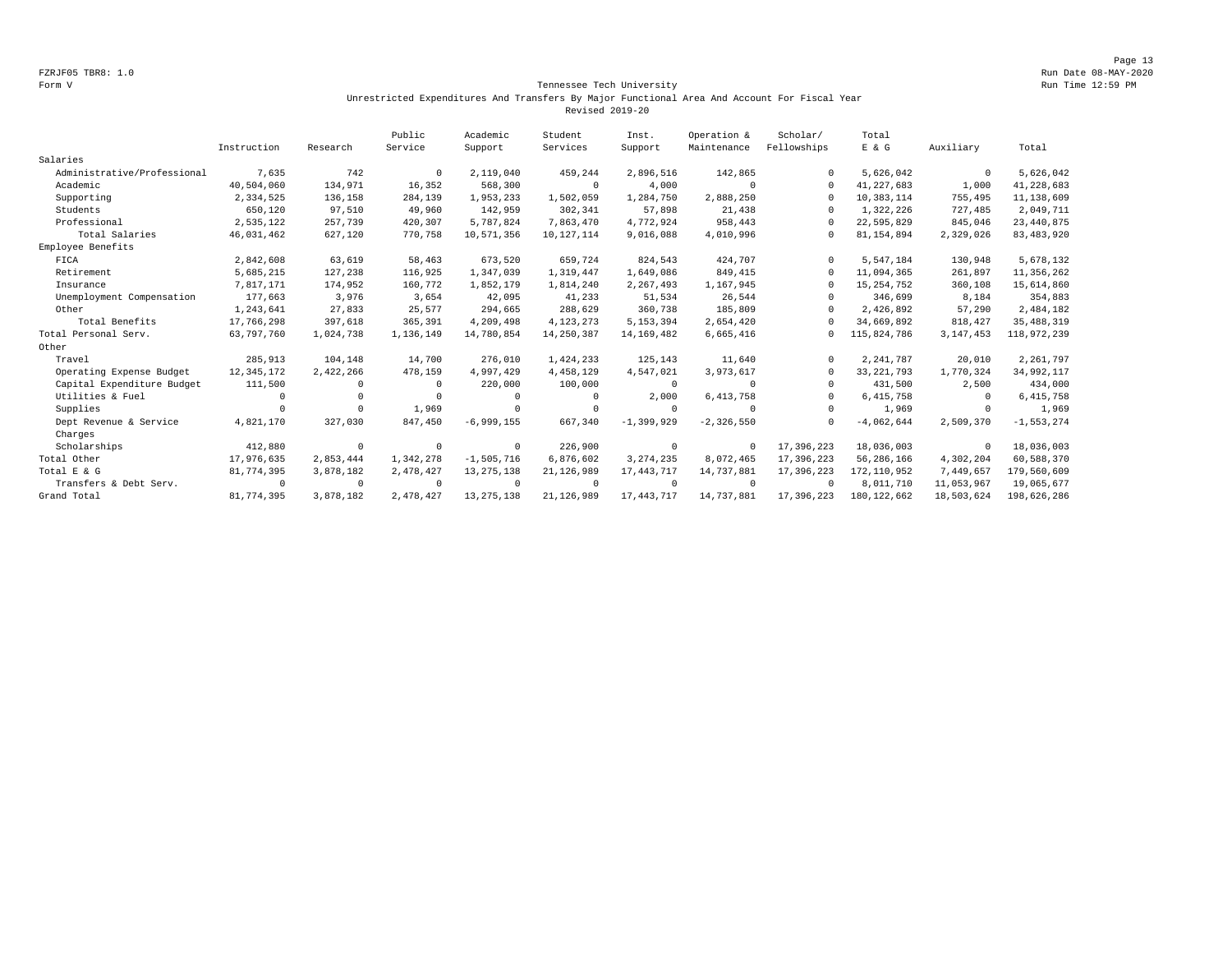Page 14 FZRJF05 TBR8: 1.0 Run Date 08-MAY-2020

#### Form V Tennessee Tech University Run Time 12:59 PM Unrestricted Expenditures And Transfers By Major Functional Area And Account For Fiscal Year Estimated 2019-20

|                             |              |             | Public       | Academic       | Student      | Inst.          | Operation &  | Scholar/     | Total         |             |                |
|-----------------------------|--------------|-------------|--------------|----------------|--------------|----------------|--------------|--------------|---------------|-------------|----------------|
|                             | Instruction  | Research    | Service      | Support        | Services     | Support        | Maintenance  | Fellowships  | $E$ & $G$     | Auxiliary   | Total          |
| Salaries                    |              |             |              |                |              |                |              |              |               |             |                |
| Administrative/Professional | 2,635        | 742         | $\Omega$     | 2,159,470      | 458,494      | 2,551,880      | 100,238      | $\circ$      | 5.273.459     | $^{\circ}$  | 5, 273, 459    |
| Academic                    | 38, 205, 273 | 337,709     | 21,630       | 576,454        | 4,750        | 24,397         | 700          | $\Omega$     | 39,170,913    | 1,000       | 39, 171, 913   |
| Supporting                  | 2,298,681    | 126,515     | 263,051      | 1,702,371      | 1,461,264    | 1,252,511      | 2,762,265    | 0            | 9,866,658     | 721,249     | 10,587,907     |
| Students                    | 741,821      | 194,647     | 62,960       | 140,409        | 315,300      | 88,233         | 66,605       | $\Omega$     | 1,609,975     | 726,255     | 2,336,230      |
| Professional                | 2,425,760    | 314,020     | 440,381      | 5,467,325      | 7,791,369    | 4,579,074      | 944,865      | $\Omega$     | 21,962,794    | 867,298     | 22,830,092     |
| Total Salaries              | 43,674,170   | 973,633     | 788,022      | 10,046,029     | 10,031,177   | 8,496,095      | 3,874,673    | $\Omega$     | 77,883,799    | 2,315,802   | 80,199,601     |
| Employee Benefits           |              |             |              |                |              |                |              |              |               |             |                |
| FICA                        | 2,875,976    | 72,819      | 65,020       | 679,537        | 710,092      | 804,072        | 406,087      | $\Omega$     | 5,613,603     | 134,559     | 5,748,162      |
| Retirement                  | 5,751,953    | 145,639     | 130,039      | 1,359,075      | 1,420,184    | 1,608,144      | 812,175      | $\Omega$     | 11,227,209    | 269,119     | 11,496,328     |
| Insurance                   | 7,908,935    | 200,253     | 178,804      | 1,868,728      | 1,952,753    | 2, 211, 198    | 1,116,740    | $\Omega$     | 15, 437, 411  | 370,038     | 15,807,449     |
| Unemployment Compensation   | 179,749      | 4,551       | 4,064        | 42,471         | 44,381       | 50,255         | 25,380       | $\Omega$     | 350,851       | 8,410       | 359,261        |
| Other                       | 1,258,240    | 31,858      | 28,446       | 297,298        | 310,665      | 351,782        | 177,663      | $\Omega$     | 2,455,952     | 58,870      | 2,514,822      |
| Total Benefits              | 17,974,853   | 455,120     | 406,373      | 4,247,109      | 4,438,075    | 5,025,451      | 2,538,045    | $\Omega$     | 35,085,026    | 840,996     | 35,926,022     |
| Total Personal Serv.        | 61,649,023   | 1,428,753   | 1,194,395    | 14, 293, 138   | 14, 469, 252 | 13,521,546     | 6, 412, 718  | $\Omega$     | 112,968,825   | 3,156,798   | 116, 125, 623  |
| Other                       |              |             |              |                |              |                |              |              |               |             |                |
| Travel                      | 377,215      | 197,370     | 10,965       | 266,419        | 1,579,015    | 158,750        | 20,895       | $\Omega$     | 2,610,629     | 20,010      | 2,630,639      |
| Operating Expense Budget    | 14,590,506   | 1,880,007   | 460,627      | 5,568,219      | 4,718,756    | 4,718,430      | 3,941,708    | $\Omega$     | 35,878,253    | 1,804,307   | 37,682,560     |
| Capital Expenditure Budget  | 153,368      | 9,841       | $\Omega$     | 130,000        | 124,505      | $\Omega$       | $\Omega$     | $\Omega$     | 417,714       | 2,500       | 420,214        |
| Utilities & Fuel            | $\cap$       | $\Omega$    | $\Omega$     | $\Omega$       | $\Omega$     | 1,400          | 6, 413, 758  | $\Omega$     | 6, 415, 158   | $^{\circ}$  | 6, 415, 158    |
| Professional/Admin.         | 583          | 0           | $\Omega$     | $^{\circ}$     | $\Omega$     | $\Omega$       | $\Omega$     | $\Omega$     | 583           | $\Omega$    | 583            |
| Services                    |              |             |              |                |              |                |              |              |               |             |                |
| Supplies                    | $\Omega$     | $\mathbb O$ | 1,969        | $\Omega$       | $\Omega$     | $\mathbf 0$    | 28,095       | $\Omega$     | 30,064        | $\mathbf 0$ | 30,064         |
| Motor Vehicle Operation     | $\Omega$     | 1,152       | $\mathbf{0}$ | $^{\circ}$     | $\circ$      | $\Omega$       | $^{\circ}$   | $\cap$       | 1,152         | $^{\circ}$  | 1,152          |
| Equipment                   | $\cap$       | 71,000      | $\Omega$     | $\Omega$       | $\Omega$     | 18,500         | 11,300       | $\cap$       | 100,800       | $^{\circ}$  | 100,800        |
| Dept Revenue & Service      | 4,401,980    | 298,590     | 773,770      | $-6, 360, 505$ | 606,603      | $-1, 310, 939$ | $-2,310,410$ | $\Omega$     | $-3,900,911$  | 2,486,340   | $-1, 414, 571$ |
| Charges                     |              |             |              |                |              |                |              |              |               |             |                |
| Scholarships                | 573,880      | $\circ$     | $\Omega$     | $\mathbf{0}$   | 228,070      | $^{\circ}$     | $^{\circ}$   | 17.241.073   | 18,043,023    | $\circ$     | 18,043,023     |
| Total Other                 | 20,097,532   | 2,457,960   | 1,247,331    | $-395,867$     | 7,256,949    | 3,586,141      | 8,105,346    | 17, 241, 073 | 59,596,465    | 4, 313, 157 | 63,909,622     |
| Total E & G                 | 81,746,555   | 3,886,713   | 2, 441, 726  | 13,897,271     | 21,726,201   | 17,107,687     | 14,518,064   | 17, 241, 073 | 172,565,290   | 7,469,955   | 180,035,245    |
| Transfers & Debt Serv.      | $\Omega$     | $^{\circ}$  | $\Omega$     | $\mathbf 0$    | $\circ$      | $\Omega$       | $\Omega$     | $^{\circ}$   | 8,840,225     | 11,046,376  | 19,886,601     |
| Grand Total                 | 81,746,555   | 3,886,713   | 2, 441, 726  | 13,897,271     | 21,726,201   | 17,107,687     | 14,518,064   | 17, 241, 073 | 181, 405, 515 | 18,516,331  | 199, 921, 846  |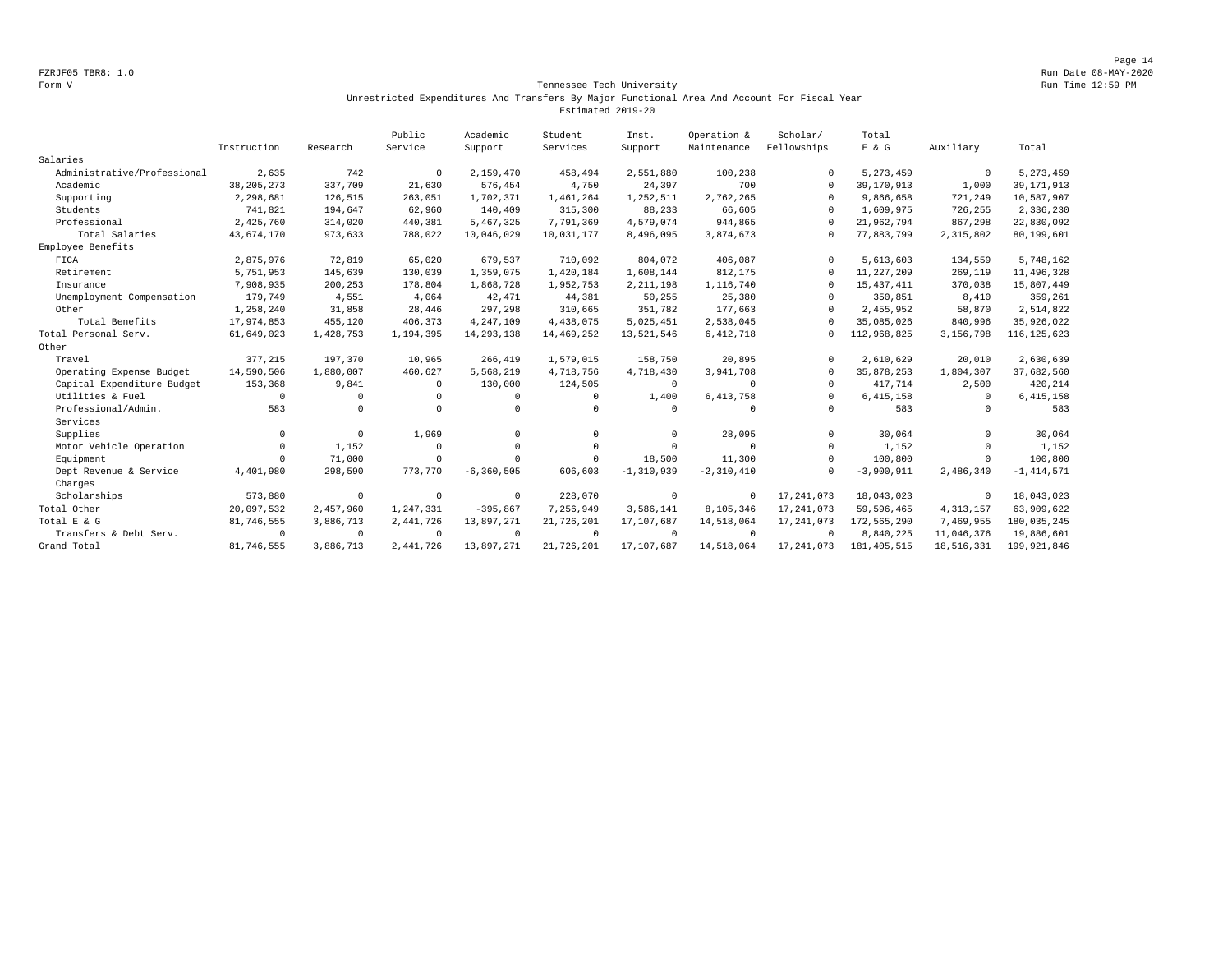Page 15 FZRJF05 TBR8: 1.0 Run Date 08-MAY-2020

#### Form V Tennessee Tech University Run Time 12:59 PM Unrestricted Expenditures And Transfers By Major Functional Area And Account For Fiscal Year Proposed 2020-21

|                             |              |            | Public     | Academic       | Student      | Inst.          | Operation &    | Scholar/     | Total         |             |                |
|-----------------------------|--------------|------------|------------|----------------|--------------|----------------|----------------|--------------|---------------|-------------|----------------|
|                             | Instruction  | Research   | Service    | Support        | Services     | Support        | Maintenance    | Fellowships  | E & G         | Auxiliary   | Total          |
| Salaries                    |              |            |            |                |              |                |                |              |               |             |                |
| Administrative/Professional | 7,635        | 742        | $^{\circ}$ | 2, 261, 843    | 461,474      | 2,887,504      | 143,282        | $\Omega$     | 5,762,480     | $\mathbf 0$ | 5,762,480      |
| Academic                    | 40,737,701   | 129,486    | 750        | 587,142        | $^{\circ}$   | 4,000          | $\Omega$       | $\Omega$     | 41, 459, 079  | 1,000       | 41,460,079     |
| Supporting                  | 2,273,568    | 128,874    | 272,858    | 1,732,906      | 1,457,783    | 1,282,592      | 2,850,790      | $\Omega$     | 9,999,371     | 745,518     | 10,744,889     |
| Students                    | 645,594      | 66,424     | 30,360     | 142,447        | 259,470      | 60,898         | 21,438         | $\Omega$     | 1,226,631     | 726,255     | 1,952,886      |
| Professional                | 2,555,300    | 205,215    | 392,237    | 6,059,368      | 8,019,880    | 5,086,206      | 941,998        | $\Omega$     | 23, 260, 204  | 915,911     | 24, 176, 115   |
| Total Salaries              | 46, 219, 798 | 530,741    | 696,205    | 10,783,706     | 10,198,607   | 9,321,200      | 3,957,508      | $\Omega$     | 81,707,765    | 2,388,684   | 84,096,449     |
| Employee Benefits           |              |            |            |                |              |                |                |              |               |             |                |
| FICA                        | 2,885,274    | 62,922     | 57,025     | 702,703        | 702,987      | 701,767        | 411,744        | $\Omega$     | 5,524,422     | 132,062     | 5,656,484      |
| Retirement                  | 5,770,548    | 125,844    | 114,050    | 1,405,406      | 1,405,975    | 1,403,534      | 823,487        | $\Omega$     | 11,048,844    | 264,124     | 11, 312, 968   |
| Insurance                   | 7,934,504    | 173,035    | 156,819    | 1,932,433      | 1,933,215    | 1,929,859      | 1,132,295      | $\Omega$     | 15, 192, 160  | 363,171     | 15, 555, 331   |
| Unemployment Compensation   | 180,330      | 3,933      | 3,564      | 43,919         | 43.937       | 43,860         | 25,734         | $\Omega$     | 345,277       | 8,254       | 353,531        |
| Other                       | 1,262,307    | 27,528     | 24,948     | 307,433        | 307,557      | 307,023        | 180,138        | $\Omega$     | 2,416,934     | 57,777      | 2,474,711      |
| Total Benefits              | 18,032,963   | 393,262    | 356,406    | 4,391,894      | 4,393,671    | 4,386,043      | 2,573,398      | $\Omega$     | 34,527,637    | 825,388     | 35, 353, 025   |
| Total Personal Serv.        | 64, 252, 761 | 924,003    | 1,052,611  | 15, 175, 600   | 14,592,278   | 13,707,243     | 6,530,906      | $\Omega$     | 116, 235, 402 | 3, 214, 072 | 119, 449, 474  |
| Other                       |              |            |            |                |              |                |                |              |               |             |                |
| Travel                      | 299,750      | 58,540     | 6,520      | 222,914        | 1,297,485    | 114,985        | 9,640          | $\Omega$     | 2,009,834     | 20,010      | 2,029,844      |
| Operating Expense Budget    | 8,083,005    | 1,359,666  | 252,576    | 4,090,109      | 3,533,762    | 3,939,028      | 4,003,319      | $\Omega$     | 25, 261, 465  | 1,752,665   | 27,014,130     |
| Capital Expenditure Budget  | 111,500      | $\Omega$   | $\Omega$   | 220,000        | $\Omega$     | $\Omega$       | $\Omega$       | $\Omega$     | 331,500       | 2,500       | 334,000        |
| Utilities & Fuel            | $\Omega$     | $\Omega$   | $\Omega$   | $\Omega$       | $\mathbf 0$  | $\Omega$       | 6, 413, 758    | $\Omega$     | 6, 413, 758   | $^{\circ}$  | 6, 413, 758    |
| Supplies                    | $\Omega$     | $\Omega$   | 1,969      | $^{\circ}$     | $\mathbf 0$  | $\Omega$       | $\Omega$       | $\Omega$     | 1,969         | $^{\circ}$  | 1,969          |
| Dept Revenue & Service      | 4,573,830    | 310,240    | 803,980    | $-6, 536, 330$ | 633,100      | $-1, 321, 118$ | $-2, 344, 680$ | $\Omega$     | $-3,880,978$  | 2,542,502   | $-1, 338, 476$ |
| Charges                     |              |            |            |                |              |                |                |              |               |             |                |
| Scholarships                | 387,880      | $\circ$    | $^{\circ}$ | $\mathbf 0$    | 173,400      | $\circ$        | $^{\circ}$     | 16, 172, 631 | 16,733,911    | $^{\circ}$  | 16,733,911     |
| Total Other                 | 13, 455, 965 | 1,728,446  | 1,065,045  | $-2,003,307$   | 5,637,747    | 2,732,895      | 8,082,037      | 16, 172, 631 | 46,871,459    | 4,317,677   | 51, 189, 136   |
| Total E & G                 | 77,708,726   | 2,652,449  | 2,117,656  | 13, 172, 293   | 20, 230, 025 | 16, 440, 138   | 14,612,943     | 16,172,631   | 163, 106, 861 | 7,531,749   | 170,638,610    |
| Transfers & Debt Serv.      | $\Omega$     | $^{\circ}$ | $\Omega$   | $^{\circ}$     | $^{\circ}$   | $\Omega$       | $\Omega$       | $\Omega$     | 5, 372, 276   | 10,799,082  | 16, 171, 358   |
| Grand Total                 | 77,708,726   | 2,652,449  | 2,117,656  | 13, 172, 293   | 20, 230, 025 | 16,440,138     | 14,612,943     | 16, 172, 631 | 168, 479, 137 | 18,330,831  | 186,809,968    |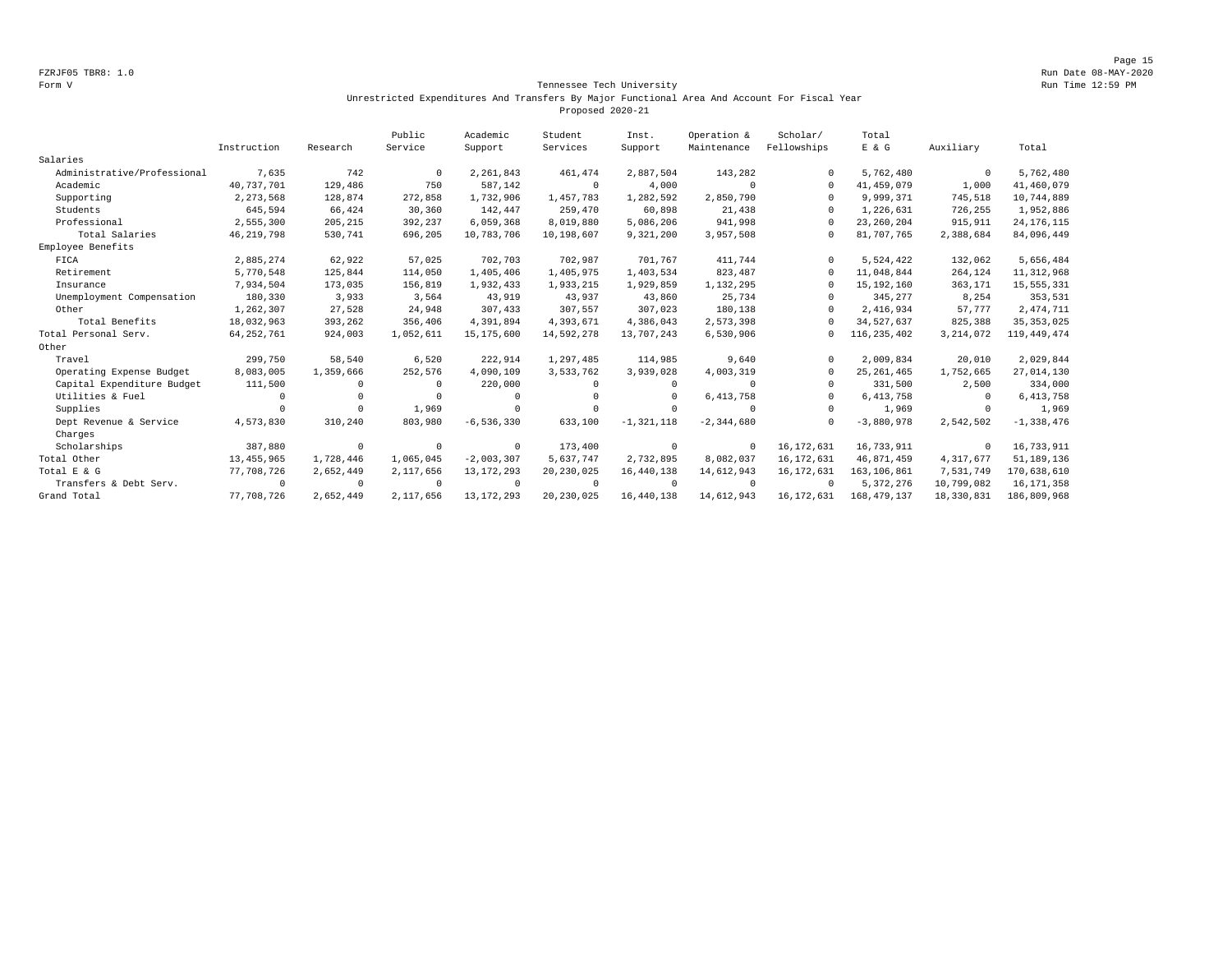#### PAGE 16 FZRJF06 TBR8: 1.1 RUN DATE 08-MAY-2020 RUN TIME 01:03 PM

| Form VI | Tennessee Tech University |
|---------|---------------------------|
|         | Current Fund Revenues     |
|         | July Budget 2020-21       |

|                                    | Actual<br>$2018 - 19$ | October<br>Budget<br>$2019 - 20$ | Estimated<br>Budget<br>$2019 - 20$ | July<br>Budget<br>$2020 - 21$ |
|------------------------------------|-----------------------|----------------------------------|------------------------------------|-------------------------------|
| Education and General              |                       |                                  |                                    |                               |
| Tuition and Fees                   |                       |                                  |                                    |                               |
| Mandatory Fees                     |                       |                                  |                                    |                               |
| Maintenance Fees                   | 75,839,166            | 75,952,350                       | 77,106,850                         | 75,401,700                    |
| Out-Of-State Tuition               | 6,216,406             | 5,718,000                        | 5,402,750                          | 3,096,000                     |
| Debt Service Fees                  | 2,317,463             | 2,285,500                        | 2,312,500                          | 2,245,750                     |
| General Access                     |                       |                                  |                                    |                               |
| Student Mental Health Wellness Fee | 55,383                | 60,000                           | 57,000                             | 55,500                        |
| Technology Access Fee              | 2,168,485             | 2,451,000                        | 2,483,000                          | 2,413,500                     |
| Facilities Fee                     | 929,126               | 914,500                          | 926,000                            | 899,500                       |
| Total Mandatory Fees               | 87,526,029            | 87, 381, 350                     | 88,288,100                         | 84, 111, 950                  |
| Non-Mandatory Fees                 |                       |                                  |                                    |                               |
| CEU Student Fees                   | 8,051                 | 48,000                           | 48,000                             | 48,000                        |
| Application Fees                   | 252,855               | 259,000                          | 236,500                            | 231,000                       |
| Late Registration Fees             | 126,400               | 124,000                          | 108,500                            | 106,250                       |
| Institution On-Line Course Fee     | 757,054               | 2,883,500                        | 3,137,547                          | 3,059,797                     |
| RODP Fee                           | 602,563               | 400,500                          | 404,500                            | 348,750                       |
| Specialized Academic Course Fee    |                       |                                  |                                    |                               |
| SACFee Engineering Regr Term       | 2,480,799             | 2,511,000                        | 2,620,000                          | 2,478,500                     |
| SACFee Engineering Summ Term       | 116,630               | $\Omega$                         | $\Omega$                           | 0                             |
| SACFee Business Regr Term          | 924,420               | 1,096,500                        | 1,154,500                          | 1,092,000                     |
| SACFee Business Summ Term          | 78,526                | $\Omega$                         | $\Omega$                           | $\Omega$                      |
| SACFee Nursing Regr Term           | 523,383               | 639,300                          | 680,800                            | 644,300                       |
| SACFee Nursing Summ Term           | 46,761                | $\Omega$                         | $\Omega$                           | $\mathbf 0$                   |
| SACFee Nurs Regr Term TN eCampus   | 26,318                | $\Omega$                         | $\Omega$                           | $\mathbf 0$                   |
| SACFee Nurs Summ Term TN eCampus   | 9,230                 | $\Omega$                         | $\Omega$                           | $\Omega$                      |
| SACFee Education Regr Term         | 683,100               | 682,000                          | 725,000                            | 685,500                       |
| SACFee Education Summ Term         | 36,113                | $\Omega$                         | $\Omega$                           | 0                             |
| SACF-Agric/Human Ecology           | 215,350               | 206,000                          | 213,500                            | 202,000                       |
| SACF-Agric/Human Ecology-Summer    | 13,994                |                                  |                                    |                               |
| SACF-Arts & Sciences               | 919,063               | 969,000                          | 950,000                            | 900,250                       |
| SACF-Arts & Sciences-Summer        | 37,549                | 0                                | $\Omega$                           | 0                             |
| SACF-Music & Art                   | 232,005               | 254,000                          | 246,500                            | 233,500                       |
| SACF-Music & Art-Summer            | 3,085                 | $\Omega$                         | $\Omega$                           | $\overline{0}$                |
| Music Private Lesson Fees          | 97,450                | 89,900                           | 78,700                             | 76,950                        |
| Craft Ctr Workshop Fees            | 78,394                | 50,000                           | 50,000                             | 50,000                        |
| Credit By Examination              | 2,860                 | 2,000                            | 2,000                              | 2,000                         |
| Return Check Fines                 | 3,810                 | 4,000                            | 5,500                              | 5,250                         |
| Laboratory Breakage                | 2,910                 | 2,800                            | 2,800                              | 2,800                         |
| Thesis Binding                     | 90                    | 2,000                            | 2,000                              | 2,000                         |
| Library Fines                      | 16,688                | 13,250                           | 10,500                             | 10,000                        |
| LRC Library Fines                  | 474                   | 0                                | 1,500                              | 1,250                         |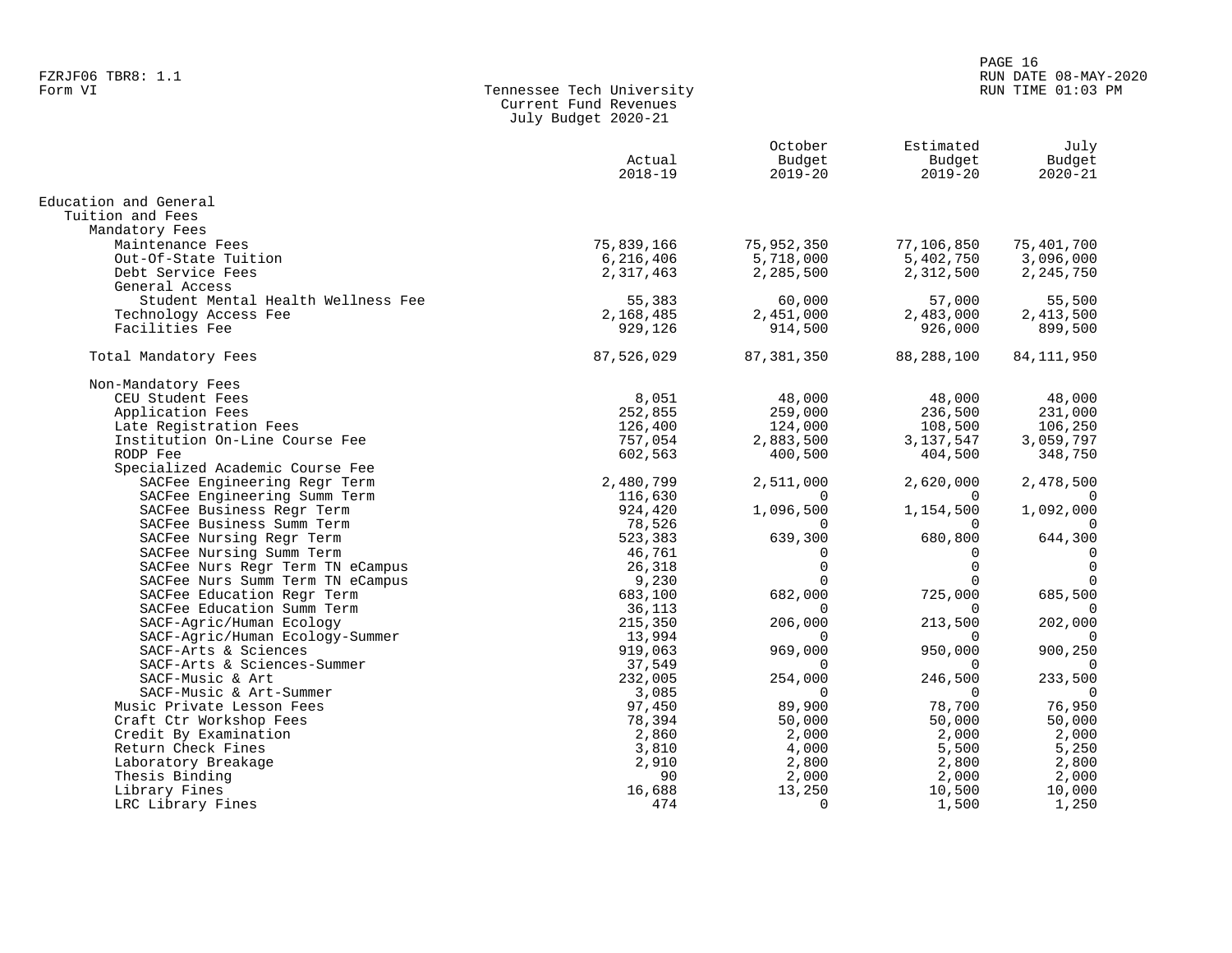| Form VI | Tennessee Tech University |
|---------|---------------------------|
|         | Current Fund Revenues     |
|         | July Budget 2020-21       |

|                                        | Actual<br>$2018 - 19$ | October<br>Budget<br>$2019 - 20$ | Estimated<br>Budget<br>$2019 - 20$ | July<br>Budget<br>$2020 - 21$ |
|----------------------------------------|-----------------------|----------------------------------|------------------------------------|-------------------------------|
| Transcription Fees                     | 20                    | $\Omega$                         | $\Omega$                           | $\Omega$                      |
| Eagle Card Replacement Fees            | 9,576                 | 9,000                            | 9,500                              | 9,250                         |
| Recital Fees                           | 3,900                 | 3,500                            | 3,000                              | 2,750                         |
| FLS Intl IEP Non-Credit Course Fees    | 6,420                 | $\Omega$                         | $\Omega$                           | $\Omega$                      |
| Examination and Testing Fees NES       | 236                   | $\Omega$                         | $\Omega$                           | $\Omega$                      |
| Workshop Fee Meals                     | 360                   | $\Omega$                         | $\Omega$                           | $\Omega$                      |
| Golf Fees                              | 11,138                | 10,000                           | 10,400                             | 10,150                        |
| Sales Tax Transmitted                  | $-1,140$              | $\Omega$                         | $\Omega$                           | $\Omega$                      |
| Total Non-Mandatory Fees               | 8,326,435             | 10,259,250                       | 10,701,247                         | 10,202,247                    |
| Total Tuition & Fees                   | 95,852,464            | 97,640,600                       | 98,989,347                         | 94, 314, 197                  |
| State Appropriations                   | 56, 172, 876          | 59,396,600                       | 59,396,600                         | 62,703,000                    |
| Federal Grants and Contracts           | 1,354,365             | 869,670                          | 869,670                            | 869,670                       |
| State Grants & Contracts               | 259,011               | 59,400                           | 59,400                             | 59,400                        |
| Local Grants & Contracts               | 12,523                | 3,200                            | 3,200                              | 3,200                         |
| Private Grants & Contracts             | 36,964                | 39,100                           | 39,100                             | 39,100                        |
| Private Gifts                          | 27,267                | $\Omega$                         | $\Omega$                           | $\Omega$                      |
| Sales & Services of Educ. Activities   |                       |                                  |                                    |                               |
| Child Care Centers - Educational       | 516,831               | 393,040                          | 393,040                            | 393,040                       |
| Extramurals                            | $\mathbf 0$           | 820                              | 820                                | 820                           |
| Band Camps                             | $\Omega$              | 53,330                           | 53,330                             | 53,330                        |
| Livestock Dairy Beef Cattle            | 43,051                | 38,900                           | 38,900                             | 38,900                        |
| Livestock Dairy Sheep                  | 16,092                | 6,900                            | 6,900                              | 6,900                         |
| Livestock Dairy Hogs                   | 21,027                | 13,870                           | 13,870                             | 13,870                        |
| Dramatics                              | 10,495                | 2,420                            | 3,582                              | 2,420                         |
| Choral Concert Clinic Taxable Sales    | $\mathbf 0$           | $\Omega$                         | 3,007                              | $\overline{0}$                |
| Sales Svcs Edu Depts Taxable           | 3,955                 | 5,580                            | 8,358                              | 5,580                         |
| Sales Svcs Edu Depts Nontaxable        | 17,739                | 8,915                            | 14,315                             | 8,915<br>$\overline{0}$       |
| Sales Tax Transmitted<br>Workshop Fees | $-1,698$              | 0                                | $-161$<br>2,575                    | 575                           |
| Dairy Cattle                           | 18,378<br>$\Omega$    | 2,575<br>430                     | 430                                | 430                           |
| Showing Fitting Services               | $\Omega$              | 5,240                            | 5,240                              | 5,240                         |
| Bull Development Center                | 2,134                 | 6,000                            | 6,000                              | 6,000                         |
| Business Media Service Center          | $\Omega$              | 92,346                           | 92,346                             | 92,346                        |
| Sponsorships                           | 11,650                | $\Omega$                         | 29,930                             | $\overline{0}$                |
| Vegetables and Garden Products         | 17,578                | 71,000                           | 71,000                             | 71,000                        |
| Bull Sales                             | 54,758                | 50,000                           | 50,000                             | 50,000                        |
| Indirect Cost Recovery Unrestricted    | 0                     | 23,086                           | 23,086                             | 23,086                        |
| Plant Sales                            | 640                   | 2,220                            | 2,220                              | 2,220                         |
| Competitions                           | 108                   | $\Omega$                         | $\Omega$                           | $\Omega$                      |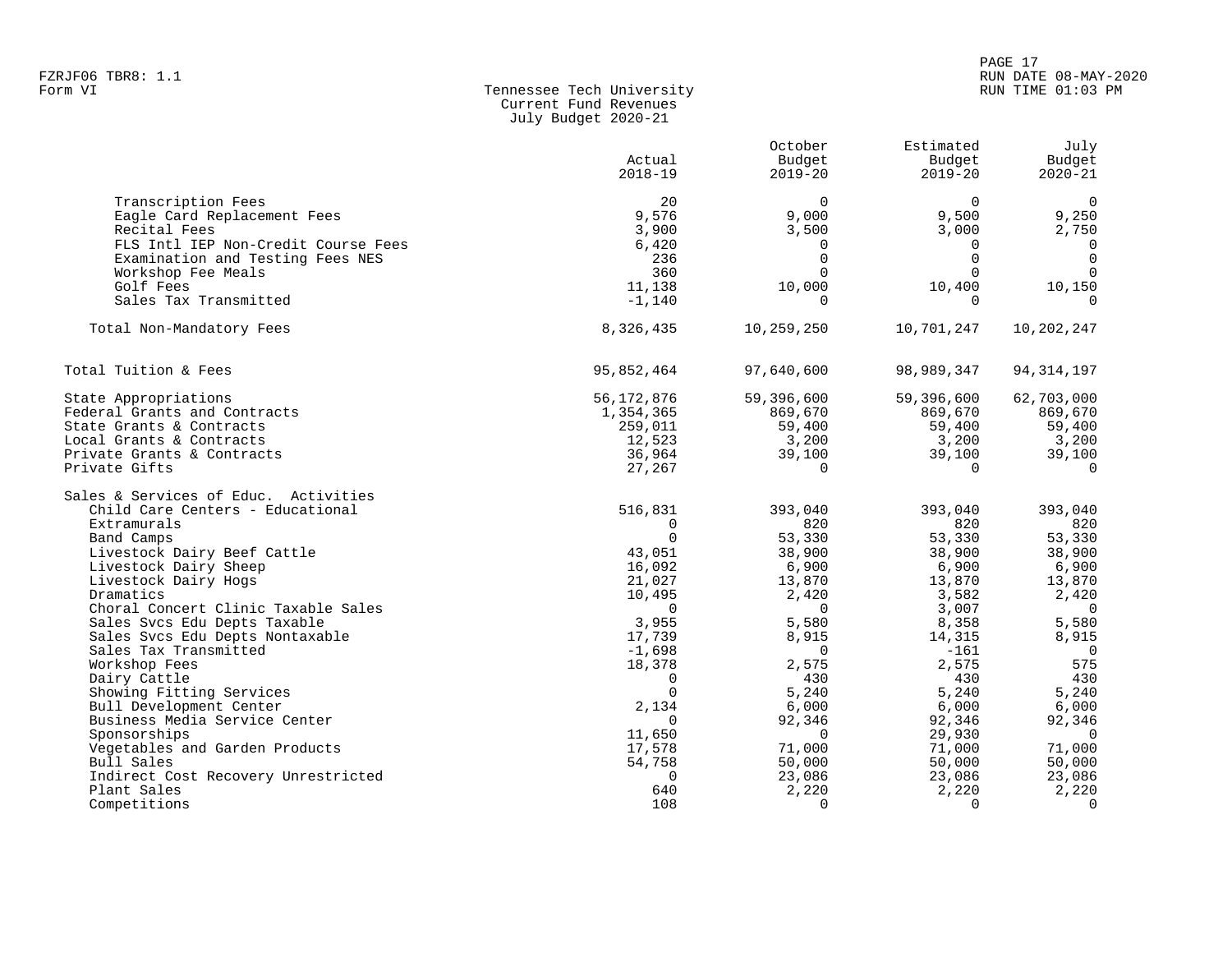| Form VI | Tennessee Tech University |
|---------|---------------------------|
|         | Current Fund Revenues     |
|         | July Budget 2020-21       |

|                                            | Actual<br>$2018 - 19$ | October<br>Budget<br>$2019 - 20$ | Estimated<br>Budget<br>$2019 - 20$ | July<br>Budget<br>$2020 - 21$ |
|--------------------------------------------|-----------------------|----------------------------------|------------------------------------|-------------------------------|
| Instructional Equipment Rental             | 13,400                | 2,000                            | 2,000                              | 2,000                         |
| Examination and Testing Fees               | 6,570                 | 8,500                            | 8,500                              | 8,500                         |
| Examination and Testing COMPASS            | 5,420                 | 6,000                            | 6,000                              | 6,000                         |
| ACT GED Testing                            | $\Omega$              | 70                               | 70                                 | 70                            |
| Certified Teacher Test/Praxis              | 35,975                | 40,000                           | 40,000                             | 40,000                        |
| Lab Manuals                                | 28,420                | 24,231                           | 24,231                             | 24,231                        |
| CLEP Testing Fees                          | 1,925                 | $\Omega$                         | $\Omega$                           | $\Omega$                      |
| Sales &Services Edu Bad Debt Contra        | $-178$                | $\Omega$                         | $\mathbf 0$                        | $\Omega$                      |
| Total Sales & Services of Educ. Activities | 824,270               | 857,473                          | 899,589                            | 855,473                       |
| Sales & Services of Other Activities       |                       |                                  |                                    |                               |
| Athletics                                  | 6,428,218             | 6,237,390                        | 6,217,037                          | 6,166,890                     |
| Sales and Service Other Act Taxable        | 114,608               | 70,940                           | 75,795                             | 70,940                        |
| Sales and Serv Other Act Nontaxable        | 228,418               | 210,000                          | 204,000                            | 199,500                       |
| Sales & Serv Oth Sales Tax Transmit        | $-10,957$             | $-4,230$                         | $-4,230$                           | $-4,230$                      |
| Parking Permits-Staff                      | 295,742               | 303,000                          | 287,000                            | 281,500                       |
| Parking Permits-Student                    | 950,001               | 988,000                          | 1,020,000                          | 992,250                       |
| Facilities Rental                          | 109,040               | 134,009                          | 134,009                            | 134,009                       |
| Agric Pavilion Concessions Taxable         | $\Omega$              | 46,000                           | 46,000                             | 46,000                        |
| Agric Pavilion Student Resid Rent          | 4,025                 | 4,980                            | 4,980                              | 4,980                         |
| Salvage Income                             | 41,743                | 40,000                           | 40,000                             | 40,000                        |
| Royalties Patents Copyrights               | 1,209                 | $\Omega$                         | $\overline{0}$                     | $\Omega$                      |
| Commissions on Other Sources               | $\Omega$              | 37,500                           | 37,500                             | 37,500                        |
| PSC Metals Salvage                         | 8,328                 | $\Omega$                         | $\Omega$                           | $\Omega$                      |
| Photo Services Sales Taxable               |                       | 32,490                           |                                    |                               |
| Photo Services Sales Nontaxable            | 1,095<br>34,816       | $\Omega$                         | 32,490<br>$\mathbf 0$              | 32,490<br>$\Omega$            |
|                                            | 81,900                |                                  |                                    |                               |
| International Student Reg Fee              |                       | 175,600                          | 97,243                             | 97,243                        |
| Airport Transportation Fee                 | 3,510                 | 9,440                            | $\overline{0}$                     | $\Omega$                      |
| Intrastate Long Distance (9.75%)           | 9,954                 | 21,000                           | 21,000                             | 21,000                        |
| Interstate Long Distance (8.50%)           | 216                   | $\Omega$<br>$\Omega$             | $\overline{0}$<br>$\Omega$         | $\mathbf 0$<br>$\Omega$       |
| Long Distance Nontaxable                   | 2,326                 |                                  |                                    |                               |
| Printing Services Taxable                  | 7,092                 | 47,160                           | 47,160                             | 47,160                        |
| Printing Services Nontaxable               | 84,554                | 50,000                           | 50,000                             | 50,000                        |
| Cable TV Taxable                           | 375                   | 600                              | 600                                | 600                           |
| Clinics                                    | 15,915                | 2,475                            | 4,765                              | 2,475                         |
| Career Services                            | 117,640               | 90,600                           | 144,110                            | 71,600                        |
| Pharmacy                                   | 49,252                | 63,800                           | 63,800                             | 63,800                        |
| Infirmary Lab                              | 20,039                | 27,000                           | 27,000                             | 27,000                        |
| Health Services Faculty Staff              | 2,740                 | $\Omega$                         | 1,580                              | $\Omega$                      |
| Student Orientation SOAR Req Fees          | 86,032                | 50,000                           | 50,000                             | 50,000                        |
| Student Orientation SOAR Hours Taxb        | 22,996                | 15,000                           | 15,000                             | 15,000                        |
| Career College Fair                        | 4,775                 | 5,880                            | 5,880                              | 5,880                         |
| Replacement Diplomas                       | 1,950                 | 250                              | 250                                | 250                           |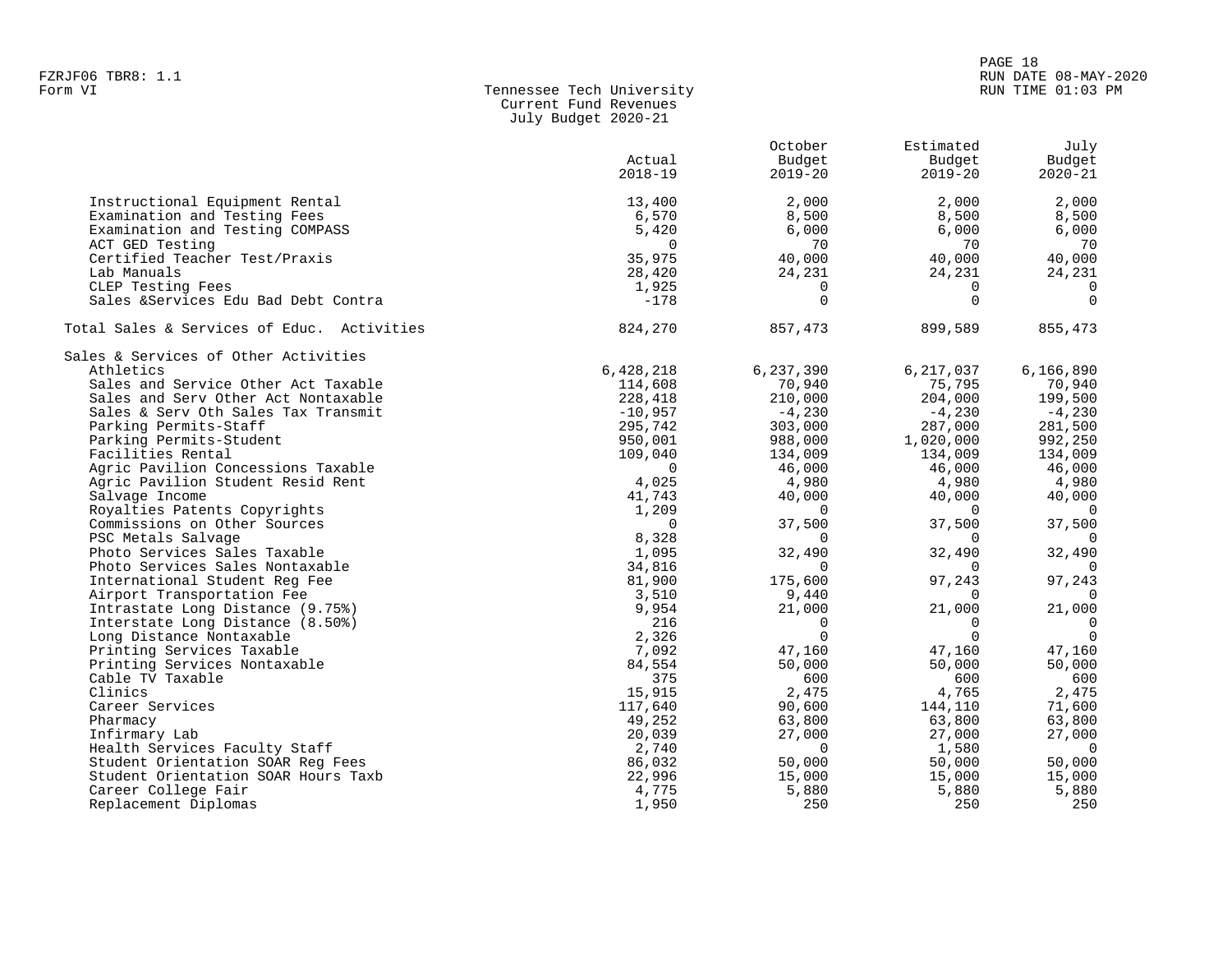#### PAGE 19 FZRJF06 TBR8: 1.1 RUN DATE 08-MAY-2020 RUN TIME 01:03 PM

| Form VI | Tennessee Tech University |
|---------|---------------------------|
|         | Current Fund Revenues     |
|         | July Budget 2020-21       |

|                                            | Actual<br>$2018 - 19$ | October<br>Budget<br>$2019 - 20$ | Estimated<br>Budget<br>$2019 - 20$ | July<br>Budget<br>$2020 - 21$ |
|--------------------------------------------|-----------------------|----------------------------------|------------------------------------|-------------------------------|
| Advertising                                | 7,326                 | 6,780                            | 6,780                              | 6,780                         |
| Yearbook Sales Taxable                     | $\Omega$              | 500                              | 500                                | 500                           |
| Yearbook Sales Nontaxable                  | 96                    | $\Omega$                         | $\Omega$                           | $\overline{0}$                |
| Copies Taxable                             | 4,909                 | 5,535                            | 5,535                              | 5,535                         |
| Salvage of Fixed Assets                    | 4,831                 | $\Omega$                         | $\Omega$                           | 0                             |
| Total Sales & Services of Other Activities | 8,734,714             | 8,671,699                        | 8,635,784                          | 8,466,652                     |
| Other Sources                              |                       |                                  |                                    |                               |
| Traffic Fines                              | 216,535               | 180,000                          | 137,000                            | 133,250                       |
| Over and Short General Nontaxable          | 38                    | $\Omega$                         | $\Omega$                           | $\overline{0}$                |
| Miscellaneous Income Taxable               | 416                   | $\cap$                           | $\cap$                             | $\Omega$                      |
| Miscellaneous Income Nontaxable            | 158,477               | 30,000                           | 30,000                             | 30,000                        |
| Expired Grants                             | 28,708                | $\Omega$                         | 0                                  | 0                             |
| Property Management Income                 | 59,710                | $\Omega$                         | $\Omega$                           | 0                             |
| Equipment Loss and Damage                  | 100                   | $\Omega$                         | $\Omega$                           | $\mathbf 0$                   |
| Other Operating Rev Bad Debt Contra        | $-6$                  | $\Omega$                         | $\Omega$                           | $\mathbf 0$                   |
| Other Nonoperating Bad Debt Contra         | 1,378                 | $\Omega$                         | $\Omega$                           | $\mathbf 0$                   |
| Wellness Incentive Revenue                 | 22,625                | $\Omega$                         | $\Omega$                           | $\Omega$                      |
| Interest Income                            | 2,565,948             | 1,035,000                        | 1,035,000                          | 1,035,000                     |
| Unrealized Gains and Losses                | 661                   | 1,000                            | 1,000                              | 1,000                         |
| Total Other Sources                        | 3,054,590             | 1,246,000                        | 1,203,000                          | 1,199,250                     |
| Total Educational & General                | 166,329,044           | 168,783,742                      | 170,095,690                        | 168,509,942                   |
| Auxiliary Enterprises Revenues             |                       |                                  |                                    |                               |
| Book & University Store                    | 464,370               | 459,639                          | 459,639                            | 459,639                       |
| Food Services                              | 3,117,601             | 2,949,731                        | 2,949,731                          | 2,949,731                     |
| Housing                                    | 13,769,669            | 13,181,900                       | 13,181,900                         | 13,181,900                    |
| Post Office                                | $\Omega$              | 4,750                            | 4,750                              | 4,750                         |
| Wellness Facility                          | 1,570,037             | 1,477,311                        | 1,490,811                          | 1,464,811                     |
| Other Auxiliaries                          | 214,913               | 270,000                          | 270,000                            | 270,000                       |
| Total Auxiliary Revenues                   | 19,136,590            | 18,343,331                       | 18,356,831                         | 18,330,831                    |
| Total Revenues                             | 185,465,634           | 187, 127, 073                    | 188, 452, 521                      | 186,840,773                   |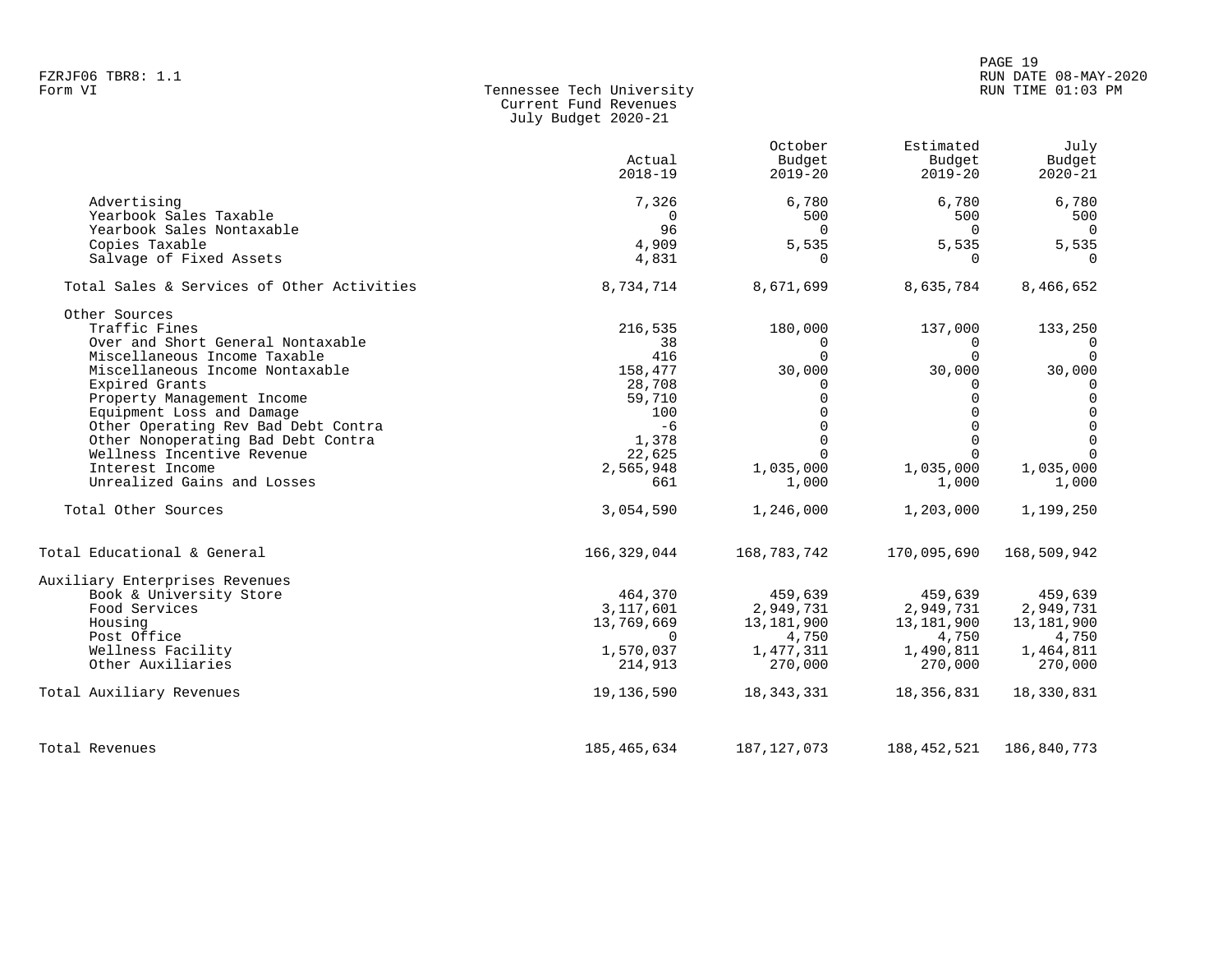|                                               | Actual<br>$2018 - 19$ | October<br>$2019 - 20$ | Estimated<br>$2019 - 20$ | July<br>$2020 - 21$ |
|-----------------------------------------------|-----------------------|------------------------|--------------------------|---------------------|
| Education and General                         |                       |                        |                          |                     |
| Instruction (20)                              |                       |                        |                          |                     |
| Instruction (200)                             |                       |                        |                          |                     |
| Summer School (120004)                        |                       |                        |                          |                     |
| Salaries - Academic                           | 15,341                | 17,044                 | 17,044                   | 17,044              |
| Salaries - Students                           | 465                   | $\Omega$               | $\Omega$                 | $\Omega$            |
| Employee Benefits                             | 2,707                 | 4,531                  | 4,531                    | 4,531               |
| Operating Expenses                            | $\Omega$              | $\Omega$               | 415                      | $\Omega$            |
| Total - Summer School (120004):               | 18,513                | 21,575                 | 21,990                   | 21,575              |
| Online & Distance Education (120022)          |                       |                        |                          |                     |
| Salaries - Administrative                     | 85,725                | 0                      | 0                        | 0                   |
| Salaries - Academic                           | 17,446                |                        |                          | $\Omega$            |
| Salaries - Supporting                         | 3,713                 | 21,213                 | 21,213                   | 21,213              |
| Salaries - Professional                       | 31,420                |                        | $\Omega$                 | $\Omega$            |
| Employee Benefits                             | 10,315                | 75,715                 | 75,715                   | 75,715              |
| Travel                                        | 8,077                 | 0                      | 0                        | $\Omega$            |
| Operating Expenses                            | 903                   | $\Omega$               | $\Omega$                 | $\Omega$            |
| Total - Online & Distance Education (120022): | 157,599               | 96,928                 | 96,928                   | 96,928              |
| Other Faculty Instruction (120025)            |                       |                        |                          |                     |
| Salaries - Academic                           | $\Omega$              | 63,301                 | 0                        | 63,301              |
| Employee Benefits                             |                       | 25,320                 | $\mathbf 0$              | $\cap$              |
| Total - Other Faculty Instruction (120025):   | $\Omega$              | 88,621                 | 0                        | 63,301              |
|                                               |                       |                        |                          |                     |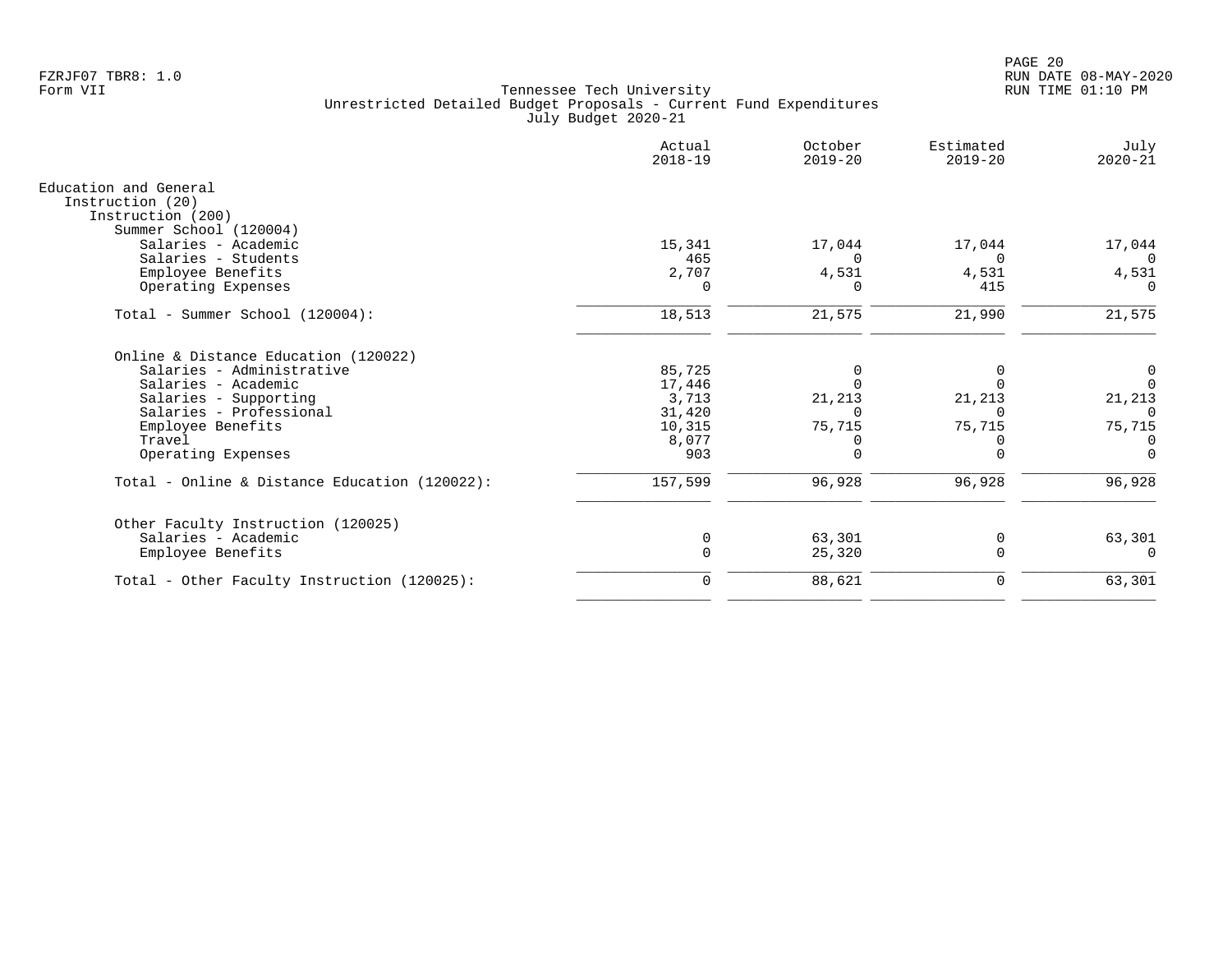| 146,800<br>$\Omega$<br>42,199<br>90,345<br>75,473<br>$\Omega$<br>5,571 | 225,970<br>22,880<br>48,500<br>108,466<br>81,230<br>5,000                    | 140,174<br>$\Omega$<br>28,630<br>90,944<br>59,027<br>$\Omega$ | 265,274<br>22,880<br>48,500<br>108,663<br>59,027 |
|------------------------------------------------------------------------|------------------------------------------------------------------------------|---------------------------------------------------------------|--------------------------------------------------|
|                                                                        |                                                                              |                                                               |                                                  |
|                                                                        |                                                                              |                                                               |                                                  |
|                                                                        |                                                                              |                                                               |                                                  |
|                                                                        |                                                                              |                                                               |                                                  |
|                                                                        |                                                                              |                                                               |                                                  |
|                                                                        |                                                                              |                                                               |                                                  |
|                                                                        |                                                                              |                                                               | 5,000                                            |
|                                                                        | $-114,812$                                                                   | $-31,656$                                                     | $-222, 326$                                      |
| 360,388                                                                | 377,234                                                                      | 287,119                                                       | 287,018                                          |
|                                                                        |                                                                              |                                                               |                                                  |
|                                                                        | 44,000                                                                       | 44,000                                                        | 36,500                                           |
|                                                                        | 48,000                                                                       | 48,000                                                        | 48,000                                           |
| 960                                                                    | $\Omega$                                                                     | $\Omega$                                                      | $\Omega$                                         |
|                                                                        | 23,140                                                                       | 23,140                                                        | 8,600                                            |
|                                                                        | $\Omega$                                                                     | 5,000                                                         | $\Omega$                                         |
|                                                                        | 239,568                                                                      | 194,235                                                       | 221,275                                          |
|                                                                        | 354,708                                                                      | 314,375                                                       | 314,375                                          |
|                                                                        |                                                                              |                                                               |                                                  |
|                                                                        | 356,689                                                                      | 30,000                                                        | 0                                                |
|                                                                        | 5,500                                                                        | 0                                                             | $\Omega$                                         |
|                                                                        | 362,189                                                                      | 30,000                                                        | 0                                                |
|                                                                        | 42,500<br>30,024<br>23,136<br>9,954<br>91,729<br>198,303<br>60,855<br>60,855 |                                                               |                                                  |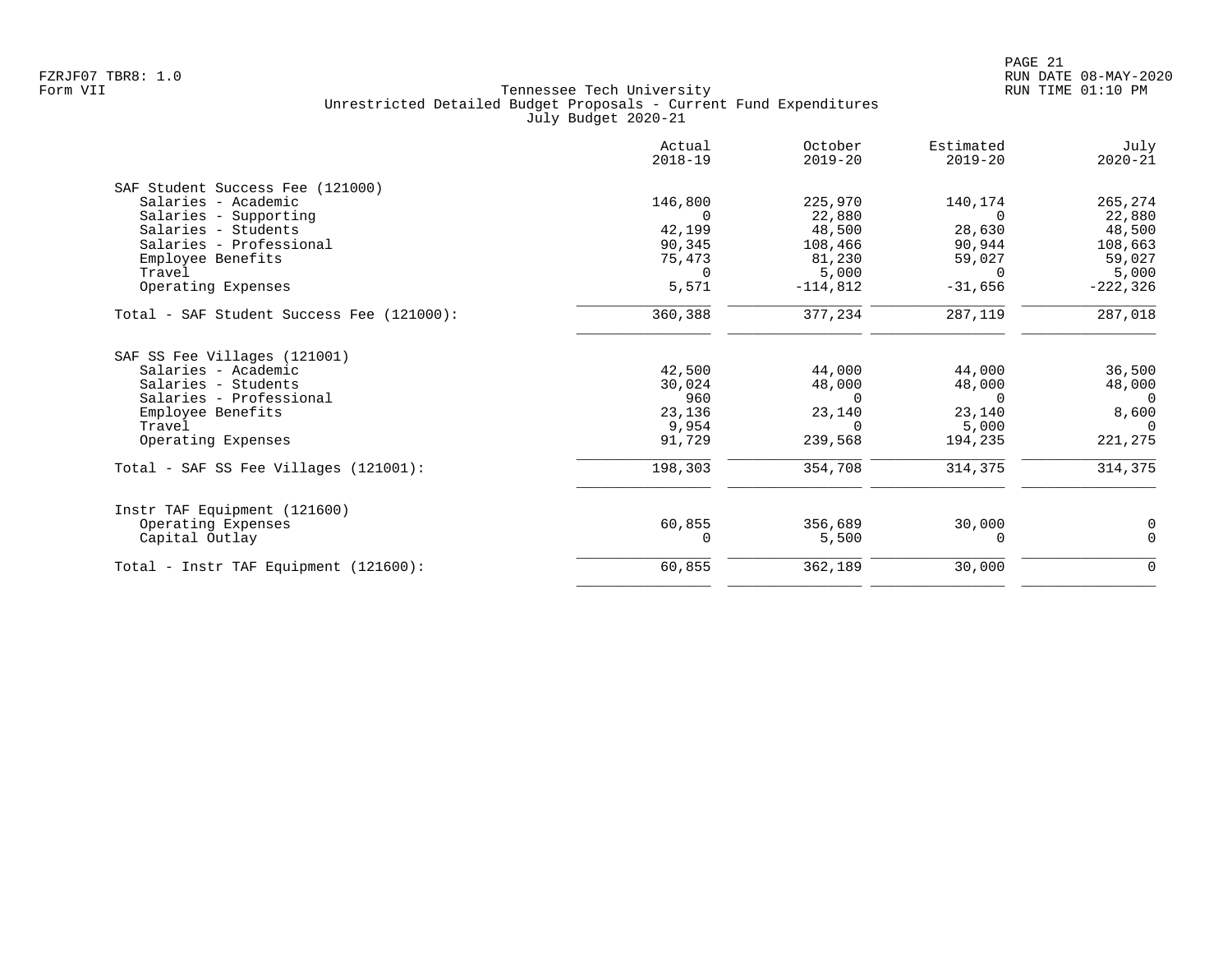PAGE 22 FZRJF07 TBR8: 1.0 RUN DATE 08-MAY-2020

|                                                      | Actual<br>$2018 - 19$ | October<br>$2019 - 20$ | Estimated<br>$2019 - 20$ | July<br>$2020 - 21$ |
|------------------------------------------------------|-----------------------|------------------------|--------------------------|---------------------|
| Center for Career Dev - COOP (121801)                |                       |                        |                          |                     |
| Salaries - Professional                              | 46,314                | 50,300                 | 50,545                   | 50,890              |
| Employee Benefits                                    | 21,100                | 24,555                 | 24,055                   | 24,055              |
| Operating Expenses                                   | 1,241                 | 1,500                  | 1,600                    | 1,500               |
| Total - Center for Career Dev - COOP (121801):       | 68,655                | 76,355                 | 76,200                   | 76,445              |
| Honors College (121900)                              |                       |                        |                          |                     |
| Salaries - Academic                                  | 36,820                | 42,500                 | 31,791                   | 36,500              |
| Salaries - Supporting                                | 29,020                | 25,750                 | 26,925                   | 26,400              |
| Salaries - Students                                  | 5,544                 | 3,780                  | 4,770                    | 3,780               |
| Salaries - Professional                              | 118,511               | 127,366                | 116,986                  | 119,438             |
| Employee Benefits                                    | 42,100                | 53,040                 | 43,918                   | 43,918              |
| Travel                                               | 2,076                 | 5,340                  | 2,531                    | 6,000               |
| Operating Expenses                                   | 15,464                | 11,313                 | 6,361                    | 7,554               |
| Total - Honors College (121900):                     | 249,535               | 269,089                | 233,282                  | 243,590             |
| Federal College Work Study Program (122001)          |                       |                        |                          |                     |
| Salaries - Students                                  | 45,731                | 57,730                 | 57,730                   | 57,730              |
| Total - Federal College Work Study Program (122001): | 45,731                | 57,730                 | 57,730                   | 57,730              |
| Military Science (125600)                            |                       |                        |                          |                     |
| Salaries - Supporting                                | 36,039                | 36,039                 | 36,277                   | 36,514              |
| Employee Benefits                                    | 23,049                | 24,150                 | 24,150                   | 24,150              |
| Travel                                               | 160                   | $\Omega$               | $\Omega$                 | $\Omega$            |
| Operating Expenses                                   | 11,337                | 11,460                 | 11,460                   | 11,460              |
| Total - Military Science (125600):                   | $\overline{70}$ , 585 | 71,649                 | 71,887                   | 72,124              |
|                                                      |                       |                        |                          |                     |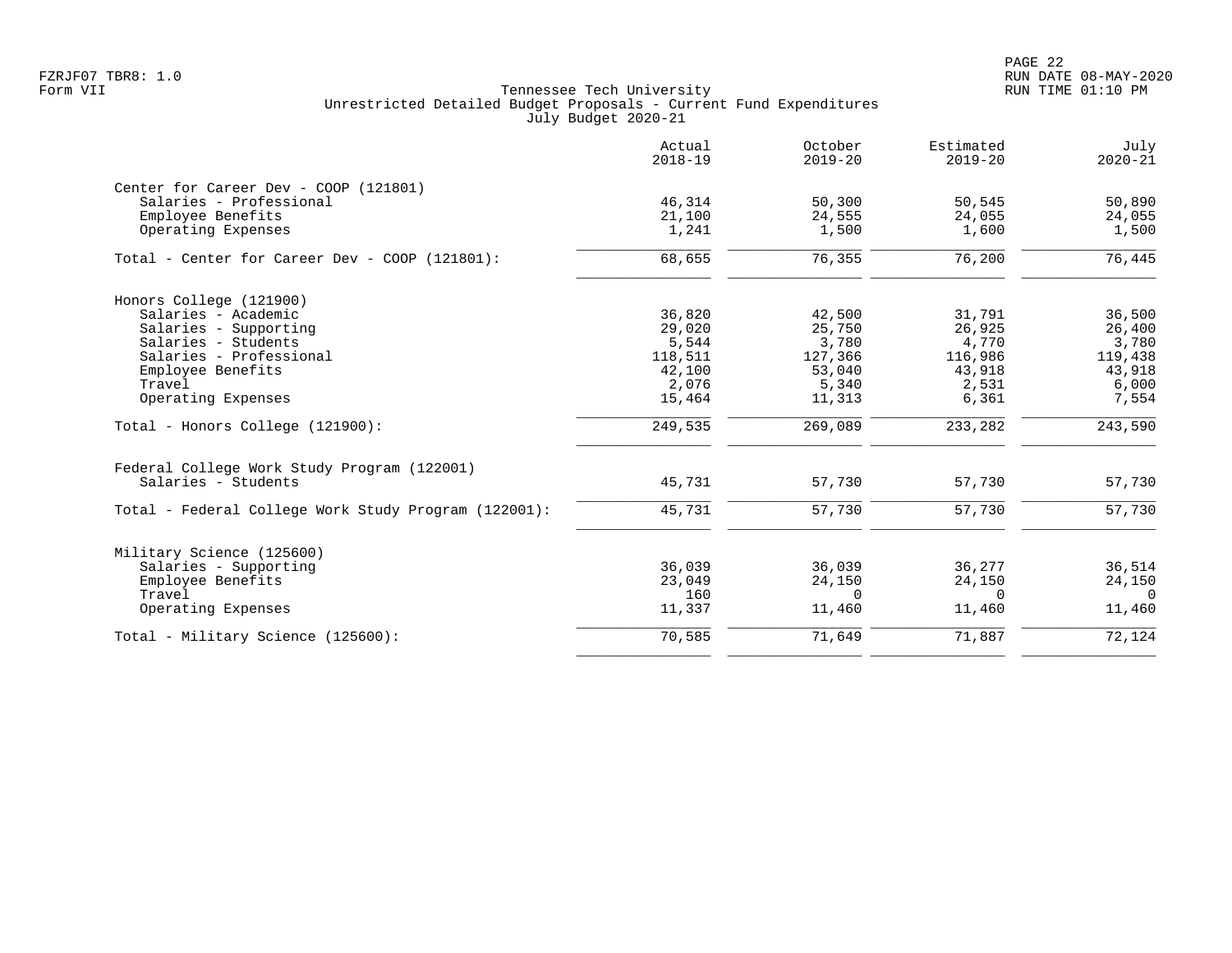|                                                                                                                                                   | Actual<br>$2018 - 19$         | October<br>$2019 - 20$        | Estimated<br>$2019 - 20$      | July<br>$2020 - 21$           |
|---------------------------------------------------------------------------------------------------------------------------------------------------|-------------------------------|-------------------------------|-------------------------------|-------------------------------|
| Arts and Sci Grad Assist (130001)<br>Employee Benefits                                                                                            | 151,352                       | 162,410                       | 162,410                       | 162,410                       |
| Total - Arts and Sci Grad Assist (130001):                                                                                                        | 151,352                       | 162,410                       | 162,410                       | 162,410                       |
| Online Course Dev Arts and Science (130010)<br>Operating Expenses                                                                                 | 0                             | 11,800                        | 11,800                        | 11,800                        |
| Total - Online Course Dev Arts and Science (130010):                                                                                              | $\Omega$                      | 11,800                        | 11,800                        | 11,800                        |
| SACF Arts & Sciences (130016)<br>Employee Benefits<br>Operating Expenses                                                                          | 228,531<br>$\Omega$           | 163,600<br>181,845            | 163,600<br>147,538            | 129,157<br>108,493            |
| Total - SACF Arts & Sciences (130016):                                                                                                            | 228,531                       | 345,445                       | 311,138                       | 237,650                       |
| Summer School Col of Arts & Science (130028)<br>Salaries - Academic<br>Employee Benefits<br>Total - Summer School Col of Arts & Science (130028): | 621,875<br>117,007<br>738,882 | 393,130<br>126,503<br>519,633 | 393,130<br>126,503<br>519,633 | 393,130<br>126,503<br>519,633 |
|                                                                                                                                                   |                               |                               |                               |                               |
| TN eCampus Col of Arts & Science (130031)<br>Salaries - Academic<br>Employee Benefits<br>Operating Expenses                                       | 166,419<br>28,577<br>4,555    | 282,841<br>35,000<br>$\Omega$ | 182,841<br>35,000<br>$\Omega$ | 121,441<br>35,000<br>$\Omega$ |
| Total - TN eCampus Col of Arts & Science (130031):                                                                                                | 199,551                       | 317,841                       | 217,841                       | 156,441                       |
|                                                                                                                                                   |                               |                               |                               |                               |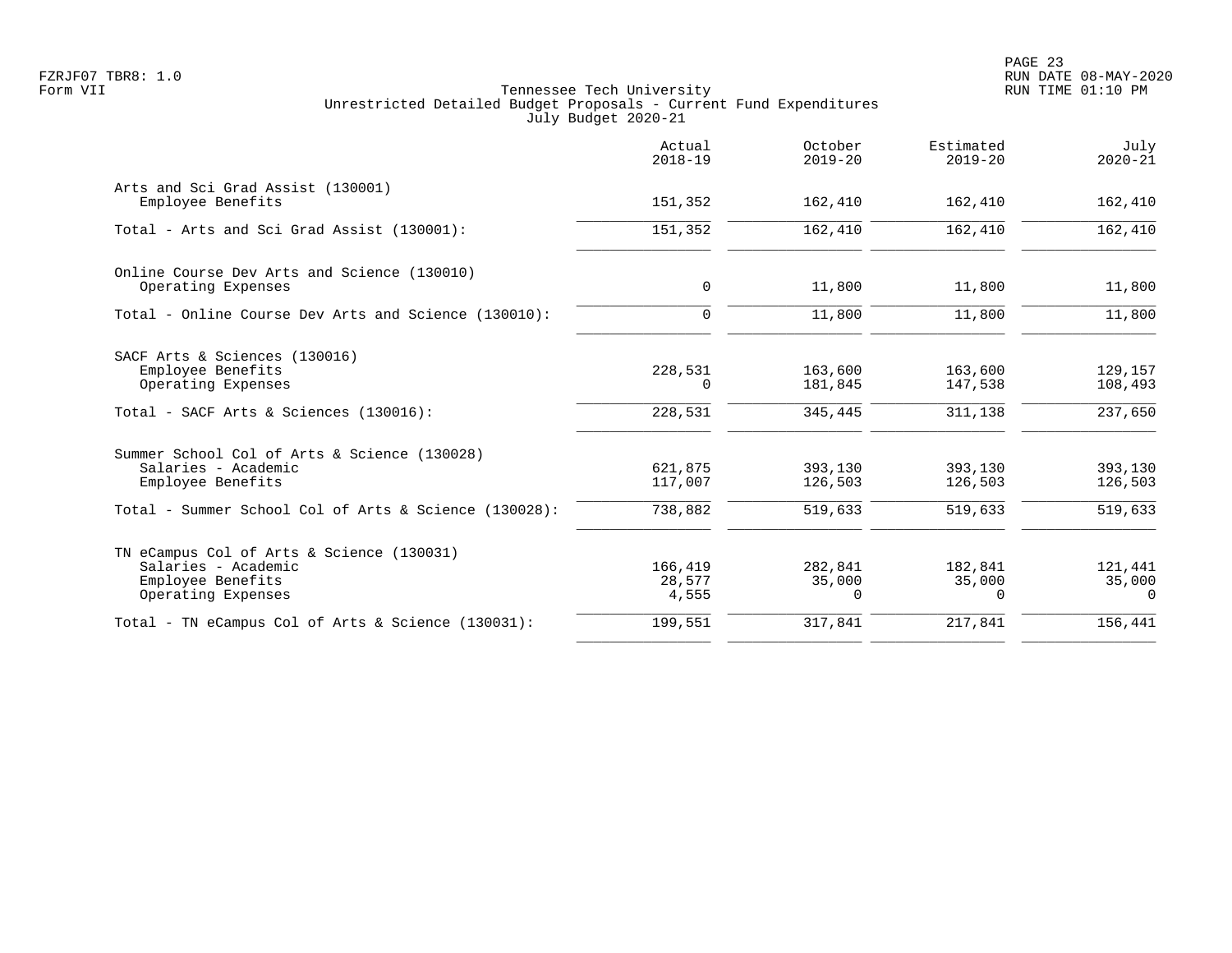|                                             | Actual<br>$2018 - 19$ | October<br>$2019 - 20$ | Estimated<br>$2019 - 20$ | July<br>$2020 - 21$ |
|---------------------------------------------|-----------------------|------------------------|--------------------------|---------------------|
| LSP-Dean Arts & Sci (130034)                |                       |                        |                          |                     |
| Operating Expenses                          | $\mathbf 0$           | 22,000                 | $-400$                   | 0                   |
| Total - LSP-Dean Arts & Sci (130034):       | $\Omega$              | 22,000                 | $-400$                   | $\Omega$            |
| OA FEE-Dean Arts & Sci (130035)             |                       |                        |                          |                     |
| Salaries - Academic                         |                       | 0                      | 0                        | 39,351              |
| Employee Benefits                           | $\mathbf 0$           | $\Omega$               | $\Omega$                 | 15,740              |
| Operating Expenses                          | $\Omega$              | 258,090                | 250,541                  | 172,612             |
| Total - OA FEE-Dean Arts & Sci $(130035)$ : | $\Omega$              | 258,090                | 250,541                  | 227,703             |
| Biology (131000)                            |                       |                        |                          |                     |
| Salaries - Academic                         | 1,256,282             | 1,354,930              | 1,263,638                | 1,365,299           |
| Salaries - Supporting                       | 78,015                | 78,315                 | 59,636                   | 100,904             |
| Salaries - Professional                     | 88,256                | 88,456                 | 88,889                   | 89,521              |
| Employee Benefits                           | 559,917               | 589,640                | 587,764                  | 598,563             |
| Travel                                      | 1,623                 | $\Omega$               | 250                      | $\cap$              |
| Operating Expenses                          | 37,059                | 34,000                 | 33,750                   | 34,000              |
| Total - Biology $(131000)$ :                | 2,021,152             | 2,145,341              | 2,033,927                | 2,188,287           |
| Biology Lab Manuals (131008)                |                       |                        |                          |                     |
| Operating Expenses                          | $\mathsf 0$           | 1,915                  | 1,915                    | 1,915               |
| Total - Biology Lab Manuals (131008):       | 0                     | 1,915                  | 1,915                    | 1,915               |
|                                             |                       |                        |                          |                     |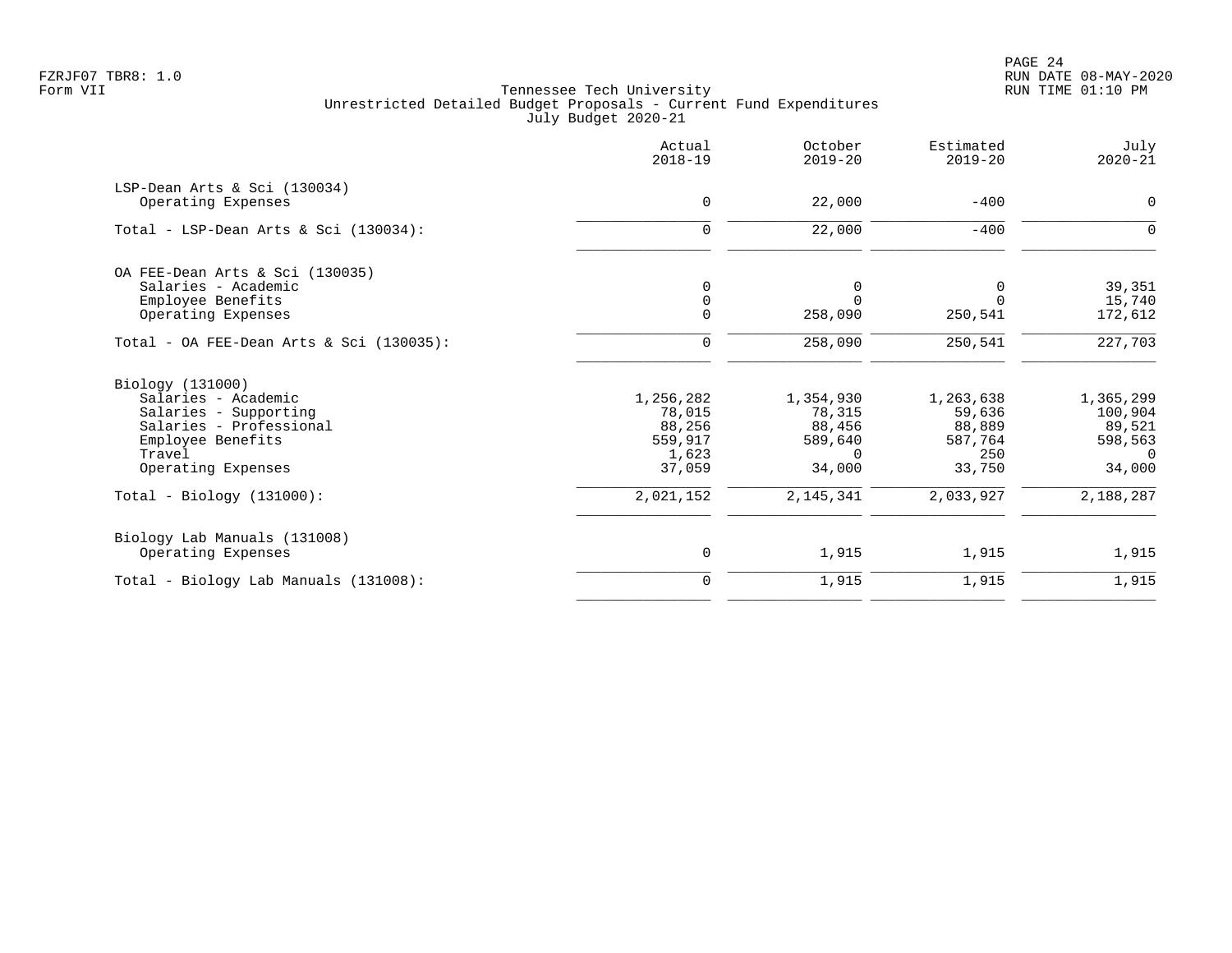|                                                      | Actual<br>$2018 - 19$ | October<br>$2019 - 20$ | Estimated<br>$2019 - 20$ | July<br>$2020 - 21$ |
|------------------------------------------------------|-----------------------|------------------------|--------------------------|---------------------|
| SACF Biology (131016)                                |                       |                        |                          |                     |
| Salaries - Academic                                  | 105,600               | 115,200                | 115,200                  | 115,200             |
| Salaries - Students                                  | 65,778                | 68,000                 | 68,000                   | 68,000              |
| Employee Benefits                                    | 52                    | $\Omega$               | $\Omega$                 | $\Omega$            |
| Operating Expenses                                   | 6,399                 | 41,516                 | 41,516                   | $\Omega$            |
| Total - SACF Biology (131016):                       | 177,829               | 224,716                | 224,716                  | 183,200             |
| SACF Biology Lab (131017)                            |                       |                        |                          |                     |
| Travel                                               | 6,182                 | 9,400                  | 9,400                    | 9,400               |
| Operating Expenses                                   | 63,682                | 76,000                 | 76,000                   | 76,000              |
| $Total - SACF Biology Lab (131017):$                 | 69,864                | 85,400                 | 85,400                   | 85,400              |
| SACF Biology Equipment Maintenance (131018)          |                       |                        |                          |                     |
| Operating Expenses                                   | 7,403                 | 10,000                 | 10,000                   | 10,000              |
| Total - SACF Biology Equipment Maintenance (131018): | 7,403                 | 10,000                 | 10,000                   | 10,000              |
| Chemistry (131500)                                   |                       |                        |                          |                     |
| Salaries - Academic                                  | 1,486,986             | 1,504,505              | 1,463,046                | 1,520,154           |
| Salaries - Supporting                                | 81,256                | 80,538                 | 81,013                   | 81,787              |
| Salaries - Professional                              | 58,845                | 58,945                 | 60,733                   | 59,620              |
| Employee Benefits                                    | 592,926               | 611,980                | 611,980                  | 611,980             |
| Travel                                               | 2,001                 | 2,000                  | 2,000                    | 2,000               |
| Operating Expenses                                   | 31,182                | 36,460                 | 36,460                   | 34,000              |
| Total - Chemistry $(131500)$ :                       | 2, 253, 196           | 2, 294, 428            | 2, 255, 232              | 2,309,541           |
|                                                      |                       |                        |                          |                     |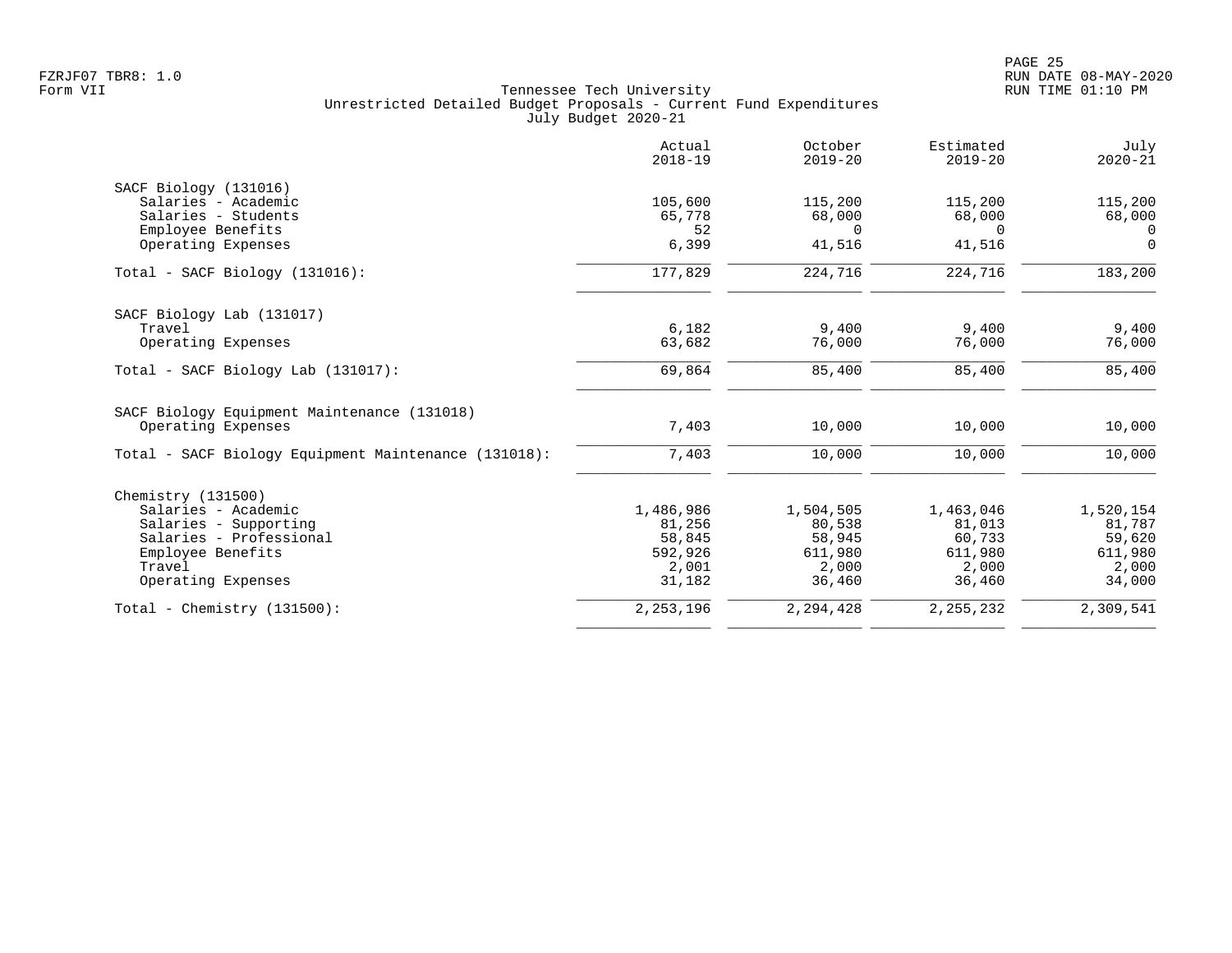|                                                   | Actual<br>$2018 - 19$ | October<br>$2019 - 20$ | Estimated<br>$2019 - 20$ | July<br>$2020 - 21$ |
|---------------------------------------------------|-----------------------|------------------------|--------------------------|---------------------|
| Chemistry Lab Fees (131502)                       |                       |                        |                          |                     |
| Operating Expenses                                | 2,654                 | 2,800                  | 2,800                    | 2,800               |
| Total - Chemistry Lab Fees (131502):              | 2,654                 | 2,800                  | 2,800                    | 2,800               |
| Preprofessional Health Services (131503)          |                       |                        |                          |                     |
| Salaries - Supporting                             | 23,410                | 23,710                 | 23,769                   | 23,927              |
| Employee Benefits                                 | 10,571                | 5,700                  | 10,884                   | 10,884              |
| Travel                                            | 0                     | 500                    | $\Omega$                 | 500                 |
| Operating Expenses                                | 964                   | 860                    | 1,360                    | 860                 |
| Total - Preprofessional Health Services (131503): | 34,945                | 30,770                 | 36,013                   | 36,171              |
| Environmental Science PHD (131504)                |                       |                        |                          |                     |
| Salaries - Academic                               | 14,754                | 72,650                 | 39,750                   | 72,650              |
| Salaries - Supporting                             | $\Omega$              | $\Omega$               | 1,000                    | $\bigcirc$          |
| Salaries - Students                               | 73,298                | 37,900                 | 50,900                   | 37,900              |
| Salaries - Professional                           | 5,042                 | 14,030                 | 32,930                   | 14,030              |
| Employee Benefits                                 | 1,299                 | 1,590                  | 1,063                    | 1,063               |
| Travel                                            | 8,230                 | 3,700                  | 6,200                    | 3,700               |
| Operating Expenses                                | 7,094                 | 5,660                  | 8,160                    | 5,660               |
| Total - Environmental Science PHD (131504):       | 109,717               | 135,530                | 140,003                  | 135,003             |
| SACF Chemistry (131517)                           |                       |                        |                          |                     |
| Salaries - Academic                               | 143,150               | 144,000                | 144,000                  | 144,000             |
| Salaries - Students                               | 23,996                | 27,000                 | 27,000                   | 27,000              |
| Employee Benefits                                 | 154                   | $\Omega$               | $\Omega$                 | $\mathbf 0$         |
| Operating Expenses                                | 15,311                | 14,637                 | $\Omega$                 | $\overline{0}$      |
| Capital Outlay                                    | 11,006                | $\Omega$               | 14,637                   | $\Omega$            |
| Total - SACF Chemistry (131517):                  | 193,617               | 185,637                | 185,637                  | 171,000             |
|                                                   |                       |                        |                          |                     |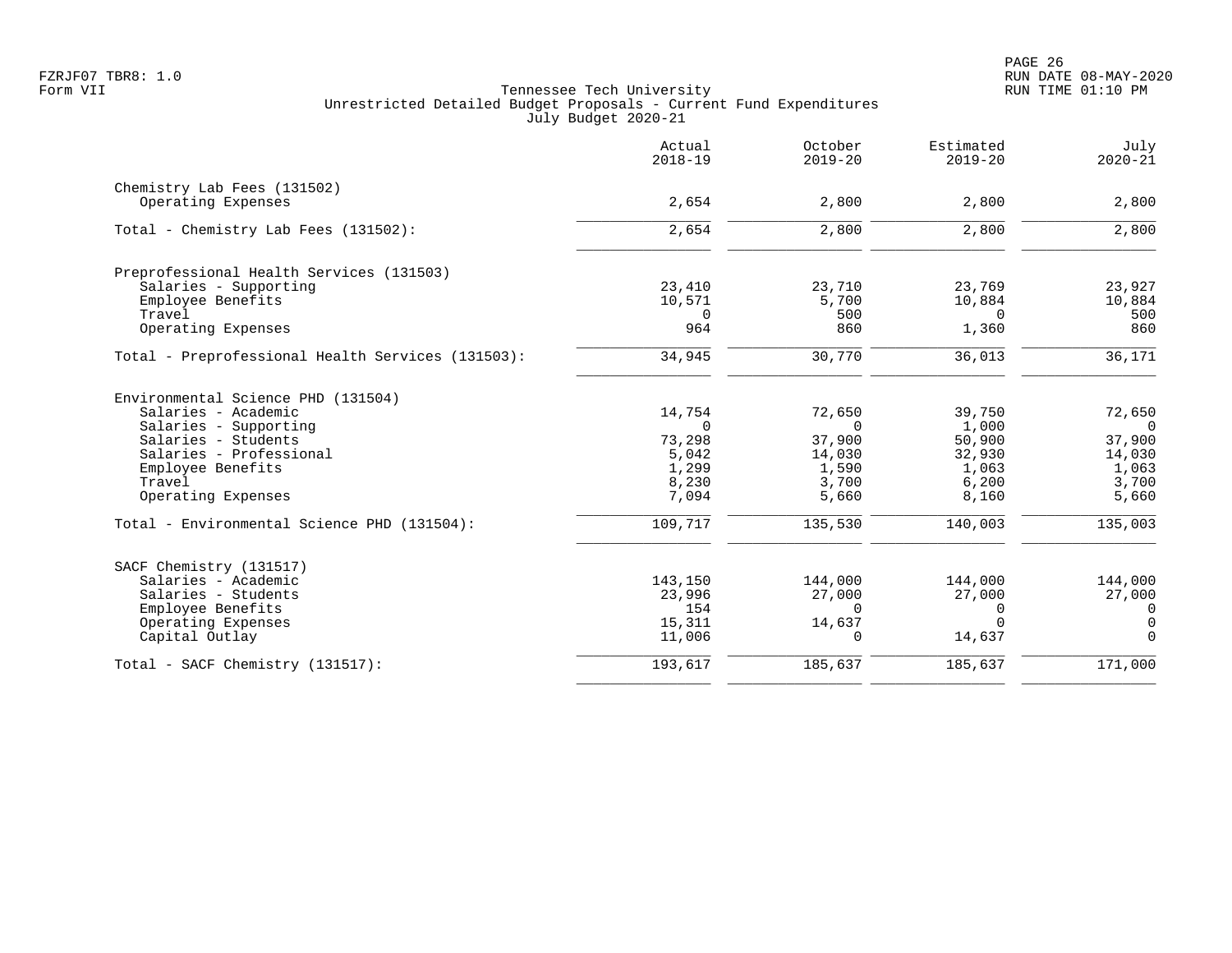|                                                            | Actual<br>$2018 - 19$ | October<br>$2019 - 20$ | Estimated<br>$2019 - 20$ | July<br>$2020 - 21$ |
|------------------------------------------------------------|-----------------------|------------------------|--------------------------|---------------------|
| SACF Chemistry Lab Expenses (131518)<br>Operating Expenses | 35,358                | 46,000                 | 34,000                   | 46,000              |
|                                                            |                       |                        |                          |                     |
| Total - SACF Chemistry Lab Expenses (131518):              | 35,358                | 46,000                 | 34,000                   | 46,000              |
| SACF Chemistry Equipment Maint (131519)                    |                       |                        |                          |                     |
| Operating Expenses                                         | 139,784               | 100,000                | 100,000                  | 100,000             |
| Total - SACF Chemistry Equipment Maint (131519):           | 139,784               | 100,000                | 100,000                  | 100,000             |
| SACF Chemistry Cryogens (131520)                           |                       |                        |                          |                     |
| Operating Expenses                                         | 27,732                | 21,000                 | 33,000                   | 21,000              |
| Total - SACF Chemistry Cryogens (131520):                  | 27,732                | 21,000                 | 33,000                   | 21,000              |
| Computer Science (132000)                                  |                       |                        |                          |                     |
| Salaries - Academic                                        | 1,130,588             | 1,801,110              | 1,661,202                | 1,816,043           |
| Salaries - Supporting                                      | 49,376                | 49,600                 | 49,284                   | 51,950              |
| Salaries - Students                                        | 5,170                 | 0                      | 730                      | 0                   |
| Salaries - Professional                                    | 22,299                | $\Omega$               | 31,557                   | $\Omega$            |
| Employee Benefits<br>Travel                                | 378,514<br>8,775      | 806,652<br>$\Omega$    | 735,652<br>3,917         | 806,652<br>$\Omega$ |
| Operating Expenses                                         | 27,344                | 24,228                 | 48,062                   | 16,728              |
| Capital Outlay                                             | 0                     | $\Omega$               | 12,162                   | $\Omega$            |
| Total - Computer Science (132000):                         | 1,622,066             | 2,681,590              | 2,542,566                | 2,691,373           |
|                                                            |                       |                        |                          |                     |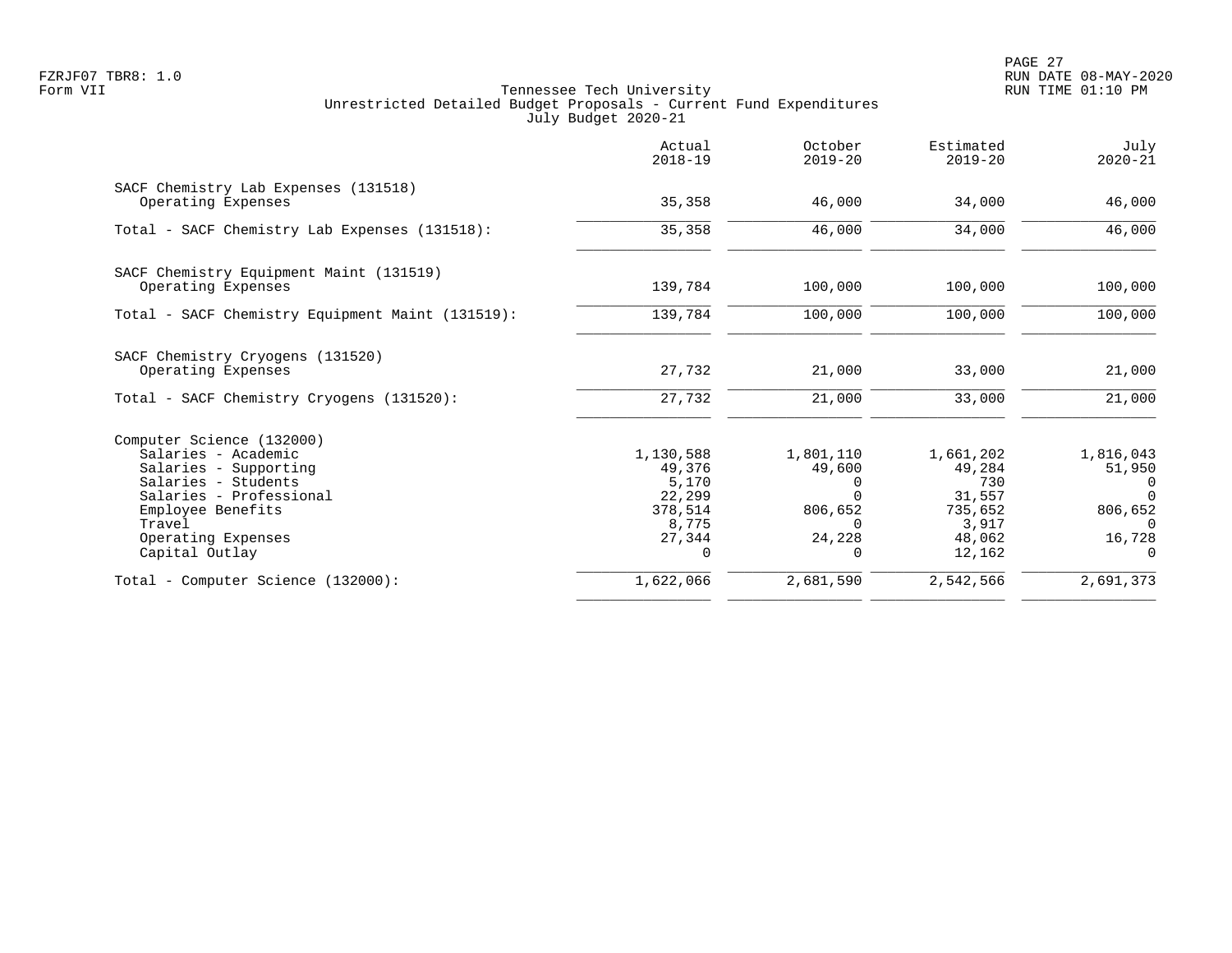PAGE 28 FZRJF07 TBR8: 1.0 RUN DATE 08-MAY-2020

|                                                                                                                    | Actual<br>$2018 - 19$                  | October<br>$2019 - 20$                 | Estimated<br>$2019 - 20$               | July<br>$2020 - 21$                    |
|--------------------------------------------------------------------------------------------------------------------|----------------------------------------|----------------------------------------|----------------------------------------|----------------------------------------|
| Computer Science Grad Assist (132001)<br>Employee Benefits                                                         | $\mathbf 0$                            | $\mathbf 0$                            | 18,344                                 | $\mathbf 0$                            |
| Total - Computer Science Grad Assist (132001):                                                                     | $\Omega$                               | $\Omega$                               | 18,344                                 | $\Omega$                               |
| SACF Comp Sci GTAs (132007)<br>Employee Benefits                                                                   | 95,474                                 | $\mathbf 0$                            | 101,861                                | $\mathbf 0$                            |
| Total - SACF Comp Sci GTAs (132007):                                                                               | 95,474                                 | $\mathbf 0$                            | 101,861                                | $\Omega$                               |
| Earth Sciences (132500)<br>Salaries - Academic<br>Salaries - Supporting<br>Employee Benefits<br>Operating Expenses | 566,276<br>30,543<br>215,893<br>14,313 | 553,480<br>30,643<br>213,540<br>15,000 | 561,311<br>31,989<br>199,369<br>15,000 | 559,339<br>31,034<br>199,369<br>15,000 |
| Total - Earth Sciences (132500):                                                                                   | 827,025                                | 812,663                                | 807,669                                | 804,742                                |
| SACF Earth Sciences (132516)<br>Salaries - Students<br>Employee Benefits<br>Operating Expenses                     | 5,153<br>91<br>5,070                   | 5,300<br>$\Omega$<br>670               | 5,300<br>$\Omega$<br>8,670             | 5,300<br>0<br>$\Omega$                 |
| Total - SACF Earth Sciences (132516):                                                                              | 10,314                                 | 5,970                                  | 13,970                                 | 5,300                                  |
| SACF Earth Sciences Lab Expenses (132517)<br>Travel<br>Operating Expenses                                          | 2,122<br>7,169                         | 2,500<br>7,200                         | 2,500<br>7,200                         | 2,500<br>7,200                         |
| Total - SACF Earth Sciences Lab Expenses (132517):                                                                 | 9,291                                  | 9,700                                  | 9,700                                  | 9,700                                  |
|                                                                                                                    |                                        |                                        |                                        |                                        |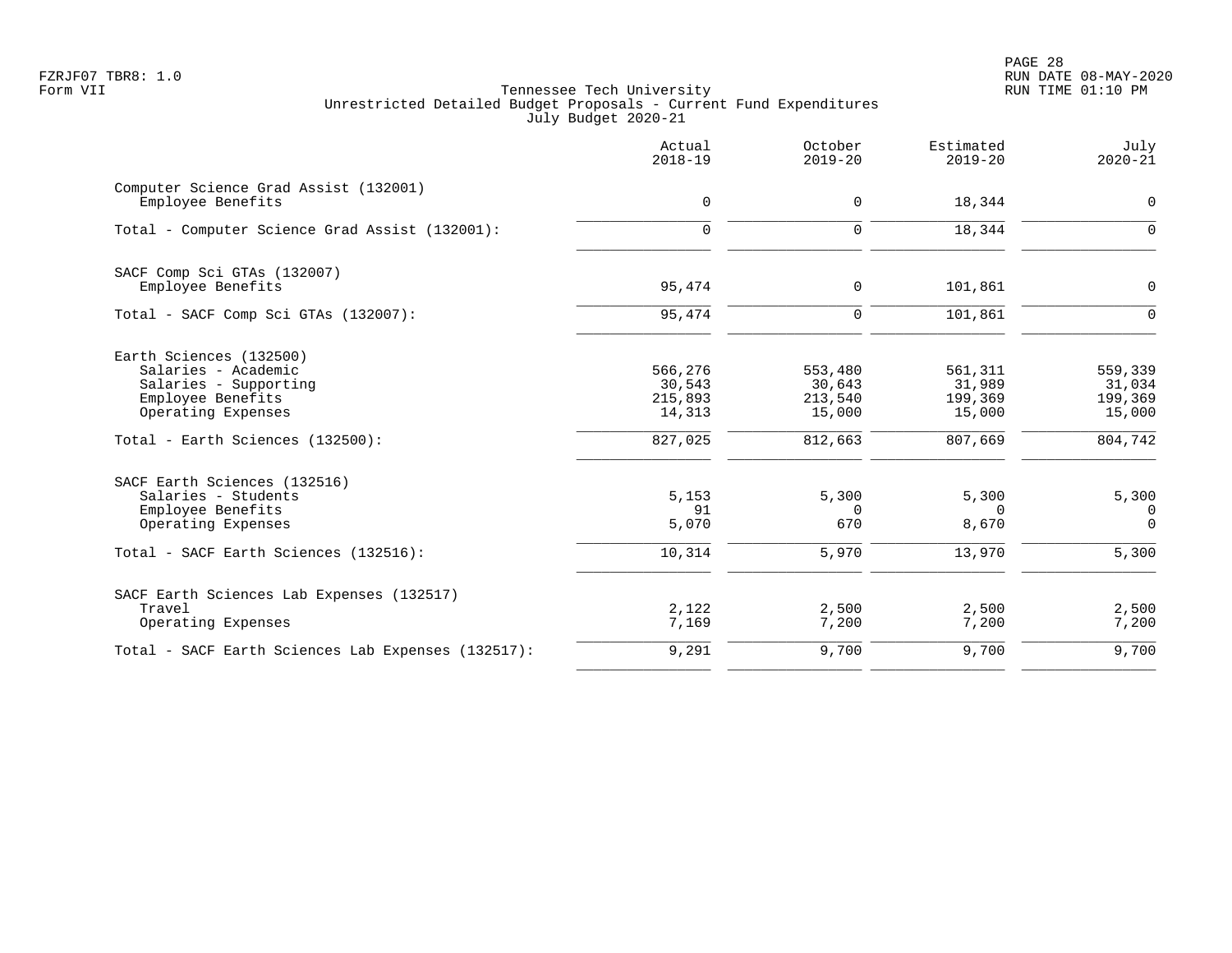|                                                                    | Actual<br>$2018 - 19$ | October<br>$2019 - 20$ | Estimated<br>$2019 - 20$ | July<br>$2020 - 21$ |
|--------------------------------------------------------------------|-----------------------|------------------------|--------------------------|---------------------|
| SACF Earth Sciences Equipment Maint (132518)<br>Operating Expenses | 10,405                | 28,500                 | 20,500                   | 12,000              |
|                                                                    |                       |                        |                          |                     |
| Total - SACF Earth Sciences Equipment Maint (132518):              | 10,405                | 28,500                 | 20,500                   | 12,000              |
| English (133000)                                                   |                       |                        |                          |                     |
| Salaries - Academic                                                | 1,895,869             | 1,941,126              | 1,908,706                | 1,956,169           |
| Salaries - Supporting                                              | 60,120                | 58,364                 | 58,675                   | 59,385              |
| Salaries - Students                                                | 450                   | 300                    | 300                      | 300                 |
| Employee Benefits                                                  | 614,355               | 639,600                | 639,600                  | 639,600             |
| Travel<br>Operating Expenses                                       | 929<br>43,893         | $\Omega$<br>28,100     | $\Omega$<br>42,984       | $\Omega$<br>28,100  |
|                                                                    |                       |                        |                          |                     |
| $Total - English (133000):$                                        | 2,615,616             | 2,667,490              | 2,650,265                | 2,683,554           |
| Speech (133001)                                                    |                       |                        |                          |                     |
| Travel                                                             | 19,107                | 20,000                 | 20,000                   | 20,000              |
| Operating Expenses                                                 | 308                   | $\Omega$               | $\Omega$                 | $\Omega$            |
| $Total - Speech (133001):$                                         | 19,415                | 20,000                 | 20,000                   | 20,000              |
| Communication (133003)                                             |                       |                        |                          |                     |
| Salaries - Academic                                                | 770,531               | 743,396                | 681,135                  | 748,116             |
| Salaries - Supporting                                              | 31,151                | 31,001                 | 38,401                   | 31,101              |
| Employee Benefits                                                  | 258,567               | 219,330                | 214,373                  | 214,373             |
| Travel                                                             | 1,354                 | 2,500                  | 8,500                    | 2,500               |
| Operating Expenses                                                 | 11,928                | 12,825                 | 15,172                   | 12,825              |
| Total - Communication (133003):                                    | 1,073,531             | 1,009,052              | 957,581                  | 1,008,915           |
|                                                                    |                       |                        |                          |                     |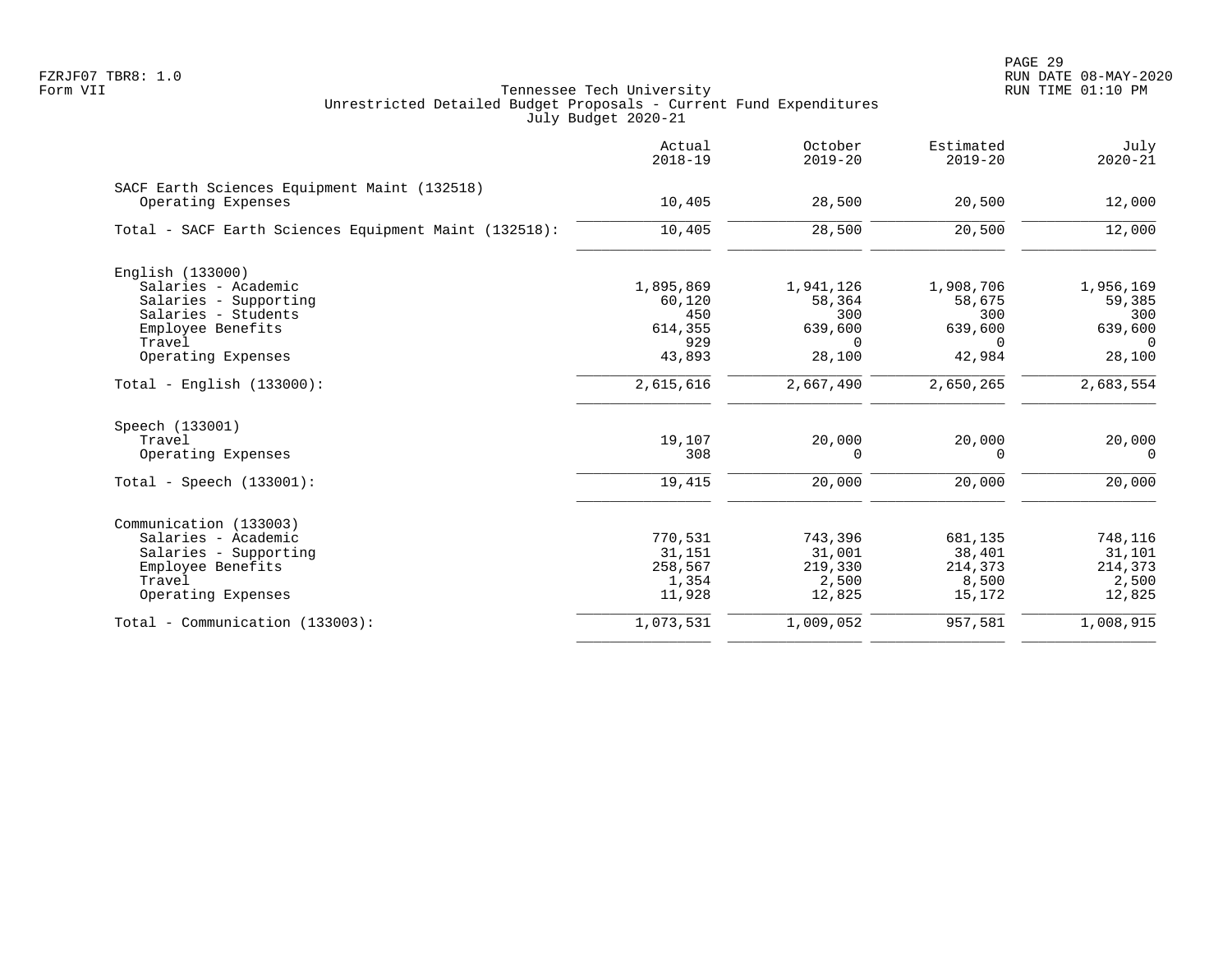|                                                    | Actual<br>$2018 - 19$ | October<br>$2019 - 20$ | Estimated<br>$2019 - 20$ | July<br>$2020 - 21$ |
|----------------------------------------------------|-----------------------|------------------------|--------------------------|---------------------|
| Theatre (133004)                                   |                       |                        |                          |                     |
| Salaries - Supporting                              | 20,093                | 20,000                 | 20,000                   | 20,000              |
| Salaries - Students                                | 140                   | $\Omega$               | $\Omega$                 | $\Omega$            |
| Employee Benefits                                  | 1,577                 | 1,530                  | 1,530                    | 1,530               |
| Operating Expenses                                 | 31,807                | 20,832                 | 21,994                   | 22,420              |
| Department Revenues                                | $-25$                 | 0                      | 0                        | 0                   |
| Total - Theatre $(133004)$ :                       | 53,592                | 42,362                 | 43,524                   | 43,950              |
| Upper Cumberland Writing Project (133007)          |                       |                        |                          |                     |
| Salaries - Academic                                | 1,200                 | 0                      | 0                        | $\mathbf 0$         |
| Employee Benefits                                  | 218                   | 0                      | $\overline{0}$           | $\mathbf 0$         |
| Travel                                             | 500                   | 0                      | $\overline{0}$           | $\overline{0}$      |
| Operating Expenses                                 | $\Omega$              | $\Omega$               | 76                       | $\Omega$            |
| Total - Upper Cumberland Writing Project (133007): | 1,918                 | $\mathbf 0$            | 76                       | $\mathbf 0$         |
| Foreign Languages (133500)                         |                       |                        |                          |                     |
| Salaries - Academic                                | 506,517               | 515,739                | 489,447                  | 518,257             |
| Salaries - Supporting                              | 32,080                | 32,180                 | 32,334                   | 32,587              |
| Salaries - Students                                | 2,751                 | 5,220                  | 2,020                    | 5,220               |
| Employee Benefits                                  | 191,393               | 171,210                | 161,936                  | 161,936             |
| Operating Expenses                                 | 8,705                 | 10,000                 | 13,200                   | 10,000              |
| Total - Foreign Languages (133500):                | 741,446               | 734,349                | 698,937                  | 728,000             |
| History (134000)                                   |                       |                        |                          |                     |
| Salaries - Academic                                | 734,133               | 721,847                | 734,492                  | 729,632             |
| Salaries - Supporting                              | 29,622                | 30,038                 | 30,339                   | 30,567              |
| Employee Benefits                                  | 242,266               | 254,270                | 254,270                  | 254,270             |
| Travel                                             | 217                   | $\Omega$               | $\Omega$                 | $\Omega$            |
| Operating Expenses                                 | 11,415                | 11,810                 | 11,724                   | 11,810              |
| Total - History $(134000)$ :                       | 1,017,653             | 1,017,965              | 1,030,825                | 1,026,279           |
|                                                    |                       |                        |                          |                     |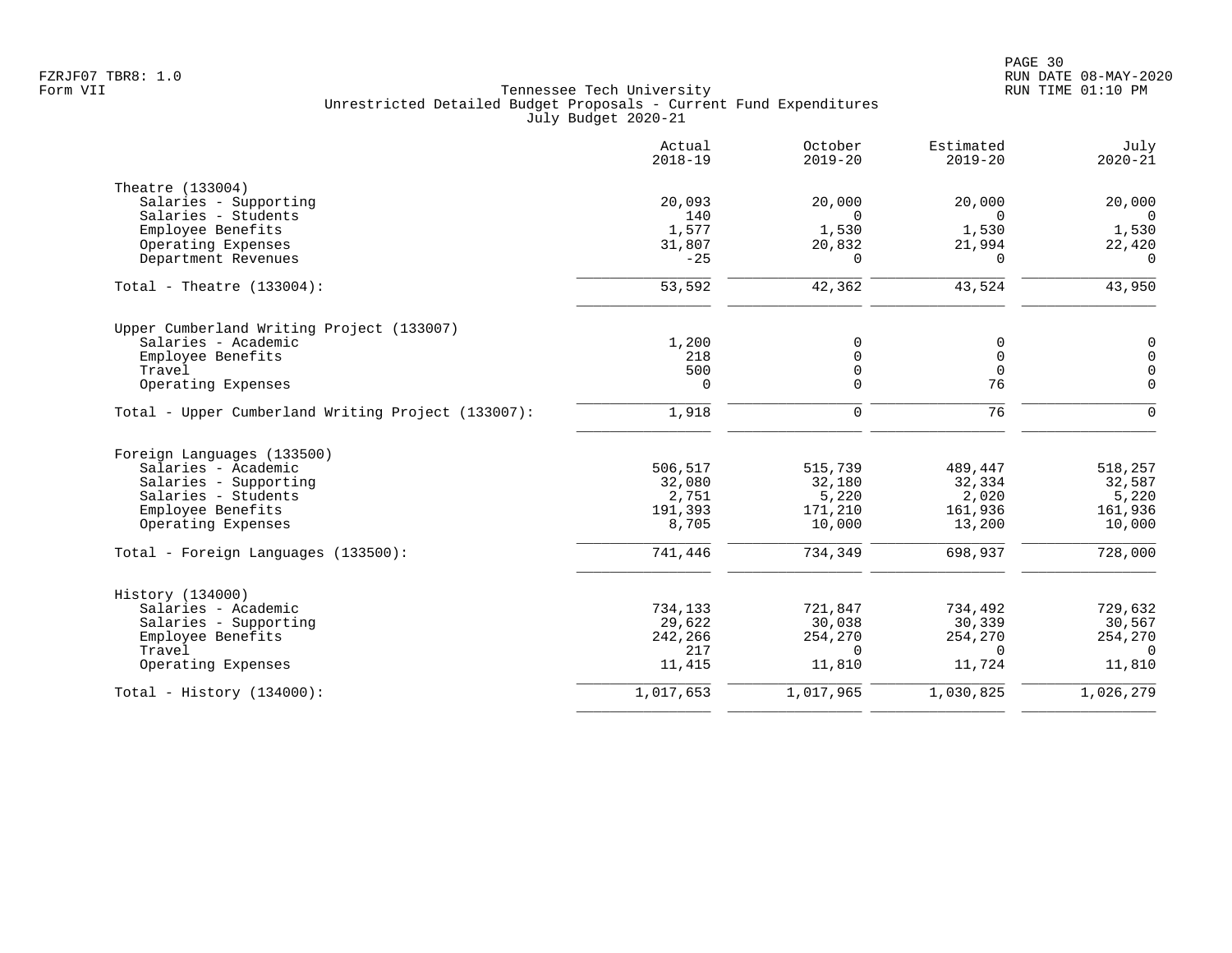|                                         | Actual<br>$2018 - 19$ | October<br>$2019 - 20$ | Estimated<br>$2019 - 20$ | July<br>$2020 - 21$ |
|-----------------------------------------|-----------------------|------------------------|--------------------------|---------------------|
| Mathematics (134500)                    |                       |                        |                          |                     |
| Salaries - Academic                     | 1,717,631             | 1,716,490              | 1,738,884                | 1,732,470           |
| Salaries - Supporting                   | 61,522                | 61,622                 | 64,702                   | 62,281              |
| Salaries - Students                     | 17,635                | 20,000                 | 20,000                   | 20,000              |
| Employee Benefits                       | 622,547               | 616,060                | 616,060                  | 616,060             |
| Travel                                  | 2,170                 | $\Omega$               | $\Omega$                 | $\Omega$            |
| Operating Expenses                      | 21,984                | 24,974                 | 24,974                   | 24,000              |
| Total - Mathematics (134500):           | 2,443,489             | 2,439,146              | 2,464,620                | 2,454,811           |
| Math Grad Assist TIKI (134502)          |                       |                        |                          |                     |
| Salaries - Professional                 | 9,600                 | 15,000                 | 15,000                   | $\Omega$            |
| Employee Benefits                       | 10,958                | 480                    | 480                      | 480                 |
| Total - Math Grad Assist TIKI (134502): | 20,558                | 15,480                 | 15,480                   | 480                 |
| Physics (135000)                        |                       |                        |                          |                     |
| Salaries - Academic                     | 709,373               | 713,290                | 727,690                  | 729,017             |
| Salaries - Supporting                   | 80,505                | 80,605                 | 83,789                   | 81,471              |
| Employee Benefits                       | 259,086               | 264,543                | 236,869                  | 239,266             |
| Operating Expenses                      | 7,308                 | 12,000                 | 12,000                   | 12,000              |
| Total - Physics $(135000)$ :            | 1,056,272             | 1,070,438              | 1,060,348                | 1,061,754           |
| Physics Lab Fees (135001)               |                       |                        |                          |                     |
| Operating Expenses                      | 5,707                 | 18,930                 | 18,930                   | 18,930              |
| Total - Physics Lab Fees (135001):      | 5,707                 | 18,930                 | 18,930                   | 18,930              |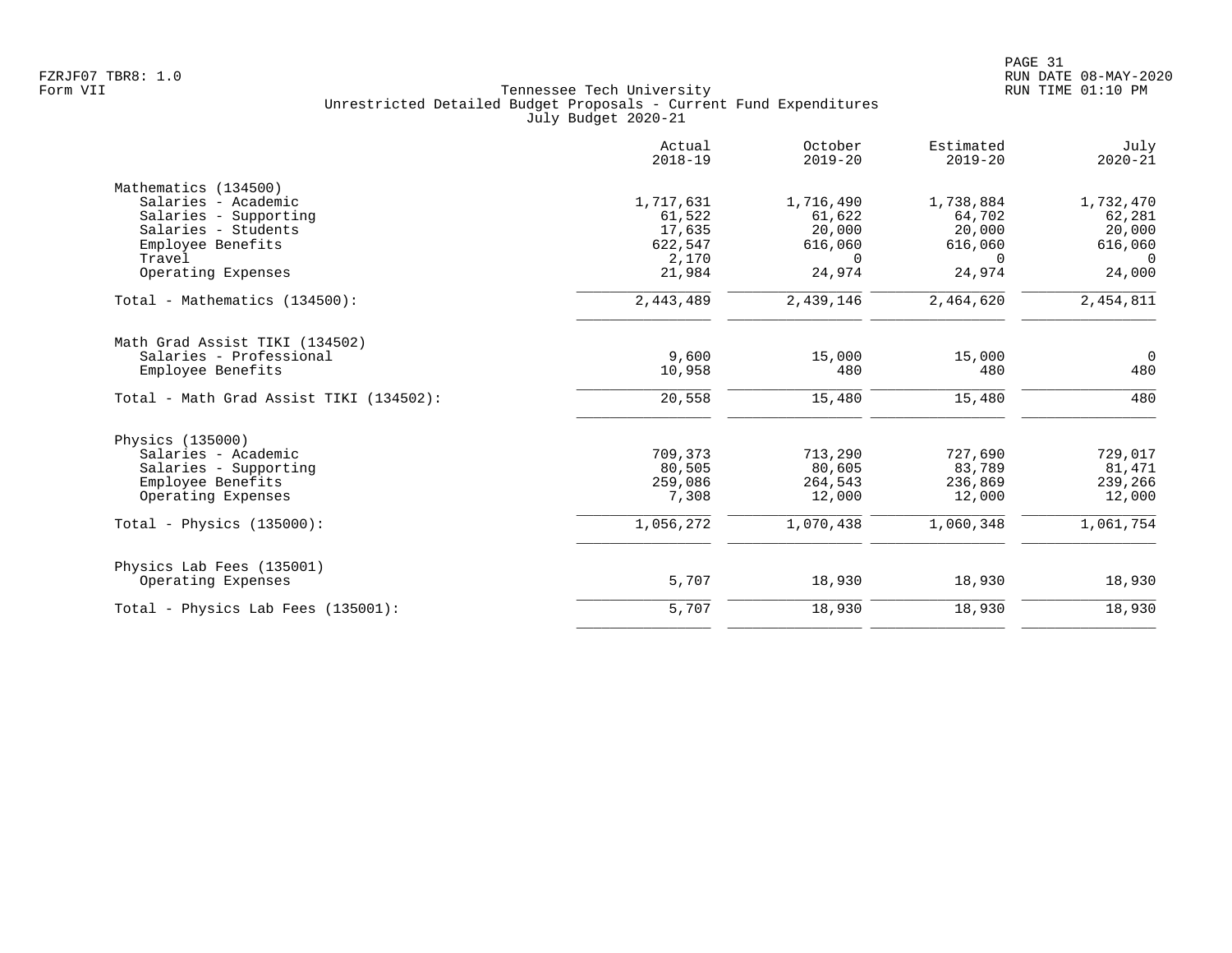|                                                      | Actual<br>$2018 - 19$ | October<br>$2019 - 20$ | Estimated<br>$2019 - 20$ | July<br>$2020 - 21$ |
|------------------------------------------------------|-----------------------|------------------------|--------------------------|---------------------|
| SACF Physics (135016)                                |                       |                        |                          |                     |
| Salaries - Students                                  | 14,620                | 19,000                 | 19,000                   | 19,000              |
| Operating Expenses                                   | 672                   | 24,239                 | 24,239                   | $\Omega$            |
| $Total - SACF Physics (135016):$                     | 15,292                | 43,239                 | 43,239                   | 19,000              |
| Sociology and Political Science (135500)             |                       |                        |                          |                     |
| Salaries - Academic                                  | 978,847               | 1,100,078              | 1,022,564                | 1,039,377           |
| Salaries - Supporting                                | 29,818                | 29,918                 | 12,816                   | 29,318              |
| Salaries - Students                                  | 5                     | $\Omega$               | $\Omega$                 | $\Omega$            |
| Employee Benefits                                    | 356,899               | 366,700                | 366,700                  | 366,700             |
| Travel                                               | 411                   | $\Omega$               | $\Omega$                 | $\Omega$            |
| Operating Expenses                                   | 35,678                | 16,000                 | 28,707                   | 16,000              |
| Total - Sociology and Political Science (135500):    | 1,401,658             | 1,512,696              | 1,430,787                | 1,451,395           |
| General Curriculum Student Success (136000)          |                       |                        |                          |                     |
| Salaries - Supporting                                | 27,519                | 27,500                 | 27,135                   | 28,070              |
| Salaries - Students                                  | 432                   | 1,300                  | 100                      | 1,300               |
| Salaries - Professional                              | 116,175               | 117,424                | 109,991                  | 118,384             |
| Employee Benefits                                    | 51,117                | 47,050                 | 49,751                   | 49,751              |
| Operating Expenses                                   | 3,641                 | 3,050                  | 3,050                    | 41,050              |
| Total - General Curriculum Student Success (136000): | 198,884               | 196,324                | 190,027                  | 238,555             |
| Gen Curr Studt Succ Grad Assist (136001)             |                       |                        |                          |                     |
| Employee Benefits                                    | 10,728                | 10,895                 | 12,495                   | 10,895              |
| Total - Gen Curr Studt Succ Grad Assist (136001):    | 10,728                | 10,895                 | 12,495                   | 10,895              |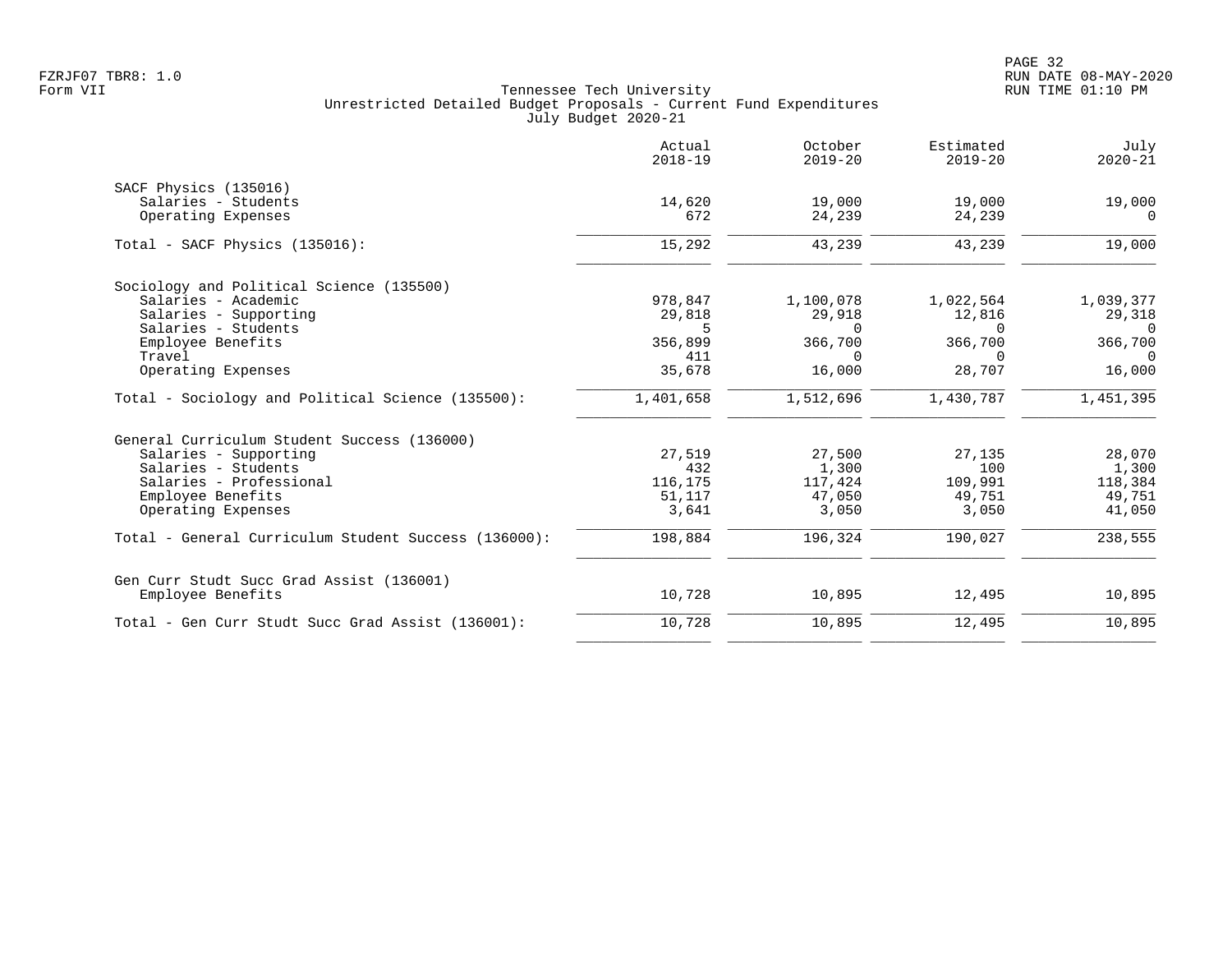| Actual<br>$2018 - 19$ | October<br>$2019 - 20$ | Estimated<br>$2019 - 20$ | July<br>$2020 - 21$ |
|-----------------------|------------------------|--------------------------|---------------------|
|                       |                        |                          |                     |
| 884,832               | 550,835                | 763,755                  | 490,674             |
| 137,383               | 73,000                 | 143,000                  | 73,000              |
| 10,057                | 24,578                 | 8,293                    | 24,578              |
| 40,927                | 254,407                | 67,000                   | 280,407             |
| 78,992                | 36,000                 | 46,000                   | 36,000              |
| 467,204               | 1,888,028              | 1,513,577                | 1,345,174           |
| 58,585                | 6,000                  | 9,979                    | 6,000               |
| 1,677,980             | 2,832,848              | 2,551,604                | 2,255,833           |
|                       |                        |                          |                     |
|                       |                        |                          | 32,599              |
|                       | $\Omega$               |                          | $\cap$              |
| 129,401               | 111,668                | 124,892                  | 126,202             |
| 67,184                | 45,293                 | 61,293                   | 61,293              |
| 2,882                 | 23,165                 | 1,056                    | 2,573               |
| 243,039               | 212,470                | 227,663                  | 222,667             |
|                       |                        |                          |                     |
| $\mathbf 0$           | 6,000                  | 0                        | $\mathbf 0$         |
| 0                     | 6,000                  | 0                        | 0                   |
|                       |                        |                          |                     |
| 13,450                | 0                      | 7,944                    | $\mathbf 0$         |
|                       |                        |                          |                     |
|                       | 32,244<br>11,328       | 32,344                   | 32,422<br>8,000     |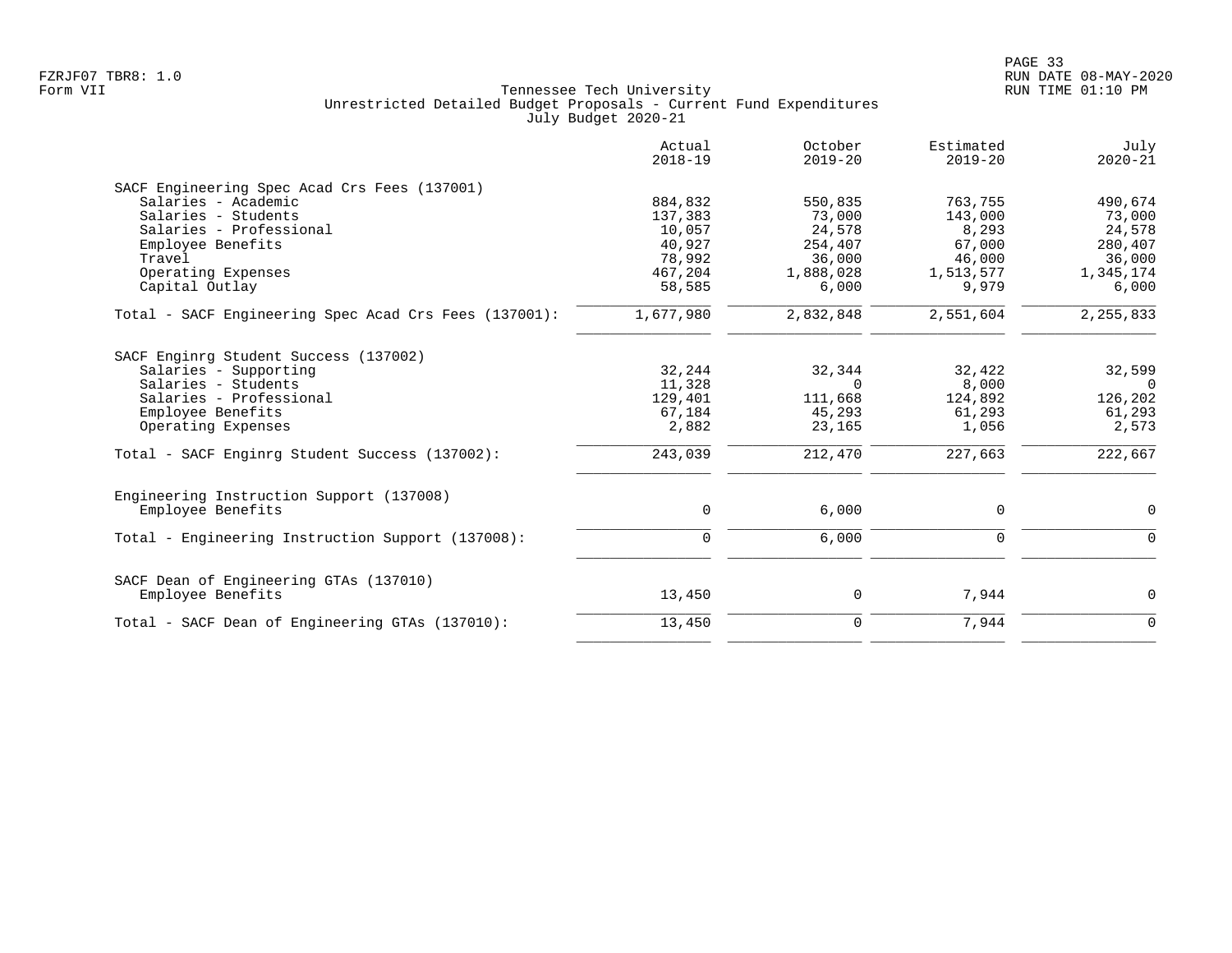|                                                      | Actual<br>$2018 - 19$ | October<br>$2019 - 20$ | Estimated<br>$2019 - 20$ | July<br>$2020 - 21$ |
|------------------------------------------------------|-----------------------|------------------------|--------------------------|---------------------|
| Engineering MOE Funding (137020)                     |                       |                        |                          |                     |
| Salaries - Academic                                  | 448,840               | 565,150                | 383,266                  | 318,907             |
| Employee Benefits                                    | 130,231               | 128,000                | 128,000                  | 128,000             |
| Total - Engineering MOE Funding (137020):            | 579,071               | 693,150                | 511,266                  | 446,907             |
| College of Engr Grad Asst (137023)                   |                       |                        |                          |                     |
| Employee Benefits                                    | 0                     | 0                      | 7,035                    | 0                   |
| Total - College of Engr Grad Asst (137023):          | $\mathbf 0$           | $\mathbf 0$            | 7,035                    | 0                   |
| Summer School Col of Engineering (137028)            |                       |                        |                          |                     |
| Salaries - Academic                                  | 409,942               | 342,751                | 342,751                  | 342,751             |
| Salaries - Students                                  | 16,334                | 0                      | 0                        | 0                   |
| Salaries - Professional                              | 152                   | $\Omega$               |                          | $\Omega$            |
| Employee Benefits                                    | 78,014                | 100,111                | 100,111                  | 100,111             |
| Total - Summer School Col of Engineering (137028):   | 504,442               | 442,862                | 442,862                  | 442,862             |
| Desig Grad Stud Assist-Engineering (137032)          |                       |                        |                          |                     |
| Salaries - Students                                  | 23,761                | $\Omega$               |                          | 0                   |
| Salaries - Professional                              | 177,600               |                        | $\Omega$                 | $\Omega$            |
| Employee Benefits                                    | 108,015               | 307,090                | 307,090                  | 307,090             |
| Total - Desig Grad Stud Assist-Engineering (137032): | 309,376               | 307,090                | 307,090                  | 307,090             |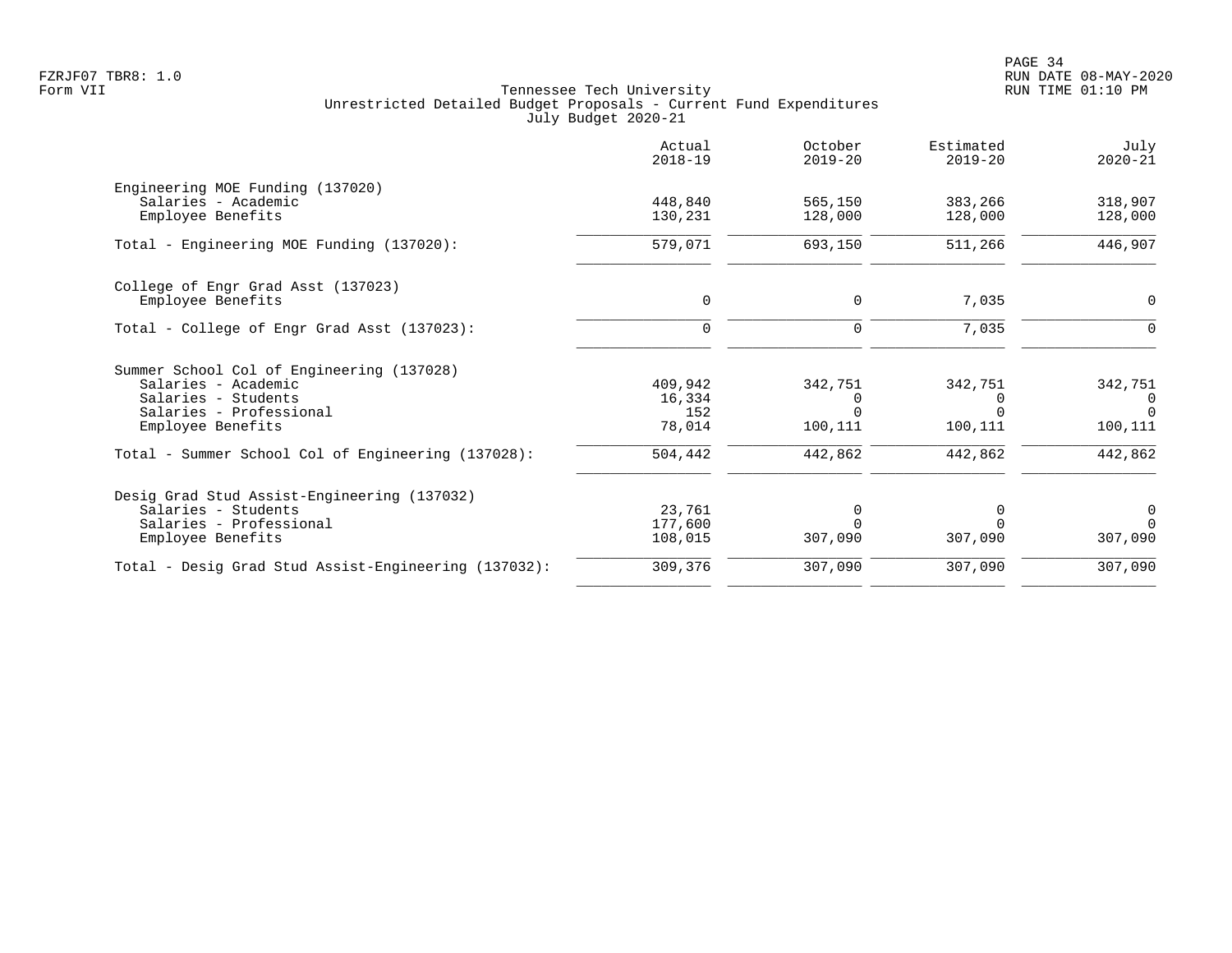PAGE 35 FZRJF07 TBR8: 1.0 RUN DATE 08-MAY-2020

|                                                                                                                                                                                            | Actual<br>$2018 - 19$                                      | October<br>$2019 - 20$                                        | Estimated<br>$2019 - 20$                                 | July<br>$2020 - 21$                                            |
|--------------------------------------------------------------------------------------------------------------------------------------------------------------------------------------------|------------------------------------------------------------|---------------------------------------------------------------|----------------------------------------------------------|----------------------------------------------------------------|
| College of Engr State Approp (137035)<br>Operating Expenses                                                                                                                                | $\mathbf 0$                                                | 3,349,384                                                     | 3,376,862                                                | 1,455,231                                                      |
| Total - College of Engr State Approp (137035):                                                                                                                                             | 0                                                          | 3,349,384                                                     | 3,376,862                                                | 1,455,231                                                      |
| LSP-Dean Engineering (137036)<br>Operating Expenses                                                                                                                                        | 0                                                          | 0                                                             | 10,506                                                   | 0                                                              |
| Total - LSP-Dean Engineering (137036):                                                                                                                                                     | $\mathbf 0$                                                | 0                                                             | 10,506                                                   | 0                                                              |
| General & Basic Engineering (137200)<br>Salaries - Academic<br>Salaries - Supporting<br>Employee Benefits<br>Travel<br>Operating Expenses<br>Total - General & Basic Engineering (137200): | 263,447<br>30,643<br>158,352<br>2,252<br>21,610<br>476,304 | 472,917<br>30,743<br>187,380<br>$\Omega$<br>95,251<br>786,291 | 278,782<br>30,898<br>134,180<br>557<br>23,579<br>467,996 | 477,017<br>31,153<br>187,380<br>$\Omega$<br>93,620<br>789, 170 |
| Basic Engr Lab Fees (137203)<br>Operating Expenses                                                                                                                                         | 18,371                                                     | 18,400                                                        | 18,400                                                   | 18,400                                                         |
| Total - Basic Engr Lab Fees (137203):                                                                                                                                                      | 18,371                                                     | 18,400                                                        | 18,400                                                   | 18,400                                                         |
| SACF Basic Engr GTAs (137206)<br>Employee Benefits                                                                                                                                         | 1,941                                                      | 0                                                             | 15,957                                                   | 0                                                              |
| Total - SACF Basic Engr GTAs (137206):                                                                                                                                                     | 1,941                                                      | $\mathbf 0$                                                   | 15,957                                                   | $\Omega$                                                       |
|                                                                                                                                                                                            |                                                            |                                                               |                                                          |                                                                |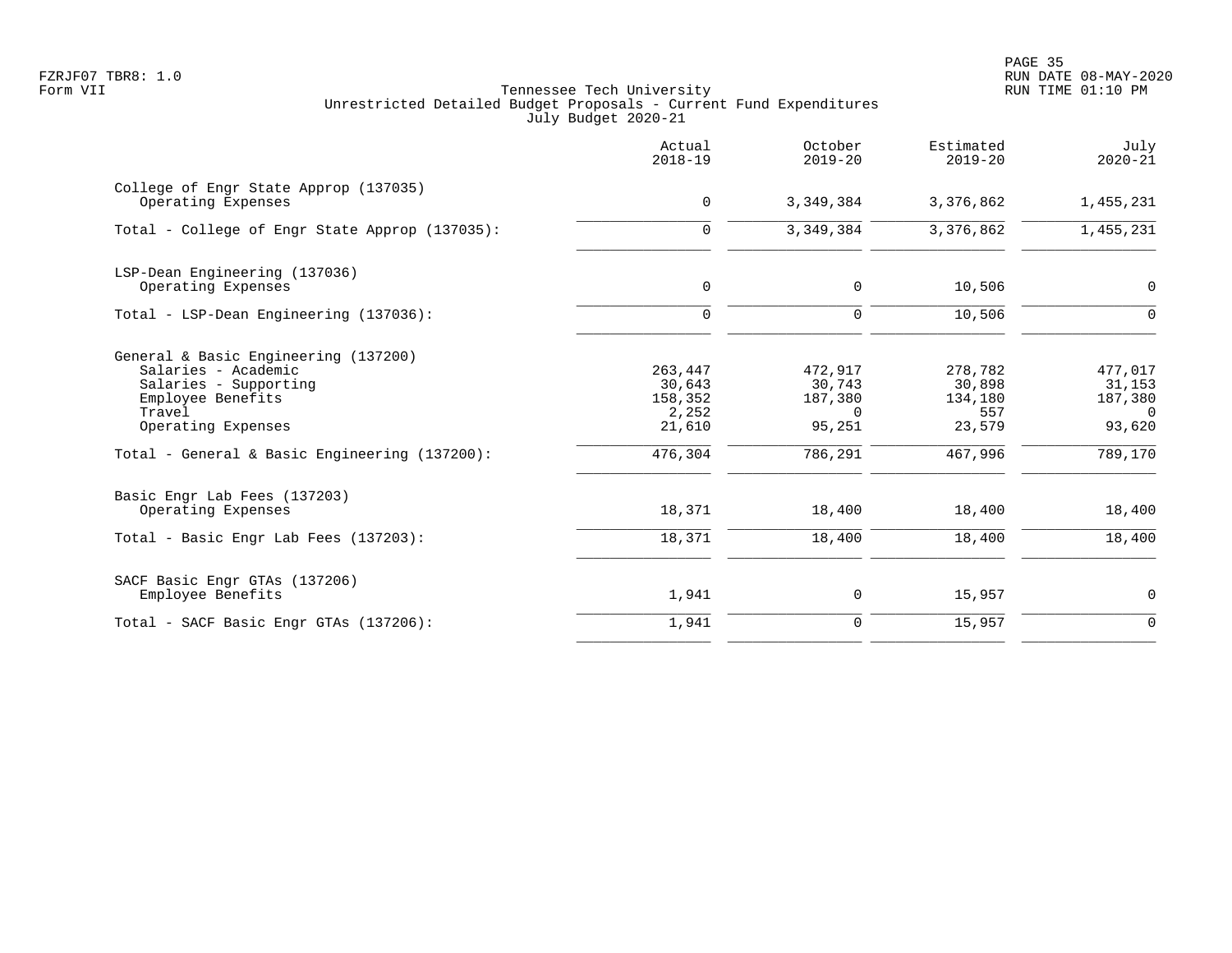|                                                | Actual<br>$2018 - 19$ | October<br>$2019 - 20$ | Estimated<br>$2019 - 20$ | July<br>$2020 - 21$ |
|------------------------------------------------|-----------------------|------------------------|--------------------------|---------------------|
| Joint BSE with ETSU (137214)                   |                       |                        |                          |                     |
| Salaries - Academic                            | 6,902                 | 1,501                  | 1,501                    | 1,501               |
| Salaries - Professional                        | 600                   | $\Omega$               | $\Omega$                 | $\Omega$            |
| Employee Benefits                              | 4,677                 | 247                    | 22,646                   | 22,646              |
| Travel                                         | 736                   | $\Omega$               | $\Omega$                 | $\Omega$            |
| Operating Expenses                             | 1,767                 | 13,149                 | 13,149                   | $-1,748$            |
| Total - Joint BSE with ETSU (137214):          | 14,682                | 14,897                 | 37,296                   | 22,399              |
| Chemical Engineering (137400)                  |                       |                        |                          |                     |
| Salaries - Academic                            | 759,614               | 855,402                | 821,614                  | 866,802             |
| Salaries - Supporting                          | 110,601               | 104,140                | 78,645                   | 56,092              |
| Salaries - Students                            | 6,563                 | $\Omega$               | 10,680                   | $\Omega$            |
| Employee Benefits                              | 291,564               | 277,155                | 258,953                  | 258,953             |
| Operating Expenses                             | 38,465                | 9,700                  | 28,196                   | 9,700               |
| Total - Chemical Engineering (137400):         | 1,206,807             | 1,246,397              | 1,198,088                | 1,191,547           |
| Chemical Engr Grad Assistant (137401)          |                       |                        |                          |                     |
| Employee Benefits                              | 0                     | $\mathbf 0$            | 9,006                    | $\mathbf 0$         |
| Total - Chemical Engr Grad Assistant (137401): | $\mathbf 0$           | 0                      | 9,006                    | $\Omega$            |
| Chemical Engr Lab Fees (137402)                |                       |                        |                          |                     |
| Operating Expenses                             | 5,751                 | 5,800                  | 5,800                    | 5,800               |
| Total - Chemical Engr Lab Fees (137402):       | 5,751                 | 5,800                  | 5,800                    | 5,800               |
|                                                |                       |                        |                          |                     |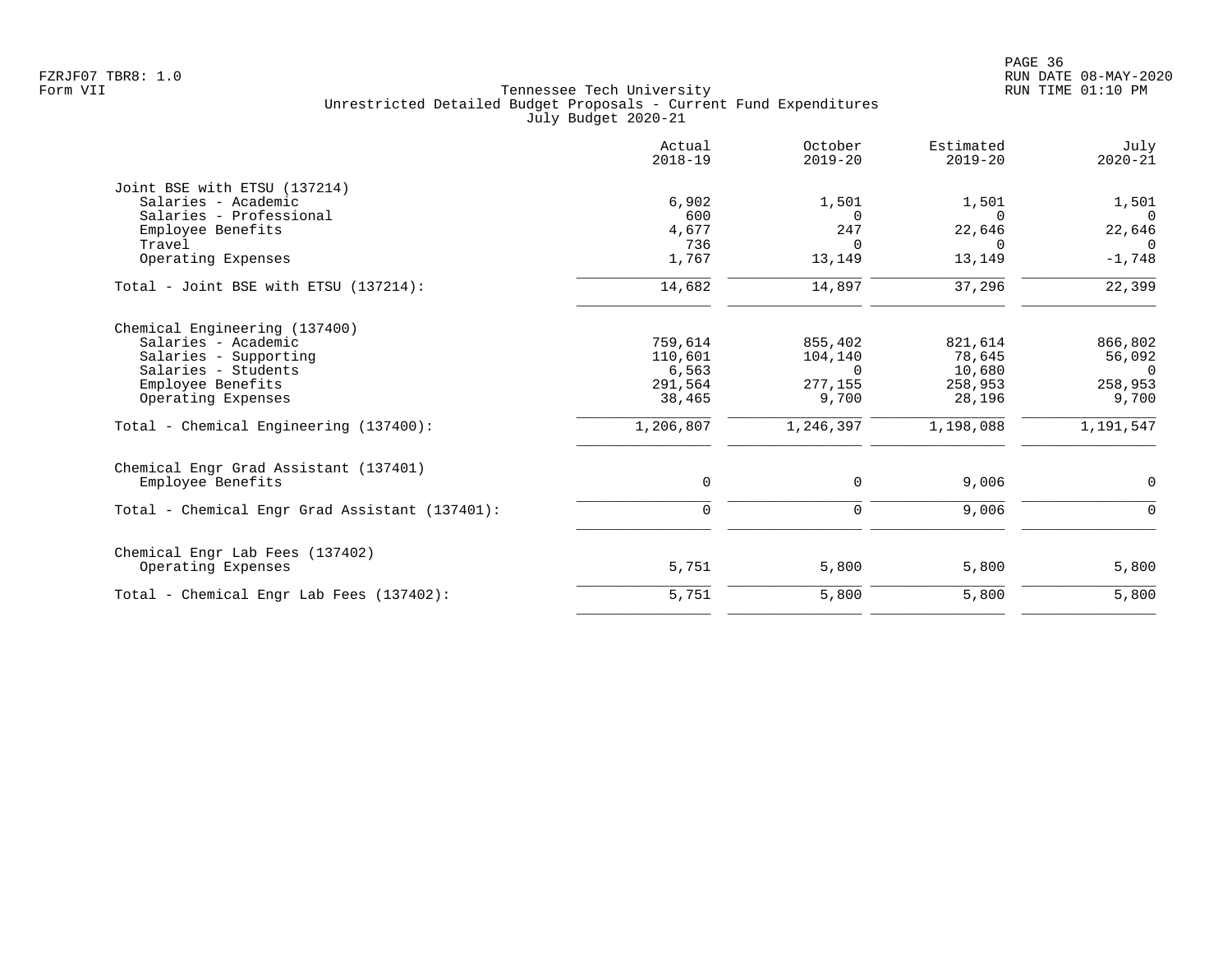PAGE 37 FZRJF07 TBR8: 1.0 RUN DATE 08-MAY-2020

|                                                       | Actual<br>$2018 - 19$ | October<br>$2019 - 20$ | Estimated<br>$2019 - 20$ | July<br>$2020 - 21$ |
|-------------------------------------------------------|-----------------------|------------------------|--------------------------|---------------------|
| SACF Chemical Engrg GTA (137406)                      |                       |                        |                          |                     |
| Employee Benefits                                     | 52,710                | $\mathbf 0$            | 37,917                   | $\mathbf 0$         |
| Total - SACF Chemical Engrg GTA (137406):             | 52,710                | $\mathbf 0$            | 37,917                   | $\Omega$            |
| Chem Engr Chall Grad Assit (137408)                   |                       |                        |                          |                     |
| Salaries - Academic                                   | 12,000                | 0                      | 6,000                    | $\overline{0}$      |
| Salaries - Students                                   | 4,118                 | $\Omega$               | 5,398                    | $\overline{0}$      |
| Employee Benefits                                     | 7,813                 | 370                    | 3,972                    | 370                 |
| Total - Chem Engr Chall Grad Assit (137408):          | 23,931                | 370                    | 15,370                   | 370                 |
| Civil and Environmental Engineering (137600)          |                       |                        |                          |                     |
| Salaries - Academic                                   | 1,221,837             | 1,229,021              | 1,152,030                | 1,226,566           |
| Salaries - Supporting                                 | 108,638               | 109,597                | 97,952                   | 98,657              |
| Employee Benefits                                     | 454,839               | 449,040                | 443,776                  | 449,040             |
| Travel                                                | 2,280                 | $\Omega$               | 107                      | $\Omega$            |
| Operating Expenses                                    | 45,049                | 18,550                 | 151,169                  | 18,550              |
| Capital Outlay                                        | 6,457                 | $\Omega$               | $\Omega$                 | $\Omega$            |
| Total - Civil and Environmental Engineering (137600): | 1,839,100             | 1,806,208              | 1,845,034                | 1,792,813           |
| Civil and Envir Lab Fees (137602)                     |                       |                        |                          |                     |
| Travel                                                | $\Omega$              | $\Omega$               | 21                       | $\Omega$            |
| Operating Expenses                                    | 3,552                 | 4,000                  | 3,979                    | 4,000               |
| Total - Civil and Envir Lab Fees (137602):            | 3,552                 | 4,000                  | 4,000                    | 4,000               |
|                                                       |                       |                        |                          |                     |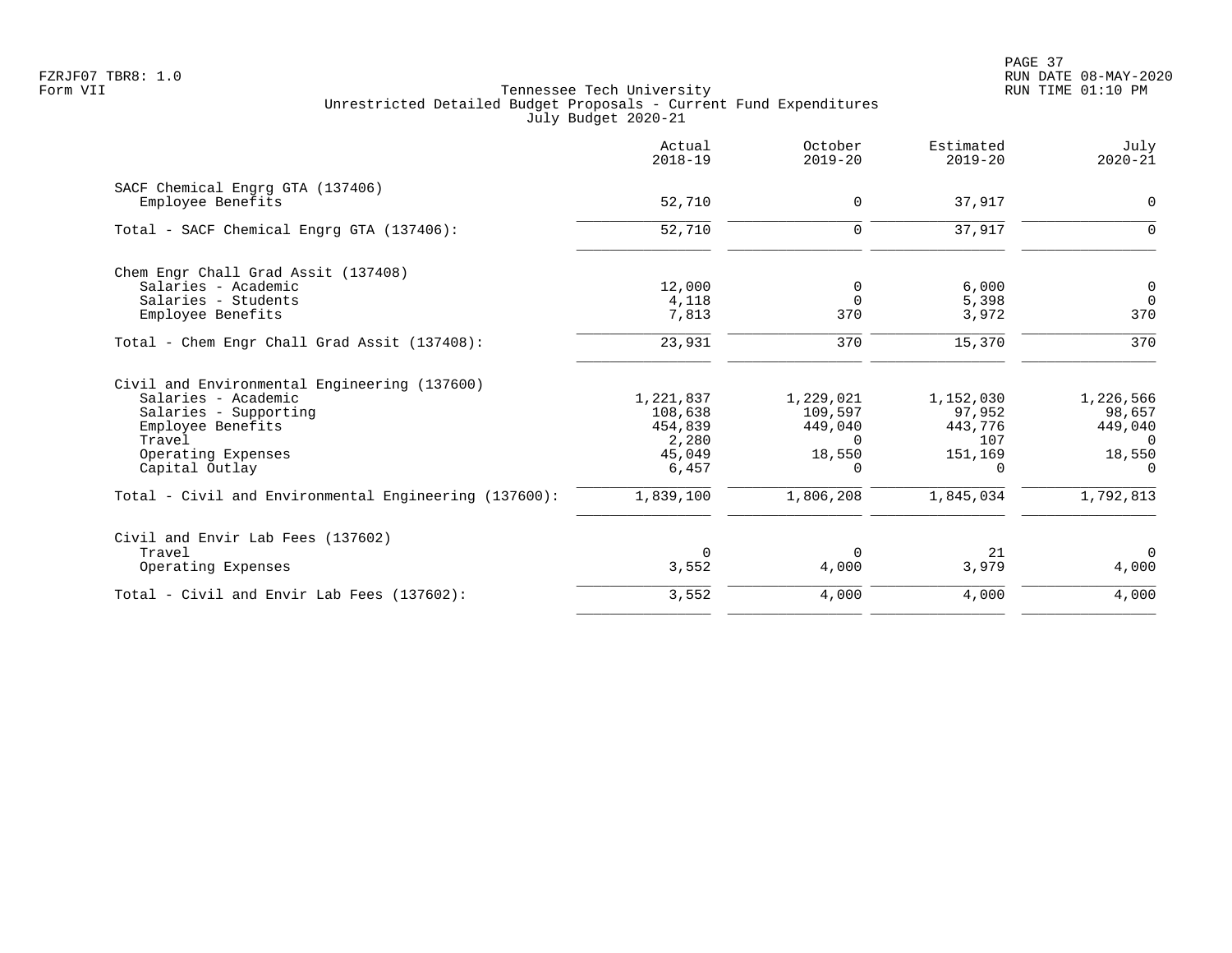PAGE 38 FZRJF07 TBR8: 1.0 RUN DATE 08-MAY-2020

|                                                               | Actual<br>$2018 - 19$ | October<br>$2019 - 20$ | Estimated<br>$2019 - 20$ | July<br>$2020 - 21$ |
|---------------------------------------------------------------|-----------------------|------------------------|--------------------------|---------------------|
| SACF Civil n Envir Engrg GTA (137606)<br>Employee Benefits    | 78,776                | 0                      | 39,957                   | $\mathbf 0$         |
| Total - SACF Civil n Envir Engrg GTA (137606):                | 78,776                | $\Omega$               | 39,957                   | $\Omega$            |
| Elect and Comptr Engr Office (137800)                         |                       |                        |                          |                     |
| Salaries - Academic                                           | 1,255,536             | 1,560,669              | 1,396,697                | 1,588,565           |
| Salaries - Supporting                                         | 67,112                | 55,695                 | 55,842                   | 56,395              |
| Salaries - Professional                                       | 118,998               | 166,334                | 172,275                  | 166,534             |
| Employee Benefits                                             | 486,449               | 589,690                | 589,690                  | 589,690             |
| Operating Expenses                                            | 56,340                | 19,250                 | 50,484                   | 19,250              |
| Capital Outlay                                                | 5,310                 | $\Omega$               | $\Omega$                 | $\Omega$            |
| Total - Elect and Comptr Engr Office (137800):                | 1,989,745             | 2,391,638              | 2,264,988                | 2,420,434           |
| Elect and Comp Engr Grad Assist (137801)<br>Employee Benefits | 22,105                | 480                    | 8,424                    | 480                 |
| Total - Elect and Comp Engr Grad Assist (137801):             | 22,105                | 480                    | 8,424                    | 480                 |
| Elect and Comp Lab Fees (137802)                              |                       |                        |                          |                     |
| Operating Expenses                                            | 4,500                 | 4,500                  | 4,500                    | 4,500               |
| Total - Elect and Comp Lab Fees (137802):                     | 4,500                 | 4,500                  | 4,500                    | 4,500               |
| SACF Elect n Comp GTAs (137807)                               |                       |                        |                          |                     |
| Employee Benefits                                             | 82,609                | 0                      | 63,748                   | $\mathbf 0$         |
| Total - SACF Elect n Comp GTAs (137807):                      | 82,609                | $\mathbf 0$            | 63,748                   | $\mathbf 0$         |
|                                                               |                       |                        |                          |                     |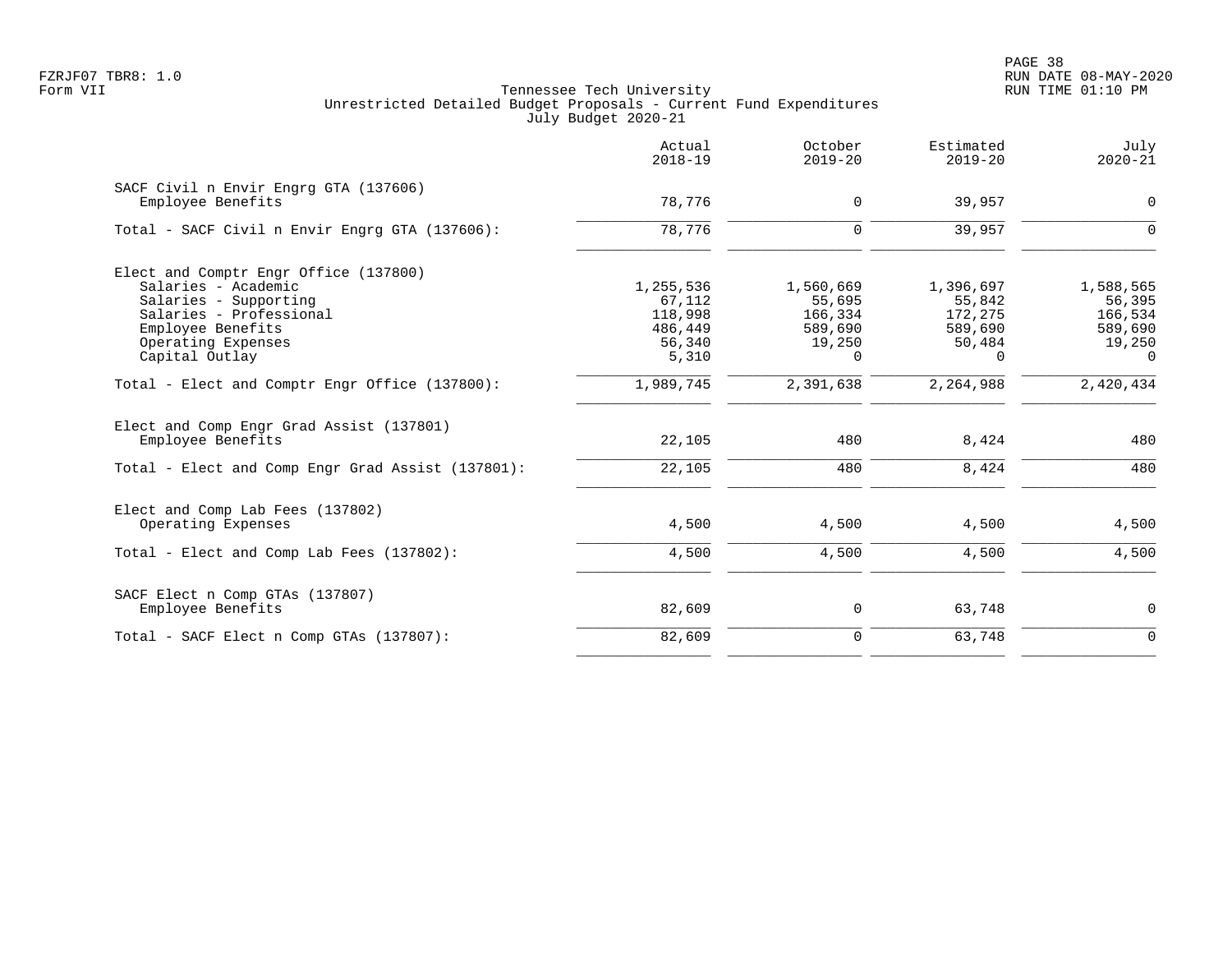|                                                      | Actual<br>$2018 - 19$ | October<br>$2019 - 20$ | Estimated<br>$2019 - 20$ | July<br>$2020 - 21$ |
|------------------------------------------------------|-----------------------|------------------------|--------------------------|---------------------|
| Dept Manuf & EngineeringTechnology (138200)          |                       |                        |                          |                     |
| Salaries - Academic                                  | 443,643               | 435,087                | 398,525                  | 404,020             |
| Salaries - Supporting                                | 69,063                | 40,127                 | 44,107                   | 46,505              |
| Salaries - Professional                              | $\Omega$              | 53,213                 | 55,771                   | 59,300              |
| Employee Benefits                                    | 169,282               | 182,450                | 159,074                  | 159,074             |
| Travel                                               | 966                   | $\Omega$               | $\Omega$                 | $\Omega$            |
| Operating Expenses                                   | 14,023                | 12,309                 | 12,309                   | 11,050              |
| Total - Dept Manuf & EngineeringTechnology (138200): | 696,977               | 723,186                | 669,786                  | 679,949             |
| Manuf & Engineering Tech Lab Fees (138202)           |                       |                        |                          |                     |
| Operating Expenses                                   | 5,072                 | 5,000                  | 5,000                    | 5,000               |
| Total - Manuf & Engineering Tech Lab Fees (138202):  | 5,072                 | 5,000                  | 5,000                    | 5,000               |
| SACF Manuf Engin Tech GTAs (138206)                  |                       |                        |                          |                     |
| Employee Benefits                                    | 3,882                 | $\Omega$               | 4,161                    | $\overline{0}$      |
| Total - SACF Manuf Engin Tech GTAs (138206):         | 3,882                 | $\Omega$               | 4,161                    | $\Omega$            |
| Mechanical Engineering (138400)                      |                       |                        |                          |                     |
| Salaries - Academic                                  | 1,543,025             | 1,748,993              | 1,570,940                | 1,760,804           |
| Salaries - Supporting                                | 108,284               | 111,885                | 113,587                  | 114,015             |
| Salaries - Students                                  | 3,500                 | $\Omega$               | $\Omega$                 | $\Omega$            |
| Salaries - Professional                              | 90,234                | 101,565                | 101,565                  | 102,865             |
| Employee Benefits                                    | 583,043               | 667,800                | 665,265                  | 667,800             |
| Travel                                               | 2,611                 | $\Omega$               | 75                       | $\Omega$            |
| Operating Expenses                                   | 44,721                | 23,787                 | 63,394                   | 24,540              |
| Capital Outlay                                       | $\mathbf 0$           | $\Omega$               | 11,090                   | $\Omega$            |
| Total - Mechanical Engineering (138400):             | 2,375,418             | 2,654,030              | 2,525,916                | 2,670,024           |
|                                                      |                       |                        |                          |                     |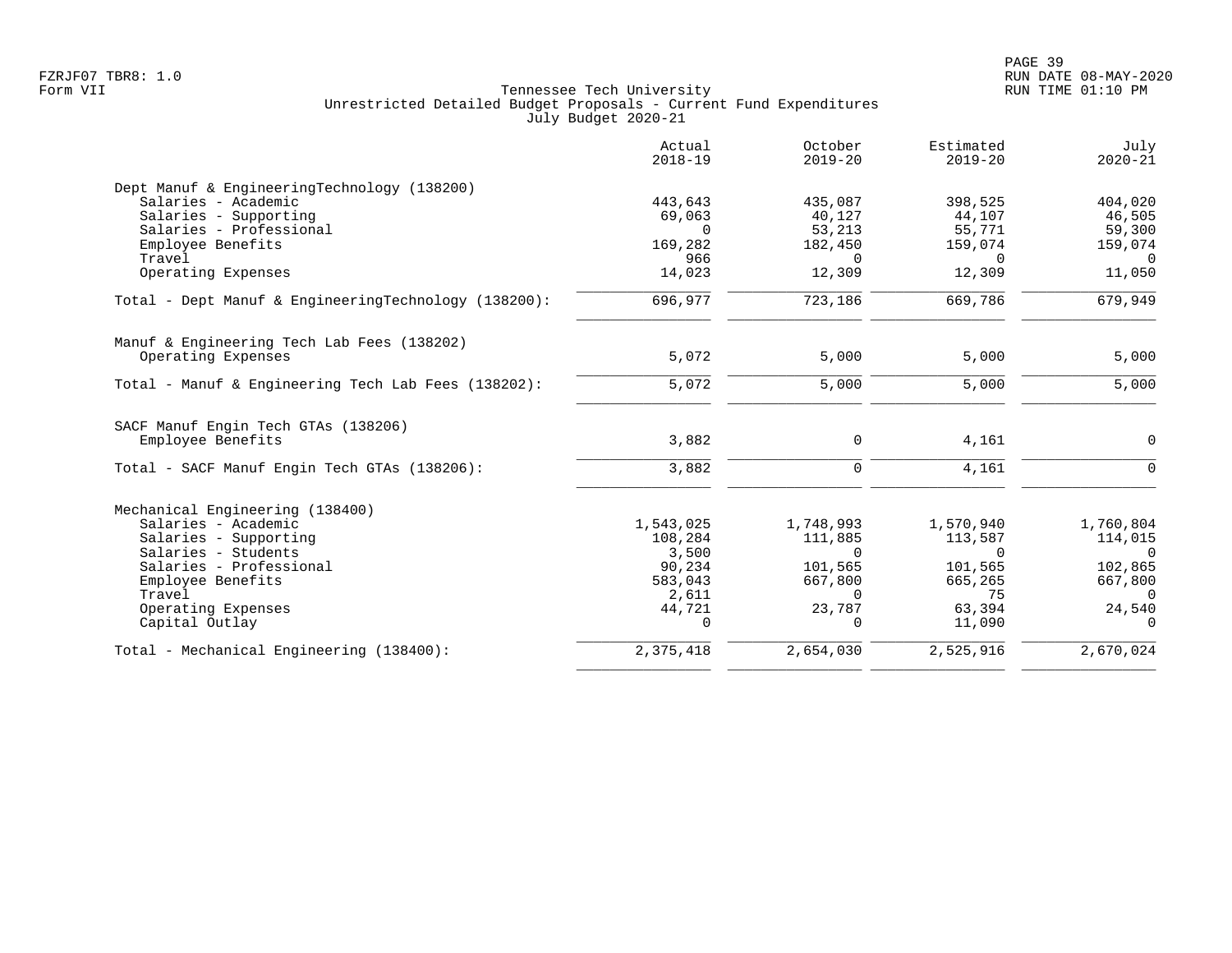PAGE 40 FZRJF07 TBR8: 1.0 RUN DATE 08-MAY-2020

|                                                        | Actual<br>$2018 - 19$ | October<br>$2019 - 20$   | Estimated<br>$2019 - 20$ | July<br>$2020 - 21$      |
|--------------------------------------------------------|-----------------------|--------------------------|--------------------------|--------------------------|
| Mech Engr Grad Assistant (138401)<br>Employee Benefits | 0                     | 310                      | 310                      | 310                      |
| Total - Mech Engr Grad Assistant (138401):             | $\Omega$              | 310                      | 310                      | 310                      |
| Mech Engr Lab Fees (138402)                            |                       |                          |                          |                          |
| Travel<br>Operating Expenses                           | 0<br>12,200           | $\overline{0}$<br>12,200 | 20<br>12,180             | $\mathsf{O}$<br>12,200   |
| Total - Mech Engr Lab Fees (138402):                   | 12,200                | 12,200                   | 12,200                   | 12,200                   |
| SACF Mechanical Eng GTAs (138406)                      |                       |                          |                          |                          |
| Employee Benefits                                      | 111,962               | 0                        | 103,495                  | $\overline{0}$           |
| Total - SACF Mechanical Eng GTAs (138406):             | 111,962               | $\mathbf 0$              | 103,495                  | $\mathbf 0$              |
| Summer School Col of Inter Studies (139328)            |                       |                          |                          |                          |
| Salaries - Academic                                    | 110,646               | 56,106                   | 56,106                   | 53,484                   |
| Employee Benefits<br>Operating Expenses                | 18,863<br>6,835       | 14,217<br>$\Omega$       | 14,217<br>$\Omega$       | 14,217<br>$\Omega$       |
| Total - Summer School Col of Inter Studies (139328):   | 136,344               | 70,323                   | 70,323                   | 67,701                   |
| TN eCampus Col Interdisci Studies (139331)             |                       |                          |                          |                          |
| Salaries - Academic                                    | 50,179                | 96,677                   | 56,677                   | 56,677                   |
| Employee Benefits<br>Operating Expenses                | 8,624<br>2,294        | 12,000<br>0              | 12,000<br>$\Omega$       | 12,000<br>$\overline{0}$ |
| Total - TN eCampus Col Interdisci Studies (139331):    | 61,097                | 108,677                  | 68,677                   | 68,677                   |
|                                                        |                       |                          |                          |                          |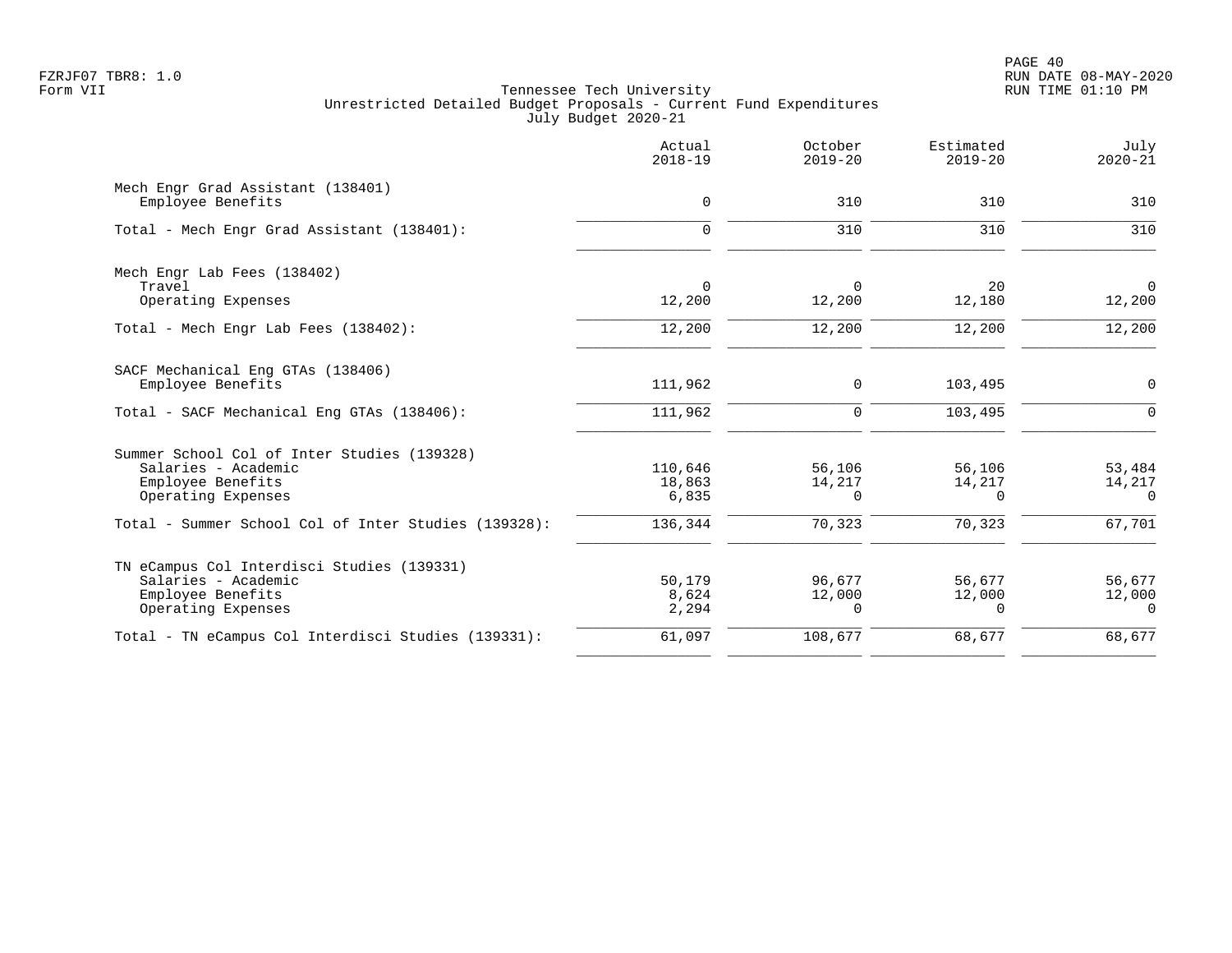| 0<br>$\Omega$ | 0           | $-1$     |             |
|---------------|-------------|----------|-------------|
|               |             |          |             |
|               |             |          | $\Omega$    |
|               | $\mathbf 0$ | $-1$     |             |
|               |             |          |             |
| 0             | 0           | 36,450   | 0           |
| $\mathbf 0$   | $\Omega$    | 5,000    | $\Omega$    |
| $\mathbf 0$   | 90,460      | 70,743   | 116,997     |
| 0             | 90,460      | 112,193  | 116,997     |
|               |             |          |             |
| 5,000         | 0           | 0        |             |
| 1,573         | 0           | 41       | $\Omega$    |
| 1,141         | $\Omega$    | $\Omega$ | 0           |
| 3,935         | 5,000       | 5,000    | 0           |
| 3,507         | 70,598      | 57,819   | $\Omega$    |
| 15,156        | 75,598      | 62,860   | $\mathbf 0$ |
|               |             |          |             |
| 377,495       | 205,105     | 205,105  | 205,105     |
| 69,581        | 54,522      | 54,522   | 54,522      |
| 447,076       | 259,627     | 259,627  | 259,627     |
|               |             |          |             |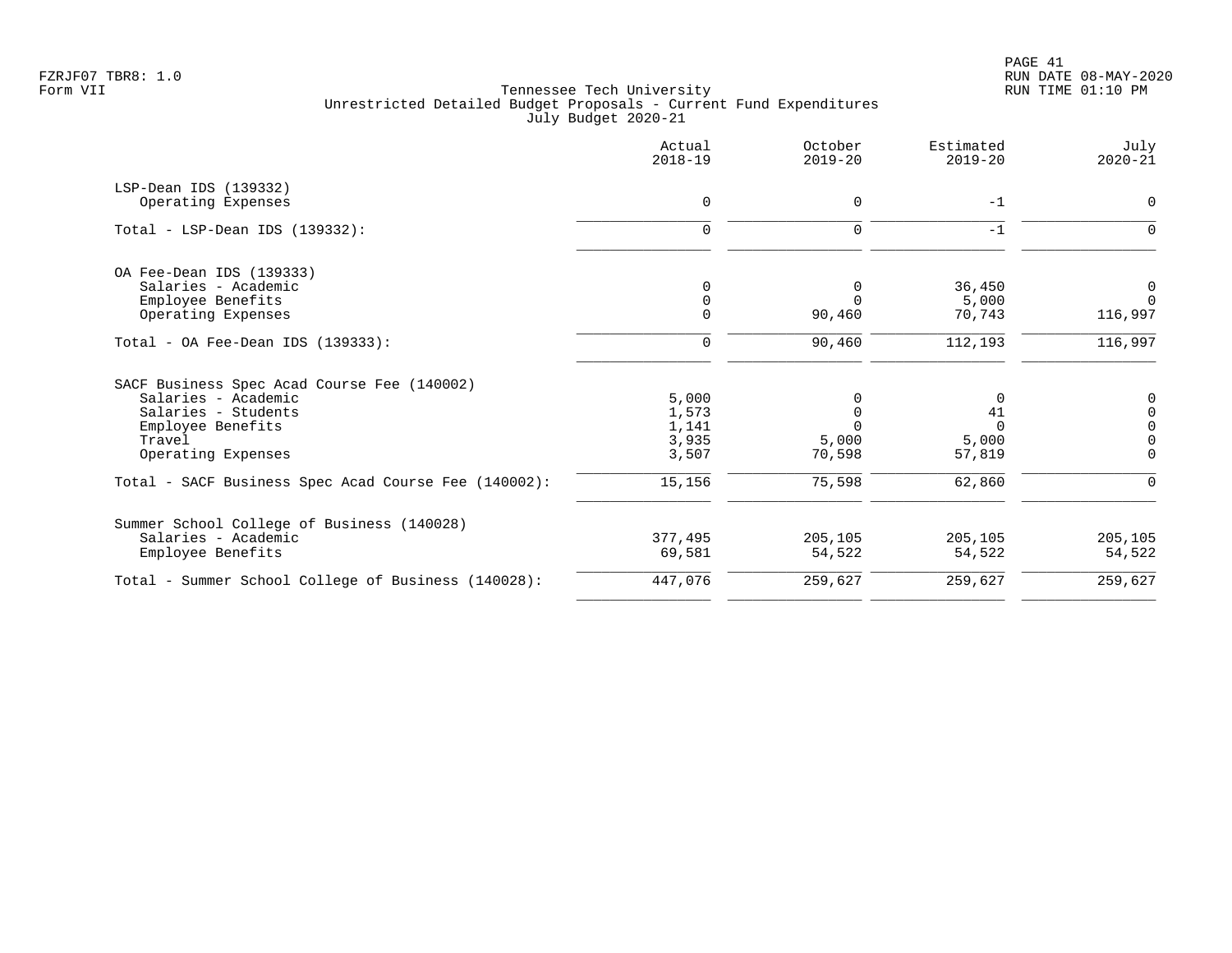|                                                    | Actual<br>$2018 - 19$ | October<br>$2019 - 20$ | Estimated<br>$2019 - 20$ | July<br>$2020 - 21$ |
|----------------------------------------------------|-----------------------|------------------------|--------------------------|---------------------|
| TN eCampus College of Business (140031)            |                       |                        |                          |                     |
| Salaries - Academic<br>Employee Benefits           | 25,072<br>2,543       | 34,520<br>$\Omega$     | 34,520<br>1,209          | 34,520<br>1,209     |
| Total - TN eCampus College of Business (140031):   | 27,615                | 34,520                 | 35,729                   | 35,729              |
| OA Fee-Dean Business (140037)                      |                       |                        |                          |                     |
| Salaries - Academic                                | $\Omega$              | $\Omega$               | 34,400                   | 0                   |
| Employee Benefits                                  | $\Omega$              | $\mathbf 0$            | 3,033                    | $\mathbf 0$         |
| Travel                                             | 0                     | $\Omega$               | 3,145                    | $\overline{0}$      |
| Operating Expenses                                 | 0                     | 181,590                | 131,438                  | 186,047             |
| Total - OA Fee-Dean Business (140037):             | $\mathbf 0$           | 181,590                | 172,016                  | 186,047             |
| Online Course Dev Business Admin (140110)          |                       |                        |                          |                     |
| Salaries - Academic                                | 40,111                | $\mathbf 0$            | 0                        | $\mathsf{O}$        |
| Employee Benefits                                  | 4,762                 | $\Omega$               | $\Omega$                 | $\Omega$            |
| Operating Expenses                                 | 0                     | 43,409                 | 43,409                   | 43,409              |
| Total - Online Course Dev Business Admin (140110): | 44,873                | 43,409                 | 43,409                   | 43,409              |
| Accounting (141500)                                |                       |                        |                          |                     |
| Salaries - Academic                                | 878,751               | 887,929                | 900,842                  | 896,772             |
| Salaries - Supporting                              | 28,774                | 29,037                 | 30,070                   | 29,568              |
| Salaries - Students                                | 921                   | 930                    | 550                      | 930                 |
| Employee Benefits                                  | 338,623               | 355,260                | 355,260                  | 355,260             |
| Operating Expenses                                 | $\Omega$              | $\Omega$               | 390                      | $\Omega$            |
| Total - Accounting (141500):                       | 1,247,069             | 1,273,156              | 1,287,112                | 1,282,530           |
|                                                    |                       |                        |                          |                     |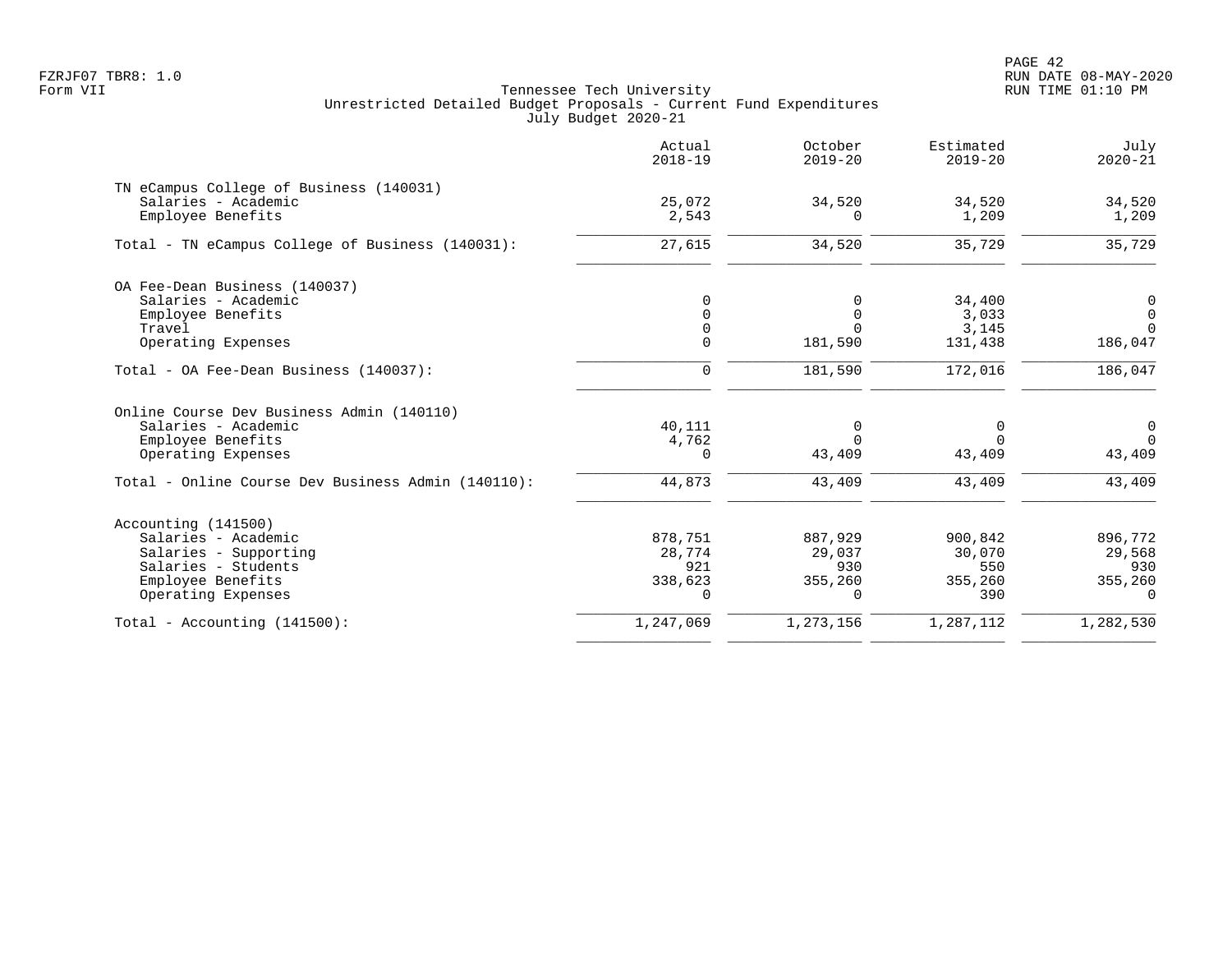|                                       | Actual<br>$2018 - 19$ | October<br>$2019 - 20$ | Estimated<br>$2019 - 20$ | July<br>$2020 - 21$ |
|---------------------------------------|-----------------------|------------------------|--------------------------|---------------------|
| SACF Accounting (141501)              |                       |                        |                          |                     |
| Salaries - Academic                   | 287,200               | 283,924                | 288,930                  | 288,358             |
| Employee Benefits                     | 24,864                | 18,030                 | 74,080                   | 50,815              |
| Operating Expenses                    | 7,569                 | 12,314                 | 12,314                   | 0                   |
| Total - SACF Accounting (141501):     | 319,633               | 314,268                | 375,324                  | 339,173             |
| MBA Studies (142000)                  |                       |                        |                          |                     |
| Salaries - Supporting                 | 27,998                | 28,162                 | 29,347                   | 28,542              |
| Salaries - Students                   | 23,505                | $\Omega$               | $\Omega$                 | $\mathbf 0$         |
| Salaries - Professional               | 98,610                | 116,920                | 112,469                  | 117,387             |
| Employee Benefits                     | 43,522                | 24,410                 | 43,912                   | 39,277              |
| Operating Expenses                    | 990                   | 1,231                  | 1,231                    | 1,295               |
| Total - MBA Studies (142000):         | 194,625               | 170,723                | 186,959                  | 186,501             |
| SACF MBA Studies (142001)             |                       |                        |                          |                     |
| Operating Expenses                    | 2,087                 | 2,000                  | 2,000                    | $\mathbf 0$         |
| Total - SACF MBA Studies (142001):    | 2,087                 | 2,000                  | 2,000                    | $\mathbf 0$         |
| Management Programs (142002)          |                       |                        |                          |                     |
| Employee Benefits                     | 0                     | 570                    | 0                        | $\mathbf 0$         |
| Total - Management Programs (142002): | $\mathbf 0$           | 570                    | 0                        | 0                   |
|                                       |                       |                        |                          |                     |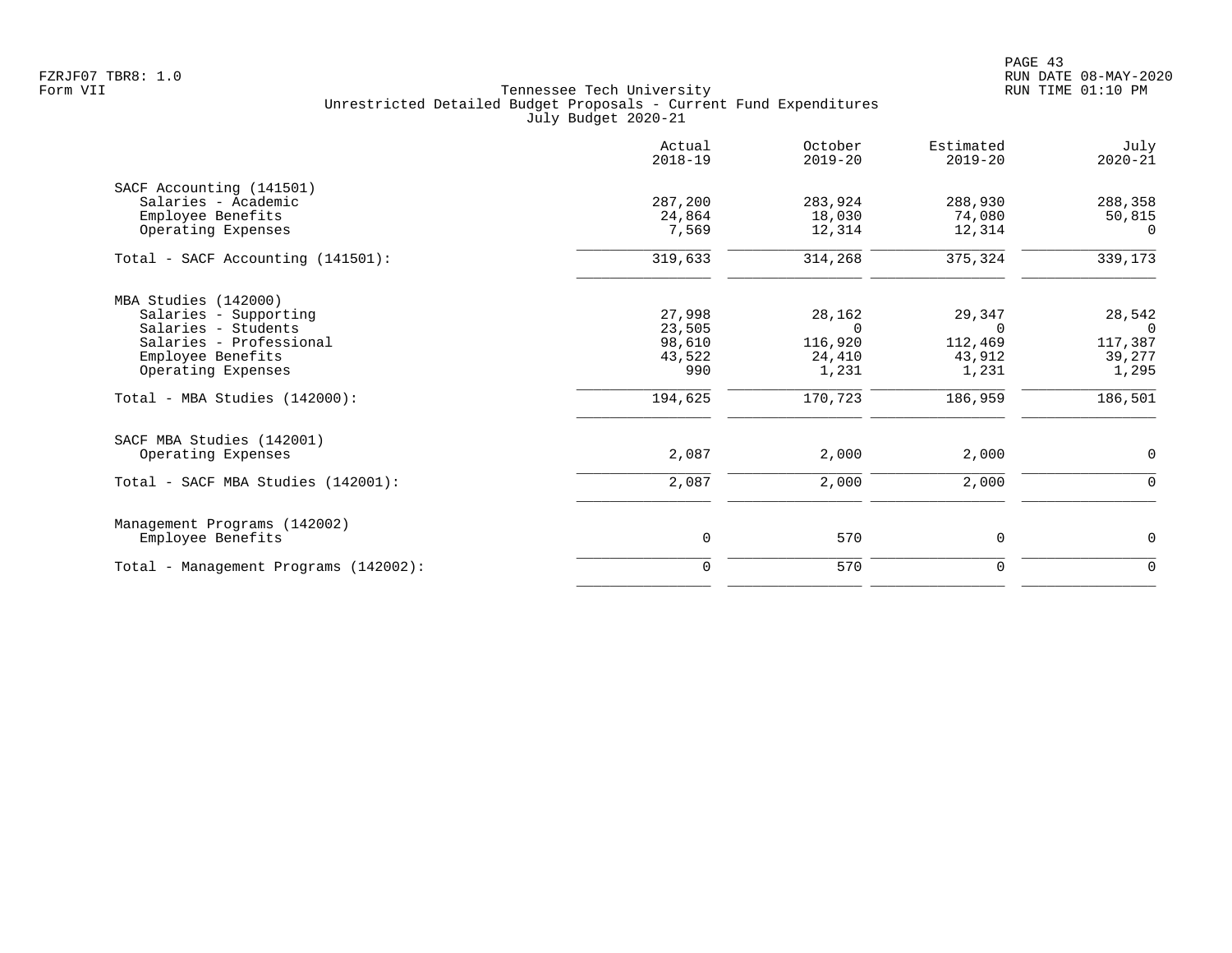|                                                   | Actual<br>$2018 - 19$ | October<br>$2019 - 20$ | Estimated<br>$2019 - 20$ | July<br>$2020 - 21$ |
|---------------------------------------------------|-----------------------|------------------------|--------------------------|---------------------|
| MBA Bus Grad Assist (142004)                      |                       |                        |                          |                     |
| Employee Benefits                                 | 70,565                | 125,240                | 125,240                  | 125,240             |
| Total - MBA Bus Grad Assist (142004):             | 70,565                | 125,240                | 125,240                  | 125,240             |
| Master of Accountancy (142200)                    |                       |                        |                          |                     |
| Salaries - Academic                               | 43,052                | 31,000                 | 31,000                   | $0$ 0               |
| Salaries - Supporting                             | $\Omega$              | 37                     | 37                       | $\mathsf 0$         |
| Employee Benefits<br>Travel                       | 4,072<br>$\Omega$     | 4,500                  | 2,064                    | $\Omega$            |
| Operating Expenses                                | 25,320                | 15,163<br>54,300       | 15,163<br>57,236         | 102,750             |
|                                                   |                       |                        |                          |                     |
| Total - Master of Accountancy (142200):           | 72,444                | 105,000                | 105,500                  | 102,750             |
| Economics Finance and Marketing (142500)          |                       |                        |                          |                     |
| Salaries - Academic                               | 1,170,099             | 1,269,891              | 1,211,466                | 1,306,506           |
| Salaries - Supporting                             | 24,392                | 25,274                 | 25,396                   | 25,764              |
| Employee Benefits                                 | 368,023               | 407,840                | 407,840                  | 407,840             |
| Operating Expenses                                | $\Omega$              | $\Omega$               | 4,973                    | $\Omega$            |
| Total - Economics Finance and Marketing (142500): | 1,562,514             | 1,703,005              | 1,649,675                | 1,740,110           |
| SACF Econ Fin and Marketing (142501)              |                       |                        |                          |                     |
| Salaries - Academic                               | 211,623               | 242,736                | 216,019                  | 285,415             |
| Employee Benefits                                 | 51,006                | 40,164                 | 40,164                   | 36,300              |
| Operating Expenses                                | 13,253                | 16,123                 | 16,123                   | $\mathbf 0$         |
| Total - SACF Econ Fin and Marketing (142501):     | 275,882               | 299,023                | 272,306                  | 321,715             |
|                                                   |                       |                        |                          |                     |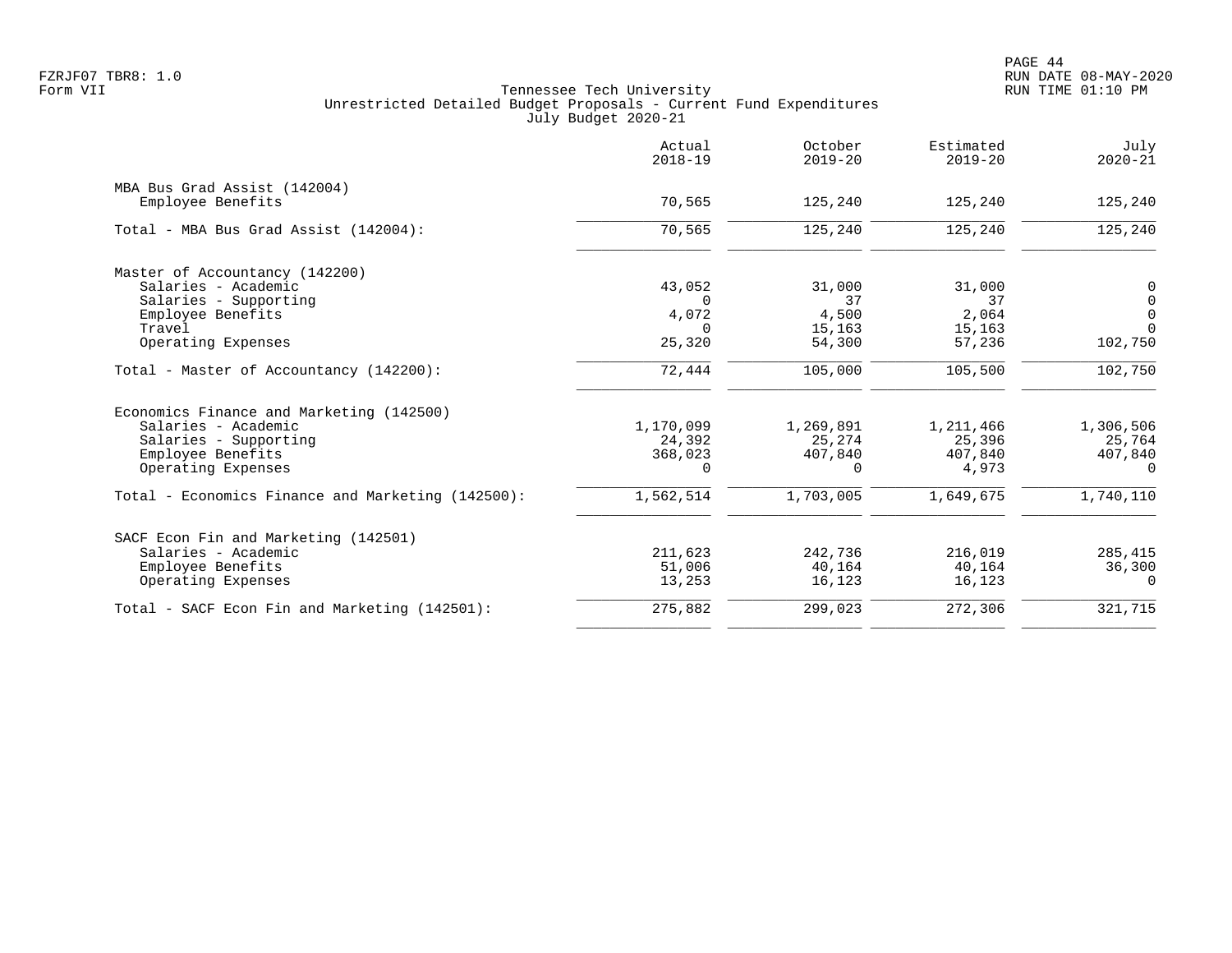|                                                     | Actual<br>$2018 - 19$ | October<br>$2019 - 20$ | Estimated<br>$2019 - 20$ | July<br>$2020 - 21$ |
|-----------------------------------------------------|-----------------------|------------------------|--------------------------|---------------------|
| Basic Business (143000)                             |                       |                        |                          |                     |
| Salaries - Supporting                               | 63,760                | 69,912                 | 67,843                   | 68,219              |
| Salaries - Students                                 | 1,200                 | $\Omega$               | 1,204                    | 1,204               |
| Salaries - Professional                             | 113,741               | 128,675                | 131,457                  | 129,816             |
| Employee Benefits                                   | 67,718                | 60,130                 | 78,209                   | 78,209              |
| Travel                                              | 741                   | $\Omega$               | $\Omega$                 | $\Omega$            |
| Operating Expenses                                  | 4,916                 | $\Omega$               | 5,034                    | 1,142               |
| Total - Basic Business (143000):                    | 252,076               | 258,717                | 283,747                  | 278,590             |
| SACF Basic Business (143001)                        |                       |                        |                          |                     |
| Salaries - Professional                             | 33,250                | 37,973                 | 35,943                   | 36,204              |
| Employee Benefits                                   | 20,884                | 25,000                 | 25,000                   | 25,000              |
| Travel                                              | 0                     | $\Omega$               | 85                       | 0                   |
| Operating Expenses                                  | 6,300                 | 6,000                  | 5,915                    | $\Omega$            |
| Total - SACF Basic Business (143001):               | 60,434                | 68,973                 | 66,943                   | 61,204              |
| Decision Sciences and Management (144000)           |                       |                        |                          |                     |
| Salaries - Academic                                 | 1,172,713             | 1,371,450              | 1,307,623                | 1,301,635           |
| Salaries - Supporting                               | 33,052                | 31,403                 | 34,061                   | 28,977              |
| Employee Benefits                                   | 322,857               | 391,130                | 391,130                  | 391,130             |
| Operating Expenses                                  | $\Omega$              | $\Omega$               | 1,798                    | $\Omega$            |
| Total - Decision Sciences and Management (144000):  | 1,528,622             | 1,793,983              | 1,734,612                | 1,721,742           |
| SACF Decision Sciences and Mangmt (144001)          |                       |                        |                          |                     |
| Salaries - Academic                                 | 247,344               | 264,279                | 294,652                  | 305,008             |
| Employee Benefits                                   | 58,800                | 35,830                 | 43,886                   | 43,886              |
| Operating Expenses                                  | 10,111                | 10,000                 | 10,000                   | 6,014               |
| Total - SACF Decision Sciences and Mangmt (144001): | 316,255               | 310,109                | 348,538                  | 354,908             |
|                                                     |                       |                        |                          |                     |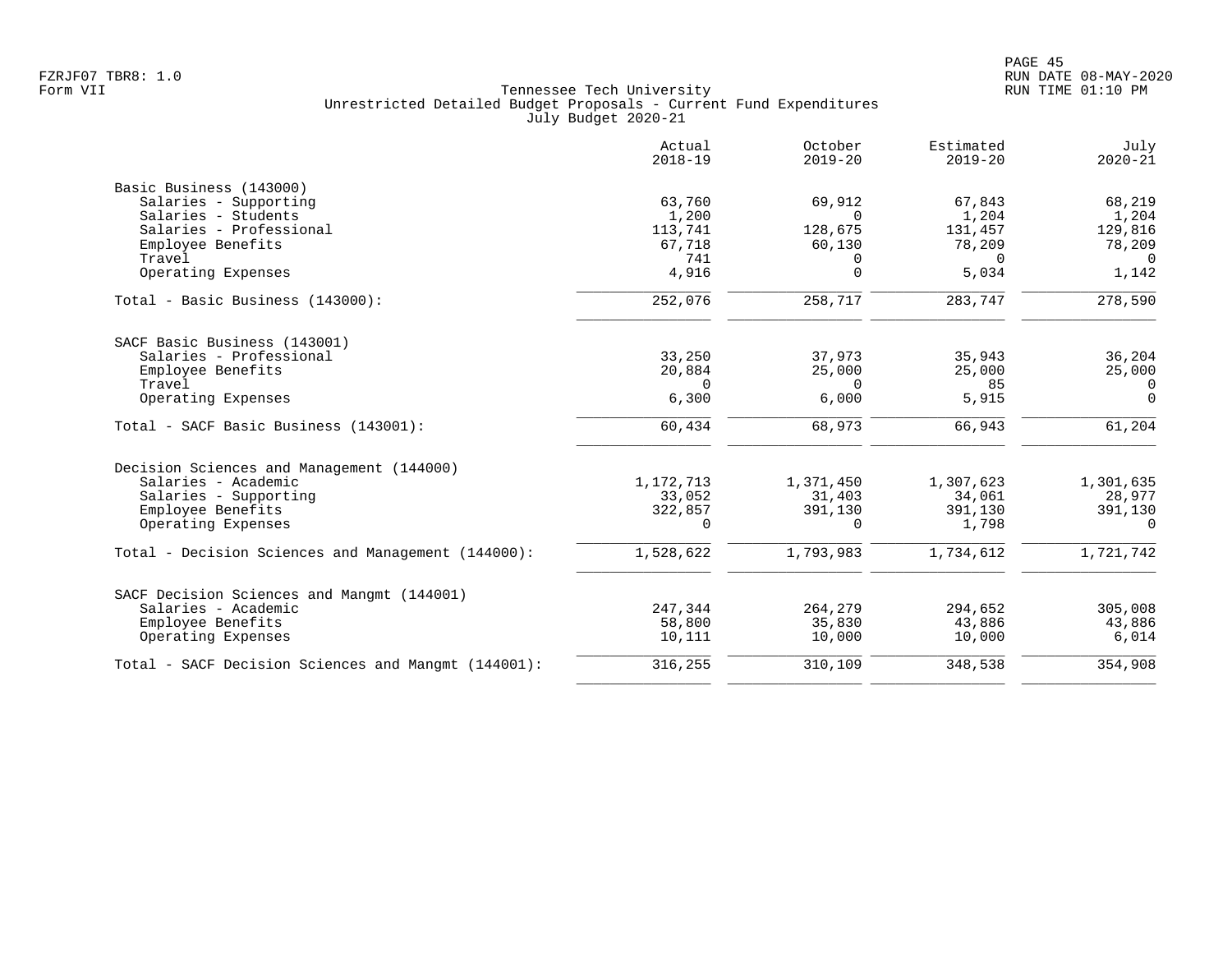|                                                   | Actual<br>$2018 - 19$ | October<br>$2019 - 20$ | Estimated<br>$2019 - 20$ | July<br>$2020 - 21$     |
|---------------------------------------------------|-----------------------|------------------------|--------------------------|-------------------------|
| World Cultures (144003)                           |                       |                        |                          |                         |
| Operating Expenses                                | 950                   | 950                    | 950                      | 950                     |
| Total - World Cultures (144003):                  | 950                   | 950                    | 950                      | 950                     |
| Fleetquard Cummins Computer Ctr (145000)          |                       |                        |                          |                         |
| Salaries - Students                               | 1,709                 | 0                      | $\Omega$                 | $\mathbf 0$             |
| Operating Expenses                                | 1,709                 | 3,420                  | 3,420                    | 3,420                   |
| Total - Fleetquard Cummins Computer Ctr (145000): | 3,418                 | 3,420                  | 3,420                    | 3,420                   |
| Governors Schools (148000)                        |                       |                        |                          |                         |
| Salaries - Academic                               | 4,967                 | 5,500                  | 5,500                    | 5,500                   |
| Salaries - Supporting                             | 1,819<br>725          | 4,000<br>$\Omega$      | 4,000<br>$\Omega$        | 4,000<br>$\overline{0}$ |
| Salaries - Students<br>Employee Benefits          | 1,352                 | 3,000                  | 3,000                    | 3,000                   |
| Operating Expenses                                | 2,621                 | 17,262                 | 17,262                   | 4,348                   |
| Total - Governors Schools (148000):               | 11,484                | 29,762                 | 29,762                   | 16,848                  |
| Education Grad Assistant (150001)                 |                       |                        |                          |                         |
| Employee Benefits                                 | 311,041               | 282,540                | 293,540                  | 282,540                 |
| Total - Education Grad Assistant (150001):        | 311,041               | 282,540                | 293,540                  | 282,540                 |
| Educ TIKI Grad Assistant (150002)                 |                       |                        |                          |                         |
| Salaries - Professional                           | 1,348                 | $\mathbf 0$            | 6,000                    | $\mathsf{O}$            |
| Employee Benefits                                 | 5,254                 | 15,610                 | 15,610                   | 610                     |
| Total - Educ TIKI Grad Assistant (150002):        | 6,602                 | 15,610                 | 21,610                   | 610                     |
|                                                   |                       |                        |                          |                         |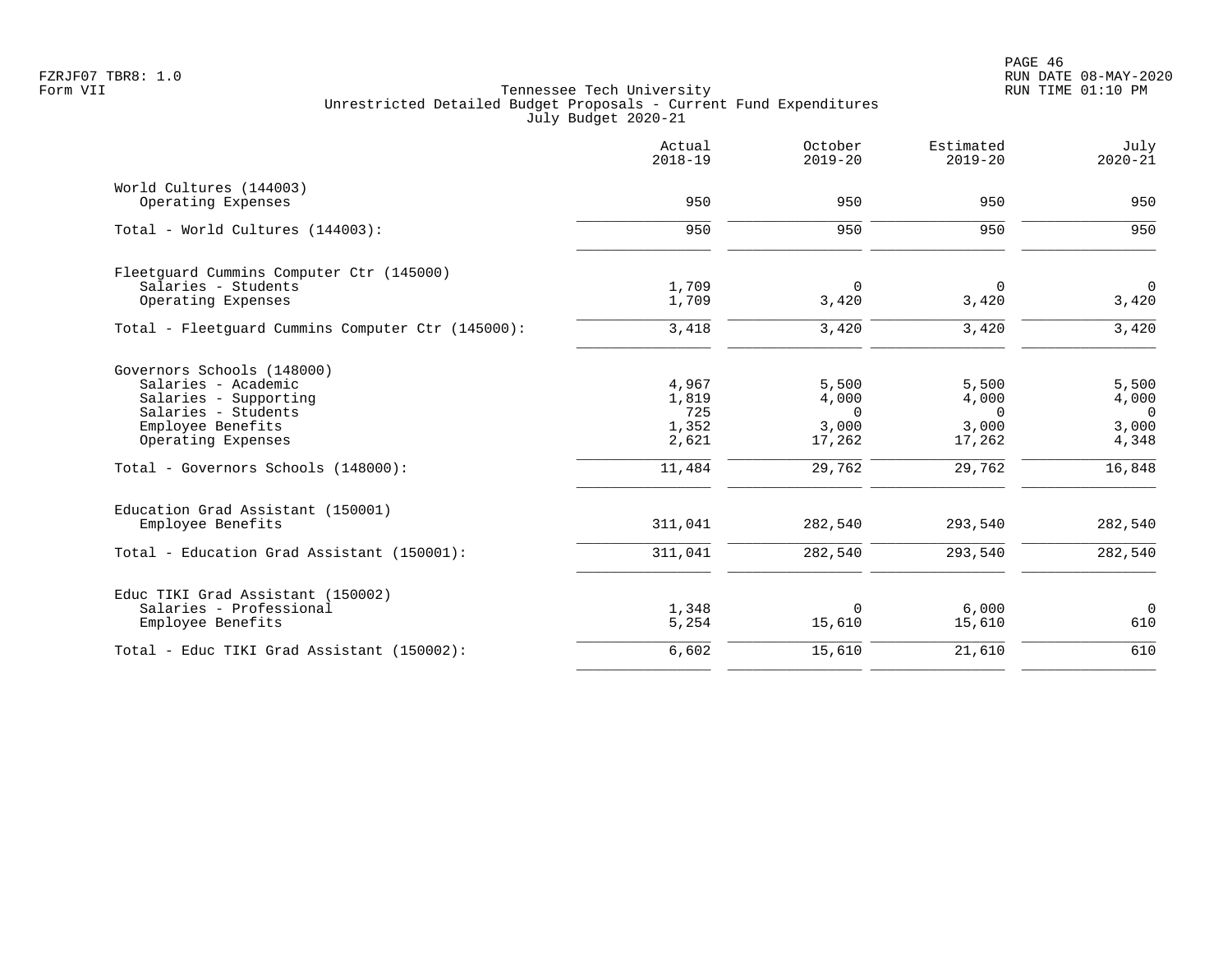|                                                   | Actual<br>$2018 - 19$ | October<br>$2019 - 20$ | Estimated<br>$2019 - 20$ | July<br>$2020 - 21$ |
|---------------------------------------------------|-----------------------|------------------------|--------------------------|---------------------|
| SACF Education (150008)                           |                       |                        |                          |                     |
| Travel                                            | 445                   | $\Omega$               | $\Omega$                 | $\mathbf 0$         |
| Operating Expenses                                | 30,000                | 101,700                | 143,451                  | 95,737              |
| Total - SACF Education (150008):                  | 30,445                | 101,700                | 143,451                  | 95,737              |
| SACF Education Ready-to-Teach (150009)            |                       |                        |                          |                     |
| Salaries - Supporting                             | 72,565                | 137,000                | 137,000                  | 137,000             |
| Salaries - Professional                           | 105,514               | 107,589                | 107,589                  | 108,414             |
| Employee Benefits                                 | 53,624                | 62,040                 | 62,040                   | 62,040              |
| Travel                                            | 21,177                | 25,000                 | 25,000                   | 4,046               |
| Operating Expenses                                | 0                     | 266,541                | 144,009                  | 0                   |
| Total - SACF Education Ready-to-Teach (150009):   | 252,880               | 598,170                | 475,638                  | 311,500             |
| Summer School Col of Education (150028)           |                       |                        |                          |                     |
| Salaries - Academic                               | 595,851               | 408,849                | 408,849                  | 408,849             |
| Employee Benefits                                 | 134,998               | 155,681                | 155,681                  | 155,681             |
| Total - Summer School Col of Education (150028):  | 730,849               | 564,530                | 564,530                  | 564,530             |
| TN eCampus College of Education (150031)          |                       |                        |                          |                     |
| Salaries - Academic                               | $\Omega$              | 14,045                 | 0                        | $\mathbf 0$         |
| Operating Expenses                                | 1,118                 | $\Omega$               | $\Omega$                 | $\Omega$            |
| Total - TN eCampus College of Education (150031): | 1,118                 | 14,045                 | 0                        | 0                   |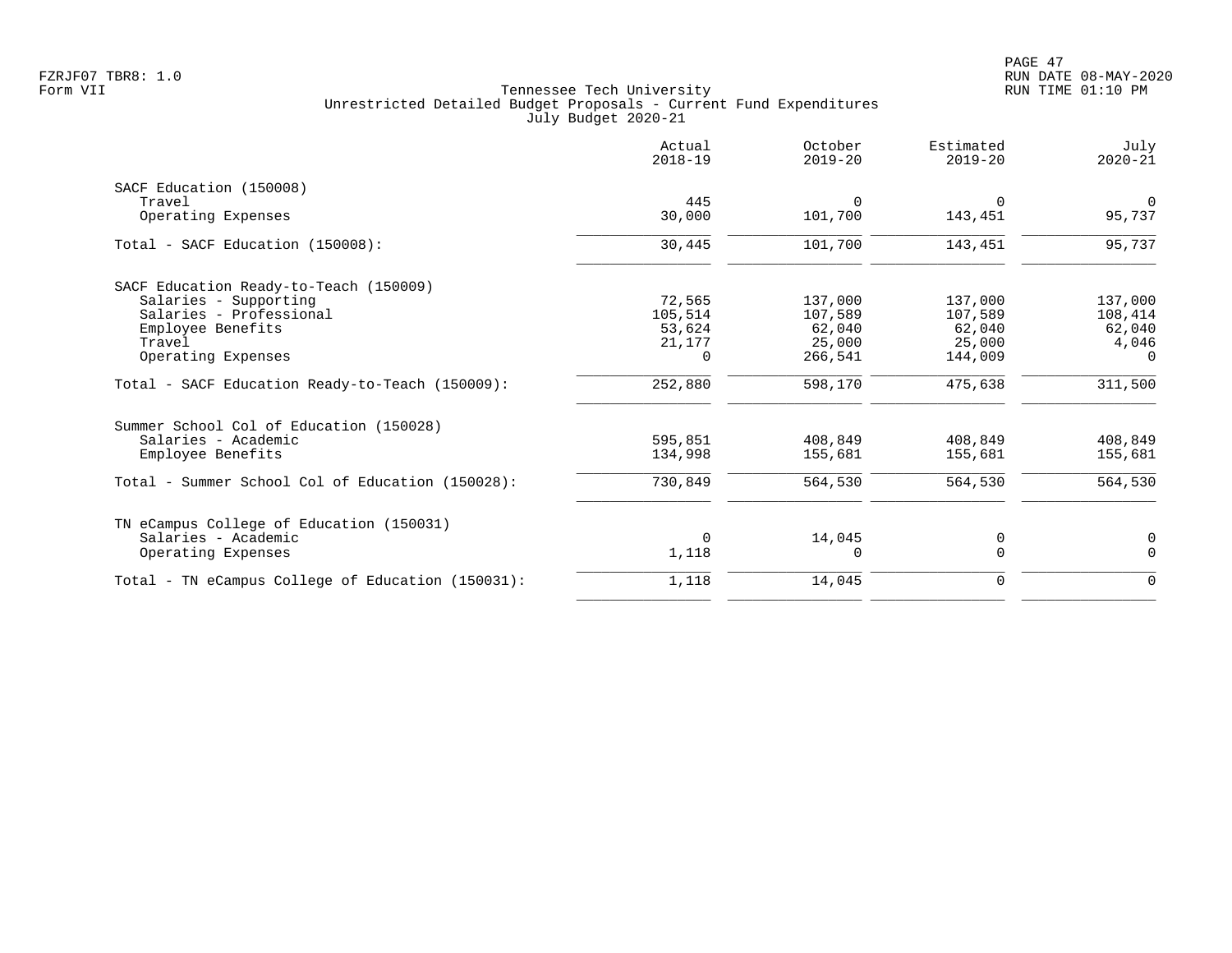PAGE 48 FZRJF07 TBR8: 1.0 RUN DATE 08-MAY-2020

|                                            | Actual<br>$2018 - 19$ | October<br>$2019 - 20$ | Estimated<br>$2019 - 20$ | July<br>$2020 - 21$ |
|--------------------------------------------|-----------------------|------------------------|--------------------------|---------------------|
| LSP-Dean Education (150033)                |                       |                        |                          |                     |
| Operating Expenses                         | $\mathbf 0$           | 0                      | 9,470                    | 0                   |
| Total - LSP-Dean Education (150033):       | $\mathbf 0$           | $\Omega$               | 9,470                    | $\Omega$            |
| OA Fee-Dean Education (150034)             |                       |                        |                          |                     |
| Operating Expenses                         | $\mathbf 0$           | 250,607                | 244,299                  | 260,255             |
| Total - OA Fee-Dean Education (150034):    | $\mathbf 0$           | 250,607                | 244,299                  | 260,255             |
| Learning Support Program (151000)          |                       |                        |                          |                     |
| Salaries - Academic                        | 325,410               | 327,887                | 329,842                  | 331,371             |
| Salaries - Supporting                      | 1,110                 | 1,960                  | 1,960                    | 1,960               |
| Salaries - Students                        | 1,843<br>108,312      | 7,820                  | 1,820<br>100,176         | 7,820               |
| Employee Benefits<br>Travel                | 2,629                 | 108,390<br>1,420       | 220                      | 100,176<br>1,420    |
| Operating Expenses                         | 10,955                | 11,630                 | 8,130                    | 11,630              |
| Total - Learning Support Program (151000): | 450,259               | 459,107                | 442,148                  | 454,377             |
| ETS Site (151300)                          |                       |                        |                          |                     |
| Salaries - Supporting                      | 1,915                 | 2,000                  | 1,000                    | $\overline{0}$      |
| Salaries - Professional                    | 4,509                 | 4,500                  | 3,000                    | $\Omega$            |
| Employee Benefits                          | 1,380                 | 1,300                  | 821                      | $-479$              |
| Operating Expenses                         | 5,859                 | 142,167                | 144,667                  | 40,000              |
| Total - ETS Site $(151300)$ :              | 13,663                | 149,967                | 149,488                  | 39,521              |
|                                            |                       |                        |                          |                     |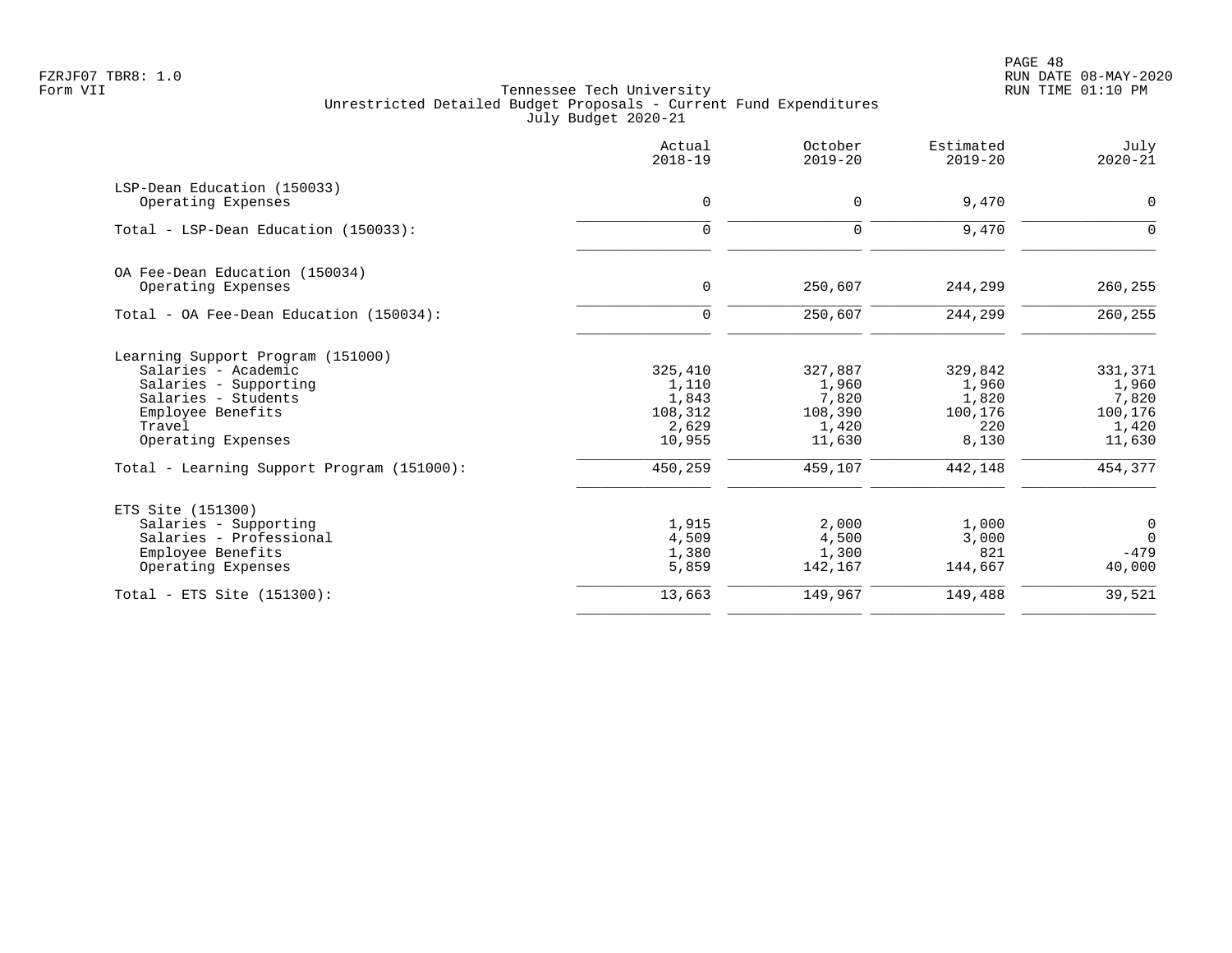|                                                       | Actual<br>$2018 - 19$ | October<br>$2019 - 20$ | Estimated<br>$2019 - 20$ | July<br>$2020 - 21$ |
|-------------------------------------------------------|-----------------------|------------------------|--------------------------|---------------------|
| Associate Dean Coll of Educ (151500)                  |                       |                        |                          |                     |
| Salaries - Supporting                                 | 31,810                | 31,910                 | 31,910                   | 32,010              |
| Salaries - Students                                   | $\Omega$              | $\Omega$               | 5,120                    | $\Omega$            |
| Salaries - Professional                               | 76,913                | 86,854                 | 85,724                   | 88,384              |
| Employee Benefits<br>Travel                           | 41,049<br>$\Omega$    | 64,505<br>$\Omega$     | 44,724<br>45             | 44,724<br>$\Omega$  |
| Operating Expenses                                    | 875                   | 1,283                  | 1,238                    | 1,283               |
| Total - Associate Dean Coll of Educ (151500):         | 150,647               | 184,552                | 168,761                  | 166, 401            |
| Education PHD (151501)                                |                       |                        |                          |                     |
| Salaries - Academic                                   | 7,723                 | 15,490                 | 15,490                   | 15,490              |
| Salaries - Students                                   | $\Omega$              | $\Omega$               | 1,200                    | $\overline{0}$      |
| Salaries - Professional                               | 73,973                | 84,000                 | 76,800                   | 84,000              |
| Employee Benefits                                     | 1,694                 | 6,300                  | 2,565                    | 2,565               |
| Operating Expenses                                    | 2,655                 | 3,572                  | 3,572                    | 3,572               |
| Total - Education PHD $(151501)$ :                    | 86,045                | 109,362                | 99,627                   | 105,627             |
| Exceptional Learning Grad Asst (151502)               |                       |                        |                          |                     |
| Employee Benefits                                     | 79,695                | 88,640                 | 79,640                   | 88,640              |
| Total - Exceptional Learning Grad Asst (151502):      | 79,695                | 88,640                 | 79,640                   | 88,640              |
| Desig Grad Stud Assist-Except Learn (151505)          |                       |                        |                          |                     |
| Salaries - Professional                               | 62,000                | $\Omega$               | $\Omega$                 | $\Omega$            |
| Employee Benefits                                     | 70,545                | 152,530                | 152,530                  | 152,530             |
| Total - Desig Grad Stud Assist-Except Learn (151505): | 132,545               | 152,530                | 152,530                  | 152,530             |
|                                                       |                       |                        |                          |                     |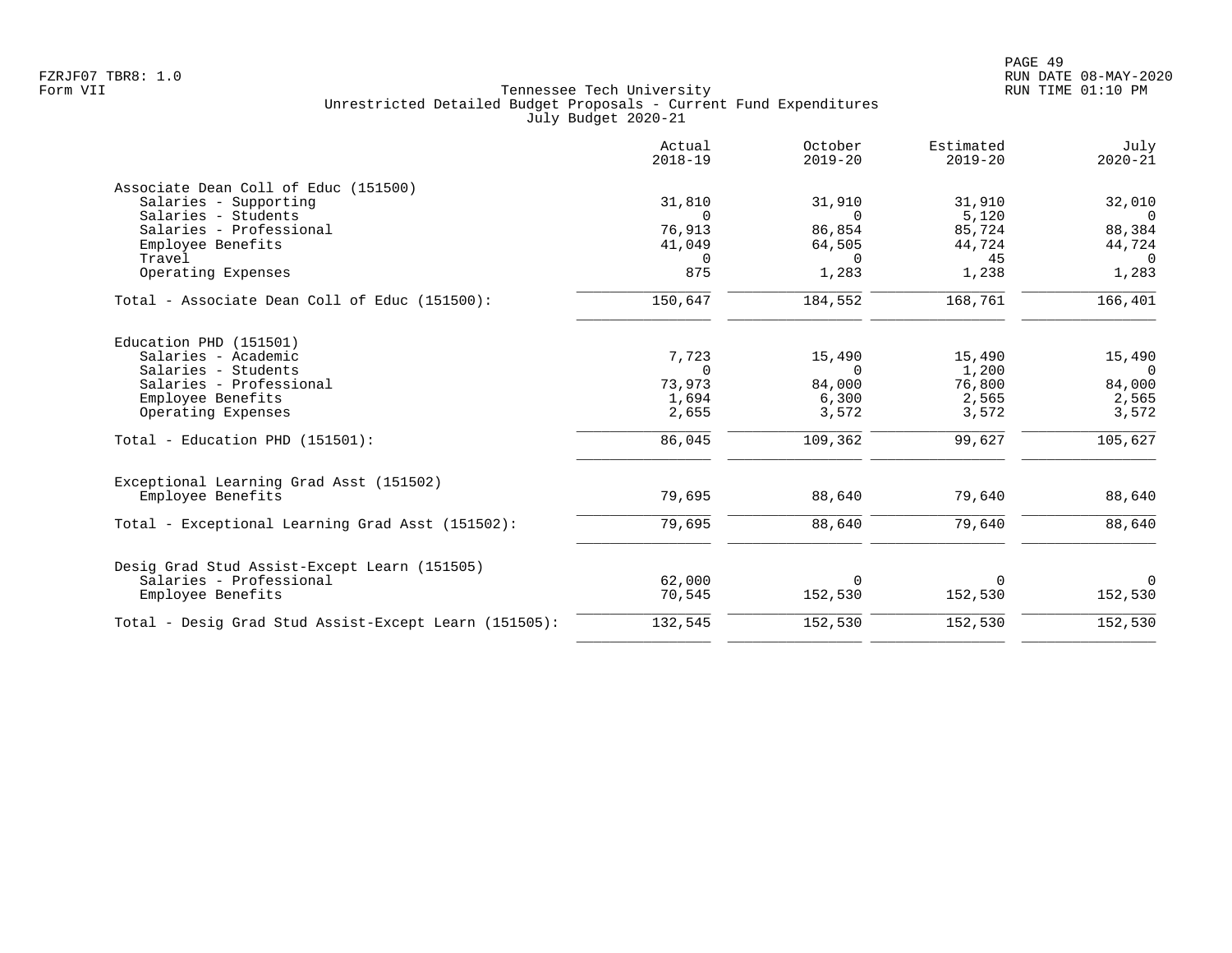| Actual<br>$2018 - 19$ | October<br>$2019 - 20$              | Estimated<br>$2019 - 20$            | July<br>$2020 - 21$                 |
|-----------------------|-------------------------------------|-------------------------------------|-------------------------------------|
|                       |                                     |                                     |                                     |
| 1,060,393             | 1,189,071                           | 1,083,254                           | 1,251,271                           |
| 27,999                | 36,753                              | 29,784                              | 37,874                              |
| $\Omega$              | 860                                 | $\Omega$                            | 860                                 |
|                       |                                     |                                     | 9,400                               |
|                       |                                     |                                     | 465,400                             |
|                       |                                     |                                     | 9,500                               |
|                       |                                     |                                     | 18,116                              |
| 1,510,197             | 1,723,600                           | 1,613,940                           | 1,792,421                           |
|                       |                                     |                                     |                                     |
| $\mathbf 0$           | 22,887                              | 19,887                              | 22,887                              |
| $-2,037$              | 0                                   | 3,000                               | 0                                   |
| 13,421                | $\Omega$                            | 29,500                              | $\Omega$                            |
| 31,779                | 35,463                              | 27,641                              | 26,203                              |
| 43,163                | 58,350                              | 80,028                              | 49,090                              |
|                       |                                     |                                     |                                     |
| 184,923               | 145,690                             | 137,760                             | 126,529                             |
| 56,404                | 30,778                              | 30,628                              | 30,025                              |
| $\Omega$              | 1,000                               | $\Omega$                            | $\Omega$                            |
| 100,223               | 221,500                             | 159,866                             | 226,961                             |
| 135,348               | 146,900                             | 128,002                             | 128,002                             |
| 4,844                 | 22,650                              | 5,693                               | 22,650                              |
| 50,618                | 76,153                              | 122,633                             | 57,741                              |
| 532,360               | 644,671                             | 584,582                             | 591,908                             |
|                       | 9,400<br>397,663<br>1,565<br>13,177 | 9,400<br>465,400<br>4,000<br>18,116 | 9,400<br>465,400<br>4,350<br>21,752 |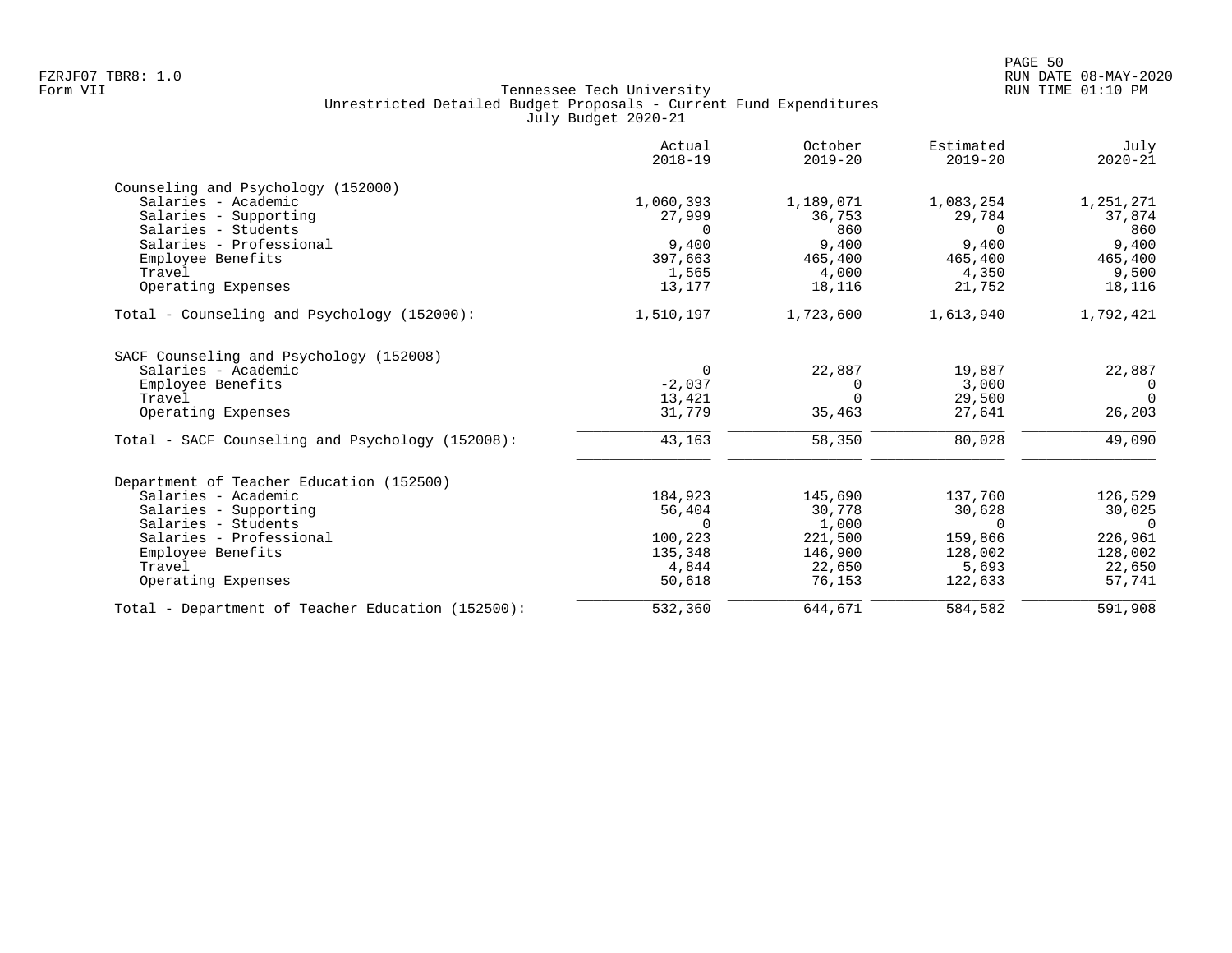|                                                 | Actual<br>$2018 - 19$ | October<br>$2019 - 20$ | Estimated<br>$2019 - 20$ | July<br>$2020 - 21$ |
|-------------------------------------------------|-----------------------|------------------------|--------------------------|---------------------|
| Curriculum and Instr Office (153000)            |                       |                        |                          |                     |
| Salaries - Academic                             | 2,140,879             | 2,095,834              | 2,131,398                | 2,077,468           |
| Salaries - Supporting                           | 97,424                | 86,811                 | 91,175                   | 89,602              |
| Salaries - Professional                         | 2,700                 | $\Omega$               | 6,000                    | $\Omega$            |
| Employee Benefits                               | 862,537               | 815,140                | 815,140                  | 815,140             |
| Travel                                          | 37,770                | 40,490                 | 40,490                   | 20,490              |
| Operating Expenses                              | 38,274                | 86,409                 | 87,045                   | 35,853              |
| Total - Curriculum and Instr Office (153000):   | 3,179,584             | 3,124,684              | 3, 171, 248              | 3,038,553           |
| C&I Grad Assistant (153001)                     |                       |                        |                          |                     |
| Salaries - Academic                             | 5,200                 | 0                      | 0                        | $\Omega$            |
|                                                 |                       |                        |                          |                     |
| Total - C&I Grad Assistant (153001):            | 5,200                 | $\Omega$               | $\Omega$                 | $\Omega$            |
| SACF Curriculum & Instruction (153008)          |                       |                        |                          |                     |
| Salaries - Academic                             | 50,254                | 133,999                | 78,720                   | 109,520             |
| Salaries - Students                             | 581                   | 0                      | $\Omega$                 | $\Omega$            |
| Employee Benefits                               | 3,288                 | $\Omega$               | $\Omega$                 | $\Omega$            |
| Travel                                          | 36,230                | $\Omega$               | 25,000                   | 25,000              |
| Operating Expenses                              | 119,338               | 21,601                 | 135,415                  | 34,778              |
| Total - SACF Curriculum & Instruction (153008): | 209,691               | 155,600                | 239,135                  | 169,298             |
| Two Plus Two Tullahoma (153050)                 |                       |                        |                          |                     |
| Salaries - Academic                             | 60,494                | 60,594                 | 60,594                   | 60,694              |
| Employee Benefits                               | 26,628                | 41,520                 | 24,624                   | 24,624              |
| Travel                                          | 0                     | 0                      | 0                        | 7,595               |
| Operating Expenses                              | $\mathbf 0$           | $\Omega$               | $\Omega$                 | 2,800               |
| Total - Two Plus Two Tullahoma (153050):        | 87,122                | 102,114                | 85,218                   | 95,713              |
|                                                 |                       |                        |                          |                     |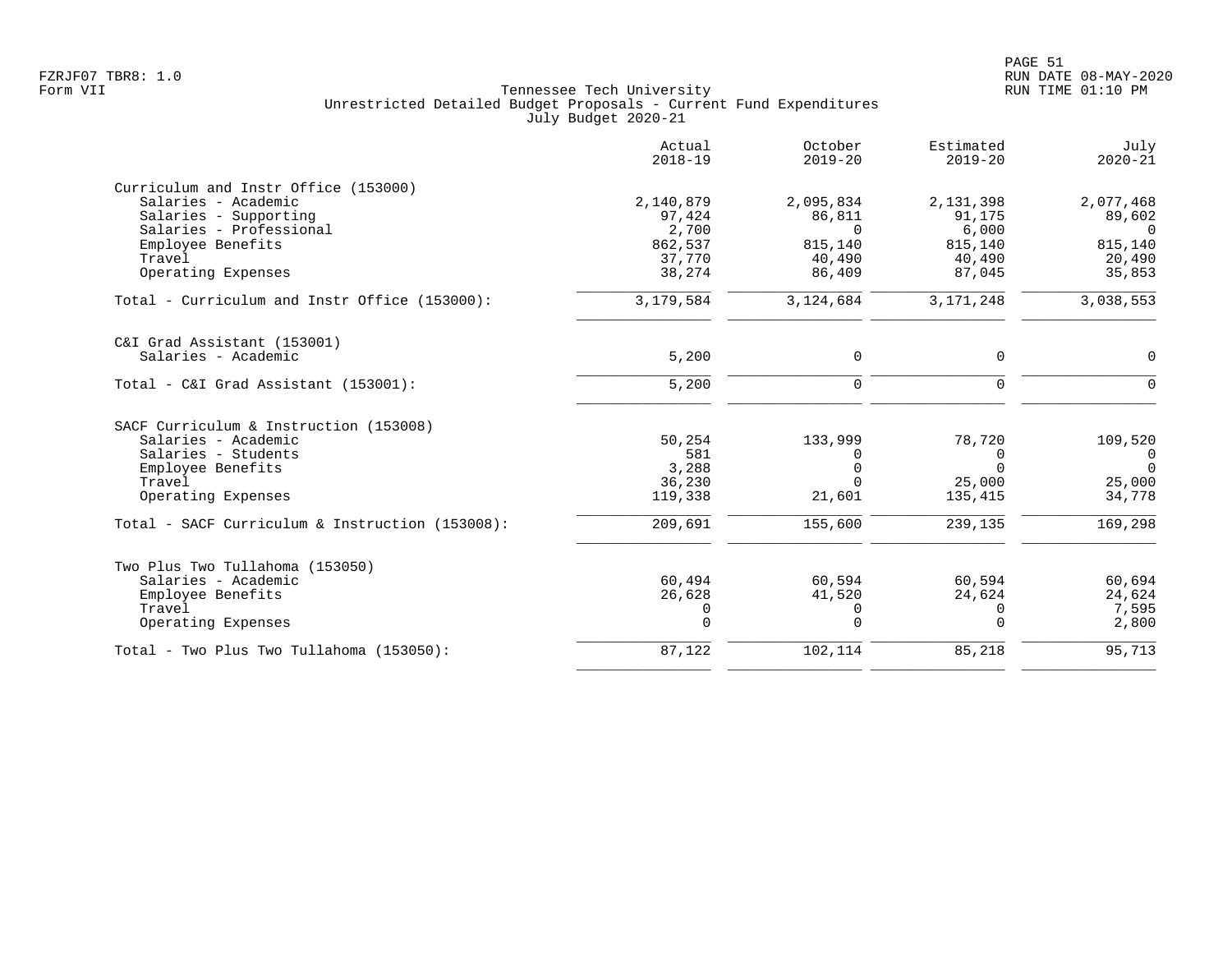|                                            | Actual<br>$2018 - 19$ | October<br>$2019 - 20$ | Estimated<br>$2019 - 20$ | July<br>$2020 - 21$ |
|--------------------------------------------|-----------------------|------------------------|--------------------------|---------------------|
| Two Plus Two Crossville (153051)           |                       |                        |                          |                     |
| Salaries - Academic                        | 63,944                | 64,044                 | 32,672                   | 64,544              |
| Employee Benefits                          | 33,606                | 26,590                 | 21,205                   | 21,205              |
| Travel<br>Operating Expenses               | 0<br>$\Omega$         | $\Omega$<br>$\Omega$   | $\Omega$<br>$\Omega$     | 7,900<br>1,000      |
| Total - Two Plus Two Crossville (153051):  | 97,550                | 90,634                 | 53,877                   | 94,649              |
| Two Plus Two Oak Ridge (153052)            |                       |                        |                          |                     |
| Salaries - Academic                        | 214,461               | 216,951                | 217,451                  | 218,251             |
| Employee Benefits                          | 91,948                | 88,140                 | 87,188                   | 87,188              |
| Travel                                     | 0                     | 0                      | $\Omega$                 | 6,670               |
| Operating Expenses                         | $\mathbf 0$           | $\Omega$               | $\Omega$                 | 1,734               |
| Total - Two Plus Two Oak Ridge (153052):   | 306,409               | 305,091                | 304,639                  | 313,843             |
| Two Plus Two Pellissippi (153053)          |                       |                        |                          |                     |
| Salaries - Academic                        | 202,415               | 202,715                | 203,965                  | 205,515             |
| Employee Benefits                          | 84,982                | 83,300                 | 78,860                   | 78,860              |
| Travel                                     | 0                     | 0                      | $\Omega$                 | 10,850              |
| Operating Expenses                         | $\Omega$              | $\Omega$               | $\cap$                   | 4,200               |
| Total - Two Plus Two Pellissippi (153053): | 287,397               | 286,015                | 282,825                  | 299,425             |
| Two Plus Two Chattanooga (153054)          |                       |                        |                          |                     |
| Salaries - Academic                        | 90,499                | 94,435                 | 94,435                   | 94,635              |
| Employee Benefits                          | 40,090                | 36,660                 | 37,892                   | 37,892              |
| Travel                                     | 0                     | $\mathbf 0$            | 0                        | 7,345               |
| Operating Expenses                         | $\mathbf 0$           | $\Omega$               | $\Omega$                 | 1,400               |
| Total - Two Plus Two Chattanooga (153054): | 130,589               | 131,095                | 132,327                  | 141,272             |
|                                            |                       |                        |                          |                     |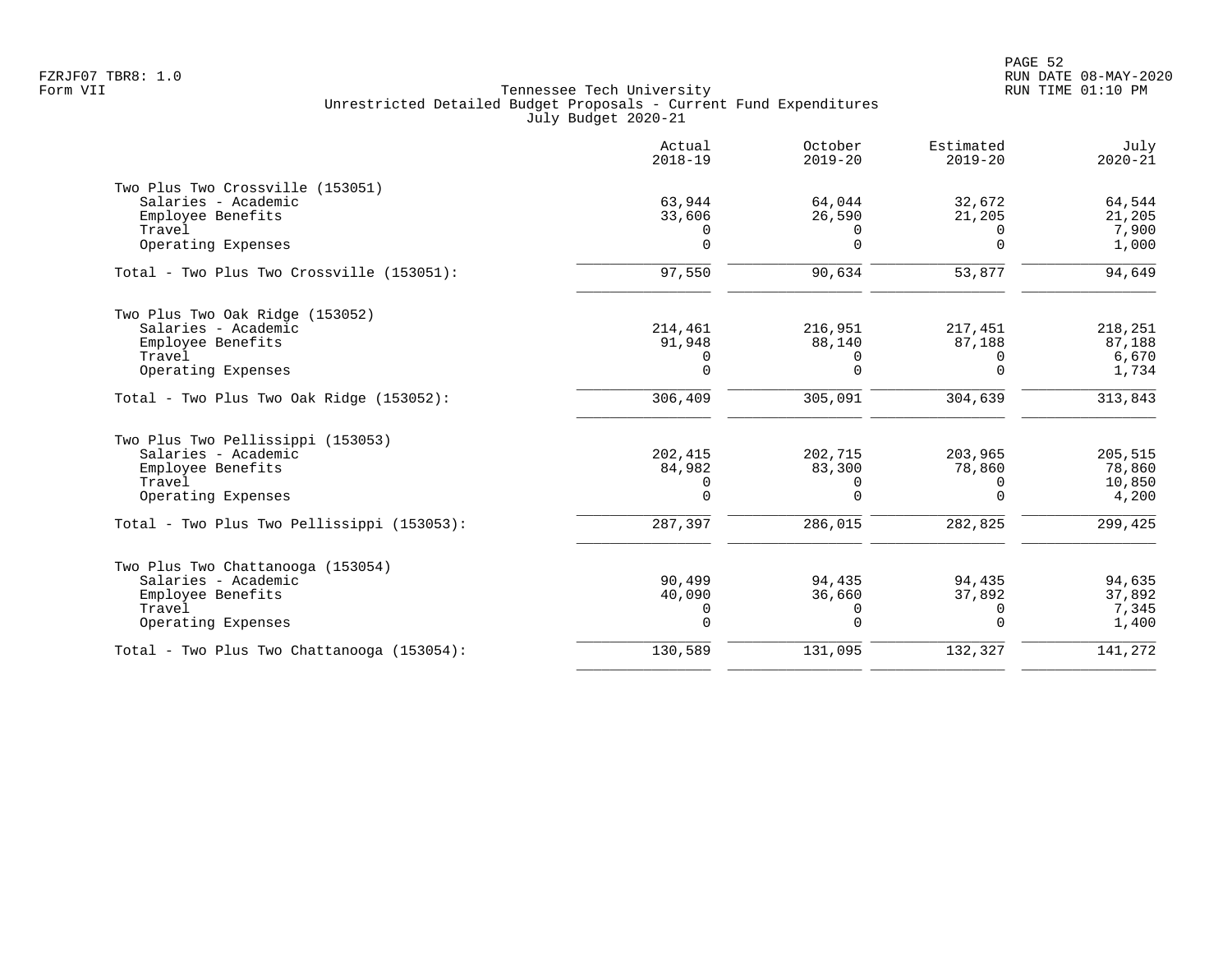|                                                     | Actual<br>$2018 - 19$ | October<br>$2019 - 20$ | Estimated<br>$2019 - 20$ | July<br>$2020 - 21$ |
|-----------------------------------------------------|-----------------------|------------------------|--------------------------|---------------------|
| Two Plus Two Motlow (153055)                        |                       |                        |                          |                     |
| Salaries - Academic                                 | $\mathbf 0$           | $\Omega$               | 0                        | 2,000               |
| Employee Benefits                                   | $\Omega$              | 29,270                 | 29,270                   | 29,270              |
| Travel                                              | $\Omega$              | <sup>0</sup>           | 0                        | 5,367               |
| Operating Expenses                                  | $\mathbf 0$           | $\Omega$               | $\Omega$                 | 2,000               |
| Total - Two Plus Two Motlow (153055):               | $\mathbf 0$           | 29,270                 | 29,270                   | 38,637              |
| Two Plus Two Roane St Harriman (153056)             |                       |                        |                          |                     |
| Salaries - Academic                                 | 75,376                | 75,476                 | 76,226                   | 78,876              |
| Employee Benefits                                   | 35,807                | 30,170                 | 34,023                   | 34,023              |
| Travel                                              | 0                     | 0                      | 0                        | 4,638               |
| Operating Expenses                                  | $\mathbf 0$           | $\Omega$               | $\Omega$                 | 1,150               |
| Total - Two Plus Two Roane St Harriman (153056):    | 111,183               | 105,646                | 110,249                  | 118,687             |
| Two Plus Two Scott Co (153059)                      |                       |                        |                          |                     |
| Salaries - Academic                                 | 46,750                | 46,850                 | 46,850                   | 49,410              |
| Employee Benefits                                   | 28,266                | 25,420                 | 26,263                   | 26,263              |
| Travel                                              | 0                     | 0                      | 0                        | 2,768               |
| Operating Expenses                                  | $\mathbf 0$           | $\Omega$               | $\Omega$                 | 1,010               |
| Total - Two Plus Two Scott Co (153059):             | 75,016                | 72,270                 | 73,113                   | 79,451              |
| Exercise Sci Physical Ed Wellness (154000)          |                       |                        |                          |                     |
| Salaries - Academic                                 | 694,694               | 747,450                | 734,895                  | 775,541             |
| Salaries - Supporting                               | 46,668                | 62,087                 | 59,726                   | 52,476              |
| Salaries - Students                                 | 1,055                 | 3,010                  | 3,010                    | 100                 |
| Salaries - Professional                             | 4,800                 | 5,200                  | 5,200                    | 4,000               |
| Employee Benefits                                   | 309,306               | 279,840                | 295,475                  | 295,475             |
| Travel                                              | $\Omega$              | $\Omega$               | 500                      | $\Omega$            |
| Operating Expenses                                  | 21,350                | 38,639                 | 57,725                   | 19,154              |
| Total - Exercise Sci Physical Ed Wellness (154000): | 1,077,873             | 1,136,226              | 1,156,531                | 1,146,746           |
|                                                     |                       |                        |                          |                     |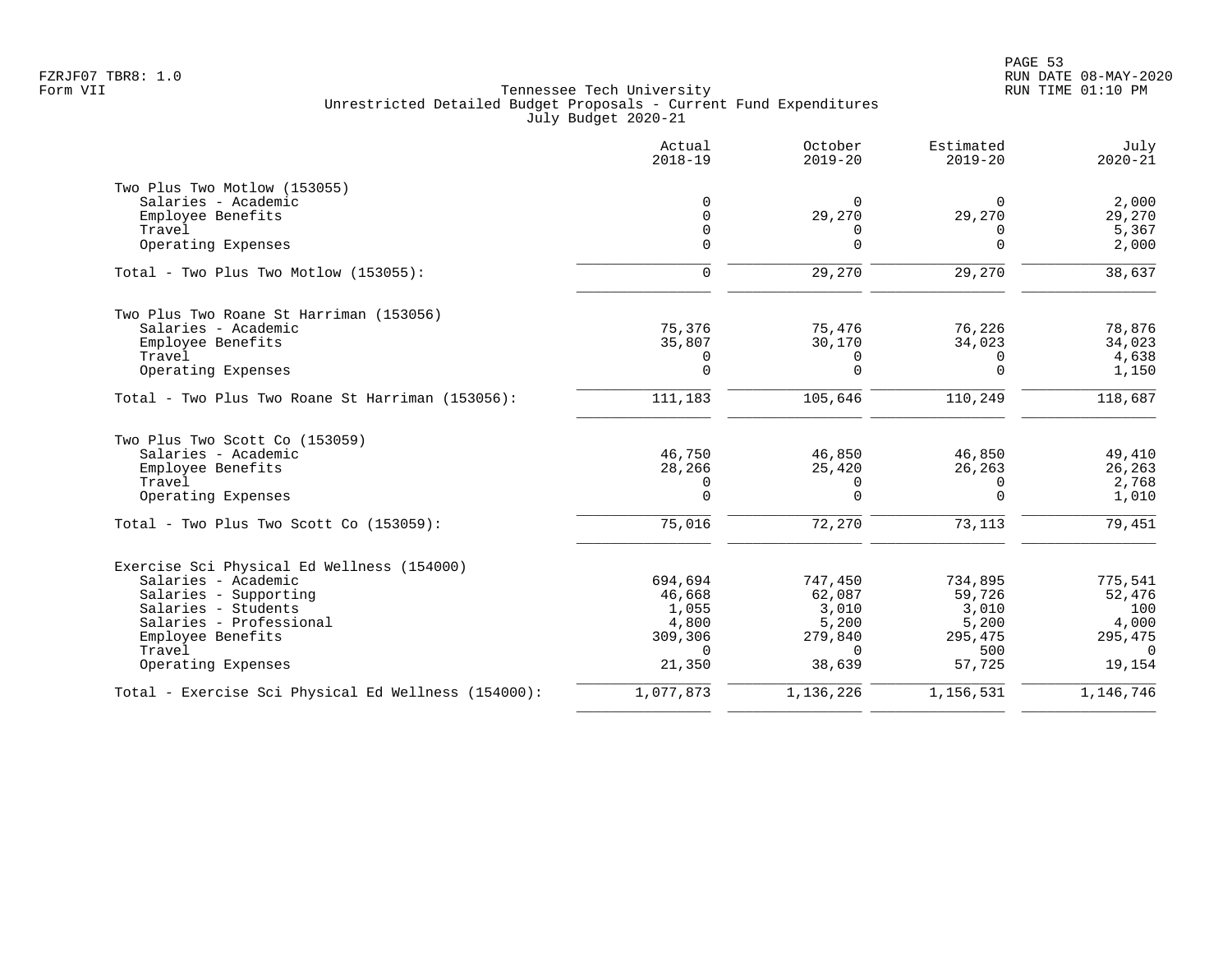|                                                      | Actual<br>$2018 - 19$ | October<br>$2019 - 20$ | Estimated<br>$2019 - 20$ | July<br>$2020 - 21$     |
|------------------------------------------------------|-----------------------|------------------------|--------------------------|-------------------------|
| EXPW Special Courses (154001)                        |                       |                        |                          |                         |
| Employee Benefits                                    | 0                     | 30                     | $\mathbf 0$              | $\mathbf 0$             |
| Total - EXPW Special Courses (154001):               | $\mathbf 0$           | 30                     | $\mathbf 0$              | 0                       |
| EXPW Special Courses Transf In (154002)              |                       |                        |                          |                         |
| Salaries - Students                                  | 3,849                 | 3,000                  | 3,000                    | 3,000                   |
| Employee Benefits<br>Operating Expenses              | 30<br>3,905           | $\Omega$<br>5,000      | $\Omega$<br>5,000        | $\overline{0}$<br>5,000 |
|                                                      |                       |                        |                          |                         |
| Total - EXPW Special Courses Transf In (154002):     | 7,784                 | 8,000                  | 8,000                    | 8,000                   |
| EXPW Golf Fees (154004)                              |                       |                        |                          |                         |
| Operating Expenses                                   | 11,138                | 10,000                 | 10,000                   | 10,000                  |
| Total - EXPW Golf Fees (154004):                     | 11,138                | 10,000                 | 10,000                   | 10,000                  |
| Athletic Exer Sci Phys Ed Wellness (154007)          |                       |                        |                          |                         |
| Salaries - Academic                                  | 123,631               | 133,188                | 133,423                  | 134,861                 |
| Salaries - Supporting<br>Employee Benefits           | 9,367<br>41,526       | 8,225<br>39,695        | 8,271<br>41,116          | 8,316<br>41,116         |
| Travel                                               | 443                   | $\Omega$               | $\Omega$                 | $\Omega$                |
| Total - Athletic Exer Sci Phys Ed Wellness (154007): | 174,967               | 181,108                | 182,810                  | 184,293                 |
| EXPW Lab Manuals (154008)                            |                       |                        |                          |                         |
| Operating Expenses                                   | 11,131                | 9,081                  | 9,081                    | 3,000                   |
| Total - EXPW Lab Manuals (154008):                   | 11,131                | 9,081                  | 9,081                    | 3,000                   |
|                                                      |                       |                        |                          |                         |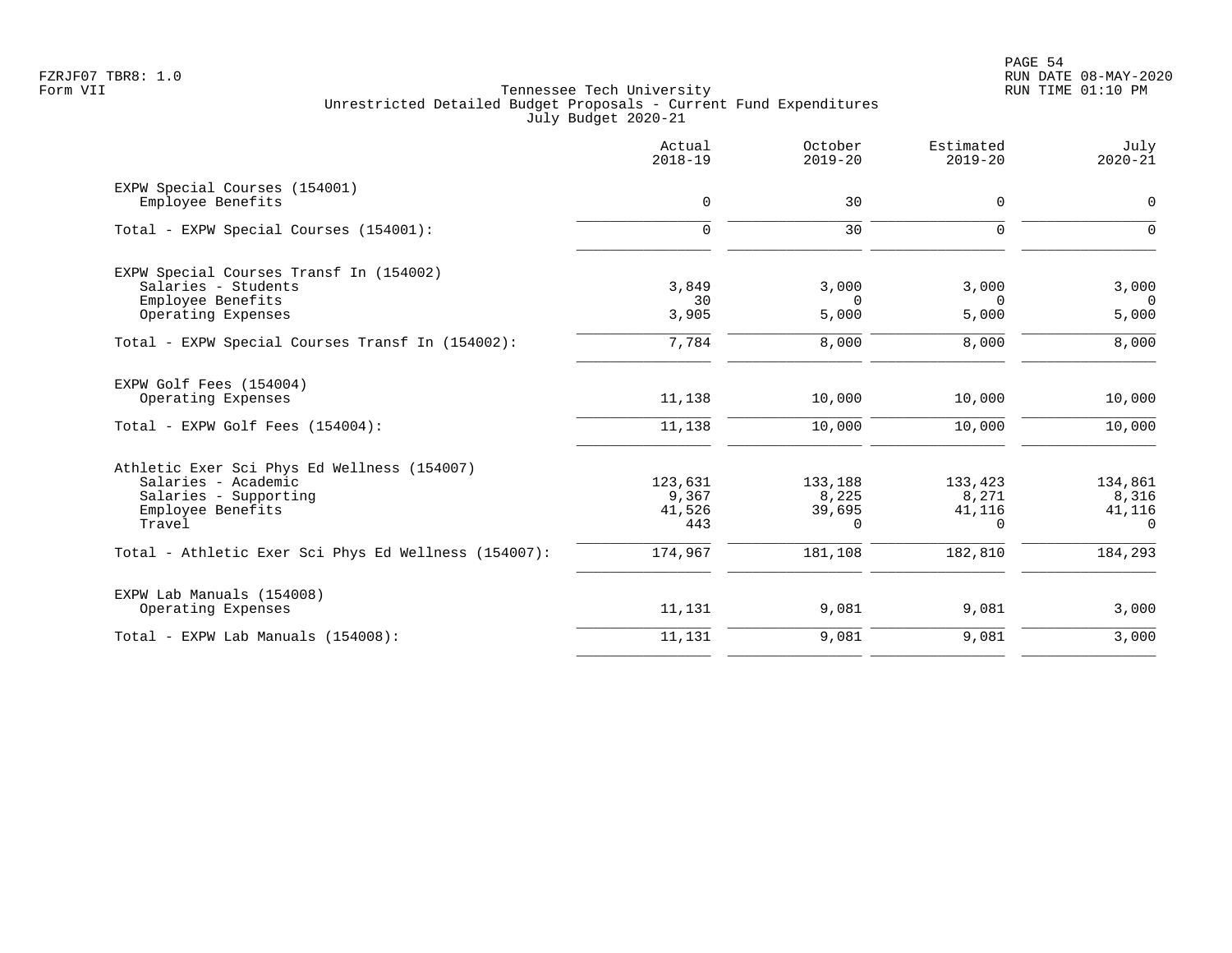|                                      | Actual<br>$2018 - 19$ | October<br>$2019 - 20$ | Estimated<br>$2019 - 20$ | July<br>$2020 - 21$ |
|--------------------------------------|-----------------------|------------------------|--------------------------|---------------------|
| SACF EXPW (154018)                   |                       |                        |                          |                     |
| Salaries - Academic                  | 6,772                 | 29,057                 | 29,057                   | 42,500              |
| Employee Benefits                    | 896                   | $\Omega$               | $\Omega$                 | 5,375               |
| Travel                               | 10,508                | 12,000                 | 12,000                   | 12,000              |
| Operating Expenses                   | 31,418                | 17,293                 | 35,861                   | $\Omega$            |
| Total - SACF EXPW (154018):          | 49,594                | 58,350                 | 76,918                   | 59,875              |
| Music (155000)                       |                       |                        |                          |                     |
| Salaries - Academic                  | 1,597,663             | 1,608,980              | 1,617,155                | 1,666,496           |
| Salaries - Supporting                | 124,794               | 127,771                | 124,918                  | 125,947             |
| Salaries - Students                  | 2,330                 | 1,000                  | 1,000                    | 1,000               |
| Employee Benefits                    | 649,012               | 691,500                | 691,500                  | 707,500             |
| Travel                               | 7,320                 | 1,370                  | 11,370                   | 1,370               |
| Operating Expenses                   | 55,854                | 40,300                 | 27,987                   | 26,237              |
| Department Revenues                  | $-510$                | $\Omega$               | $\Omega$                 | $\Omega$            |
| Total - Music $(155000)$ :           | 2,436,463             | 2,470,921              | 2,473,930                | 2,528,550           |
| Music Scholarships (155005)          |                       |                        |                          |                     |
| Operating Expenses                   | 354,101               | 383,880                | 383,880                  | 383,880             |
| Total - Music Scholarships (155005): | 354,101               | 383,880                | 383,880                  | 383,880             |
|                                      |                       |                        |                          |                     |
| Choral (155008)                      |                       |                        |                          |                     |
| Travel                               | 1,200                 | 0                      | $\Omega$                 | $\overline{0}$      |
| Operating Expenses                   | 9,502                 | 4,180                  | 12,978                   | 4,180               |
| Total - Choral $(155008)$ :          | 10,702                | 4,180                  | 12,978                   | 4,180               |
|                                      |                       |                        |                          |                     |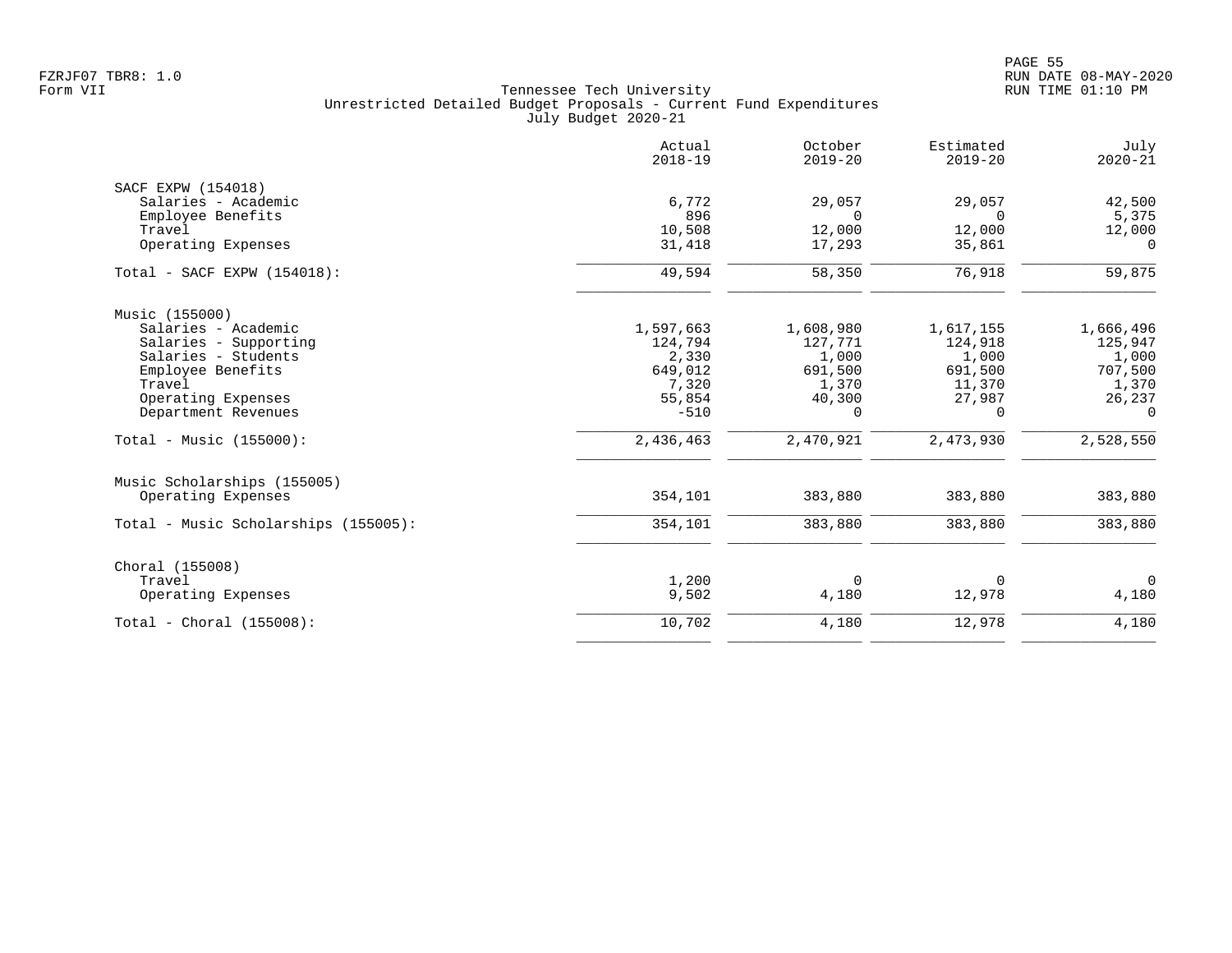|                                      | Actual<br>$2018 - 19$ | October<br>$2019 - 20$ | Estimated<br>$2019 - 20$ | July<br>$2020 - 21$ |
|--------------------------------------|-----------------------|------------------------|--------------------------|---------------------|
| String Project (155016)              |                       |                        |                          |                     |
| Salaries - Academic                  | 1,441                 | $\Omega$               | 0                        | $\mathbf 0$         |
| Employee Benefits                    | 1,141                 | $\Omega$               | $\Omega$                 | $\mathbf 0$         |
| Operating Expenses                   | 2,211                 | 6,244                  | 11,644                   | $\Omega$            |
| Total - String Project (155016):     | 4,793                 | 6,244                  | 11,644                   | ∩                   |
| SACF Music (155017)                  |                       |                        |                          |                     |
| Salaries - Academic                  | 85,691                | 49,016                 | 60,798                   | 49,016              |
| Salaries - Students                  | $\Omega$              | U                      | 108                      | 0                   |
| Employee Benefits                    | 3,388                 |                        | $\Omega$                 | $\mathbf 0$         |
| Travel                               | 6,161                 | $\Omega$               | 5,000                    | $\Omega$            |
| Operating Expenses                   | 44,406                | 25,984                 | 86,914                   | 25,984              |
| Total - SACF Music (155017):         | 139,646               | 75,000                 | 152,820                  | 75,000              |
| Match Music (155025)                 |                       |                        |                          |                     |
| Salaries - Academic                  | 3,524                 | 3,643                  | 3,643                    | 0                   |
| Employee Benefits                    | $-223$                | 0                      | $\mathbf 0$              | $\mathbf 0$         |
| Operating Expenses                   | $\Omega$              | $-64$                  | $-64$                    | $\Omega$            |
| Total - Match Music (155025):        | 3,301                 | 3,579                  | 3,579                    | $\Omega$            |
| LSP-Dean Fine Arts (155030)          |                       |                        |                          |                     |
| Operating Expenses                   | $\mathsf{O}$          | 0                      | 5,724                    | 0                   |
| Total - LSP-Dean Fine Arts (155030): | $\mathbf 0$           | 0                      | 5,724                    | $\mathbf 0$         |
|                                      |                       |                        |                          |                     |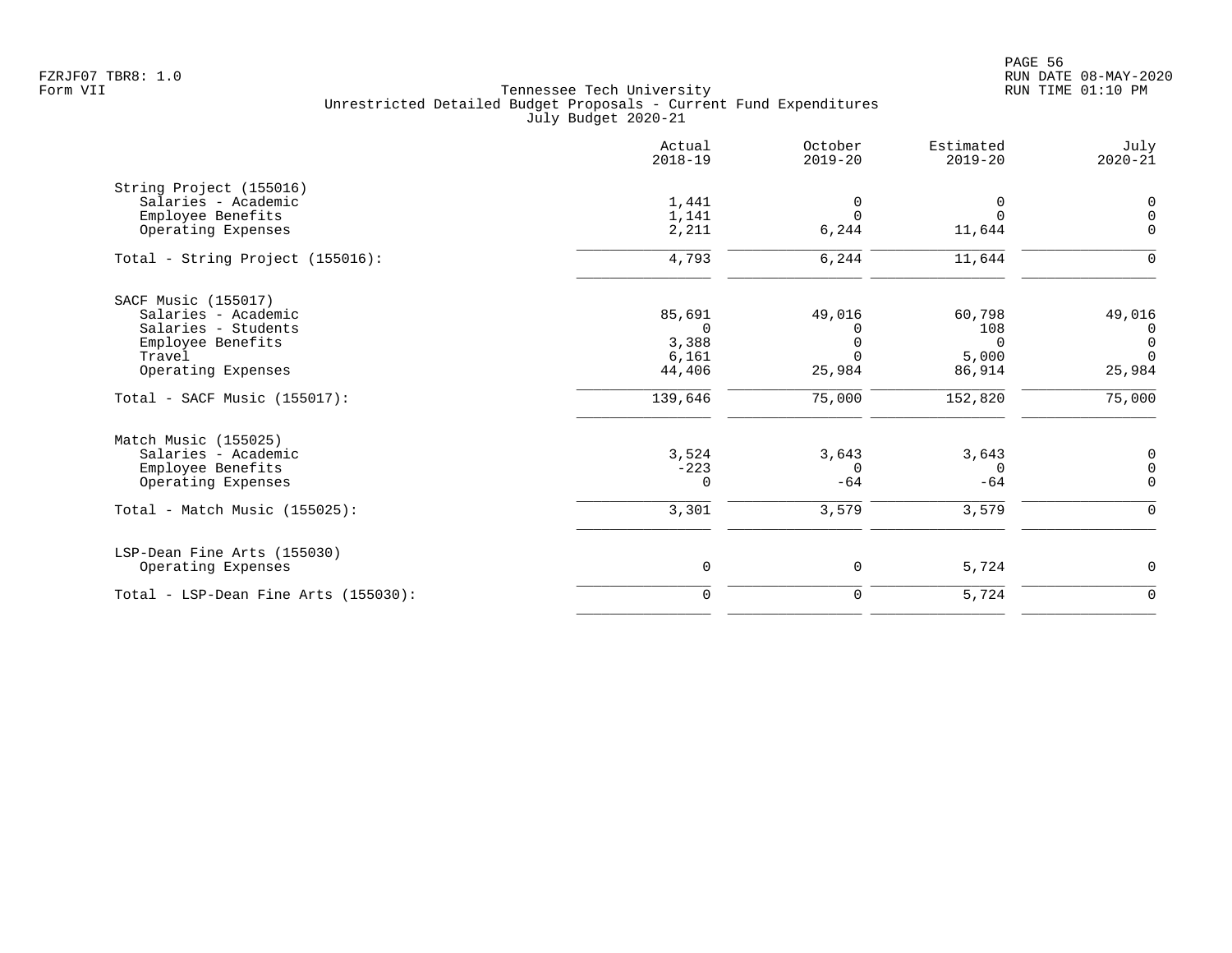PAGE 57 FZRJF07 TBR8: 1.0 RUN DATE 08-MAY-2020

|                                          | Actual<br>$2018 - 19$ | October<br>$2019 - 20$ | Estimated<br>$2019 - 20$ | July<br>$2020 - 21$ |
|------------------------------------------|-----------------------|------------------------|--------------------------|---------------------|
| OA Fee-Dean Fine Arts (155031)           |                       |                        |                          |                     |
| Operating Expenses                       | $\mathbf 0$           | 54,946                 | 61,088                   | 64,009              |
| Total - OA Fee-Dean Fine Arts (155031):  | $\Omega$              | 54,946                 | 61,088                   | 64,009              |
| SACF Music & Art (155200)                |                       |                        |                          |                     |
| Salaries - Students                      | 1,000                 |                        | O                        | 0                   |
| Salaries - Professional                  | 4,550                 |                        | $\Omega$                 | $\mathsf{O}$        |
| Employee Benefits                        | 11,153                |                        | $\mathbf 0$              | $\mathbf 0$         |
| Travel                                   | 4,143                 |                        | $\Omega$                 | $\Omega$            |
| Operating Expenses                       | 8,631                 | 178,924                | 13,996                   | 68,500              |
| Total - SACF Music & Art (155200):       | 29,477                | 178,924                | 13,996                   | 68,500              |
| Art, Craft & Design (155300)             |                       |                        |                          |                     |
| Salaries - Academic                      | 380,575               | 393,550                | 434,249                  | 429,787             |
| Salaries - Supporting                    | 34,201                | 35,826                 | 32,281                   | 29,936              |
| Salaries - Professional                  | $\Omega$              | $\Omega$               | 4,200                    | $\bigcirc$          |
| Employee Benefits                        | 150,461               | 152,500                | 146,386                  | 147,670             |
| Travel                                   | 3,166                 | 1,490                  | 1,490                    | 1,360               |
| Operating Expenses                       | 7,843                 | 14,825                 | 16,385                   | 26,155              |
| Total - Art, Craft & Design $(155300)$ : | 576,246               | 598,191                | 634,991                  | 634,908             |
| Art Course Fee (155301)                  |                       |                        |                          |                     |
| Salaries - Students                      | 380                   | 0                      | 250                      | $\mathbf 0$         |
| Employee Benefits                        | 2                     | $\Omega$               | $\mathbf 0$              | $\Omega$            |
| Operating Expenses                       | 5,845                 | 7,242                  | 6,858                    | 7,108               |
| Total - Art Course Fee $(155301)$ :      | 6,227                 | 7,242                  | 7,108                    | 7,108               |
|                                          |                       |                        |                          |                     |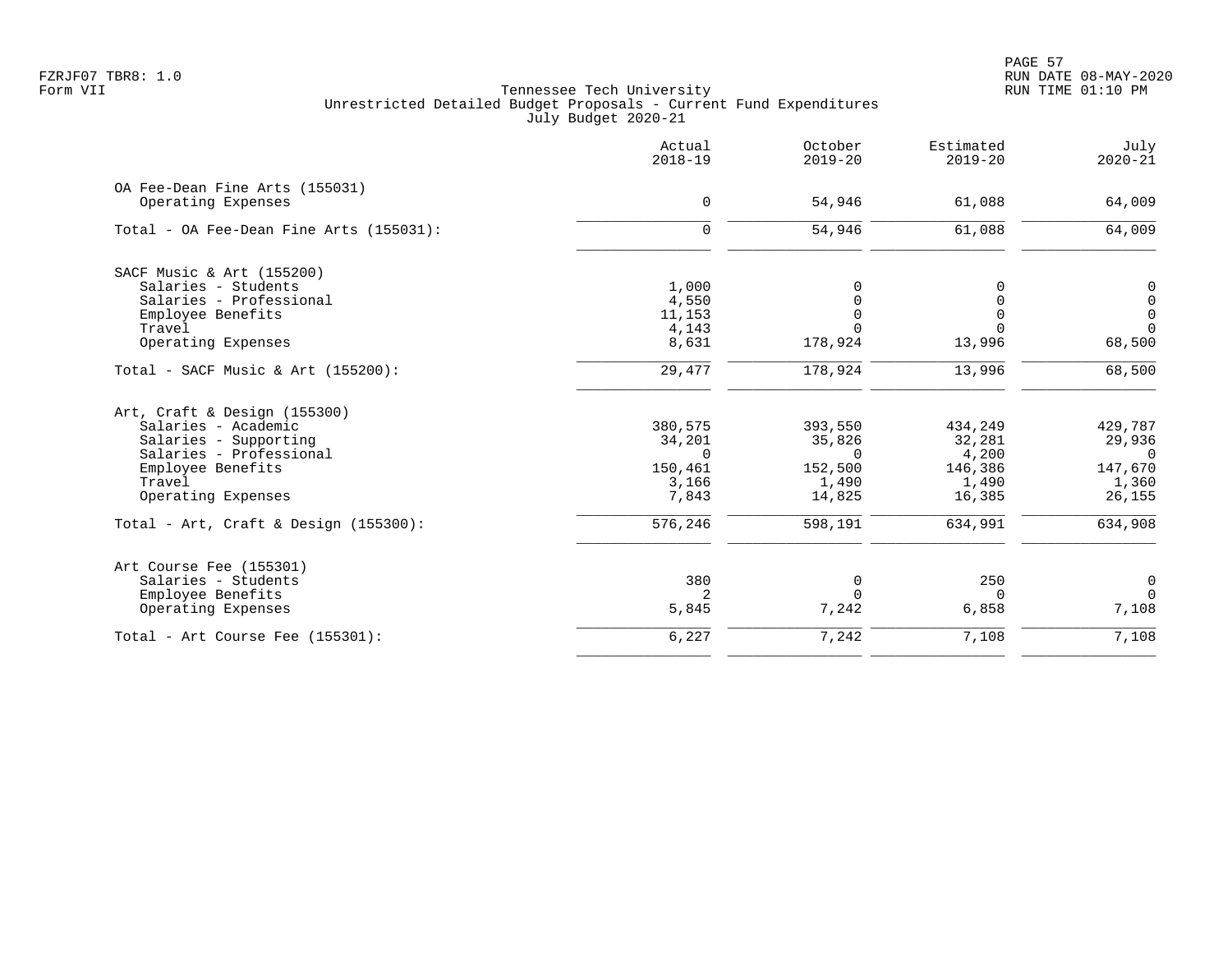|                                            | Actual<br>$2018 - 19$ | October<br>$2019 - 20$ | Estimated<br>$2019 - 20$ | July<br>$2020 - 21$ |
|--------------------------------------------|-----------------------|------------------------|--------------------------|---------------------|
| Art Faculty CC (155302)                    |                       |                        |                          |                     |
| Salaries - Academic                        | 254,940               | 278,959                | 243,032                  | 244,424             |
| Salaries - Supporting                      | 200                   |                        |                          |                     |
| Salaries - Professional                    | 1,502                 |                        | U                        | $\Omega$            |
| Employee Benefits                          | 89,697                | 106,765                | 106,765                  | 106,765             |
| Travel                                     | 2,171                 | U                      | $\Omega$                 | $\Omega$            |
| Operating Expenses                         | 56,538                | 44,000                 | 44,000                   | 44,000              |
| Total - Art Faculty CC (155302):           | 405,048               | 429,724                | 393,797                  | 395,189             |
| SACF Art, Craft & Design (155308)          |                       |                        |                          |                     |
| Salaries - Academic                        | 60,338                | 89,245                 | 66,300                   | 53,000              |
| Salaries - Supporting                      | 2,100                 |                        | 0                        | 0                   |
| Salaries - Students                        | 153                   |                        | $\Omega$                 | $\Omega$            |
| Salaries - Professional                    | $\Omega$              |                        | 2,100                    | $\Omega$            |
| Employee Benefits                          | 3,212                 |                        | 1,300                    | $\Omega$            |
| Travel                                     | 3,874                 | $\Omega$               | 3,500                    | $\Omega$            |
| Operating Expenses                         | 16,988                | 755                    | 96,408                   | 37,000              |
| Total - SACF Art, Craft & Design (155308): | 86,665                | 90,000                 | 169,608                  | 90,000              |
| Match Craft Center (155505)                |                       |                        |                          |                     |
| Salaries - Academic                        |                       | $\Omega$               | 4,313                    | 0                   |
| Employee Benefits                          |                       |                        | 1,917                    | 0                   |
| Operating Expenses                         |                       | 2,000                  | 2,000                    | $\Omega$            |
| Total - Match Craft Center (155505):       | $\mathbf 0$           | 2,000                  | 8,230                    | 0                   |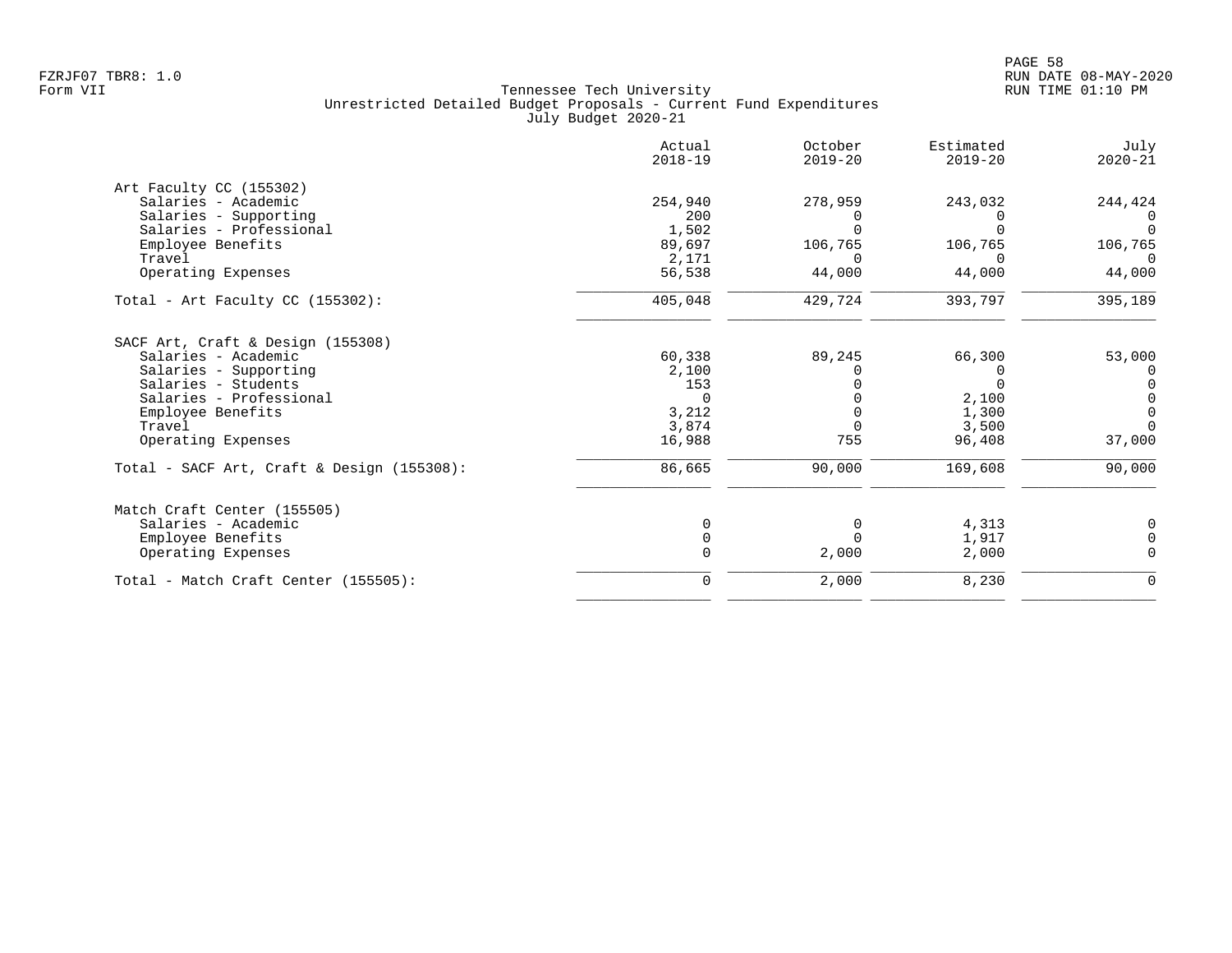|                                                                    | Actual<br>$2018 - 19$ | October<br>$2019 - 20$ | Estimated<br>$2019 - 20$ | July<br>$2020 - 21$ |
|--------------------------------------------------------------------|-----------------------|------------------------|--------------------------|---------------------|
| SACF Agriculture & Human Ecology (160008)                          |                       |                        |                          |                     |
| Salaries - Academic                                                | 53,791                | 26,840                 | 36,960                   | 26,840              |
| Salaries - Supporting                                              | 8,019                 | $\left( \right)$       | $\Omega$                 | $\Omega$            |
| Salaries - Students                                                | $\Omega$              | $\Omega$               | 400                      | $\mathbf 0$         |
| Employee Benefits                                                  | 5,946                 | $\Omega$               | $\Omega$                 | $\Omega$            |
| Travel                                                             | 13,025                | 30,000                 | 30,000                   | 30,000              |
| Operating Expenses                                                 | 12,395                | 45,761                 | 42,741                   | 8,485               |
| Capital Outlay                                                     | 23,436                | $\Omega$               | $\Omega$                 | $\Omega$            |
| Total - SACF Agriculture & Human Ecology (160008):                 | 116,612               | 102,601                | 110,101                  | 65,325              |
| Online Course Dev Ag and Human Ecol (160010)<br>Operating Expenses | 0                     | 1,678                  | 1,678                    | 1,678               |
|                                                                    | $\mathbf 0$           | 1,678                  | 1,678                    | 1,678               |
| Total - Online Course Dev Ag and Human Ecol (160010):              |                       |                        |                          |                     |
| Match Ag and Human Ecology (160025)                                |                       |                        |                          |                     |
| Employee Benefits                                                  | 23,001                | 0                      | 0                        | 0                   |
| Total - Match Ag and Human Ecology (160025):                       | 23,001                | 0                      | $\mathbf 0$              | $\Omega$            |
| Summer School Col Aq & HEC (160028)                                |                       |                        |                          |                     |
| Salaries - Academic                                                | 137,924               | 45,253                 | 45,253                   | 45,253              |
| Employee Benefits                                                  | 28,693                | 19,029                 | 19,029                   | 19,029              |
| Total - Summer School Col Aq & HEC (160028):                       | 166,617               | 64,282                 | 64,282                   | 64,282              |
|                                                                    |                       |                        |                          |                     |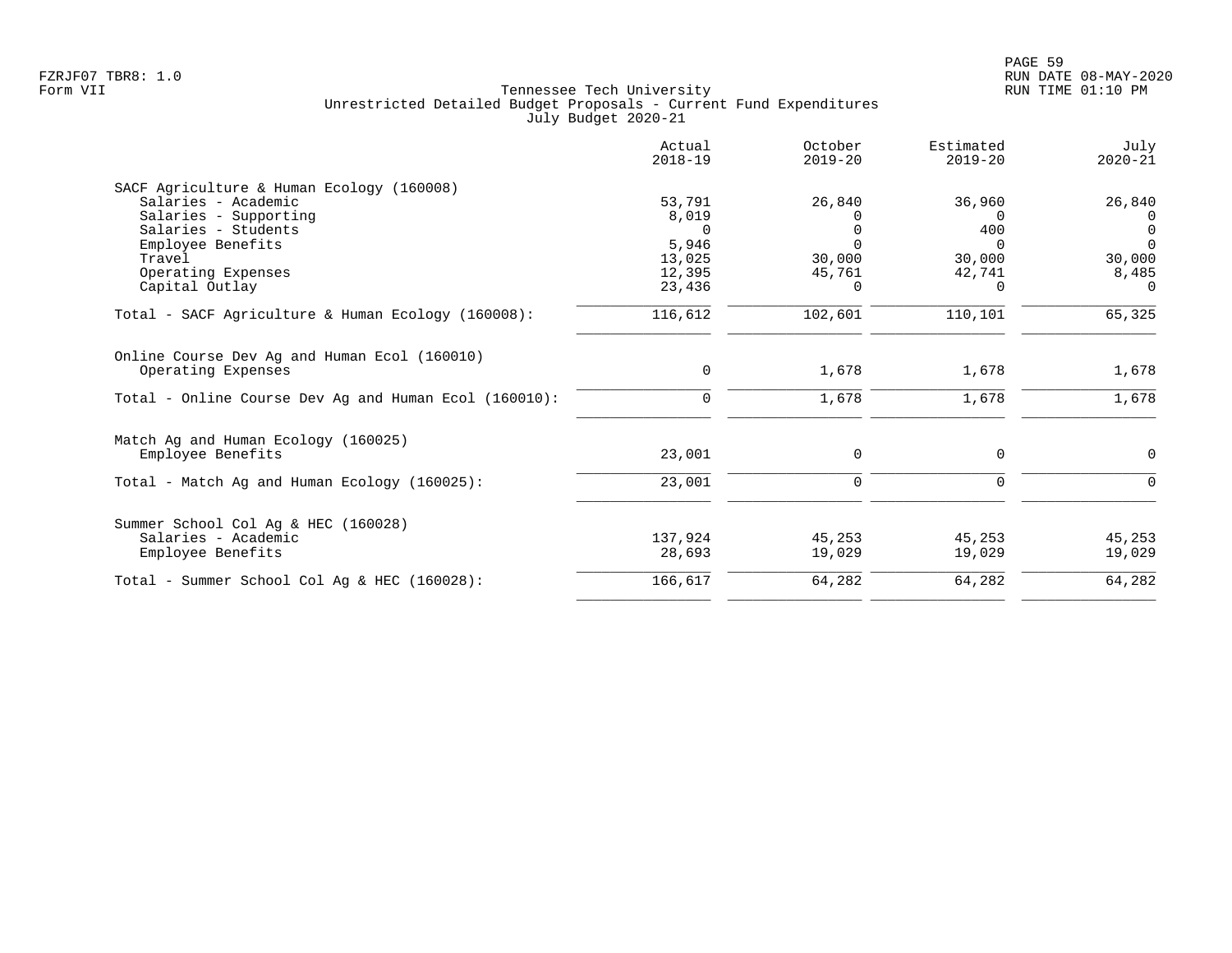|                                           | Actual<br>$2018 - 19$ | October<br>$2019 - 20$ | Estimated<br>$2019 - 20$ | July<br>$2020 - 21$ |
|-------------------------------------------|-----------------------|------------------------|--------------------------|---------------------|
| OA Fee-Dean Aq & HEC (160033)             |                       |                        |                          |                     |
| Operating Expenses                        | $\mathbf 0$           | 119,273                | 115,880                  | 123,504             |
| Total - OA Fee-Dean Aq & HEC $(160033)$ : | $\mathbf 0$           | 119,273                | 115,880                  | 123,504             |
| School of Agriculture (163000)            |                       |                        |                          |                     |
| Salaries - Academic                       | 744,472               | 1,043,796              | 842,896                  | 1,053,271           |
| Salaries - Supporting                     | 29,037                | 33,988                 | 33,988                   | 34,088              |
| Employee Benefits                         | 291,631               | 410,785                | 410,785                  | 410,785             |
| Travel                                    | 4,089                 | 500                    | 500                      | 500                 |
| Operating Expenses                        | 24,541                | 14,220                 | 42,045                   | 14,220              |
| Total - School of Agriculture (163000):   | 1,093,770             | 1,503,289              | 1,330,214                | 1,512,864           |
| Lab Fee Agriculture (163001)              |                       |                        |                          |                     |
| Travel                                    | 588                   | 220                    | 1,845                    | 220                 |
| Operating Expenses                        | 15,364                | 16,575                 | 14,950                   | 15,980              |
| Total - Lab Fee Agriculture (163001):     | 15,952                | 16,795                 | 16,795                   | 16,200              |
| SACF Agriculture (163008)                 |                       |                        |                          |                     |
| Salaries - Academic                       | 71,375                | 71,375                 | 71,375                   | 71,675              |
| Employee Benefits                         | $-1,010$              | <sup>0</sup>           | $\Omega$                 | $\Omega$            |
| Total - SACF Agriculture (163008):        | 70,365                | 71,375                 | 71,375                   | 71,675              |
|                                           |                       |                        |                          |                     |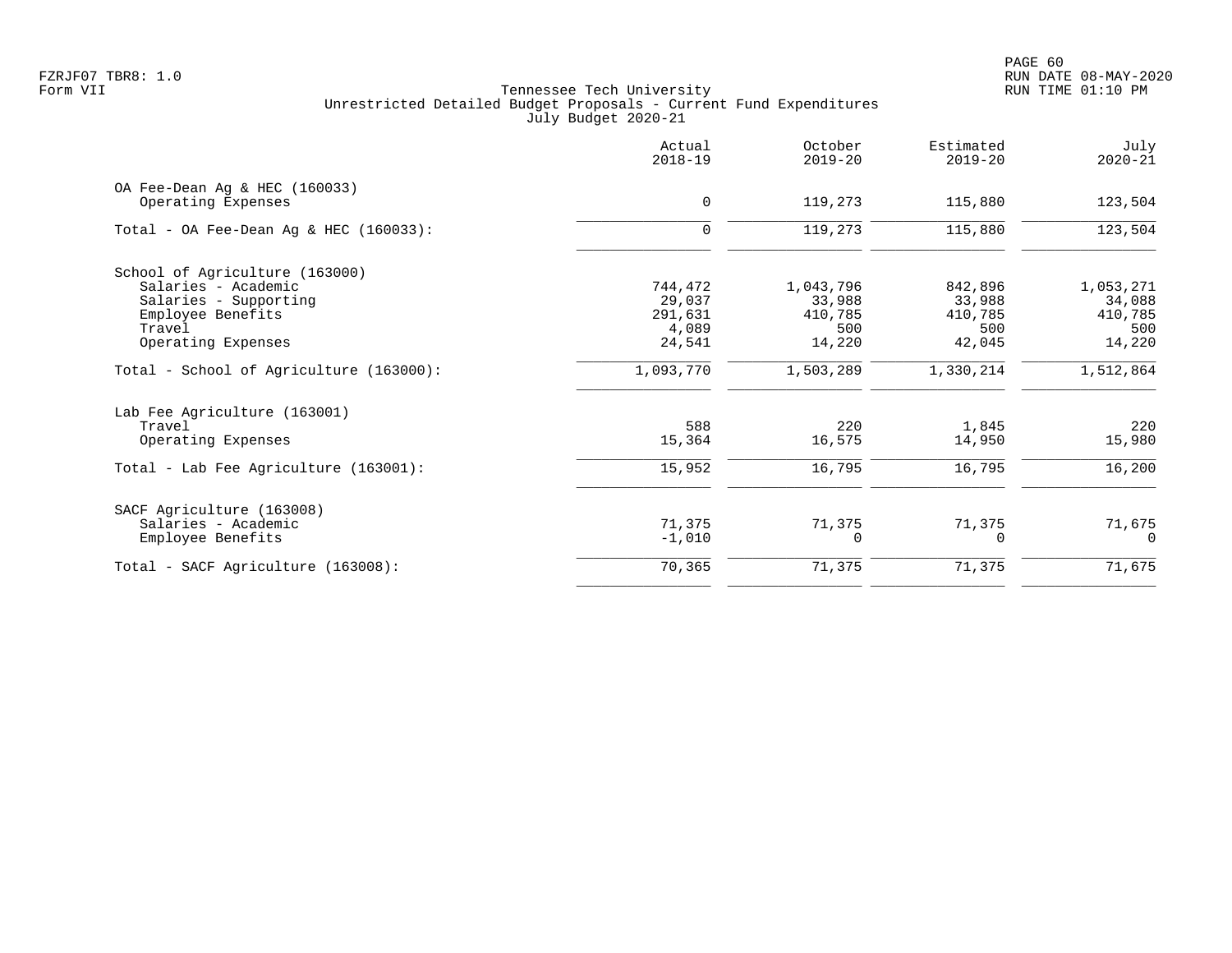|                                                 | Actual<br>$2018 - 19$ | October<br>$2019 - 20$ | Estimated<br>$2019 - 20$ | July<br>$2020 - 21$ |
|-------------------------------------------------|-----------------------|------------------------|--------------------------|---------------------|
| Two Plus Two Lawrenceburg (163009)              |                       |                        |                          |                     |
| Salaries - Academic<br>Employee Benefits        | 0<br>$\mathsf{O}$     | 0<br>$\Omega$          | 0<br>$\Omega$            | 55,000<br>23,100    |
| Total - Two Plus Two Lawrenceburg (163009):     | $\mathbf 0$           | 0                      | $\Omega$                 | 78,100              |
| School of Human Ecology (165000)                |                       |                        |                          |                     |
| Salaries - Academic                             | 524,580               | 579,484                | 539,328                  | 585,086             |
| Salaries - Supporting                           | 34,634                | 30,859                 | 31,009                   | 31,259              |
| Employee Benefits                               | 237,606               | 227,250                | 207,771                  | 207,771             |
| Travel                                          | 1,841                 | 2,000                  | 2,000                    | 2,000               |
| Operating Expenses                              | 15,303                | 18,838                 | 45,423                   | 17,717              |
| Total - School of Human Ecology (165000):       | 813,964               | 858,431                | 825,531                  | 843,833             |
| Lab Fee Human Ecology (165001)                  |                       |                        |                          |                     |
| Operating Expenses                              | 3,494                 | 3,500                  | 3,500                    | 3,500               |
| Total - Lab Fee Human Ecology (165001):         | 3,494                 | 3,500                  | 3,500                    | 3,500               |
| Human Ecology South Hall Cafe (165006)          |                       |                        |                          |                     |
| Operating Expenses                              | 3,826                 | 0                      | 1,647                    | 0                   |
| Department Revenues                             | $-520$                | $\mathbf 0$            | $\Omega$                 | $\Omega$            |
| Total - Human Ecology South Hall Cafe (165006): | 3,306                 | 0                      | 1,647                    | $\mathbf 0$         |
|                                                 |                       |                        |                          |                     |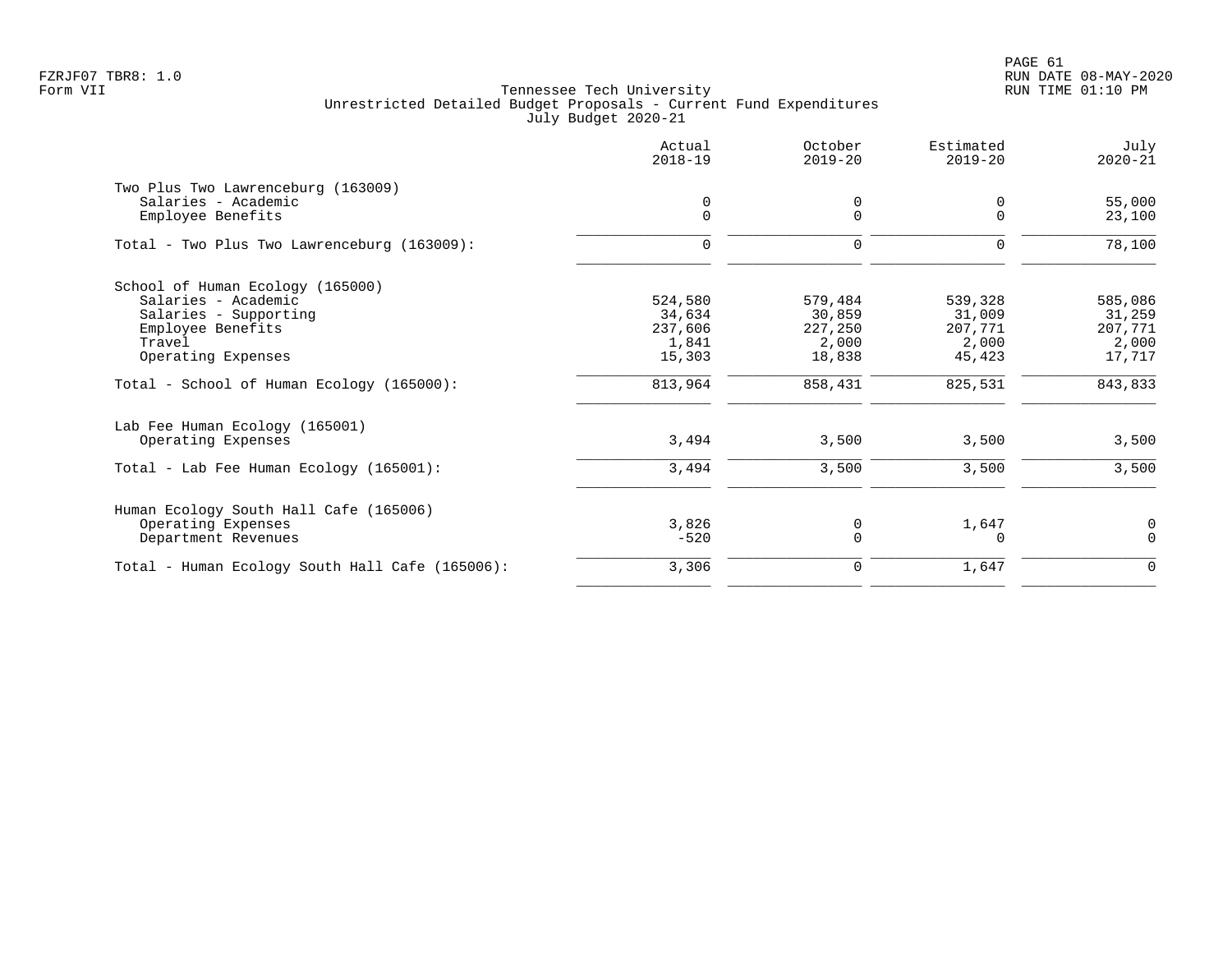PAGE 62 FZRJF07 TBR8: 1.0 RUN DATE 08-MAY-2020

|                                                                | Actual<br>$2018 - 19$ | October<br>$2019 - 20$ | Estimated<br>$2019 - 20$ | July<br>$2020 - 21$ |
|----------------------------------------------------------------|-----------------------|------------------------|--------------------------|---------------------|
| Human Ecology Tartan Commission (165007)<br>Operating Expenses | $\mathbf 0$           | 339                    | 339                      | 0                   |
|                                                                |                       |                        |                          |                     |
| Total - Human Ecology Tartan Commission (165007):              | $\mathbf 0$           | 339                    | 339                      | $\Omega$            |
| SACF Human Ecology (165008)                                    |                       |                        |                          |                     |
| Salaries - Academic                                            | 65,000                | 65,000                 | 65,000                   | 65,000              |
| Employee Benefits                                              | 2,403                 | 0                      | 0                        | 0                   |
| Total - SACF Human Ecology (165008):                           | 67,403                | 65,000                 | 65,000                   | 65,000              |
| Lab Fee Nursing (166000)                                       |                       |                        |                          |                     |
| Operating Expenses                                             | 46,297                | 42,723                 | 42,723                   | 22,800              |
| Capital Outlay                                                 | 16,249                | 0                      | $\Omega$                 | $\Omega$            |
| Total - Lab Fee Nursing (166000):                              | 62,546                | 42,723                 | 42,723                   | 22,800              |
| Nursing Instruction (166001)                                   |                       |                        |                          |                     |
| Salaries - Academic                                            | 1,181,119             | 1,383,450              | 1,270,777                | 1,503,329           |
| Salaries - Supporting                                          | 83,561                | 63,921                 | 114,882                  | 60,871              |
| Salaries - Students                                            | 3,118                 | $\Omega$               | $\Omega$                 | $\Omega$            |
| Salaries - Professional                                        | 247,961               | 276,957                | 280,519                  | 280,578             |
| Employee Benefits                                              | 570,694               | 677,185                | 677,185                  | 707,185             |
| Travel                                                         | 17,268                | 4,690                  | 21,863                   | 4,690               |
| Operating Expenses                                             | 56,459                | 51,547                 | 58,743                   | 42,136              |
| Total - Nursing Instruction (166001):                          | 2,160,180             | 2,457,750              | 2,423,969                | 2,598,789           |
|                                                                |                       |                        |                          |                     |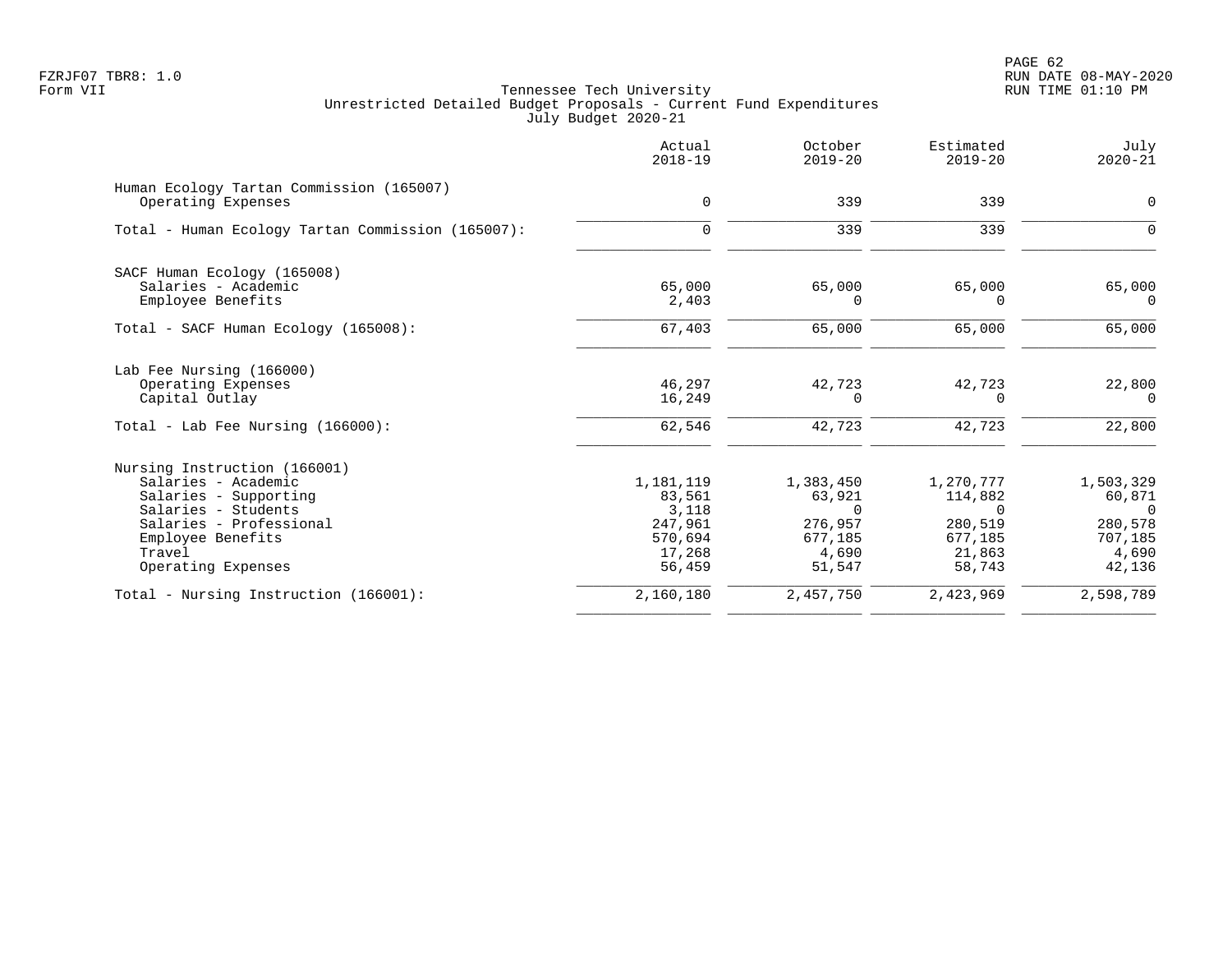|                                             | Actual<br>$2018 - 19$ | October<br>$2019 - 20$ | Estimated<br>$2019 - 20$ | July<br>$2020 - 21$ |
|---------------------------------------------|-----------------------|------------------------|--------------------------|---------------------|
| Nursing Exam and Testing (166002)           |                       |                        |                          |                     |
| Salaries - Academic                         | 7,500                 | 3,500                  | 3,750                    | 3,500               |
| Employee Benefits                           | 14,562                | 500                    | 6,390                    | 500                 |
| Operating Expenses                          | 24,249                | 36,821                 | 29,987                   | 32,963              |
| Total - Nursing Exam and Testing (166002):  | 46,311                | 40,821                 | 40,127                   | 36,963              |
| SACF Nursing (166003)                       |                       |                        |                          |                     |
| Salaries - Academic                         | 393,737               | 365,329                | 517,740                  | 363,769             |
| Employee Benefits                           | 93,345                | 37,390                 | 96,959                   | 37,390              |
| Operating Expenses                          | 5,250                 | 403,148                | 215,668                  | 143,091             |
| $Total - SACF Nursing (166003):$            | 492,332               | 805,867                | 830,367                  | 544,250             |
| Online Course Dev Nursing (166010)          |                       |                        |                          |                     |
| Operating Expenses                          | 11,331                | 53,903                 | 53,903                   | 49,790              |
| Total - Online Course Dev Nursing (166010): | 11,331                | 53,903                 | 53,903                   | 49,790              |
| SACF Nursing Joint DNP (166016)             |                       |                        |                          |                     |
| Salaries - Academic                         | 25,850                | 0                      | 11,084                   | $\mathbf 0$         |
| Employee Benefits                           | 2,766                 |                        | 848                      | $\Omega$            |
| Operating Expenses                          | $\Omega$              | 23,300                 | 15,368                   | 25,800              |
| Total - SACF Nursing Joint DNP (166016):    | 28,616                | 23,300                 | 27,300                   | 25,800              |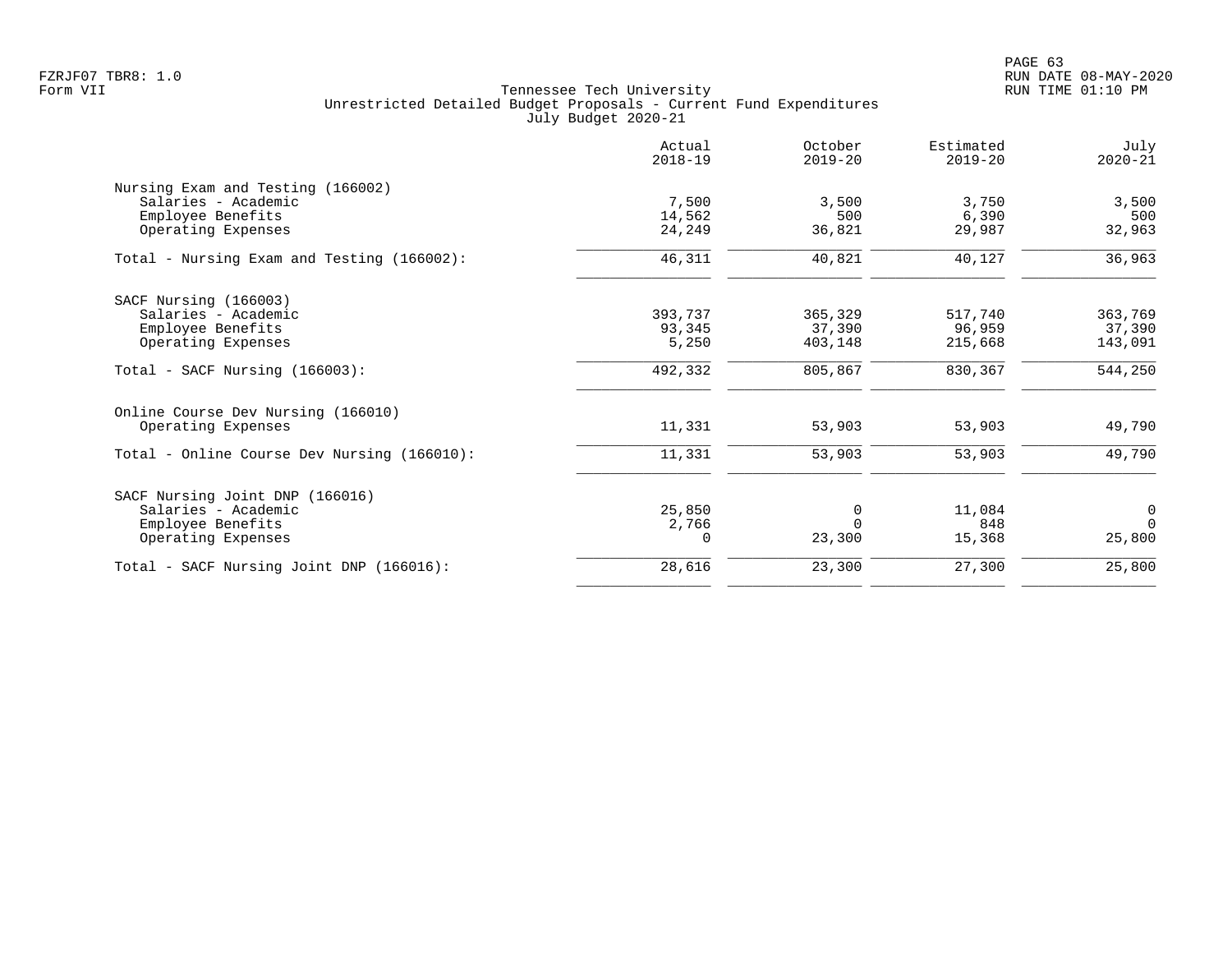PAGE 64 FZRJF07 TBR8: 1.0 RUN DATE 08-MAY-2020

|                                                   | Actual<br>$2018 - 19$ | October<br>$2019 - 20$ | Estimated<br>$2019 - 20$ | July<br>$2020 - 21$ |
|---------------------------------------------------|-----------------------|------------------------|--------------------------|---------------------|
| Summer School School of Nursing (166028)          |                       |                        |                          |                     |
| Salaries - Academic                               | 175,093               | 41,657                 | 41,657                   | 41,657              |
| Employee Benefits                                 | 34,013                | 11,073                 | 11,073                   | 11,073              |
| Total - Summer School School of Nursing (166028): | 209,106               | 52,730                 | 52,730                   | 52,730              |
| TN eCampus School of Nursing (166031)             |                       |                        |                          |                     |
| Salaries - Academic                               | 138,089               | 168,417                | 77,417                   | $\mathbf 0$         |
| Employee Benefits                                 | 48,280                | 60,000                 | 51,000                   | $\Omega$            |
| Total - TN eCampus School of Nursing (166031):    | 186,369               | 228,417                | 128,417                  | $\Omega$            |
| LSP-Dean Nursing (166032)                         |                       |                        |                          |                     |
| Operating Expenses                                | $\mathbf 0$           | $\mathbf 0$            | 7,108                    | $\mathbf 0$         |
| Total - LSP-Dean Nursing (166032):                | 0                     | 0                      | 7,108                    | 0                   |
| OA Fee-Dean Nursing (166033)                      |                       |                        |                          |                     |
| Operating Expenses                                | 0                     | 39,534                 | 29,687                   | 32,884              |
| Total - OA Fee-Dean Nursing $(166033)$ :          | $\mathbf 0$           | 39,534                 | 29,687                   | 32,884              |
| GA Instruction Pool (170006)                      |                       |                        |                          |                     |
| Employee Benefits                                 | 0                     | 49,200                 | 19,200                   | 79,200              |
| Total - GA Instruction Pool (170006):             | $\Omega$              | 49,200                 | 19,200                   | 79,200              |
|                                                   |                       |                        |                          |                     |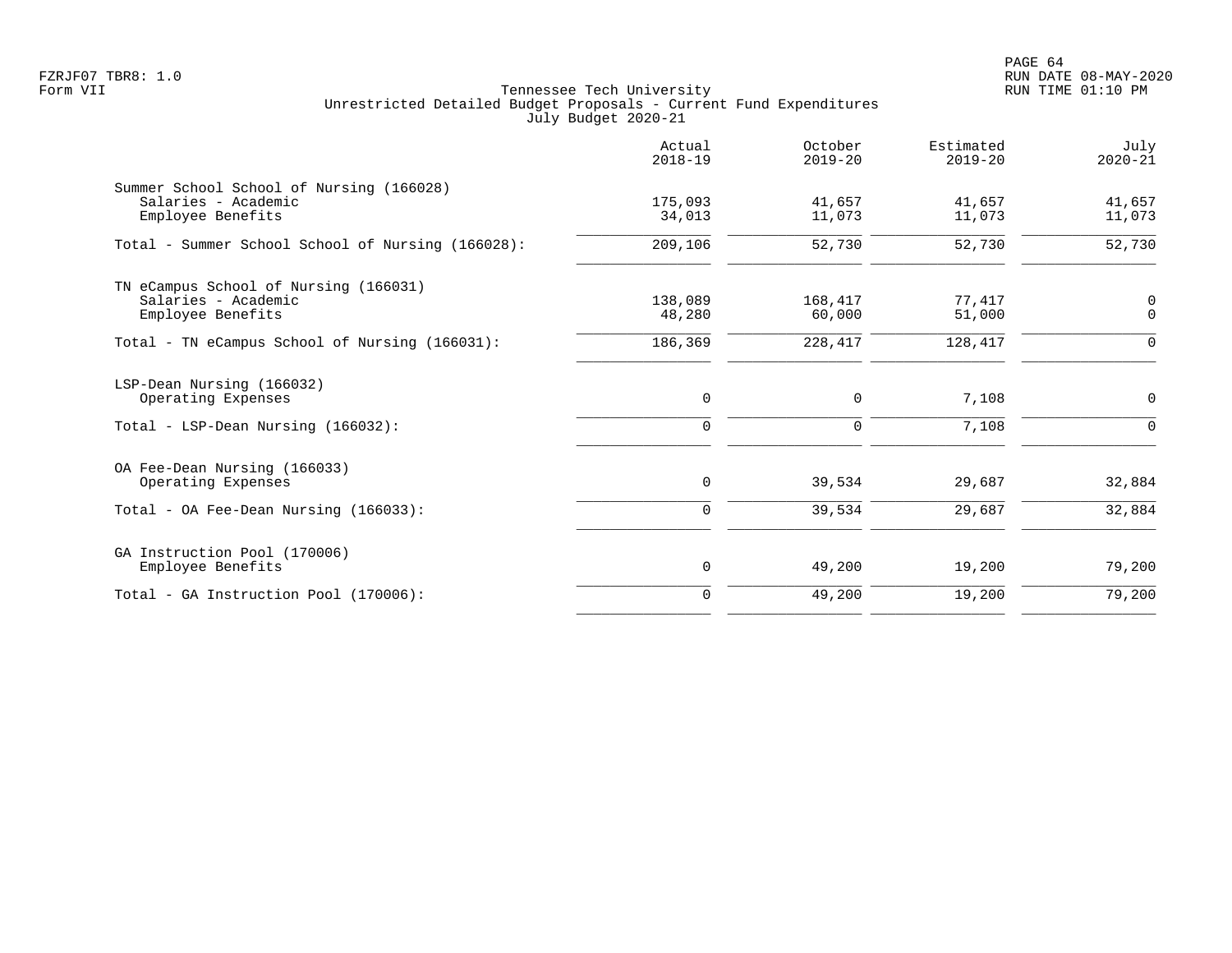|                                                  | Actual<br>$2018 - 19$   | October<br>$2019 - 20$ | Estimated<br>$2019 - 20$ | July<br>$2020 - 21$           |
|--------------------------------------------------|-------------------------|------------------------|--------------------------|-------------------------------|
| GA Project Inspire (170007)<br>Employee Benefits | $\mathbf 0$             | 550                    | 550                      | 550                           |
| Total - GA Project Inspire (170007):             | $\Omega$                | 550                    | 550                      | 550                           |
| Minority Graduate Assistant (176004)             |                         |                        |                          |                               |
| Salaries - Professional<br>Employee Benefits     | 72,571<br>64,020        | 49,910<br>156,870      | 49,910<br>156,870        | 49,910<br>156,870             |
| Total - Minority Graduate Assistant (176004):    | 136,591                 | 206,780                | 206,780                  | 206,780                       |
| Summer School Col of Fine Arts (177028)          |                         |                        |                          |                               |
| Salaries - Academic<br>Employee Benefits         | 44,543<br>7,695         | 4,053<br>0             | 4,053<br>0               | 0<br>$\mathbf 0$              |
| Total - Summer School Col of Fine Arts (177028): | 52,238                  | 4,053                  | 4,053                    | 0                             |
| Ext Edu Off Campus (180003)                      |                         |                        |                          |                               |
| Salaries - Students                              | 0                       | 650                    | 0                        | 650                           |
| Employee Benefits<br>Travel                      | $\mathbf 0$<br>$\Omega$ | 8,110<br>5,000         | $\Omega$<br>5,000        | $\mathbf 0$<br>$\overline{0}$ |
| Operating Expenses                               | 20,381                  | 3,000                  | 2,600                    | 3,000                         |
| Total - Ext Edu Off Campus (180003):             | 20,381                  | 16,760                 | 7,600                    | 3,650                         |
| Ext Educ Overload (180005)                       |                         |                        |                          |                               |
| Employee Benefits                                | $\mathbf 0$             | 5,010                  | 0                        | 0                             |
| Total - Ext Educ Overload (180005):              | $\mathbf 0$             | 5,010                  | $\mathbf 0$              | $\mathbf 0$                   |
|                                                  |                         |                        |                          |                               |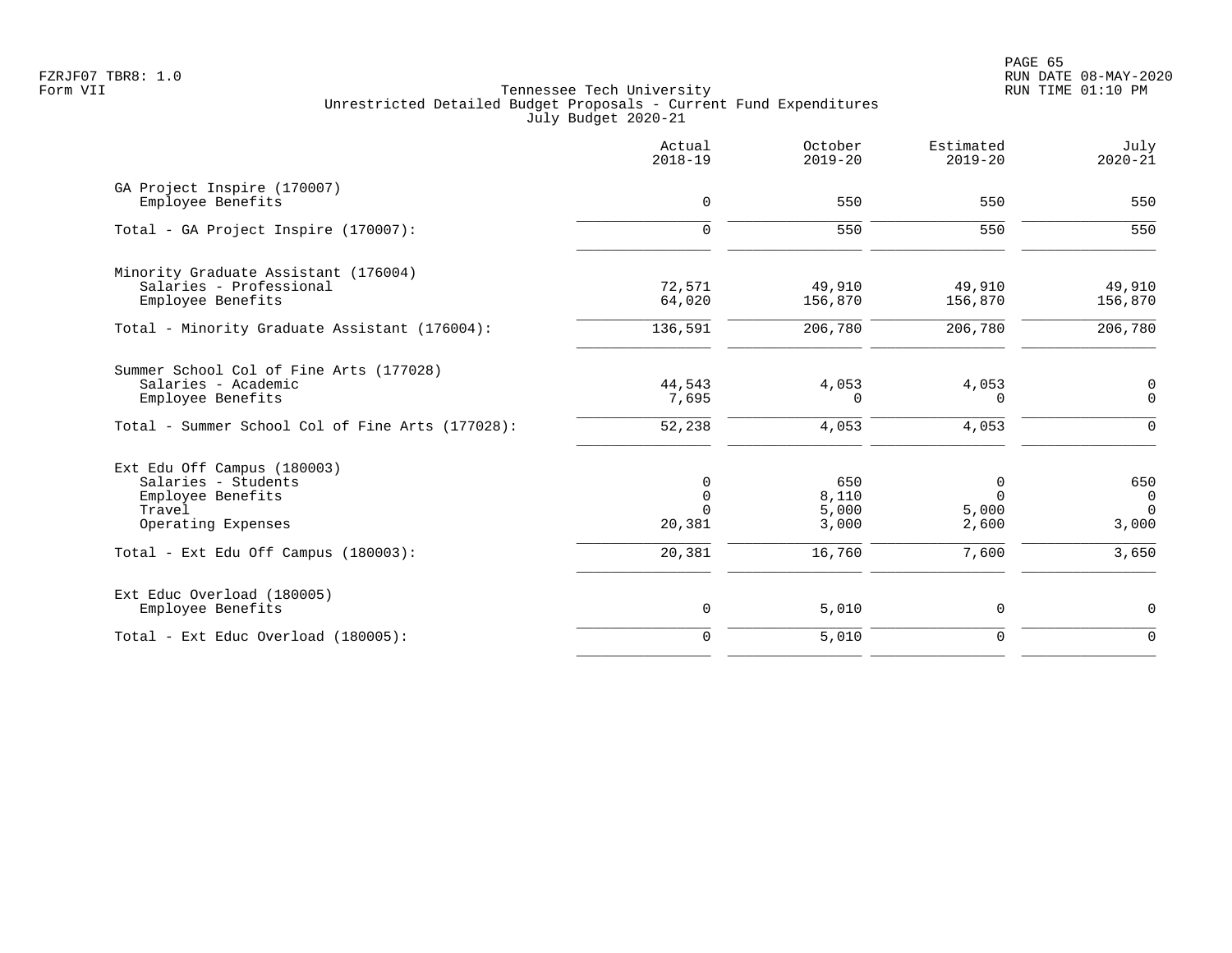|                                                       | Actual<br>$2018 - 19$ | October<br>$2019 - 20$ | Estimated<br>$2019 - 20$ | July<br>$2020 - 21$                  |
|-------------------------------------------------------|-----------------------|------------------------|--------------------------|--------------------------------------|
| Distance MBA (180500)                                 |                       |                        |                          |                                      |
| Salaries - Academic                                   | 236,255               | 118,500                | 169,596                  | 223,766                              |
| Salaries - Supporting                                 | 6,631                 | 6,647                  | 7,189                    | 6,714                                |
| Salaries - Students                                   | 2,082                 | 1,820                  | 1,820                    | $\Omega$                             |
| Salaries - Professional                               | $\Omega$              | 0                      | 3,000                    | $\Omega$                             |
| Employee Benefits                                     | 45,554                | 91,290                 | 91,290                   | 91,290                               |
| Travel                                                | 75                    | 120                    | 500                      | $\Omega$                             |
| Operating Expenses                                    | 154,216               | 166,433                | 162,791                  | 170,813                              |
| Total - Distance MBA (180500):                        | 444,813               | 384,810                | 436,186                  | 492,583                              |
| Non Credit Extended Programs (181002)                 |                       |                        |                          |                                      |
| Salaries - Academic                                   | 940                   | 6,000                  | 6,000                    | 6,000                                |
| Salaries - Supporting                                 | $\Omega$              | 12,521                 | 12,521                   | 12,521                               |
| Employee Benefits                                     | 123                   | $\Omega$               | 316                      | 316                                  |
| Travel                                                | $\Omega$              | 200                    | 200                      | 200                                  |
| Operating Expenses                                    | 6,728                 | 29,747                 | 29,747                   | 29,747                               |
| Department Revenues                                   | $-50$                 | $\Omega$               | 0                        | $\Omega$                             |
| Total - Non Credit Extended Programs (181002):        | 7,741                 | 48,468                 | 48,784                   | 48,784                               |
| Governor Sch fr Emerging Technology (183000)          |                       |                        |                          |                                      |
| Salaries - Supporting                                 | 31                    |                        |                          | 0                                    |
| Salaries - Students                                   | 342                   |                        |                          | $\begin{matrix} 0 \\ 0 \end{matrix}$ |
| Salaries - Professional                               | 600                   | $\Omega$               |                          |                                      |
| Employee Benefits                                     | 8                     | $\cap$                 |                          | $\Omega$                             |
| Operating Expenses                                    | 114                   | 13,444                 | 13,444                   | 5,616                                |
| Total - Governor Sch fr Emerging Technology (183000): | 1,095                 | 13,444                 | 13,444                   | 5,616                                |
|                                                       |                       |                        |                          |                                      |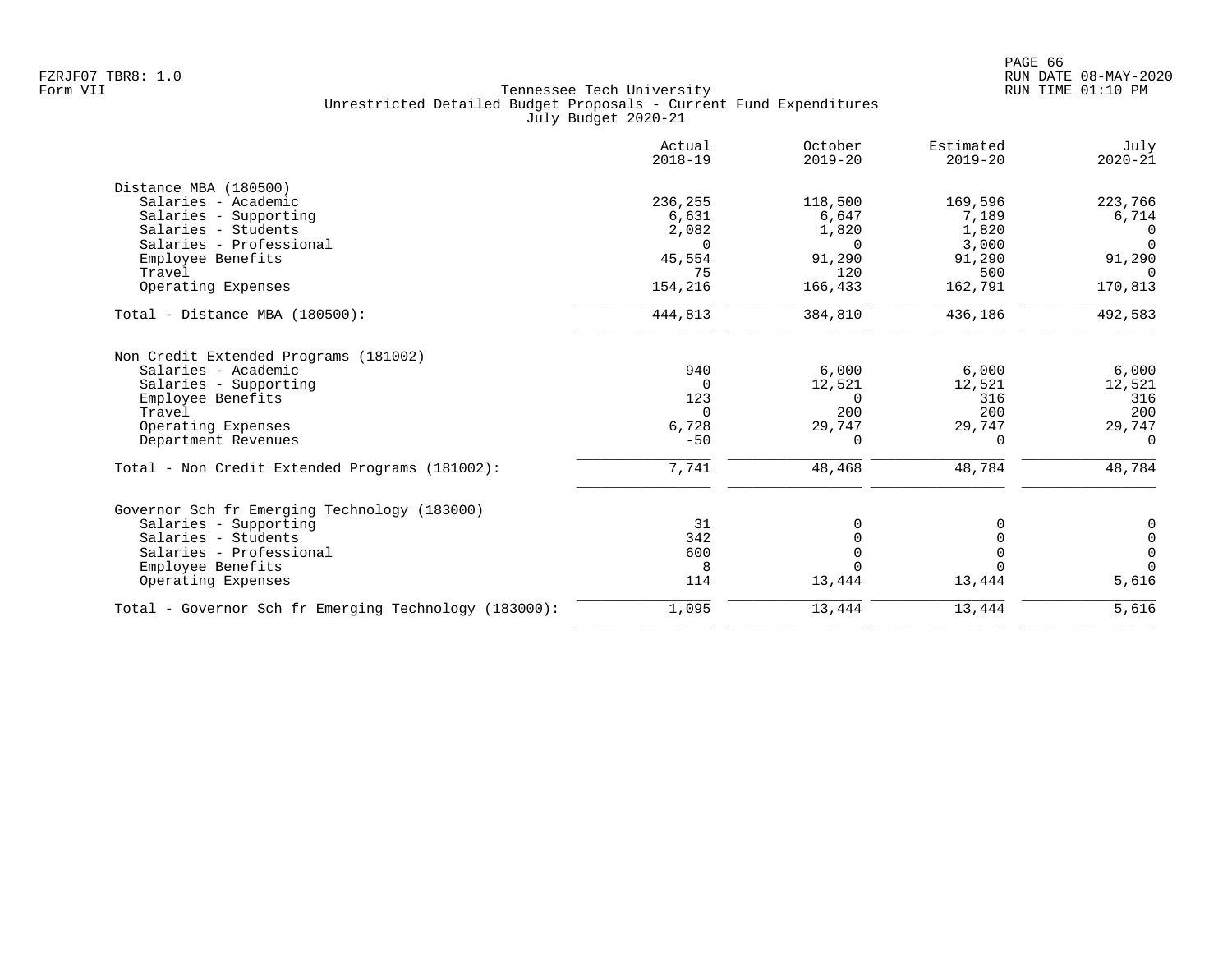|                                             | Actual<br>$2018 - 19$ | October<br>$2019 - 20$ | Estimated<br>$2019 - 20$ | July<br>$2020 - 21$ |
|---------------------------------------------|-----------------------|------------------------|--------------------------|---------------------|
| Two Plus Two Crossville (184000)            |                       |                        |                          |                     |
| Salaries - Supporting                       | 13,345                | 3,314                  | 2,743                    | $\mathbf 0$         |
| Salaries - Professional                     | 36,083                | $\Omega$               | $\Omega$                 | $\Omega$            |
| Employee Benefits                           | 14,128                | $\Omega$               | 999                      | 999                 |
| Travel                                      | 296                   | $\Omega$               | $\Omega$                 | $\Omega$            |
| Operating Expenses                          | $-4,306$              | $\Omega$               | $\Omega$                 | $\Omega$            |
| Total - Two Plus Two Crossville (184000):   | 59,546                | 3,314                  | 3,742                    | 999                 |
| Two Plus Two Oak Ridge (184001)             |                       |                        |                          |                     |
| Salaries - Supporting                       | 13,839                | $\overline{0}$         | $\mathbf 0$              | $\overline{0}$      |
| Salaries - Professional                     | $\Omega$              | 13,254                 | 8,697                    | 17,784              |
| Employee Benefits                           | 3,212                 | 2,825                  | 1,682                    | 1,682               |
| Travel                                      | $\Omega$              | 156                    | 156                      | 156                 |
| Operating Expenses                          | 6,622                 | 10,438                 | 9,040                    | 12,066              |
| Total - Two Plus Two Oak Ridge (184001):    | 23,673                | 26,673                 | 19,575                   | 31,688              |
| Two Plus Two Pellissippii (184002)          |                       |                        |                          |                     |
| Salaries - Supporting                       | 12,653                | 12,653                 | 12,753                   | 12,853              |
| Employee Benefits                           | 4,000                 | 3,270                  | 4,074                    | 4,074               |
| Travel                                      | $\Omega$              | 790                    | 89                       | 1,290               |
| Operating Expenses                          | 24,351                | 12,693                 | 14,959                   | 14,600              |
| Total - Two Plus Two Pellissippii (184002): | 41,004                | 29,406                 | 31,875                   | 32,817              |
| Two Plus Two Chattanooga (184003)           |                       |                        |                          |                     |
| Employee Benefits                           | $\mathbf 0$           | 350                    | $\Omega$                 | $\overline{0}$      |
| Operating Expenses                          | 10,334                | 10,900                 | 9,634                    | 10,900              |
| Total - Two Plus Two Chattanooga (184003):  | 10,334                | 11,250                 | 9,634                    | 10,900              |
|                                             |                       |                        |                          |                     |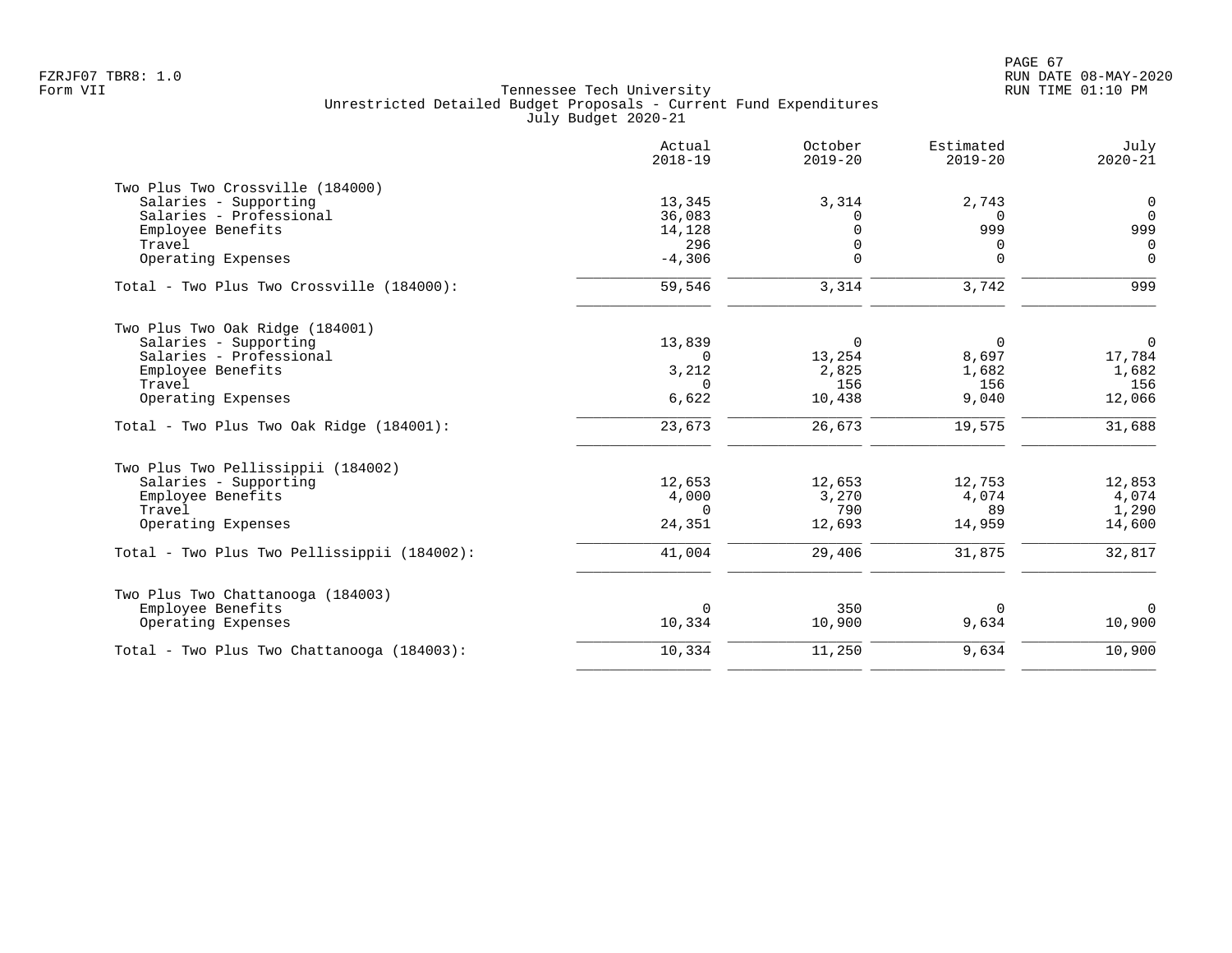| Actual<br>$2018 - 19$ | October<br>$2019 - 20$                                                                                                    | Estimated<br>$2019 - 20$                                                                 | July<br>$2020 - 21$                                                                       |
|-----------------------|---------------------------------------------------------------------------------------------------------------------------|------------------------------------------------------------------------------------------|-------------------------------------------------------------------------------------------|
|                       |                                                                                                                           |                                                                                          |                                                                                           |
| $\mathbf 0$           | 690                                                                                                                       | $\overline{0}$                                                                           | 690                                                                                       |
|                       | $\Omega$                                                                                                                  |                                                                                          | $\overline{0}$                                                                            |
| 66,226                | 2,300                                                                                                                     | 10,476                                                                                   | $\overline{0}$                                                                            |
|                       | $\overline{0}$                                                                                                            |                                                                                          | 5,053                                                                                     |
|                       |                                                                                                                           | $\Omega$                                                                                 | 3,000                                                                                     |
|                       |                                                                                                                           |                                                                                          | 2,800                                                                                     |
| 95,619                | 6,790                                                                                                                     | 18,819                                                                                   | 11,543                                                                                    |
|                       |                                                                                                                           |                                                                                          |                                                                                           |
|                       |                                                                                                                           |                                                                                          | $\mathsf{O}$                                                                              |
|                       |                                                                                                                           |                                                                                          | 1,000                                                                                     |
| 4,900                 | 5,500                                                                                                                     | $\mathbf 0$                                                                              | 5,500                                                                                     |
| 4,900                 | 6,300                                                                                                                     | $\Omega$                                                                                 | 6,500                                                                                     |
|                       |                                                                                                                           |                                                                                          |                                                                                           |
|                       |                                                                                                                           | <sup>0</sup>                                                                             | 1,300                                                                                     |
|                       |                                                                                                                           |                                                                                          | $\overline{0}$                                                                            |
| $\Omega$              |                                                                                                                           | $\Omega$                                                                                 | 750                                                                                       |
| 3,047                 | 4,002                                                                                                                     | 1,502                                                                                    | 4,002                                                                                     |
| 3,047                 | 6,552                                                                                                                     | 1,502                                                                                    | 6,052                                                                                     |
|                       |                                                                                                                           |                                                                                          |                                                                                           |
|                       |                                                                                                                           |                                                                                          | 550                                                                                       |
|                       |                                                                                                                           |                                                                                          | $\Omega$                                                                                  |
|                       |                                                                                                                           |                                                                                          | 1,047                                                                                     |
|                       |                                                                                                                           |                                                                                          | 1,382                                                                                     |
| 1,139                 | 9,990                                                                                                                     | 5,220                                                                                    | 9,990                                                                                     |
| 16,129                | 12,522                                                                                                                    | 21,811                                                                                   | 12,969                                                                                    |
|                       | $\Omega$<br>24,769<br>1,924<br>2,700<br>0<br>$\Omega$<br>$\mathbf 0$<br>$\mathbf 0$<br>$\Omega$<br>13,683<br>1,046<br>261 | 1,000<br>2,800<br>300<br>500<br>1,300<br>1,000<br>250<br>550<br>$\Omega$<br>1,600<br>382 | 690<br>5,053<br>2,600<br>0<br>$\mathbf 0$<br>$\mathbf 0$<br>550<br>14,612<br>1,047<br>382 |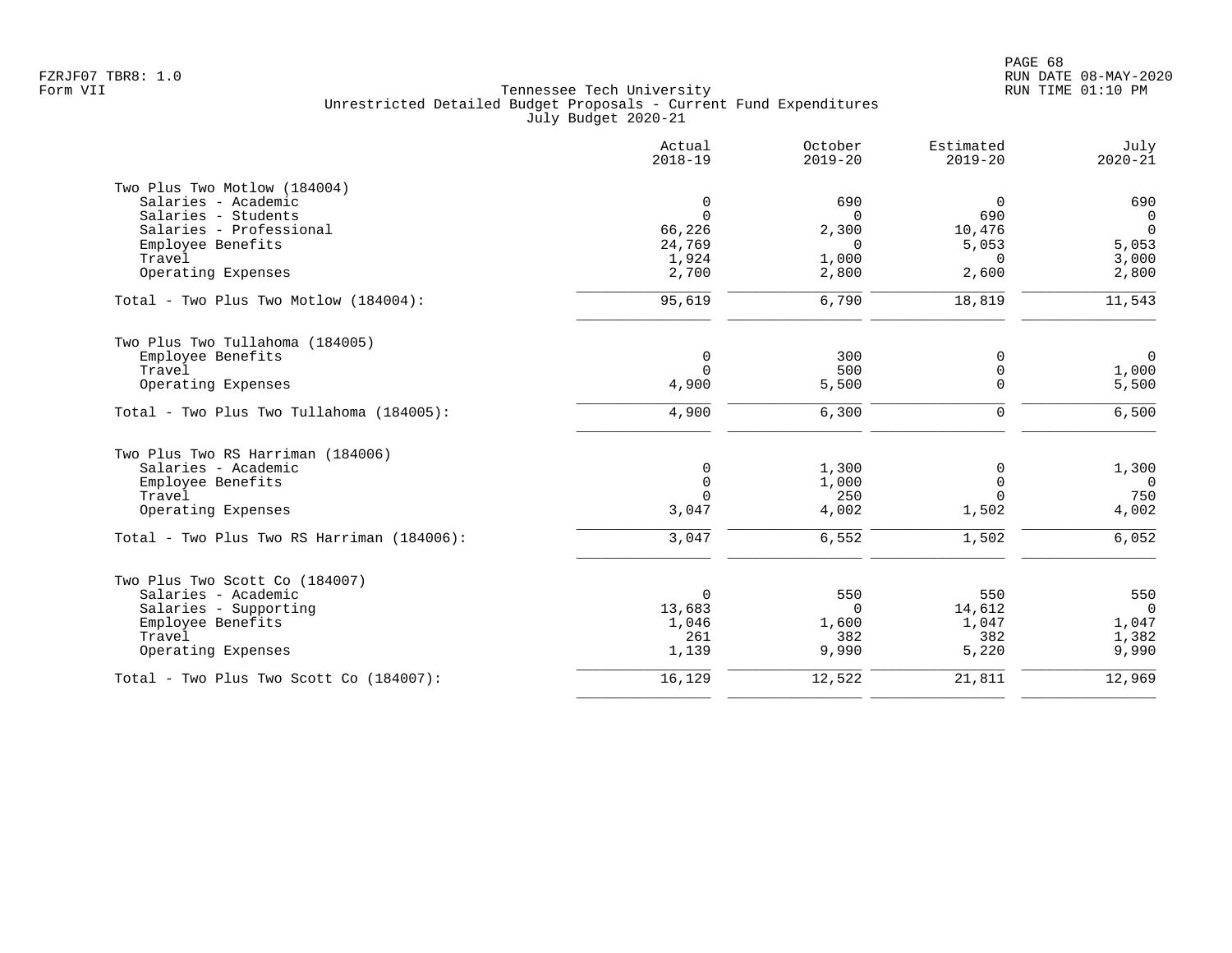| Actual<br>$2018 - 19$ | October<br>$2019 - 20$ | Estimated<br>$2019 - 20$ | July<br>$2020 - 21$      |
|-----------------------|------------------------|--------------------------|--------------------------|
|                       |                        |                          |                          |
| 6,060                 | 8,899                  |                          | 0                        |
| 21,320                | $\Omega$               | 12,596                   | $\Omega$                 |
| $\Omega$              | 33,000                 |                          | 35,568                   |
| 2,362                 | 13,000                 | 4,942                    | 4,942                    |
| $\Omega$              | $\Omega$               | 148                      | $\Omega$                 |
| 3,692                 | 1,800                  | 2,658                    | 1,800                    |
| 33,434                | 56,699                 | 46,631                   | 42,310                   |
|                       |                        |                          |                          |
| $\Omega$              | 11,316                 | 14,470                   | 17,784                   |
| $\Omega$              | 30,310                 | 3,078                    | 3,078                    |
|                       |                        | $\Omega$                 | 1,090                    |
|                       |                        |                          | 1,860                    |
| 0                     | 44,076                 | 19,408                   | 23,812                   |
|                       |                        |                          |                          |
| 277,782               | 299,504                | 291,260                  | 312,203                  |
| 28,008                | 37,939                 | 27,901                   | 28,126                   |
| 78,211                | 108,610                | 94,375                   | 110,375                  |
| 8,538                 | 9,762                  | 9,673                    | 4,673                    |
| 16,942                | 5,698                  | 19,242                   | 9,020                    |
| 409,481               | 461,513                | 442,451                  | 464,397                  |
|                       | $\Omega$<br>$\Omega$   | 590<br>1,860             | 8,899<br>17,388<br>1,860 |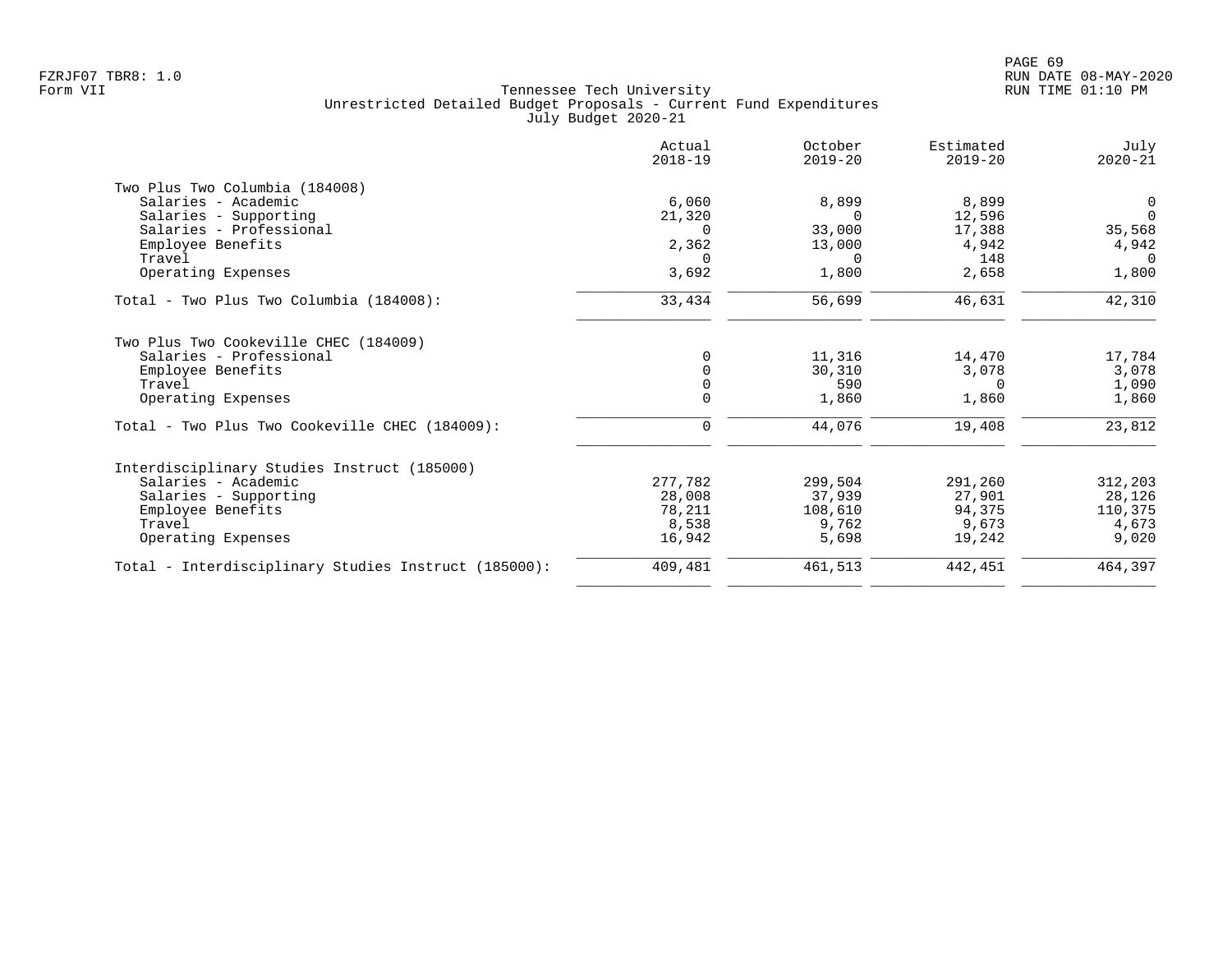|                                                | Actual<br>$2018 - 19$ | October<br>$2019 - 20$ | Estimated<br>$2019 - 20$ | July<br>$2020 - 21$ |
|------------------------------------------------|-----------------------|------------------------|--------------------------|---------------------|
| Professional Studies (185001)                  |                       |                        |                          |                     |
| Salaries - Academic                            | 59,572                | 66,043                 | 34,690                   | 64,400              |
| Salaries - Supporting                          | 34,228                | 34,328                 | 36,065                   | 34,902              |
| Employee Benefits                              | 36,026                | 32,685                 | 20,941                   | 20,941              |
| Travel                                         | 1,372                 | 2,000                  | 2,000                    | 2,000               |
| Operating Expenses                             | 3,478                 | 5,100                  | 10,626                   | 5,100               |
| Total - Professional Studies (185001):         | 134,676               | 140,156                | 104,322                  | 127, 343            |
| TN eCampus Instruction (185002)                |                       |                        |                          |                     |
| Salaries - Academic                            | $-6,784$              | 13,491                 | 1,491                    | 1,491               |
| Salaries - Supporting                          | 32,243                | 32,343                 | 32,483                   | 32,723              |
| Salaries - Professional                        | $\Omega$              | 57,288                 | $\Omega$                 | 57,288              |
| Employee Benefits                              | 24,737                | 70,425                 | 41,425                   | 41,425              |
| Travel                                         | 0                     | 4,330                  | 330                      | 330                 |
| Operating Expenses                             | 358                   | 60,398                 | 5,398                    | 5,398               |
| Total - TN eCampus Instruction (185002):       | 50,554                | 238,275                | 81,127                   | 138,655             |
| Environmental Studies Udrgrd (185005)          |                       |                        |                          |                     |
| Salaries - Administrative                      | $\overline{0}$        | 5,000                  | 0                        | 5,000               |
| Salaries - Academic                            | 218,889               | 305,514                | 291,302                  | 309,064             |
| Salaries - Supporting                          | 30,829                | 32,989                 | 34,470                   | 33,689              |
| Salaries - Professional                        | $\Omega$              | 6,582                  | 6,582                    | 9,204               |
| Employee Benefits                              | 93,262                | 72,270                 | 98,039                   | 98,039              |
| Travel                                         | 2,663                 | 1,900                  | 1,900                    | 1,900               |
| Operating Expenses                             | 6,649                 | 5,000                  | 5,000                    | 5,000               |
| Total - Environmental Studies Udrgrd (185005): | 352,292               | 429,255                | 437,293                  | 461,896             |
|                                                |                       |                        |                          |                     |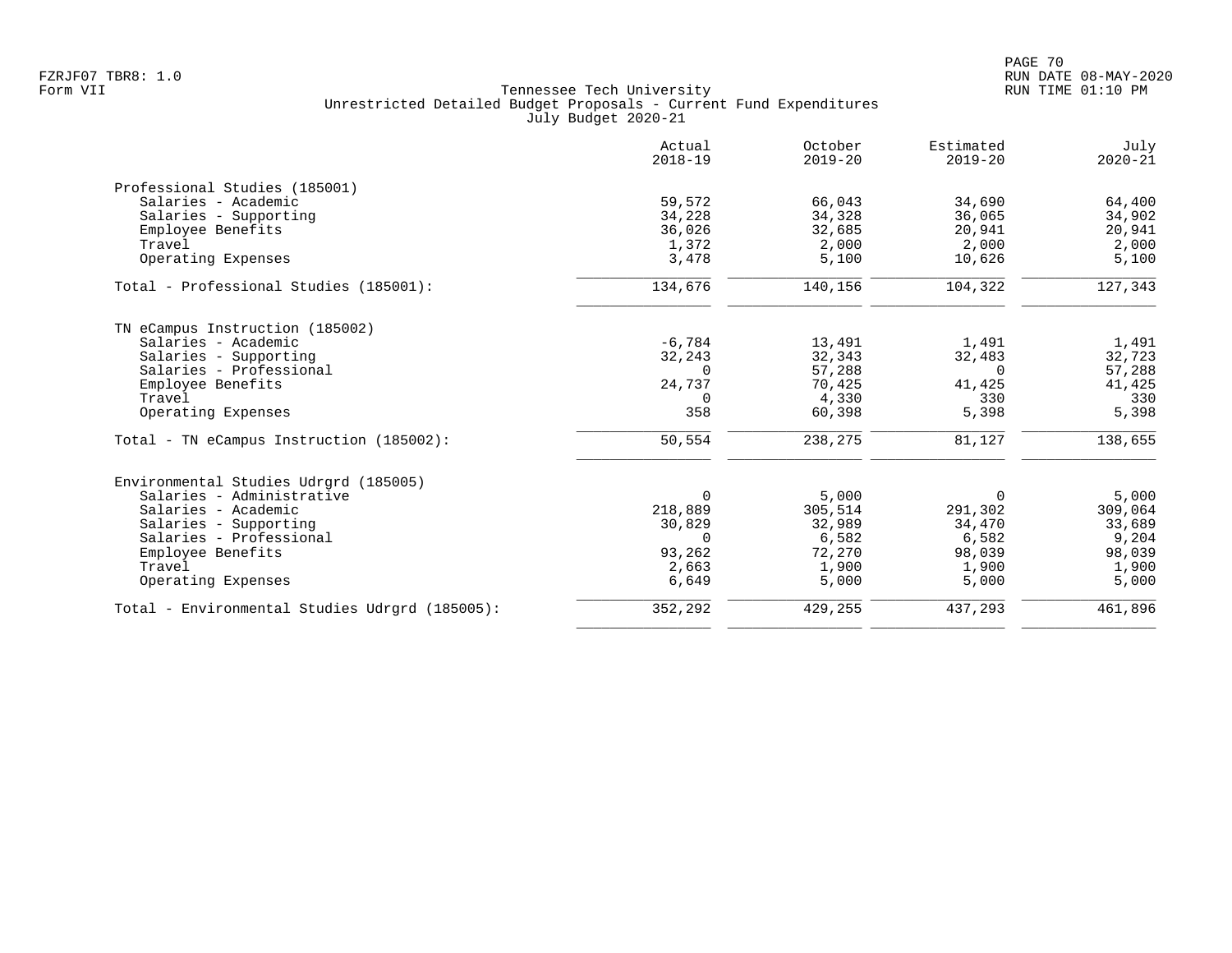PAGE 71 FZRJF07 TBR8: 1.0 RUN DATE 08-MAY-2020

|                                                                | Actual<br>$2018 - 19$ | October<br>$2019 - 20$ | Estimated<br>$2019 - 20$ | July<br>$2020 - 21$ |
|----------------------------------------------------------------|-----------------------|------------------------|--------------------------|---------------------|
| Interdiscip Studies Campus Instr (185007)<br>Employee Benefits | $\mathbf 0$           | 2,330                  | 0                        | $\mathbf 0$         |
| Total - Interdiscip Studies Campus Instr (185007):             | $\mathbf 0$           | 2,330                  | 0                        | $\Omega$            |
| Interdisc Studies Online Course Fee (185008)                   |                       |                        |                          |                     |
| Salaries - Academic                                            | 43,325                | 0                      | 0                        | 0                   |
| Salaries - Students                                            | 6,990                 |                        | 0                        | $\mathbf 0$         |
| Employee Benefits                                              | 3,217                 |                        |                          | $\Omega$            |
| Operating Expenses                                             | 2,099                 | $\Omega$               | 6,047                    | 6,047               |
| Total - Interdisc Studies Online Course Fee (185008):          | 55,631                | $\Omega$               | $6,047$                  | 6,047               |
| Public Safety Instruction (185502)                             |                       |                        |                          |                     |
| Salaries - Academic                                            | $\Omega$              | 0                      | 0                        | 943                 |
| Employee Benefits                                              | 892                   | 0                      | $\Omega$                 | $\Omega$            |
| Total - Public Safety Instruction (185502):                    | 892                   | $\mathbf 0$            | $\Omega$                 | 943                 |
| Environmental Sci Grad Assist (188000)                         |                       |                        |                          |                     |
| Employee Benefits                                              | 24,320                | 45,880                 | 45,880                   | 45,880              |
| Total - Environmental Sci Grad Assist (188000):                | 24,320                | 45,880                 | 45,880                   | 45,880              |
| EVS Challenge (188001)                                         |                       |                        |                          |                     |
| Salaries - Professional                                        | 0                     | 0                      | 15,000                   | 0                   |
| Total - EVS Challenge (188001):                                | $\Omega$              | 0                      | 15,000                   | $\Omega$            |
|                                                                |                       |                        |                          |                     |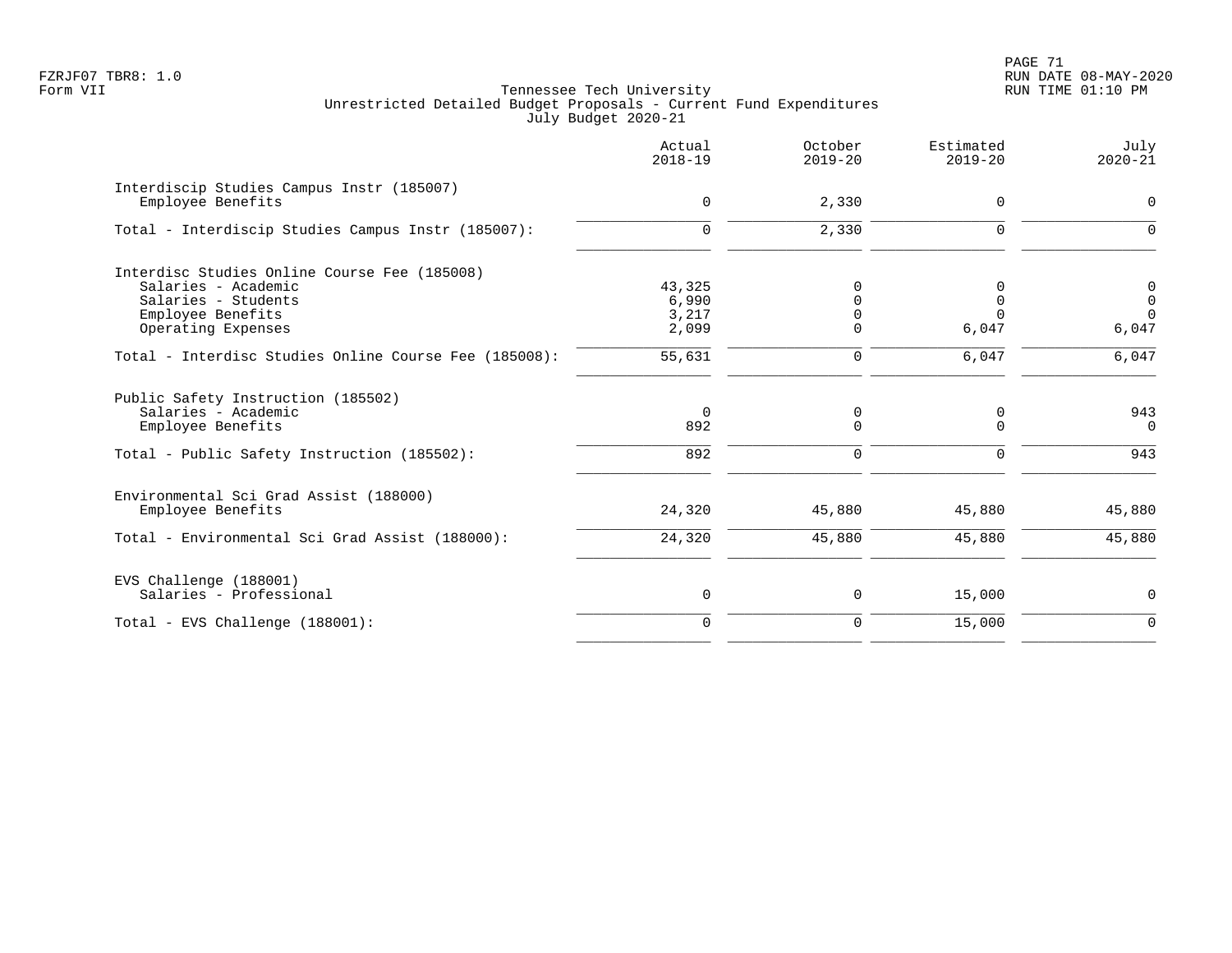|                                                      | Actual<br>$2018 - 19$ | October<br>$2019 - 20$ | Estimated<br>$2019 - 20$ | July<br>$2020 - 21$ |
|------------------------------------------------------|-----------------------|------------------------|--------------------------|---------------------|
| Environmental Science Masters (188002)               |                       |                        |                          |                     |
| Salaries - Academic                                  | 9,137                 | $\Omega$               | 9,605                    | 0                   |
| Salaries - Students                                  | 6,662                 | $\Omega$               | 7,000                    | $\overline{0}$      |
| Salaries - Professional                              | 10,800                | $\Omega$               | 1,582                    | $\Omega$            |
| Employee Benefits                                    | 1,586                 | 615                    | 921                      | 921                 |
| Travel                                               | 2,793                 | 4,000                  | 4,000                    | 4,000               |
| Operating Expenses                                   | 4,927                 | 3,000                  | 3,000                    | 3,000               |
| Total - Environmental Science Masters (188002):      | 35,905                | 7,615                  | 26,108                   | 7,921               |
| Desig Grad Stud Assist-Environ Sci (188003)          |                       |                        |                          |                     |
| Salaries - Academic                                  | 28,000                | O                      |                          | 0                   |
| Salaries - Students                                  | 42,887                | $\Omega$               |                          | $\mathbf 0$         |
| Salaries - Professional                              | 44,033                |                        |                          | $\Omega$            |
| Employee Benefits                                    | 40,527                | 132,461                | 132,461                  | 161,450             |
| Operating Expenses                                   | 4,869                 |                        |                          | $\Omega$            |
| Total - Desig Grad Stud Assist-Environ Sci (188003): | 160,316               | 132,461                | 132,461                  | 161,450             |
| Interdisciplinary Student Success (189000)           |                       |                        |                          |                     |
| Salaries - Students                                  | 150                   | $\mathbf 0$            | 50                       | $\overline{0}$      |
| Salaries - Professional                              | 150,764               | 200,014                | 191,064                  | 203,051             |
| Employee Benefits                                    | 74,882                | 76,325                 | 76,325                   | 76,325              |
| Travel                                               | 710                   | 2,000                  | 2,000                    | 2,000               |
| Operating Expenses                                   | 4,626                 | 5,000                  | 4,950                    | 5,000               |
| Total - Interdisciplinary Student Success (189000):  | 231,132               | 283,339                | 274,389                  | 286,376             |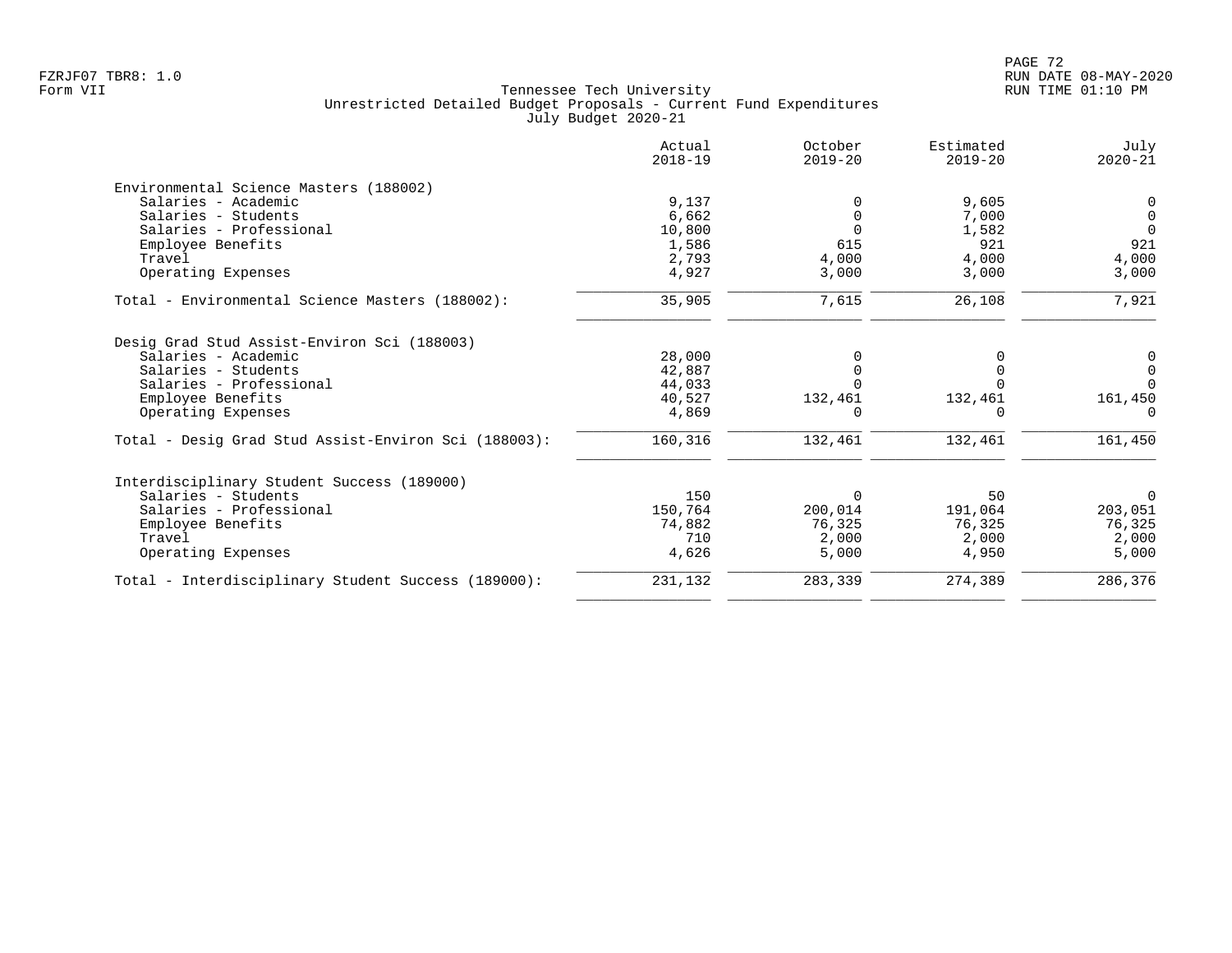| Actual<br>$2018 - 19$                   | October<br>$2019 - 20$                   | Estimated<br>$2019 - 20$                 | July<br>$2020 - 21$                      |
|-----------------------------------------|------------------------------------------|------------------------------------------|------------------------------------------|
| 203,624<br>1,918<br>1,402,568<br>21,058 | 215,000<br>4,000<br>2,168,608<br>100,000 | 215,000<br>4,000<br>2,527,297<br>105,500 | 215,000<br>4,000<br>1,732,346<br>105,500 |
| 1,629,168                               | 2,487,608                                | 2,851,797                                | 2,056,846                                |
| $-374,000$                              | $-374,000$                               | $-374,000$                               | $-374,000$                               |
| $-374,000$                              | $-374,000$                               | $-374,000$                               | $-374,000$                               |
| 378,872                                 | 396,640                                  | 514,957                                  | 514,957                                  |
| 378,872                                 | 396,640                                  | 514,957                                  | 514,957                                  |
| 66,136                                  | 62,600                                   | 92,273                                   | 92,273                                   |
| 66,136                                  | 62,600                                   | 92,273                                   | 92,273                                   |
| 4,097,705                               | 4,821,170                                | 4,401,980                                | 4,573,830                                |
| 4,097,705                               | 4,821,170                                | 4,401,980                                | 4,573,830                                |
|                                         |                                          |                                          |                                          |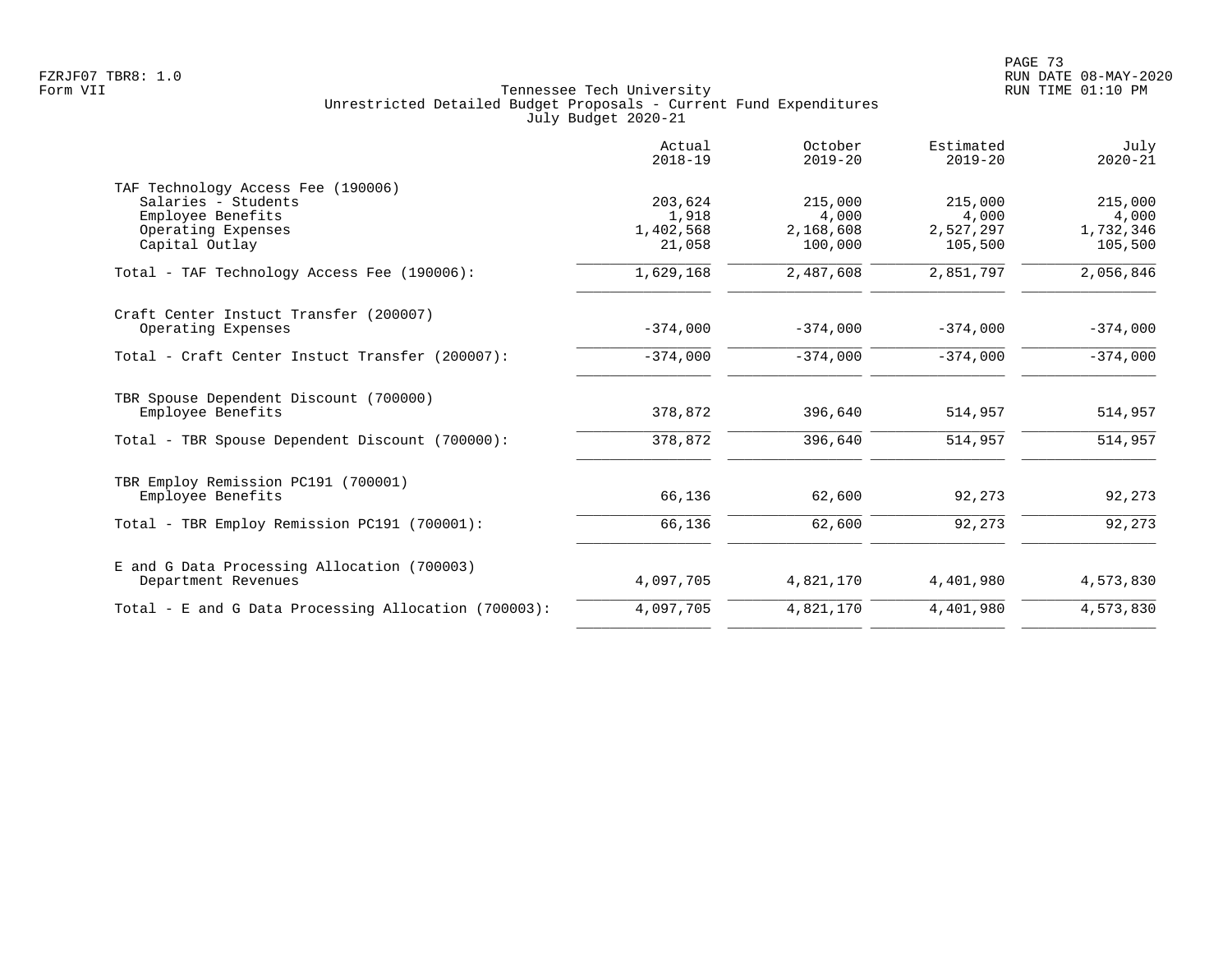|                                                                                                                                                         | Actual<br>$2018 - 19$                          | October<br>$2019 - 20$                          | Estimated<br>$2019 - 20$                        | July<br>$2020 - 21$                               |
|---------------------------------------------------------------------------------------------------------------------------------------------------------|------------------------------------------------|-------------------------------------------------|-------------------------------------------------|---------------------------------------------------|
| E and G Claims Adjustment (700004)<br>Operating Expenses                                                                                                | 102,678                                        | 280,090                                         | 280,090                                         | 280,090                                           |
| Total - E and G Claims Adjustment (700004):                                                                                                             | 102,678                                        | 280,090                                         | 280,090                                         | 280,090                                           |
| $E$ and G Support (700005)<br>Salaries - Administrative<br>Salaries - Academic<br>Salaries - Supporting<br>Salaries - Professional<br>Employee Benefits | 0<br>0<br>$\mathsf 0$<br>$\Omega$<br>1,626,674 | 2,635<br>739,028<br>43,980<br>44,545<br>538,590 | 2,635<br>324,724<br>17,662<br>20,953<br>538,590 | 2,635<br>1,134,716<br>33,151<br>39,542<br>726,850 |
| Operating Expenses<br>Total - E and G Support $(700005)$ :                                                                                              | $-53,847$<br>1,572,827                         | $-73,498$<br>1,295,280                          | $-113,634$<br>790,930                           | $-104, 475$<br>1,832,419                          |
| Pool Reclass (700007)<br>Salaries - Supporting                                                                                                          | $\mathbf 0$                                    | 10,000                                          | 10,000                                          | 10,000                                            |
| Total - Pool Reclass (700007):                                                                                                                          | $\Omega$                                       | 10,000                                          | 10,000                                          | 10,000                                            |
| Pool Degree Adj (700008)<br>Salaries - Academic                                                                                                         | 0                                              | 5,000                                           | 5,000                                           | 5,000                                             |
| Total - Pool Degree Adj (700008):                                                                                                                       | $\mathbf 0$                                    | 5,000                                           | 5,000                                           | 5,000                                             |
| E and G Other Salary Pool (700009)<br>Salaries - Academic<br>Salaries - Supporting                                                                      | 0<br>$\mathbf 0$                               | 110,800<br>5,650                                | 110,800<br>5,650                                | 110,800<br>5,650                                  |
| Total - E and G Other Salary Pool (700009):                                                                                                             | $\mathbf 0$                                    | 116,450                                         | 116,450                                         | 116,450                                           |
|                                                                                                                                                         |                                                |                                                 |                                                 |                                                   |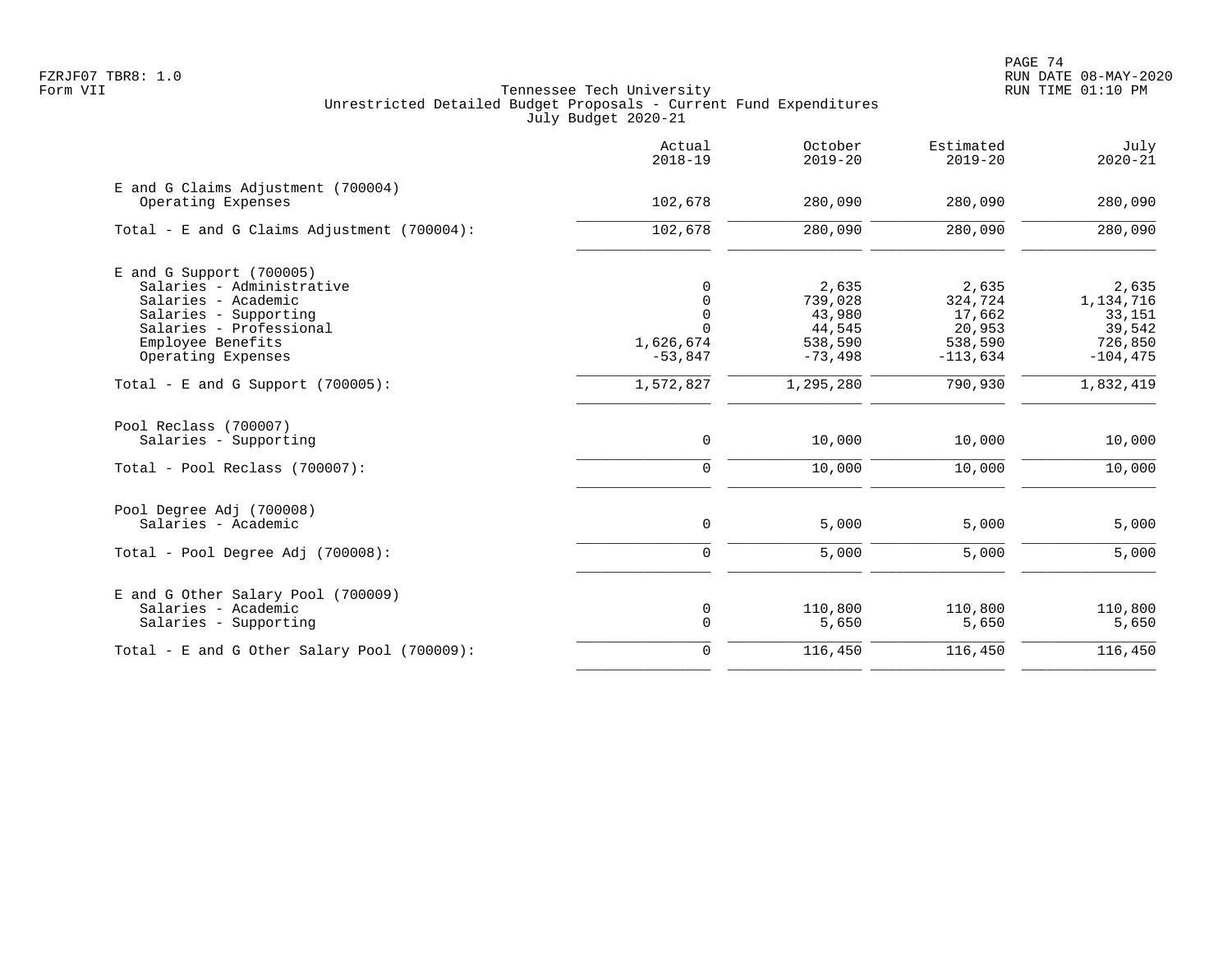|                                                                                                                                                                                                                           | Actual<br>$2018 - 19$                                                                                                   | October<br>$2019 - 20$                                                                                                  | Estimated<br>$2019 - 20$                                                                                                    | July<br>$2020 - 21$                                                                                                    |
|---------------------------------------------------------------------------------------------------------------------------------------------------------------------------------------------------------------------------|-------------------------------------------------------------------------------------------------------------------------|-------------------------------------------------------------------------------------------------------------------------|-----------------------------------------------------------------------------------------------------------------------------|------------------------------------------------------------------------------------------------------------------------|
| Post Office Allocation (700045)<br>Operating Expenses<br>Department Revenues                                                                                                                                              | $\mathbf 0$<br>1,424                                                                                                    | 27,340<br>$\Omega$                                                                                                      | 27,340<br>$\Omega$                                                                                                          | 27,340<br>0                                                                                                            |
| Total - Post Office Allocation (700045):                                                                                                                                                                                  | 1,424                                                                                                                   | 27,340                                                                                                                  | 27,340                                                                                                                      | 27,340                                                                                                                 |
| TTU Staff Tuit Maint Reimbursment (700068)<br>Employee Benefits                                                                                                                                                           | 23,753                                                                                                                  | 31,964                                                                                                                  | 81,315                                                                                                                      | 51,315                                                                                                                 |
| Total - TTU Staff Tuit Maint Reimbursment (700068):                                                                                                                                                                       | 23,753                                                                                                                  | 31,964                                                                                                                  | 81,315                                                                                                                      | 51,315                                                                                                                 |
| LSP-Strategic Investment Pool (700074)<br>Operating Expenses                                                                                                                                                              | $\mathbf 0$                                                                                                             | 6,901                                                                                                                   | 2,756,462                                                                                                                   | 356,842                                                                                                                |
| Total - LSP-Strategic Investment Pool (700074):                                                                                                                                                                           | $\Omega$                                                                                                                | 6,901                                                                                                                   | 2,756,462                                                                                                                   | 356,842                                                                                                                |
| Wellness Incentive (700075)<br>Employee Benefits                                                                                                                                                                          | 19,525                                                                                                                  | $\mathbf 0$                                                                                                             | 38,756                                                                                                                      | 38,756                                                                                                                 |
| Total - Wellness Incentive (700075):                                                                                                                                                                                      | 19,525                                                                                                                  | $\Omega$                                                                                                                | 38,756                                                                                                                      | 38,756                                                                                                                 |
| Total - Instruction (200):                                                                                                                                                                                                |                                                                                                                         |                                                                                                                         |                                                                                                                             |                                                                                                                        |
| Salaries - Administrative<br>Salaries - Academic<br>Salaries - Supporting<br>Salaries - Students<br>Salaries - Professional<br>Employee Benefits<br>Travel<br>Operating Expenses<br>Capital Outlay<br>Department Revenues | 85,725<br>37,708,898<br>2,278,800<br>843,057<br>2,436,880<br>17,442,278<br>378,911<br>4,162,876<br>142,101<br>4,098,024 | 7,635<br>40,504,060<br>2,334,525<br>650,120<br>2,535,122<br>17,766,298<br>285,913<br>12,758,052<br>111,500<br>4,821,170 | 2,635<br>38, 205, 273<br>2,298,681<br>741,821<br>2,425,760<br>17,974,852<br>377,215<br>15, 164, 969<br>153,368<br>4,401,980 | 7,635<br>40,737,701<br>2,273,568<br>645,594<br>2,555,300<br>18,032,963<br>299,750<br>8,470,885<br>111,500<br>4,573,830 |
| Total                                                                                                                                                                                                                     | 69,577,550                                                                                                              | 81,774,395                                                                                                              | 81,746,554                                                                                                                  | 77,708,726                                                                                                             |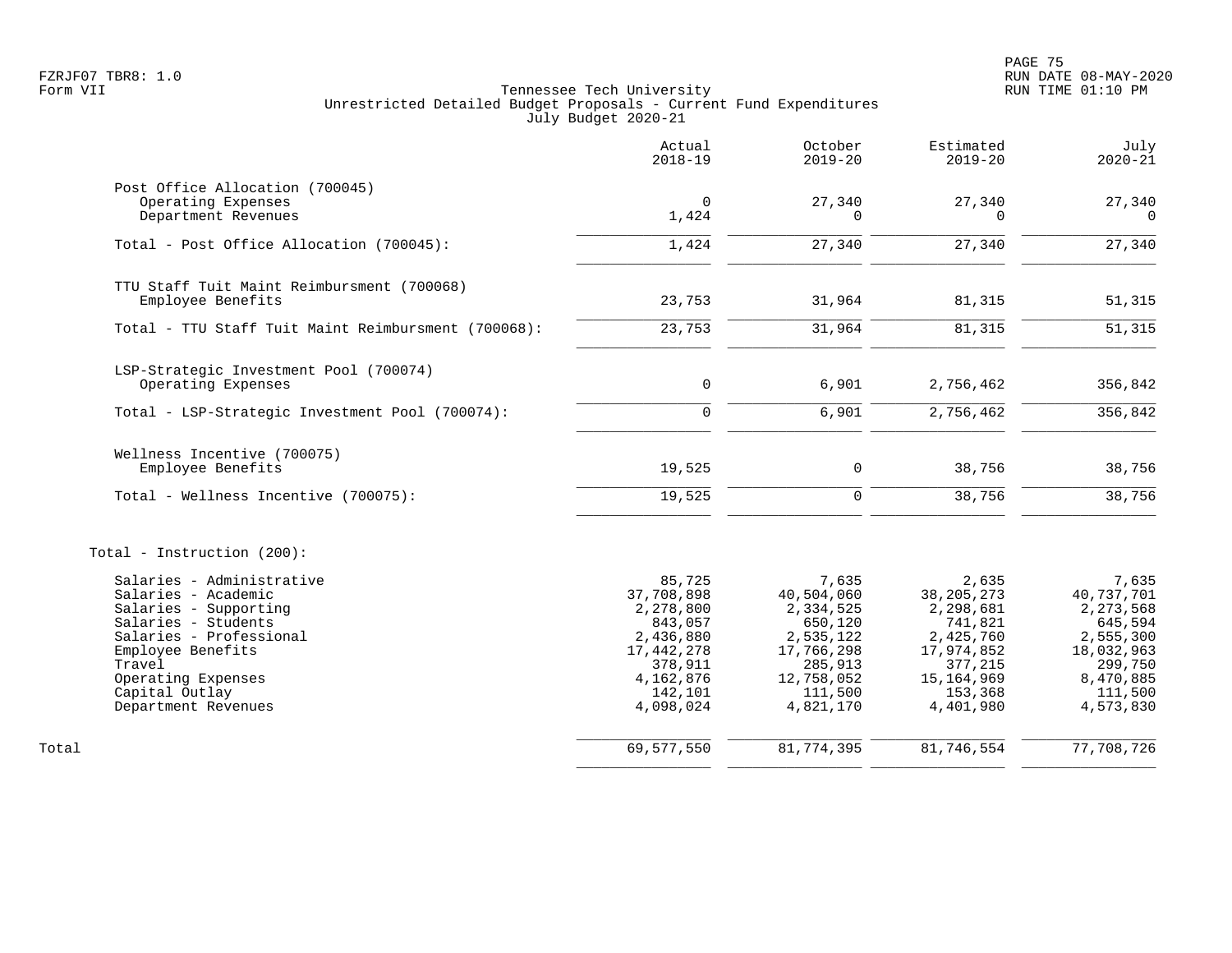|                                                                                                                                                                                                                          | Actual<br>$2018 - 19$                                                                                                   | October<br>$2019 - 20$                                                                                                  | Estimated<br>$2019 - 20$                                                                                                     | July<br>$2020 - 21$                                                                                                    |
|--------------------------------------------------------------------------------------------------------------------------------------------------------------------------------------------------------------------------|-------------------------------------------------------------------------------------------------------------------------|-------------------------------------------------------------------------------------------------------------------------|------------------------------------------------------------------------------------------------------------------------------|------------------------------------------------------------------------------------------------------------------------|
| Total - Instruction $(20)$ :                                                                                                                                                                                             |                                                                                                                         |                                                                                                                         |                                                                                                                              |                                                                                                                        |
| Salaries - Administrative<br>Salaries - Academic<br>Salaries - Supporting<br>Salaries - Students<br>Salaries - Professional<br>Employee Benefits<br>Travel<br>Operating Expense<br>Capital Outlay<br>Department Revenues | 85,725<br>37,708,898<br>2,278,800<br>843,057<br>2,436,880<br>17,442,278<br>378,911<br>4,162,876<br>142,101<br>4,098,024 | 7,635<br>40,504,060<br>2,334,525<br>650,120<br>2,535,122<br>17,766,298<br>285,913<br>12,758,052<br>111,500<br>4,821,170 | 2,635<br>38, 205, 273<br>2,298,681<br>741,821<br>2,425,760<br>17,974,852<br>377, 215<br>15, 164, 969<br>153,368<br>4,401,980 | 7,635<br>40,737,701<br>2,273,568<br>645,594<br>2,555,300<br>18,032,963<br>299,750<br>8,470,885<br>111,500<br>4,573,830 |
| Total                                                                                                                                                                                                                    | 69,577,550                                                                                                              | 81,774,395                                                                                                              | 81,746,554                                                                                                                   | 77,708,726                                                                                                             |
| Research (25)<br>Research (250)<br>Strategic Research Initiatives (118001)<br>Salaries - Administrative<br>Employee Benefits<br>Operating Expenses                                                                       | 100,129<br>22,371<br>27,285                                                                                             | $\Omega$<br>56,000                                                                                                      | $\Omega$<br>56,000<br>$\Omega$                                                                                               | $\mathbf 0$<br>56,000<br>$\Omega$                                                                                      |
| Total - Strategic Research Initiatives (118001):                                                                                                                                                                         | 149,785                                                                                                                 | 56,000                                                                                                                  | 56,000                                                                                                                       | 56,000                                                                                                                 |
| Indirect Cost VP Research Econ Dev (118029)<br>Operating Expenses                                                                                                                                                        | 0                                                                                                                       | 17,616                                                                                                                  | 17,616                                                                                                                       | 0                                                                                                                      |
| Total - Indirect Cost VP Research Econ Dev (118029):                                                                                                                                                                     | $\mathbf 0$                                                                                                             | 17,616                                                                                                                  | 17,616                                                                                                                       | $\mathbf 0$                                                                                                            |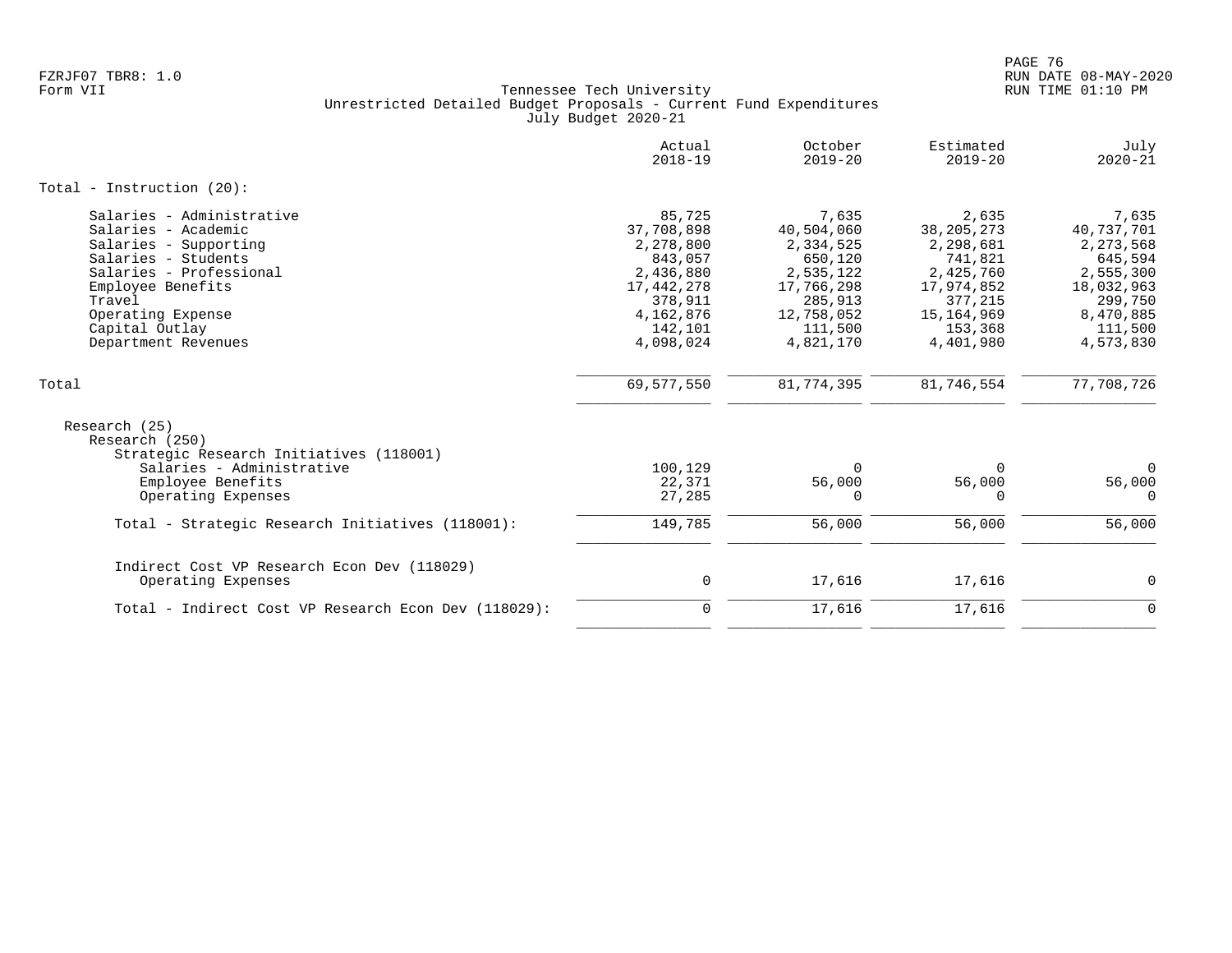PAGE 77 FZRJF07 TBR8: 1.0 RUN DATE 08-MAY-2020

|                                                                 | Actual<br>$2018 - 19$ | October<br>$2019 - 20$ | Estimated<br>$2019 - 20$ | July<br>$2020 - 21$ |
|-----------------------------------------------------------------|-----------------------|------------------------|--------------------------|---------------------|
| Distinguished Faculty Fellowships (120024)<br>Employee Benefits | $\mathbf 0$           | 5,300                  | 5,300                    | 5,300               |
| Total - Distinguished Faculty Fellowships (120024):             | $\mathbf 0$           | 5,300                  | 5,300                    | 5,300               |
| SAF Undergrad Research Initiative (121002)                      |                       |                        |                          |                     |
| Salaries - Academic                                             | 5,000                 | $\Omega$               | 5,000                    | 0                   |
| Salaries - Students                                             | 10,610                | 30,000                 | 3,000                    | 30,000              |
| Employee Benefits                                               | 908                   | 2,000                  | 2,000                    | 2,000               |
| Travel                                                          | 54,611                | 10,000                 | 32,000                   | 10,000              |
| Operating Expenses                                              | 14,301                | 58,000                 | 58,000                   | 58,000              |
| Total - SAF Undergrad Research Initiative (121002):             | 85,430                | 100,000                | 100,000                  | 100,000             |
| IC Faculty Online & Distance Ed (121411)                        |                       |                        |                          |                     |
| Salaries - Academic                                             | 259                   | 0                      | 0                        | 0                   |
| Employee Benefits                                               | 48                    | $\Omega$               | $\Omega$                 | $\Omega$            |
| Total - IC Faculty Online & Distance Ed (121411):               | 307                   | 0                      | 0                        |                     |
| Indirect Cost Digital & Distance Ed (121429)                    |                       |                        |                          |                     |
| Travel                                                          | 380                   | $\Omega$               | $\Omega$                 | 0                   |
| Operating Expenses                                              | $\Omega$              | 230                    | 230                      | $\Omega$            |
| Total - Indirect Cost Digital & Distance Ed (121429):           | 380                   | 230                    | 230                      | $\Omega$            |
|                                                                 |                       |                        |                          |                     |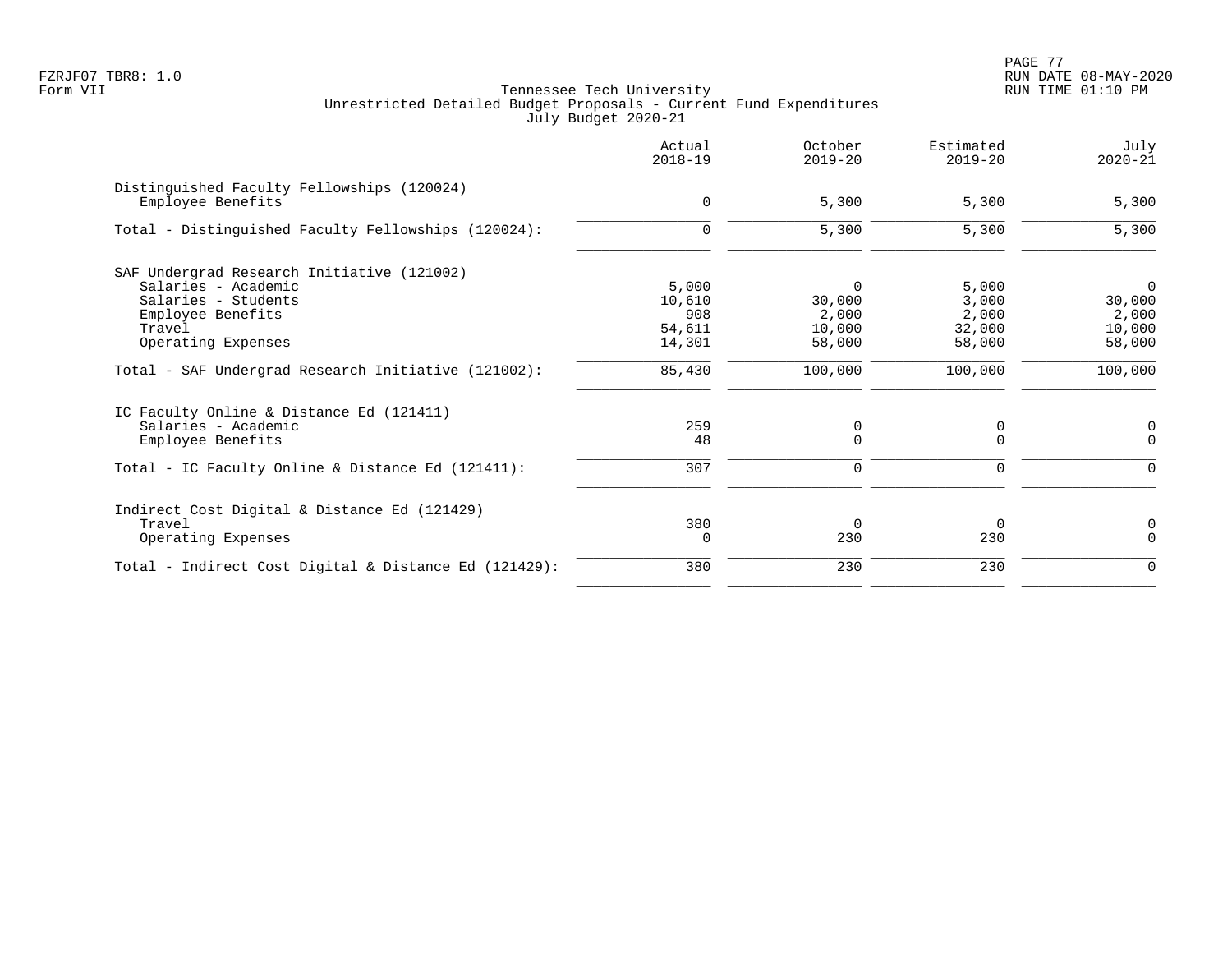|                                                                    | Actual<br>$2018 - 19$ | October<br>$2019 - 20$ | Estimated<br>$2019 - 20$ | July<br>$2020 - 21$ |
|--------------------------------------------------------------------|-----------------------|------------------------|--------------------------|---------------------|
| OEP Operating (121702)                                             |                       |                        |                          |                     |
| Salaries - Academic                                                | 77,740                | 5,000                  | 85,000                   | 5,000               |
| Salaries - Supporting                                              | 27,828                | 28,128                 | 21,902                   | 21,794              |
| Salaries - Students                                                | 114,583               | 0                      | 116,034                  | 6,034               |
| Salaries - Professional                                            | 9,000                 | $\Omega$               | 20,000                   | $\Omega$            |
| Employee Benefits                                                  | 36,631                | 9,200                  | 58,543                   | 18,543              |
| Travel                                                             | 31,173                | 1,000                  | 36,000                   | 1,000               |
| Operating Expenses                                                 | 98,904                | 542,831                | 238,288                  | 542,131             |
| Total - QEP Operating $(121702)$ :                                 | 395,859               | 586,159                | 575,767                  | 594,502             |
| Federal College Work Study Program (122001)<br>Salaries - Students | $\mathbf 0$           | 390                    | 390                      | 390                 |
|                                                                    |                       |                        |                          |                     |
| Total - Federal College Work Study Program (122001):               | $\mathbf 0$           | 390                    | 390                      | 390                 |
| IC Faculty Financial Aid (122021)                                  |                       |                        |                          |                     |
| Salaries - Academic                                                | 0                     | 0                      | 172                      | 0                   |
| Employee Benefits                                                  | $\mathbf 0$           | $\Omega$               | 28                       | $\mathbf 0$         |
| Total - IC Faculty Financial Aid (122021):                         | $\mathbf 0$           | $\mathbf 0$            | 200                      | $\Omega$            |
| Student Affairs Indirect Cost (127029)                             |                       |                        |                          |                     |
| Operating Expenses                                                 | $\mathbf 0$           | 5,820                  | 5,820                    | $\mathbf 0$         |
| Total - Student Affairs Indirect Cost (127029):                    | 0                     | 5,820                  | 5,820                    | 0                   |
|                                                                    |                       |                        |                          |                     |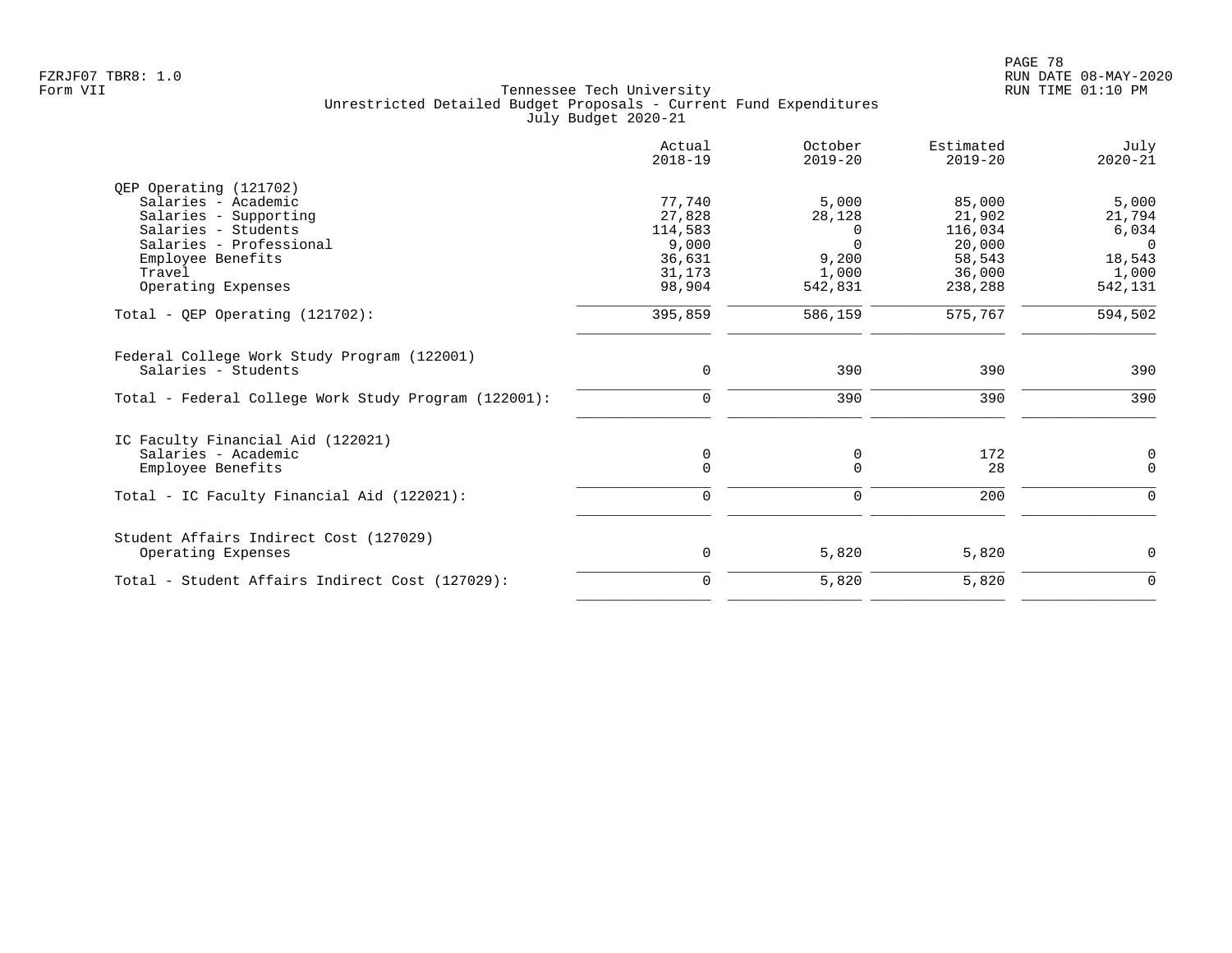PAGE 79 FZRJF07 TBR8: 1.0 RUN DATE 08-MAY-2020

|                                                                                                                   | Actual<br>$2018 - 19$            | October<br>$2019 - 20$     | Estimated<br>$2019 - 20$ | July<br>$2020 - 21$              |
|-------------------------------------------------------------------------------------------------------------------|----------------------------------|----------------------------|--------------------------|----------------------------------|
| IC Faculty Counseling Center (127211)<br>Salaries - Academic<br>Employee Benefits                                 | 2,242<br>616                     | 0<br>$\Omega$              | 1,289<br>351             | $\mathbf 0$<br>$\mathsf{O}$      |
| Total - IC Faculty Counseling Center (127211):                                                                    | 2,858                            | $\mathbf 0$                | 1,640                    | $\mathbf 0$                      |
| Indirect Cost Counseling Center (127229)<br>Operating Expenses                                                    | $\mathbf 0$                      | 11,030                     | 11,030                   | $\mathsf{O}$                     |
| Total - Indirect Cost Counseling Center (127229):                                                                 | $\mathbf 0$                      | 11,030                     | 11,030                   | $\mathbf 0$                      |
| Upper Cumberland Hum Sci (130008)<br>Travel<br>Operating Expenses                                                 | 39<br>1,378                      | 470<br>970                 | 0<br>1,440               | 470<br>970                       |
| Total - Upper Cumberland Hum Sci (130008):                                                                        | 1,417                            | 1,440                      | 1,440                    | 1,440                            |
| Research Arts and Science (130014)<br>Travel<br>Operating Expenses<br>Total - Research Arts and Science (130014): | 1,876<br>0<br>1,876              | $\Omega$<br>5,665<br>5,665 | 5,665<br>0<br>5,665      | 0<br>$\mathsf{O}$<br>$\mathbf 0$ |
|                                                                                                                   |                                  |                            |                          |                                  |
| Match Arts & Sciences (130015)<br>Salaries - Students<br>Employee Benefits<br>Travel                              | 0<br>$\mathsf{O}$<br>$\mathbf 0$ | 0<br>0<br>$\mathbf 0$      | 5,000<br>383<br>3,000    | 0<br>$\mathbf 0$<br>$\mathbf 0$  |
| Total - Match Arts & Sciences (130015):                                                                           | $\mathbf 0$                      | $\mathbf 0$                | 8,383                    | $\mathbf 0$                      |
|                                                                                                                   |                                  |                            |                          |                                  |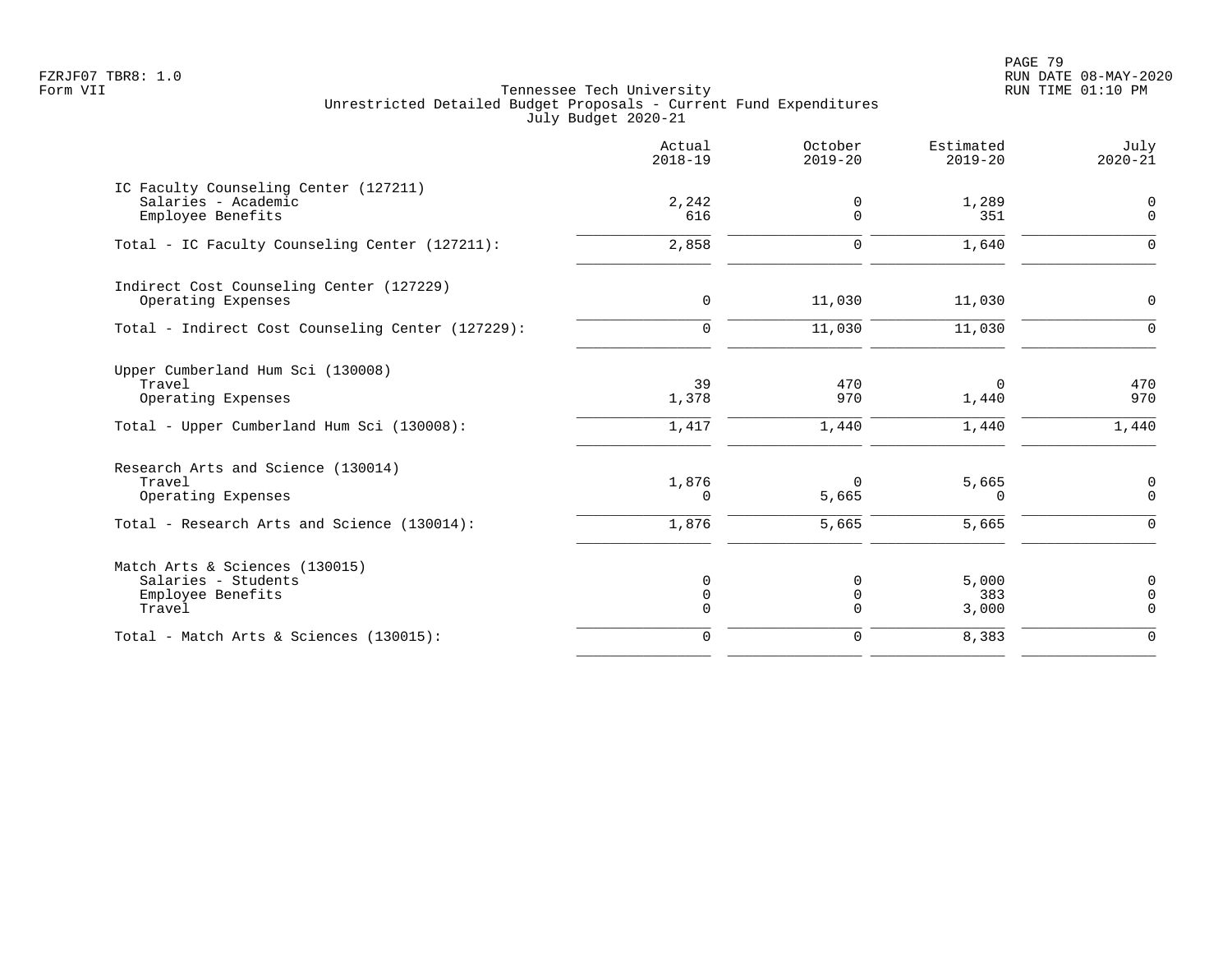|                                                  | Actual<br>$2018 - 19$ | October<br>$2019 - 20$ | Estimated<br>$2019 - 20$ | July<br>$2020 - 21$ |
|--------------------------------------------------|-----------------------|------------------------|--------------------------|---------------------|
| Indirect Cost Arts and Science (130029)          |                       |                        |                          | $\Omega$            |
| Operating Expenses                               | $\mathbf 0$           | 55,981                 | 55,981                   |                     |
| Total - Indirect Cost Arts and Science (130029): | $\mathbf 0$           | 55,981                 | 55,981                   | $\Omega$            |
| Match Biology (131005)                           |                       |                        |                          |                     |
| Salaries - Academic                              | 2,588                 | $\Omega$               | 5,026                    | $\mathbf 0$         |
| Employee Benefits                                | 896                   | $\Omega$               | 1,676                    | $\Omega$            |
| Operating Expenses                               | 32                    | 526                    | $\Omega$                 | $\mathbf 0$         |
| Total - Match Biology (131005):                  | 3,516                 | 526                    | 6,702                    | $\Omega$            |
| IC Faculty Biology (131011)                      |                       |                        |                          |                     |
| Salaries - Academic                              | 1,016                 | 0                      | 4,242                    | $\mathbf 0$         |
| Employee Benefits                                | 262                   |                        | 768                      | $\mathbf 0$         |
| Operating Expenses                               | 0                     | 11,593                 | 12,070                   | $\mathbf 0$         |
| Total - IC Faculty Biology (131011):             | 1,278                 | 11,593                 | 17,080                   | $\Omega$            |
| Faculty Start-Up Biology (131012)                |                       |                        |                          |                     |
| Salaries - Students                              | 1,320                 |                        | 3,000                    | 0                   |
| Employee Benefits                                | 17                    |                        | 40                       | $\Omega$            |
| Travel                                           | 3,289                 |                        | 4,000                    | $\mathbf 0$         |
| Operating Expenses                               | 1,581                 | 86,300                 | 79,260                   | $\overline{0}$      |
| Total - Faculty Start-Up Biology (131012):       | 6,207                 | 86,300                 | 86,300                   | $\mathbf 0$         |
|                                                  |                       |                        |                          |                     |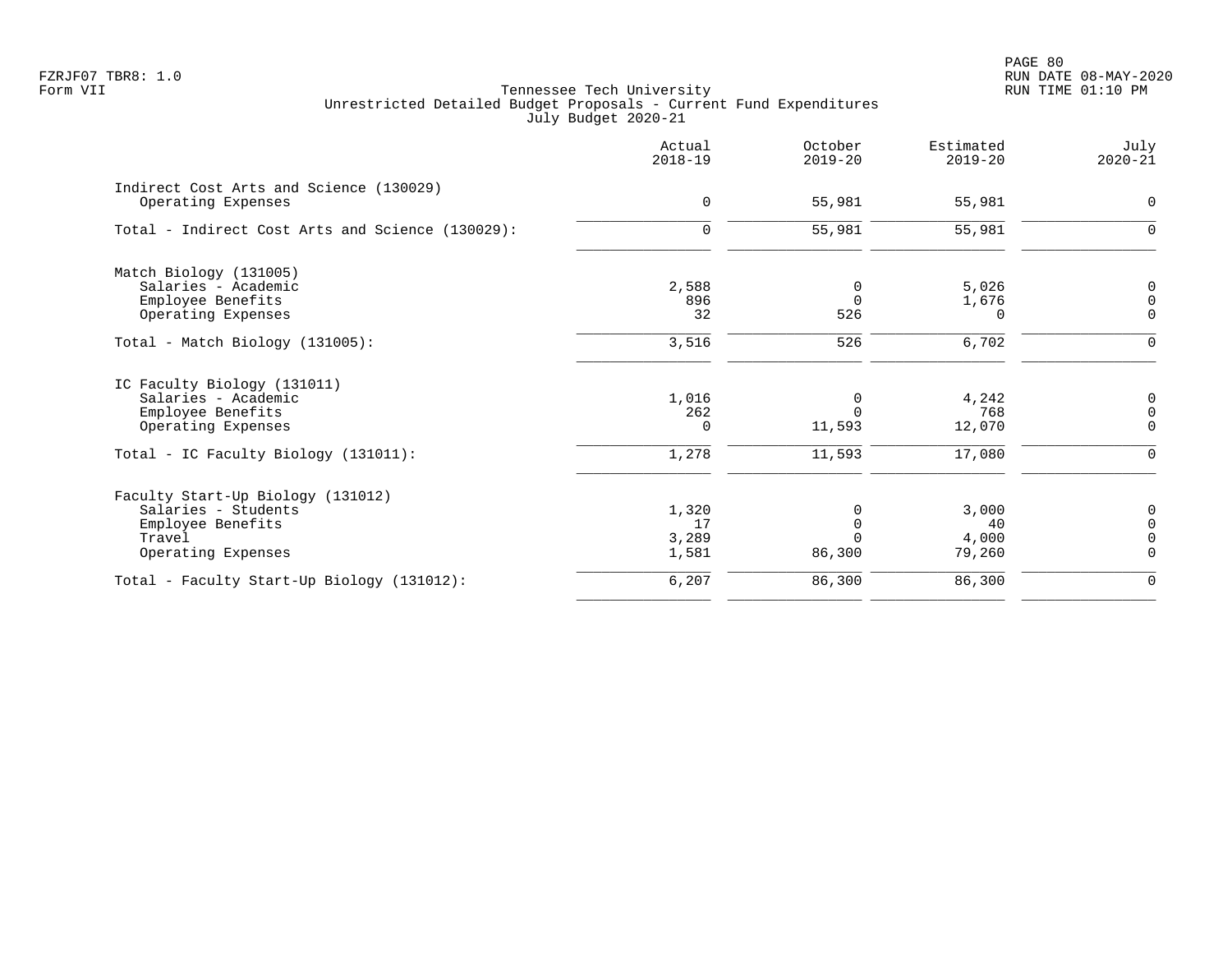|                                            | Actual<br>$2018 - 19$ | October<br>$2019 - 20$ | Estimated<br>$2019 - 20$ | July<br>$2020 - 21$ |
|--------------------------------------------|-----------------------|------------------------|--------------------------|---------------------|
| Restricted Biology (131013)                |                       |                        |                          |                     |
| Operating Expenses                         | $\mathbf 0$           | 367                    | 367                      | $\Omega$            |
| Total - Restricted Biology (131013):       | $\Omega$              | 367                    | 367                      | O                   |
| Biology Faculty Research (131014)          |                       |                        |                          |                     |
| Travel                                     | 219                   | 6,810                  | 6,810                    | $\Omega$            |
| Operating Expenses                         | $\Omega$              | 13,190                 | 13,190                   | $\mathbf 0$         |
| Total - Biology Faculty Research (131014): | 219                   | 20,000                 | 20,000                   | $\Omega$            |
| IC Faculty Fisheries (131021)              |                       |                        |                          |                     |
| Salaries - Supporting                      | 200                   | 0                      | 0                        | $\mathbf 0$         |
| Employee Benefits                          | 15                    | $\Omega$               | $\Omega$                 | $\Omega$            |
| Operating Expenses                         | 0                     | 3,744                  | 5,684                    | $\Omega$            |
| Total - IC Faculty Fisheries (131021):     | 215                   | 3,744                  | 5,684                    | $\Omega$            |
| Indirect Cost Biology (131029)             |                       |                        |                          |                     |
| Salaries - Students                        |                       |                        | 2,510                    | $\Omega$            |
| Salaries - Professional                    |                       | $\Omega$               | 9,600                    | $\Omega$            |
| Employee Benefits                          |                       |                        | 740                      | $\Omega$            |
| Travel                                     | 2,647                 |                        | 2,000                    | $\Omega$            |
| Operating Expenses                         | 10,357                | 19,801                 | 5,266                    | $\Omega$            |
| Total - Indirect Cost Biology (131029):    | 13,004                | 19,801                 | 20,116                   | $\mathbf 0$         |
|                                            |                       |                        |                          |                     |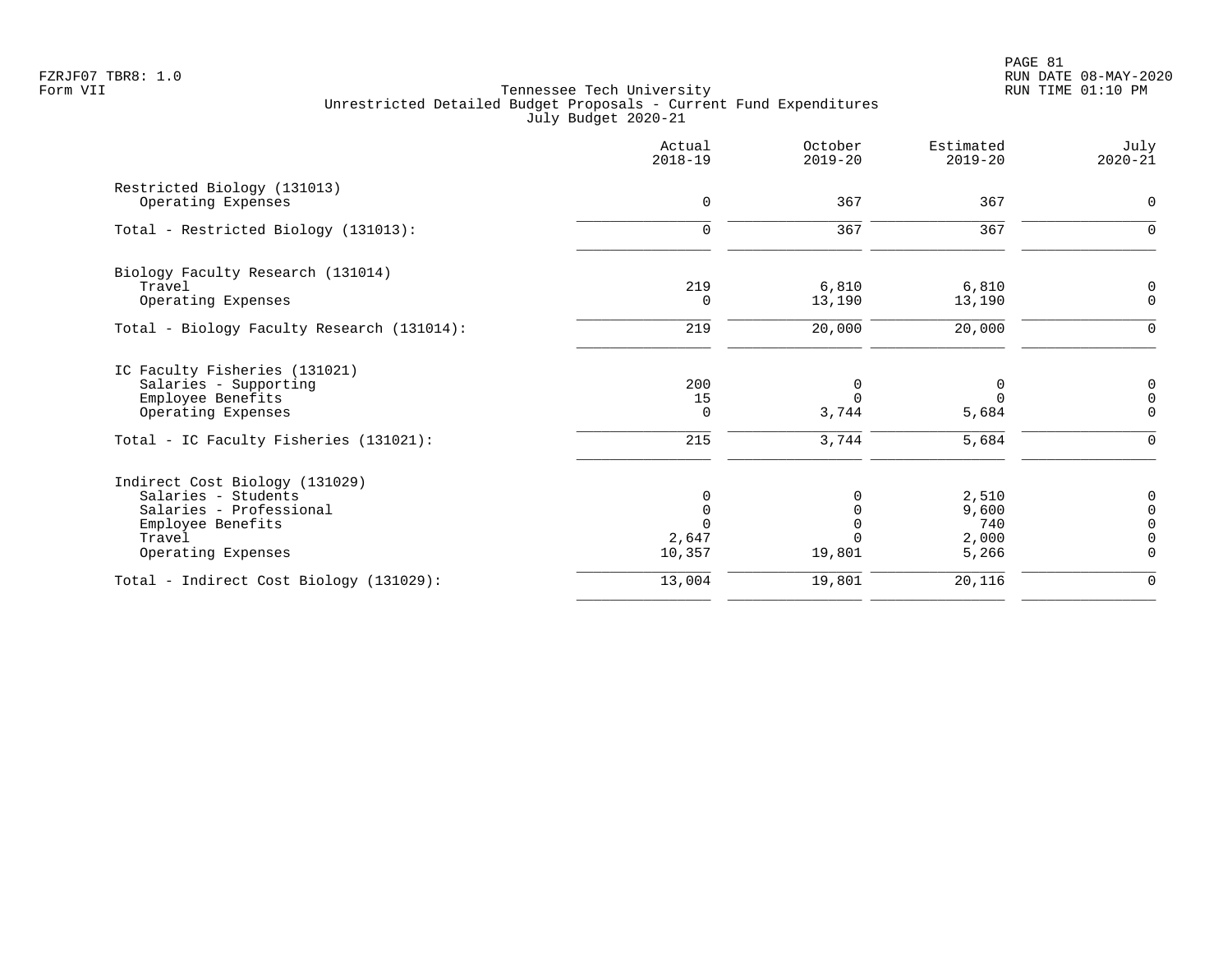PAGE 82 FZRJF07 TBR8: 1.0 RUN DATE 08-MAY-2020

|                                                                                                                 | Actual<br>$2018 - 19$         | October<br>$2019 - 20$                          | Estimated<br>$2019 - 20$        | July<br>$2020 - 21$                                    |
|-----------------------------------------------------------------------------------------------------------------|-------------------------------|-------------------------------------------------|---------------------------------|--------------------------------------------------------|
| Indirect Cost Fisheries (131039)<br>Operating Expenses                                                          | 3,339                         | 3,892                                           | 7,142                           | 0                                                      |
| Total - Indirect Cost Fisheries (131039):                                                                       | 3,339                         | 3,892                                           | 7,142                           | $\Omega$                                               |
| Chemistry Student Research Developm (131510)<br>Operating Expenses                                              | 14,696                        | 36,846                                          | 36,846                          | 12,613                                                 |
| Total - Chemistry Student Research Developm (131510):                                                           | 14,696                        | 36,846                                          | 36,846                          | 12,613                                                 |
| IC Faculty Chemistry (131511)<br>Salaries - Academic<br>Employee Benefits<br>Travel<br>Operating Expenses       | 667<br>117<br>785<br>522      | $\Omega$<br>$\Omega$<br>$\Omega$<br>$\mathbf 0$ | 3,970<br>680<br>$\Omega$<br>560 | 0<br>$\mathsf{O}\xspace$<br>$\mathsf 0$<br>$\mathbf 0$ |
| Total - IC Faculty Chemistry (131511):                                                                          | 2,091                         | $\mathbf 0$                                     | 5,210                           | $\Omega$                                               |
| Faculty Start-Up Chemistry (131512)<br>Salaries - Students<br>Employee Benefits<br>Travel<br>Operating Expenses | 1,958<br>11<br>2,150<br>4,218 | 0<br>$\Omega$<br>0<br>0                         | O<br>0<br>$\Omega$              | 0<br>$\mathsf{O}\xspace$<br>$\mathbf 0$<br>$\Omega$    |
| Total - Faculty Start-Up Chemistry (131512):                                                                    | 8,337                         | 0                                               | 0                               | 0                                                      |
|                                                                                                                 |                               |                                                 |                                 |                                                        |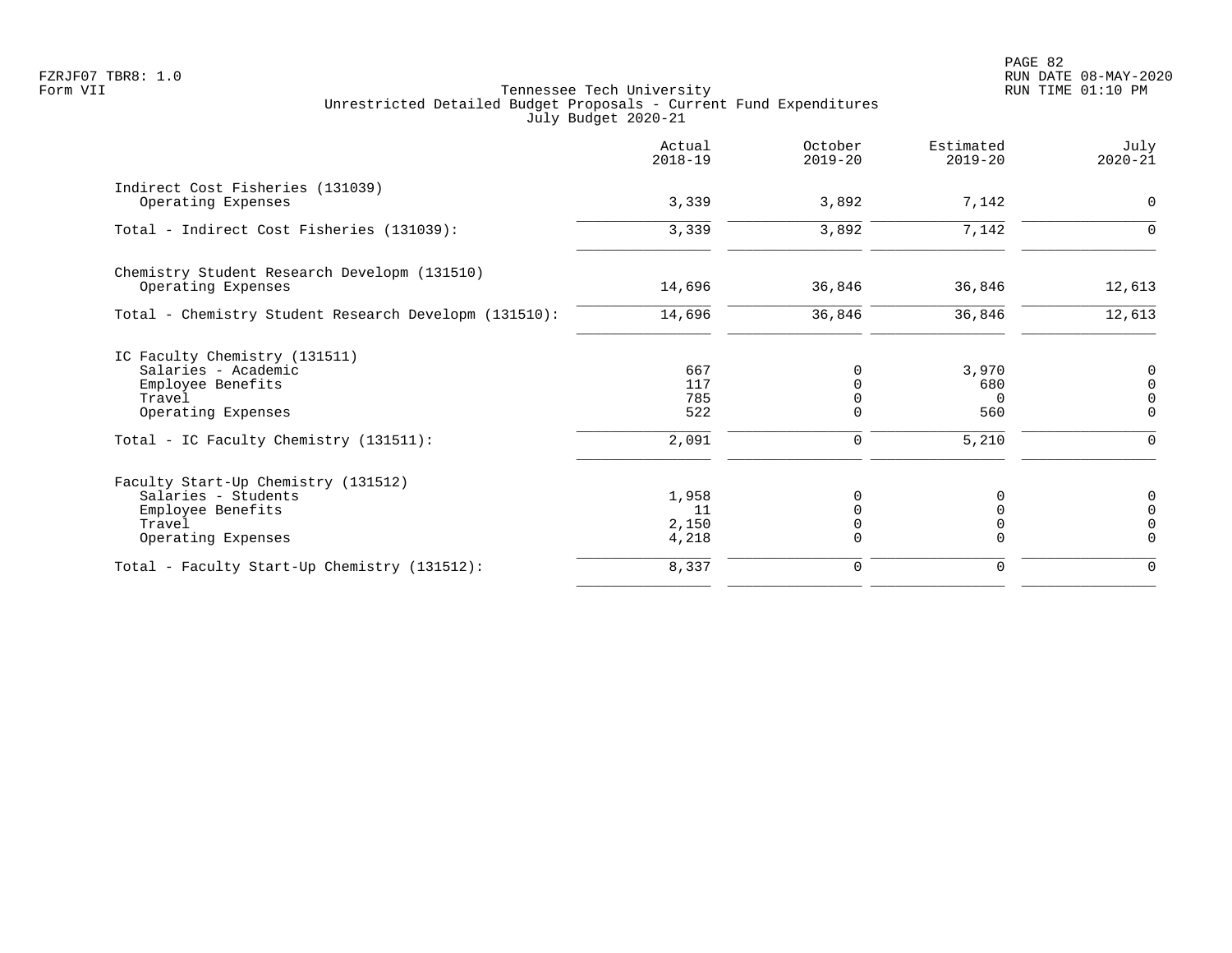| Actual<br>$2018 - 19$ | October<br>$2019 - 20$ | Estimated<br>$2019 - 20$ | July<br>$2020 - 21$ |
|-----------------------|------------------------|--------------------------|---------------------|
|                       |                        |                          |                     |
| 0                     | 1,120                  | 1,120                    | $\overline{0}$      |
| $\mathbf 0$           | 5,761                  | 5,761                    | $\Omega$            |
|                       |                        | 12,880                   | $\mathbf 0$         |
| $\mathbf 0$           | 19,761                 | 19,761                   | $\Omega$            |
|                       |                        |                          |                     |
| 2,632                 | 3,753                  | 3,753                    | 0                   |
| 2,632                 | 3,753                  | 3,753                    | $\mathbf 0$         |
|                       |                        |                          |                     |
| 6,820                 | $\Omega$               | 8,462                    | 0                   |
| 1,511                 | $\overline{0}$         | 1,180                    | $\mathsf{O}$        |
| 1,975                 | $\Omega$               | 7,000                    | $\Omega$            |
| 24                    | 12,645                 | 10,028                   | $\Omega$            |
| 10,330                | 12,645                 | 26,670                   | $\Omega$            |
|                       |                        |                          |                     |
|                       | $\Omega$               |                          | 0                   |
| 4,565                 | 84,174                 | 85,819                   | $\Omega$            |
| 11,582                | 84,174                 | 87,419                   | $\mathbf 0$         |
|                       | $\mathbf 0$<br>7,017   | 12,880                   | 1,600               |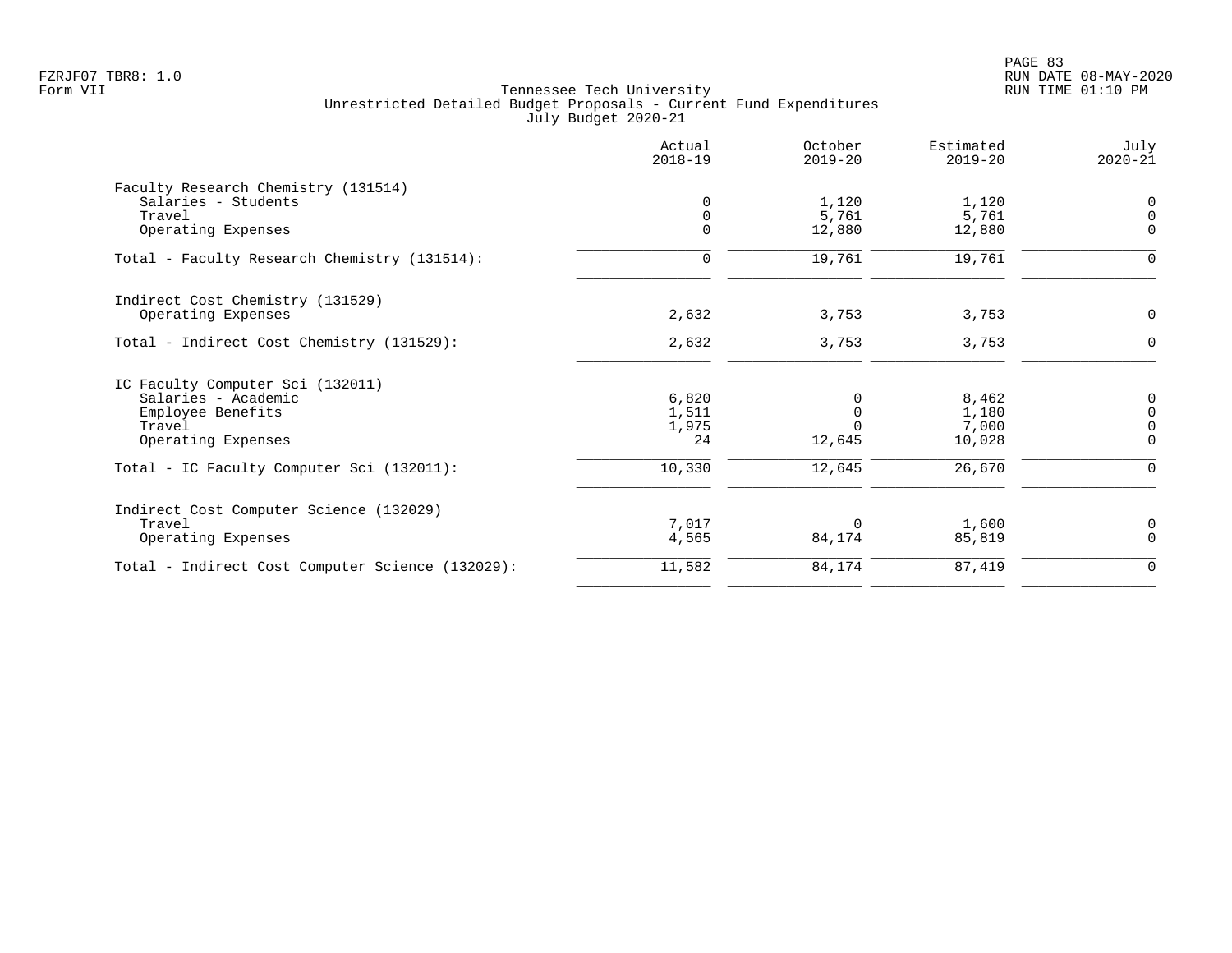|                                                                                                               | Actual<br>$2018 - 19$      | October<br>$2019 - 20$ | Estimated<br>$2019 - 20$ | July<br>$2020 - 21$                 |
|---------------------------------------------------------------------------------------------------------------|----------------------------|------------------------|--------------------------|-------------------------------------|
| IC Faculty Earth Science (132511)<br>Salaries - Academic<br>Employee Benefits<br>Operating Expenses           | 940<br>97<br>0             | 0<br>$\Omega$<br>2,470 | 1,088<br>192<br>2,552    | $\mathbf 0$<br>$\Omega$<br>$\Omega$ |
| Total - IC Faculty Earth Science (132511):                                                                    | 1,037                      | 2,470                  | 3,832                    | $\Omega$                            |
| Faculty Start-Up Earth Sciences (132512)<br>Travel<br>Operating Expenses                                      | 634<br>5,373               | $\Omega$<br>5,503      | $\Omega$<br>5,503        | 0<br>$\Omega$                       |
| Total - Faculty Start-Up Earth Sciences (132512):                                                             | 6,007                      | 5,503                  | 5,503                    | $\Omega$                            |
| Indirect Cost Earth Sciences (132529)<br>Operating Expenses<br>Total - Indirect Cost Earth Sciences (132529): | $\mathbf 0$<br>$\mathbf 0$ | 1,737<br>1,737         | 1,737<br>1,737           | $\Omega$<br>$\Omega$                |
| Indirect Cost Communication (133009)                                                                          |                            |                        |                          |                                     |
| Travel<br>Operating Expenses                                                                                  | $-600$<br>$\Omega$         | 0<br>$\Omega$          | $\overline{0}$<br>660    | $\mathbf 0$<br>$\Omega$             |
| Total - Indirect Cost Communication (133009):                                                                 | $-600$                     | 0                      | 660                      | $\Omega$                            |
| Indirect Cost English Communicat (133029)<br>Operating Expenses                                               | 0                          | 1,560                  | 1,560                    | 0                                   |
| Total - Indirect Cost English Communicat (133029):                                                            | $\mathbf 0$                | 1,560                  | 1,560                    | $\Omega$                            |
|                                                                                                               |                            |                        |                          |                                     |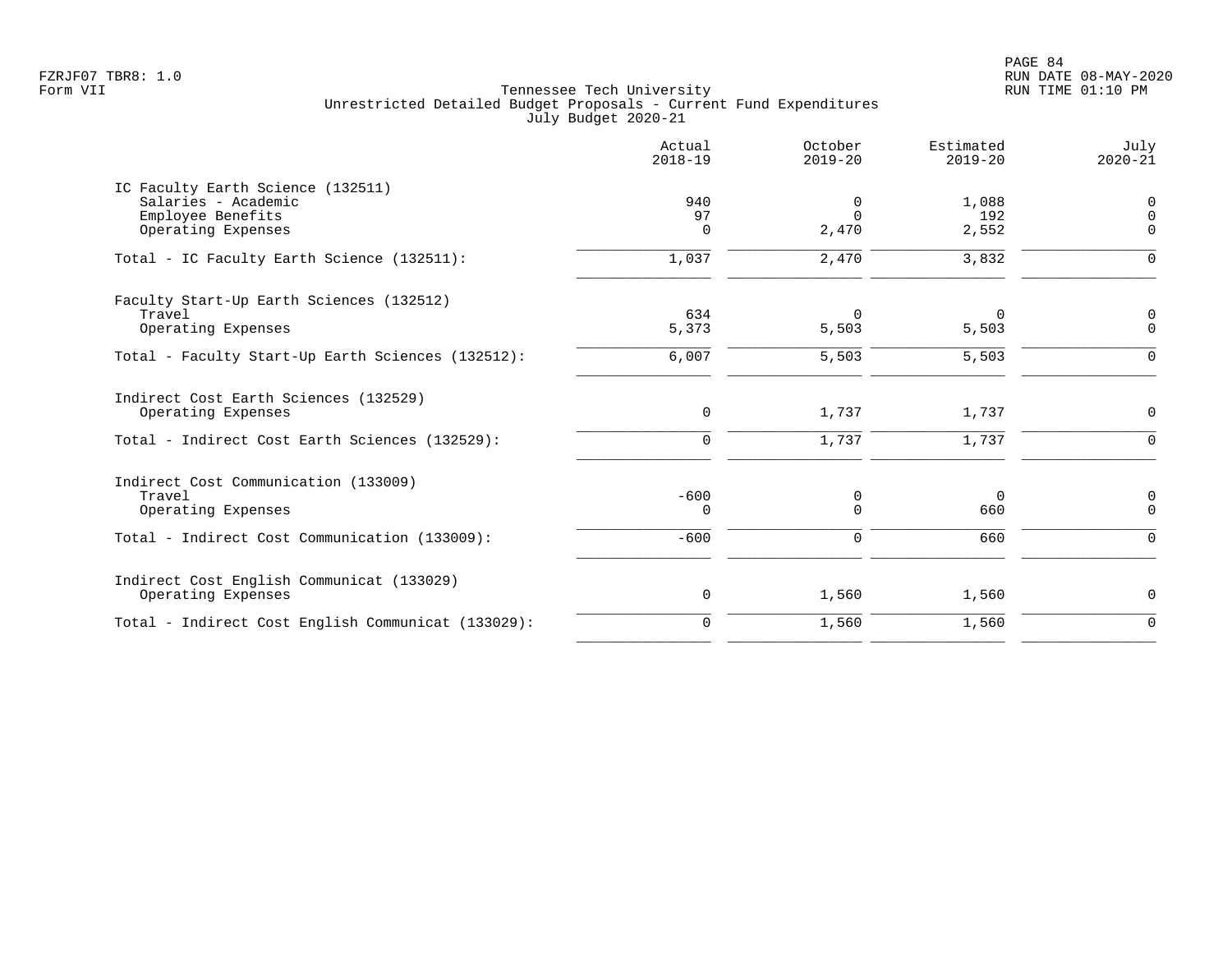|                                                                                               | Actual<br>$2018 - 19$ | October<br>$2019 - 20$           | Estimated<br>$2019 - 20$ | July<br>$2020 - 21$                       |
|-----------------------------------------------------------------------------------------------|-----------------------|----------------------------------|--------------------------|-------------------------------------------|
| Faculty Research History (134014)<br>Travel                                                   | 0                     | 1,433                            | 1,433                    | $\mathbf 0$                               |
| Total - Faculty Research History (134014):                                                    | $\Omega$              | 1,433                            | 1,433                    | $\Omega$                                  |
| Indirect Cost History (134029)<br>Operating Expenses                                          | $\mathbf 0$           | 590                              | 655                      | 0                                         |
| Total - Indirect Cost History (134029):                                                       | $\mathbf 0$           | 590                              | 655                      | $\mathbf 0$                               |
| Faculty Research Mathematics (134514)<br>Travel                                               | 200                   | 0                                | $\mathbf 0$              | 0                                         |
| Total - Faculty Research Mathematics (134514):                                                | 200                   | $\mathbf 0$                      | $\Omega$                 | $\Omega$                                  |
| Indirect Cost Mathematics (134529)<br>Operating Expenses                                      | 0                     | 9,854                            | 9,854                    | $\mathbf 0$                               |
| Total - Indirect Cost Mathematics (134529):                                                   | $\mathbf 0$           | 9,854                            | 9,854                    | $\Omega$                                  |
| IC Faculty Physics (135011)<br>Salaries - Academic<br>Employee Benefits<br>Operating Expenses | 4,560<br>783<br>2,905 | $\mathbf 0$<br>$\Omega$<br>5,560 | 5,203<br>881<br>9,646    | $\mathbf 0$<br>$\mathbf 0$<br>$\mathbf 0$ |
| Total - IC Faculty Physics (135011):                                                          | 8,248                 | 5,560                            | 15,730                   | $\mathbf 0$                               |
|                                                                                               |                       |                                  |                          |                                           |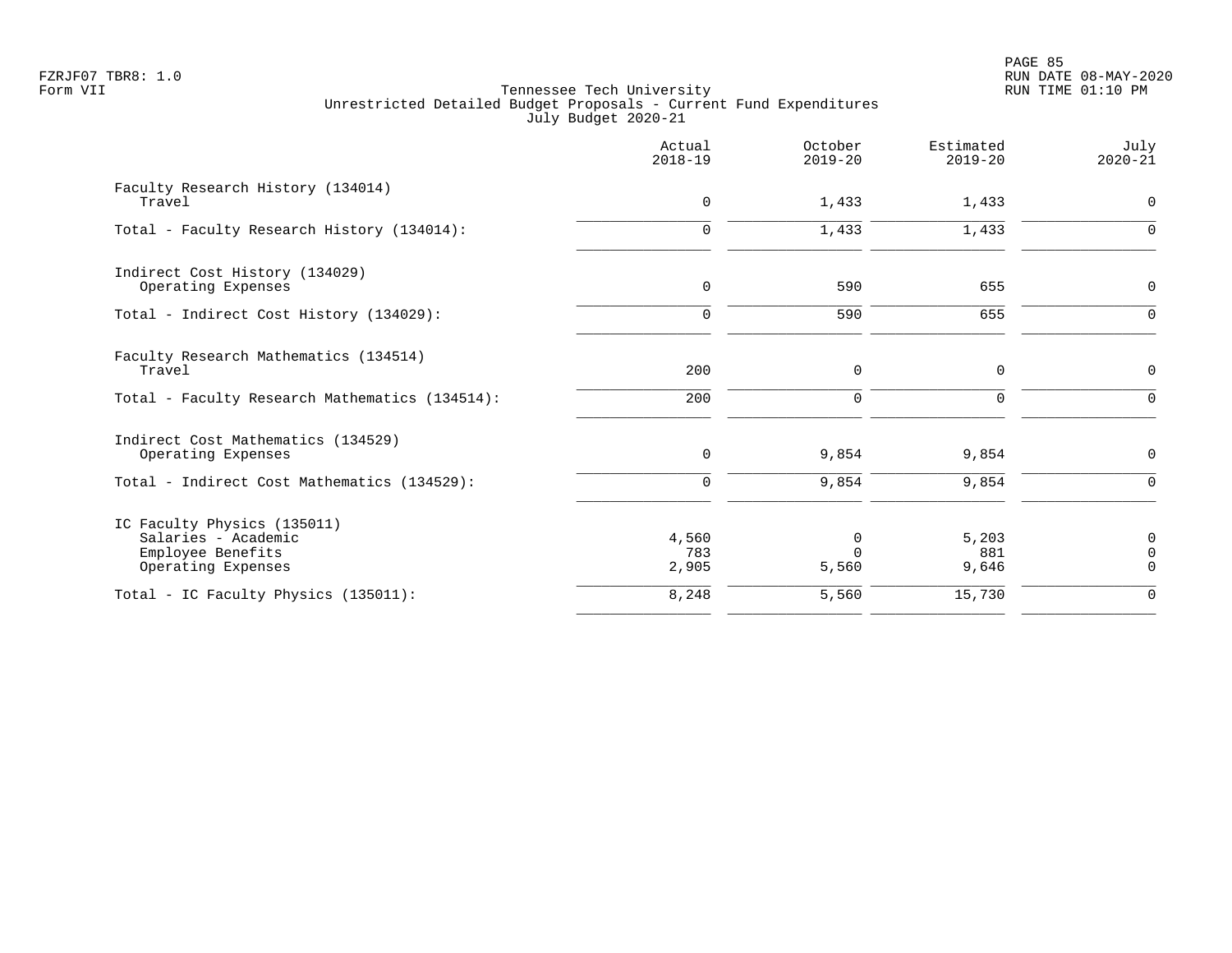| Actual<br>$2018 - 19$ | October<br>$2019 - 20$ | Estimated<br>$2019 - 20$ | July<br>$2020 - 21$ |
|-----------------------|------------------------|--------------------------|---------------------|
|                       |                        |                          |                     |
| 750                   |                        |                          | 0                   |
| 16                    | $\Omega$               |                          | $\overline{0}$      |
| 847                   |                        |                          | $\mathbf 0$         |
| 636                   | 37,489                 | 37,489                   | $\mathbf 0$         |
| 2,249                 | 37,489                 | 37,489                   | $\Omega$            |
|                       |                        |                          |                     |
|                       | $\Omega$               |                          | 0                   |
| 2,716                 | $\Omega$               | 0                        | $\mathbf 0$         |
| 12,717                | 0                      | 5,000                    | $\mathbf 0$         |
|                       |                        |                          |                     |
| 327                   | 0                      | 0                        | 0                   |
| 84                    | $\Omega$               |                          | $\mathbf 0$         |
| $\mathbf 0$           | 8,407                  | 8,407                    | $\mathbf 0$         |
| 411                   | 8,407                  | 8,407                    | $\mathbf 0$         |
|                       |                        |                          |                     |
| 902                   | 4,554                  | 4,554                    | 0                   |
| 0                     | 3,000                  | 3,000                    | $\Omega$            |
| 902                   | 7,554                  | 7,554                    | $\mathbf 0$         |
|                       | 10,001                 |                          | 5,000               |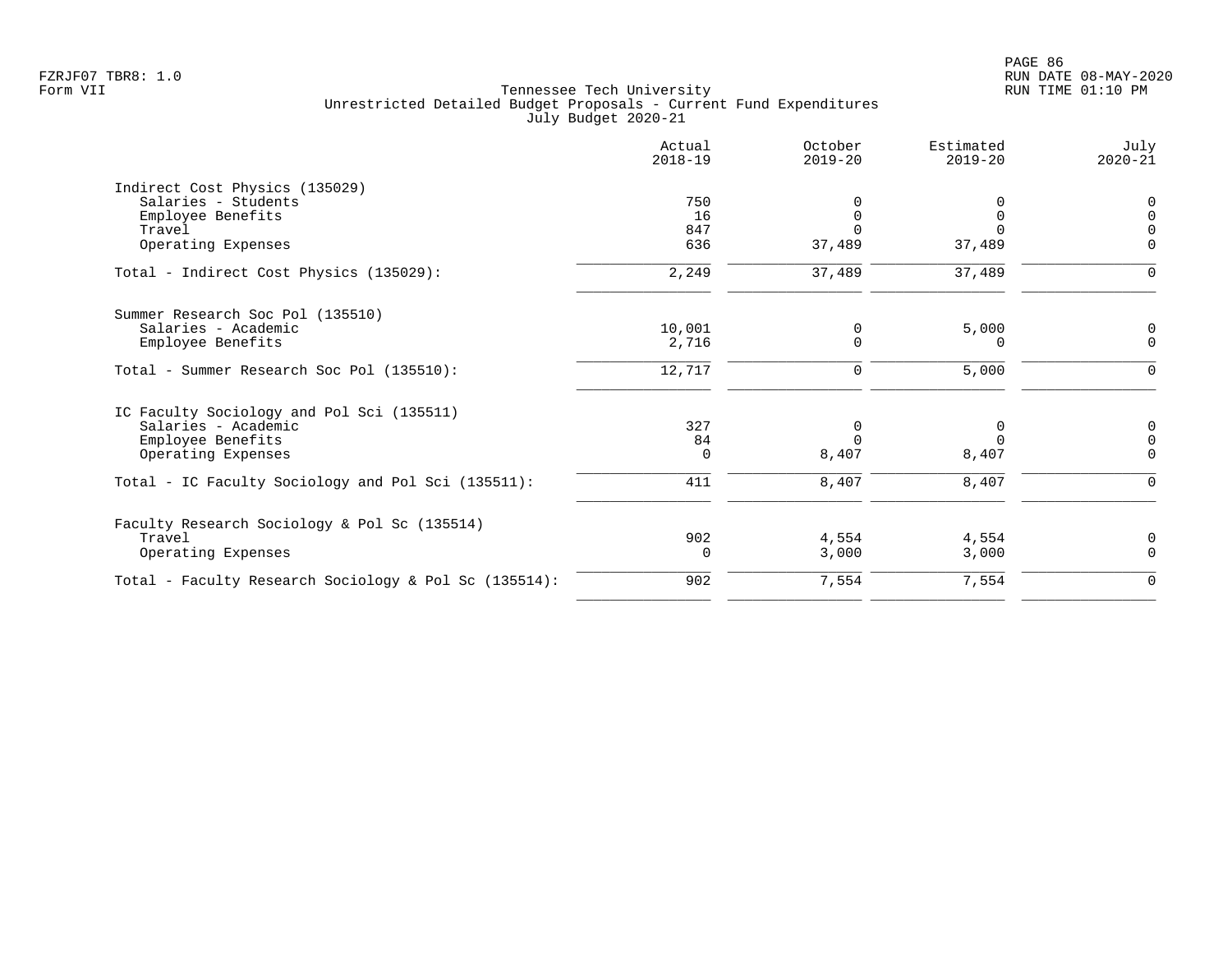|                                                     | Actual<br>$2018 - 19$ | October<br>$2019 - 20$ | Estimated<br>$2019 - 20$ | July<br>$2020 - 21$ |
|-----------------------------------------------------|-----------------------|------------------------|--------------------------|---------------------|
| Indirect Cost Soc and Pol Sci (135529)              |                       |                        |                          |                     |
| Travel                                              | 2,505                 | $\Omega$               | $\mathbf 0$              | $\mathbf 0$         |
| Operating Expenses                                  | 7,160                 | 29,451                 | 29,451                   | $\Omega$            |
| Total - Indirect Cost Soc and Pol Sci (135529):     | 9,665                 | 29,451                 | 29,451                   | $\Omega$            |
| Research College of Engineering (137004)            |                       |                        |                          |                     |
| Travel                                              | 2,553                 | $\Omega$               | $\mathbf 0$              | $\mathbf 0$         |
| Operating Expenses                                  | 0                     | 2,500                  | 2,500                    | $\mathbf 0$         |
| Total - Research College of Engineering (137004):   | 2,553                 | 2,500                  | 2,500                    | $\mathbf 0$         |
| Match Dean Engineering (137005)                     |                       |                        |                          |                     |
| Salaries - Professional                             | 6,838                 | 0                      | 25,994                   | 0                   |
| Employee Benefits                                   | 1,824                 | $\mathbf 0$            | 760                      | $\mathbf 0$         |
| Total - Match Dean Engineering (137005):            | 8,662                 | $\Omega$               | 26,754                   | $\Omega$            |
| IC Faculty Dean of Engineering (137011)             |                       |                        |                          |                     |
| Operating Expenses                                  | $\mathbf 0$           | 1,575                  | 2,075                    | $\mathbf 0$         |
| Total - IC Faculty Dean of Engineering (137011):    | $\mathbf 0$           | 1,575                  | 2,075                    | $\mathbf 0$         |
| Indirect Cost Coll of Engineering (137029)          |                       |                        |                          |                     |
| Salaries - Academic                                 | 17,187                | $\Omega$               | 6,244                    | $\Omega$            |
| Salaries - Supporting                               | 15,998                | 31,596                 | 31,981                   | 31,596              |
| Employee Benefits                                   | 7,616                 | 10,450                 | 10,450                   | 10,450              |
| Travel                                              | 22,335                | $\Omega$               | 5,000                    | $\Omega$            |
| Operating Expenses                                  | 22,941                | 166,903                | 153,179                  | $-39,746$           |
| Capital Outlay                                      | $\cap$                | $\cap$                 | 3,280                    | $\Omega$            |
| Total - Indirect Cost Coll of Engineering (137029): | 86,077                | 208,949                | 210,134                  | 2,300               |
|                                                     |                       |                        |                          |                     |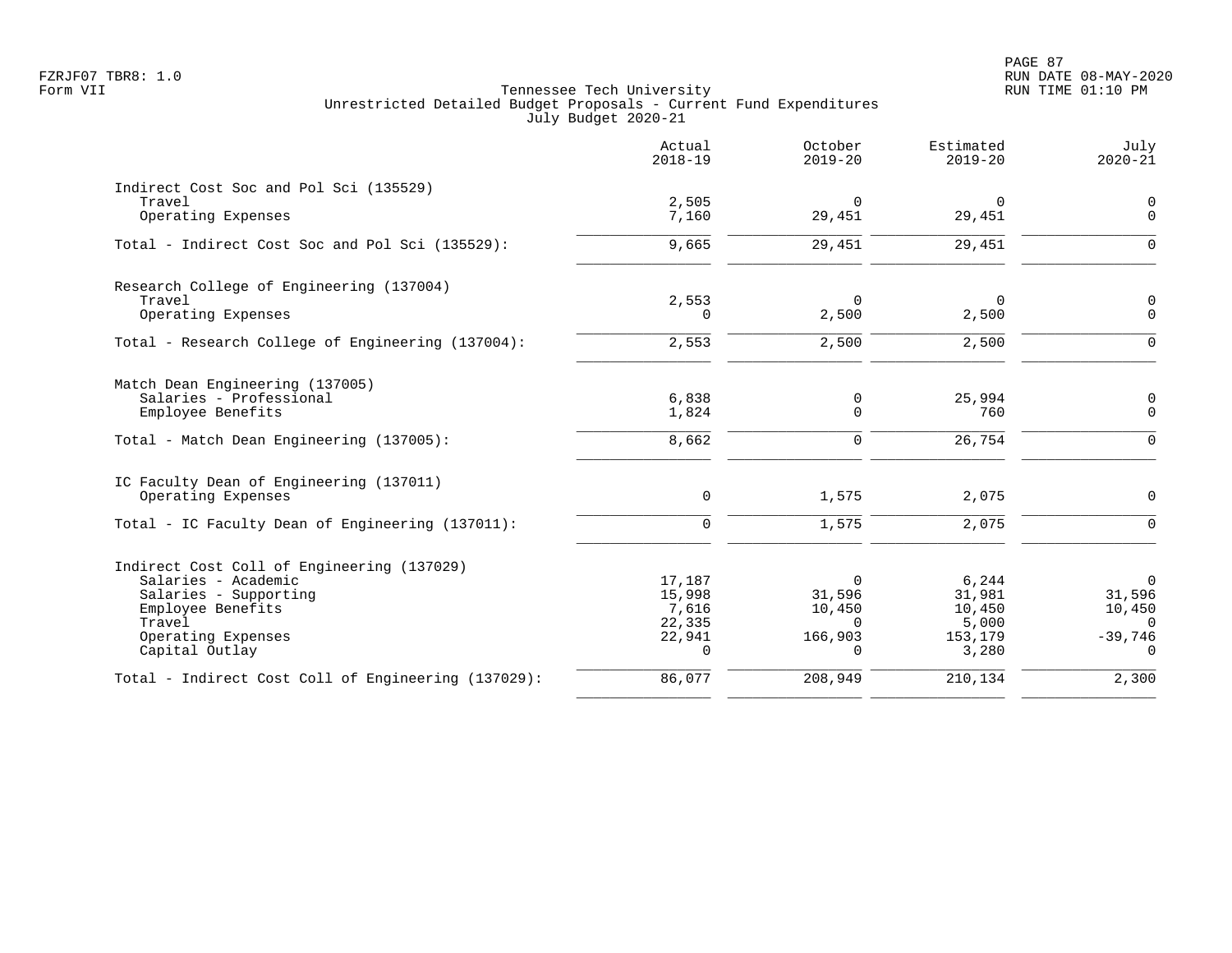PAGE 88 FZRJF07 TBR8: 1.0 RUN DATE 08-MAY-2020

|                                                                                                                                                | Actual<br>$2018 - 19$                  | October<br>$2019 - 20$                            | Estimated<br>$2019 - 20$                    | July<br>$2020 - 21$                               |
|------------------------------------------------------------------------------------------------------------------------------------------------|----------------------------------------|---------------------------------------------------|---------------------------------------------|---------------------------------------------------|
| IC Faculty Basic Engineering (137211)<br>Operating Expenses                                                                                    | 0                                      | 173                                               | 173                                         | 0                                                 |
| Total - IC Faculty Basic Engineering (137211):                                                                                                 | $\mathbf 0$                            | 173                                               | 173                                         | $\Omega$                                          |
| Indirect Cost Basic Engineering (137229)<br>Operating Expenses                                                                                 | 0                                      | 8,938                                             | 8,938                                       | 0                                                 |
| Total - Indirect Cost Basic Engineering (137229):                                                                                              | $\mathbf 0$                            | 8,938                                             | 8,938                                       | $\overline{0}$                                    |
| Faculty Research Chem Engineering (137404)<br>Salaries - Students<br>Salaries - Professional<br>Travel<br>Operating Expenses<br>Capital Outlay | 2,280<br>$\Omega$<br>3,855<br>$\Omega$ | 13,400<br>$\Omega$<br>9,600<br>17,000<br>$\Omega$ | 10,400<br>3,900<br>8,687<br>13,732<br>3,281 | 0<br>$\Omega$<br>$\Omega$<br>$\Omega$<br>$\Omega$ |
| Total - Faculty Research Chem Engineering (137404):                                                                                            | 6,135                                  | 40,000                                            | 40,000                                      | 0                                                 |
| IC Faculty Chemical Engineering (137411)<br>Salaries - Academic<br>Salaries - Students<br>Employee Benefits<br>Travel<br>Operating Expenses    | 2,153<br>2,490<br>558<br>696<br>3,035  | 19,463                                            | 19,781                                      | 0<br>$\Omega$<br>$\Omega$<br>$\Omega$<br>$\Omega$ |
| Total - IC Faculty Chemical Engineering (137411):                                                                                              | 8,932                                  | 19,463                                            | 19,781                                      | $\mathbf 0$                                       |
|                                                                                                                                                |                                        |                                                   |                                             |                                                   |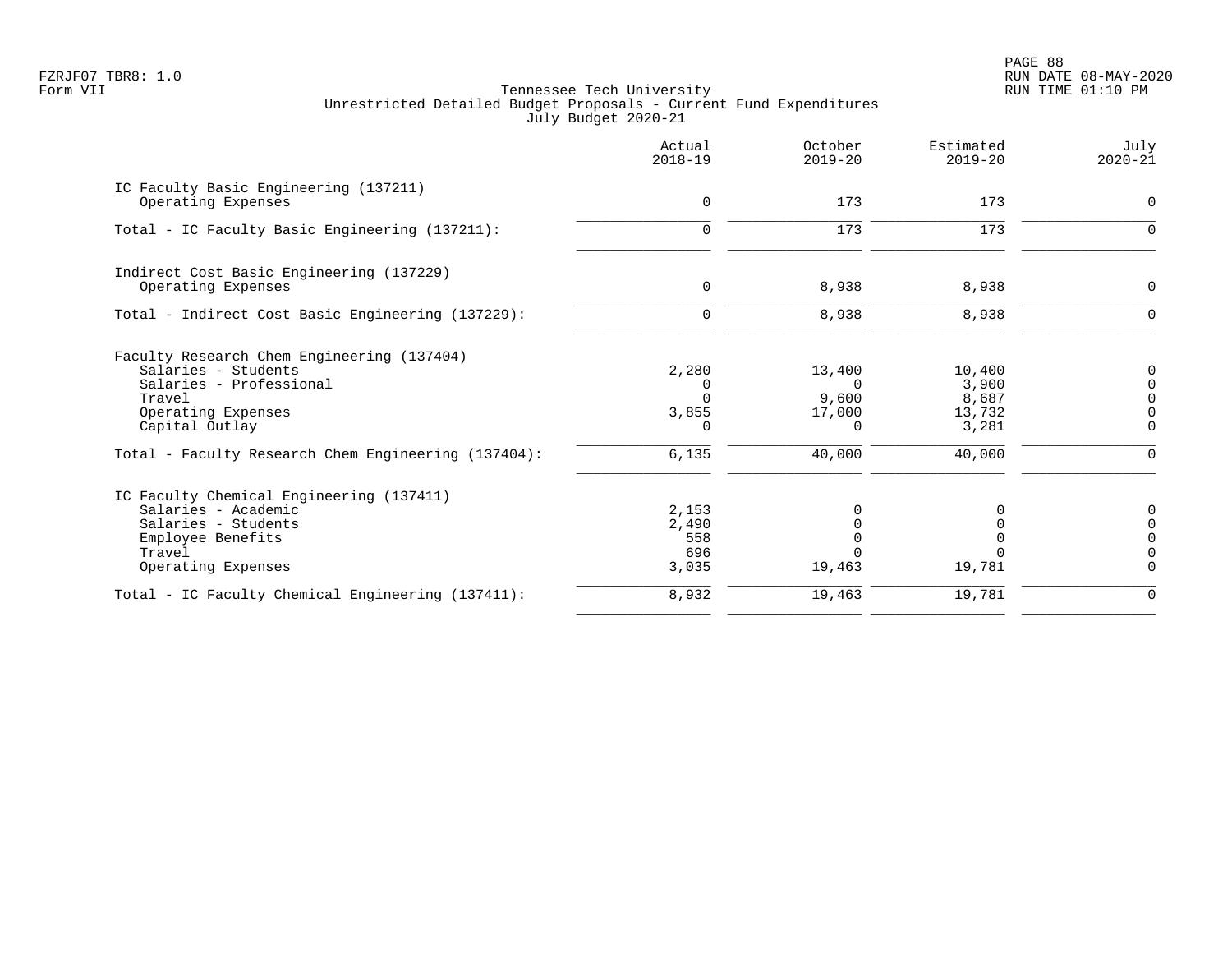|                                                       | Actual<br>$2018 - 19$ | October<br>$2019 - 20$ | Estimated<br>$2019 - 20$ | July<br>$2020 - 21$ |
|-------------------------------------------------------|-----------------------|------------------------|--------------------------|---------------------|
| Indirect Cost Chemical Engineering (137429)<br>Travel |                       | $\Omega$               |                          | $\Omega$            |
| Operating Expenses                                    | 15,283<br>3,439       | 26,393                 | 6,200<br>20,193          | $\Omega$            |
| Total - Indirect Cost Chemical Engineering (137429):  | 18,722                | 26,393                 | 26,393                   | O                   |
| Match Civil and Envir Engrg (137605)                  |                       |                        |                          |                     |
| Salaries - Academic                                   | 2,306                 |                        | 10,528                   | 0                   |
| Salaries - Students                                   | 126                   | $\Omega$               | $\Omega$                 | $\Omega$            |
| Employee Benefits                                     | 497                   | $\Omega$               | 5,264                    | $\Omega$            |
| Operating Expenses                                    | $\Omega$              | 3,882                  | 3,882                    | $\Omega$            |
| Total - Match Civil and Envir Engrg (137605):         | 2,929                 | 3,882                  | 19,674                   | $\mathbf 0$         |
| IC Faculty Civil and Envir Engr (137611)              |                       |                        |                          |                     |
| Salaries - Academic                                   | 3,179                 | $\Omega$               | 6,235                    | $\mathbf 0$         |
| Employee Benefits                                     | 593                   | $\Omega$               | 1,105                    | $\Omega$            |
| Operating Expenses                                    | $\Omega$              | 4,371                  | 7,562                    | $\Omega$            |
| Total - IC Faculty Civil and Envir Engr (137611):     | 3,772                 | 4,371                  | 14,902                   | $\mathbf 0$         |
| Faculty Research Civil Envir Engr (137614)            |                       |                        |                          |                     |
| Salaries - Students                                   | 0                     | 6.000                  | 6.000                    | 0                   |
| Travel                                                | $\Omega$              | 4,000                  | 4,000                    | $\Omega$            |
| Total - Faculty Research Civil Envir Engr (137614):   | 0                     | 10,000                 | 10,000                   | $\mathbf 0$         |
|                                                       |                       |                        |                          |                     |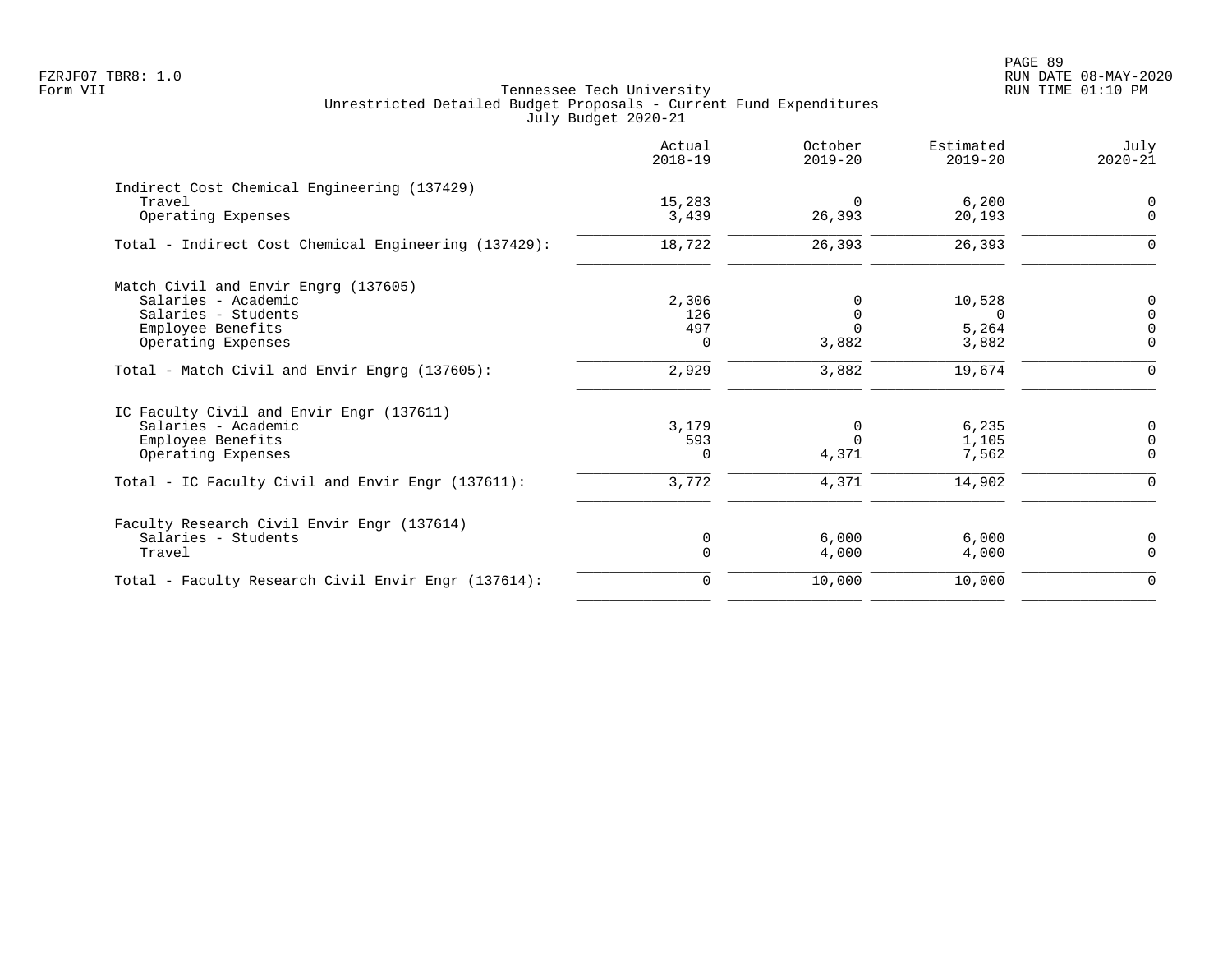|                                                      | Actual<br>$2018 - 19$ | October<br>$2019 - 20$ | Estimated<br>$2019 - 20$ | July<br>$2020 - 21$ |
|------------------------------------------------------|-----------------------|------------------------|--------------------------|---------------------|
| Indirect Cost Civil Envir Engr (137629)              |                       |                        |                          |                     |
| Salaries - Students                                  | 148                   |                        | 63                       |                     |
| Employee Benefits                                    | 11                    |                        | 2                        |                     |
| Travel                                               | 1,416                 |                        | $\Omega$                 |                     |
| Operating Expenses                                   | 203                   | 43,081                 | 43,011                   |                     |
| Capital Outlay                                       | 6,728                 |                        |                          | $\Omega$            |
| Total - Indirect Cost Civil Envir Engr (137629):     | 8,506                 | 43,081                 | 43,076                   | $\mathbf 0$         |
| Faculty Research Elect Comp Engr (137804)            |                       |                        |                          |                     |
| Salaries - Students                                  | 11,240                | 6,000                  | 6,000                    | $\Omega$            |
| Employee Benefits                                    | 58                    | $\Omega$               | $\Omega$                 |                     |
| Operating Expenses                                   | 4,966                 | 4,000                  | 4,000                    | $\Omega$            |
| Total - Faculty Research Elect Comp Engr (137804):   | 16,264                | 10,000                 | 10,000                   |                     |
| IC Faculty Elect and Comp Engr (137811)              |                       |                        |                          |                     |
| Salaries - Academic                                  | 9,072                 | 0                      | 6,833                    | $\Omega$            |
| Employee Benefits                                    | 1,324                 | $\Omega$               | 822                      | $\Omega$            |
| Operating Expenses                                   | $\Omega$              | 2,552                  | 3,423                    | $\Omega$            |
| Total - IC Faculty Elect and Comp Engr (137811):     | 10,396                | 2,552                  | 11,078                   | $\Omega$            |
| Faculty Start-Up Elect & Comp Engr (137812)          |                       |                        |                          |                     |
| Operating Expenses                                   | 68                    | 0                      | 0                        | $\Omega$            |
| Total - Faculty Start-Up Elect & Comp Engr (137812): | 68                    | 0                      | 0                        | $\mathbf 0$         |
|                                                      |                       |                        |                          |                     |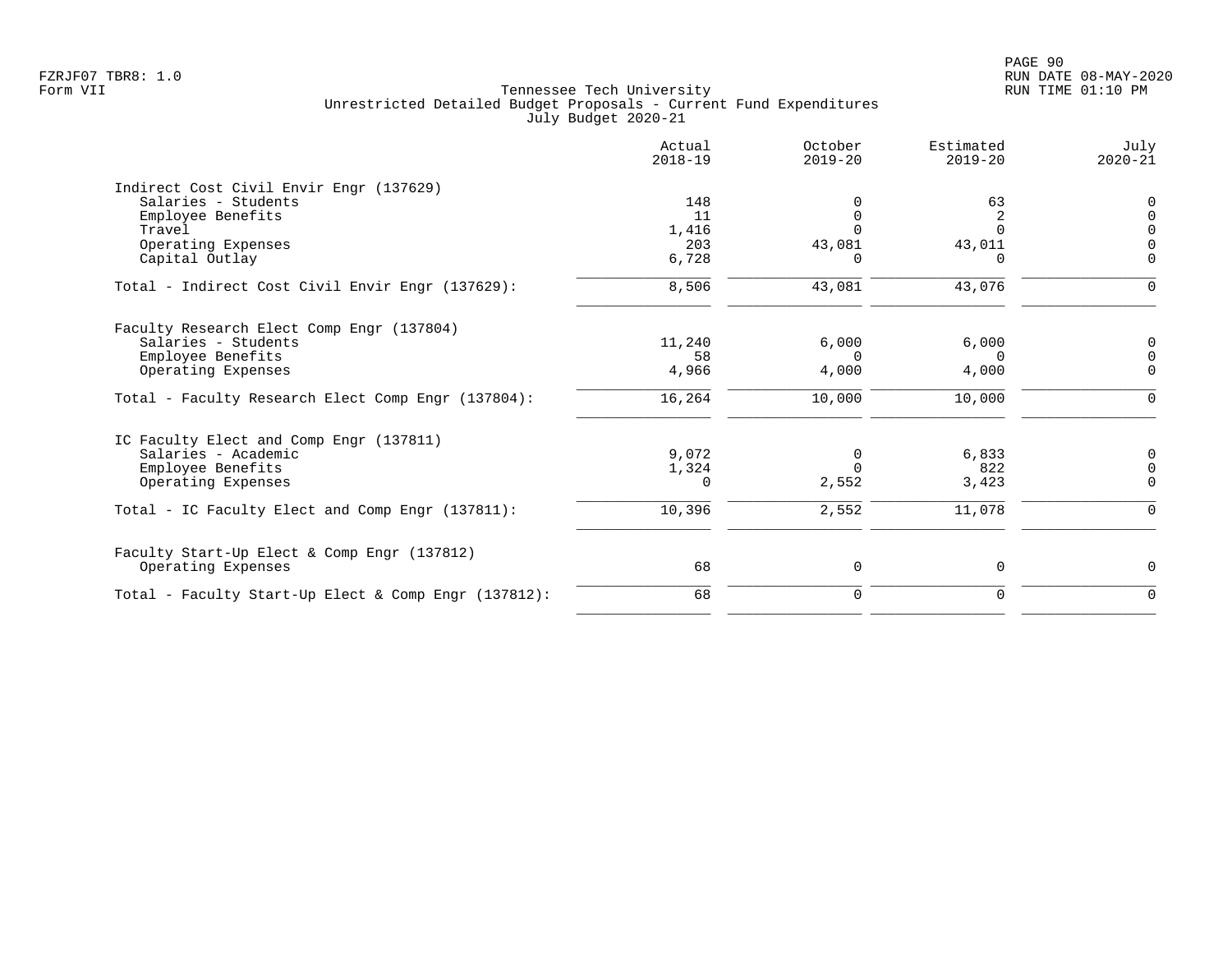|                                                                                                                | Actual<br>$2018 - 19$    | October<br>$2019 - 20$ | Estimated<br>$2019 - 20$ | July<br>$2020 - 21$             |
|----------------------------------------------------------------------------------------------------------------|--------------------------|------------------------|--------------------------|---------------------------------|
| Indirect Cost Elect Comp Engr (137829)<br>Operating Expenses                                                   | 5,450                    | 64,899                 | 67,834                   | $\mathbf 0$                     |
| Total - Indirect Cost Elect Comp Engr (137829):                                                                | 5,450                    | 64,899                 | 67,834                   | $\Omega$                        |
| Faculty Research Manuf Enginrg Tech (138204)<br>Travel<br>Operating Expenses                                   | $\mathbf 0$<br>$\Omega$  | 3,000<br>7,000         | 3,000<br>7,000           | $\mathbf 0$<br>$\Omega$         |
| Total - Faculty Research Manuf Enginrg Tech (138204):                                                          | 0                        | 10,000                 | 10,000                   | $\Omega$                        |
| Matching Manuf & Engineering Tech (138205)<br>Operating Expenses                                               | $\mathsf{O}$             | 22                     | 22                       | $\mathsf{O}$                    |
| Total - Matching Manuf & Engineering Tech (138205):                                                            | $\mathbf 0$              | 22                     | 22                       | $\mathbf 0$                     |
| IC Faculty Manuf & Engineering Tech (138211)<br>Salaries - Academic<br>Employee Benefits<br>Operating Expenses | 3,880<br>700<br>$\Omega$ | 0<br>$\Omega$<br>21    | 5,016<br>884<br>21       | 0<br>$\mathbf 0$<br>$\mathbf 0$ |
| Total - IC Faculty Manuf & Engineering Tech (138211):                                                          | 4,580                    | 21                     | 5,921                    | $\Omega$                        |
| Indirect Cost Manuf & Enginrg Tech (138229)<br>Operating Expenses                                              | 330                      | 19,001                 | 19,006                   | 0                               |
| Total - Indirect Cost Manuf & Enginrg Tech (138229):                                                           | 330                      | 19,001                 | 19,006                   | $\mathbf 0$                     |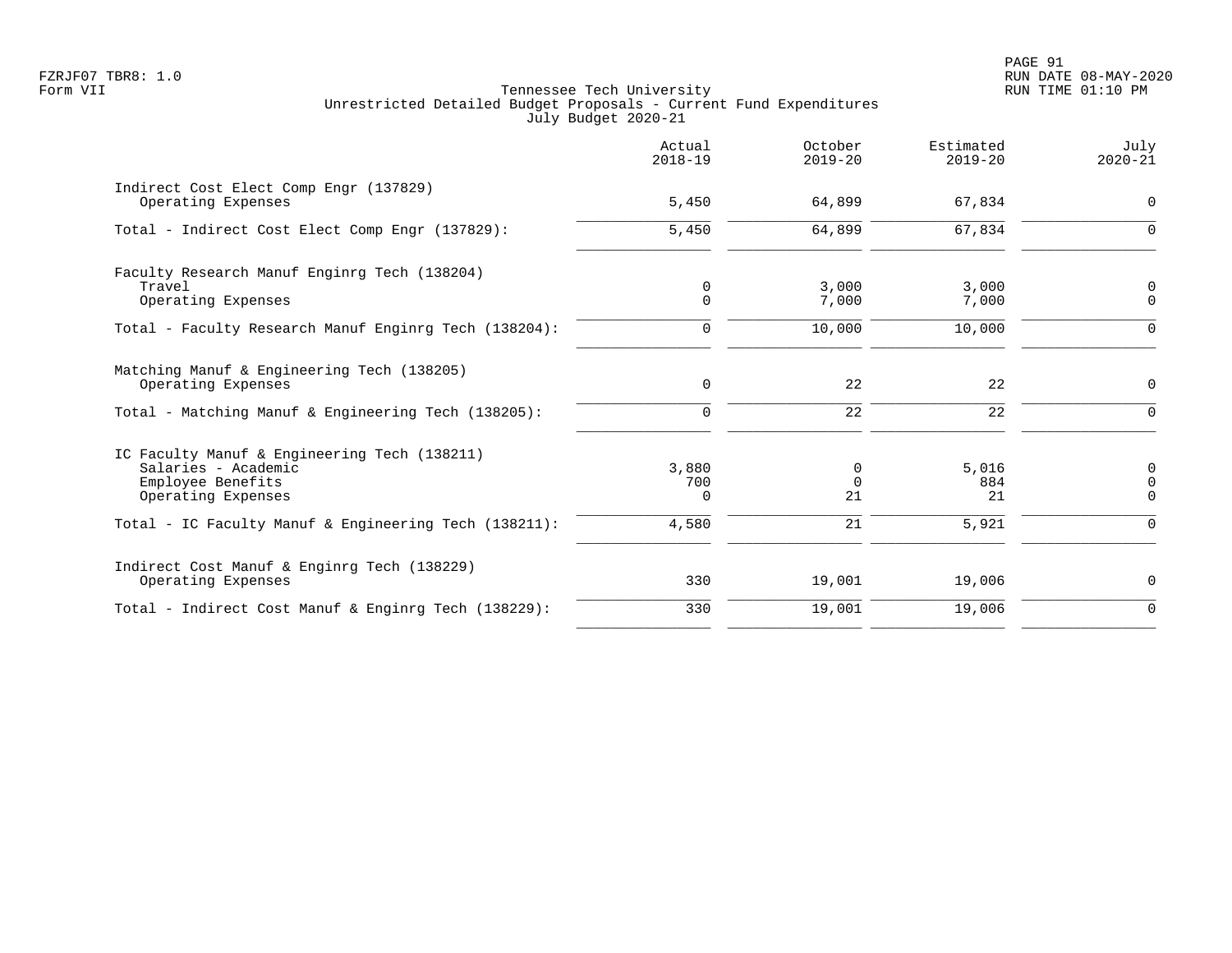|                                                     | Actual<br>$2018 - 19$ | October<br>$2019 - 20$ | Estimated<br>$2019 - 20$ | July<br>$2020 - 21$ |
|-----------------------------------------------------|-----------------------|------------------------|--------------------------|---------------------|
| Match Mechanical Engineering (138405)               |                       |                        |                          |                     |
| Salaries - Academic                                 | $\mathbf 0$           | $\overline{0}$         | 9,750                    | 0                   |
| Salaries - Professional                             | 15,500                | 3,600                  | 7,200                    | $\Omega$            |
| Employee Benefits                                   | 7,764                 | 1,553                  | 6,507                    | $\Omega$            |
| Travel                                              | 0                     | 2,500                  | 4,500                    | $\Omega$            |
| Operating Expenses                                  | $\Omega$              | 3,407                  | $\Omega$                 | $\mathbf 0$         |
| Total - Match Mechanical Engineering (138405):      | 23,264                | 11,060                 | 27,957                   | $\mathbf 0$         |
| IC Faculty Mechanical Engineering (138411)          |                       |                        |                          |                     |
| Salaries - Academic                                 | 22,846                | 0                      | 23,864                   | $\mathbf 0$         |
| Employee Benefits                                   | 5,063                 | $\Omega$               | 4,419                    | $\mathbf 0$         |
| Operating Expenses                                  | $\Omega$              | 18,056                 | 18,068                   | $\Omega$            |
| Total - IC Faculty Mechanical Engineering (138411): | 27,909                | 18,056                 | 46,351                   | $\Omega$            |
| Faculty Research Mechanical Engrg (138414)          |                       |                        |                          |                     |
| Salaries - Students                                 | $\Omega$              | 5,000                  | 4,882                    | 0                   |
| Employee Benefits                                   | $\Omega$              | $\Omega$               | 118                      | $\Omega$            |
| Travel                                              | $\mathbf 0$           | 1,000                  | 1,000                    | $\Omega$            |
| Operating Expenses                                  | $\Omega$              | 4,000                  | 4,000                    | $\mathbf 0$         |
| Total - Faculty Research Mechanical Engrg (138414): | $\mathbf 0$           | 10,000                 | 10,000                   | $\mathbf 0$         |
| Indirect Cost Mech Engr (138429)                    |                       |                        |                          |                     |
| Salaries - Students                                 | 12,000                | 2,400                  | 2,400                    | 0                   |
| Salaries - Professional                             | 3,543                 | $\Omega$               | $\Omega$                 | $\Omega$            |
| Employee Benefits                                   | 91                    | 184                    | 184                      | $\Omega$            |
| Travel                                              | 4,996                 | $\Omega$               | 430                      | $\Omega$            |
| Operating Expenses                                  | 14,564                | 63,160                 | 24,691                   | $\Omega$            |
| Capital Outlay                                      | 1,431                 | $\Omega$               | 3,280                    | $\Omega$            |
| Total - Indirect Cost Mech Engr (138429):           | 36,625                | 65,744                 | 30,985                   | $\Omega$            |
|                                                     |                       |                        |                          |                     |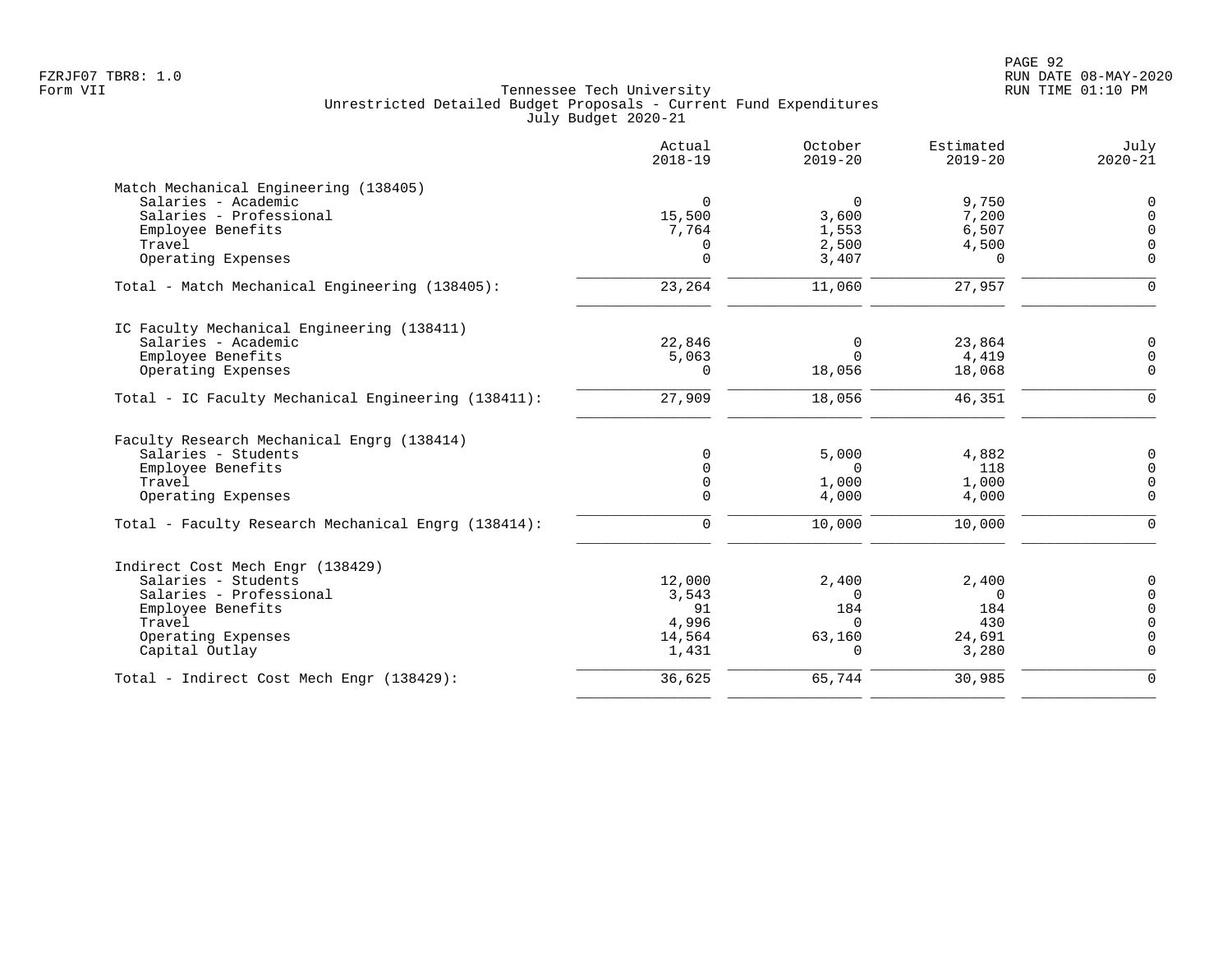|                                                                                                                                                 | Actual<br>$2018 - 19$      | October<br>$2019 - 20$              | Estimated<br>$2019 - 20$     | July<br>$2020 - 21$       |
|-------------------------------------------------------------------------------------------------------------------------------------------------|----------------------------|-------------------------------------|------------------------------|---------------------------|
| IC Faculty Manufacturing Center (139011)<br>Salaries - Academic<br>Employee Benefits<br>Travel<br>Operating Expenses                            | 1,612<br>433<br>259<br>225 | 0<br>$\Omega$<br>$\cap$<br>$-2,226$ | 143<br>17<br>$\Omega$<br>356 | 0<br>$\cap$<br>$\Omega$   |
| Total - IC Faculty Manufacturing Center (139011):                                                                                               | 2,529                      | $-2,226$                            | 516                          | n                         |
| Indirect Cost Manuf Res Center (139029)<br>Operating Expenses                                                                                   | $\mathbf 0$                | 47,339                              | 47,389                       | $\Omega$                  |
| Total - Indirect Cost Manuf Res Center (139029):                                                                                                | 0                          | 47,339                              | 47,389                       | $\Omega$                  |
| IC Faculty Energy Sys Research Ctr (139211)<br>Salaries - Academic<br>Employee Benefits<br>Total - IC Faculty Energy Sys Research Ctr (139211): | 0<br>$\Omega$<br>$\Omega$  | 0<br>$\Omega$<br>$\Omega$           | 909<br>151<br>1,060          | 0<br>$\Omega$<br>$\Omega$ |
| Indirect Cost Energy Syst Res Ctr (139229)<br>Salaries - Students<br>Operating Expenses<br>Total - Indirect Cost Energy Syst Res Ctr (139229):  | 4,176<br>3,464<br>7,640    | $\Omega$<br>5,130<br>5,130          | $\Omega$<br>5,130<br>5,130   | $\Omega$<br>$\Omega$      |
| IC Faculty Interdisciplinary Studie (139311)<br>Salaries - Academic<br>Employee Benefits                                                        | 0<br>$\Omega$              | 0<br>$\Omega$                       | 128<br>22                    | 0<br>$\Omega$             |
| Total - IC Faculty Interdisciplinary Studie (139311):                                                                                           | $\Omega$                   | $\mathbf 0$                         | 150                          | $\Omega$                  |
|                                                                                                                                                 |                            |                                     |                              |                           |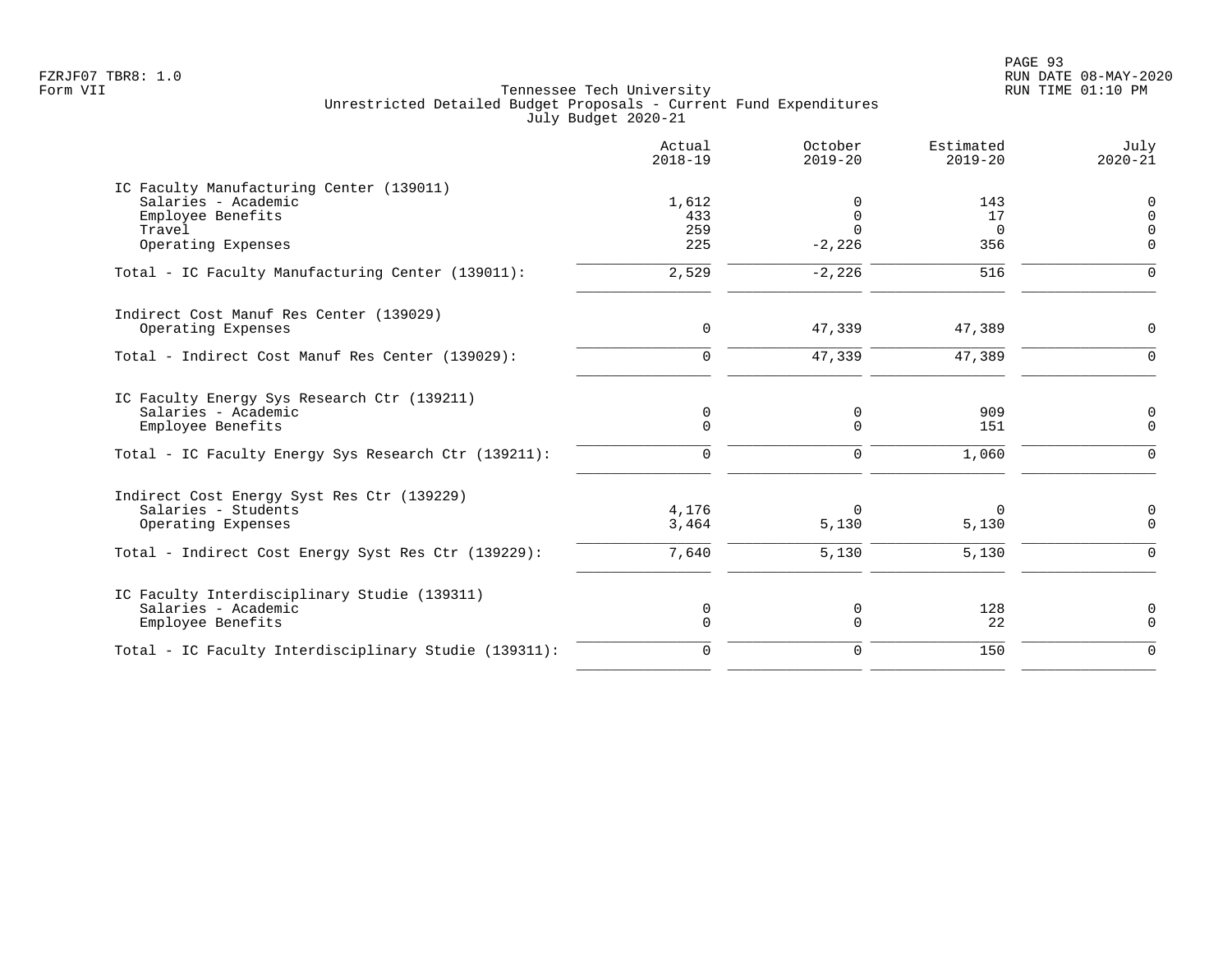PAGE 94 FZRJF07 TBR8: 1.0 RUN DATE 08-MAY-2020

|                                                                                                                                                                                                    | Actual<br>$2018 - 19$                                               | October<br>$2019 - 20$                                                | Estimated<br>$2019 - 20$                                              | July<br>$2020 - 21$                                                  |
|----------------------------------------------------------------------------------------------------------------------------------------------------------------------------------------------------|---------------------------------------------------------------------|-----------------------------------------------------------------------|-----------------------------------------------------------------------|----------------------------------------------------------------------|
| Indirect Cost Interdisciplinary Stu (139329)<br>Operating Expenses                                                                                                                                 | $\mathbf 0$                                                         | 1,075                                                                 | 1,075                                                                 | $\mathbf 0$                                                          |
| Total - Indirect Cost Interdisciplinary Stu (139329):                                                                                                                                              | $\mathbf 0$                                                         | 1,075                                                                 | 1,075                                                                 | $\Omega$                                                             |
| Match Water Center (139405)<br>Operating Expenses                                                                                                                                                  | $\mathbf 0$                                                         | $\Omega$                                                              | 4,527                                                                 | $\mathbf 0$                                                          |
| Total - Match Water Center (139405):                                                                                                                                                               | $\mathbf 0$                                                         | $\mathbf 0$                                                           | 4,527                                                                 | $\Omega$                                                             |
| IC Faculty Water Center (139411)<br>Travel<br>Operating Expenses                                                                                                                                   | 825<br>303                                                          | $\overline{0}$<br>91                                                  | $\mathbf 0$<br>91                                                     | $\mathsf{O}$<br>$\mathbf 0$                                          |
| Total - IC Faculty Water Center (139411):                                                                                                                                                          | 1,128                                                               | 91                                                                    | 91                                                                    | $\mathbf 0$                                                          |
| Indirect Cost Water Res Center (139429)<br>Operating Expenses                                                                                                                                      | 0                                                                   | 6,540                                                                 | 6,540                                                                 | $\Omega$                                                             |
| Total - Indirect Cost Water Res Center (139429):                                                                                                                                                   | $\Omega$                                                            | 6,540                                                                 | 6,540                                                                 | $\Omega$                                                             |
| Cybersecurity Educ Research Center (139600)<br>Salaries - Academic<br>Salaries - Supporting<br>Salaries - Students<br>Salaries - Professional<br>Employee Benefits<br>Travel<br>Operating Expenses | 19,491<br>36,000<br>23,642<br>132,334<br>91,218<br>20,719<br>72,581 | 50,983<br>36,000<br>30,000<br>170,114<br>120,239<br>30,000<br>224,133 | 23,158<br>35,558<br>30,000<br>146,995<br>120,239<br>30,000<br>278,729 | 45,983<br>36,800<br>30,000<br>157,825<br>120,239<br>30,000<br>79,953 |
| Total - Cybersecurity Educ Research Center (139600):                                                                                                                                               | 395,985                                                             | 661,469                                                               | 664,679                                                               | 500,800                                                              |
|                                                                                                                                                                                                    |                                                                     |                                                                       |                                                                       |                                                                      |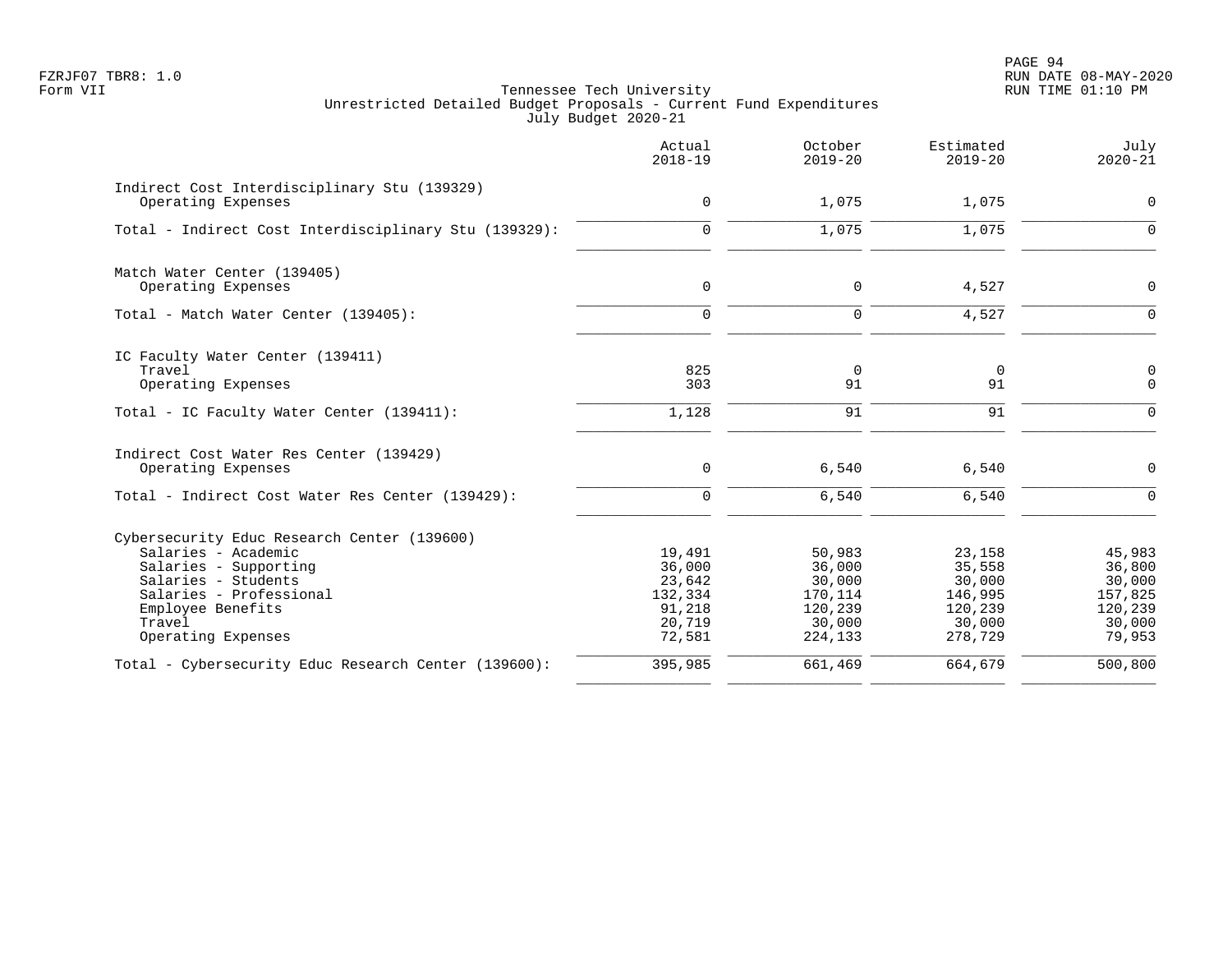PAGE 95 FZRJF07 TBR8: 1.0 RUN DATE 08-MAY-2020

|                                                       | Actual<br>$2018 - 19$ | October<br>$2019 - 20$ | Estimated<br>$2019 - 20$ | July<br>$2020 - 21$ |
|-------------------------------------------------------|-----------------------|------------------------|--------------------------|---------------------|
| Indirect Cost Cybersec Educ Rsr Ctr (139629)          |                       |                        |                          |                     |
| Travel                                                | 1,586                 | $\overline{0}$         | 0                        | $\mathbf 0$         |
| Operating Expenses                                    | $\Omega$              | 3,047                  | 3,047                    | $\Omega$            |
| Total - Indirect Cost Cybersec Educ Rsr Ctr (139629): | 1,586                 | 3,047                  | 3,047                    | $\mathbf 0$         |
| Indirect Cost Dean Coll of Bus (140029)               |                       |                        |                          |                     |
| Salaries - Professional                               | 0                     | 5,331                  | 20,442                   | 0                   |
| Employee Benefits                                     | $\Omega$              | 2,133                  | 5,133                    | $\Omega$            |
| Operating Expenses                                    | 15,400                | 48,012                 | 29,616                   | 0                   |
| Total - Indirect Cost Dean Coll of Bus (140029):      | 15,400                | 55,476                 | 55,191                   | $\mathbf 0$         |
| Indirect Cost iCube (140129)                          |                       |                        |                          |                     |
| Salaries - Academic                                   | 569                   | $\Omega$               | 1,586                    | 0                   |
| Salaries - Professional                               | 13,586                | $\mathbf 0$            | $\Omega$                 | $\mathbf 0$         |
| Employee Benefits                                     | 3,568                 | $\Omega$               | 288                      | $\Omega$            |
| Travel                                                | 800                   | $\Omega$               | $\Omega$                 | $\Omega$            |
| Operating Expenses                                    | 19,362                | 6,714                  | 6,705                    | $\Omega$            |
| Total - Indirect Cost iCube (140129):                 | 37,885                | 6,714                  | 8,579                    | $\Omega$            |
| Indirect Cost Accounting (141529)                     |                       |                        |                          |                     |
| Operating Expenses                                    | $\mathbf 0$           | 435                    | 435                      | $\Omega$            |
| Total - Indirect Cost Accounting (141529):            | $\mathbf 0$           | 435                    | 435                      | $\mathbf 0$         |
|                                                       |                       |                        |                          |                     |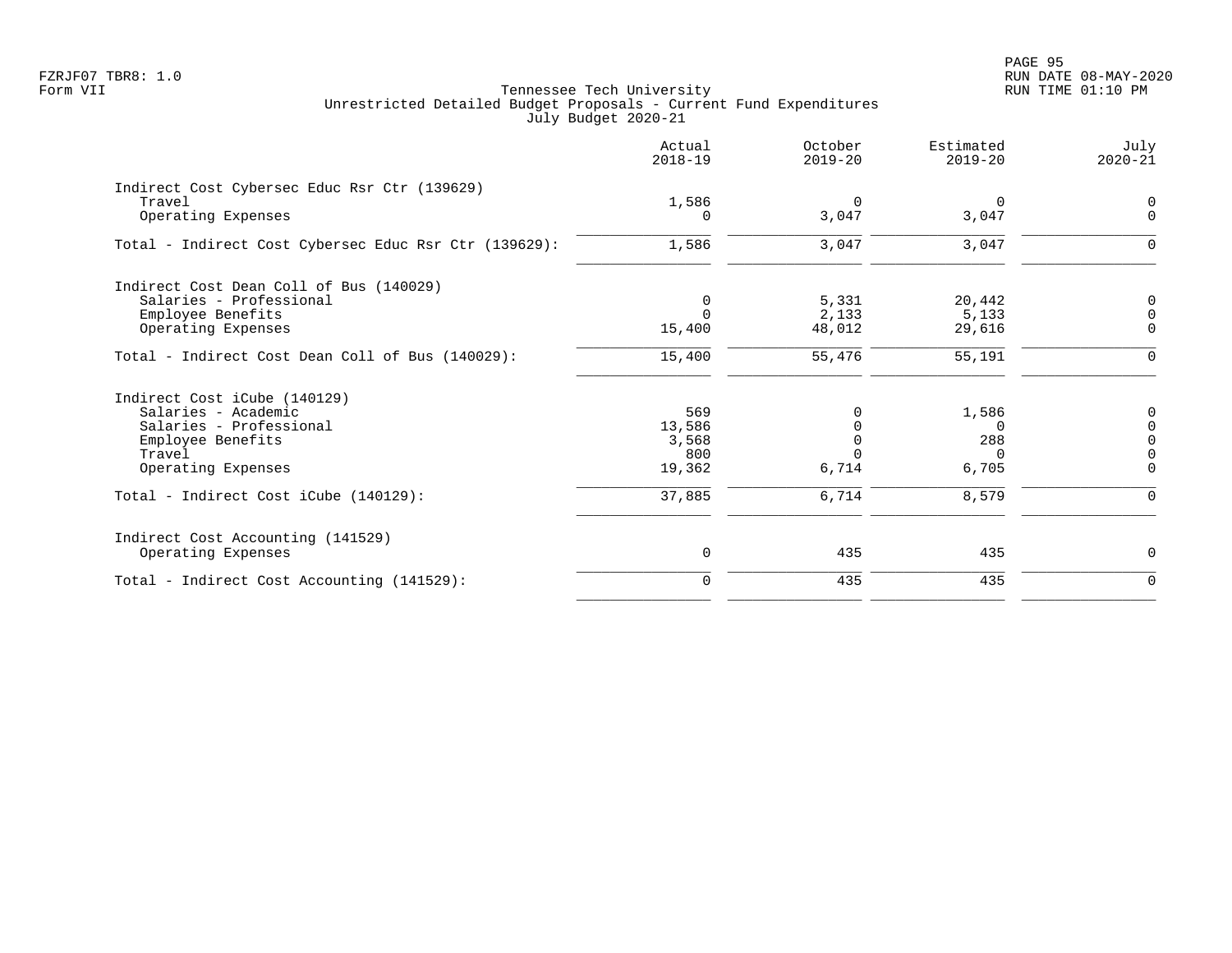PAGE 96 FZRJF07 TBR8: 1.0 RUN DATE 08-MAY-2020

|                                                                                                                                                               | Actual<br>$2018 - 19$  | October<br>$2019 - 20$           | Estimated<br>$2019 - 20$       | July<br>$2020 - 21$                            |
|---------------------------------------------------------------------------------------------------------------------------------------------------------------|------------------------|----------------------------------|--------------------------------|------------------------------------------------|
| IC Faculty Econ Finance Marketing (142511)<br>Salaries - Academic<br>Employee Benefits<br>Operating Expenses                                                  | 15,062<br>2,102<br>31  | $\mathbf 0$<br>$\Omega$<br>2,297 | 21,997<br>2,807<br>2,228       | 0<br>$\mathbf 0$<br>$\Omega$                   |
| Total - IC Faculty Econ Finance Marketing (142511):                                                                                                           | 17,195                 | 2,297                            | 27,032                         | $\Omega$                                       |
| Indirect Cost Econ and Finance (142529)<br>Operating Expenses                                                                                                 | $\mathbf 0$            | 1,500                            | 840                            | $\mathbf 0$                                    |
| Total - Indirect Cost Econ and Finance (142529):                                                                                                              | $\mathbf 0$            | 1,500                            | 840                            | $\mathbf 0$                                    |
| Indirect Cost Dec Sci and Mgnt (144029)<br>Salaries - Academic<br>Employee Benefits<br>Operating Expenses<br>Total - Indirect Cost Dec Sci and Mgnt (144029): | 654<br>116<br>0<br>770 | 0<br>$\Omega$<br>3,903<br>3,903  | 1,088<br>192<br>3,978<br>5,258 | 0<br>$\mathbf 0$<br>$\mathbf 0$<br>$\mathbf 0$ |
| Match Dean College of Education (150015)<br>Operating Expenses<br>Total - Match Dean College of Education (150015):                                           | 0<br>$\mathbf 0$       | 21,334<br>21,334                 | 21,334<br>21,334               | 0<br>$\mathbf 0$                               |
| Indirect Cost College of Educ (150029)<br>Travel<br>Operating Expenses                                                                                        | 3,020<br>13,338        | $\Omega$<br>10,288               | 210<br>10,078                  | 0<br>$\mathbf 0$                               |
| Total - Indirect Cost College of Educ (150029):                                                                                                               | 16,358                 | 10,288                           | 10,288                         | $\mathbf 0$                                    |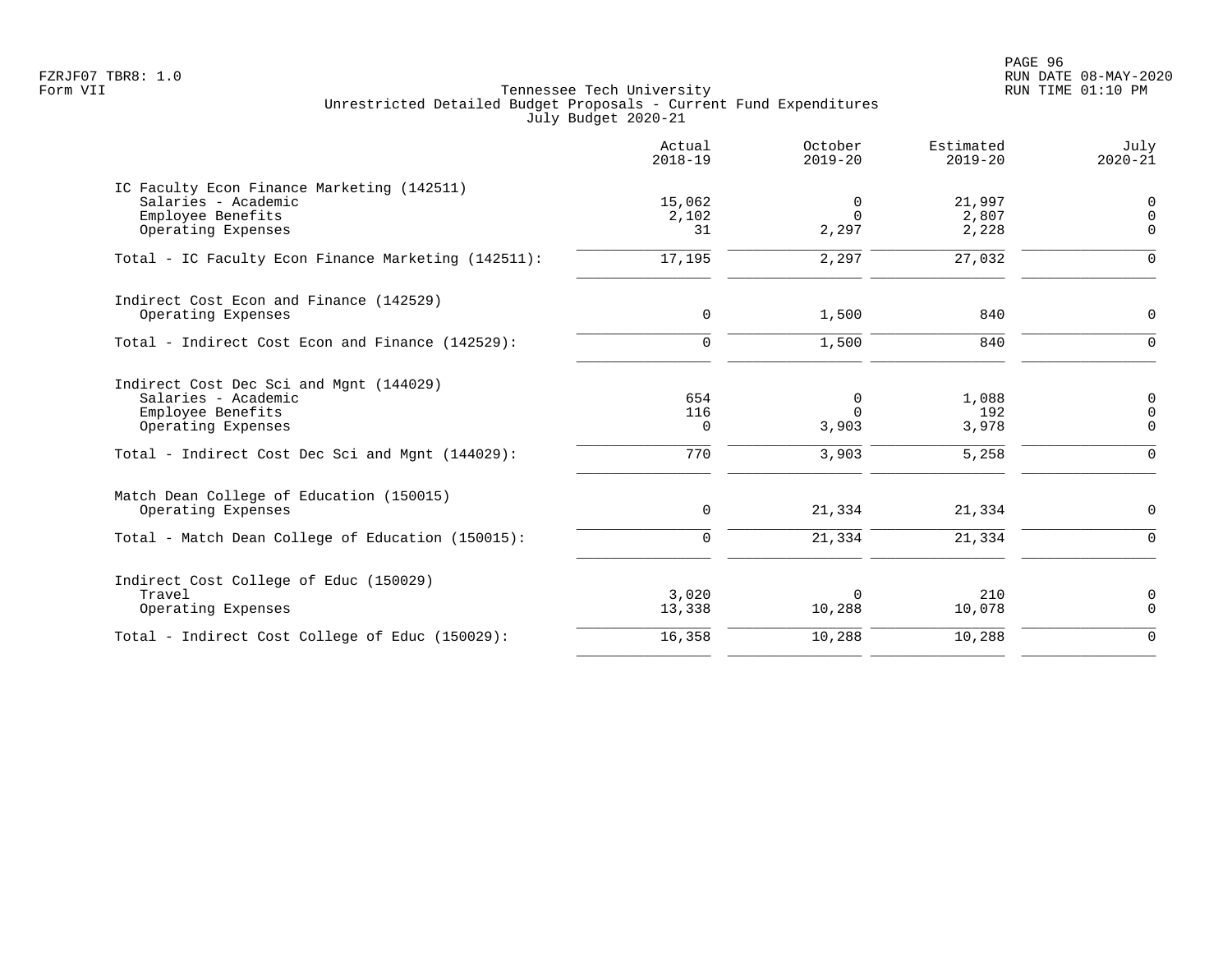|                                                   | Actual<br>$2018 - 19$ | October<br>$2019 - 20$ | Estimated<br>$2019 - 20$ | July<br>$2020 - 21$ |
|---------------------------------------------------|-----------------------|------------------------|--------------------------|---------------------|
| Research Education (151504)<br>Travel             | 2,980                 | 2,500                  | 2,500                    | $\Omega$            |
| Operating Expenses                                |                       | 204                    | 204                      | $\Omega$            |
| Total - Research Education (151504):              | 2,980                 | 2,704                  | 2,704                    | $\Omega$            |
| IC Faculty Assoc Dean Education (151511)          |                       |                        |                          |                     |
| Salaries - Academic<br>Employee Benefits          | 0<br>$\mathbf 0$      | 0<br>0                 | 189<br>31                | 0<br>$\mathbf 0$    |
| Total - IC Faculty Assoc Dean Education (151511): | 0                     | 0                      | 220                      | $\Omega$            |
| Indirect Cost Assoc Dean Educ (151529)            |                       |                        |                          |                     |
| Travel<br>Operating Expenses                      | 1,120<br>$\Omega$     | $\Omega$<br>202        | $\overline{0}$<br>202    | 0<br>$\Omega$       |
| Total - Indirect Cost Assoc Dean Educ (151529):   | 1,120                 | 202                    | 202                      | $\Omega$            |
| IC Faculty Counseling and Psych (152011)          |                       |                        |                          |                     |
| Salaries - Academic<br>Employee Benefits          | 327<br>91             | <sup>0</sup>           | 0<br>$\Omega$            | $\Omega$            |
| Travel                                            | 1,000                 |                        | $\Omega$                 |                     |
| Operating Expenses                                | $\Omega$              | 517                    | 517                      | $\Omega$            |
| Total - IC Faculty Counseling and Psych (152011): | 1,418                 | 517                    | 517                      | $\Omega$            |
|                                                   |                       |                        |                          |                     |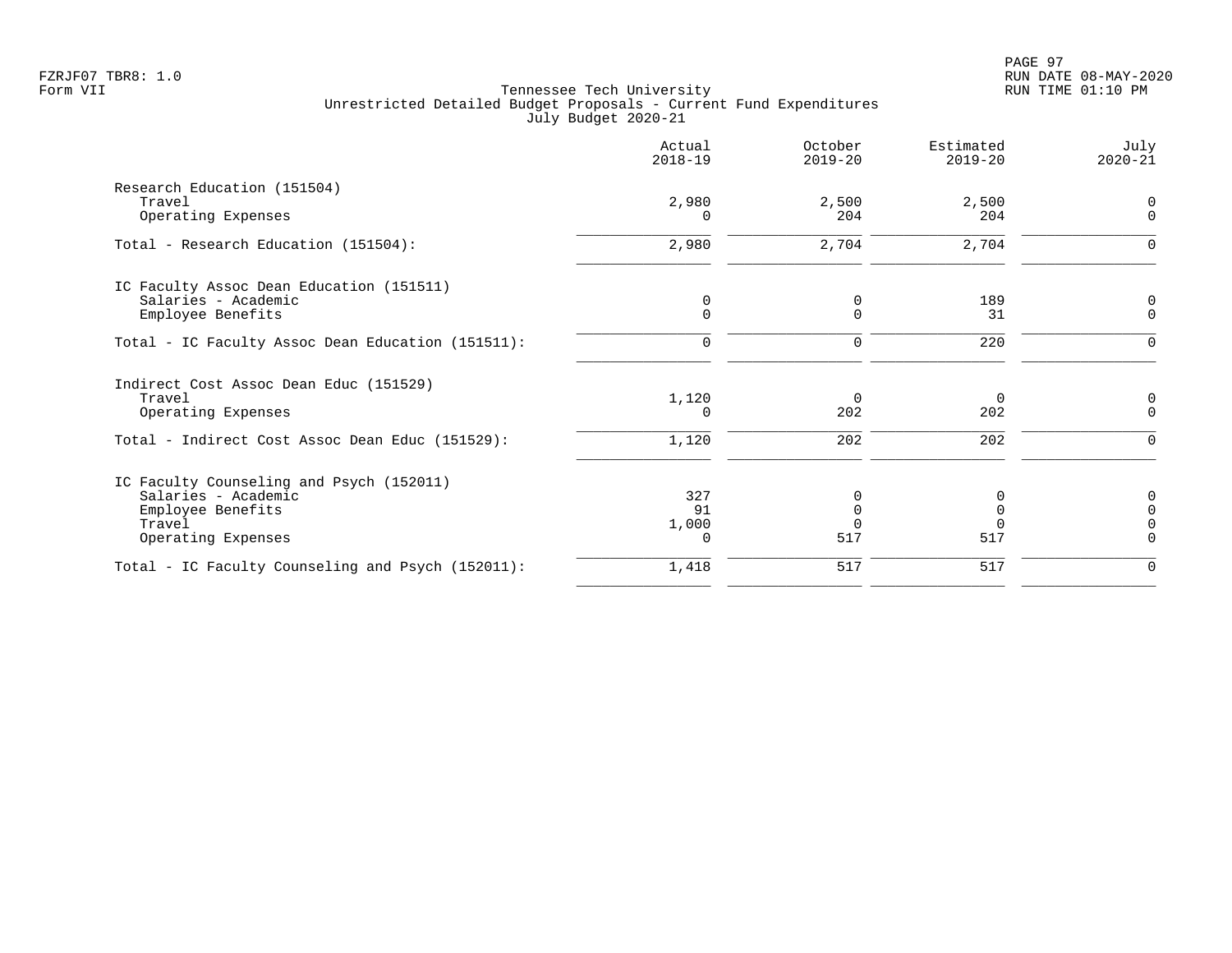PAGE 98 FZRJF07 TBR8: 1.0 RUN DATE 08-MAY-2020

|                                                                                                                     | Actual<br>$2018 - 19$       | October<br>$2019 - 20$ | Estimated<br>$2019 - 20$ | July<br>$2020 - 21$                           |
|---------------------------------------------------------------------------------------------------------------------|-----------------------------|------------------------|--------------------------|-----------------------------------------------|
| Faculty Research Counsel and Psych (152014)<br>Travel                                                               | 9,900                       | 3,000                  | 3,000                    | $\mathbf 0$                                   |
| Total - Faculty Research Counsel and Psych (152014):                                                                | 9,900                       | 3,000                  | 3,000                    | $\Omega$                                      |
| Indirect Cost Counsel and Psychol (152029)<br>Operating Expenses                                                    | 1,047                       | 3,253                  | 3,253                    | 0                                             |
| Total - Indirect Cost Counsel and Psychol (152029):                                                                 | 1,047                       | 3,253                  | 3,253                    | $\Omega$                                      |
| Faculty Research Teacher Education (152504)<br>Travel<br>Operating Expenses                                         | 0<br>$\Omega$               | 1,450<br>8,550         | 1,450<br>8,550           | 0<br>$\Omega$                                 |
| Total - Faculty Research Teacher Education (152504):                                                                | $\mathbf 0$                 | 10,000                 | 10,000                   | $\Omega$                                      |
| Indirect Cost Teacher Education (152529)<br>Operating Expenses                                                      | 0                           | 220                    | 220                      | $\mathbf 0$                                   |
| Total - Indirect Cost Teacher Education (152529):                                                                   | $\Omega$                    | 220                    | 220                      | $\Omega$                                      |
| Faculty Research Curr Instruct (153004)<br>Salaries - Students<br>Employee Benefits<br>Travel<br>Operating Expenses | 693<br>9<br>3,289<br>11,607 | 0<br>O                 | 0<br>U<br>0<br>0         | $\mathbf 0$<br>$\Omega$<br>$\cap$<br>$\Omega$ |
| Total - Faculty Research Curr Instruct (153004):                                                                    | 15,598                      | 0                      | $\mathbf 0$              | $\Omega$                                      |
|                                                                                                                     |                             |                        |                          |                                               |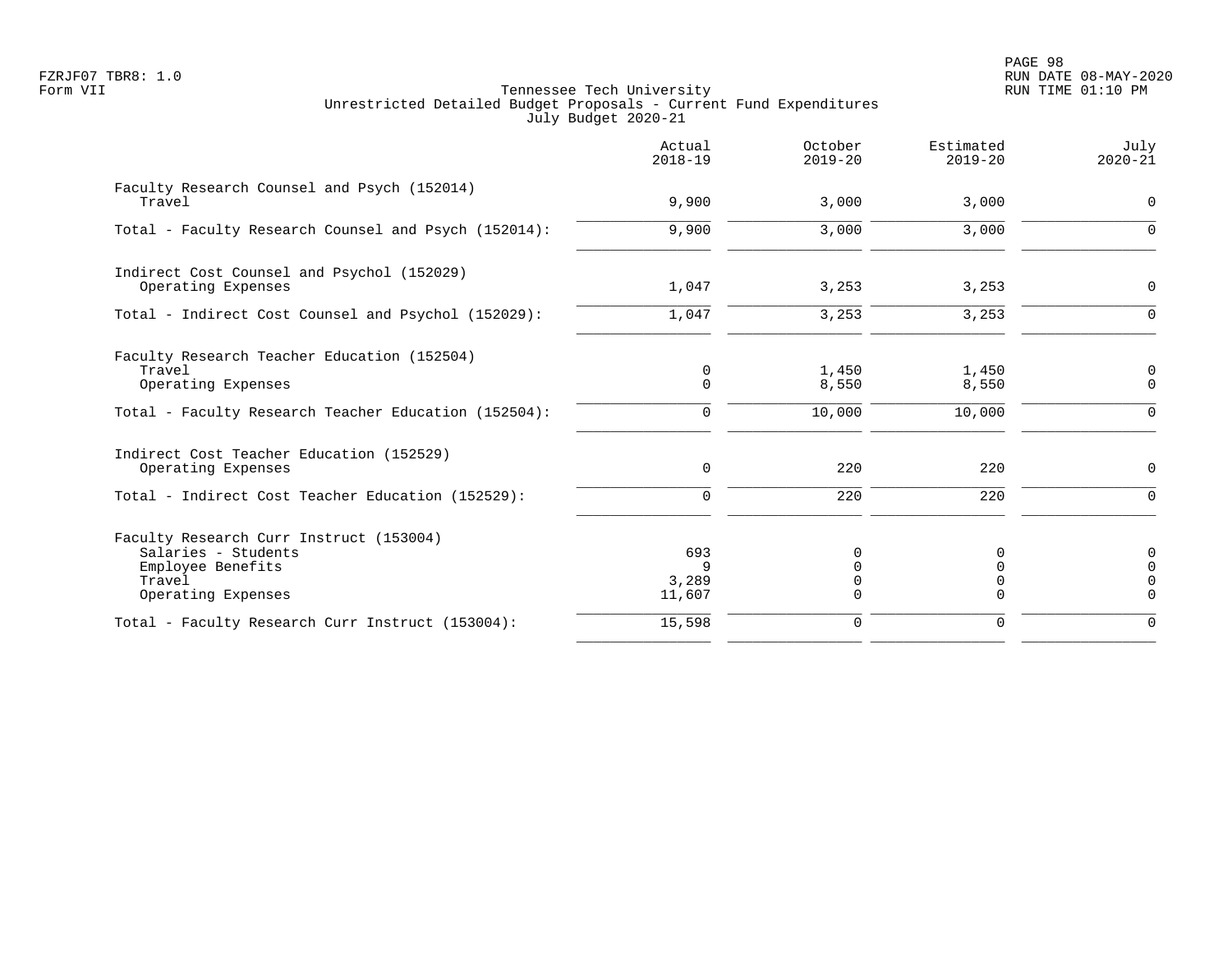| Actual<br>$2018 - 19$               | October<br>$2019 - 20$                    | Estimated<br>$2019 - 20$             | July<br>$2020 - 21$              |
|-------------------------------------|-------------------------------------------|--------------------------------------|----------------------------------|
| 4,941<br>1,065<br>1,530<br>$\Omega$ | $\Omega$<br>$\Omega$<br>$\Omega$<br>9,529 | 12,155<br>2,710<br>$\Omega$<br>9,919 | $\Omega$<br>$\Omega$<br>$\Omega$ |
| 7,536                               | 9,529                                     | 24,784                               | $\Omega$                         |
| 11,977                              | 13,978                                    | 14,493                               | $\Omega$                         |
| 11,977                              | 13,978                                    | 14,493                               | $\Omega$                         |
| 2,995                               | 3,000                                     | 3,000                                | 0                                |
| 2,995                               | 3,000                                     | 3,000                                | $\Omega$                         |
| 0                                   | 328                                       | 328                                  | 0                                |
| $\mathbf 0$                         | 328                                       | 328                                  | $\Omega$                         |
| 9,851                               | 0                                         | $\mathbf 0$                          | 0                                |
| 9,851                               | $\mathbf 0$                               | $\Omega$                             | $\Omega$                         |
|                                     |                                           |                                      |                                  |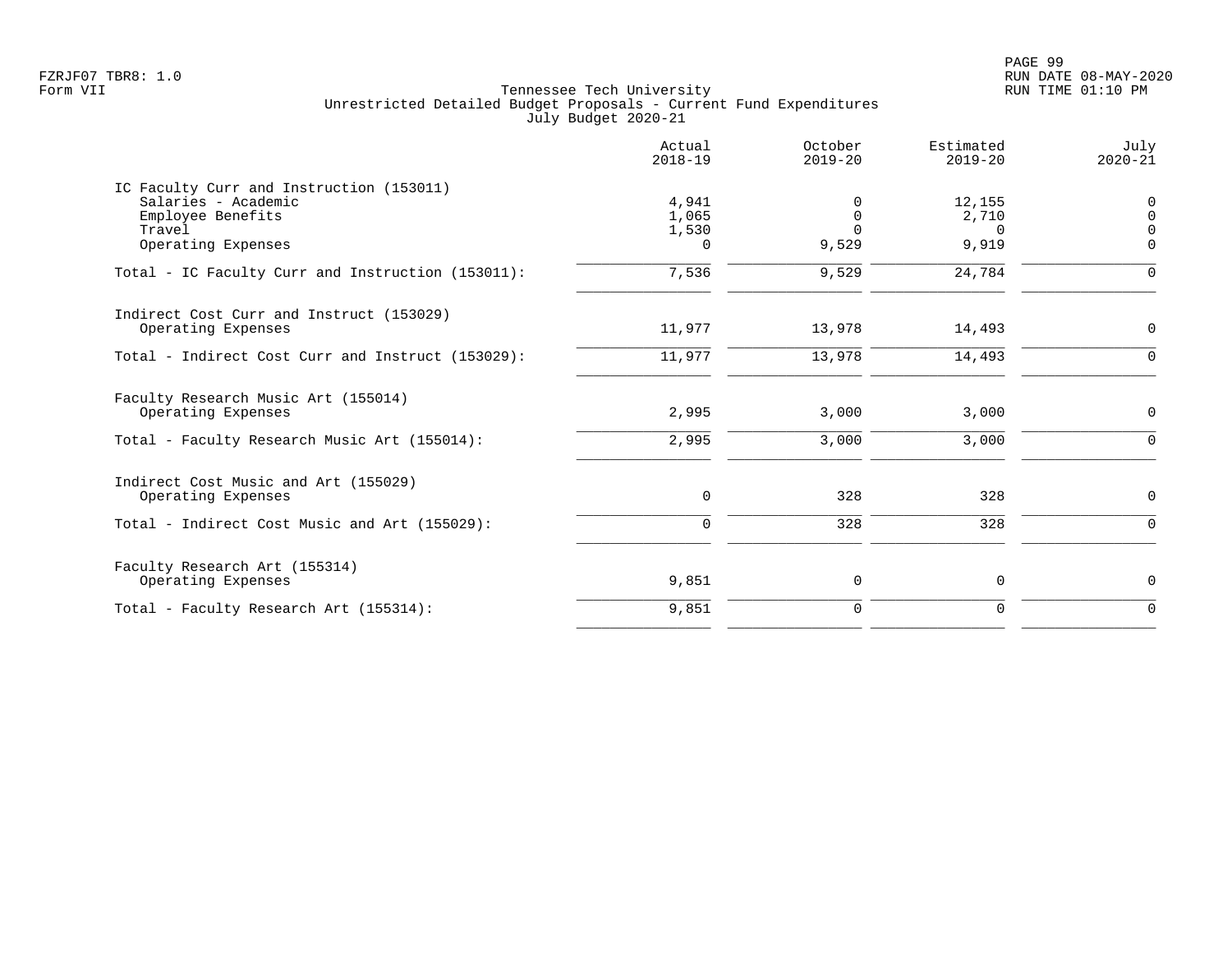|                                                    | Actual<br>$2018 - 19$ | October<br>$2019 - 20$ | Estimated<br>$2019 - 20$ | July<br>$2020 - 21$ |
|----------------------------------------------------|-----------------------|------------------------|--------------------------|---------------------|
| Indirect Cost Art Craft & Design (155329)          |                       |                        |                          |                     |
| Operating Expenses                                 | $\mathbf 0$           | 60                     | 60                       | 0                   |
| Total - Indirect Cost Art Craft & Design (155329): | $\mathbf 0$           | 60                     | 60                       | $\Omega$            |
| Match STEM (156005)                                |                       |                        |                          |                     |
| Salaries - Professional                            | 2,021                 | 0                      | 1,105                    | $\mathsf{O}$        |
| Employee Benefits                                  | 155                   | $\Omega$               | 482                      | $\overline{0}$      |
| Operating Expenses                                 | $\Omega$              | 983                    | 983                      | $\Omega$            |
| Total - Match STEM (156005):                       | 2,176                 | 983                    | 2,570                    | $\Omega$            |
| Indirect Costs STEM Center (156009)                |                       |                        |                          |                     |
| Travel                                             | 2,552                 | $\Omega$               | $\Omega$                 | $\mathbf 0$         |
| Operating Expenses                                 | 0                     | 25,200                 | 25,245                   | $\mathsf{O}$        |
| Total - Indirect Costs STEM Center (156009):       | 2,552                 | 25,200                 | 25,245                   | $\Omega$            |
| IC Faculty STEM (156021)                           |                       |                        |                          |                     |
| Travel                                             | 118                   | 0                      | $\Omega$                 | $\overline{0}$      |
| Operating Expenses                                 | 854                   | $\mathbf{1}$           | 221                      | $\Omega$            |
| Total - IC Faculty STEM (156021):                  | 972                   | $\mathbf 1$            | 221                      | $\Omega$            |
| Horticulture Res Staff (160001)                    |                       |                        |                          |                     |
| Salaries - Academic                                | 74,301                | 74,301                 | 74,301                   | 74,301              |
| Salaries - Supporting                              | 79,636                | 37,624                 | 37,624                   | 37,124              |
| Salaries - Professional                            | $\Omega$              | 42,654                 | 45,621                   | 44,887              |
| Employee Benefits<br>Travel                        | 61,327<br>43          | 56,970<br>470          | 65,168<br>470            | 65,168<br>470       |
| Operating Expenses                                 | 7,430                 | 4,980                  | 4,980                    | 4,980               |
| Total - Horticulture Res Staff (160001):           | 222,737               | 216,999                | 228,164                  | 226,930             |
|                                                    |                       |                        |                          |                     |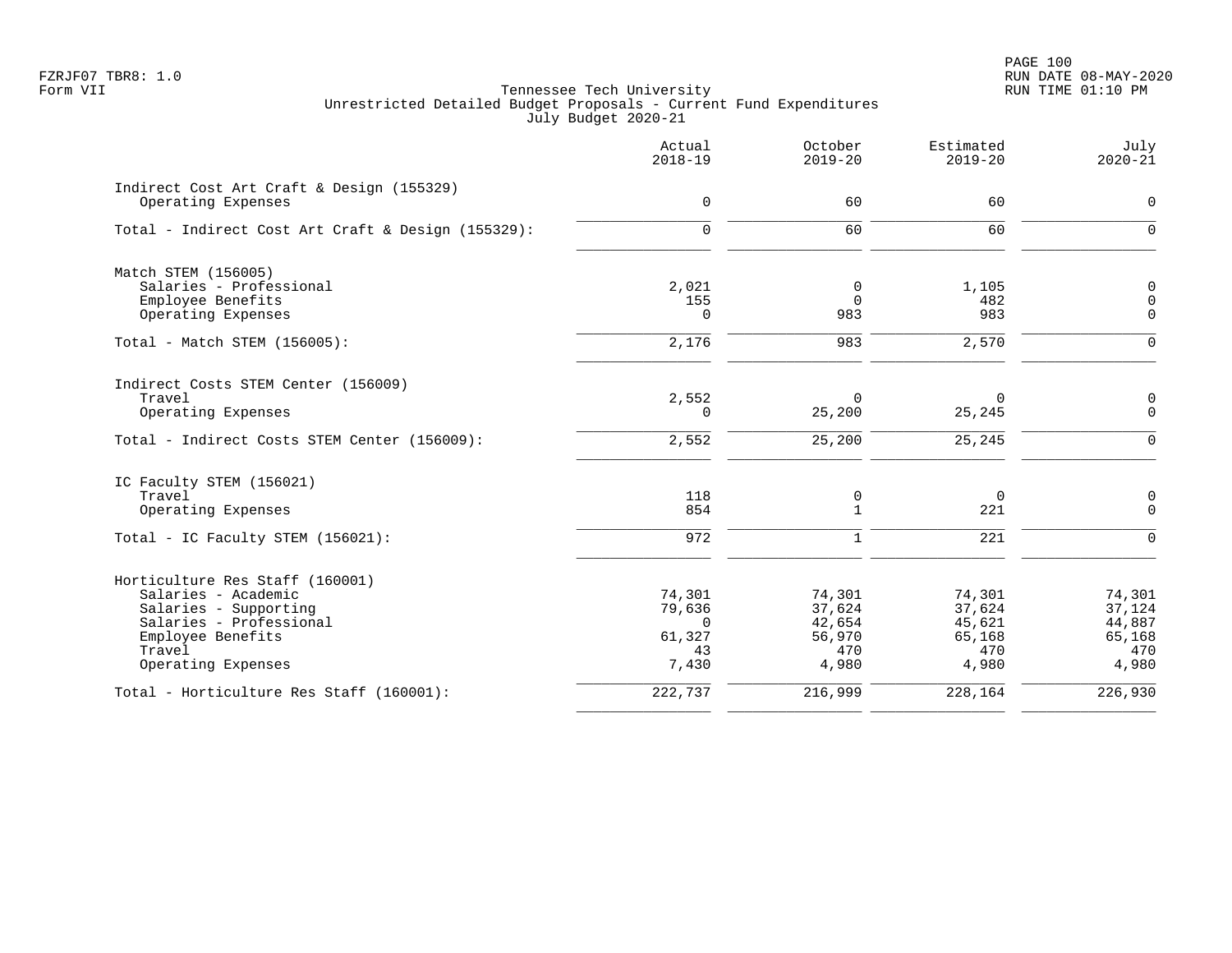PAGE 101 FZRJF07 TBR8: 1.0 RUN DATE 08-MAY-2020

|                                                                                                           | Actual<br>$2018 - 19$     | October<br>$2019 - 20$                | Estimated<br>$2019 - 20$        | July<br>$2020 - 21$                                    |
|-----------------------------------------------------------------------------------------------------------|---------------------------|---------------------------------------|---------------------------------|--------------------------------------------------------|
| Faculty Research Ag and Hum Ecol (160014)<br>Salaries - Students<br>Operating Expenses                    | 85<br>6,777               | 3,200<br>6,800                        | 3,200<br>6,800                  | $\mathbf 0$<br>$\mathbf 0$                             |
| Total - Faculty Research Ag and Hum Ecol (160014):                                                        | 6,862                     | 10,000                                | 10,000                          | $\Omega$                                               |
| Indirect Cost Coll of Ag Hum Ecol (160029)<br>Operating Expenses                                          | 963                       | 4,636                                 | 1,789                           | $\mathsf{O}\xspace$                                    |
| Total - Indirect Cost Coll of Ag Hum Ecol (160029):                                                       | 963                       | 4,636                                 | 1,789                           | $\mathbf 0$                                            |
| IC Faculty School of Gen Aq (163011)<br>Salaries - Academic<br>Employee Benefits<br>Operating Expenses    | 225<br>97<br>$\mathbf 0$  | 0<br>$\Omega$<br>910                  | 3,875<br>645<br>910             | 0<br>$\mathsf 0$<br>$\mathbf 0$                        |
| Total - IC Faculty School of Gen Ag (163011):                                                             | 322                       | 910                                   | 5,430                           | $\Omega$                                               |
| Faculty Research Agriculture (163014)<br>Salaries - Students<br>Employee Benefits<br>Operating Expenses   | 570<br>43<br>1,840        | 0<br>$\mathsf 0$<br>$\Omega$          | 0<br>$\mathbf 0$<br>$\mathbf 0$ | $\mathsf{O}\xspace$<br>0<br>$\mathbf 0$                |
| Total - Faculty Research Agriculture (163014):                                                            | 2,453                     | $\mathbf 0$                           | $\mathbf 0$                     | $\mathbf 0$                                            |
| Indirect Cost Gen Aq (163029)<br>Salaries - Academic<br>Employee Benefits<br>Travel<br>Operating Expenses | 3,001<br>539<br>39<br>116 | 0<br>$\mathsf 0$<br>$\Omega$<br>4,347 | 0<br>$\Omega$<br>500<br>3,847   | $\mathsf{O}$<br>$\mathbf 0$<br>$\mathbf 0$<br>$\Omega$ |
| Total - Indirect Cost Gen Aq (163029):                                                                    | 3,695                     | 4,347                                 | 4,347                           | $\mathbf 0$                                            |
|                                                                                                           |                           |                                       |                                 |                                                        |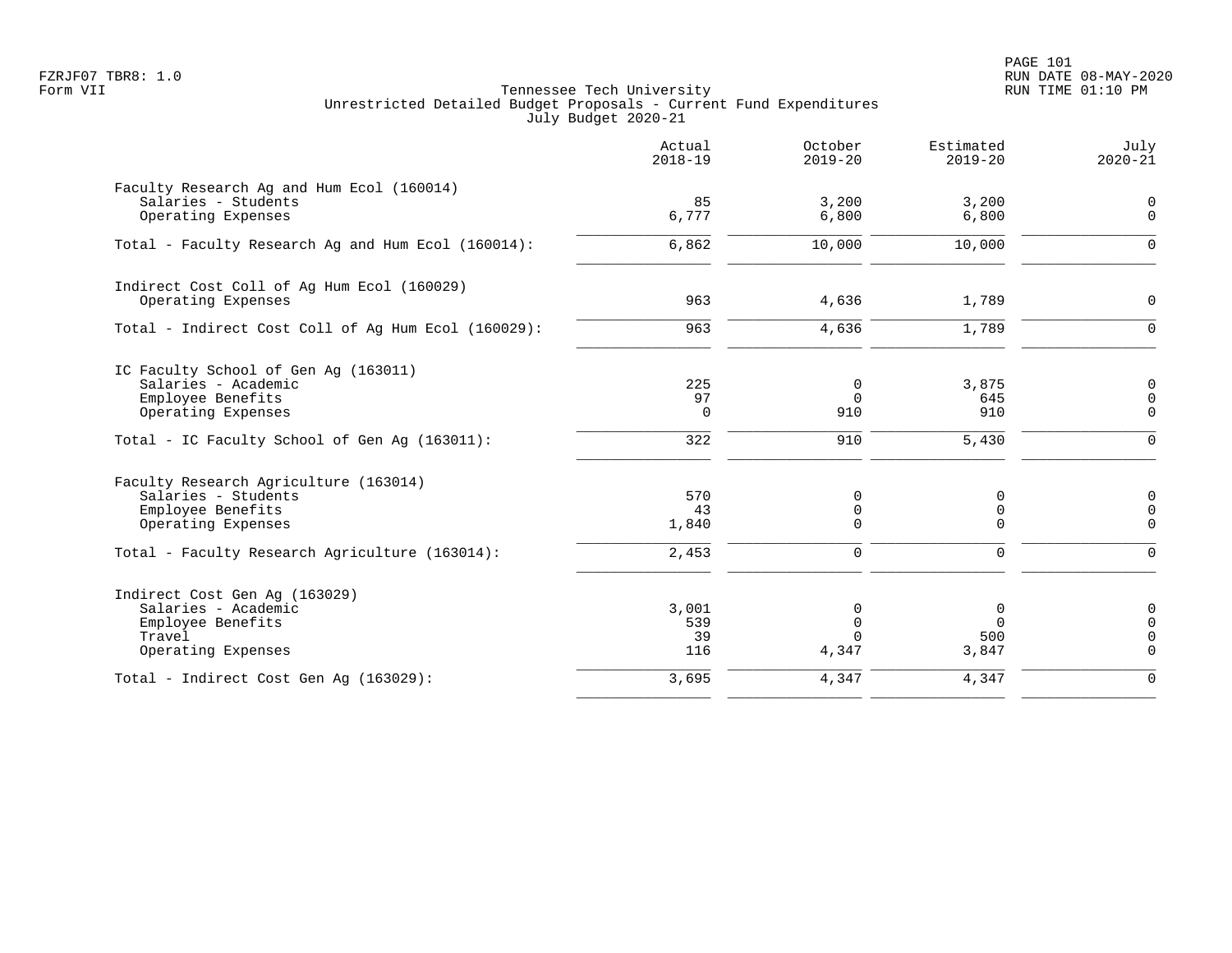PAGE 102 FZRJF07 TBR8: 1.0 RUN DATE 08-MAY-2020

| Actual<br>$2018 - 19$ | October<br>$2019 - 20$ | Estimated<br>$2019 - 20$ | July<br>$2020 - 21$ |
|-----------------------|------------------------|--------------------------|---------------------|
|                       |                        |                          |                     |
| 4,607                 | <sup>n</sup>           | 0<br>U                   | $\Omega$            |
| 4,703                 | 0                      | 0                        |                     |
|                       |                        |                          |                     |
| 865                   | $\Omega$               |                          |                     |
| 0                     | 3,795                  | 5,690                    | $\Omega$            |
| 865                   | 3,795                  | 5,690                    | $\Omega$            |
|                       |                        |                          |                     |
| 4,414                 |                        | 0                        | 0                   |
| 1,872                 |                        | $\Omega$                 | $\Omega$            |
| 3                     | 2,650                  | 2,650                    | $\Omega$            |
| 6,289                 | 2,650                  | 2,650                    | $\Omega$            |
|                       |                        |                          |                     |
| 206                   | $\Omega$               | 370                      |                     |
| 69                    |                        | 100                      |                     |
| $\Omega$              | $\Omega$               | $-22$                    | $\Omega$            |
| 275                   | 0                      | 448                      | $\Omega$            |
|                       | 96                     | $\Omega$                 |                     |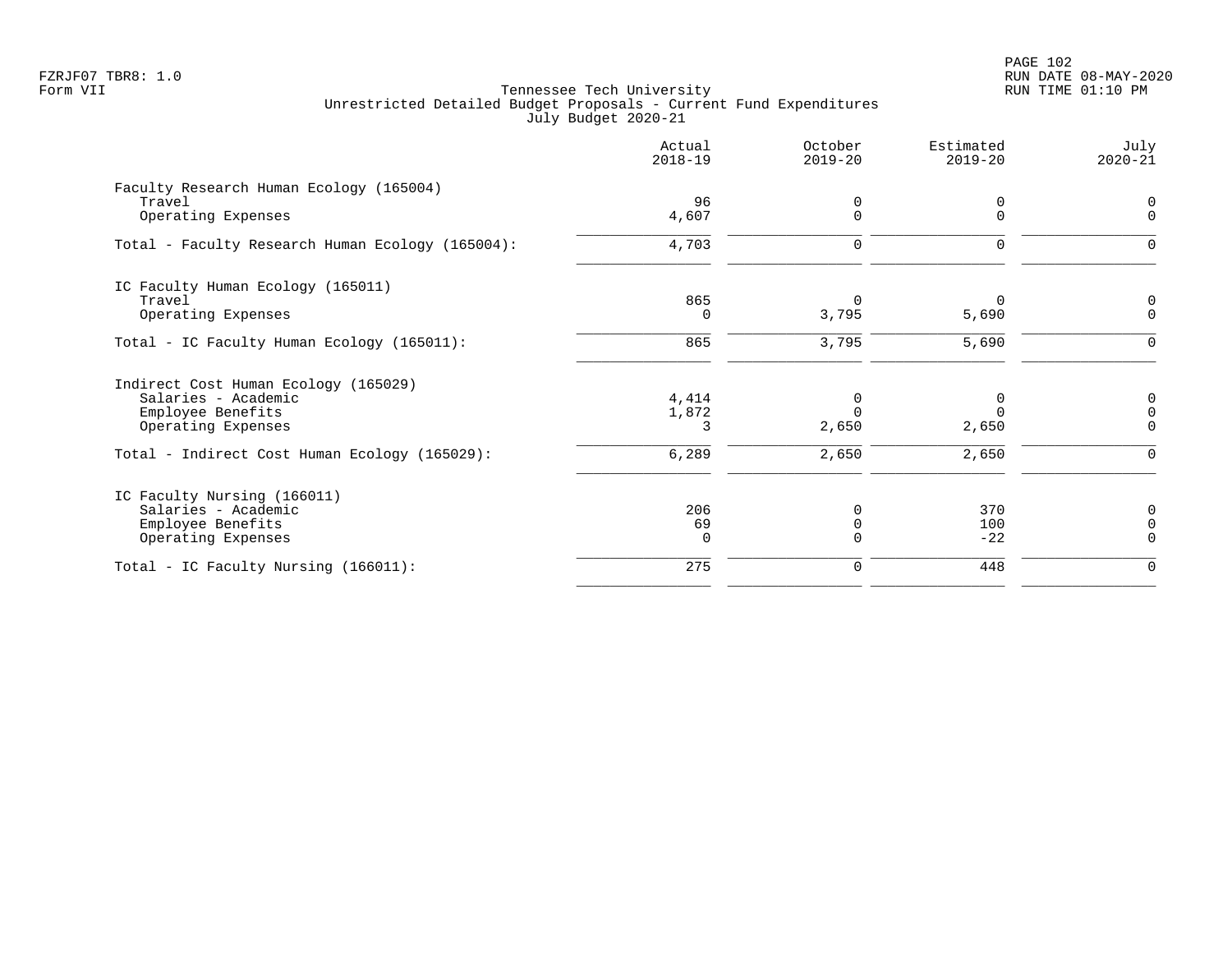|                                                                | Actual<br>$2018 - 19$ | October<br>$2019 - 20$ | Estimated<br>$2019 - 20$ | July<br>$2020 - 21$ |
|----------------------------------------------------------------|-----------------------|------------------------|--------------------------|---------------------|
| Indirect Cost School of Nursing (166029)<br>Operating Expenses | $\mathbf 0$           | 1,995                  | 2,445                    | $\Omega$            |
|                                                                |                       |                        |                          |                     |
| Total - Indirect Cost School of Nursing (166029):              | $\Omega$              | 1,995                  | 2,445                    | ∩                   |
| Research Admin (170001)                                        |                       |                        |                          |                     |
| Salaries - Academic                                            | 2,000                 | 0                      | $\Omega$                 | 0                   |
| Salaries - Students                                            | 1,582                 | $\Omega$               | 648                      | $\mathbf 0$         |
| Salaries - Professional                                        | 7,528                 | 12,500                 | 12,500                   | $\Omega$            |
| Employee Benefits                                              | 7,546                 | 8,090                  | 18,667                   | 12,845              |
| Travel                                                         | 3,807                 | 16,600                 | 16,600                   | 16,600              |
| Operating Expenses                                             | 73,475                | 18,843                 | 49,534                   | $-1,920$            |
| Capital Outlay                                                 | 26,500                | 0                      | 0                        | 0                   |
| Total - Research Admin (170001):                               | 122,438               | 56,033                 | 97,949                   | 27,525              |
| TTU Matching Specific Projects (171005)                        |                       |                        |                          |                     |
| Operating Expenses                                             | 0                     | 0                      | 6,251                    | 0                   |
| Capital Outlay                                                 | $\mathbf 0$           | $\Omega$               | 71,000                   | $\Omega$            |
| Total - TTU Matching Specific Projects (171005):               | $\mathbf 0$           | 0                      | 77,251                   | $\Omega$            |
| Indirect Cost Pool 20 Percent (172000)                         |                       |                        |                          |                     |
| Operating Expenses                                             | 0                     | 14,145                 | 14,145                   | 396,501             |
| Total - Indirect Cost Pool 20 Percent (172000):                | $\mathbf 0$           | 14,145                 | 14,145                   | 396,501             |
|                                                                |                       |                        |                          |                     |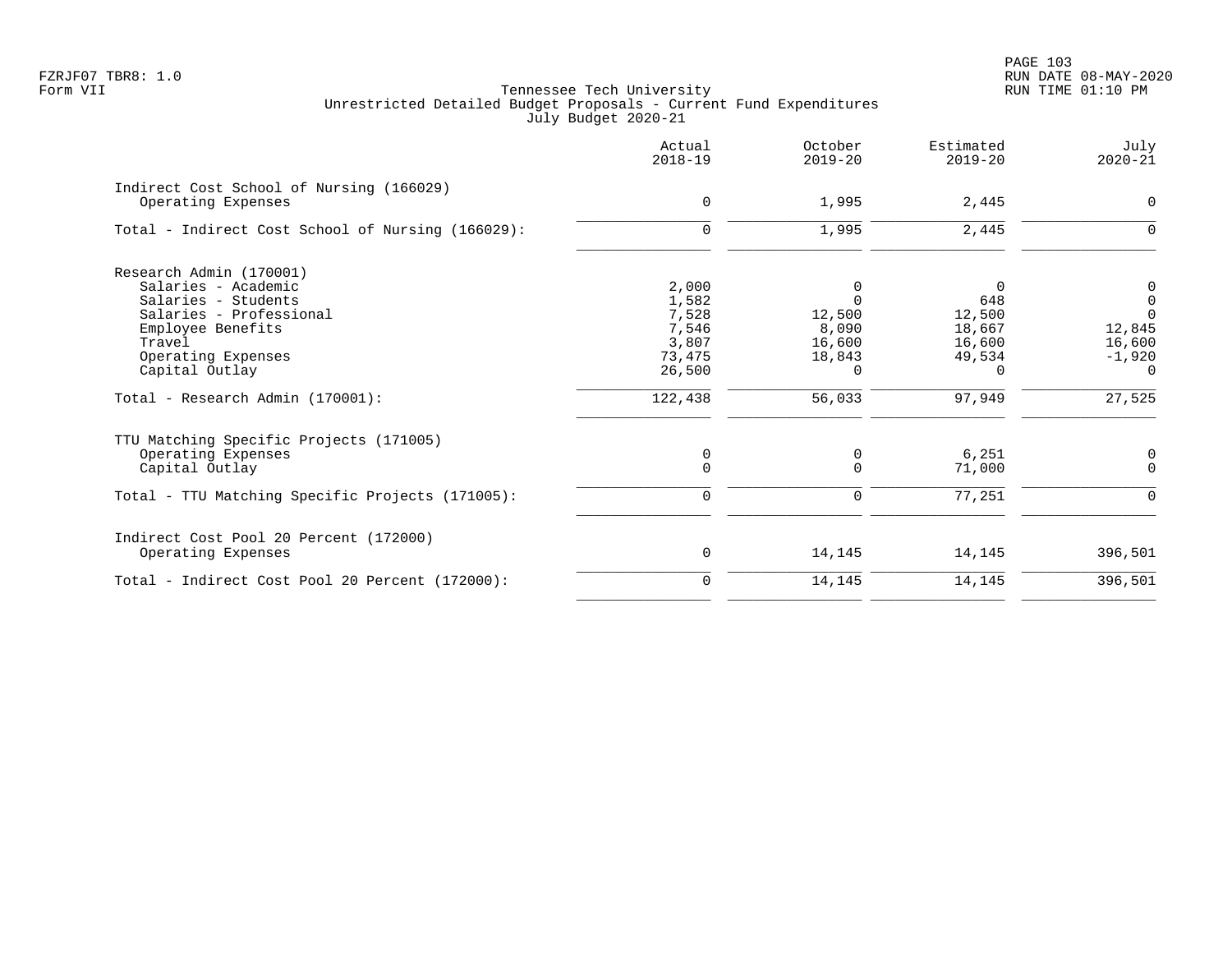|                                                                                                             | Actual<br>$2018 - 19$ | October<br>$2019 - 20$           | Estimated<br>$2019 - 20$ | July<br>$2020 - 21$          |
|-------------------------------------------------------------------------------------------------------------|-----------------------|----------------------------------|--------------------------|------------------------------|
| Indirect Cost Pool Faculty 10 Per (172005)<br>Operating Expenses                                            | $\mathbf 0$           | 127,439                          | $-32,709$                | 127,439                      |
| Total - Indirect Cost Pool Faculty 10 Per (172005):                                                         | $\mathbf 0$           | 127,439                          | $-32,709$                | 127,439                      |
| Faculty Research 30 Percent (174000)<br>Operating Expenses                                                  | 0                     | 297,215                          | 209,171                  | 259,300                      |
| Total - Faculty Research 30 Percent (174000):                                                               | $\mathbf 0$           | 297,215                          | 209,171                  | 259,300                      |
| Fac Research Combined (174001)<br>Employee Benefits                                                         | $\mathbf 0$           | 9,840                            | 0                        | 0                            |
| Total - Fac Research Combined (174001):                                                                     | $\mathbf 0$           | 9,840                            | $\mathbf 0$              | $\Omega$                     |
| Indirect Costs Extended Programs (180029)<br>Operating Expenses                                             | 0                     | 3,570                            | 3,570                    | 0                            |
| Total - Indirect Costs Extended Programs (180029):                                                          | $\mathbf 0$           | 3,570                            | 3,570                    | $\Omega$                     |
| IC Faculty Environmental Studies (188011)<br>Salaries - Academic<br>Employee Benefits<br>Operating Expenses | 399<br>72<br>0        | $\Omega$<br>$\Omega$<br>$\Omega$ | 481<br>84<br>$-2$        | 0<br>$\mathbf 0$<br>$\Omega$ |
| Total - IC Faculty Environmental Studies (188011):                                                          | 471                   | 0                                | 563                      | $\Omega$                     |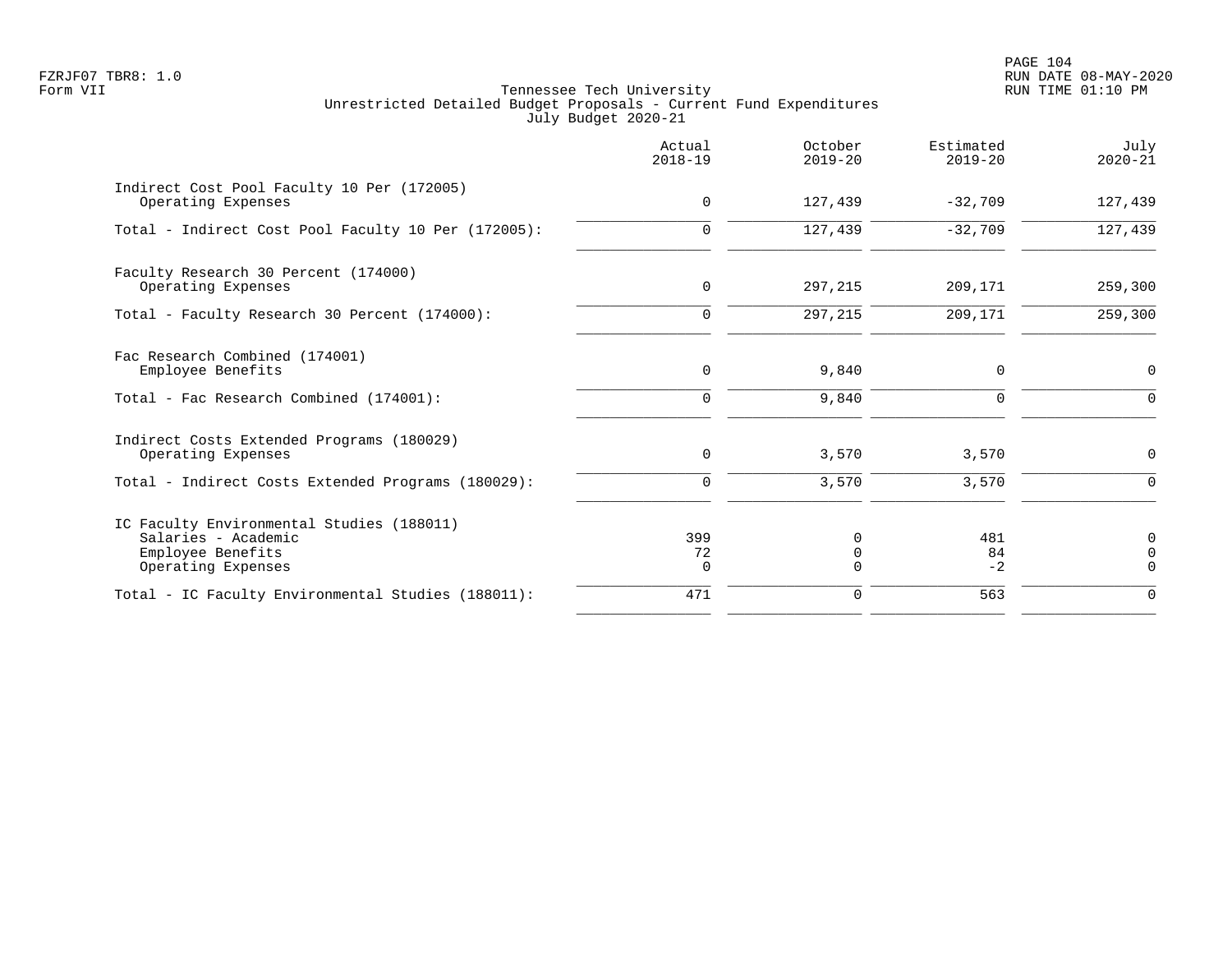|                                                                                      | Actual<br>$2018 - 19$ | October<br>$2019 - 20$ | Estimated<br>$2019 - 20$ | July<br>$2020 - 21$     |
|--------------------------------------------------------------------------------------|-----------------------|------------------------|--------------------------|-------------------------|
| Match Environmental Studies (188015)<br>Salaries - Professional<br>Employee Benefits | 0<br>$\Omega$         | 21,000<br>7,989        | 21,000<br>7,989          | $\mathbf 0$<br>$\Omega$ |
| Total - Match Environmental Studies (188015):                                        | 0                     | 28,989                 | 28,989                   | O                       |
| Indirect Cost Environmental Studies (188029)<br>Operating Expenses                   | 0                     | 610                    | 745                      | 0                       |
| Total - Indirect Cost Environmental Studies (188029):                                | $\Omega$              | 610                    | 745                      | n                       |
| TBR Spouse Dependent Discount (700000)<br>Employee Benefits                          | 27,944                | 30,150                 | 23,599                   | 23,599                  |
| Total - TBR Spouse Dependent Discount (700000):                                      | 27,944                | 30,150                 | 23,599                   | 23,599                  |
| TBR Employ Remission PC191 (700001)<br>Employee Benefits                             | 35,481                | 23,120                 | 23,120                   | 23,120                  |
| Total - TBR Employ Remission PC191 (700001):                                         | 35,481                | 23,120                 | 23,120                   | 23,120                  |
| E and G Data Processing Allocation (700003)<br>Department Revenues                   | 277,949               | 327,030                | 298,590                  | 310,240                 |
| Total - E and G Data Processing Allocation (700003):                                 | 277,949               | 327,030                | 298,590                  | 310,240                 |
|                                                                                      |                       |                        |                          |                         |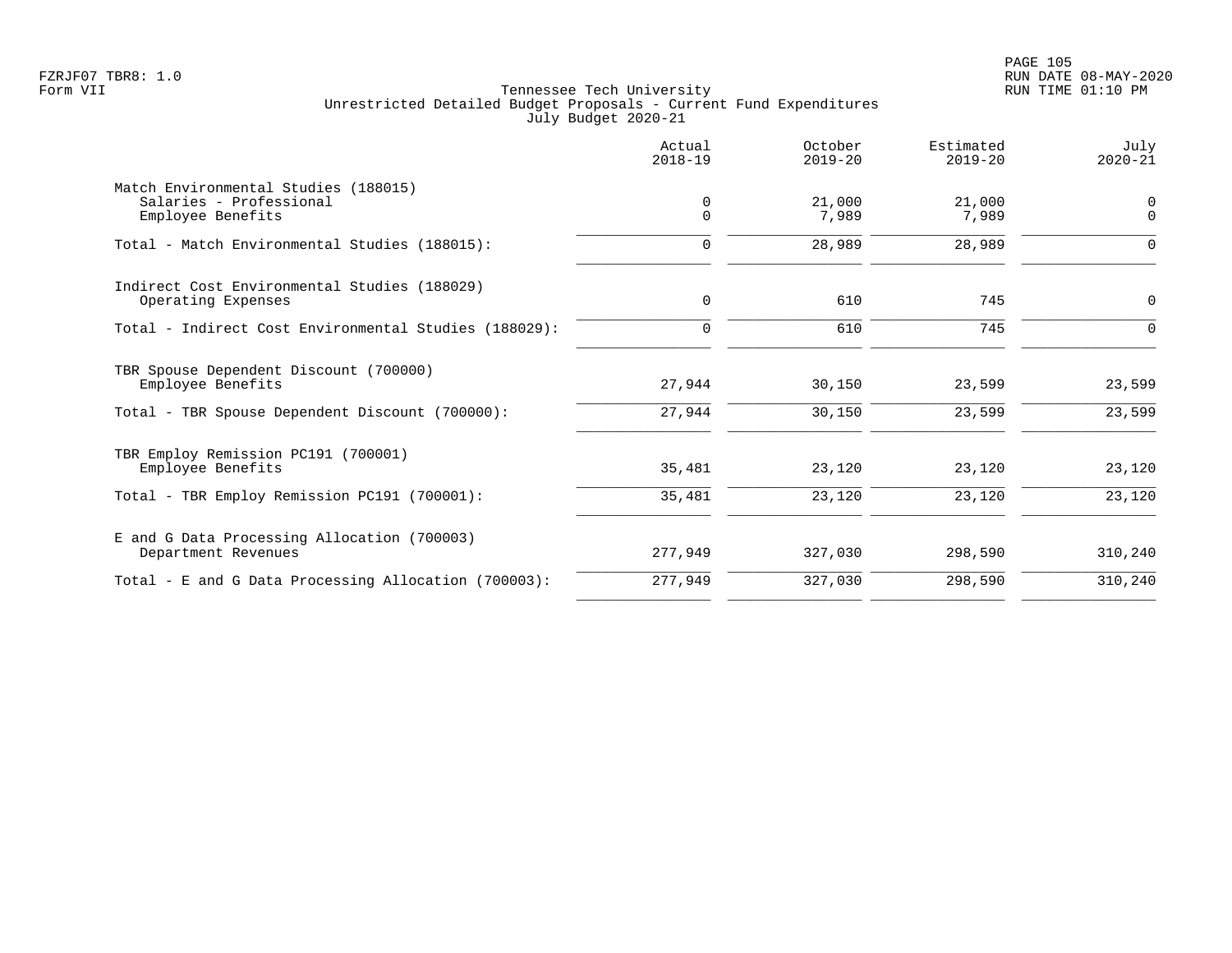|                                                                                                         | Actual<br>$2018 - 19$                  | October<br>$2019 - 20$     | Estimated<br>$2019 - 20$     | July<br>$2020 - 21$        |
|---------------------------------------------------------------------------------------------------------|----------------------------------------|----------------------------|------------------------------|----------------------------|
| E and G Claims Adjustment (700004)<br>Operating Expenses                                                | 11,438                                 | 5,630                      | 21,130                       | 21,130                     |
| Total - E and G Claims Adjustment $(700004)$ :                                                          | 11,438                                 | 5,630                      | 21,130                       | 21,130                     |
| $E$ and G Support (700005)<br>Salaries - Administrative<br>Salaries - Academic<br>Salaries - Supporting | $\Omega$<br>$\mathbf 0$<br>$\mathbf 0$ | 742<br>2,887<br>2,810      | 742<br>2,607<br>$-550$       | 742<br>2,402<br>1,560      |
| Salaries - Professional<br>Employee Benefits<br>Operating Expenses                                      | $\Omega$<br>104,254<br>$-7,969$        | 2,540<br>7,860<br>$-2,508$ | $-337$<br>7,860<br>$-11,633$ | 2,503<br>9,458<br>$-9,385$ |
| Total - E and G Support $(700005)$ :                                                                    | 96,285                                 | 14,331                     | $-1,311$                     | 7,280                      |
| E and G Salary Increase Pool (700010)<br>Salaries - Academic                                            | $\mathbf 0$                            | 1,800                      | 1,800                        | 1,800                      |
| Total - E and G Salary Increase Pool (700010):                                                          | $\mathbf 0$                            | 1,800                      | 1,800                        | 1,800                      |
| Horticulure Rest Staff Alloc (700050)<br>Operating Expenses                                             | $-92,300$                              | $-92,300$                  | $-92,300$                    | $-92,300$                  |
| Total - Horticulure Rest Staff Alloc (700050):                                                          | $-92,300$                              | $-92,300$                  | $-92,300$                    | $-92,300$                  |
| TTU Staff Tuit Maint Reimbursment (700068)<br>Employee Benefits                                         | 46,298                                 | 46,540                     | 16,540                       | 46,540                     |
| Total - TTU Staff Tuit Maint Reimbursment (700068):                                                     | 46,298                                 | 46,540                     | 16,540                       | 46,540                     |
|                                                                                                         |                                        |                            |                              |                            |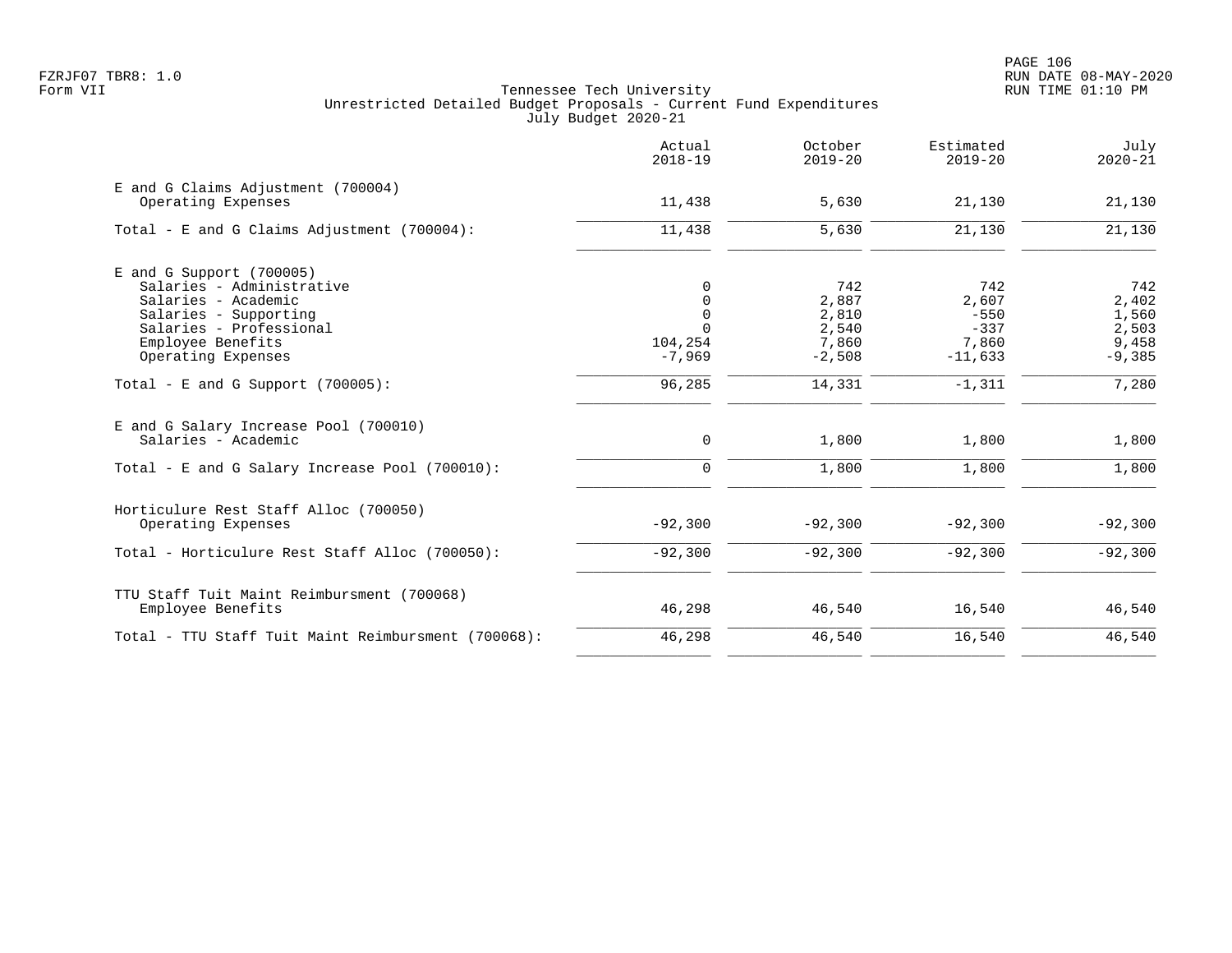|                            | Actual<br>$2018 - 19$ | October<br>$2019 - 20$ | Estimated<br>$2019 - 20$ | July<br>$2020 - 21$ |
|----------------------------|-----------------------|------------------------|--------------------------|---------------------|
| Total - Research $(250)$ : |                       |                        |                          |                     |
| Salaries - Administrative  | 100,129               | 742                    | 742                      | 742                 |
| Salaries - Academic        | 299,985               | 134,971                | 337,709                  | 129,486             |
| Salaries - Supporting      | 159,662               | 136,158                | 126,515                  | 128,874             |
| Salaries - Students        | 188,253               | 97,510                 | 194,647                  | 66,424              |
| Salaries - Professional    | 190,350               | 257,739                | 314,020                  | 205,215             |
| Employee Benefits          | 477,497               | 397,618                | 455,121                  | 393,262             |
| Travel                     | 212,476               | 104,148                | 197,370                  | 58,540              |
| Operating Expenses         | 428,174               | 2,422,266              | 1,881,159                | 1,359,666           |
| Capital Outlay             | 34,659                | $\Omega$               | 80,841                   | $\Omega$            |
| Department Revenues        | 277,949               | 327,030                | 298,590                  | 310,240             |
| Total                      | 2,369,134             | 3,878,182              | 3,886,714                | 2,652,449           |
|                            |                       |                        |                          |                     |
| Total - Research (25):     |                       |                        |                          |                     |
| Salaries - Administrative  | 100,129               | 742                    | 742                      | 742                 |
| Salaries - Academic        | 299,985               | 134,971                | 337,709                  | 129,486             |
| Salaries - Supporting      | 159,662               | 136,158                | 126,515                  | 128,874             |
| Salaries - Students        | 188,253               | 97,510                 | 194,647                  | 66,424              |
| Salaries - Professional    | 190,350               | 257,739                | 314,020                  | 205,215             |
| Employee Benefits          | 477,497               | 397,618                | 455,121                  | 393,262             |
| Travel                     | 212,476               | 104,148                | 197,370                  | 58,540              |
| Operating Expense          | 428,174               | 2,422,266              | 1,881,159                | 1,359,666           |
| Capital Outlay             | 34,659                | $\Omega$               | 80,841                   | $\Omega$            |
| Department Revenues        | 277,949               | 327,030                | 298,590                  | 310,240             |
| Total                      | 2,369,134             | 3,878,182              | 3,886,714                | 2,652,449           |
|                            |                       |                        |                          |                     |

 Public Service (30) Public Service (300)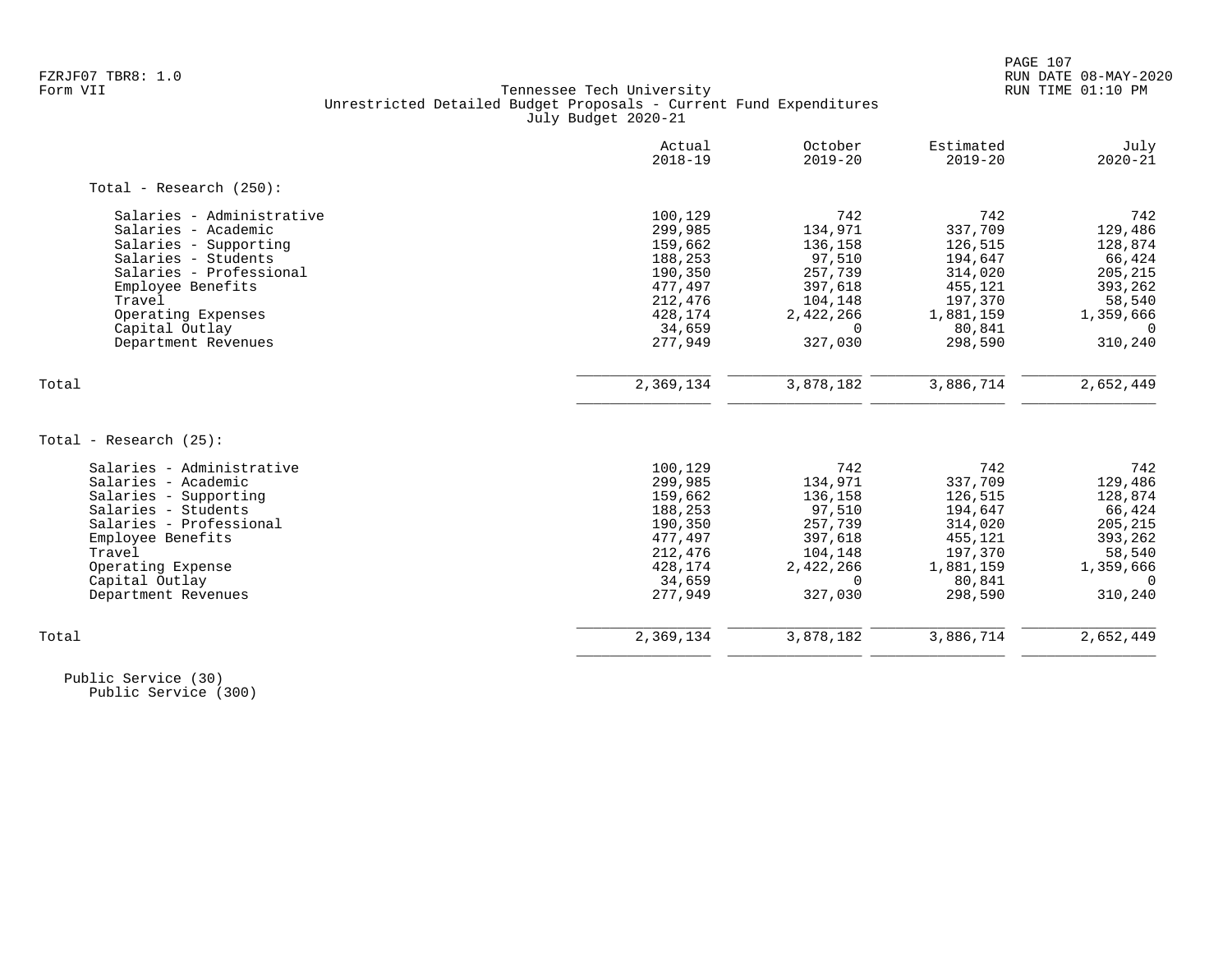|                                                      | Actual<br>$2018 - 19$ | October<br>$2019 - 20$ | Estimated<br>$2019 - 20$ | July<br>$2020 - 21$ |
|------------------------------------------------------|-----------------------|------------------------|--------------------------|---------------------|
| Craft Center Workshops (121762)                      |                       |                        |                          |                     |
| Salaries - Academic                                  | 7,450                 | 750                    | 7,000                    | 750                 |
| Salaries - Supporting                                | 10,823                | 15,750                 | 3,380                    | 15,750              |
| Salaries - Students                                  | 10,697                | 4,000                  | 4,000                    | 4,000               |
| Salaries - Professional                              | 46,211                | 46,311                 | 48,351                   | 46,861              |
| Employee Benefits                                    | 23,613                | 23,530                 | 22,831                   | 23,464              |
| Travel                                               | 695                   | 600                    | 600                      | 600                 |
| Operating Expenses                                   | 75,903                | 45,240                 | 49,240                   | 45,240              |
| Total - Craft Center Workshops (121762):             | 175,392               | 136,181                | 135,402                  | 136,665             |
| Craft Center Workshops Transf In (121763)            |                       |                        |                          |                     |
| Operating Expenses                                   | $-50,000$             | $-50,000$              | $-50,000$                | $-50,000$           |
| Total - Craft Center Workshops Transf In (121763):   | $-50,000$             | $-50,000$              | $-50,000$                | $-50,000$           |
| Craft Center Exhibitions (121769)                    |                       |                        |                          |                     |
| Salaries - Supporting                                | 0                     | 1,000                  | 0                        | 1,000               |
| Employee Benefits                                    | $\mathbf 0$           | 760                    | $\Omega$                 | $\overline{0}$      |
| Travel                                               | $\Omega$              | 100                    | 100                      | 100                 |
| Operating Expenses                                   | 2,941                 | 2,180                  | 3,180                    | 2,180               |
| Total - Craft Center Exhibitions (121769):           | 2,941                 | 4,040                  | 3,280                    | 3,280               |
| Federal College Work Study Program (122001)          |                       |                        |                          |                     |
| Salaries - Students                                  | 14,880                | 12,080                 | 12,080                   | 12,080              |
| Total - Federal College Work Study Program (122001): | 14,880                | 12,080                 | 12,080                   | 12,080              |
|                                                      |                       |                        |                          |                     |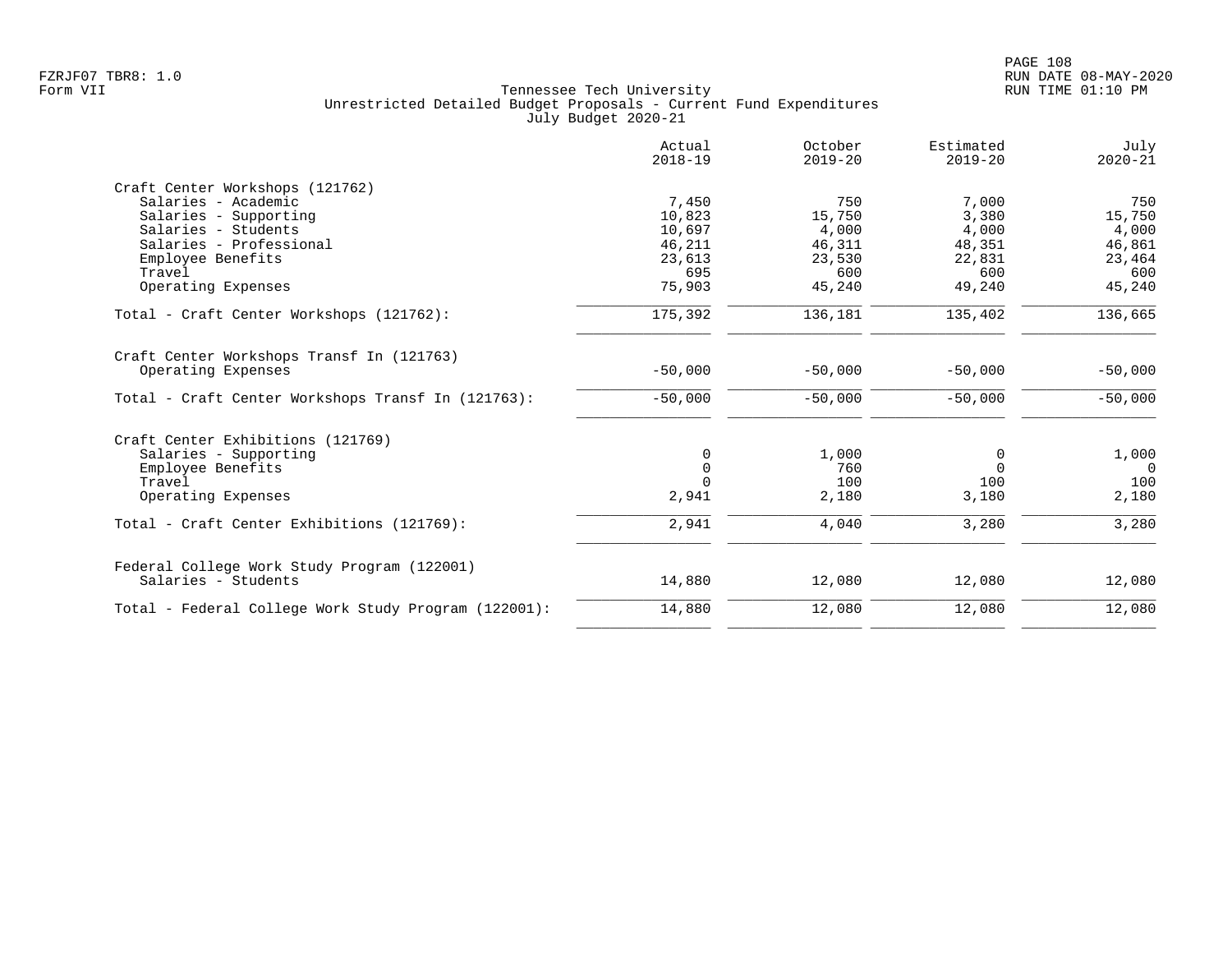|                                           | Actual<br>$2018 - 19$ | October<br>$2019 - 20$ | Estimated<br>$2019 - 20$ | July<br>$2020 - 21$     |
|-------------------------------------------|-----------------------|------------------------|--------------------------|-------------------------|
| WTTU Tech Radio (127904)                  |                       |                        |                          |                         |
| Salaries - Students                       | 4,486                 | 10,880                 | 10,880                   | 10,880                  |
| Employee Benefits<br>Operating Expenses   | 37<br>9,098           | 5,830<br>10,080        | 33<br>10,080             | 33<br>6,880             |
|                                           |                       |                        |                          |                         |
| Total - WTTU Tech Radio (127904):         | 13,621                | 26,790                 | 20,993                   | 17,793                  |
| Science Fair (130005)                     |                       |                        |                          |                         |
| Employee Benefits                         | 0                     | 2,600                  | 0                        | $\mathbf 0$             |
| Total - Science Fair (130005):            | $\mathbf 0$           | 2,600                  | $\mathbf 0$              | $\Omega$                |
| COOP Fisheries Unit (131002)              |                       |                        |                          |                         |
| Salaries - Supporting                     | 36,800                | 36,800                 | 36,970                   | 37,139                  |
| Employee Benefits                         | 16,057                | 20,715                 | 16,822                   | 16,822                  |
| Total - COOP Fisheries Unit (131002):     | 52,857                | 57,515                 | 53,792                   | 53,961                  |
| TN Great War Comm Chair (134001)          |                       |                        |                          |                         |
| Salaries - Students                       | 707                   | 0                      | 0                        | $\mathbf 0$             |
| Travel                                    | 3,955                 | 0<br>0                 | 0<br>$\mathbf 0$         | $\mathbf 0$<br>$\Omega$ |
| Operating Expenses                        | 4,365                 |                        |                          |                         |
| Total - TN Great War Comm Chair (134001): | 9,027                 | $\mathbf 0$            | $\mathbf 0$              | $\Omega$                |
| Match Physics (135004)                    |                       |                        |                          |                         |
| Salaries - Academic                       | 8,558                 | 8,167                  | 8,167                    | 0                       |
| Employee Benefits<br>Operating Expenses   | 2,100<br>$\Omega$     | 2,397<br>903           | 2,397<br>903             | $\mathbf 0$<br>$\Omega$ |
|                                           |                       |                        |                          |                         |
| Total - Match Physics (135004):           | 10,658                | 11,467                 | 11,467                   | $\overline{0}$          |
|                                           |                       |                        |                          |                         |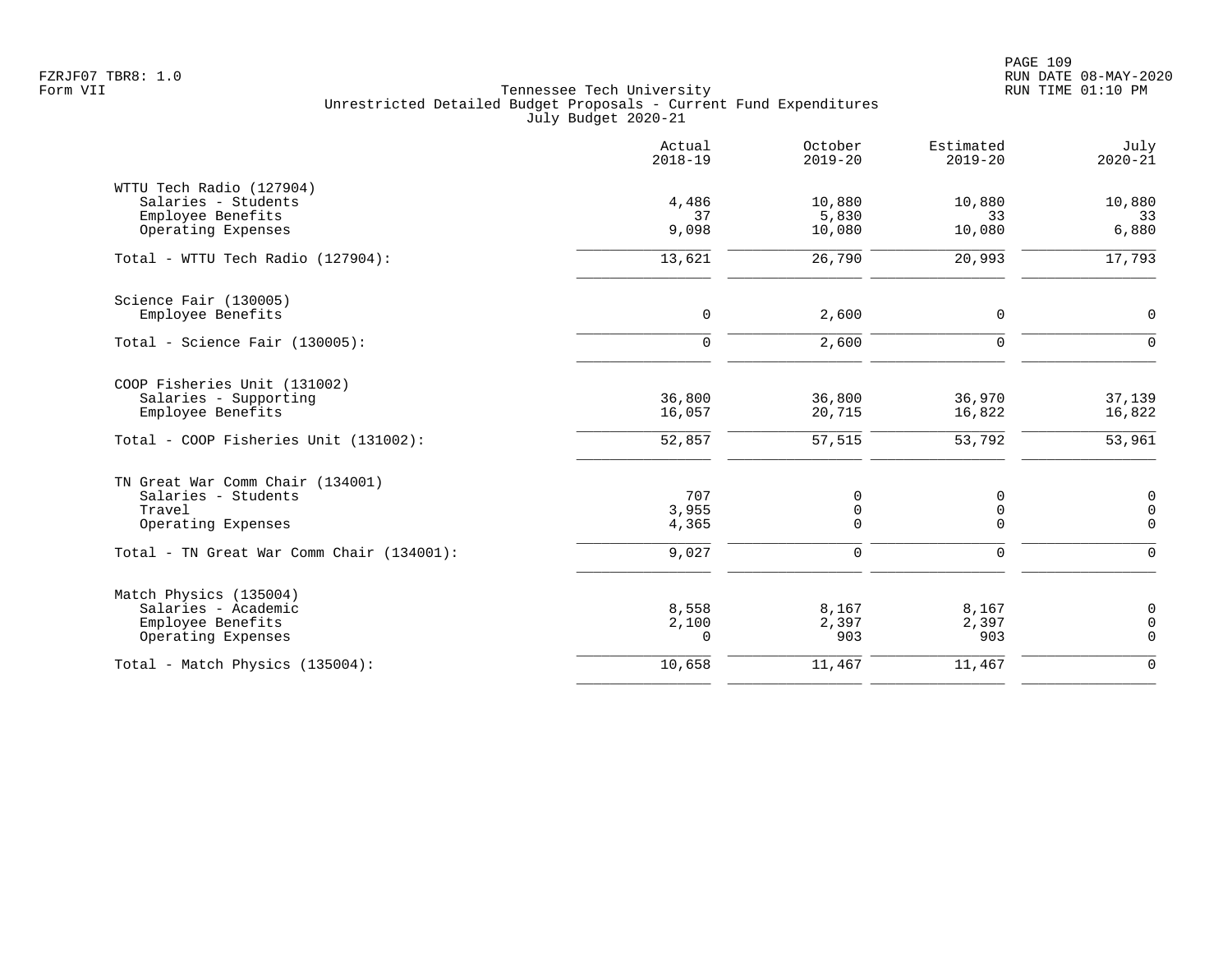PAGE 110 FZRJF07 TBR8: 1.0 RUN DATE 08-MAY-2020

|                                                       | Actual<br>$2018 - 19$ | October<br>$2019 - 20$ | Estimated<br>$2019 - 20$ | July<br>$2020 - 21$         |
|-------------------------------------------------------|-----------------------|------------------------|--------------------------|-----------------------------|
| Engineering MOE Funding (137020)<br>Employee Benefits | $\mathbf 0$           | 2,500                  | 2,500                    | 2,500                       |
| Total - Engineering MOE Funding (137020):             | $\Omega$              | 2,500                  | 2,500                    | 2,500                       |
| iMakerSpace (137034)                                  |                       |                        |                          |                             |
| Operating Expenses                                    | $\mathbf 0$           | $\mathbf 0$            | 171                      | $\mathbf 0$                 |
| Total - iMakerSpace (137034):                         | $\mathbf 0$           | $\mathbf 0$            | 171                      | $\Omega$                    |
| Match Mechanical Engineering (138405)                 |                       |                        |                          |                             |
| Salaries - Professional<br>Employee Benefits          | 10,800<br>11,407      | 0<br>$\mathbf 0$       | 15,600<br>13,165         | $\mathbf 0$<br>$\mathsf{O}$ |
| Total - Match Mechanical Engineering (138405):        | 22,207                | $\mathbf 0$            | 28,765                   | $\mathbf 0$                 |
| Match College of Business (140035)                    |                       |                        |                          |                             |
| Salaries - Students                                   | 11,410                | 0                      | $\Omega$                 | 0                           |
| Salaries - Professional                               | 45,998                | $\Omega$               | $\Omega$                 | $\Omega$                    |
| Employee Benefits<br>Operating Expenses               | 14,974<br>25,860      | $\Omega$<br>56,885     | $\Omega$<br>5,789        | $\mathbf 0$<br>$\Omega$     |
| Total - Match College of Business (140035):           | 98,242                | 56,885                 | 5,789                    | $\Omega$                    |
| TN eCampus Marketing Campaign (140100)                |                       |                        |                          |                             |
| Salaries - Students                                   | 4,517                 | 3,000                  | 3,000                    | 0                           |
| Employee Benefits                                     | 207                   | 150                    | 144                      | $\Omega$                    |
| Travel<br>Operating Expenses                          | 15,058<br>8,020       | $\Omega$<br>49,180     | $\Omega$<br>49,180       | 0<br>$\Omega$               |
| Total - TN eCampus Marketing Campaign (140100):       | 27,802                | 52,330                 | 52,324                   | $\mathbf 0$                 |
|                                                       |                       |                        |                          |                             |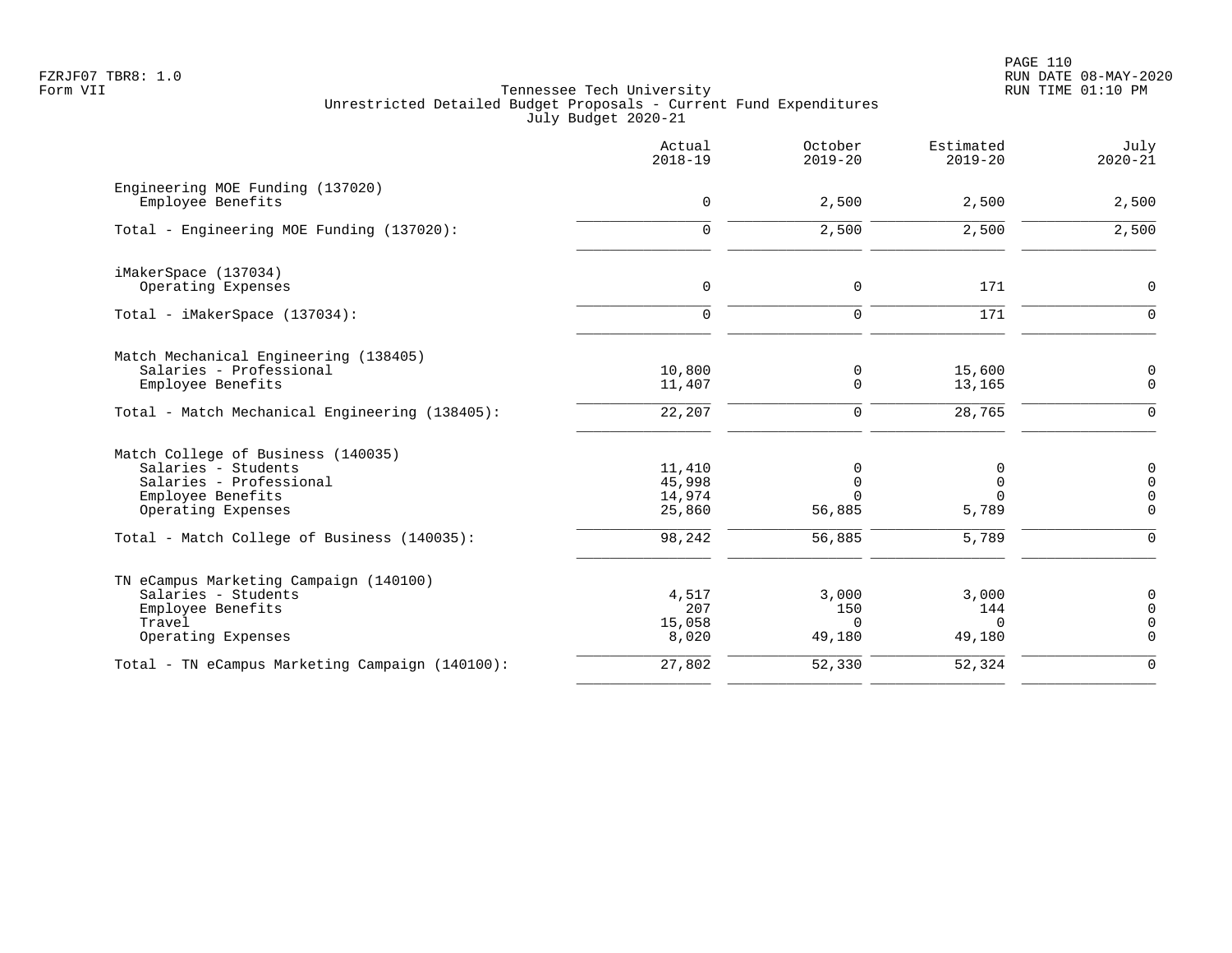| Actual<br>$2018 - 19$ | October<br>$2019 - 20$            | Estimated<br>$2019 - 20$ | July<br>$2020 - 21$                       |
|-----------------------|-----------------------------------|--------------------------|-------------------------------------------|
|                       |                                   |                          |                                           |
| 4,060                 | $\overline{0}$                    |                          | 0                                         |
| 1,202                 | 800                               | <sup>0</sup>             | $\mathsf{O}$                              |
|                       | $\Omega$                          | $\cap$                   | $\Omega$                                  |
|                       |                                   |                          | 34,200                                    |
| 29,558                | 69,667                            | 68,867                   | 34,200                                    |
|                       |                                   |                          |                                           |
| $\mathbf 0$           | $-12,809$                         | $-12,809$                | $\mathbf 0$                               |
| $\mathbf 0$           | $-12,809$                         | $-12,809$                | 0                                         |
|                       |                                   |                          |                                           |
| 0                     | 850                               | 850                      | 850                                       |
| $\mathbf 0$           | 850                               | 850                      | 850                                       |
|                       |                                   |                          |                                           |
|                       |                                   |                          |                                           |
|                       |                                   |                          | $\begin{matrix} 0 \\ 0 \\ 0 \end{matrix}$ |
| 3,747                 | 2,953                             | 2,953                    |                                           |
| 6,995                 | 3,000                             | 3,000                    | $\mathbf 0$                               |
| 7,253                 | 9,963                             | 9,963                    | $-117$                                    |
| 33,830                | 32,916                            | 32,916                   | $-117$                                    |
|                       | 1,246<br>23,050<br>9,392<br>6,443 | 68,867<br>9,000<br>8,000 | 68,867<br>9,000<br>8,000                  |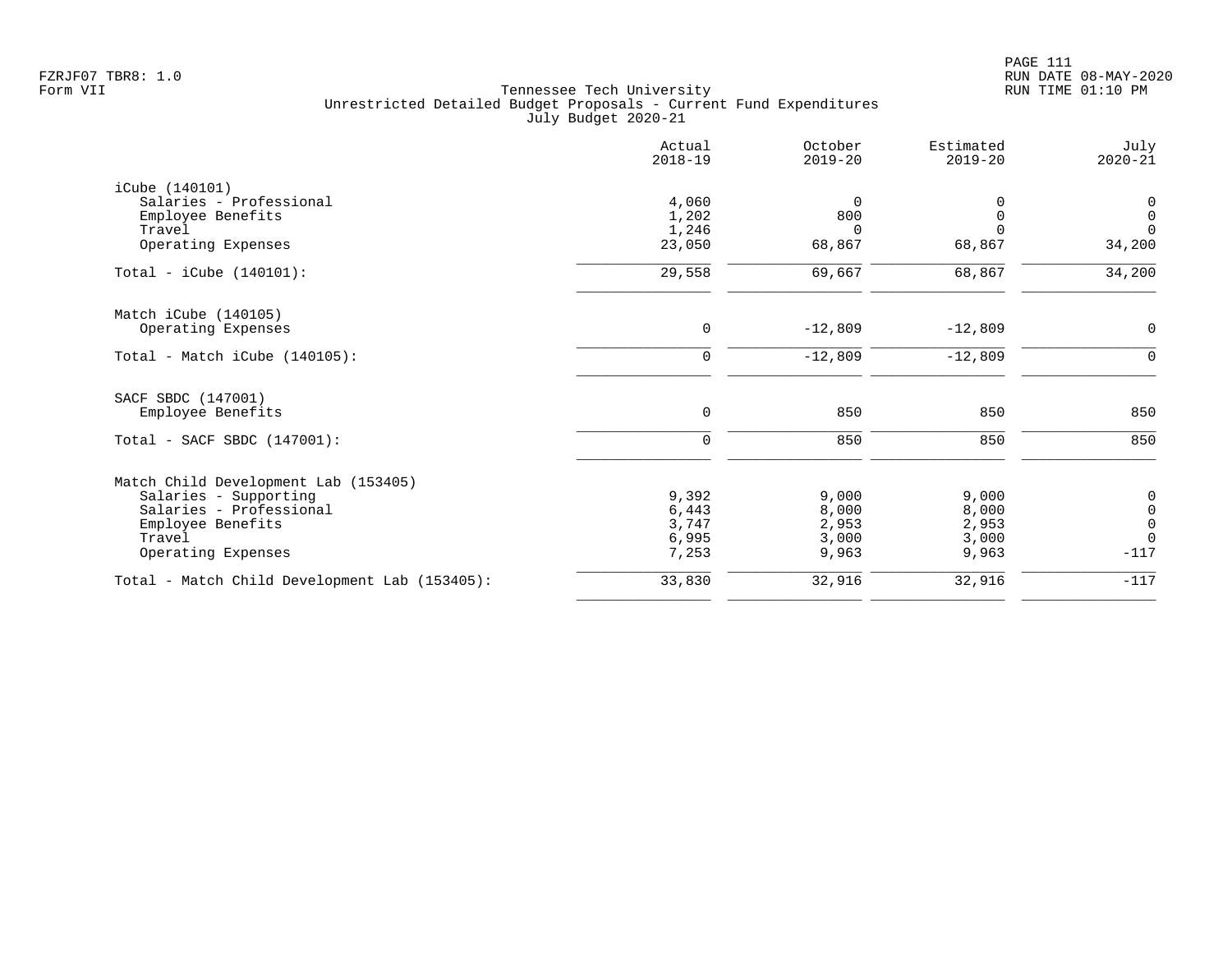|                                           | Actual<br>$2018 - 19$ | October<br>$2019 - 20$ | Estimated<br>$2019 - 20$ | July<br>$2020 - 21$ |
|-------------------------------------------|-----------------------|------------------------|--------------------------|---------------------|
| Band Camps and Clinics (155002)           |                       |                        |                          |                     |
| Operating Expenses                        | 0                     | 33,330                 | 33,330                   | 33,330              |
| Total - Band Camps and Clinics (155002):  | $\mathbf 0$           | 33,330                 | 33,330                   | 33,330              |
| Southeast Chamber Music (155007)          |                       |                        |                          |                     |
| Employee Benefits                         | $\mathbf 0$           | 2,000                  | 2,000                    | 2,000               |
| Operating Expenses                        | $\mathbf 0$           | 18,000                 | 18,000                   | 18,000              |
| Total - Southeast Chamber Music (155007): | $\mathbf 0$           | 20,000                 | 20,000                   | 20,000              |
| Summer Music Institute (155018)           |                       |                        |                          |                     |
| Salaries - Students                       | 127                   | 0                      | $\mathbf 0$              | $\overline{0}$      |
| Employee Benefits                         | 10                    | $\Omega$               | 842                      | 842                 |
| Operating Expenses                        | 6,840                 | 3,649                  | 3,649                    | $\Omega$            |
| Total - Summer Music Institute (155018):  | 6,977                 | 3,649                  | 4,491                    | 842                 |
| STEM Operating (156002)                   |                       |                        |                          |                     |
| Salaries - Academic                       | 13,510                | 5,000                  | 5,000                    | $\overline{0}$      |
| Salaries - Supporting                     | 167,279               | 181,072                | 178,165                  | 179,647             |
| Salaries - Students                       | 25,279                | 17,000                 | 17,000                   | 400                 |
| Salaries - Professional                   | 126,651               | 174,798                | 183,790                  | 185,083             |
| Employee Benefits                         | 100,179               | 134,730                | 133,912                  | 134,394             |
| Travel                                    | 7,906                 | 8,000                  | 7,265                    | 2,820               |
| Operating Expenses                        | 57,061                | 58,613                 | 61,514                   | 82,539              |
| Total - STEM Operating (156002):          | 497,865               | 579,213                | 586,646                  | 584,883             |
|                                           |                       |                        |                          |                     |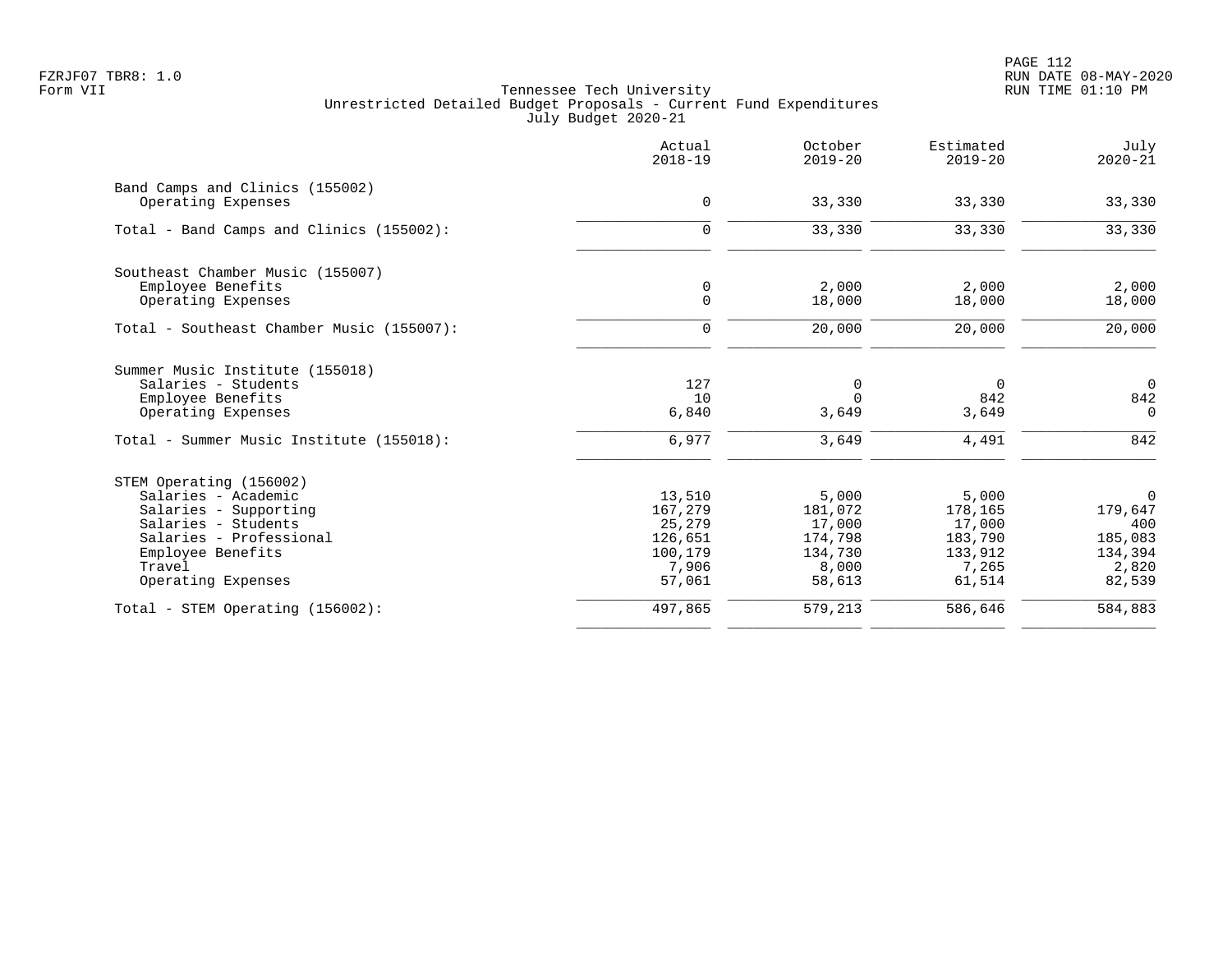|                                                       | Actual<br>$2018 - 19$ | October<br>$2019 - 20$ | Estimated<br>$2019 - 20$ | July<br>$2020 - 21$ |
|-------------------------------------------------------|-----------------------|------------------------|--------------------------|---------------------|
| STEM Graduate Assistant (156003)<br>Employee Benefits | 20,002                | 23,570                 | 23,570                   | 23,570              |
|                                                       |                       |                        |                          |                     |
| Total - STEM Graduate Assistant (156003):             | 20,002                | 23,570                 | 23,570                   | 23,570              |
| STEM Workshops (156004)                               |                       |                        |                          |                     |
| Salaries - Supporting                                 | 3,210                 | 0                      | 0                        | $\mathbf 0$         |
| Employee Benefits                                     | 246                   | $\mathbf 0$            | $\overline{0}$           | $\mathbf 0$         |
| Travel                                                | 162                   | $\Omega$               | $\Omega$                 | $\mathbf 0$         |
| Operating Expenses                                    | 2,737                 | 21,077                 | 21,077                   | $\overline{0}$      |
| Total - STEM Workshops (156004):                      | 6,355                 | 21,077                 | 21,077                   | $\mathbf 0$         |
| STEM Equip Rental (156006)                            |                       |                        |                          |                     |
| Operating Expenses                                    | $\mathsf 0$           | 4,906                  | 4,906                    | 2,000               |
| Total - STEM Equip Rental (156006):                   | $\mathbf 0$           | 4,906                  | 4,906                    | 2,000               |
| STEM Mobile (156008)                                  |                       |                        |                          |                     |
| Travel                                                | 1,110                 | $\Omega$               | 0                        | $\mathsf 0$         |
| Operating Expenses                                    | 21,920                | 57,350                 | 57,350                   | $\mathbf 0$         |
| Total - STEM Mobile (156008):                         | 23,030                | 57,350                 | 57,350                   | $\mathbf 0$         |
| Ag Pavilion (161000)                                  |                       |                        |                          |                     |
| Salaries - Supporting                                 | 38,093                | 36,307                 | 36,827                   | 36,307              |
| Salaries - Students                                   | 18,214                | 3,000                  | 13,000                   | 3,000               |
| Salaries - Professional                               | 67,761                | 67,861                 | 68,361                   | 68,961              |
| Employee Benefits                                     | 51,924                | 49,275                 | 54,690                   | 54,690              |
| Operating Expenses                                    | 46,504                | 68,630                 | 52,110                   | 68,630              |
| Total - Aq Pavilion $(161000)$ :                      | 222,496               | 225,073                | 224,988                  | 231,588             |
|                                                       |                       |                        |                          |                     |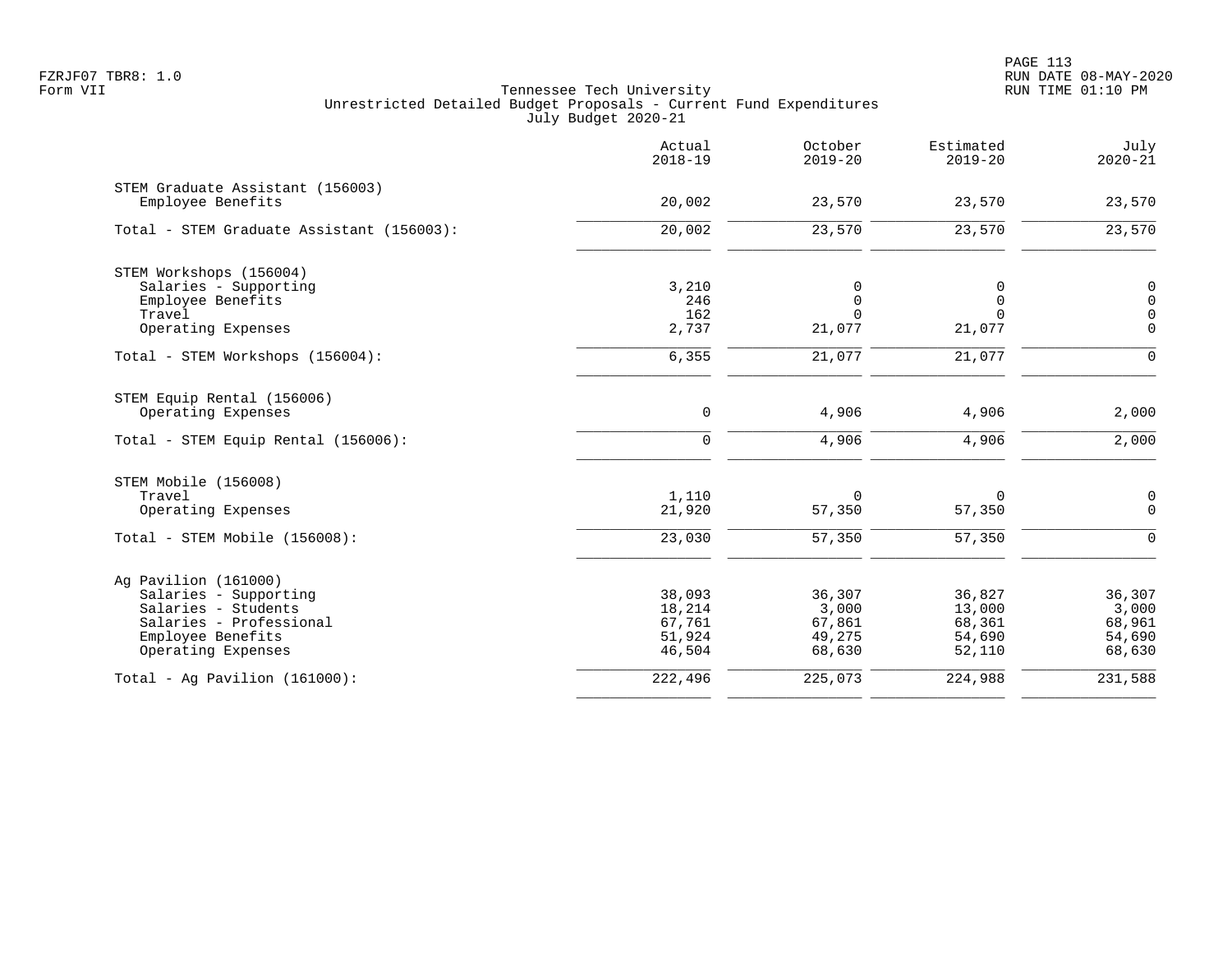|                                                                                                                                                                   | Actual<br>$2018 - 19$          | October<br>$2019 - 20$              | Estimated<br>$2019 - 20$            | July<br>$2020 - 21$                                         |
|-------------------------------------------------------------------------------------------------------------------------------------------------------------------|--------------------------------|-------------------------------------|-------------------------------------|-------------------------------------------------------------|
| Match Human Ecology (165015)<br>Operating Expenses                                                                                                                | $\mathbf 0$                    | $-1,538$                            | $-1,538$                            | $\mathbf 0$                                                 |
| Total - Match Human Ecology (165015):                                                                                                                             | $\mathbf 0$                    | $-1,538$                            | $-1,538$                            | $\mathbf 0$                                                 |
| Dept Match Nursing (166025)<br>Employee Benefits<br>Operating Expenses                                                                                            | 0<br>$\mathbf 0$               | 0<br>1,849                          | 1,849<br>$\Omega$                   | 0<br>$\mathbf 0$                                            |
| Total - Dept Match Nursing (166025):                                                                                                                              | $\mathbf 0$                    | 1,849                               | 1,849                               | $\Omega$                                                    |
| TTU Matching (171000)<br>Employee Benefits<br>Operating Expenses<br>Total - TTU Matching (171000):                                                                | 12,334<br>$\Omega$<br>12,334   | 0<br>180<br>180                     | 180<br>0<br>180                     | 0<br>$\overline{0}$<br>$\Omega$                             |
| TTU Matching Specific Projects (171005)<br>Salaries - Professional<br>Employee Benefits<br>Operating Expenses<br>Total - TTU Matching Specific Projects (171005): | 27,932<br>7,267<br>0<br>35,199 | 32,995<br>8,922<br>25,971<br>67,888 | 32,995<br>8,922<br>25,971<br>67,888 | $\mathbf 0$<br>$\overline{0}$<br>$\mathbf 0$<br>$\mathbf 0$ |
| Extended Education (180001)<br>Employee Benefits                                                                                                                  | $\mathbf 0$                    | 100                                 | $\mathbf 0$                         | 0                                                           |
| Total - Extended Education (180001):                                                                                                                              | $\Omega$                       | 100                                 | $\mathbf 0$                         | $\mathbf 0$                                                 |
|                                                                                                                                                                   |                                |                                     |                                     |                                                             |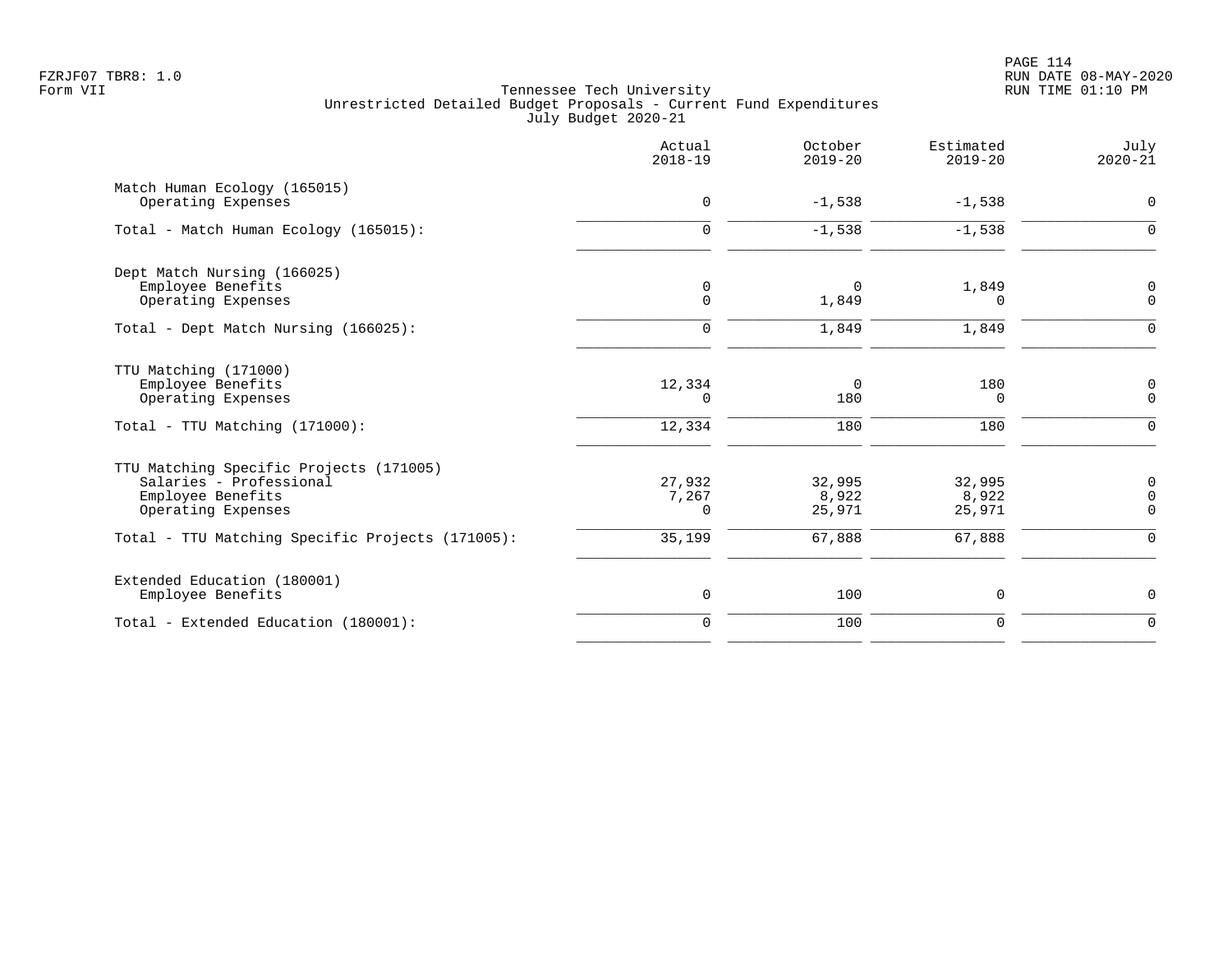PAGE 115 FZRJF07 TBR8: 1.0 RUN DATE 08-MAY-2020

|                                                              | Actual<br>$2018 - 19$ | October<br>$2019 - 20$ | Estimated<br>$2019 - 20$ | July<br>$2020 - 21$ |
|--------------------------------------------------------------|-----------------------|------------------------|--------------------------|---------------------|
| Ext Prog Vehicles (180007)<br>Operating Expenses             | $\mathbf 0$           | 1,000                  | 1,000                    | 1,000               |
| Total - Ext Prog Vehicles (180007):                          | $\mathbf 0$           | 1,000                  | 1,000                    | 1,000               |
|                                                              |                       |                        |                          |                     |
| Ext Prog Vehicles Transfer In (180008)<br>Operating Expenses | $\mathbf 0$           | $-2,000$               | $-2,000$                 | $-2,000$            |
| Total - Ext Prog Vehicles Transfer In (180008):              | $\mathbf 0$           | $-2,000$               | $-2,000$                 | $-2,000$            |
| Highlands Workforce Development (180201)                     |                       |                        |                          |                     |
| Employee Benefits<br>Operating Expenses                      | $\Omega$<br>40,970    | 2,900<br>$\Omega$      | $\Omega$<br>40,000       | 0<br>$\mathbf 0$    |
| Total - Highlands Workforce Development (180201):            | 40,970                | 2,900                  | 40,000                   | $\mathbf 0$         |
| Ext Educ NC Seminars (181004)                                |                       |                        |                          |                     |
| Operating Expenses                                           | 1,547                 | 0                      | $\mathbf 0$              | 0                   |
| Total - Ext Educ NC Seminars (181004):                       | 1,547                 | $\mathbf 0$            | $\mathbf 0$              | $\mathbf 0$         |
| Service Learning Center (187000)                             |                       |                        |                          |                     |
| Salaries - Students                                          | 2,220                 | $\Omega$               | 3,000                    | $\overline{0}$      |
| Salaries - Professional<br>Employee Benefits                 | 47,090<br>28,326      | 47,190<br>33,425       | 47,329<br>29,212         | 47,567<br>29,212    |
| Travel                                                       | $\Omega$              | 3,000                  | $\Omega$                 | 3,000               |
| Operating Expenses                                           | 4,172                 | 5,000                  | 5,000                    | 5,000               |
| Total - Service Learning Center (187000):                    | 81,808                | 88,615                 | 84,541                   | 84,779              |
|                                                              |                       |                        |                          |                     |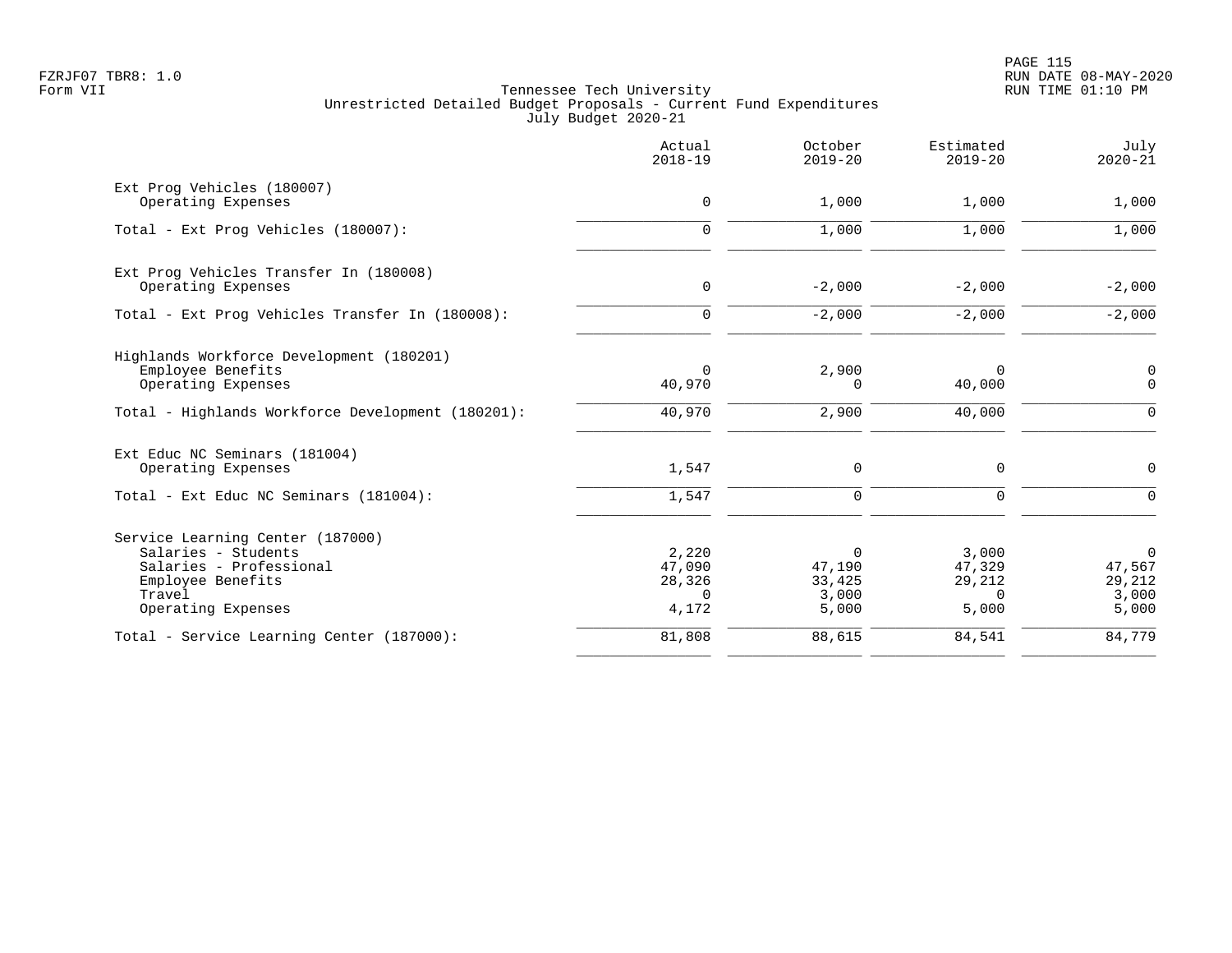PAGE 116 FZRJF07 TBR8: 1.0 RUN DATE 08-MAY-2020

|                                                                                                                                                  | Actual<br>$2018 - 19$                               | October<br>$2019 - 20$                        | Estimated<br>$2019 - 20$                             | July<br>$2020 - 21$                                  |
|--------------------------------------------------------------------------------------------------------------------------------------------------|-----------------------------------------------------|-----------------------------------------------|------------------------------------------------------|------------------------------------------------------|
| TBR Spouse Dependent Discount (700000)<br>Employee Benefits                                                                                      | 18,447                                              | 11,580                                        | 46,256                                               | 22,256                                               |
| Total - TBR Spouse Dependent Discount (700000):                                                                                                  | 18,447                                              | 11,580                                        | 46,256                                               | 22,256                                               |
| TBR Employ Remission PC191 (700001)<br>Employee Benefits                                                                                         | 14,823                                              | 11,840                                        | 19,280                                               | 19,280                                               |
| Total - TBR Employ Remission PC191 (700001):                                                                                                     | 14,823                                              | 11,840                                        | 19,280                                               | 19,280                                               |
| E and G Data Processing Allocation (700003)<br>Department Revenues                                                                               | 720,283                                             | 847,450                                       | 773,770                                              | 803,980                                              |
| Total - E and G Data Processing Allocation (700003):                                                                                             | 720,283                                             | 847,450                                       | 773,770                                              | 803,980                                              |
| E and G Claims Adjustment (700004)<br>Operating Expenses                                                                                         | 6,770                                               | 6,590                                         | 17,090                                               | 17,090                                               |
| Total - E and G Claims Adjustment $(700004)$ :                                                                                                   | 6,770                                               | 6,590                                         | 17,090                                               | 17,090                                               |
| $E$ and G Support (700005)<br>Salaries - Academic<br>Salaries - Supporting<br>Salaries - Professional<br>Employee Benefits<br>Operating Expenses | 0<br>$\mathbf 0$<br>$\Omega$<br>148,541<br>$-6,141$ | 2,435<br>4,210<br>4,752<br>10,275<br>$-3,938$ | 1,463<br>$-1,291$<br>$-2,445$<br>10,275<br>$-10,397$ | $\mathbf 0$<br>3,015<br>5,365<br>12,804<br>$-10,397$ |
| Total - E and G Support $(700005)$ :                                                                                                             | 142,400                                             | 17,734                                        | $-2,395$                                             | 10,787                                               |
|                                                                                                                                                  |                                                     |                                               |                                                      |                                                      |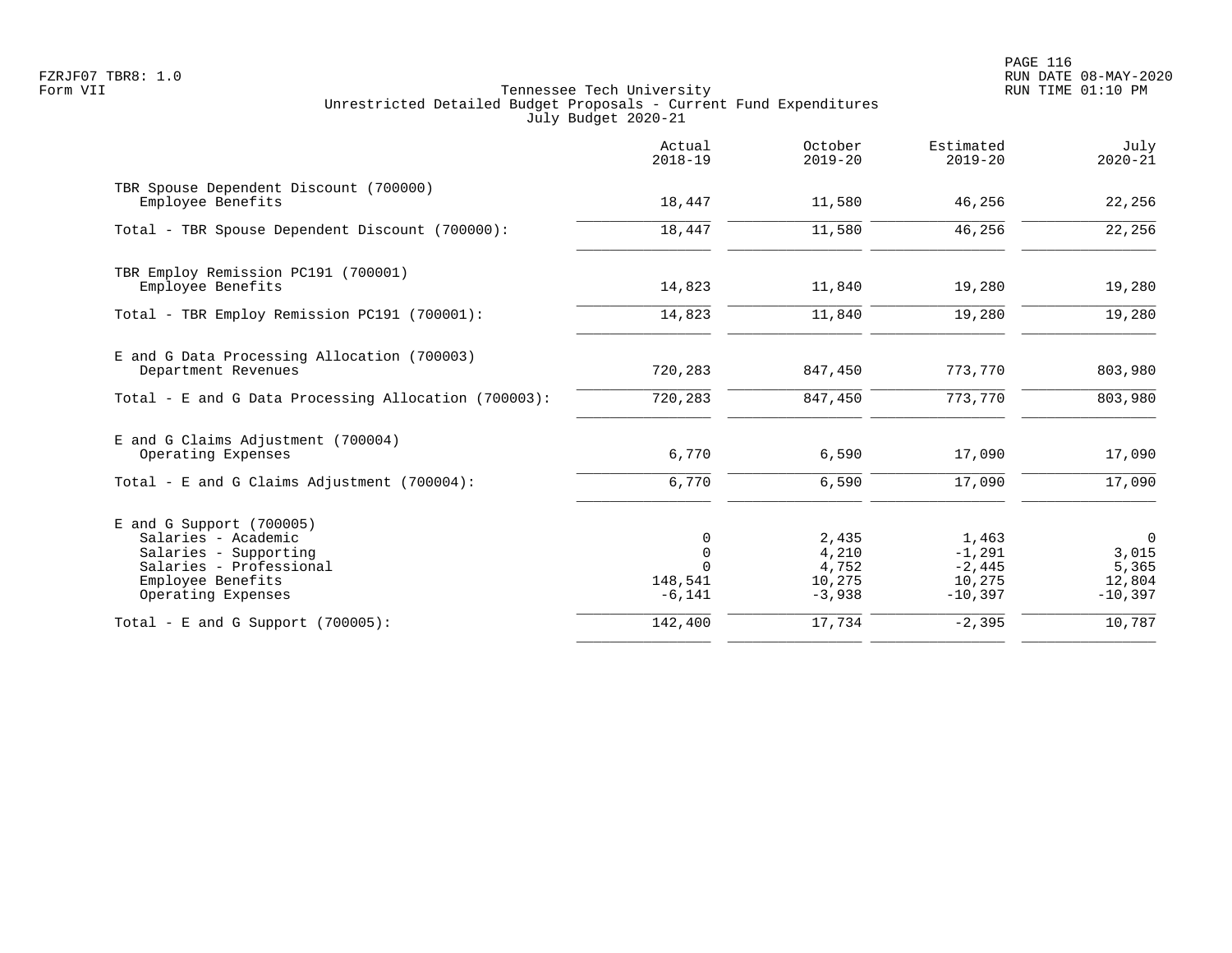| E and G Salary Increase Pool (700010)<br>Salaries - Professional<br>$\mathsf{O}$<br>38,400<br>38,400<br>38,400<br>38,400<br>Total - E and G Salary Increase Pool (700010):<br>$\mathbf 0$<br>Post Office Allocation (700045)<br>$\mathbf 0$<br>970<br>970<br>Operating Expenses<br>970<br>970<br>$\mathbf 0$<br>Total - Post Office Allocation (700045):<br>TTU Staff Tuit Maint Reimbursment (700068)<br>13,471<br>13,690<br>Employee Benefits<br>13,690<br>13,471<br>13,690<br>13,690<br>Total - TTU Staff Tuit Maint Reimbursment (700068):<br>Total - Public Service (300):<br>Salaries - Academic<br>29,518<br>16,352<br>21,630<br>Salaries - Supporting<br>265,597<br>284,139<br>263,051<br>Salaries - Students<br>92,537<br>49,960<br>62,960<br>Salaries - Professional<br>382,946<br>420,307<br>440,381<br>Employee Benefits<br>488,914<br>365,392<br>406,373<br>Travel<br>37,127<br>14,700<br>10,965<br>Operating Expenses<br>288,870<br>462,596<br>480,128<br>773,770<br>Department Revenues<br>720,283<br>847,450<br>2,305,792<br>2,478,428<br>2,441,726<br>Total | Actual<br>$2018 - 19$ | October<br>$2019 - 20$ | Estimated<br>$2019 - 20$ | July<br>$2020 - 21$                                                           |
|------------------------------------------------------------------------------------------------------------------------------------------------------------------------------------------------------------------------------------------------------------------------------------------------------------------------------------------------------------------------------------------------------------------------------------------------------------------------------------------------------------------------------------------------------------------------------------------------------------------------------------------------------------------------------------------------------------------------------------------------------------------------------------------------------------------------------------------------------------------------------------------------------------------------------------------------------------------------------------------------------------------------------------------------------------------------------|-----------------------|------------------------|--------------------------|-------------------------------------------------------------------------------|
|                                                                                                                                                                                                                                                                                                                                                                                                                                                                                                                                                                                                                                                                                                                                                                                                                                                                                                                                                                                                                                                                              |                       |                        |                          | 38,400                                                                        |
|                                                                                                                                                                                                                                                                                                                                                                                                                                                                                                                                                                                                                                                                                                                                                                                                                                                                                                                                                                                                                                                                              |                       |                        |                          | 38,400                                                                        |
|                                                                                                                                                                                                                                                                                                                                                                                                                                                                                                                                                                                                                                                                                                                                                                                                                                                                                                                                                                                                                                                                              |                       |                        |                          | 970                                                                           |
|                                                                                                                                                                                                                                                                                                                                                                                                                                                                                                                                                                                                                                                                                                                                                                                                                                                                                                                                                                                                                                                                              |                       |                        |                          | 970                                                                           |
|                                                                                                                                                                                                                                                                                                                                                                                                                                                                                                                                                                                                                                                                                                                                                                                                                                                                                                                                                                                                                                                                              |                       |                        |                          | 13,690                                                                        |
|                                                                                                                                                                                                                                                                                                                                                                                                                                                                                                                                                                                                                                                                                                                                                                                                                                                                                                                                                                                                                                                                              |                       |                        |                          | 13,690                                                                        |
|                                                                                                                                                                                                                                                                                                                                                                                                                                                                                                                                                                                                                                                                                                                                                                                                                                                                                                                                                                                                                                                                              |                       |                        |                          |                                                                               |
|                                                                                                                                                                                                                                                                                                                                                                                                                                                                                                                                                                                                                                                                                                                                                                                                                                                                                                                                                                                                                                                                              |                       |                        |                          | 750<br>272,858<br>30,360<br>392,237<br>356,407<br>6,520<br>254,545<br>803,980 |
|                                                                                                                                                                                                                                                                                                                                                                                                                                                                                                                                                                                                                                                                                                                                                                                                                                                                                                                                                                                                                                                                              |                       |                        |                          | 2,117,657                                                                     |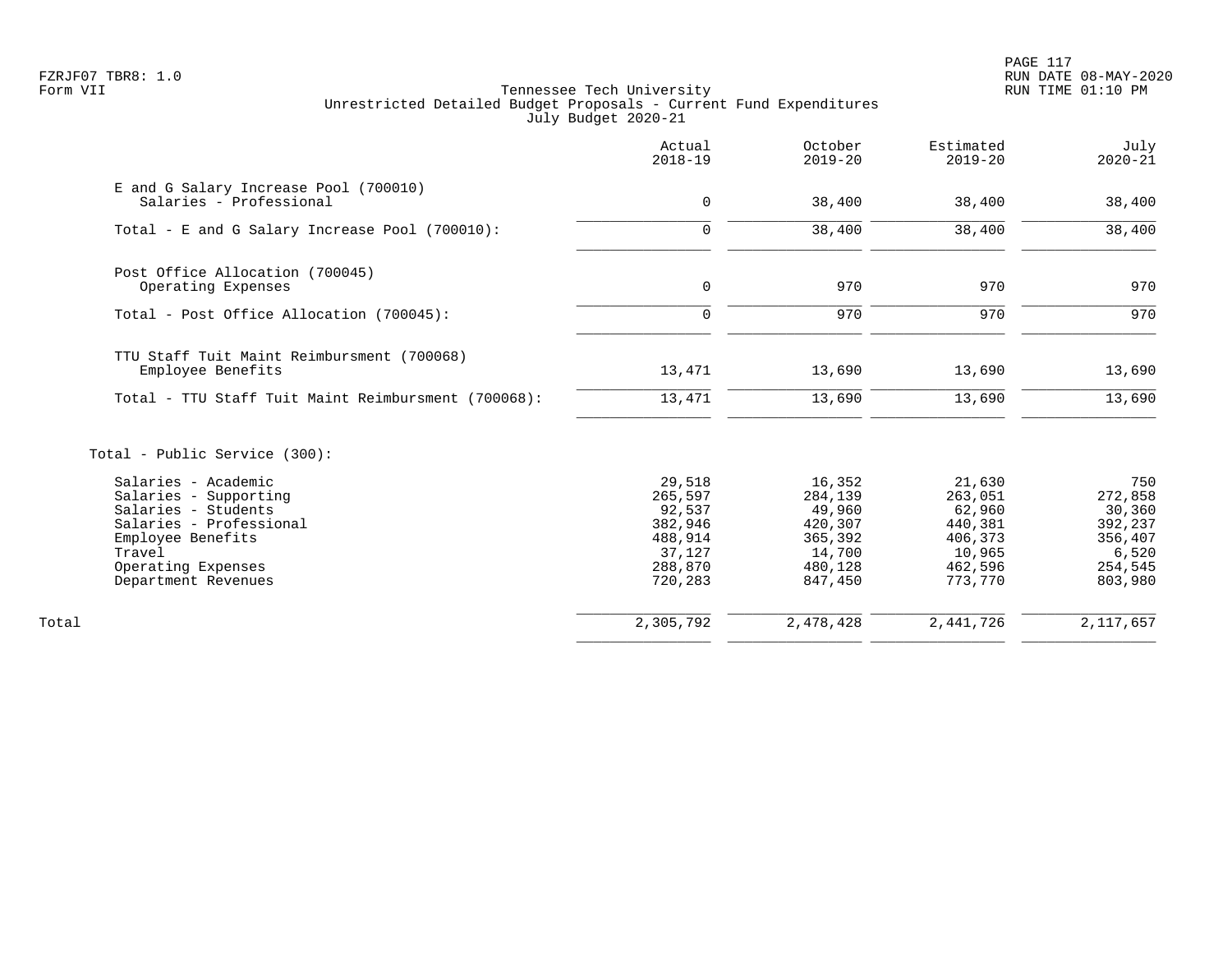|                                                                                                                                                                           | Actual<br>$2018 - 19$                                                             | October<br>$2019 - 20$                                                            | Estimated<br>$2019 - 20$                                                          | July<br>$2020 - 21$                                                           |
|---------------------------------------------------------------------------------------------------------------------------------------------------------------------------|-----------------------------------------------------------------------------------|-----------------------------------------------------------------------------------|-----------------------------------------------------------------------------------|-------------------------------------------------------------------------------|
| Total - Public Service (30):                                                                                                                                              |                                                                                   |                                                                                   |                                                                                   |                                                                               |
| Salaries - Academic<br>Salaries - Supporting<br>Salaries - Students<br>Salaries - Professional<br>Employee Benefits<br>Travel<br>Operating Expense<br>Department Revenues | 29,518<br>265,597<br>92,537<br>382,946<br>488,914<br>37,127<br>288,870<br>720,283 | 16,352<br>284,139<br>49,960<br>420,307<br>365,392<br>14,700<br>480,128<br>847,450 | 21,630<br>263,051<br>62,960<br>440,381<br>406,373<br>10,965<br>462,596<br>773,770 | 750<br>272,858<br>30,360<br>392,237<br>356,407<br>6,520<br>254,545<br>803,980 |
| Total                                                                                                                                                                     | 2,305,792                                                                         | 2,478,428                                                                         | 2,441,726                                                                         | 2,117,657                                                                     |
| Academic Support (35)<br>Academic Support (350)<br>Indirect Cost Office of President (110029)<br>Operating Expenses                                                       | $\mathbf 0$                                                                       | 123,000                                                                           | 123,000                                                                           | 123,000                                                                       |
| Total - Indirect Cost Office of President (110029):                                                                                                                       | $\mathbf 0$                                                                       | 123,000                                                                           | 123,000                                                                           | 123,000                                                                       |
| Testing and Surveys (120006)<br>Operating Expenses<br>Total - Testing and Surveys (120006):                                                                               | 39,222<br>39,222                                                                  | 42,400<br>42,400                                                                  | 42,400<br>42,400                                                                  | 42,400<br>42,400                                                              |
| Self Study Accred Fee (120007)<br>Employee Benefits                                                                                                                       | $\mathbf 0$                                                                       | 3,400                                                                             | $\mathbf 0$                                                                       | $\mathbf 0$                                                                   |
| Total - Self Study Accred Fee (120007):                                                                                                                                   | $\mathbf 0$                                                                       | 3,400                                                                             | $\mathbf 0$                                                                       | $\mathbf 0$                                                                   |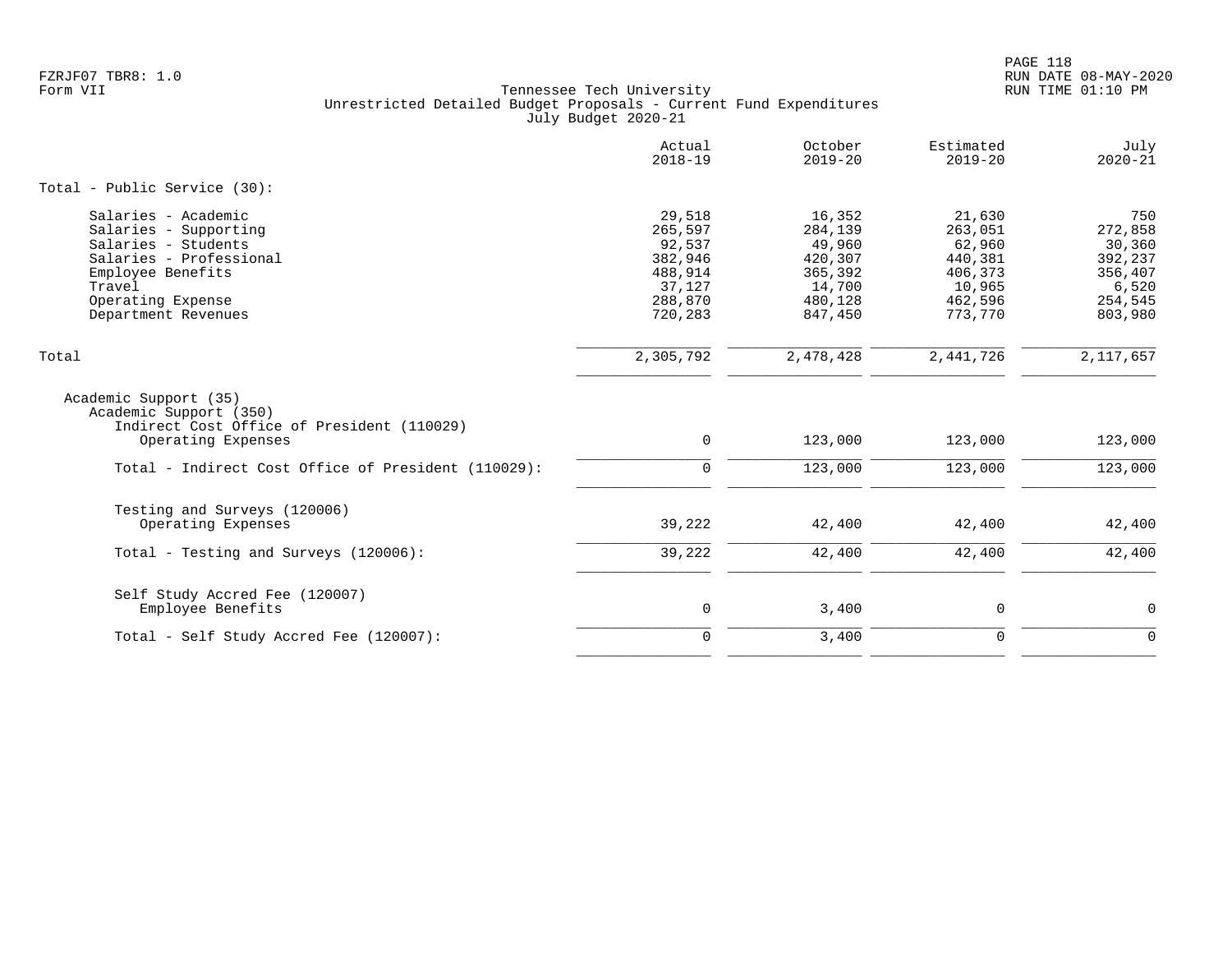|                                                | Actual<br>$2018 - 19$ | October<br>$2019 - 20$ | Estimated<br>$2019 - 20$ | July<br>$2020 - 21$ |
|------------------------------------------------|-----------------------|------------------------|--------------------------|---------------------|
| Provost Office Discretion (120010)             |                       |                        |                          |                     |
| Salaries - Academic                            | 2,002                 | 7,500                  |                          | 7,500               |
| Salaries - Supporting                          | - 0                   | 11,111                 |                          | 11,111              |
| Employee Benefits                              | 396                   | 21,970                 | $\Omega$                 | 0                   |
| Travel                                         | 5,449                 | $\Omega$               | 300                      | $\Omega$            |
| Operating Expenses                             | 31,872                | 30,535                 | 115,846                  | 63,927              |
| Total - Provost Office Discretion (120010):    | 39,719                | 71,116                 | 116,146                  | 82,538              |
| Faculty Development (120011)                   |                       |                        |                          |                     |
| Employee Benefits                              | 0                     | 1,000                  | 0                        | $\mathbf 0$         |
| Travel                                         | 12,657                | 14,900                 | 14,973                   | 14,900              |
| Operating Expenses                             | 2,427                 | $\Omega$               | 1,927                    | $\Omega$            |
| Total - Faculty Development (120011):          | 15,084                | 15,900                 | 16,900                   | 14,900              |
| Non Instr Faculty Assignment (120012)          |                       |                        |                          |                     |
| Salaries - Academic                            | 0                     | 0                      | 0                        | 22,000              |
| Total - Non Instr Faculty Assignment (120012): | $\mathbf 0$           | 0                      | 0                        | 22,000              |
| Faculty Award (120016)                         |                       |                        |                          |                     |
| Operating Expenses                             | 11,735                | 7,740                  | 7,740                    | 7,740               |
| Total - Faculty Award (120016):                | 11,735                | 7,740                  | 7,740                    | 7,740               |
|                                                |                       |                        |                          |                     |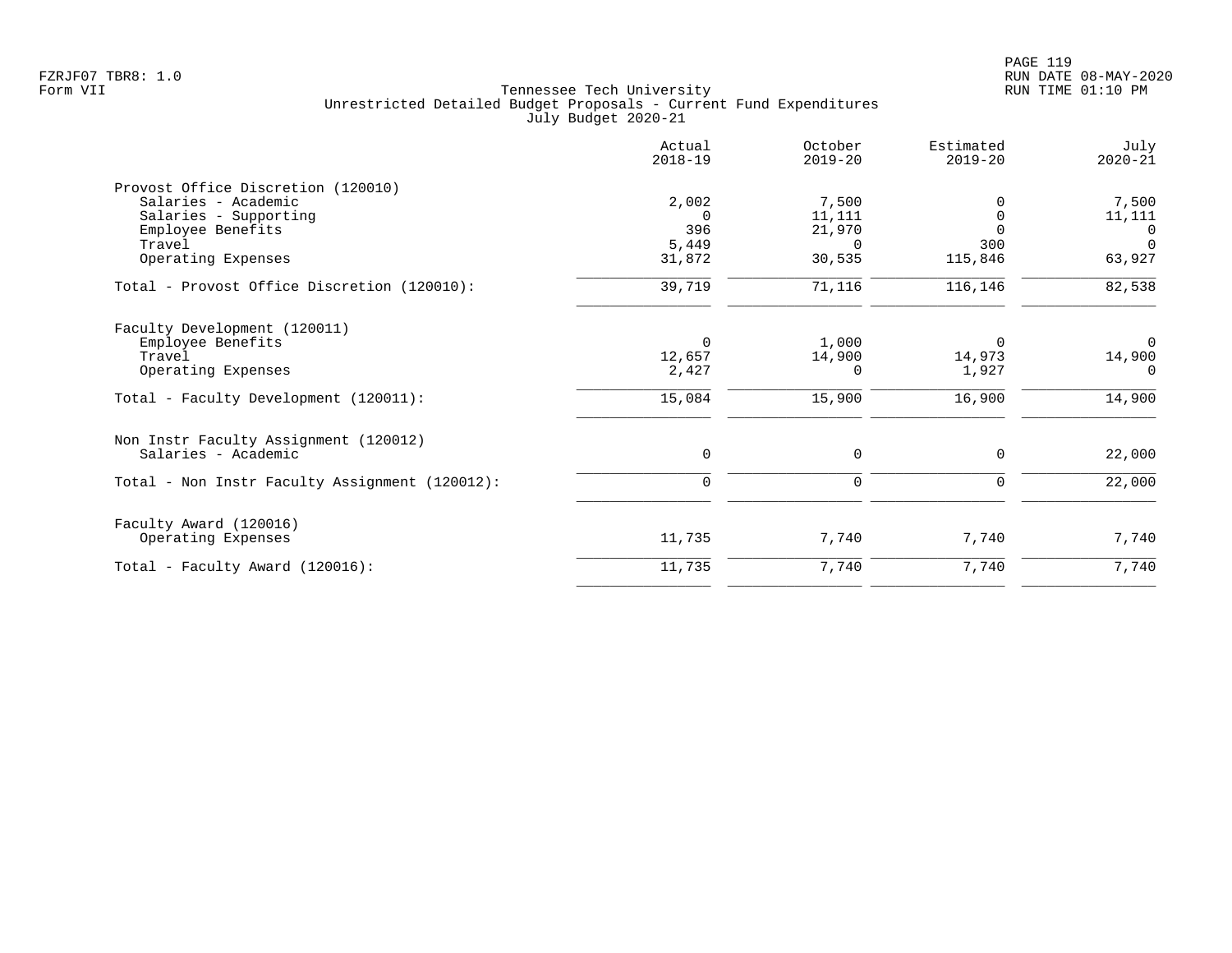|                                                   | Actual<br>$2018 - 19$ | October<br>$2019 - 20$ | Estimated<br>$2019 - 20$ | July<br>$2020 - 21$ |
|---------------------------------------------------|-----------------------|------------------------|--------------------------|---------------------|
| Faculty Evaluations (120017)                      |                       |                        |                          |                     |
| Employee Benefits                                 | $\Omega$              | 1,750                  |                          |                     |
| Travel                                            |                       |                        | 5,930                    | $\Omega$            |
| Operating Expenses                                | 50,918                | 62,020                 | 56,090                   | 62,020              |
| Department Revenues                               | $-1$                  | $\Omega$               | $\Omega$                 | $\Omega$            |
| Total - Faculty Evaluations (120017):             | 50,917                | 63,770                 | 62,020                   | 62,020              |
| Provost Surplus Non Instruction (120021)          |                       |                        |                          |                     |
| Operating Expenses                                | $\mathbf 0$           | 1                      |                          |                     |
| Total - Provost Surplus Non Instruction (120021): | $\mathbf 0$           | $\mathbf{1}$           |                          |                     |
| LSP-Provost & AA (120030)                         |                       |                        |                          |                     |
| Operating Expenses                                | $\mathbf 0$           | 0                      | 69,631                   | 0                   |
| Total - LSP-Provost & AA $(120030)$ :             | $\Omega$              | $\Omega$               | 69,631                   | $\Omega$            |
| OA Fee-Provost & AA (120031)                      |                       |                        |                          |                     |
| Salaries - Administrative                         | ∩                     |                        | $\Omega$                 | 130,000             |
| Salaries - Professional                           |                       | $\Omega$               | 57,365                   | 57,365              |
| Employee Benefits                                 |                       |                        | 22,945                   | 74,945              |
| Operating Expenses                                | $\Omega$              |                        |                          | 46,408              |
| Total - OA Fee-Provost & AA $(120031)$ :          | $\mathbf 0$           | 292,314                | 484,553                  | 308,718             |
|                                                   |                       | 292,314                | 404,243                  |                     |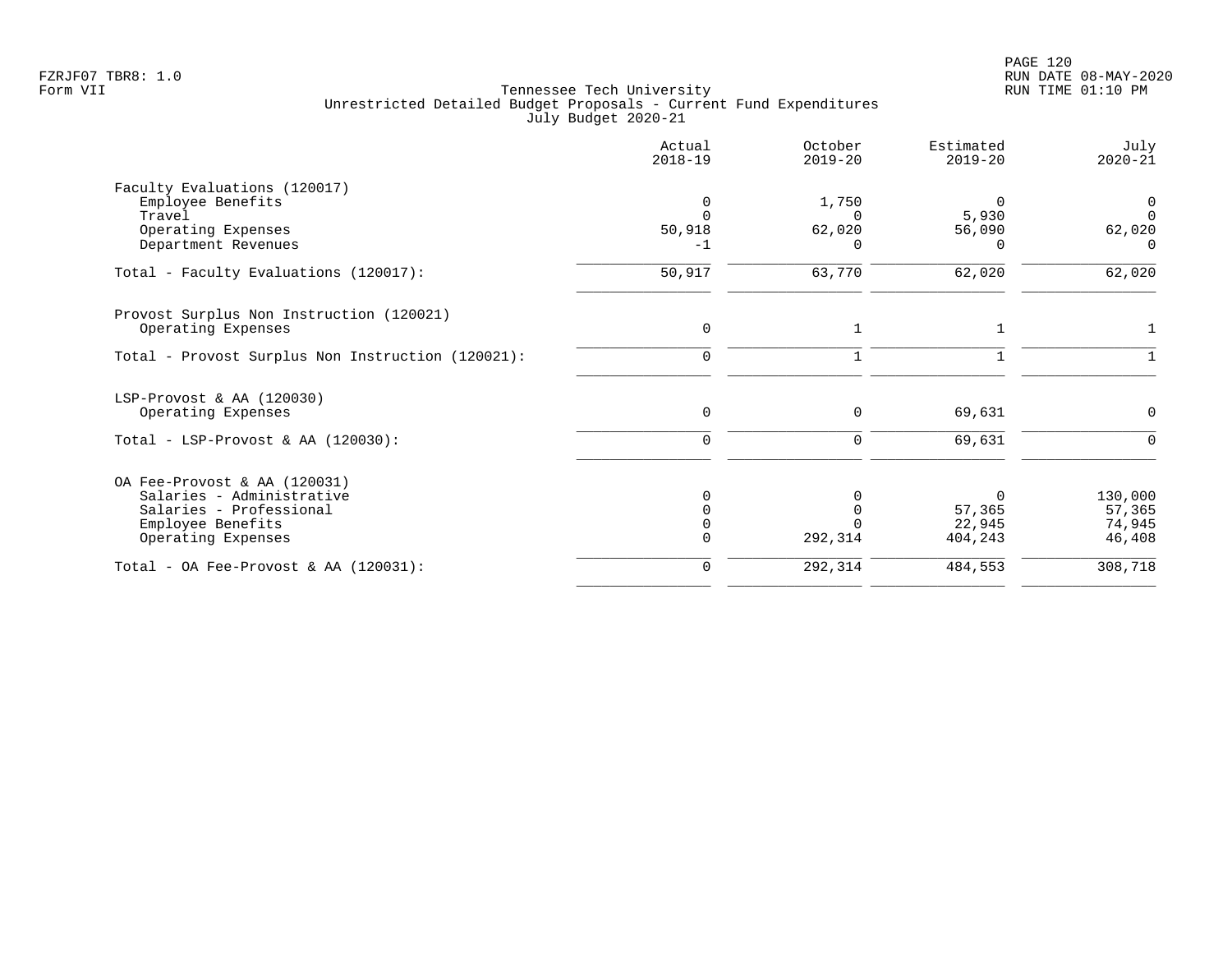|                                                      | Actual<br>$2018 - 19$ | October<br>$2019 - 20$ | Estimated<br>$2019 - 20$ | July<br>$2020 - 21$ |
|------------------------------------------------------|-----------------------|------------------------|--------------------------|---------------------|
| Office of Senior Associate Provost (121700)          |                       |                        |                          |                     |
| Salaries - Administrative                            | 326,007               | 321,368                | 322,912                  | 333,295             |
| Salaries - Supporting                                | 54,349                | 44,596                 | 23,340                   | 44,096              |
| Salaries - Students                                  | 899                   | $\Omega$               | $\Omega$                 | $\Omega$            |
| Salaries - Professional                              | 153,699               | 187,632                | 146,812                  | 117,187             |
| Employee Benefits                                    | 178,328               | 156,005                | 152,581                  | 140,364             |
| Travel                                               | 453                   | 1,920                  | 2,920                    | 1,920               |
| Operating Expenses                                   | 17,520                | 15,939                 | 12,389                   | 7,200               |
| Total - Office of Senior Associate Provost (121700): | 731,255               | 727,460                | 660,954                  | 644,062             |
| Center for Teaching & Learning Exc (121740)          |                       |                        |                          |                     |
| Salaries - Academic                                  | 300                   | $\mathbf 0$            | 16,000                   | $\mathbf 0$         |
| Salaries - Supporting                                | 43,105                | 43,094                 | 20,407                   | 7,134               |
| Salaries - Students                                  | $\Omega$              | 1,180                  | 1,180                    | $\overline{0}$      |
| Salaries - Professional                              | 118,503               | 199,021                | 130,132                  | 268,371             |
| Employee Benefits                                    | 73,948                | 66,765                 | 51,843                   | 51,843              |
| Travel                                               | 6,463                 | 11,280                 | 11,186                   | 5,186               |
| Operating Expenses                                   | 27,986                | 32,310                 | 33,747                   | 7,244               |
| Total - Center for Teaching & Learning Exc (121740): | 270,305               | 353,650                | 264,495                  | 339,778             |
| Craft Center Admin (121760)                          |                       |                        |                          |                     |
| Salaries - Supporting                                | 60,756                | 76,498                 | 62,979                   | 76,948              |
| Salaries - Students                                  | 0                     | 10,870                 | 10,870                   | 10,870              |
| Salaries - Professional                              | 119,622               | 120,022                | 131,957                  | 121,411             |
| Employee Benefits                                    | 71,414                | 56,965                 | 71,701                   | 71,701              |
| Travel                                               | 184                   | 700                    | 710                      | 700                 |
| Operating Expenses                                   | 71,973                | 74,616                 | 74,616                   | 74,616              |
| Total - Craft Center Admin (121760):                 | 323,949               | 339,671                | 352,833                  | 356,246             |
|                                                      |                       |                        |                          |                     |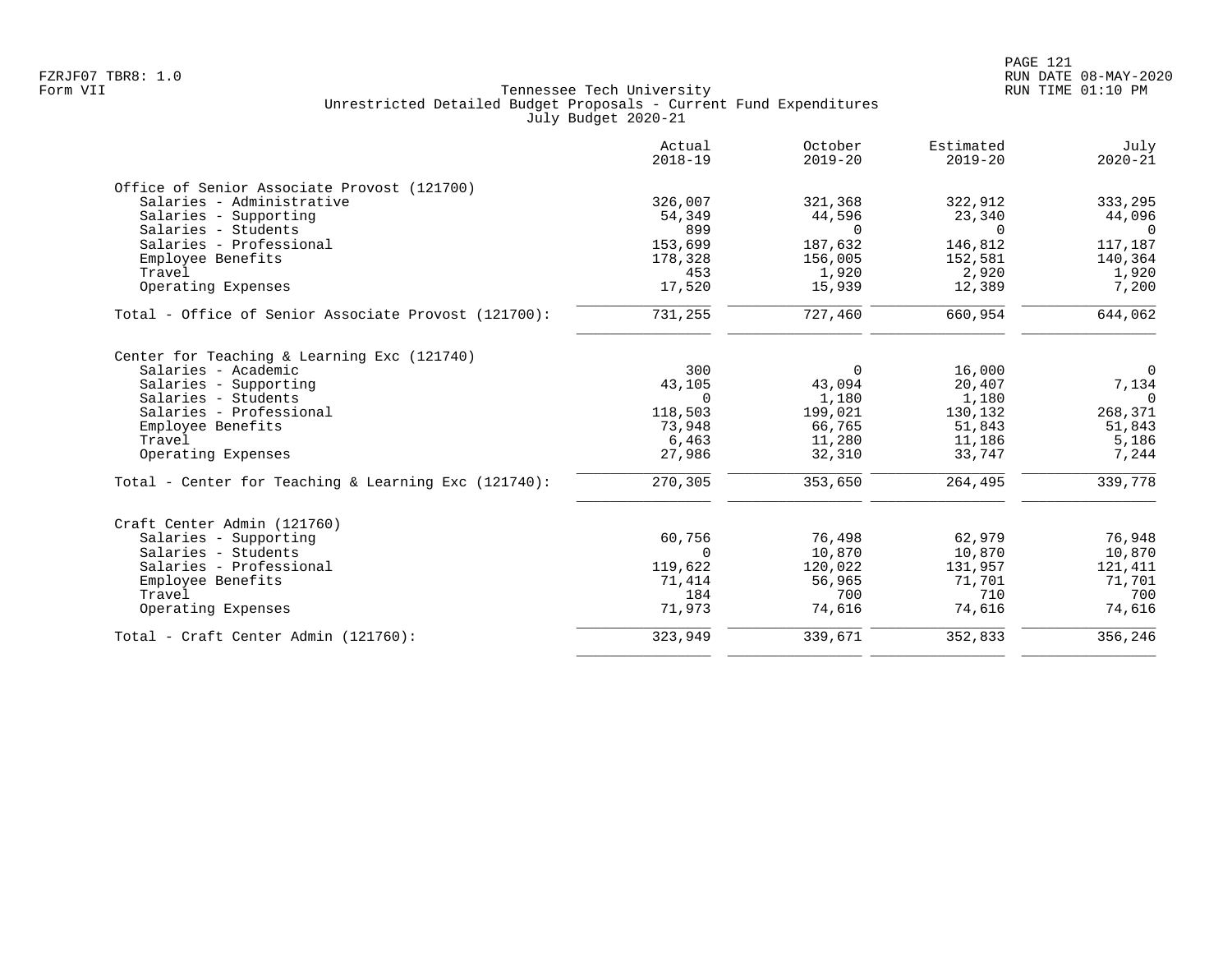|                                                                                                                                                                                                          | Actual<br>$2018 - 19$                                                               | October<br>$2019 - 20$                                                               | Estimated<br>$2019 - 20$                                                            | July<br>$2020 - 21$                                                               |
|----------------------------------------------------------------------------------------------------------------------------------------------------------------------------------------------------------|-------------------------------------------------------------------------------------|--------------------------------------------------------------------------------------|-------------------------------------------------------------------------------------|-----------------------------------------------------------------------------------|
| Federal College Work Study Program (122001)<br>Salaries - Students                                                                                                                                       | 25,327                                                                              | 27,260                                                                               | 27,260                                                                              | 27,260                                                                            |
| Total - Federal College Work Study Program (122001):                                                                                                                                                     | 25,327                                                                              | 27,260                                                                               | 27,260                                                                              | 27,260                                                                            |
| Student Exchance Program (123703)<br>Operating Expenses                                                                                                                                                  | $-13,855$                                                                           | $\mathbf 0$                                                                          | 0                                                                                   | $\mathbf 0$                                                                       |
| Total - Student Exchance Program (123703):                                                                                                                                                               | $-13,855$                                                                           | $\mathbf 0$                                                                          | 0                                                                                   | $\Omega$                                                                          |
| Exchange BA ENG Course Fee (123704)<br>Operating Expenses                                                                                                                                                | 6,530                                                                               | 2,500                                                                                | 2,500                                                                               | 2,500                                                                             |
| Total - Exchange BA ENG Course Fee (123704):                                                                                                                                                             | 6,530                                                                               | 2,500                                                                                | 2,500                                                                               | 2,500                                                                             |
| Library Administration (124000)<br>Salaries - Administrative<br>Salaries - Supporting<br>Salaries - Professional<br>Employee Benefits<br>Travel                                                          | 142,355<br>44,402<br>54,210<br>92,791<br>1,332                                      | 142,455<br>70,999<br>2,000<br>90,440<br>1,750                                        | 143,005<br>72,552<br>2,000<br>70,535<br>250                                         | 143,655<br>71,499<br>$\overline{0}$<br>70,535<br>1,750                            |
| Total - Library Administration (124000):                                                                                                                                                                 | 335,090                                                                             | 307,644                                                                              | 288,342                                                                             | 287,439                                                                           |
| Library Operating (124001)<br>Salaries - Academic<br>Salaries - Supporting<br>Salaries - Students<br>Salaries - Professional<br>Employee Benefits<br>Travel<br>Operating Expenses<br>Department Revenues | 684,163<br>275,450<br>69,041<br>47,475<br>418,858<br>13,391<br>251,515<br>$-83,514$ | 534,482<br>310,989<br>82,890<br>152,871<br>502,540<br>14,208<br>383,927<br>$-85,985$ | 542,055<br>274,311<br>72,890<br>87,272<br>502,540<br>12,208<br>444,739<br>$-85,985$ | 536,192<br>311,721<br>82,890<br>107,326<br>502,540<br>14,208<br>235,167<br>$\cap$ |
| Total - Library Operating (124001):                                                                                                                                                                      | 1,676,379                                                                           | 1,895,922                                                                            | 1,850,030                                                                           | 1,790,044                                                                         |
|                                                                                                                                                                                                          |                                                                                     |                                                                                      |                                                                                     |                                                                                   |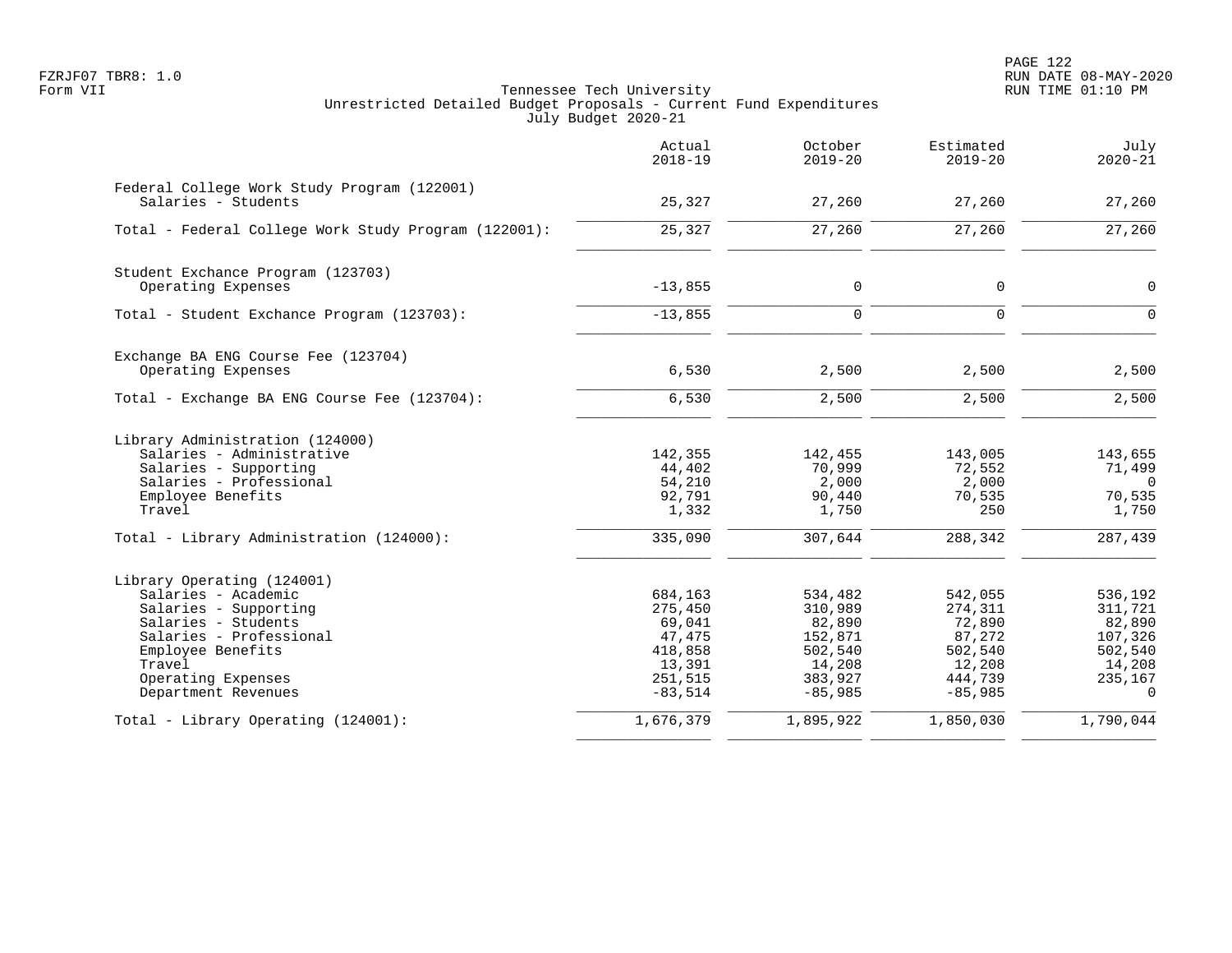| Actual<br>$2018 - 19$ | October<br>$2019 - 20$                 | Estimated<br>$2019 - 20$          | July<br>$2020 - 21$               |
|-----------------------|----------------------------------------|-----------------------------------|-----------------------------------|
|                       |                                        |                                   |                                   |
| 3,082                 | 75                                     | 109                               | 75                                |
| 3,082                 | 75                                     | 109                               | 75                                |
|                       |                                        |                                   |                                   |
|                       |                                        |                                   | 389,249                           |
| 77,464                | 220,000                                | 130,000                           | 220,000                           |
| 612,165               | 609,249                                | 609,249                           | 609,249                           |
|                       |                                        |                                   |                                   |
| 0                     | 4,500                                  | 4,500                             | 4,500                             |
| $\mathbf 0$           | 4,500                                  | 4,500                             | 4,500                             |
|                       |                                        |                                   |                                   |
|                       |                                        |                                   | 177,275                           |
|                       |                                        |                                   | $\overline{0}$                    |
|                       |                                        |                                   | 82,795                            |
| 115,986               | 116,086                                | 39,055                            | 113,186                           |
| 112,150               | 136,960                                | 93,480                            | 93,480                            |
| 35,442                | 40,703                                 | 40,703                            | 40,703                            |
| 36,340                | 25,000                                 | 127,815                           | 25,000                            |
| 580,073               | 575,736                                | 564,533                           | 532,439                           |
|                       | 534,701<br>175,075<br>34,000<br>71,080 | 389,249<br>175,077<br>0<br>81,910 | 479,249<br>181,177<br>0<br>82,303 |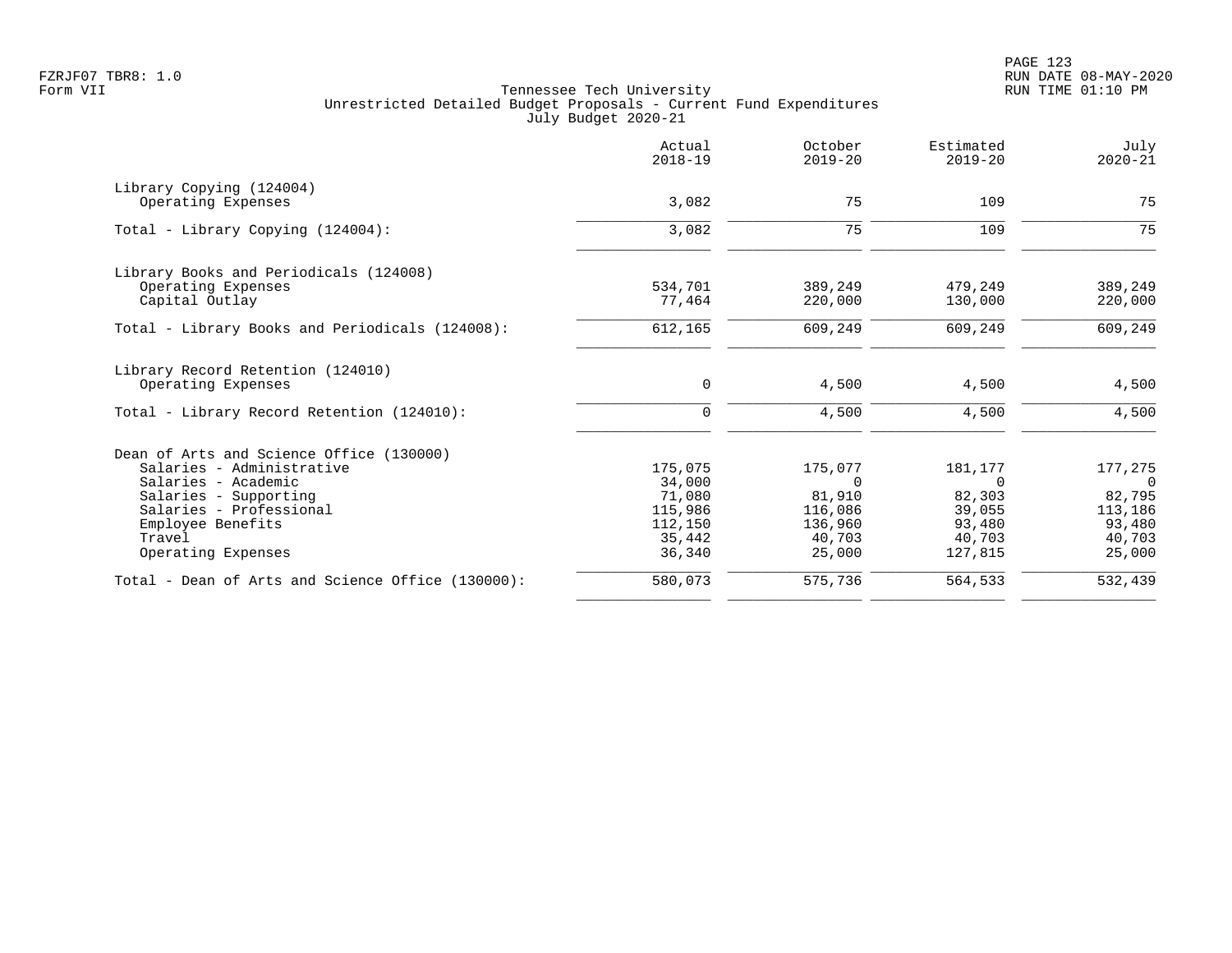| Actual<br>$2018 - 19$ | October<br>$2019 - 20$                            | Estimated<br>$2019 - 20$ | July<br>$2020 - 21$                  |
|-----------------------|---------------------------------------------------|--------------------------|--------------------------------------|
|                       |                                                   |                          |                                      |
|                       |                                                   |                          | 3,860                                |
| 6,525                 | 3,860                                             | 3,860                    | 3,860                                |
|                       |                                                   |                          |                                      |
|                       | 0                                                 | 0                        | $\Omega$                             |
| $\Omega$              | $-13,860$                                         | $-13,860$                | $-13,860$                            |
| $-15,304$             | $-13,860$                                         | $-13,860$                | $-13,860$                            |
|                       |                                                   |                          |                                      |
| 182,484               | 232,100                                           | 261,683                  | 230,000                              |
| 28,187                | 11,475                                            | 34,354                   | 40,454                               |
| 610,210               | 666,430                                           | 640,650                  | 768,154                              |
|                       | 225,680                                           |                          | 280,674                              |
|                       | $\Omega$                                          |                          | $\Omega$                             |
|                       |                                                   |                          | 14,872                               |
| 1,122,223             | 1,666,230                                         | 1,783,150                | 1,334,154                            |
|                       |                                                   |                          |                                      |
| $-5,007$              | 0                                                 | 0                        | 0                                    |
| 1,829                 | $\mathbf 0$                                       | $\Omega$                 | $\Omega$                             |
| $-3,178$              | $\mathbf 0$                                       | 0                        | $\mathbf 0$                          |
|                       | 6,525<br>$-15,304$<br>217,976<br>13,288<br>70,078 | 3,860<br>530,545         | 3,860<br>247,920<br>8,144<br>590,399 |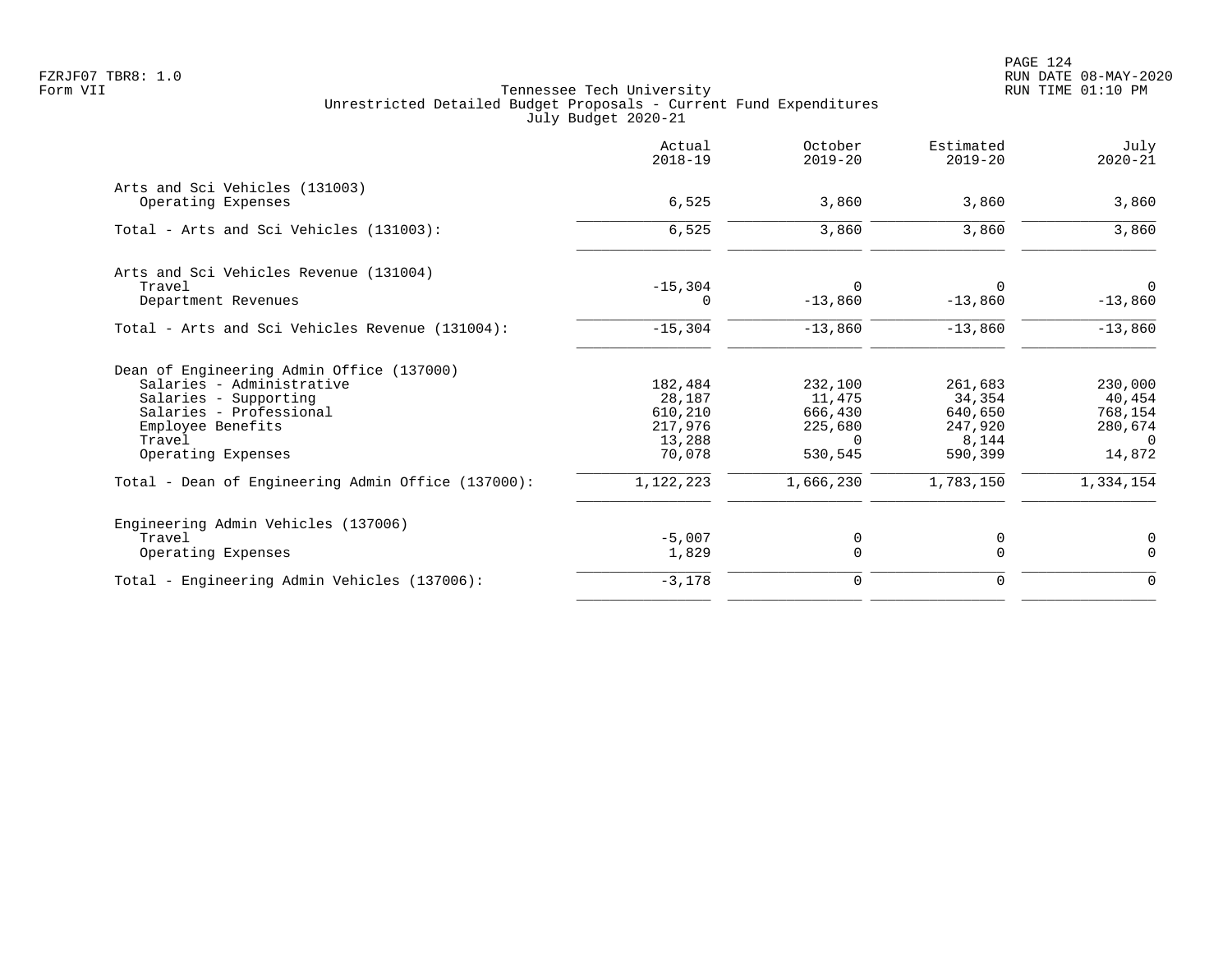|                                                      | Actual<br>$2018 - 19$ | October<br>$2019 - 20$ | Estimated<br>$2019 - 20$ | July<br>$2020 - 21$ |
|------------------------------------------------------|-----------------------|------------------------|--------------------------|---------------------|
| Dean College of Interdiscp Studies (139300)          |                       |                        |                          |                     |
| Salaries - Administrative                            | 132,000               | 132,000                | 137,650                  | 133,300             |
| Salaries - Academic                                  | 500                   | $\Omega$               | $\Omega$                 | $\Omega$            |
| Salaries - Supporting                                | 57,087                | 68,616                 | 68,838                   | 69,160              |
| Salaries - Professional                              | 92,695                | 82,233                 | 82,483                   | 71,833              |
| Employee Benefits                                    | 116,690               | 81,895                 | 111,583                  | 111,583             |
| Travel                                               | 2,782                 | 50,972                 | 10,625                   | 8,970               |
| Operating Expenses                                   | 12,139                | 34,063                 | 65,738                   | 34,706              |
| Total - Dean College of Interdiscp Studies (139300): | 413,893               | 449,779                | 476,917                  | 429,552             |
| Dean IDS Strategic Initiatives (139327)              |                       |                        |                          |                     |
| Operating Expenses                                   | 0                     | 25,000                 | 20,017                   | 0                   |
| Total - Dean IDS Strategic Initiatives (139327):     | 0                     | 25,000                 | 20,017                   | $\Omega$            |
| Water Ctr Vehicle (139401)                           |                       |                        |                          |                     |
| Operating Expenses                                   | 9,736                 | 13,000                 | 13,000                   | 13,000              |
| Total - Water Ctr Vehicle (139401):                  | 9,736                 | 13,000                 | 13,000                   | 13,000              |
| Water Ctr Vehicle Transfer In (139402)               |                       |                        |                          |                     |
| Travel                                               | $-27,884$             | $\Omega$               | 0                        | $\Omega$            |
| Operating Expenses                                   | $\Omega$              | $-25,000$              | $-25,000$                | $-25,000$           |
| Total - Water Ctr Vehicle Transfer In (139402):      | $-27,884$             | $-25,000$              | $-25,000$                | $-25,000$           |
|                                                      |                       |                        |                          |                     |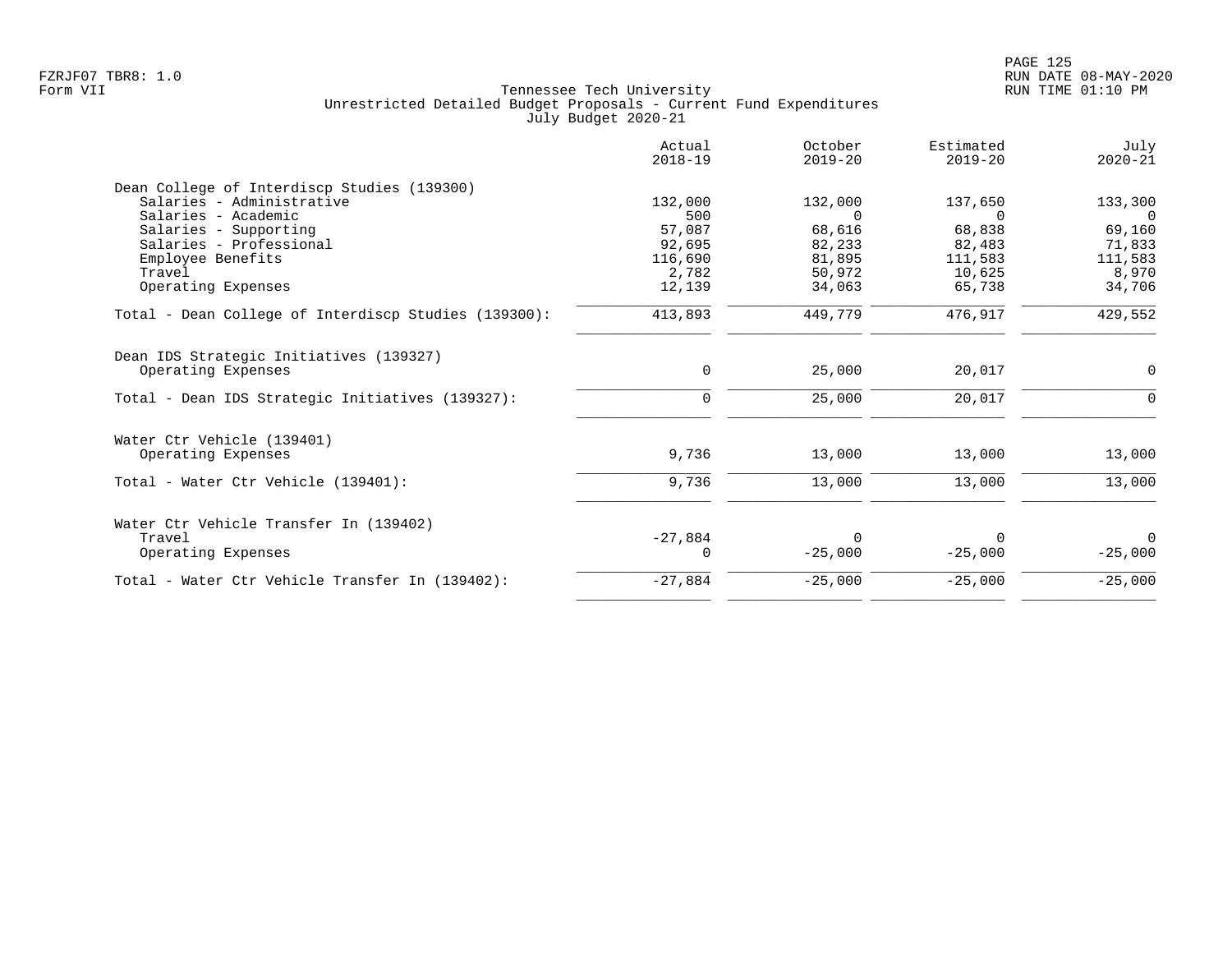|                                                       | Actual<br>$2018 - 19$ | October<br>$2019 - 20$ | Estimated<br>$2019 - 20$ | July<br>$2020 - 21$ |
|-------------------------------------------------------|-----------------------|------------------------|--------------------------|---------------------|
| Dean College Of Business (140000)                     |                       |                        |                          |                     |
| Salaries - Administrative                             | 217,983               | 218,083                | 219,083                  | 220,183             |
| Salaries - Supporting                                 | 104,843               | 105,766                | 90,374                   | 107,731             |
| Salaries - Students                                   | $\Omega$              | 932                    | 932                      | $\Omega$            |
| Salaries - Professional                               | 307,480               | 308,123                | 309,918                  | 311,812             |
| Employee Benefits                                     | 181,510               | 156,585                | 186,928                  | 186,928             |
| Travel                                                | 44                    | $\Omega$               | $\Omega$                 | $\Omega$            |
| Operating Expenses                                    | 10,175                | 9,088                  | 9,088                    | 9,088               |
| Capital Outlay                                        | 121                   | $\Omega$               | $\Omega$                 | $\Omega$            |
| Total - Dean College Of Business (140000):            | 822,156               | 798,577                | 816,323                  | 835,742             |
| Business Copying (140006)                             |                       |                        |                          |                     |
| Operating Expenses                                    | 2,912                 | 4,220                  | 4,220                    | 4,220               |
| Total - Business Copying (140006):                    | 2,912                 | 4,220                  | 4,220                    | 4,220               |
| Bus Copying Transfer In (140007)                      |                       |                        |                          |                     |
| Operating Expenses                                    | $-4,311$              | $\Omega$               | $\Omega$                 | $\Omega$            |
| Department Revenues                                   | $-61$                 | $-4,220$               | $-4,220$                 | $-4,220$            |
| Total - Bus Copying Transfer In (140007):             | $-4,372$              | $-4,220$               | $-4,220$                 | $-4,220$            |
|                                                       |                       |                        |                          |                     |
| Dean of College of Education Office (150000)          |                       |                        |                          |                     |
| Salaries - Administrative                             | 166,308               | 166,408                | 172,308                  | 168,308             |
| Salaries - Supporting                                 | 95,672                | 95,773                 | 98,296                   | 98,217              |
| Salaries - Professional                               | 256,575               | 265,382                | 274,234                  | 273, 277            |
| Employee Benefits                                     | 161,773               | 152,180                | 172,968                  | 172,968             |
| Travel                                                | 14,926                | 19,542                 | 19,542                   | 14,542              |
| Operating Expenses                                    | 49,497                | 23,591                 | 26,396                   | 23,591              |
| Total - Dean of College of Education Office (150000): | 744,751               | 722,876                | 763,744                  | 750,903             |
|                                                       |                       |                        |                          |                     |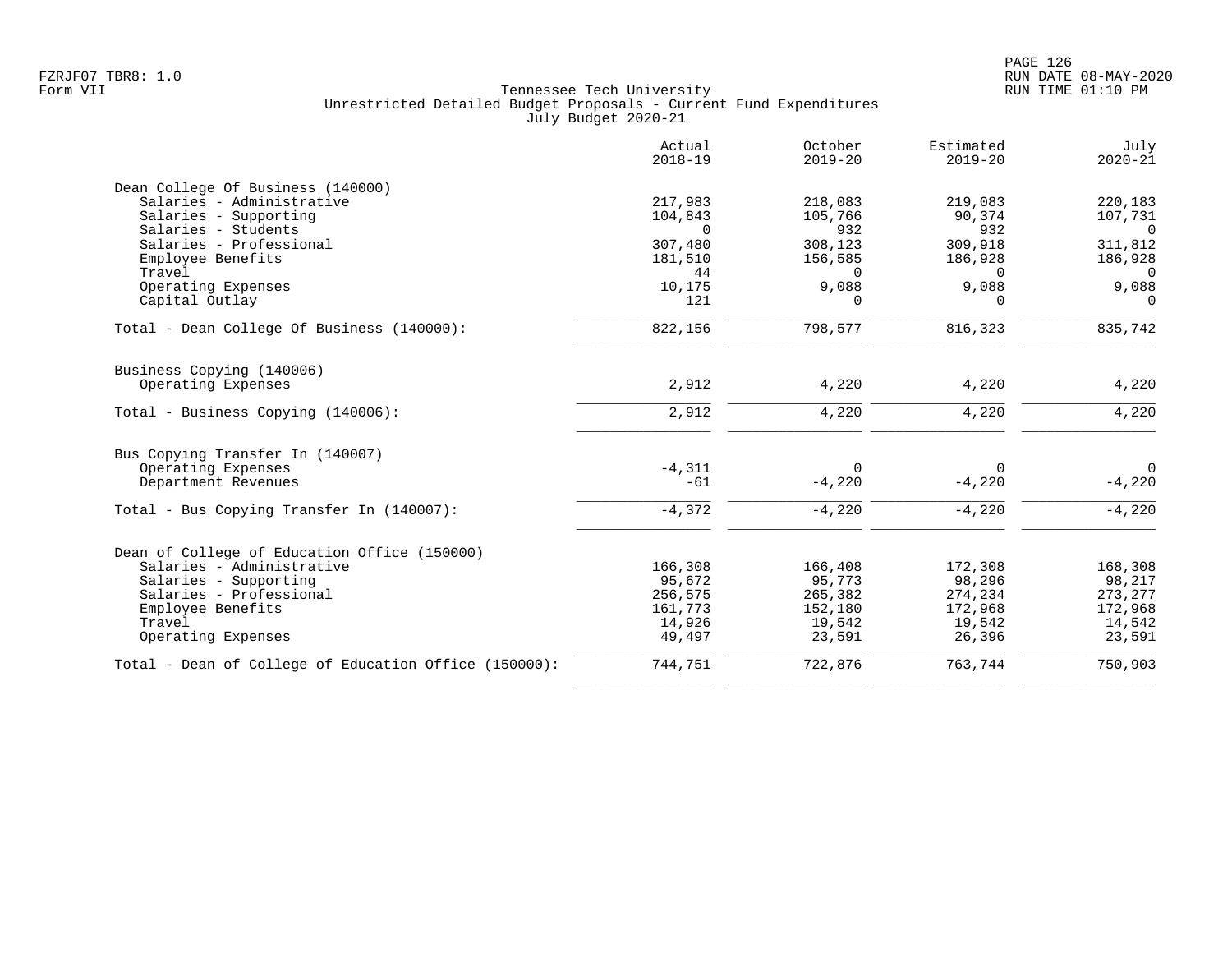PAGE 127 FZRJF07 TBR8: 1.0 RUN DATE 08-MAY-2020

|                                                       | Actual<br>$2018 - 19$ | October<br>$2019 - 20$ | Estimated<br>$2019 - 20$ | July<br>$2020 - 21$ |
|-------------------------------------------------------|-----------------------|------------------------|--------------------------|---------------------|
| Educ Fixed Rate Contract Balances (150032)            |                       |                        |                          |                     |
| Salaries - Students                                   | $\Omega$              | $\Omega$               | 400                      | 0                   |
| Travel                                                | 2,647                 | $\Omega$               |                          | $\overline{0}$      |
| Operating Expenses                                    | 13,368                | 11,402                 | 11,002                   | $\mathbf 0$         |
| Total - Educ Fixed Rate Contract Balances (150032):   | 16,015                | 11,402                 | 11,402                   | $\Omega$            |
| Col of Education Student Success Ct (153058)          |                       |                        |                          |                     |
| Salaries - Supporting                                 | 25,260                | 25,260                 | 21,263                   | 25,274              |
| Salaries - Students                                   | 4,736                 | 3,450                  | 2,500                    | $-950$              |
| Salaries - Professional                               | 200,696               | 201,096                | 203,921                  | 206,335             |
| Employee Benefits                                     | 90,770                | 78,470                 | 95,333                   | 95,333              |
| Travel                                                | 36                    | $\Omega$               | $\Omega$                 | $\cap$              |
| Operating Expenses                                    | 6,353                 | 7,304                  | 8,888                    | 11,045              |
| Total - Col of Education Student Success Ct (153058): | 327,851               | 315,580                | 331,905                  | 337,037             |
| Child Development Lab (153400)                        |                       |                        |                          |                     |
| Salaries - Supporting                                 | 173,247               | 157,632                | 159,243                  | 162,253             |
| Salaries - Students                                   | 61,720                | 11,586                 | 11,586                   | 17,586              |
| Salaries - Professional                               | 220,261               | 238,171                | 243,961                  | 251,901             |
| Employee Benefits                                     | 160,272               | 217,577                | 217,577                  | 220,530             |
| Travel                                                | 401                   | 760                    | 760                      | 760                 |
| Operating Expenses                                    | 39,947                | 26,883                 | 26,883                   | 36,669              |
| Total - Child Development Lab (153400):               | 655,848               | 652,609                | 660,010                  | 689,699             |
|                                                       |                       |                        |                          |                     |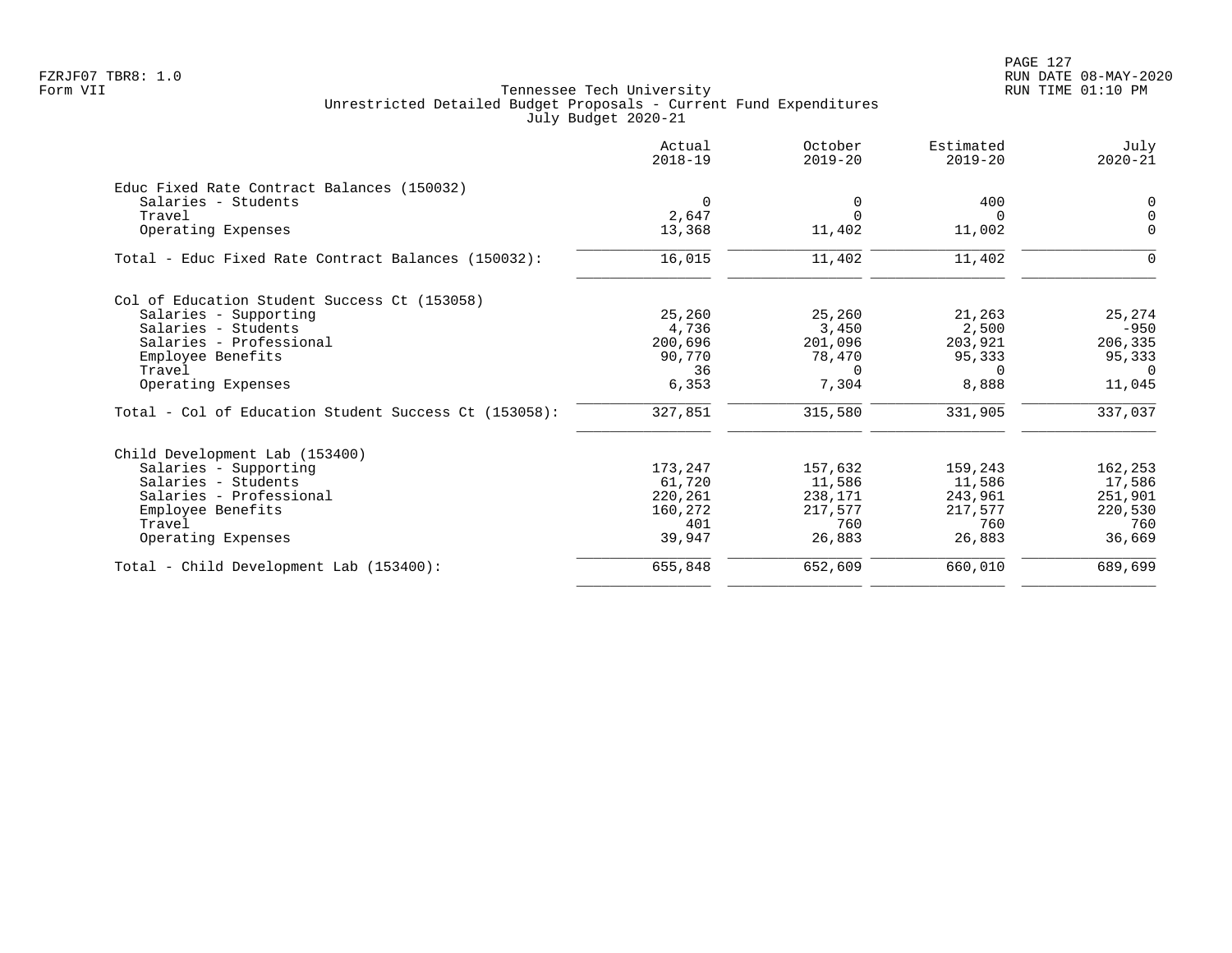|                                                               | Actual<br>$2018 - 19$ | October<br>$2019 - 20$ | Estimated<br>$2019 - 20$ | July<br>$2020 - 21$ |
|---------------------------------------------------------------|-----------------------|------------------------|--------------------------|---------------------|
| UC Joan Derryberry Art Gallery (155003)<br>Operating Expenses | 1,653                 | 1,810                  | 1,810                    | 1,810               |
| Total - UC Joan Derryberry Art Gallery (155003):              | 1,653                 | 1,810                  | 1,810                    | 1,810               |
| Learning Resource Center (157000)                             |                       |                        |                          |                     |
| Salaries - Academic                                           | 5,997                 | 6,000                  | 6,000                    | 6,000               |
| Salaries - Supporting                                         | 31,396                | 31,496                 | 21,048                   | 11,700              |
| Salaries - Professional                                       | 51,270                | 51,570                 | 55,560                   | 53,200              |
| Employee Benefits                                             | 46,105                | 46,300                 | 46,300                   | 46,300              |
| Operating Expenses                                            | 11,477                | 16,265                 | 16,265                   | 33,761              |
| Capital Outlay                                                | 88                    | 0                      | 0                        | $\Omega$            |
| Department Revenues                                           | $-844$                | $\Omega$               | $\Omega$                 | $\Omega$            |
| Total - Learning Resource Center (157000):                    | 145,489               | 151,631                | 145,173                  | 150,961             |
| Education Media Grad Assist (157001)<br>Employee Benefits     | 19,643                | 17,230                 | 17,230                   | 17,230              |
|                                                               |                       |                        |                          |                     |
| Total - Education Media Grad Assist (157001):                 | 19,643                | 17,230                 | 17,230                   | 17,230              |
| Ag and Human Ecology Admin (160000)                           |                       |                        |                          |                     |
| Salaries - Administrative                                     | 172,722               | 177,053                | 187,900                  | 174,153             |
| Salaries - Supporting                                         | 41,377                | 41,380                 | 44,283                   | 43,057              |
| Employee Benefits                                             | 76,279                | 69,200                 | 73,898                   | 73,898              |
| Travel                                                        | 2,102                 | $\Omega$               | $\Omega$                 | $\Omega$            |
| Operating Expenses                                            | 4,447                 | 4,389                  | 4,389                    | 4,389               |
| Total - Ag and Human Ecology Admin (160000):                  | 296,927               | 292,022                | 310,470                  | 295,497             |
|                                                               |                       |                        |                          |                     |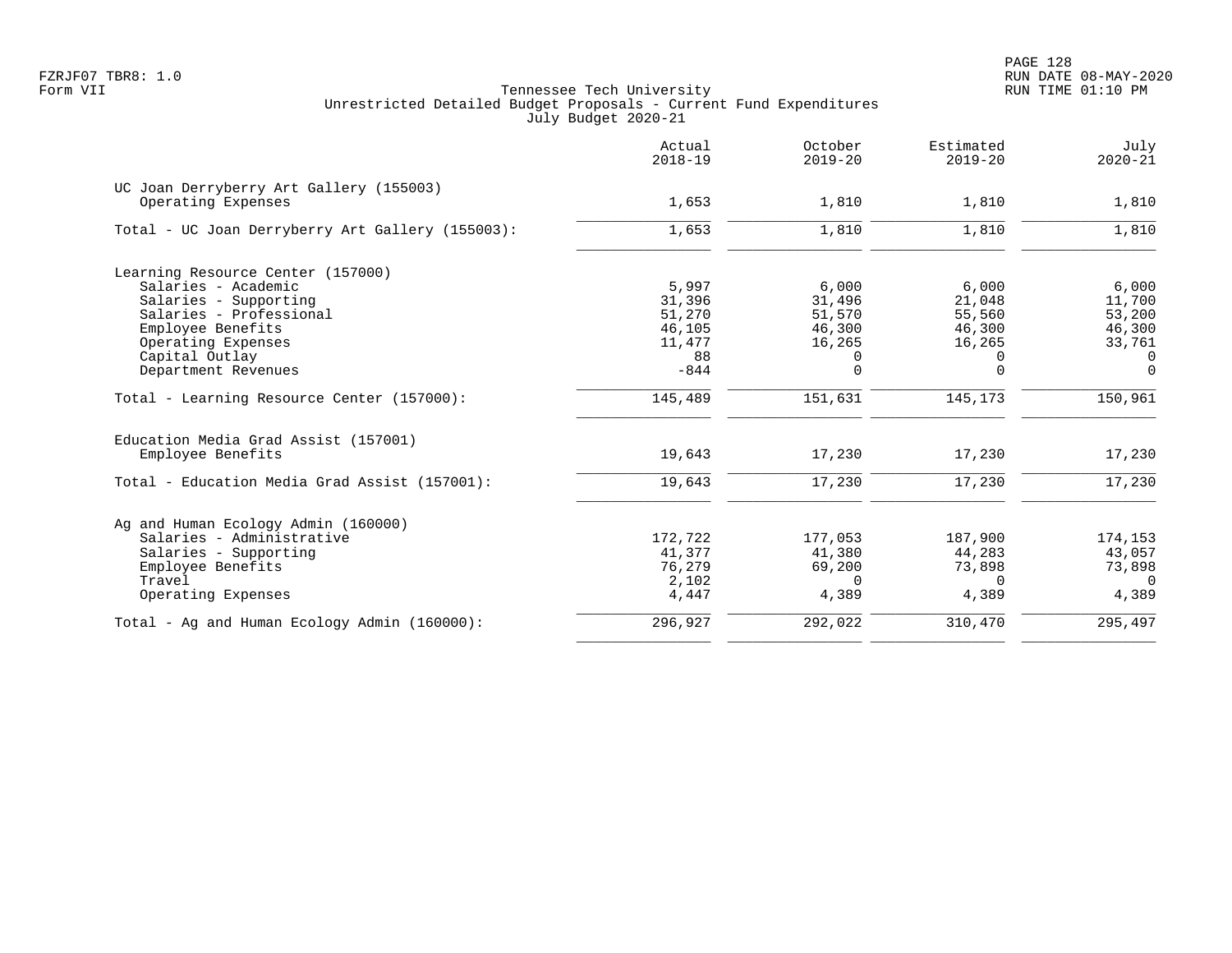|                                                       | Actual<br>$2018 - 19$ | October<br>$2019 - 20$ | Estimated<br>$2019 - 20$ | July<br>$2020 - 21$  |
|-------------------------------------------------------|-----------------------|------------------------|--------------------------|----------------------|
| Ag and Human Ecology Vehicles (160003)                |                       |                        |                          |                      |
| Operating Expenses<br>Department Revenues             | 642<br>$-1,397$       | 0<br>$\Omega$          | 0<br>$\Omega$            | $\Omega$<br>$\Omega$ |
| Total - Ag and Human Ecology Vehicles (160003):       | $-755$                | 0                      | 0                        | O                    |
| Dean Ag & HEC Strategic Initiatives (160027)          |                       |                        |                          |                      |
| Travel                                                | $-19$                 | 0                      | 0                        | $\Omega$             |
| Total - Dean Ag & HEC Strategic Initiatives (160027): | $-19$                 | $\Omega$               | $\Omega$                 |                      |
| Farm Administration (162000)                          |                       |                        |                          |                      |
| Salaries - Supporting                                 | 71,155                | 93,972                 | 94,237                   | 94,602               |
| Salaries - Professional<br>Employee Benefits          | 52,885<br>68,106      | 52,985<br>53,224       | 55,917<br>77,390         | 54,648<br>77,390     |
| Travel                                                | $\Omega$              | 140                    | 140                      | 140                  |
| Total - Farm Administration (162000):                 | 192,146               | 200,321                | 227,684                  | 226,780              |
| Livestock and Dairy (162001)                          |                       |                        |                          |                      |
| Salaries - Supporting                                 | 7,784                 | $\Omega$               | $\Omega$                 | $\Omega$             |
| Salaries - Students                                   | 17,108                | 2,501                  | 10,501                   | 2,501                |
| Employee Benefits<br>Operating Expenses               | 627<br>132,660        | 1,260<br>167,579       | 1,264<br>159,579         | 1,264<br>167,579     |
| Total - Livestock and Dairy (162001):                 | 158,179               | 171,340                | 171,344                  | 171,344              |
|                                                       |                       |                        |                          |                      |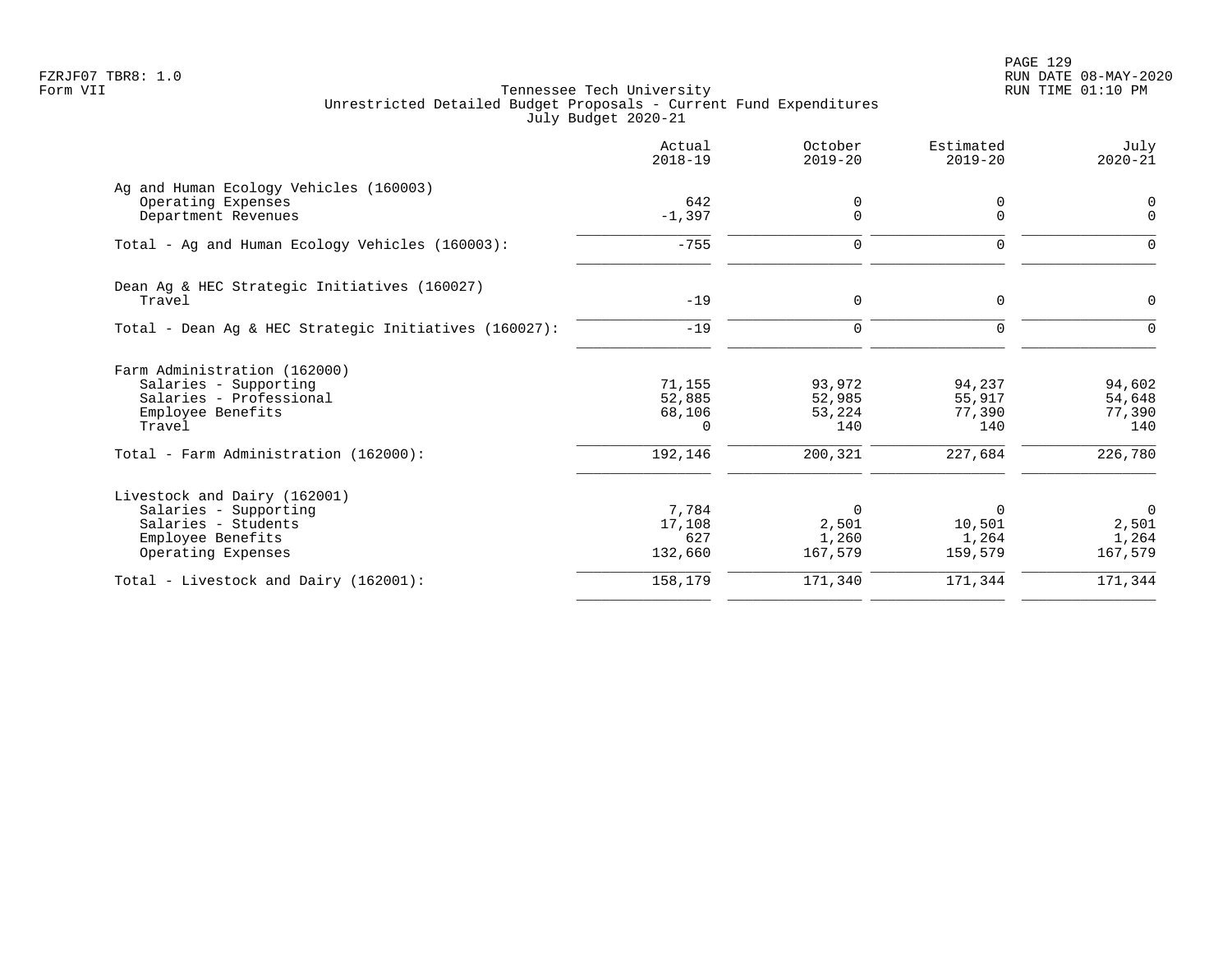|                                                 | Actual<br>$2018 - 19$ | October<br>$2019 - 20$ | Estimated<br>$2019 - 20$ | July<br>$2020 - 21$ |
|-------------------------------------------------|-----------------------|------------------------|--------------------------|---------------------|
| Oakley Farm (162006)                            |                       |                        |                          |                     |
| Operating Expenses                              | 59,200                | 60,000                 | 60,000                   | 60,000              |
| Total - Oakley Farm $(162006)$ :                | 59,200                | 60,000                 | 60,000                   | 60,000              |
| Waters Organic Farm (162007)                    |                       |                        |                          |                     |
| Operating Expenses                              | $\mathbf 0$           | 6,000                  | 6,000                    | 6,000               |
| Total - Waters Organic Farm (162007):           | $\Omega$              | 6,000                  | 6,000                    | 6,000               |
| Oakley Produce (162009)                         |                       |                        |                          |                     |
| Operating Expenses                              | $\mathbf 0$           | 15,000                 | 15,000                   | 15,000              |
| Total - Oakley Produce (162009):                | $\mathbf 0$           | 15,000                 | 15,000                   | 15,000              |
| Dean Hester School of Nursing (166004)          |                       |                        |                          |                     |
| Salaries - Administrative                       | 144,842               | 171,000                | 171,850                  | 172,700             |
| Salaries - Supporting                           | 40,265                | 40,365                 | 41,399                   | 41,154              |
| Employee Benefits<br>Travel                     | 60,537                | 42,255<br>$\Omega$     | 63,768                   | 63,768<br>$\Omega$  |
| Operating Expenses                              | 7,060<br>2,682        | 28,833                 | 3,401<br>25,432          | 6,061               |
| Total - Dean Hester School of Nursing (166004): | 255,386               | 282,453                | 305,850                  | 283,683             |
| Office of Sponsored Research (170000)           |                       |                        |                          |                     |
| Salaries - Administrative                       | 177,049               | 177,149                | 178,049                  | 179,049             |
| Salaries - Supporting                           | 31,629                | 33,714                 | 33,388                   | 32,814              |
| Salaries - Professional                         | 190,364               | 175,236                | 185,013                  | 176,898             |
| Employee Benefits                               | 147,227               | 169,840                | 135,650                  | 135,650             |
| Travel<br>Operating Expenses                    | $\Omega$<br>12,884    | 2,000<br>8,050         | 6,492<br>8,050           | 2,000<br>8,050      |
| Total - Office of Sponsored Research (170000):  | 559,153               | 565,989                | 546,642                  | 534,461             |
|                                                 |                       |                        |                          |                     |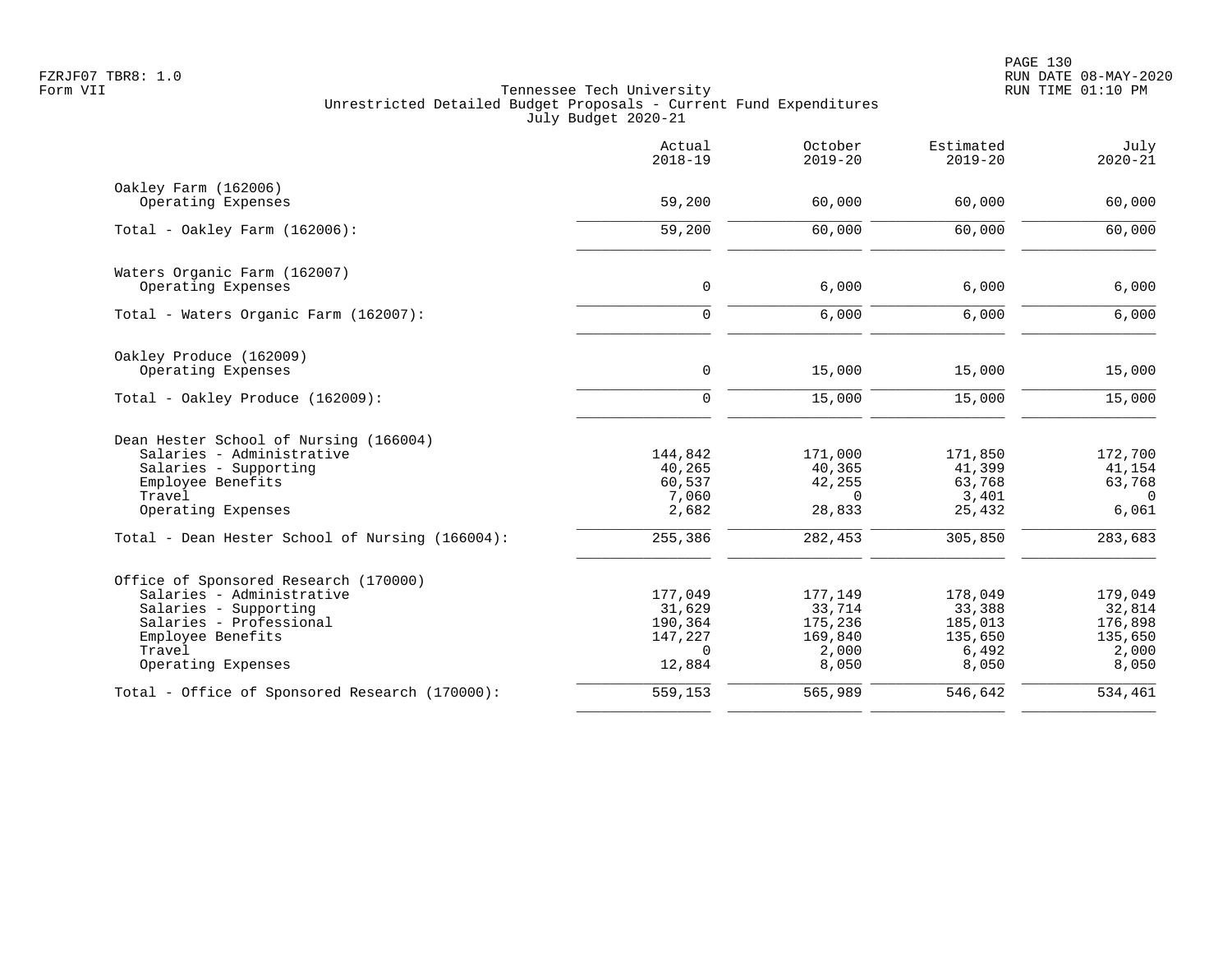|                                                | Actual<br>$2018 - 19$ | October<br>$2019 - 20$ | Estimated<br>$2019 - 20$ | July<br>$2020 - 21$ |
|------------------------------------------------|-----------------------|------------------------|--------------------------|---------------------|
| Graduate Studies Admin (176000)                |                       |                        |                          |                     |
| Salaries - Supporting                          | 69,972                | 72,342                 | 70,399                   | 72,292              |
| Salaries - Students                            | 2,133                 | $\Omega$               | $\Omega$                 | $\Omega$            |
| Salaries - Professional                        | 175,159               | 222,879                | 194,812                  | 224,944             |
| Employee Benefits                              | 111,214               | 164,230                | 126,067                  | 126,067             |
| Travel                                         | 15,872                | 1,000                  | 1,000                    | 1,000               |
| Operating Expenses                             | 56,684                | 22,844                 | 54,212                   | 23,537              |
| Total - Graduate Studies Admin (176000):       | 431,034               | 483,295                | 446,490                  | 447,840             |
| Thesis Binding (176005)                        |                       |                        |                          |                     |
| Operating Expenses                             | $\mathsf{O}$          | 2,000                  | 2,000                    | 2,000               |
| Total - Thesis Binding $(176005)$ :            | $\mathbf 0$           | 2,000                  | 2,000                    | 2,000               |
| Dean of College of Fine Arts (177000)          |                       |                        |                          |                     |
| Salaries - Administrative                      | 163,679               | 163,779                | 164,579                  | 165,479             |
| Salaries - Academic                            | 18,000                | $\Omega$               | $\Omega$                 | $\overline{0}$      |
| Salaries - Supporting                          | 40,530                | 34,470                 | 51,582                   | 34,794              |
| Salaries - Professional                        | 650                   | $\Omega$               | 0                        | $\overline{0}$      |
| Employee Benefits                              | 66,170                | 45,960                 | 63,987                   | 63,987              |
| Travel                                         | 18,185                | 6,000                  | 17,000                   | 6,000               |
| Operating Expenses                             | 45,432                | 88,186                 | 52,735                   | 40,144              |
| Total - Dean of College of Fine Arts (177000): | 352,646               | 338,395                | 349,883                  | 310,404             |
| Visions 5000 (180006)                          |                       |                        |                          |                     |
| Operating Expenses                             | $\mathsf{O}$          | 30                     | 30                       | 30                  |
| Total - Visions 5000 (180006):                 | $\mathbf 0$           | 30                     | 30                       | 30                  |
|                                                |                       |                        |                          |                     |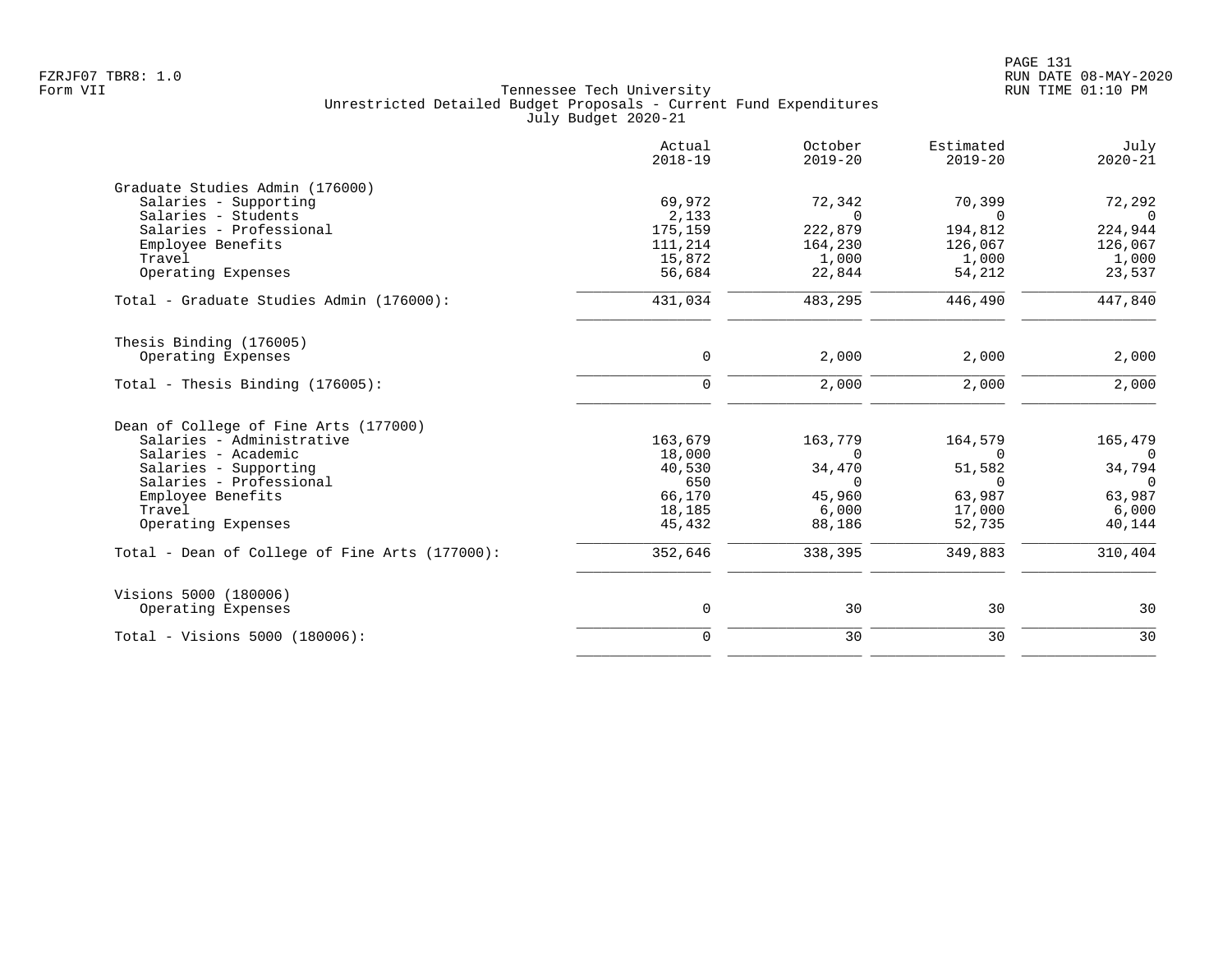|                                                | Actual<br>$2018 - 19$ | October<br>$2019 - 20$ | Estimated<br>$2019 - 20$ | July<br>$2020 - 21$ |
|------------------------------------------------|-----------------------|------------------------|--------------------------|---------------------|
| Extended Education (180012)                    |                       |                        |                          |                     |
| Salaries - Supporting                          | 32,590                | $\Omega$               | $\Omega$                 | $\Omega$            |
| Employee Benefits                              | 3,670                 | 71,421                 | 71,421                   | 71,421              |
| Travel                                         | 1,011                 | 0                      | 0                        | $\Omega$            |
| Operating Expenses                             | 4,172                 | $\Omega$               | $\Omega$                 | $\Omega$            |
| Total - Extended Education (180012):           | 41,443                | 71,421                 | 71,421                   | 71,421              |
| Extended Educ Grad Asst (180018)               |                       |                        |                          |                     |
| Employee Benefits                              | $\mathbf 0$           | 510                    | 510                      | 510                 |
| Total - Extended Educ Grad Asst (180018):      | $\mathbf 0$           | 510                    | 510                      | 510                 |
| Information Technology Admin (190000)          |                       |                        |                          |                     |
| Salaries - Supporting                          | $\Omega$              | 13,713                 | 13,713                   | 13,713              |
| Salaries - Students                            | 340                   | 2,290                  | 2,290                    | 2,290               |
| Salaries - Professional                        | 238,624               | 238,835                | 241,723                  | 241,809             |
| Employee Benefits                              | 104,500               | 102,540                | 104,278                  | 104,278             |
| Travel                                         | 5,294                 | 14,000                 | 14,000                   | 14,000              |
| Operating Expenses                             | 68,846                | 71,002                 | 71,002                   | 65,020              |
| Department Revenues                            | 450,000               | 450,000                | 450,000                  | 450,000             |
| Total - Information Technology Admin (190000): | 867,604               | 892,380                | 897,006                  | 891,110             |
| PC Maintenance (190004)                        |                       |                        |                          |                     |
| Operating Expenses                             | 24,972                | 37,020                 | 37,020                   | 37,020              |
| Capital Outlay                                 | 12,018                | $\Omega$               | $\Omega$                 | $\mathbf 0$         |
| Total - PC Maintenance (190004):               | 36,990                | 37,020                 | 37,020                   | 37,020              |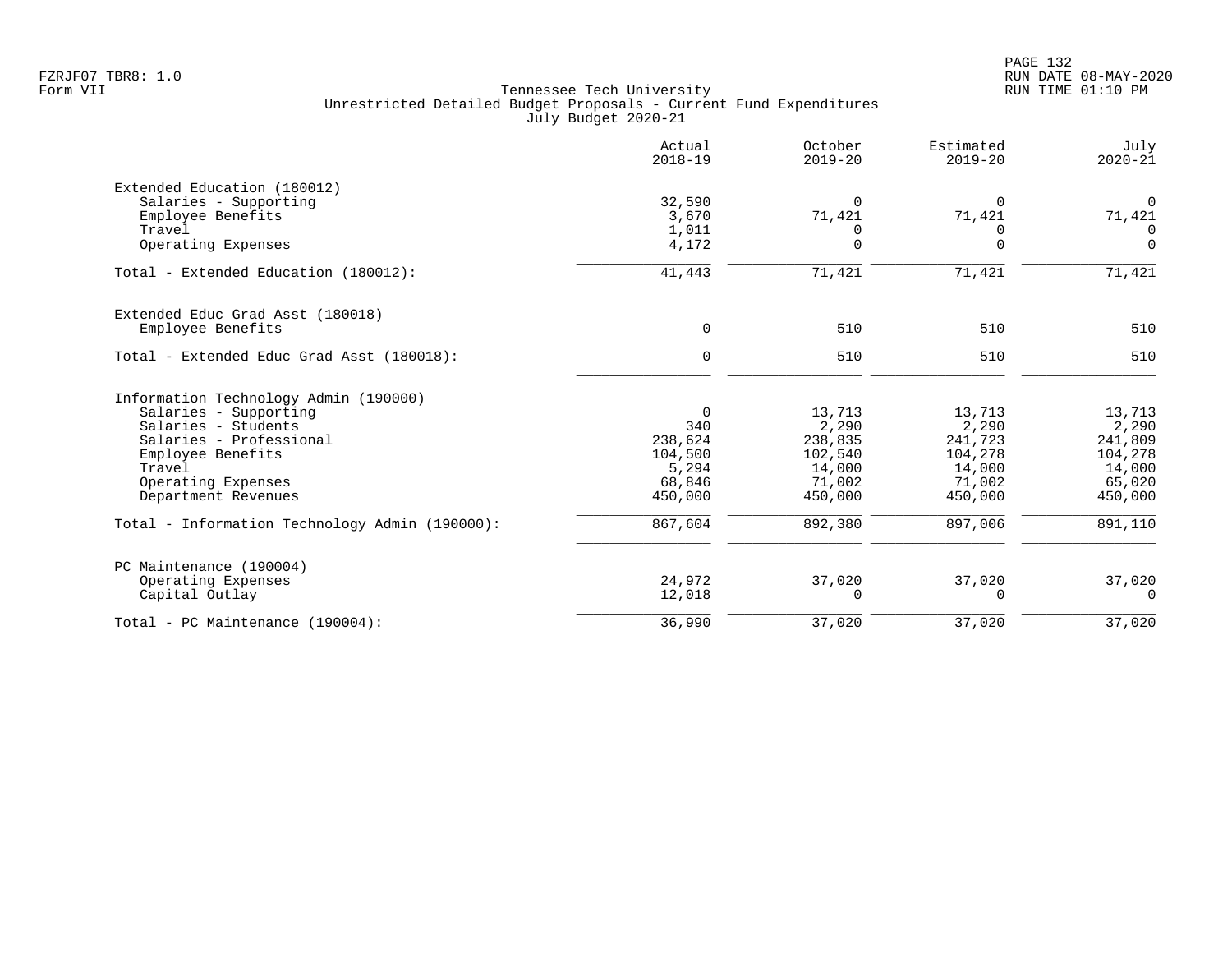|                                                    | Actual<br>$2018 - 19$   | October<br>$2019 - 20$ | Estimated<br>$2019 - 20$ | July<br>$2020 - 21$    |
|----------------------------------------------------|-------------------------|------------------------|--------------------------|------------------------|
| Innovation Institute (190005)                      |                         |                        |                          |                        |
| Salaries - Supporting<br>Operating Expenses        | $\mathbf 0$<br>45       | $-21, 213$<br>$\Omega$ | $-21, 213$<br>$\Omega$   | $-21, 213$<br>$\Omega$ |
| Total - Innovation Institute (190005):             | 45                      | $-21, 213$             | $-21, 213$               | $-21, 213$             |
| TAF Acad Support Tech Access Fee (190007)          |                         |                        |                          |                        |
| Salaries - Professional<br>Employee Benefits       | 228,537<br>106,750      | 228,937<br>125,600     | 233,796<br>125,600       | 231,054<br>125,600     |
| Total - TAF Acad Support Tech Access Fee (190007): | 335,287                 | 354,537                | 359,396                  | 356,654                |
| ITS Equipment Loss and Damage (190009)             |                         |                        |                          |                        |
| Operating Expenses<br>Department Revenues          | $\overline{0}$<br>$-80$ | 20,500<br>$\Omega$     | 20,500<br>$\Omega$       | 20,500<br>$\Omega$     |
| Total - ITS Equipment Loss and Damage (190009):    | $-80$                   | 20,500                 | 20,500                   | 20,500                 |
| Student Printing Cost Center (190010)              |                         |                        |                          |                        |
| Operating Expenses<br>Department Revenues          | 4,525<br>$-33$          | 5,460<br>$\Omega$      | 5,460<br>0               | 5,460<br>$\mathbf 0$   |
| Total - Student Printing Cost Center (190010):     | 4,492                   | 5,460                  | 5,460                    | 5,460                  |
| Academic & Client Technologies (190100)            |                         |                        |                          |                        |
| Salaries - Supporting                              | 281,370                 | 337,334                | 188,992                  | 140,224                |
| Salaries - Professional                            | 431,207                 | 476,197                | 556,249                  | 681,255                |
| Employee Benefits<br>Travel                        | 288,785                 | 303,020                | 299,957                  | 299,957                |
| Operating Expenses                                 | 7,525<br>54,499         | 25,000<br>57,348       | 25,000<br>57,348         | 25,000<br>50,800       |
| Total - Academic & Client Technologies (190100):   | 1,063,386               | 1,198,899              | 1,127,546                | 1,197,236              |
|                                                    |                         |                        |                          |                        |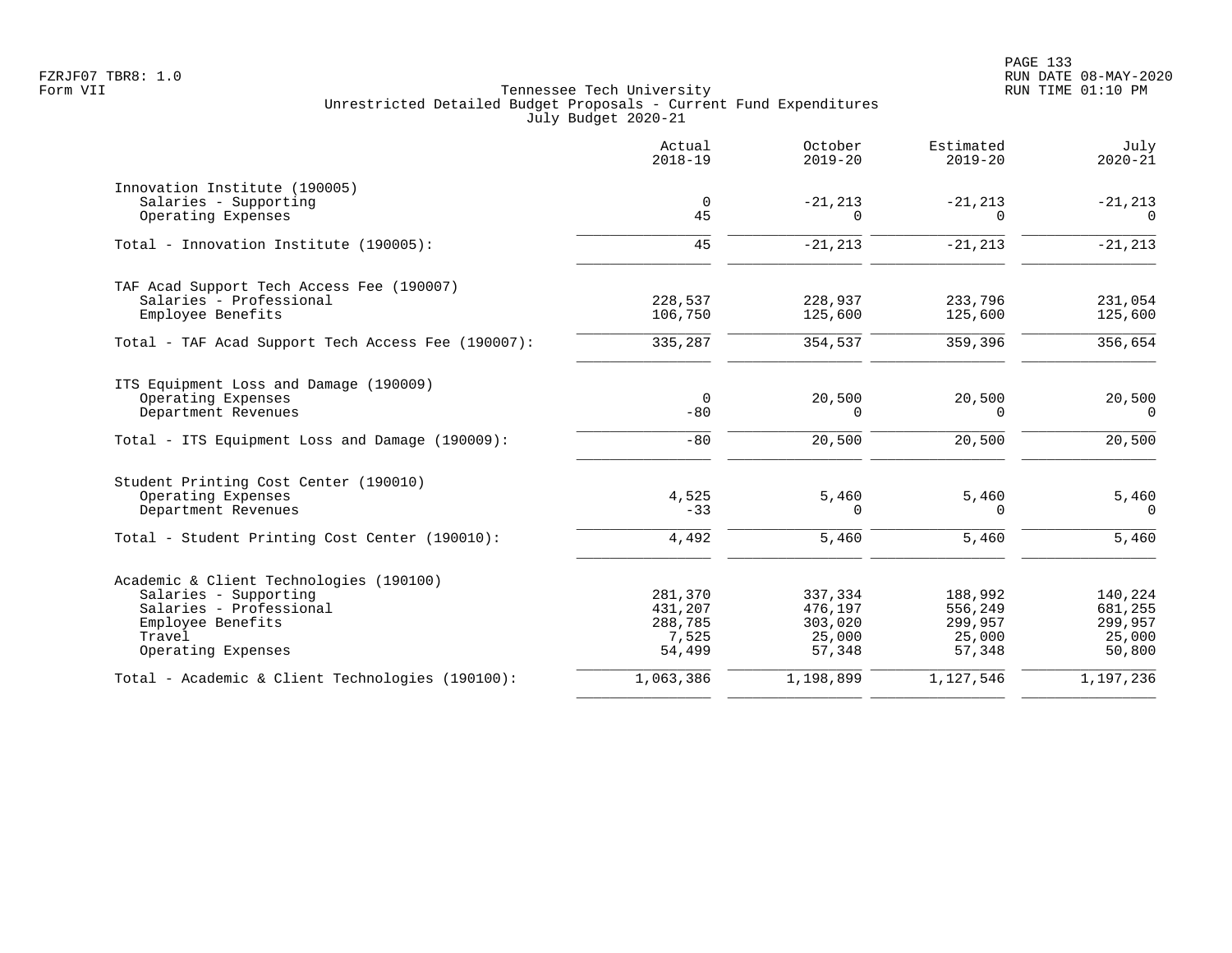PAGE 134 FZRJF07 TBR8: 1.0 RUN DATE 08-MAY-2020

|                                                          | Actual<br>$2018 - 19$ | October<br>$2019 - 20$ | Estimated<br>$2019 - 20$ | July<br>$2020 - 21$ |
|----------------------------------------------------------|-----------------------|------------------------|--------------------------|---------------------|
| IT Infrastructure Services (190199)<br>Employee Benefits | $\mathbf 0$           | 12,700                 | 0                        | 0                   |
|                                                          |                       |                        |                          |                     |
| Total - IT Infrastructure Services (190199):             | $\mathbf 0$           | 12,700                 | $\mathbf 0$              | $\mathbf 0$         |
| Network Services & Operations (190200)                   |                       |                        |                          |                     |
| Salaries - Supporting                                    | 118,468               | 93,929                 | 94,595                   | 95,459              |
| Salaries - Professional                                  | 279,116               | 279,416                | 223,841                  | 279,234             |
| Employee Benefits                                        | 159,336               | 156,575                | 142,378                  | 142,378             |
| Travel                                                   | 7,297                 | 11,600                 | 11,600                   | 11,600              |
| Operating Expenses                                       | 151,341               | 178,398                | 178,398                  | 177,538             |
| Total - Network Services & Operations (190200):          | 715,558               | 719,918                | 650,812                  | 706, 209            |
| Systems Support (190300)                                 |                       |                        |                          |                     |
| Salaries - Professional                                  | 448,489               | 450,239                | 452,676                  | 455,609             |
| Employee Benefits                                        | 160,910               | 171,815                | 166,548                  | 166,548             |
| Travel                                                   | 4,403                 | 22,055                 | 22,055                   | 22,055              |
| Operating Expenses                                       | 26,271                | 11,000                 | 11,000                   | 11,000              |
| Total - Systems Support (190300):                        | 640,073               | 655,109                | 652,279                  | 655,212             |
| Enterprise Application Services (190400)                 |                       |                        |                          |                     |
| Salaries - Professional                                  | 579,998               | 683,650                | 600,251                  | 623,453             |
| Employee Benefits                                        | 224,697               | 265,430                | 265,430                  | 265,430             |
| Travel                                                   | 15,836                | 29,630                 | 29,630                   | 29,630              |
| Operating Expenses                                       | 54,218                | 61,640                 | 61,640                   | 61,640              |
| Total - Enterprise Application Services (190400):        | 874,749               | 1,040,350              | 956,951                  | 980,153             |
|                                                          |                       |                        |                          |                     |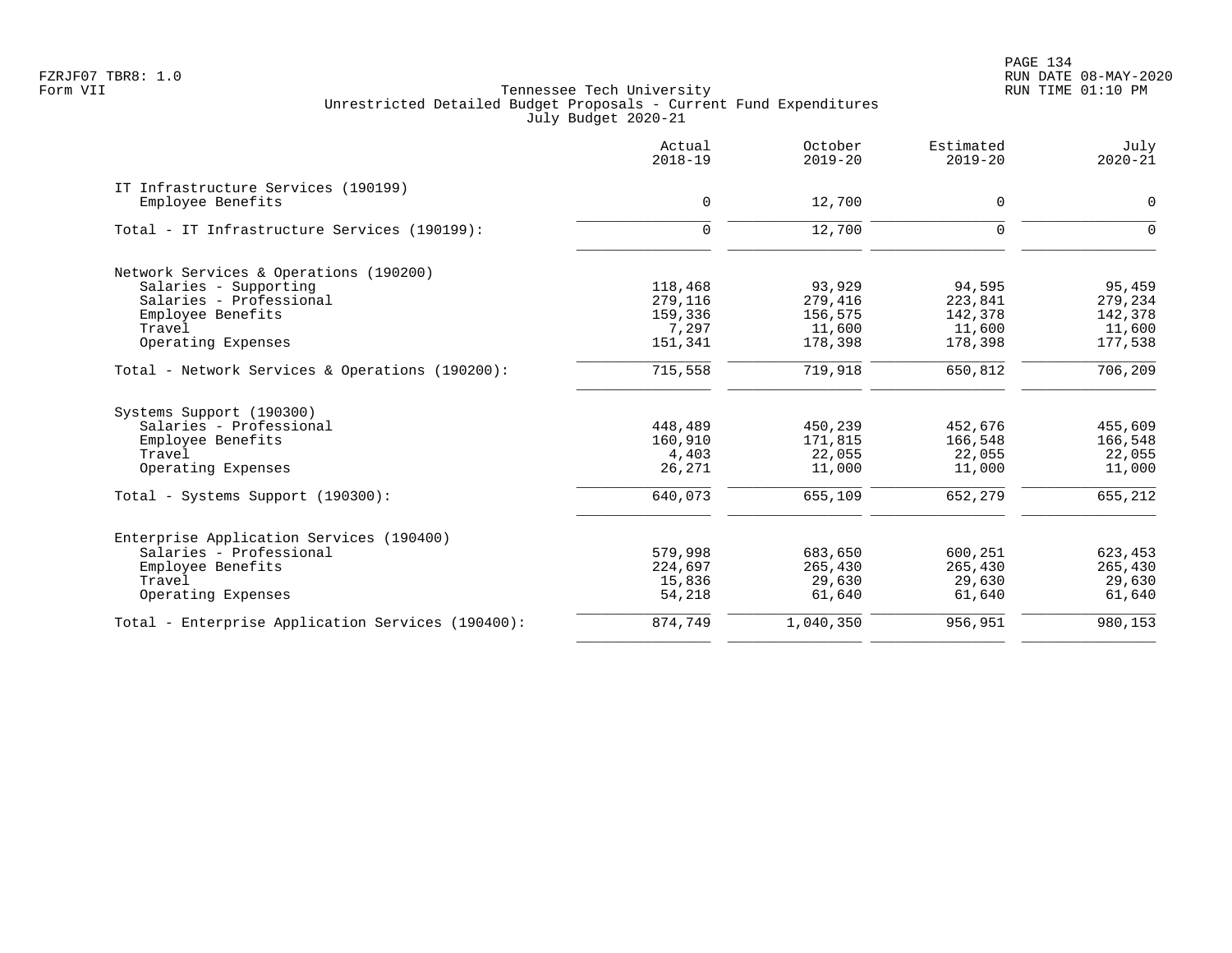|                                                    | Actual<br>$2018 - 19$ | October<br>$2019 - 20$ | Estimated<br>$2019 - 20$ | July<br>$2020 - 21$ |
|----------------------------------------------------|-----------------------|------------------------|--------------------------|---------------------|
| Information Security (190500)                      |                       |                        |                          |                     |
| Salaries - Professional                            | 167,046               | 249,361                | 244,495                  | 252,689             |
| Employee Benefits<br>Travel                        | 65,621<br>703         | 62,020<br>7,850        | 90,390<br>7,850          | 90,390<br>7,850     |
| Operating Expenses                                 | 17,695                | 21,700                 | 21,700                   | 21,700              |
| Total - Information Security (190500):             | 251,065               | 340,931                | 364,435                  | 372,629             |
| Maintenance Contracts (190601)                     |                       |                        |                          |                     |
| Operating Expenses                                 | 1,824,814             | 2,054,083              | 2,054,083                | 2,163,699           |
| Total - Maintenance Contracts (190601):            | 1,824,814             | 2,054,083              | 2,054,083                | 2,163,699           |
| CHEC Information Technology Svcs (210005)          |                       |                        |                          |                     |
| Operating Expenses                                 | $\mathsf{O}$          | 3,000                  | 3,000                    | 3,000               |
| Total - CHEC Information Technology Svcs (210005): | 0                     | 3,000                  | 3,000                    | 3,000               |
| TBR Spouse Dependent Discount (700000)             |                       |                        |                          |                     |
| Employee Benefits                                  | 113,279               | 115,010                | 92,388                   | 116,388             |
| Total - TBR Spouse Dependent Discount (700000):    | 113,279               | 115,010                | 92,388                   | 116,388             |
| TBR Employ Remission PC191 (700001)                |                       |                        |                          |                     |
| Employee Benefits                                  | 42,890                | 28,700                 | 50,900                   | 50,900              |
| Total - TBR Employ Remission PC191 (700001):       | 42,890                | 28,700                 | 50,900                   | 50,900              |
|                                                    |                       |                        |                          |                     |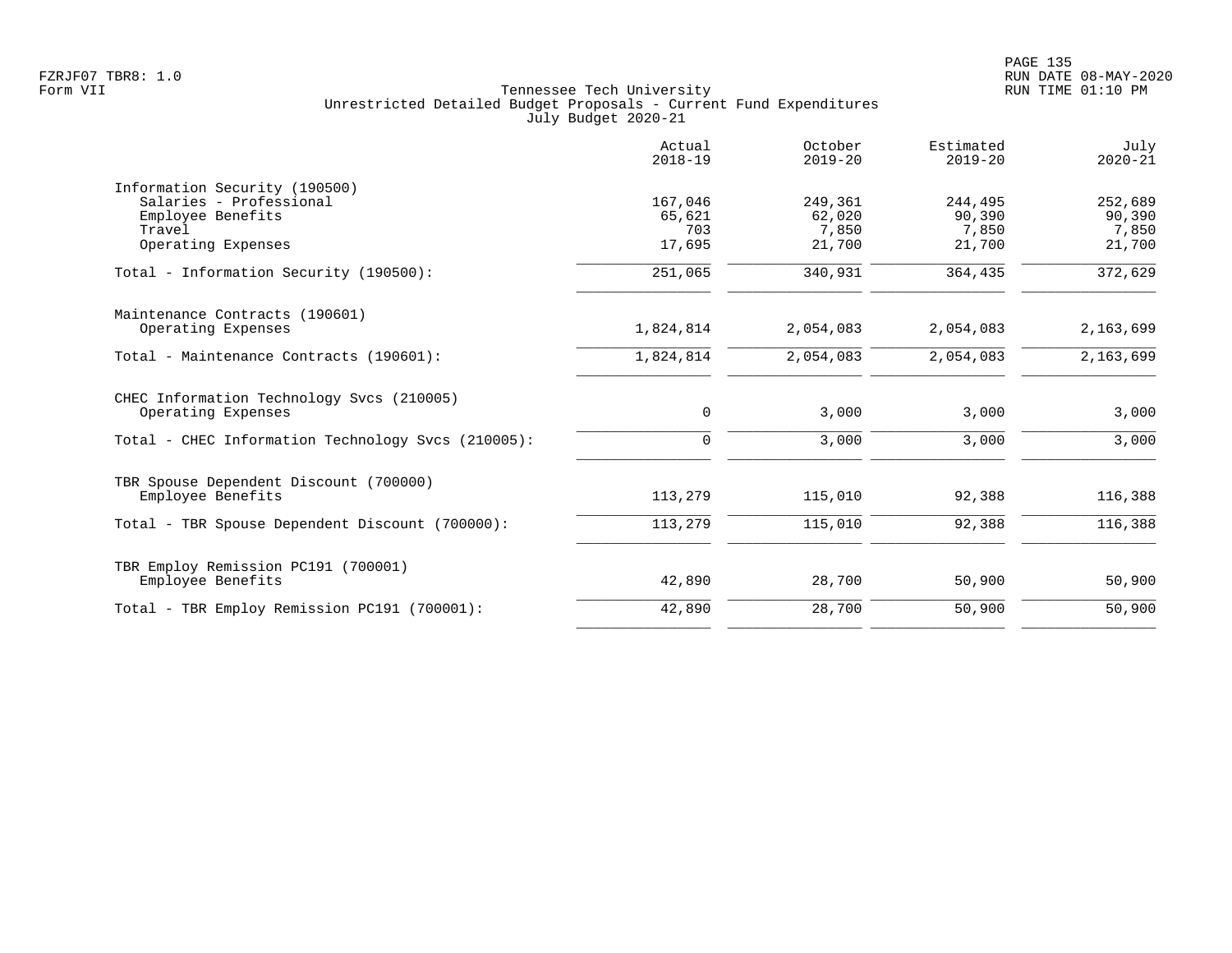PAGE 136 FZRJF07 TBR8: 1.0 RUN DATE 08-MAY-2020

|                                                                                                                                                                                                                       | Actual<br>$2018 - 19$                                           | October<br>$2019 - 20$                                                   | Estimated<br>$2019 - 20$                                                | July<br>$2020 - 21$                                                       |
|-----------------------------------------------------------------------------------------------------------------------------------------------------------------------------------------------------------------------|-----------------------------------------------------------------|--------------------------------------------------------------------------|-------------------------------------------------------------------------|---------------------------------------------------------------------------|
| E and G Data Processing Allocation (700003)<br>Department Revenues                                                                                                                                                    | 31,371                                                          | 36,910                                                                   | 33,700                                                                  | 35,020                                                                    |
| Total - E and G Data Processing Allocation (700003):                                                                                                                                                                  | 31,371                                                          | 36,910                                                                   | 33,700                                                                  | 35,020                                                                    |
| E and G Claims Adjustment (700004)<br>Operating Expenses                                                                                                                                                              | 22,869                                                          | 62,310                                                                   | 62,310                                                                  | 62,310                                                                    |
| Total - E and G Claims Adjustment (700004):                                                                                                                                                                           | 22,869                                                          | 62,310                                                                   | 62,310                                                                  | 62,310                                                                    |
| $E$ and G Support (700005)<br>Salaries - Administrative<br>Salaries - Academic<br>Salaries - Supporting<br>Salaries - Professional<br>Employee Benefits<br>Operating Expenses<br>Total - E and G Support $(700005)$ : | $\Omega$<br>0<br>$\mathbf 0$<br>455,515<br>$-32,569$<br>422,946 | 42,568<br>20,318<br>57,342<br>127,072<br>176,305<br>$-36,530$<br>387,075 | 19,274<br>12,399<br>41,018<br>60,852<br>176,305<br>$-55,207$<br>254,641 | 34,446<br>15,450<br>45,247<br>104,037<br>221,600<br>$-54, 467$<br>366,313 |
| E and G Other Salary Pool (700009)<br>Salaries - Supporting<br>Salaries - Professional                                                                                                                                | 0<br>$\mathbf 0$                                                | 20,670<br>12,380                                                         | 20,670<br>12,380                                                        | 20,670<br>12,380<br>33,050                                                |
| Total - E and G Other Salary Pool (700009):                                                                                                                                                                           | 0                                                               | 33,050                                                                   | 33,050                                                                  |                                                                           |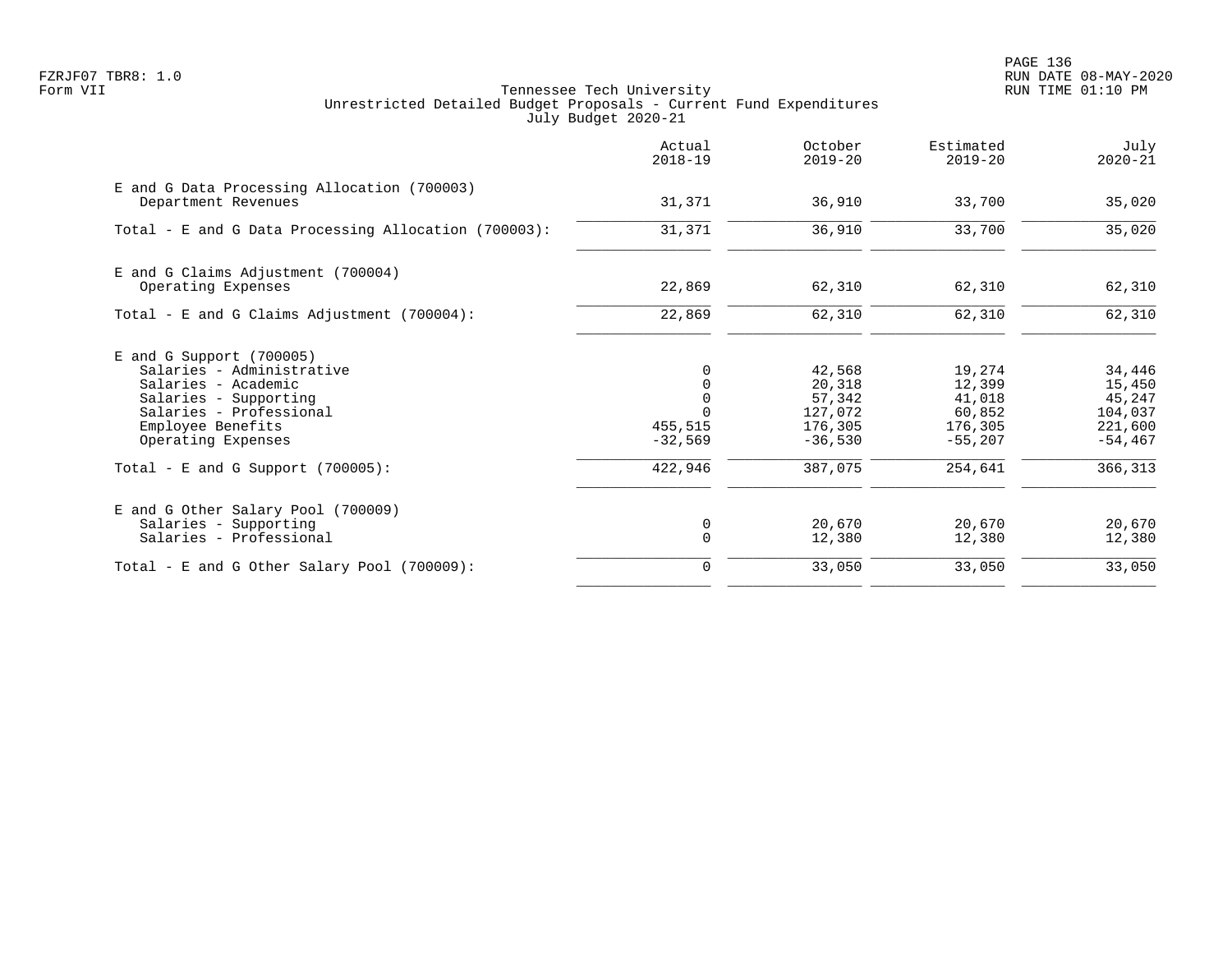|                                                                                                                                                                                                                           | Actual<br>$2018 - 19$                                                                                                    | October<br>$2019 - 20$                                                                                                      | Estimated<br>$2019 - 20$                                                                                                    | July<br>$2020 - 21$                                                                                                         |
|---------------------------------------------------------------------------------------------------------------------------------------------------------------------------------------------------------------------------|--------------------------------------------------------------------------------------------------------------------------|-----------------------------------------------------------------------------------------------------------------------------|-----------------------------------------------------------------------------------------------------------------------------|-----------------------------------------------------------------------------------------------------------------------------|
| $C$ C Admin Trans (700014)<br>Operating Expenses                                                                                                                                                                          | $-124,600$                                                                                                               | $-124,600$                                                                                                                  | $-124,600$                                                                                                                  | $-124,600$                                                                                                                  |
| Total - C C Admin Trans $(700014)$ :                                                                                                                                                                                      | $-124,600$                                                                                                               | $-124,600$                                                                                                                  | $-124,600$                                                                                                                  | $-124,600$                                                                                                                  |
| Post Office Allocation (700045)                                                                                                                                                                                           |                                                                                                                          |                                                                                                                             |                                                                                                                             |                                                                                                                             |
| Operating Expenses<br>Department Revenues                                                                                                                                                                                 | $\Omega$<br>714                                                                                                          | 4,030<br>O                                                                                                                  | 4,030<br>$\Omega$                                                                                                           | 4,030<br>$\Omega$                                                                                                           |
| Total - Post Office Allocation (700045):                                                                                                                                                                                  | 714                                                                                                                      | 4,030                                                                                                                       | 4,030                                                                                                                       | 4,030                                                                                                                       |
| Computing Alloc to Other Function (700051)<br>Department Revenues                                                                                                                                                         | $-6, 274, 239$                                                                                                           | $-7,382,000$                                                                                                                | $-6,740,140$                                                                                                                | $-7,003,270$                                                                                                                |
| Total - Computing Alloc to Other Function (700051):                                                                                                                                                                       | $-6, 274, 239$                                                                                                           | $-7,382,000$                                                                                                                | $-6,740,140$                                                                                                                | $-7,003,270$                                                                                                                |
| TTU Staff Tuit Maint Reimbursment (700068)<br>Employee Benefits                                                                                                                                                           | 57,612                                                                                                                   | 58,170                                                                                                                      | 57,515                                                                                                                      | 57,515                                                                                                                      |
| Total - TTU Staff Tuit Maint Reimbursment (700068):                                                                                                                                                                       | 57,612                                                                                                                   | 58,170                                                                                                                      | 57,515                                                                                                                      | 57,515                                                                                                                      |
| Total - Academic Support (350):                                                                                                                                                                                           |                                                                                                                          |                                                                                                                             |                                                                                                                             |                                                                                                                             |
| Salaries - Administrative<br>Salaries - Academic<br>Salaries - Supporting<br>Salaries - Students<br>Salaries - Professional<br>Employee Benefits<br>Travel<br>Operating Expenses<br>Capital Outlay<br>Department Revenues | 2,000,504<br>744,962<br>1,799,974<br>181,304<br>5,140,757<br>4,256,349<br>146,569<br>3,715,073<br>89,691<br>$-5,878,084$ | 2,119,040<br>568,300<br>1,953,233<br>142,959<br>5,787,824<br>4,209,497<br>276,010<br>4,997,429<br>220,000<br>$-6, 999, 155$ | 2,159,470<br>576,454<br>1,702,371<br>140,409<br>5,467,325<br>4,247,108<br>266,419<br>5,568,219<br>130,000<br>$-6, 360, 505$ | 2,261,843<br>587,142<br>1,732,906<br>142,447<br>6,059,368<br>4,391,893<br>222,914<br>4,090,109<br>220,000<br>$-6, 536, 330$ |
| Total                                                                                                                                                                                                                     | 12,197,099                                                                                                               | 13, 275, 137                                                                                                                | 13,897,270                                                                                                                  | 13, 172, 292                                                                                                                |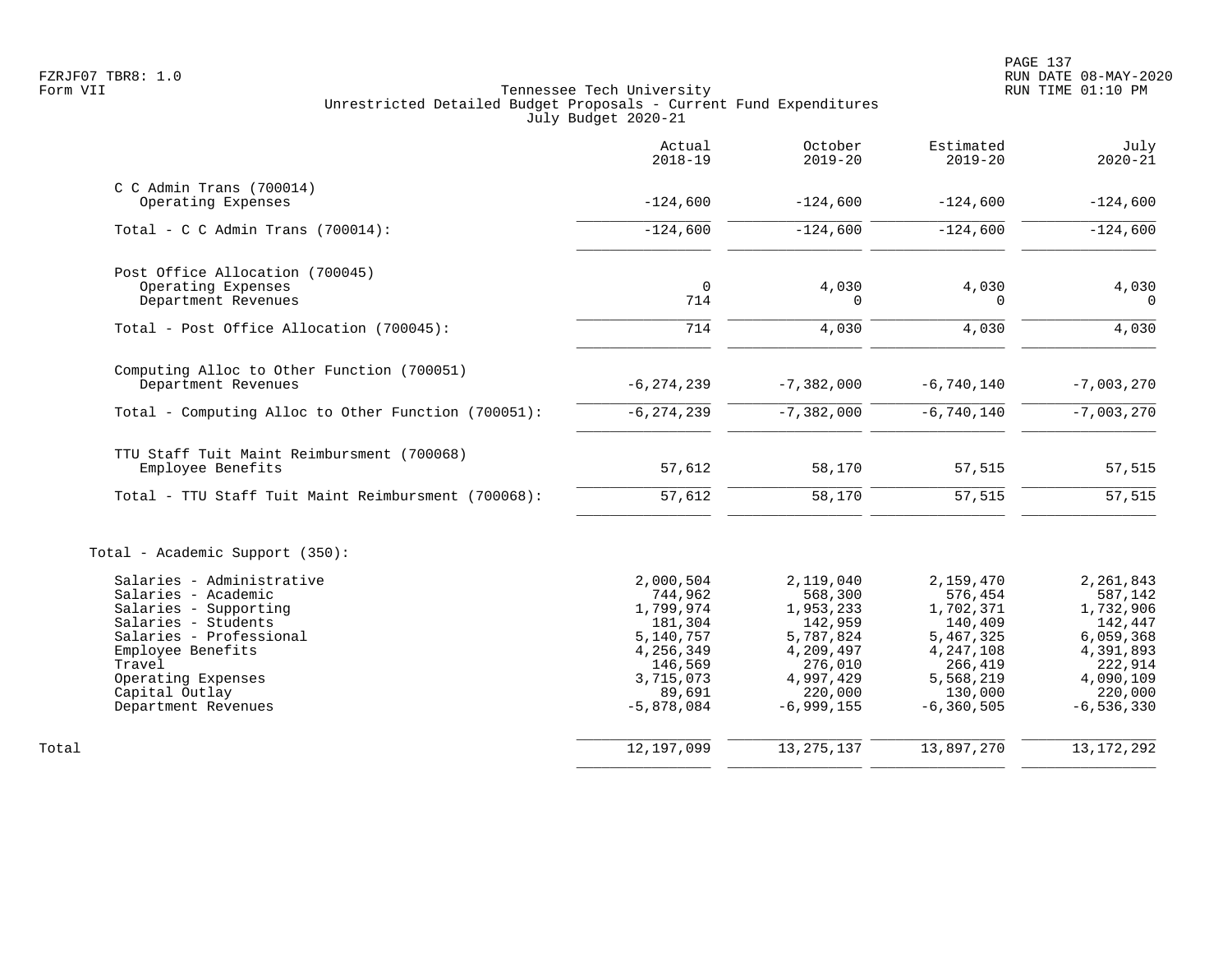|                                                                                                                                                         | Actual<br>$2018 - 19$       | October<br>$2019 - 20$         | Estimated<br>$2019 - 20$  | July<br>$2020 - 21$               |
|---------------------------------------------------------------------------------------------------------------------------------------------------------|-----------------------------|--------------------------------|---------------------------|-----------------------------------|
| Total - Academic Support (35):                                                                                                                          |                             |                                |                           |                                   |
| Salaries - Administrative                                                                                                                               | 2,000,504                   | 2,119,040                      | 2,159,470                 | 2,261,843                         |
| Salaries - Academic                                                                                                                                     | 744,962                     | 568,300                        | 576,454                   | 587,142                           |
| Salaries - Supporting                                                                                                                                   | 1,799,974                   | 1,953,233                      | 1,702,371                 | 1,732,906                         |
| Salaries - Students                                                                                                                                     | 181,304                     | 142,959                        | 140,409                   | 142,447                           |
| Salaries - Professional                                                                                                                                 | 5,140,757                   | 5,787,824                      | 5,467,325                 | 6,059,368                         |
| Employee Benefits                                                                                                                                       | 4,256,349                   | 4,209,497                      | 4,247,108                 | 4,391,893                         |
| Travel                                                                                                                                                  | 146,569                     | 276,010                        | 266,419                   | 222,914                           |
| Operating Expense                                                                                                                                       | 3,715,073                   | 4,997,429                      | 5,568,219                 | 4,090,109                         |
| Capital Outlay                                                                                                                                          | 89,691                      | 220,000                        | 130,000                   | 220,000                           |
| Department Revenues                                                                                                                                     | $-5,878,084$                | $-6,999,155$                   | $-6, 360, 505$            | $-6, 536, 330$                    |
| Total                                                                                                                                                   | 12,197,099                  | 13, 275, 137                   | 13,897,270                | 13, 172, 292                      |
| Student Services (40)<br>Student Services (400)<br>Seminars and Forums (110013)<br>Salaries - Students<br>Salaries - Professional<br>Operating Expenses | $\Omega$<br>1,500<br>58,039 | $\Omega$<br>$\Omega$<br>66,980 | 200<br>$\Omega$<br>88,401 | $\mathbf 0$<br>$\Omega$<br>33,480 |
| Total - Seminars and Forums (110013):                                                                                                                   | 59,539                      | 66,980                         | 88,601                    | 33,480                            |
| NCAA Certification and Compliance (110015)                                                                                                              |                             |                                |                           |                                   |
| Salaries - Academic                                                                                                                                     | $\Omega$                    | $\Omega$                       | 750                       | $\Omega$                          |
| Salaries - Professional                                                                                                                                 | 119,400                     | 119,500                        | 120,047                   | 120,692                           |
| Employee Benefits                                                                                                                                       | 33,310                      | 32,770                         | 37,030                    | 37,030                            |
| Travel                                                                                                                                                  | 2,619                       | 7,000                          | 7,000                     | 7,000                             |
| Operating Expenses                                                                                                                                      | 472                         | 680                            | 680                       | 680                               |
| Total - NCAA Certification and Compliance (110015):                                                                                                     | 155,801                     | 159,950                        | 165,507                   | 165,402                           |
|                                                                                                                                                         |                             |                                |                           |                                   |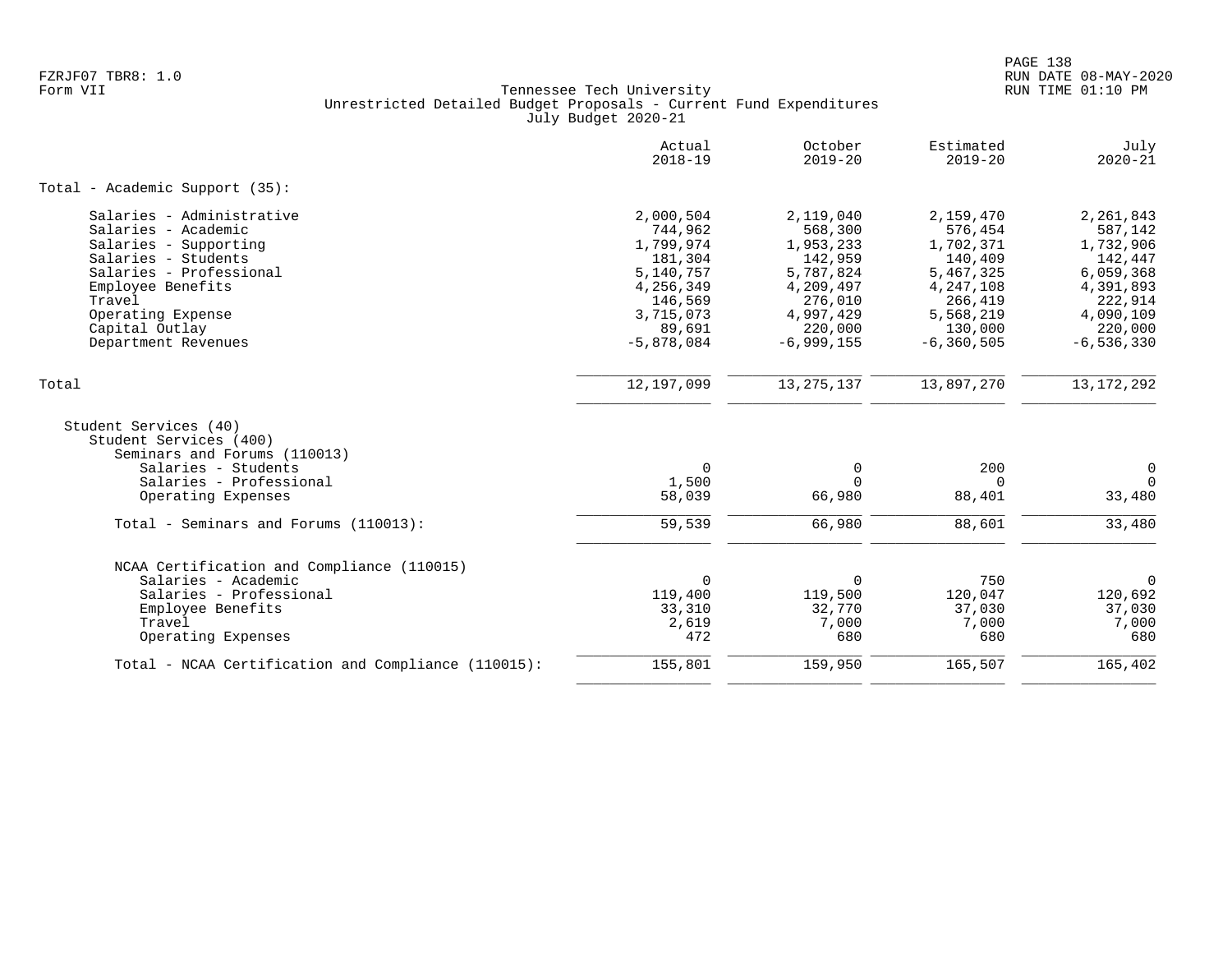|                                               | Actual<br>$2018 - 19$ | October<br>$2019 - 20$ | Estimated<br>$2019 - 20$ | July<br>$2020 - 21$ |
|-----------------------------------------------|-----------------------|------------------------|--------------------------|---------------------|
| Scholarship Office (120003)                   |                       |                        |                          |                     |
| Salaries - Supporting                         | 30,286                | 30,286                 | 30,511                   | 31,036              |
| Salaries - Professional                       | 40,052                | 40,057                 | 40,257                   | 40,752              |
| Employee Benefits                             | 19,089                | 27,490                 | 19,439                   | 19,439              |
| Operating Expenses                            | 2,302                 | 2,360                  | 2,360                    | 2,360               |
| Total - Scholarship Office (120003):          | 91,729                | 100,193                | 92,567                   | 93,587              |
| Womens Center (121500)                        |                       |                        |                          |                     |
| Salaries - Supporting                         | 27,091                | 27,191                 | 27,366                   | 27,641              |
| Salaries - Students                           | 1,601                 | $\Omega$               | 4,867                    | $\Omega$            |
| Salaries - Professional                       | 14,310                | 14,310                 | 9,000                    | 14,310              |
| Employee Benefits                             | 20,401                | 17,020                 | 14,598                   | 14,598              |
| Travel                                        | 558                   | $\Omega$               | 322                      | $\Omega$            |
| Operating Expenses                            | 7,466                 | 18,070                 | 18,191                   | 12,392              |
| Total - Womens Center (121500):               | 71,427                | 76,591                 | 74,344                   | 68,941              |
| SAF Internaltional Educ Fee (121704)          |                       |                        |                          |                     |
| Travel                                        | 275,388               | 356,980                | 356,980                  | 356,980             |
| Operating Expenses                            | 10,823                | 43,378                 | 37,638                   | $-51,325$           |
| Total - SAF Internaltional Educ Fee (121704): | 286,211               | 400,358                | 394,618                  | 305,655             |
| Craft Center Promo and Dev (121761)           |                       |                        |                          |                     |
| Salaries - Academic                           | 1,800                 | 0                      | 0                        | $\overline{0}$      |
| Salaries - Supporting                         | 700                   | $\mathbf 0$            | $\Omega$                 | $\mathsf{O}$        |
| Salaries - Students                           | $\Omega$              | $\Omega$               | 290                      | $\mathbf 0$         |
| Employee Benefits                             | 199                   | 5,200                  | $\Omega$                 | $\Omega$            |
| Travel                                        | 8,281                 | 500                    | 4,690                    | 500                 |
| Operating Expenses                            | 25,409                | 22,600                 | 22,310                   | 22,600              |
| Total - Craft Center Promo and Dev (121761):  | 36,389                | 28,300                 | 27,290                   | 23,100              |
|                                               |                       |                        |                          |                     |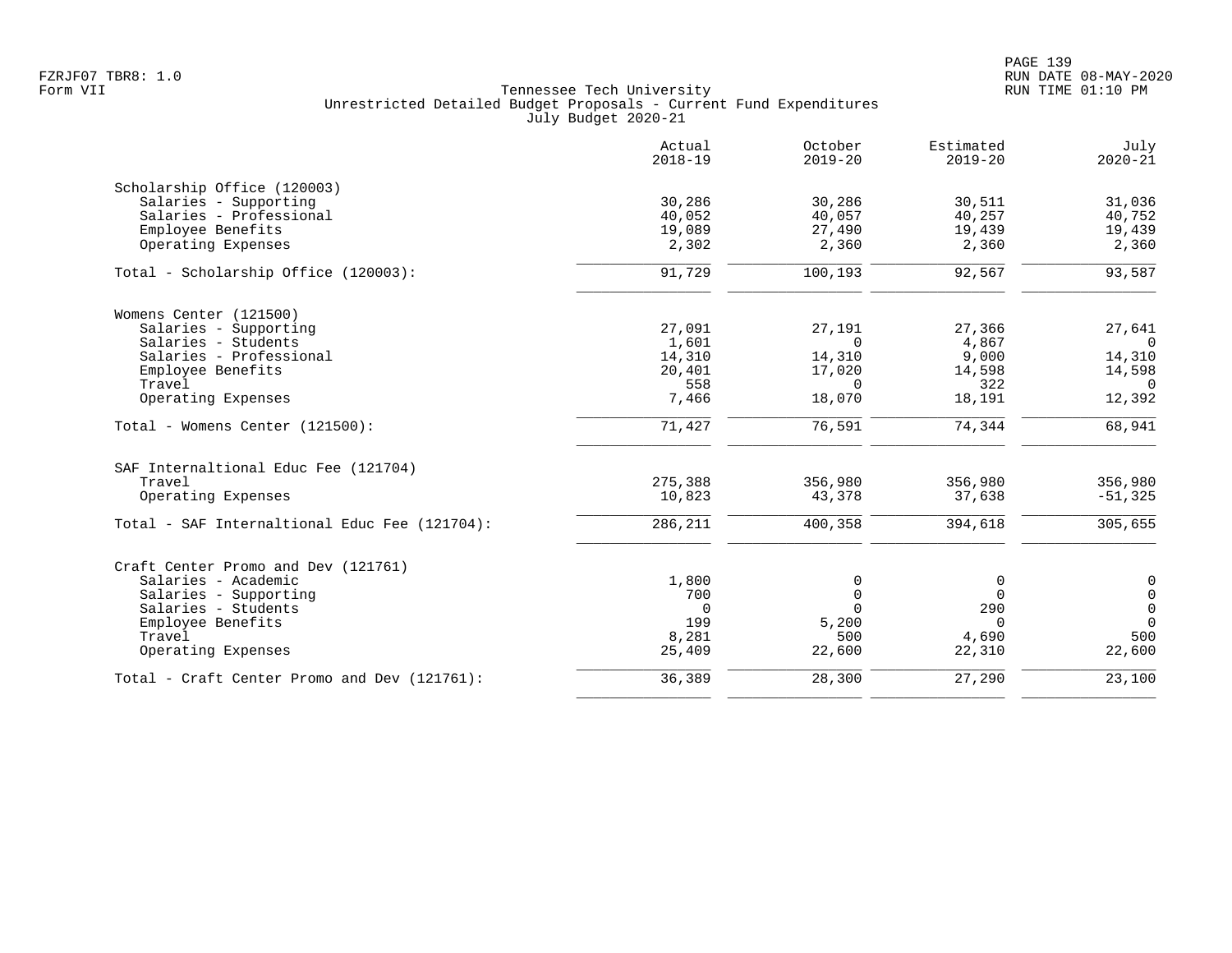|                                                      | Actual<br>$2018 - 19$ | October<br>$2019 - 20$ | Estimated<br>$2019 - 20$ | July<br>$2020 - 21$ |
|------------------------------------------------------|-----------------------|------------------------|--------------------------|---------------------|
| Center for Career Development (121800)               |                       |                        |                          |                     |
| Salaries - Supporting                                | 29,372                | 29,472                 | 29,612                   | 29,852              |
| Salaries - Students                                  | 21,663                | 22,000                 | 22,000                   | 17,000              |
| Salaries - Professional                              | 123,841               | 124,701                | 125,307                  | 124,971             |
| Employee Benefits                                    | 69,964                | 52,430                 | 76,208                   | 76,208              |
| Travel                                               | 5,185                 | 5,500                  | 5,500                    | 3,000               |
| Operating Expenses                                   | 65,373                | 55,333                 | 108,743                  | 35,536              |
| Total - Center for Career Development (121800):      | 315,398               | 289,436                | 367,370                  | 286,567             |
| Student Financial Aid Office (122000)                |                       |                        |                          |                     |
| Salaries - Supporting                                | 279,070               | 274,062                | 235,808                  | 272,034             |
| Salaries - Students                                  | 17,327                | 14,500                 | 14,500                   | 14,500              |
| Salaries - Professional                              | 246,550               | 301,781                | 303,241                  | 305,602             |
| Employee Benefits                                    | 246,880               | 282,665                | 255,592                  | 255,592             |
| Travel                                               | 7,106                 | 7,850                  | 7,850                    | 7,850               |
| Operating Expenses                                   | 104,901               | 116,880                | 116,880                  | 127,783             |
| Total - Student Financial Aid Office (122000):       | 901,834               | 997,738                | 933,871                  | 983,361             |
| Federal College Work Study Program (122001)          |                       |                        |                          |                     |
| Salaries - Students                                  | 28,385                | 28,490                 | 28,490                   | 28,490              |
| Total - Federal College Work Study Program (122001): | 28,385                | 28,490                 | 28,490                   | 28,490              |
| Student Fin Aid Grad Asst (122017)                   |                       |                        |                          |                     |
| Employee Benefits                                    | 0                     | 8,320                  | 8,320                    | 8,320               |
| Total - Student Fin Aid Grad Asst (122017):          | $\mathbf 0$           | 8,320                  | 8,320                    | 8,320               |
|                                                      |                       |                        |                          |                     |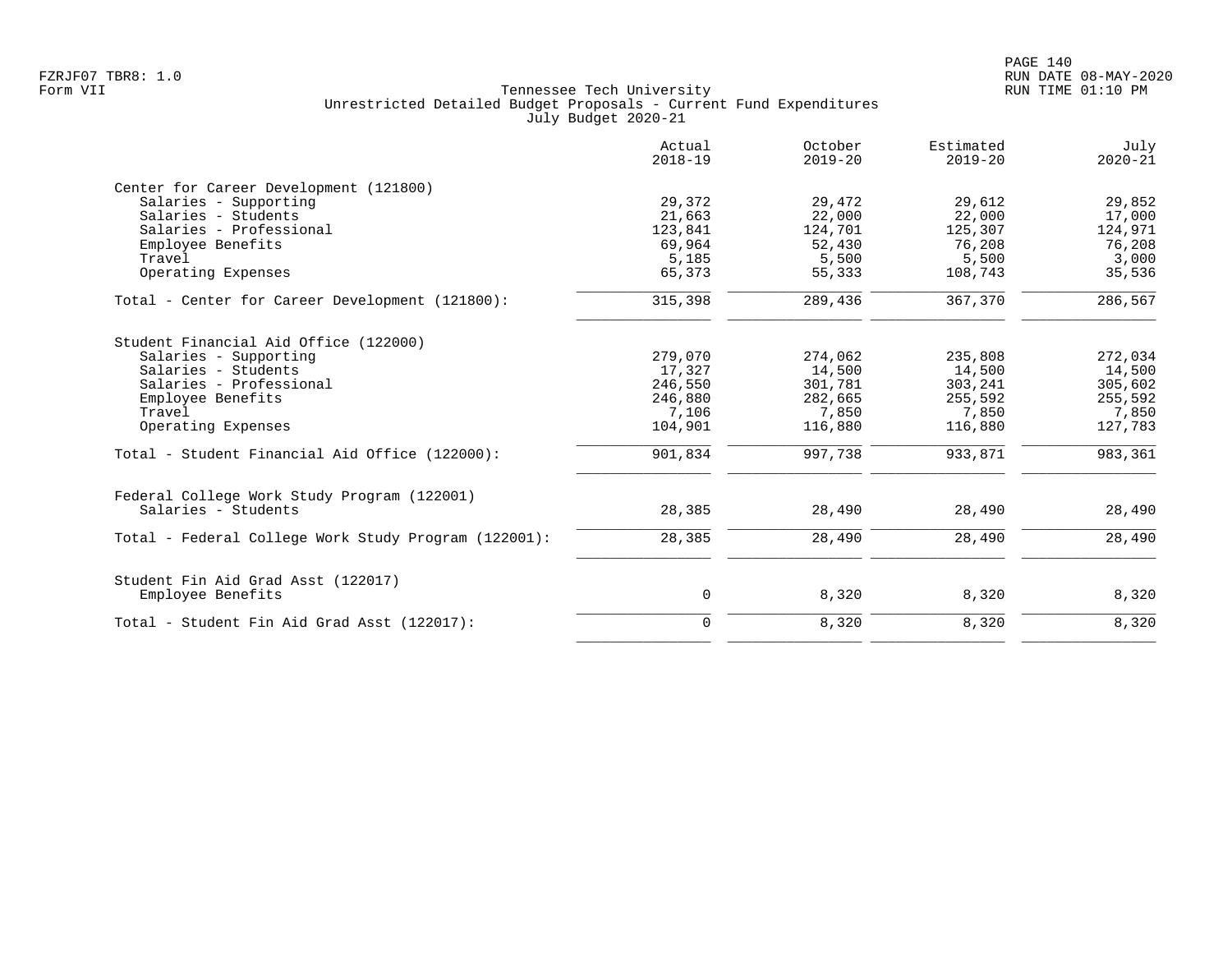|                                                  | Actual<br>$2018 - 19$ | October<br>$2019 - 20$ | Estimated<br>$2019 - 20$ | July<br>$2020 - 21$ |
|--------------------------------------------------|-----------------------|------------------------|--------------------------|---------------------|
| Admissions Office (123000)                       |                       |                        |                          |                     |
| Salaries - Supporting                            | 94,978                | 109,378                | 114,118                  | 133,891             |
| Salaries - Professional                          | 522,253               | 585,818                | 549,700                  | 577,204             |
| Employee Benefits                                | 233,398               | 293,505                | 293,505                  | 313,505             |
| Travel                                           | 7,021                 | 10,000                 | 590                      | 10,000              |
| Operating Expenses                               | 17,793                | 27,241                 | 17,984                   | 27,241              |
| Total - Admissions Office (123000):              | 875,443               | 1,025,942              | 975,897                  | 1,061,841           |
| Admiss Counsel Athlet Tickets (123001)           |                       |                        |                          |                     |
| Operating Expenses                               | 10,440                | 10,440                 | 10,440                   | 10,440              |
| Total - Admiss Counsel Athlet Tickets (123001):  | 10,440                | 10,440                 | 10,440                   | 10,440              |
| Enrollment Management (123002)                   |                       |                        |                          |                     |
| Salaries - Administrative                        | 184,500               | 184,500                | 185,100                  | 186,000             |
| Salaries - Supporting                            | 85,603                | 96,685                 | 96,568                   | 98,041              |
| Salaries - Professional                          | 129,060               | 191,415                | 195,399                  | 195,181             |
| Employee Benefits                                | 141,830               | 142,970                | 166,106                  | 166,106             |
| Travel                                           | 2,087                 | 2,700                  | 1,110                    | 2,700               |
| Operating Expenses                               | 197,286               | 266,048                | 278,256                  | 235,190             |
| Department Revenues                              | $-1$                  | $\Omega$               | $\Omega$                 | $\Omega$            |
| Total - Enrollment Management (123002):          | 740,365               | 884,318                | 922,539                  | 883,218             |
| Admissions Athletic Recruiting (123003)          |                       |                        |                          |                     |
| Salaries - Professional                          | 362,019               | 392,397                | 393,450                  | 397,053             |
| Employee Benefits                                | 110,713               | 113,614                | 114,580                  | 114,580             |
| Operating Expenses                               | $\mathbf 0$           | 300                    | 300                      | 300                 |
| Total - Admissions Athletic Recruiting (123003): | 472,732               | 506,311                | 508,330                  | 511,933             |
|                                                  |                       |                        |                          |                     |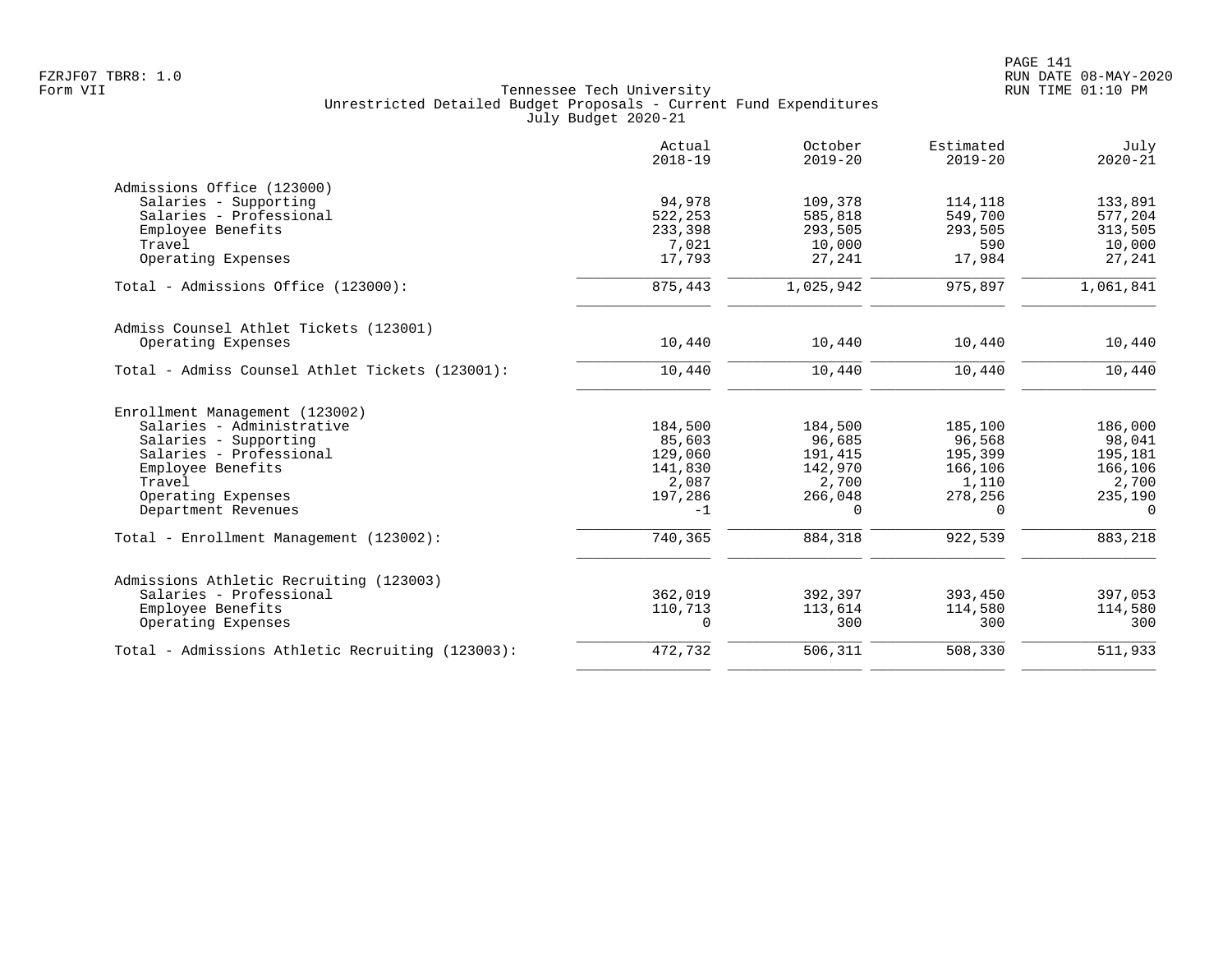|                                          | Actual<br>$2018 - 19$ | October<br>$2019 - 20$ | Estimated<br>$2019 - 20$ | July<br>$2020 - 21$ |
|------------------------------------------|-----------------------|------------------------|--------------------------|---------------------|
| Admissions Publicatins (123004)          |                       |                        |                          |                     |
| Operating Expenses                       | 54,532                | 54,280                 | 66,926                   | 54,280              |
| Total - Admissions Publicatins (123004): | 54,532                | 54,280                 | 66,926                   | 54,280              |
| Career College Fair (123007)             |                       |                        |                          |                     |
| Salaries - Supporting                    | 76                    | 0                      | 122                      | $\overline{0}$      |
| Employee Benefits                        | 14                    | $\Omega$               | 46                       | 11                  |
| Operating Expenses                       | 3,677                 | 5,880                  | 5,723                    | 5,880               |
| Total - Career College Fair (123007):    | 3,767                 | 5,880                  | 5,891                    | 5,891               |
| Campus Visitation (123008)               |                       |                        |                          |                     |
| Salaries - Supporting                    | 0                     | $\Omega$               | 411                      | $\mathbf 0$         |
| Salaries - Students                      | $\mathsf 0$           | 7,060                  | 7,168                    | 10,000              |
| Employee Benefits                        | $\Omega$              | $\Omega$               | 152                      | 38                  |
| Operating Expenses                       | 10,529                | 28,000                 | 53,300                   | 18,000              |
| Total - Campus Visitation (123008):      | 10,529                | 35,060                 | 61,031                   | 28,038              |
| Undergrad Recruitment (123009)           |                       |                        |                          |                     |
| Salaries - Students                      | 19,350                | 35,340                 | 18,430                   | 35,340              |
| Employee Benefits                        | 240                   | 2,830                  | 1,537                    | 1,537               |
| Travel                                   | 39,300                | 40,000                 | 40,000                   | 40,000              |
| Operating Expenses                       | 204,781               | 193,903                | 225,864                  | 212,105             |
| Total - Undergrad Recruitment (123009):  | 263,671               | 272,073                | 285,831                  | 288,982             |
|                                          |                       |                        |                          |                     |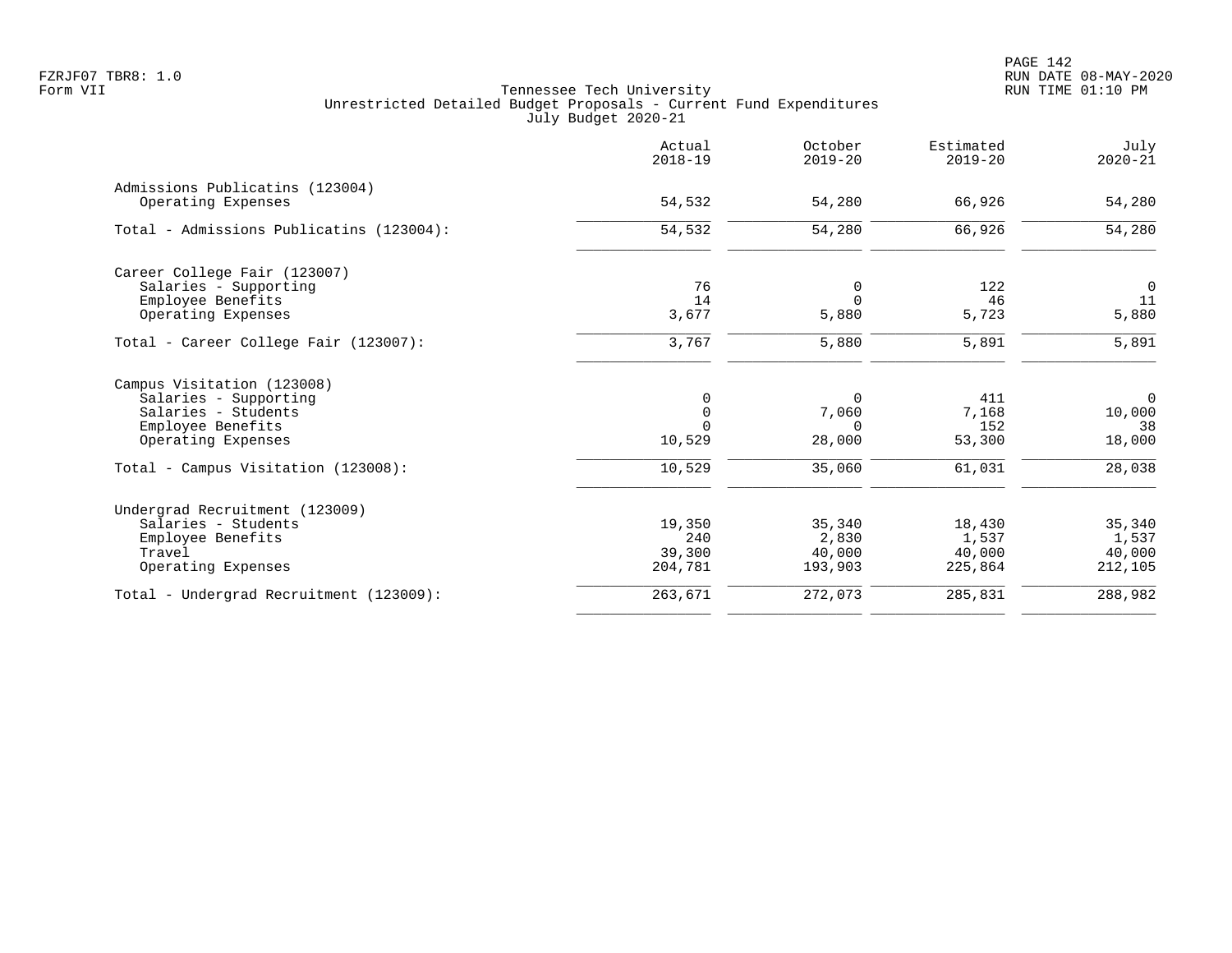|                                                                                                                 | Actual<br>$2018 - 19$                | October<br>$2019 - 20$               | Estimated<br>$2019 - 20$             | July<br>$2020 - 21$                   |
|-----------------------------------------------------------------------------------------------------------------|--------------------------------------|--------------------------------------|--------------------------------------|---------------------------------------|
| LSP-VP Enrollment (123028)<br>Operating Expenses                                                                | 0                                    | 0                                    | 1,801                                | $\mathbf 0$                           |
| Total - LSP-VP Enrollment (123028):                                                                             | $\Omega$                             | 0                                    | 1,801                                | $\Omega$                              |
| Student Success-College Based Reten (123030)<br>Operating Expenses                                              | $\mathbf 0$                          | 0                                    | 0                                    | 60,000                                |
| Total - Student Success-College Based Reten (123030):                                                           | $\mathbf 0$                          | $\mathbf 0$                          | $\mathbf 0$                          | 60,000                                |
| Admissions GIK Chartwells (123100)<br>Operating Expenses                                                        | 9,968                                | 0                                    | 0                                    | $\mathbf 0$                           |
| Total - Admissions GIK Chartwells (123100):                                                                     | 9,968                                | 0                                    | $\mathbf 0$                          | $\mathbf 0$                           |
| Student Success Center (123400)<br>Salaries - Professional<br>Employee Benefits<br>Travel<br>Operating Expenses | 638,156<br>252,254<br>4,667<br>8,815 | 644,698<br>253,280<br>3,000<br>8,054 | 650,731<br>285,280<br>3,267<br>7,787 | 729,384<br>285,280<br>3,000<br>18,000 |
| Total - Student Success Center (123400):                                                                        | 903,892                              | 909,032                              | 947,065                              | 1,035,664                             |
| Student Success (123401)<br>Employee Benefits<br>Travel<br>Operating Expenses                                   | $\mathbf 0$<br>720<br>0              | 27,575<br>2,000<br>2,300             | 0<br>1,292<br>3,008                  | $\mathbf 0$<br>2,000<br>2,300         |
| Total - Student Success (123401):                                                                               | 720                                  | 31,875                               | 4,300                                | 4,300                                 |
|                                                                                                                 |                                      |                                      |                                      |                                       |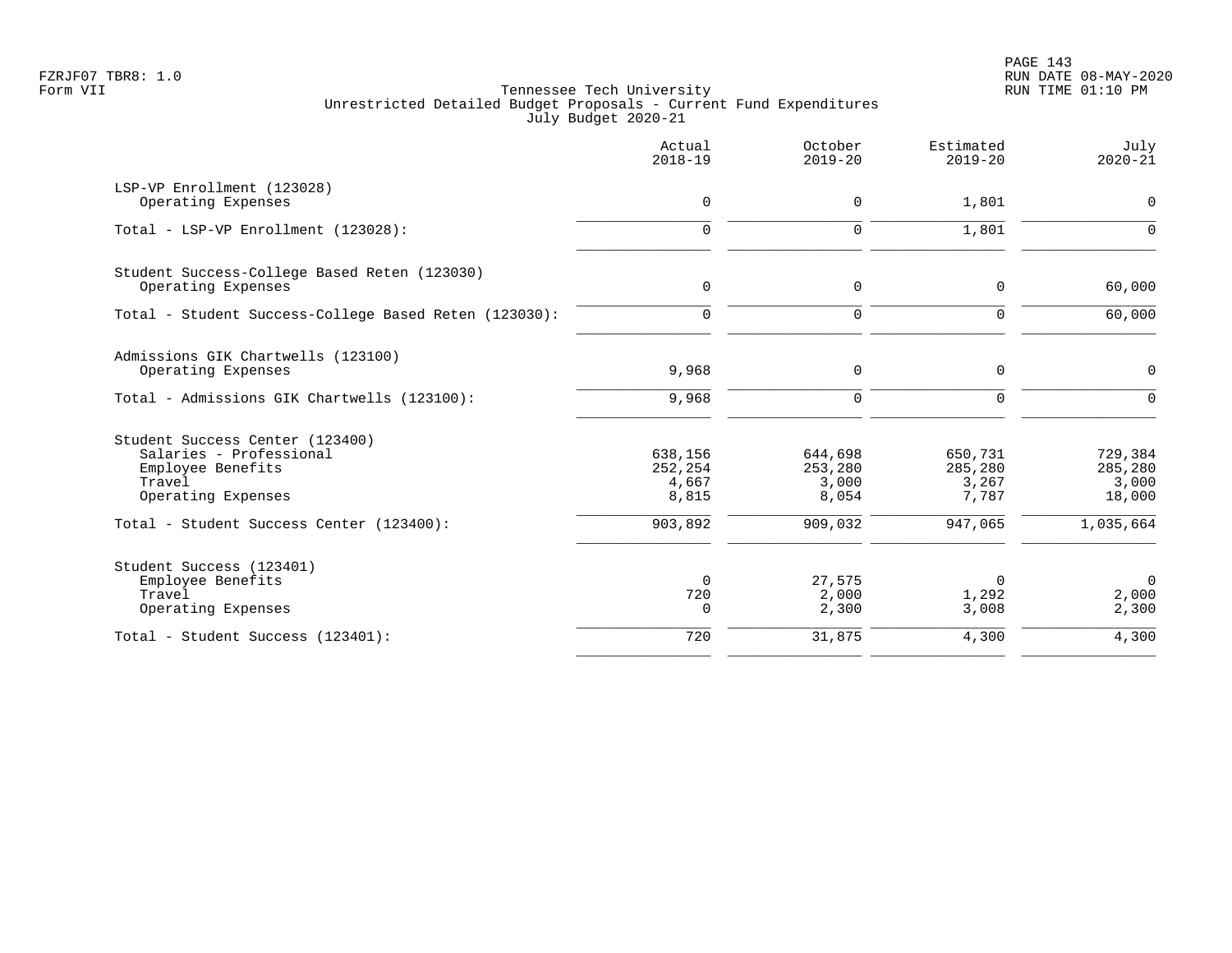| Actual<br>$2018 - 19$ | October<br>$2019 - 20$                            | Estimated<br>$2019 - 20$          | July<br>$2020 - 21$                           |
|-----------------------|---------------------------------------------------|-----------------------------------|-----------------------------------------------|
|                       |                                                   |                                   |                                               |
| 19,416                | $\Omega$                                          | $\mathbf 0$                       | $\mathbf 0$                                   |
| 11,735                | 10,220                                            | 10,220                            | 10,220                                        |
| 53,947                | 80,946                                            | 72,421                            | 80,924                                        |
| 23,117                | 16,885                                            | 28,767                            | 28,767                                        |
|                       |                                                   |                                   | 3,000                                         |
|                       |                                                   |                                   | 9,145                                         |
| 117,958               | 120,196                                           | 119,553                           | 132,056                                       |
|                       |                                                   |                                   |                                               |
|                       |                                                   |                                   | $\mathbf 0$                                   |
|                       |                                                   |                                   |                                               |
| 5,000                 | $\mathsf{O}$                                      | 0                                 | $\overline{0}$                                |
|                       |                                                   |                                   |                                               |
| 194,890               | 196,388                                           | 183,640                           | 151,280                                       |
| 2,541                 | 1,520                                             | 1,760                             | $\Omega$                                      |
| 138,316               | 138,516                                           | 139,167                           | 140,017                                       |
| 192,061               | 207,750                                           | 184,079                           | 168,373                                       |
| 4,122                 | 7,200                                             | 3,410                             | 7,200                                         |
| 16,828                | 27,320                                            | 26,620                            | 28,840                                        |
| 548,758               | 578,694                                           | 538,676                           | 495,710                                       |
|                       |                                                   |                                   |                                               |
|                       |                                                   |                                   | 0                                             |
|                       | $\Omega$                                          |                                   | $\Omega$                                      |
|                       |                                                   |                                   | 0                                             |
| $-232$                | $\Omega$                                          | $\Omega$                          | $\Omega$                                      |
|                       |                                                   |                                   |                                               |
|                       | 3,800<br>5,943<br>5,000<br>109<br>2,850<br>12,420 | 3,000<br>9,145<br>0<br>0<br>1,962 | 3,000<br>5,145<br>0<br>0<br>$\Omega$<br>1,962 |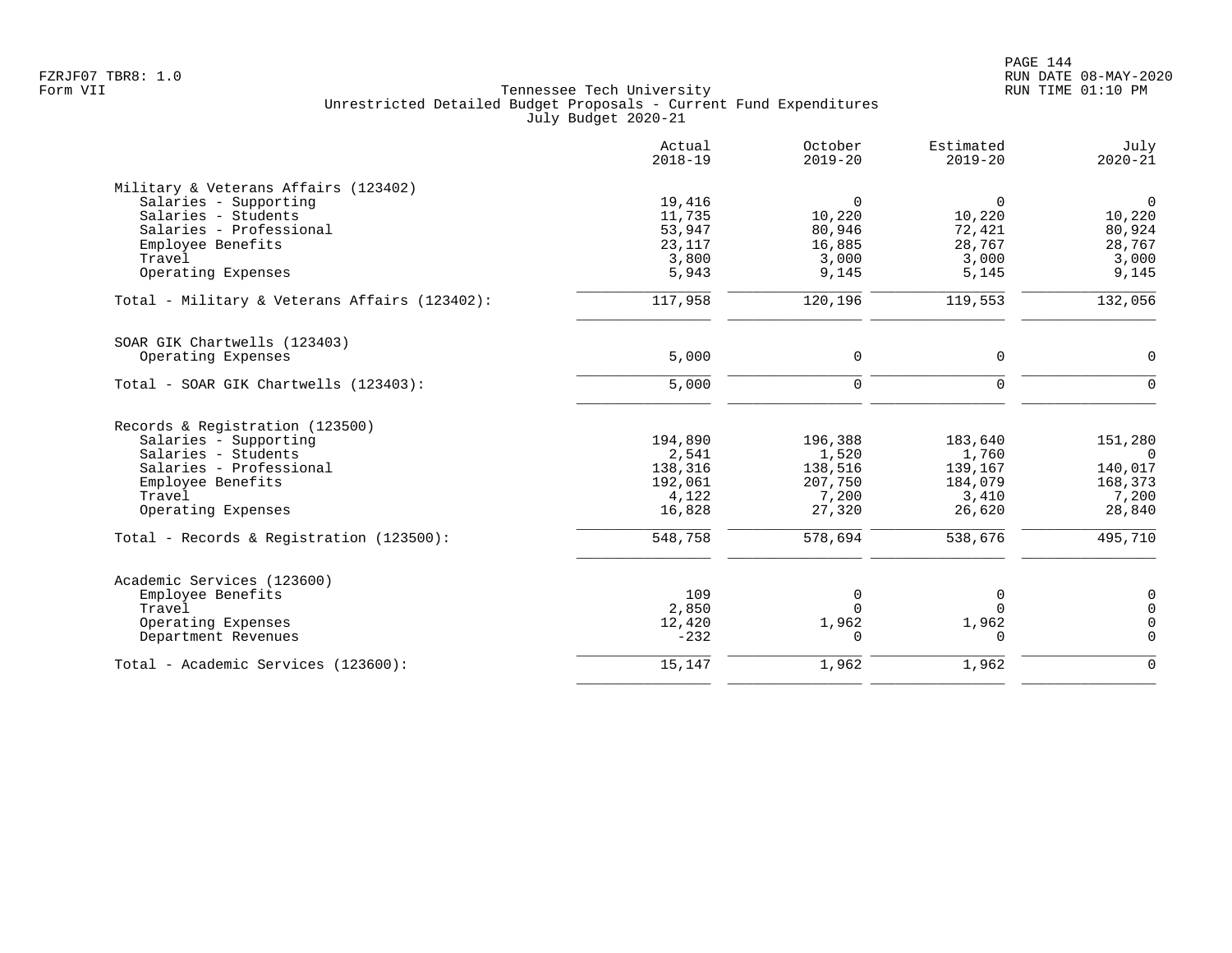|                                                    | Actual<br>$2018 - 19$ | October<br>$2019 - 20$ | Estimated<br>$2019 - 20$ | July<br>$2020 - 21$ |
|----------------------------------------------------|-----------------------|------------------------|--------------------------|---------------------|
| International Education Admin (123700)             |                       |                        |                          |                     |
| Salaries - Supporting                              | 52,977                | 53,858                 | 43,085                   | 53,931              |
| Salaries - Professional                            | 86,475                | 86,575                 | 86,998                   | 87,520              |
| Employee Benefits                                  | 48,140                | 113,420                | 113,420                  | 113,420             |
| Travel                                             | 5,175                 | 20,000                 | $\Omega$                 | 20,000              |
| Operating Expenses                                 | 9,267                 | 24,365                 | 43,786                   | 24,385              |
| Total - International Education Admin (123700):    | 202,034               | 298,218                | 287,289                  | 299,256             |
| International Insurance (123701)                   |                       |                        |                          |                     |
| Operating Expenses                                 | $-2,120$              | $\Omega$               | 0                        | $\Omega$            |
|                                                    |                       |                        |                          |                     |
| Total - International Insurance (123701):          | $-2,120$              | $\Omega$               | $\Omega$                 | $\Omega$            |
| Intern Student Registration Fees (123702)          |                       |                        |                          |                     |
| Salaries - Supporting                              | 27,013                | 5,000                  | 0                        | $\mathbf 0$         |
| Salaries - Students                                | 6,890                 | 12,480                 | $\Omega$                 | $\Omega$            |
| Salaries - Professional                            | 70,871                | 55,543                 | 55,816                   | 56,189              |
| Employee Benefits                                  | 35,099                | 31,700                 | 31,700                   | 31,700              |
| Travel                                             | $\Omega$              | 10,500                 | $\Omega$                 | $\Omega$            |
| Operating Expenses                                 | 16,040                | 50,377                 | $\Omega$                 | $\Omega$            |
| Total - Intern Student Registration Fees (123702): | 155,913               | 165,600                | 87,516                   | 87,889              |
|                                                    |                       |                        |                          |                     |
| Airport Transportation Fee (123706)<br>Travel      | 2,250                 | 9,440                  |                          |                     |
| Operating Expenses                                 | 190                   | 0                      | 0<br>$\Omega$            | 0<br>$\Omega$       |
|                                                    |                       |                        |                          |                     |
| Total - Airport Transportation Fee (123706):       | 2,440                 | 9,440                  | $\mathbf 0$              | $\Omega$            |
|                                                    |                       |                        |                          |                     |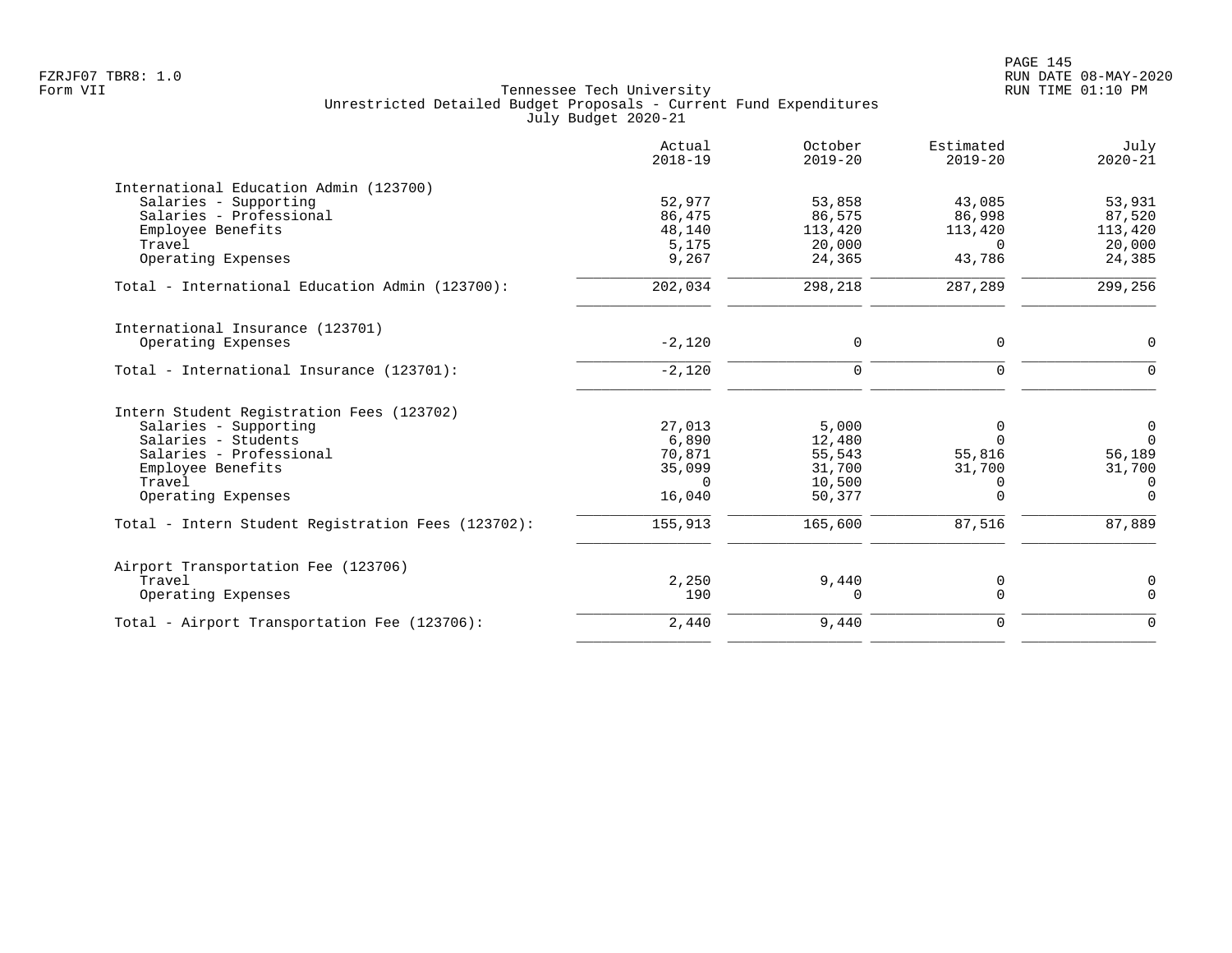| 3,300   |                                                             |                                                                  |                                                             |
|---------|-------------------------------------------------------------|------------------------------------------------------------------|-------------------------------------------------------------|
|         |                                                             |                                                                  |                                                             |
|         | 0                                                           | 0                                                                | $\mathbf 0$                                                 |
| 3,890   | $\mathsf 0$                                                 | $\mathbf 0$                                                      | $\Omega$                                                    |
| 206     | $\Omega$                                                    | $\Omega$                                                         | $\Omega$                                                    |
| 5,584   | 53,500                                                      | 53,500                                                           | $\mathbf 0$                                                 |
| 12,980  | 53,500                                                      | 53,500                                                           | $\mathbf 0$                                                 |
|         |                                                             |                                                                  |                                                             |
|         |                                                             |                                                                  | $\mathbf 0$                                                 |
|         |                                                             |                                                                  | $\overline{0}$                                              |
|         |                                                             |                                                                  | 750                                                         |
|         |                                                             |                                                                  | $\Omega$                                                    |
| 3,067   | 11,561                                                      | 2,205                                                            | 1,334                                                       |
| 3,473   | 22,311                                                      | 28,407                                                           | 2,084                                                       |
|         |                                                             |                                                                  |                                                             |
|         |                                                             |                                                                  | 52,631                                                      |
|         |                                                             |                                                                  | 38,420                                                      |
|         |                                                             |                                                                  | 56,464                                                      |
| 71,834  | 100,000                                                     | 90,583                                                           | 100,000                                                     |
| 193,537 | 222,395                                                     | 247,160                                                          | 247,515                                                     |
|         |                                                             |                                                                  |                                                             |
| 6,493   | 20,588                                                      | 14,196                                                           | 19,688                                                      |
| 6,493   | 20,588                                                      | 14,196                                                           | 19,688                                                      |
|         | 360<br>0<br>$\mathbf 0$<br>46<br>51,046<br>23,555<br>47,102 | 10,000<br>$\Omega$<br>750<br>$\Omega$<br>52,021<br>374<br>70,000 | 7,250<br>5,500<br>13,443<br>9<br>66,016<br>38,938<br>51,623 |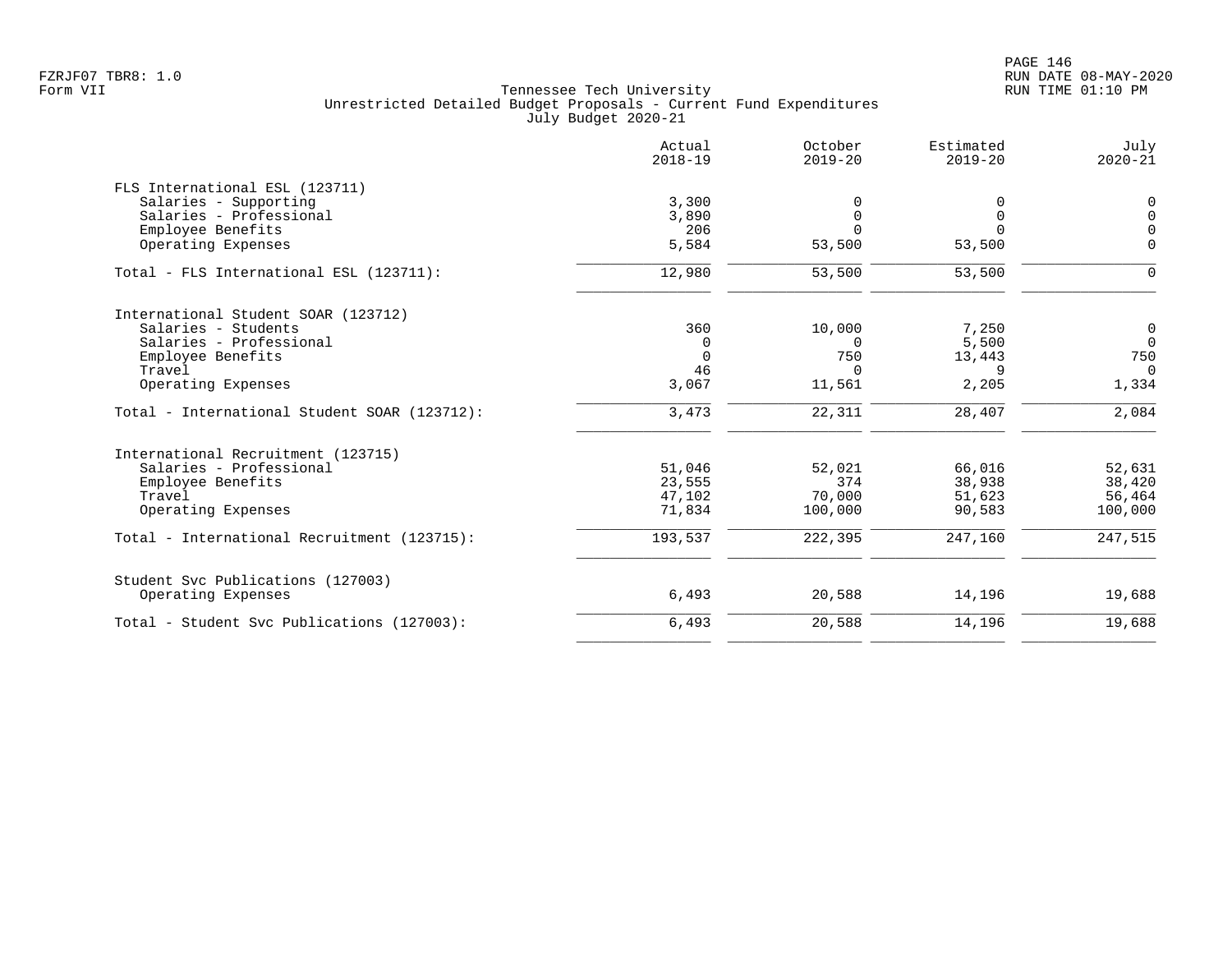PAGE 147 FZRJF07 TBR8: 1.0 RUN DATE 08-MAY-2020

| $2018 - 19$ | $2019 - 20$                                 | $2019 - 20$                                                  | July<br>$2020 - 21$                         |
|-------------|---------------------------------------------|--------------------------------------------------------------|---------------------------------------------|
|             |                                             |                                                              |                                             |
| 3,428       | 3,520                                       | 6,620                                                        | 3,520                                       |
| 521         | 140                                         | $\Omega$                                                     | 140                                         |
| 2,951       |                                             | 1,320                                                        | 3,050                                       |
| 6,900       | 6,710                                       | 7,940                                                        | 6,710                                       |
|             |                                             |                                                              |                                             |
| 2,816       | 0                                           | 0                                                            | $\overline{0}$                              |
| 219         | $\Omega$                                    | $\Omega$                                                     | $\Omega$                                    |
| 6,016       | 10,000                                      | 8,923                                                        | 10,000                                      |
| 9,051       | 10,000                                      | 8,923                                                        | 10,000                                      |
|             |                                             |                                                              |                                             |
|             |                                             |                                                              | 29,041                                      |
|             |                                             |                                                              | 14,840                                      |
| 2,871       | 2,929                                       | 2,026                                                        | 365                                         |
| 45,977      | 46,560                                      | 45,732                                                       | 44,246                                      |
|             |                                             |                                                              |                                             |
|             |                                             |                                                              | $\overline{0}$                              |
|             |                                             |                                                              | 29,575                                      |
|             |                                             |                                                              | 10,662                                      |
| 57,124      | 104,297                                     | 86,271                                                       | 69,290                                      |
| 104,418     | 144,474                                     | 142,418                                                      | 109,527                                     |
|             | 28,691<br>14,415<br>996<br>24,525<br>21,773 | 3,050<br>28,791<br>14,840<br>$\mathbf 0$<br>29,515<br>10,662 | 28,866<br>14,840<br>820<br>33,515<br>21,812 |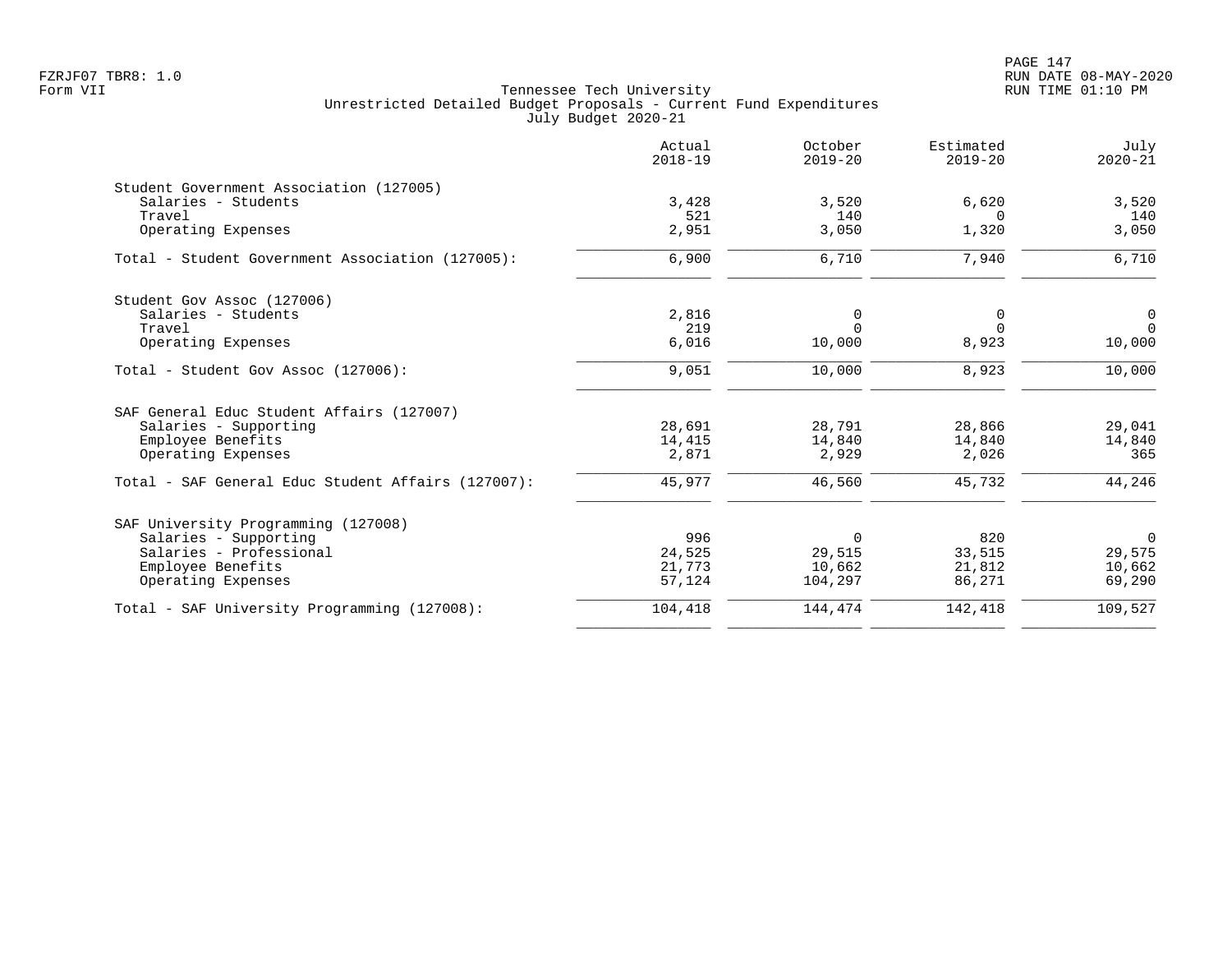PAGE 148 FZRJF07 TBR8: 1.0 RUN DATE 08-MAY-2020

|                                           | Actual<br>$2018 - 19$ | October<br>$2019 - 20$ | Estimated<br>$2019 - 20$ | July<br>$2020 - 21$ |
|-------------------------------------------|-----------------------|------------------------|--------------------------|---------------------|
| Student Gov Assoc GAs (127010)            |                       |                        |                          |                     |
| Salaries - Professional                   | 4,000                 | 4,500                  | 4,000                    | 4,500               |
| Employee Benefits                         | 10,507                | 9,055                  | 10,632                   | 9,055               |
| Total - Student Gov Assoc GAs (127010):   | 14,507                | 13,555                 | 14,632                   | 13,555              |
| Counseling Center (127200)                |                       |                        |                          |                     |
| Salaries - Supporting                     | 25,862                | 25,962                 | 26,090                   | 26,318              |
| Salaries - Students                       | 2,908                 | $\Omega$               | 2,300                    | $\Omega$            |
| Salaries - Professional                   | 318,027               | 303,411                | 304,283                  | 306,712             |
| Employee Benefits                         | 143,540               | 103,610                | 144,281                  | 144,281             |
| Operating Expenses                        | 58,750                | 65,650                 | 65,220                   | 65,720              |
| Total - Counseling Center (127200):       | 549,087               | 498,633                | 542,174                  | 543,031             |
| Counseling Center GAs (127210)            |                       |                        |                          |                     |
| Salaries - Professional                   | 4,000                 | 4,500                  | 3,925                    | 4,000               |
| Employee Benefits                         | 8,836                 | 8,665                  | 10,240                   | 8,665               |
| Total - Counseling Center GAs (127210):   | 12,836                | 13,165                 | 14,165                   | 12,665              |
| Match Counseling Center (127215)          |                       |                        |                          |                     |
| Salaries - Professional                   | 11,198                | 0                      |                          | $\overline{0}$      |
| Employee Benefits                         | 5,311                 | $\mathsf 0$            | $\mathbf 0$              | $\mathbf 0$         |
| Operating Expenses                        | 17,448                | $\Omega$               | $\Omega$                 | $\Omega$            |
| Total - Match Counseling Center (127215): | 33,957                | $\mathbf 0$            | $\mathbf 0$              | $\mathbf 0$         |
|                                           |                       |                        |                          |                     |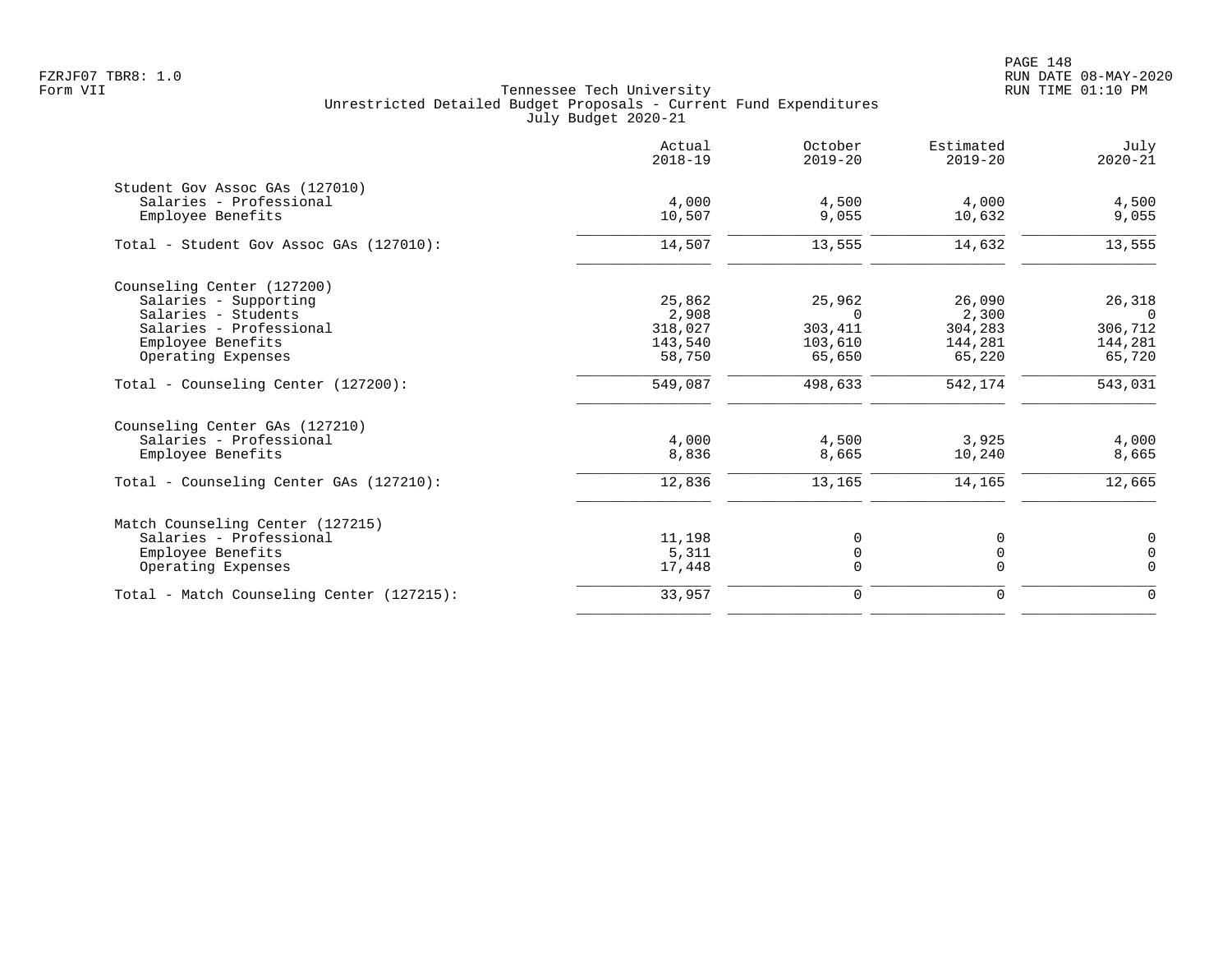|                                                    | Actual<br>$2018 - 19$ | October<br>$2019 - 20$ | Estimated<br>$2019 - 20$ | July<br>$2020 - 21$ |
|----------------------------------------------------|-----------------------|------------------------|--------------------------|---------------------|
| AVP Student Affairs (127300)                       |                       |                        |                          |                     |
| Salaries - Administrative                          | 20,444                | $\Omega$               | 0                        | $\overline{0}$      |
| Employee Benefits<br>Operating Expenses            | 7,387<br>430          | 37,095<br>501          | $\Omega$<br>501          | $\Omega$<br>501     |
|                                                    |                       |                        |                          |                     |
| Total - AVP Student Affairs (127300):              | 28,261                | 37,596                 | 501                      | 501                 |
| Student Development (127301)                       |                       |                        |                          |                     |
| Operating Expenses                                 | 1,561                 | 0                      | $\mathbf 0$              | 2,093               |
| Total - Student Development (127301):              | 1,561                 | $\mathbf 0$            | $\Omega$                 | 2,093               |
| Student Orientation (127302)                       |                       |                        |                          |                     |
| Operating Expenses                                 | 12,526                | 10,000                 | 10,000                   | 10,000              |
| Total - Student Orientation (127302):              | 12,526                | 10,000                 | 10,000                   | 10,000              |
| New Student & Family Programs (127303)             |                       |                        |                          |                     |
| Salaries - Supporting                              | 8,829                 | $\mathbf 0$            | 164                      | $\mathbf 0$         |
| Salaries - Students                                | 12,053                | 10,050                 | 10,050                   | 10,050              |
| Salaries - Professional                            | 144,988               | 161,097                | 161,903                  | 162,908             |
| Employee Benefits<br>Travel                        | 60,400<br>1,731       | 53,320<br>3,000        | 68,112<br>6,220          | 68,112<br>3,000     |
| Operating Expenses                                 | 43,599                | 41,267                 | 37,883                   | 39,267              |
| Total - New Student & Family Programs $(127303)$ : | 271,600               | 268,734                | 284,332                  | 283,337             |
|                                                    |                       |                        |                          |                     |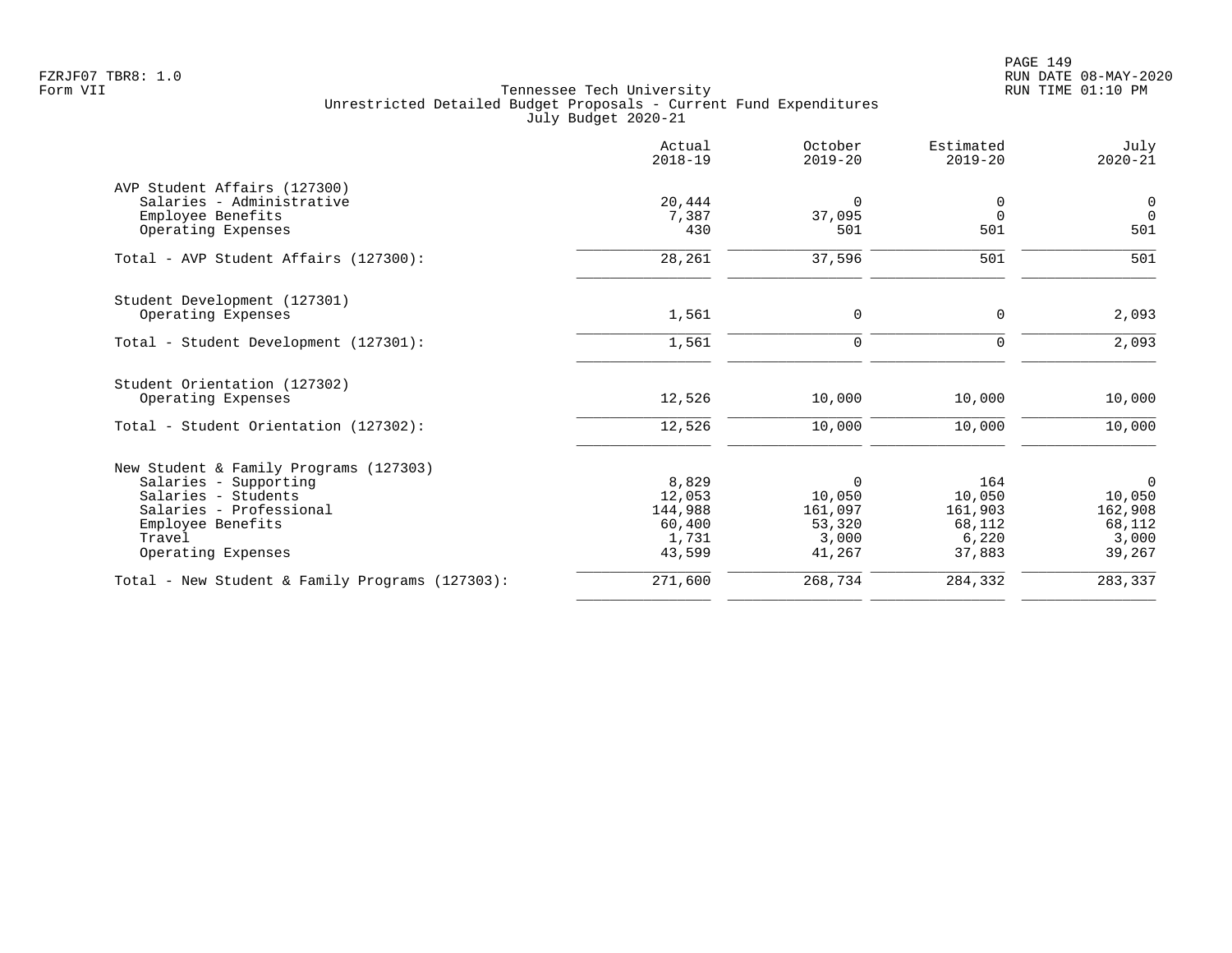| Actual<br>$2018 - 19$ | October<br>$2019 - 20$                                                                     | Estimated<br>$2019 - 20$                                                                       | July<br>$2020 - 21$                                                                   |
|-----------------------|--------------------------------------------------------------------------------------------|------------------------------------------------------------------------------------------------|---------------------------------------------------------------------------------------|
|                       |                                                                                            |                                                                                                |                                                                                       |
| 46,777                | 50,000                                                                                     | 57,500                                                                                         | 60,000                                                                                |
| 1,669                 | 2,000                                                                                      | 2,000                                                                                          | 2,000                                                                                 |
| 6,423                 | $\Omega$                                                                                   | 4,614                                                                                          | $\Omega$                                                                              |
| 206,062               | 196,940                                                                                    | 223,037                                                                                        | 183,550                                                                               |
| 260,931               | 248,940                                                                                    | 287,151                                                                                        | 245,550                                                                               |
|                       |                                                                                            |                                                                                                |                                                                                       |
|                       |                                                                                            |                                                                                                | 28,708                                                                                |
|                       |                                                                                            |                                                                                                | 160,574                                                                               |
|                       |                                                                                            |                                                                                                | 76,723                                                                                |
|                       | 400                                                                                        |                                                                                                | $\Omega$                                                                              |
| 115,437               | 91,880                                                                                     | 135,830                                                                                        | 113,380                                                                               |
| 372,595               | 346,249                                                                                    | 408,261                                                                                        | 379,385                                                                               |
|                       |                                                                                            |                                                                                                |                                                                                       |
|                       |                                                                                            |                                                                                                | $\overline{0}$                                                                        |
|                       |                                                                                            |                                                                                                | 4,500                                                                                 |
|                       |                                                                                            | $\Omega$                                                                                       | $\Omega$                                                                              |
| $\Omega$              | $\Omega$                                                                                   | 1,204                                                                                          | $\Omega$                                                                              |
| 6,687                 | 5,800                                                                                      | 6,904                                                                                          | 4,500                                                                                 |
|                       |                                                                                            |                                                                                                |                                                                                       |
|                       |                                                                                            |                                                                                                | 101,586                                                                               |
|                       |                                                                                            |                                                                                                | 83,301                                                                                |
|                       |                                                                                            |                                                                                                | 83,085                                                                                |
| 7,401                 | 5,852                                                                                      | 12,332                                                                                         | 5,852                                                                                 |
| 267,337               | 269,468                                                                                    | 284,854                                                                                        | 273,824                                                                               |
|                       | 23,643<br>155,353<br>71,523<br>6,639<br>1,887<br>4,800<br>0<br>100,150<br>81,996<br>77,790 | 28,300<br>158,734<br>66,935<br>$\overline{0}$<br>4,500<br>1,300<br>100,336<br>82,380<br>80,900 | 28,454<br>162,004<br>76,723<br>5,250<br>1,200<br>4,500<br>101,612<br>87,125<br>83,785 |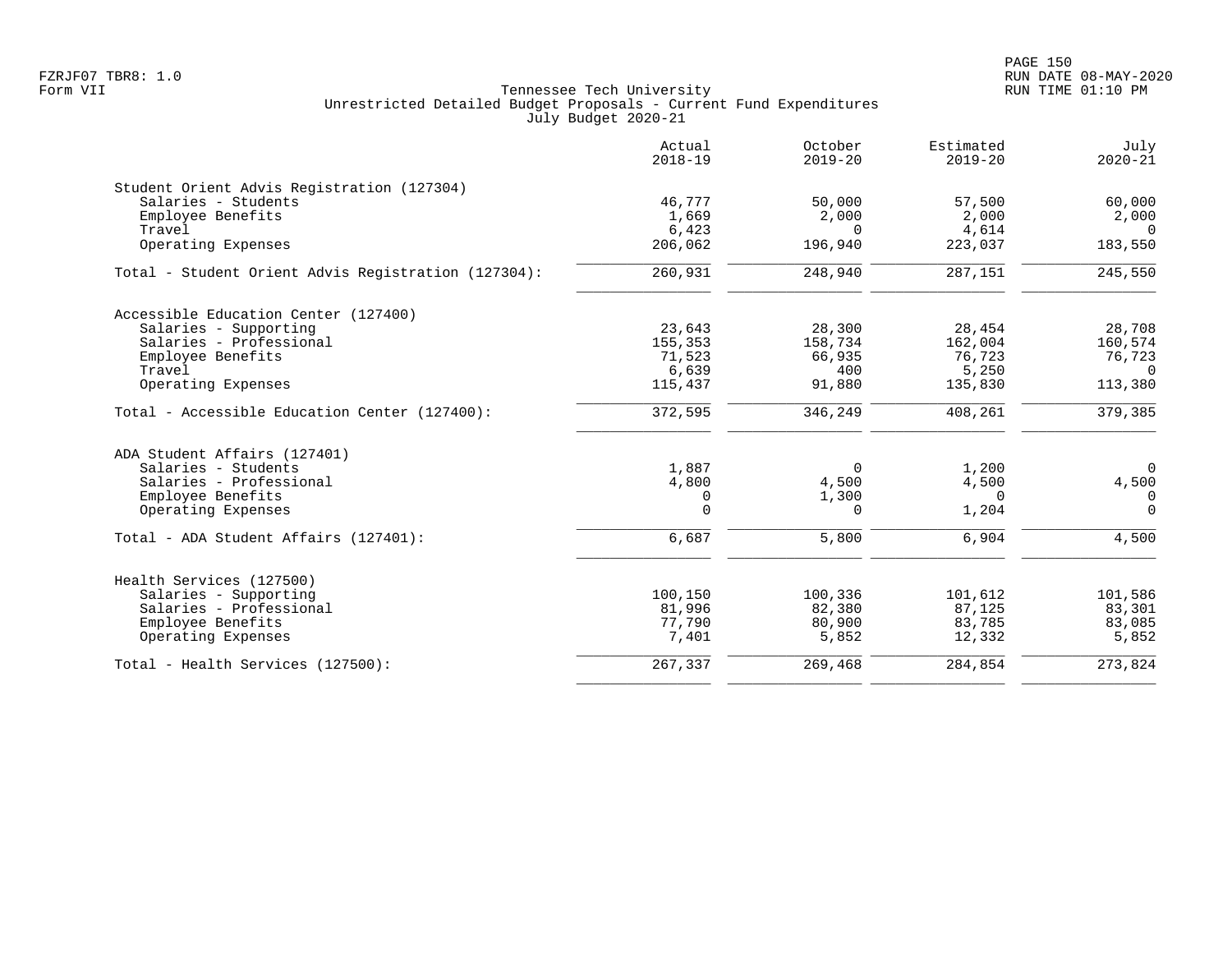|                                              | Actual<br>$2018 - 19$ | October<br>$2019 - 20$ | Estimated<br>$2019 - 20$ | July<br>$2020 - 21$ |
|----------------------------------------------|-----------------------|------------------------|--------------------------|---------------------|
| Pharmacy (127501)                            |                       |                        |                          |                     |
| Salaries - Supporting                        | 19,909                | 19,970                 | 15,421                   | 19,970              |
| Employee Benefits                            | 3,063                 | 2,400                  | 2,400                    | 2,400               |
| Operating Expenses                           | 25,743                | 41,430                 | 45,979                   | 41,430              |
| Total - Pharmacy $(127501)$ :                | 48,715                | 63,800                 | 63,800                   | 63,800              |
| Health Services Laboratory (127502)          |                       |                        |                          |                     |
| Operating Expenses                           | 19,569                | 27,000                 | 27,000                   | 27,000              |
| Total - Health Services Laboratory (127502): | 19,569                | 27,000                 | 27,000                   | 27,000              |
| SAF Health Services (127504)                 |                       |                        |                          |                     |
| Salaries - Supporting                        | 50,531                | 22,740                 | 65,950                   | 0                   |
| Salaries - Students                          | 1,726                 | $\Omega$               | 4,800                    | $\Omega$            |
| Salaries - Professional                      | 360,113               | 367,833                | 407,309                  | 394,242             |
| Employee Benefits                            | 140,341               | 119,070                | 144,450                  | 119,070             |
| Operating Expenses                           | 104,037               | 159,495                | 50,004                   | 147,025             |
| Total - SAF Health Services (127504):        | 656,748               | 669,138                | 672,513                  | 660,337             |
| Dean of Students (127600)                    |                       |                        |                          |                     |
| Salaries - Administrative                    | 88,546                | 89,063                 | 89,488                   | 90,013              |
| Salaries - Supporting                        | 66,054                | 74,718                 | 74,995                   | 75,372              |
| Salaries - Students                          | 2,185                 | $\Omega$               | $\mathbf 0$              | $\overline{0}$      |
| Salaries - Professional                      | 24,782                | 37,700                 | 31,283                   | 38,600              |
| Employee Benefits                            | 72,376                | 64,140                 | 77,580                   | 77,580              |
| Operating Expenses                           | 4,307                 | 4,475                  | 4,475                    | 4,475               |
| Total - Dean of Students (127600):           | 258,250               | 270,096                | 277,821                  | 286,040             |
|                                              |                       |                        |                          |                     |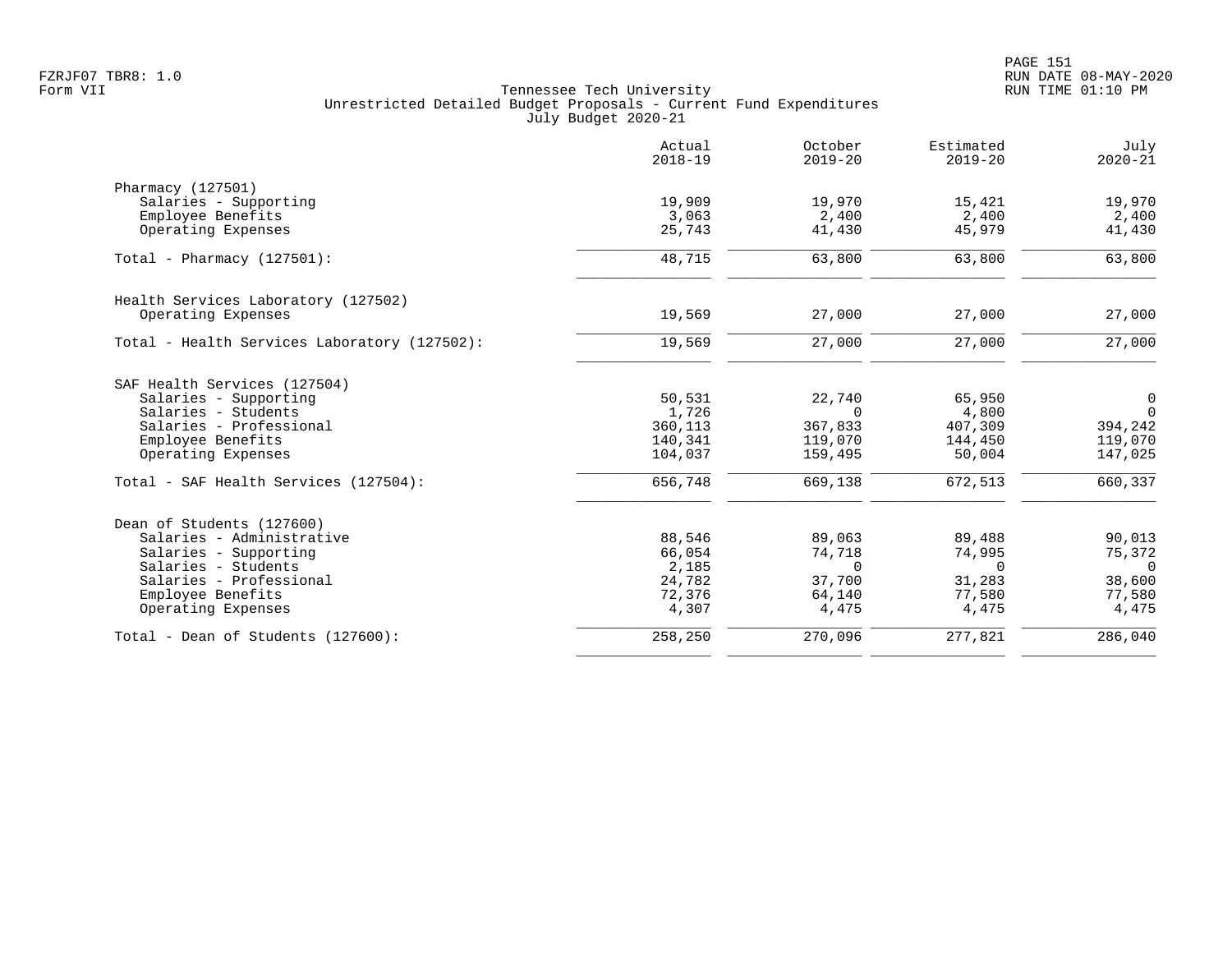|                                           | Actual<br>$2018 - 19$ | October<br>$2019 - 20$ | Estimated<br>$2019 - 20$ | July<br>$2020 - 21$ |
|-------------------------------------------|-----------------------|------------------------|--------------------------|---------------------|
| Social Development UPC (127602)           |                       |                        |                          |                     |
| Salaries - Supporting                     | 330                   | 0                      | 0                        | 0                   |
| Employee Benefits                         | 25                    | $\Omega$               | $\Omega$                 | $\Omega$            |
| Operating Expenses                        | 6,194                 | 6,580                  | 6,580                    | 6,580               |
| Total - Social Development UPC (127602):  | 6,549                 | 6,580                  | 6,580                    | 6,580               |
| Student Act Grad Assist (127603)          |                       |                        |                          |                     |
| Salaries - Professional                   | 7,714                 | 8,690                  | 8,690                    | 8,690               |
| Employee Benefits                         | 18,286                | 18,000                 | 18,000                   | 18,000              |
| Total - Student Act Grad Assist (127603): | 26,000                | 26,690                 | 26,690                   | 26,690              |
| Multicultural Affairs (127700)            |                       |                        |                          |                     |
| Salaries - Administrative                 | 84,858                | 84,958                 | 85,383                   | 85,908              |
| Salaries - Professional                   | 31,857                | 63,714                 | 63,964                   | 64,214              |
| Employee Benefits                         | 47,672                | 50,190                 | 58,226                   | 58,226              |
| Travel                                    | 2,951                 | 3,000                  | 3,000                    | 3,000               |
| Operating Expenses                        | 6,810                 | 4,520                  | 9,682                    | 5,520               |
| Total - Multicultural Affairs (127700):   | 174,148               | 206,382                | 220,255                  | 216,868             |
| Eagle Card Office (127800)                |                       |                        |                          |                     |
| Salaries - Supporting                     | 36,426                | 36,526                 | 36,751                   | 36,976              |
| Salaries - Students                       | 5,510                 | 2,000                  | 5,090                    | $\Omega$            |
| Salaries - Professional                   | 49,217                | 49,719                 | 49,975                   | 48,540              |
| Employee Benefits                         | 39,881                | 35,900                 | 41,256                   | 41,256              |
| Operating Expenses                        | 16,622                | 34,970                 | 31,880                   | 38,660              |
| Capital Outlay                            | 6,276                 | 0                      | $\Omega$                 | $\Omega$            |
| Total - Eagle Card Office (127800):       | 153,932               | 159,115                | 164,952                  | 165,432             |
|                                           |                       |                        |                          |                     |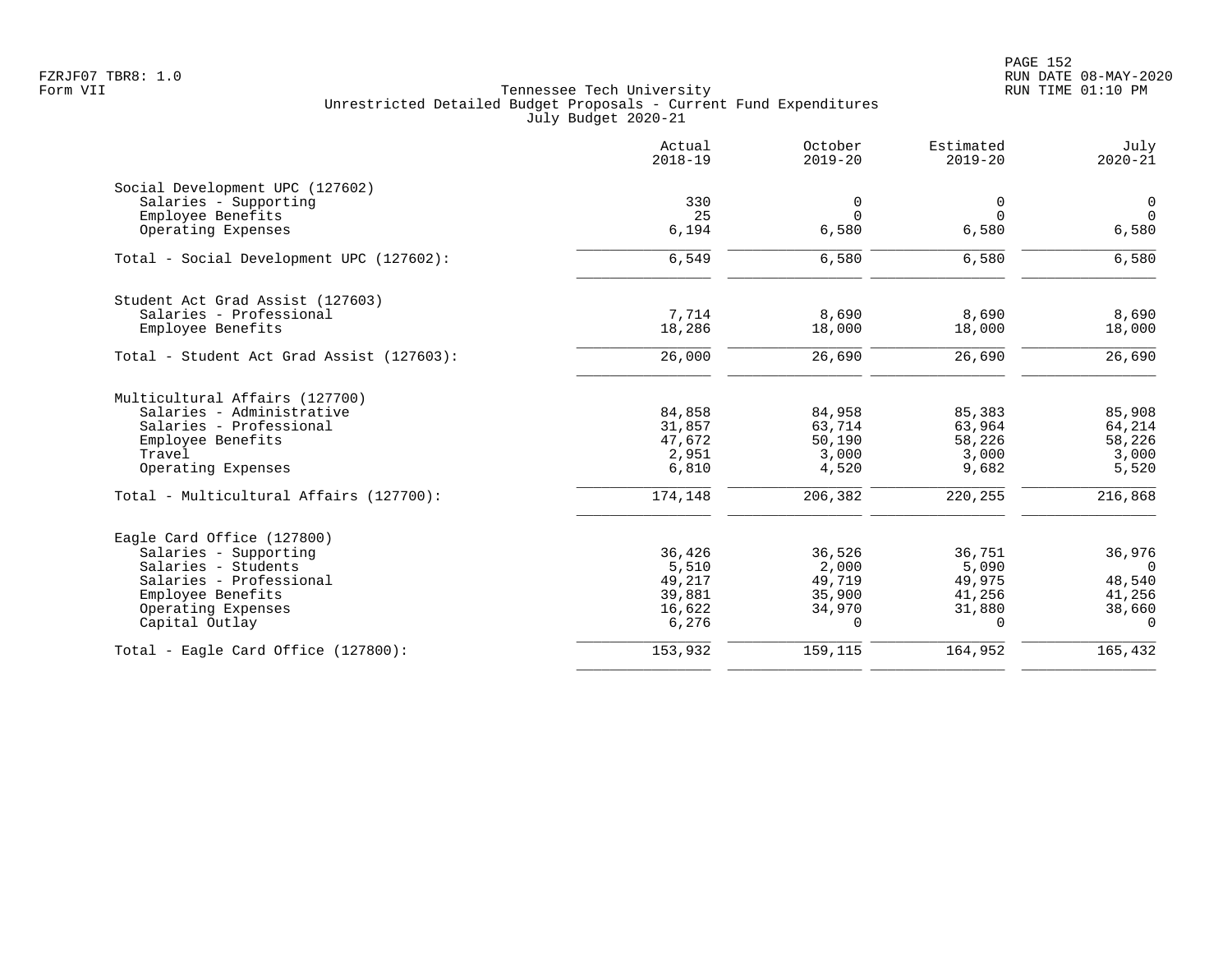| Actual<br>$2018 - 19$ | October<br>$2019 - 20$            | Estimated<br>$2019 - 20$                                       | July<br>$2020 - 21$                 |
|-----------------------|-----------------------------------|----------------------------------------------------------------|-------------------------------------|
|                       |                                   |                                                                |                                     |
|                       |                                   |                                                                | 7,840                               |
|                       |                                   | $\Omega$                                                       | $\Omega$                            |
| 231                   | 400                               | 400                                                            | 400                                 |
| 8,675                 | 7,810                             | 7,810                                                          | 7,810                               |
| $-64$                 | $\Omega$                          | $\Omega$                                                       | $\Omega$                            |
| 15,854                | 21,420                            | 16,050                                                         | 16,050                              |
|                       |                                   |                                                                |                                     |
|                       |                                   |                                                                | 11,990                              |
| $\Omega$              |                                   | $\Omega$                                                       | $\Omega$                            |
| 76                    | $\Omega$                          | $\Omega$                                                       | $\Omega$                            |
|                       |                                   | 8,810                                                          | 8,810                               |
| $-754$                | 0                                 | 0                                                              | $\Omega$                            |
| 16,585                | 27,100                            | 20,800                                                         | 20,800                              |
|                       |                                   |                                                                |                                     |
|                       |                                   |                                                                | 45,520                              |
| 85,327                |                                   |                                                                | 85,113                              |
| 49,773                | 47,330                            | 68,030                                                         | 47,330                              |
| $\Omega$              | 3,000                             | 3,000                                                          | 3,000                               |
| 42,518                | 145,869                           | 121,961                                                        | 38,401                              |
| 200,284               | 322,232                           | 318,134                                                        | 219,364                             |
|                       | 7,012<br>8,673<br>8,590<br>22,666 | 7,840<br>5,370<br>11,990<br>6,300<br>8,810<br>45,520<br>80,513 | 7,840<br>11,990<br>35,170<br>89,973 |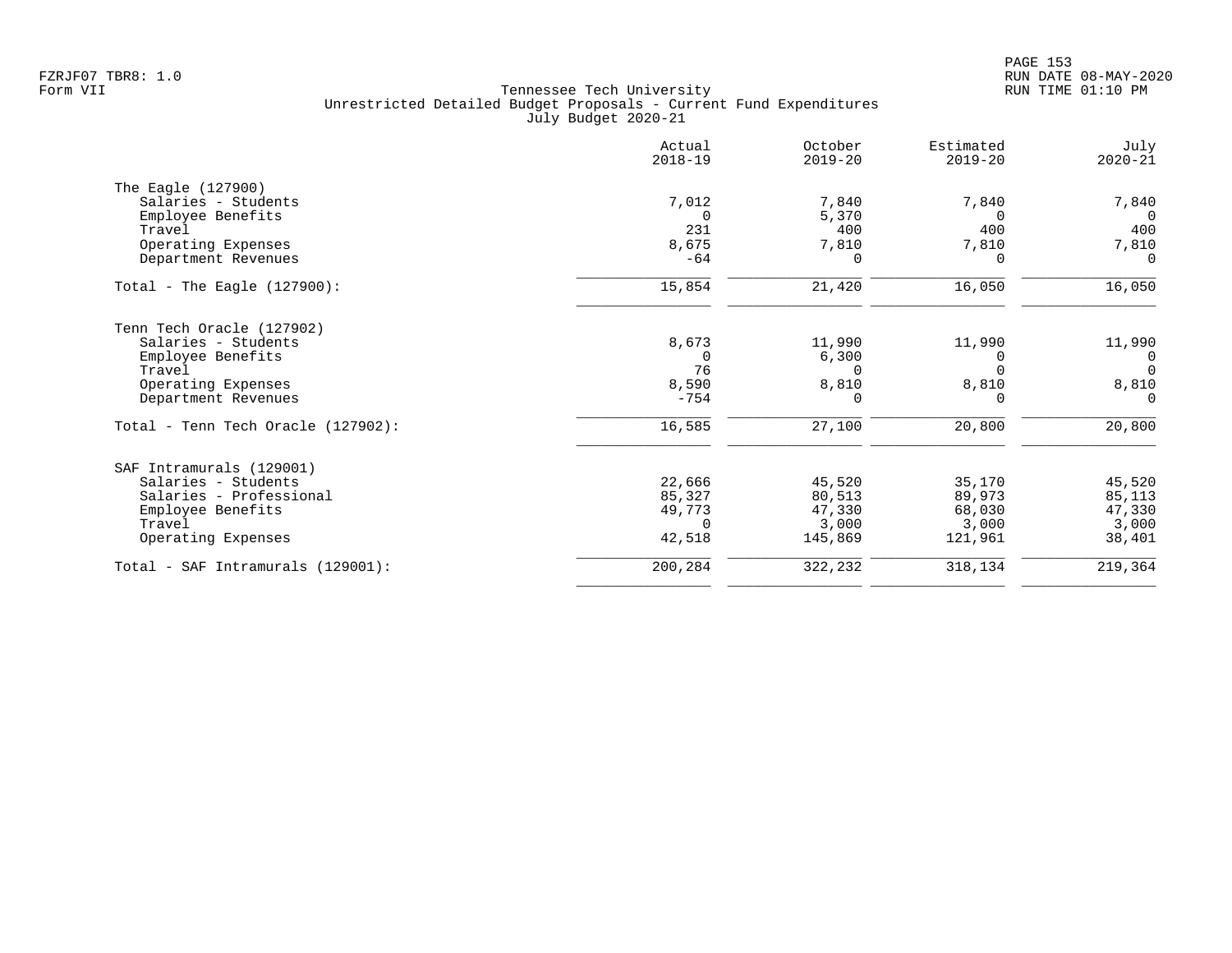|                                            | Actual<br>$2018 - 19$ | October<br>$2019 - 20$ | Estimated<br>$2019 - 20$ | July<br>$2020 - 21$ |
|--------------------------------------------|-----------------------|------------------------|--------------------------|---------------------|
| Extramurals (129002)                       |                       |                        |                          |                     |
| Operating Expenses                         | $\mathsf{O}$          | 820                    | 820                      | 820                 |
| Total - Extramurals (129002):              | $\mathbf 0$           | 820                    | 820                      | 820                 |
| Cheerleaders (129003)                      |                       |                        |                          |                     |
| Salaries - Professional                    | 41,567                | 51,705                 | 43,697                   | 52,379              |
| Employee Benefits                          | 14,961                | 12,470                 | 21,884                   | 21,884              |
| Travel                                     | 29,547                | 4,490                  | 29,610                   | 4,490               |
| Operating Expenses                         | 14,995                | 23,475                 | 28,265                   | 17,950              |
| Department Revenues                        | $-214$                | 0                      | $\Omega$                 | $\mathbf 0$         |
| Total - Cheerleaders (129003):             | 100,856               | 92,140                 | 123,456                  | 96,703              |
| Cheerleaders Housing Sch (129004)          |                       |                        |                          |                     |
| Operating Expenses                         | 18,500                | 25,390                 | 25,390                   | 25,390              |
| Total - Cheerleaders Housing Sch (129004): | 18,500                | 25,390                 | 25,390                   | 25,390              |
| Dance Team (129007)                        |                       |                        |                          |                     |
| Travel                                     | 20,046                | 17,100                 | 23,040                   | 17,100              |
| Operating Expenses                         | 10,336                | 6,000                  | 11,940                   | 6,000               |
| Total - Dance Team $(129007)$ :            | 30,382                | 23,100                 | 34,980                   | 23,100              |
| Rugby (129010)                             |                       |                        |                          |                     |
| Salaries - Supporting                      | 297                   | 0                      | 0                        | $\mathsf{O}$        |
| Employee Benefits                          | 22                    | $\mathbf 0$            | $\Omega$                 | $\mathbf 0$         |
| Travel                                     | 2,898                 | $\Omega$               | $\cap$                   | $\mathbf 0$         |
| Operating Expenses                         | 2,209                 | 16,000                 | 16,000                   | 16,000              |
| Total - Rugby $(129010)$ :                 | 5,426                 | 16,000                 | 16,000                   | 16,000              |
|                                            |                       |                        |                          |                     |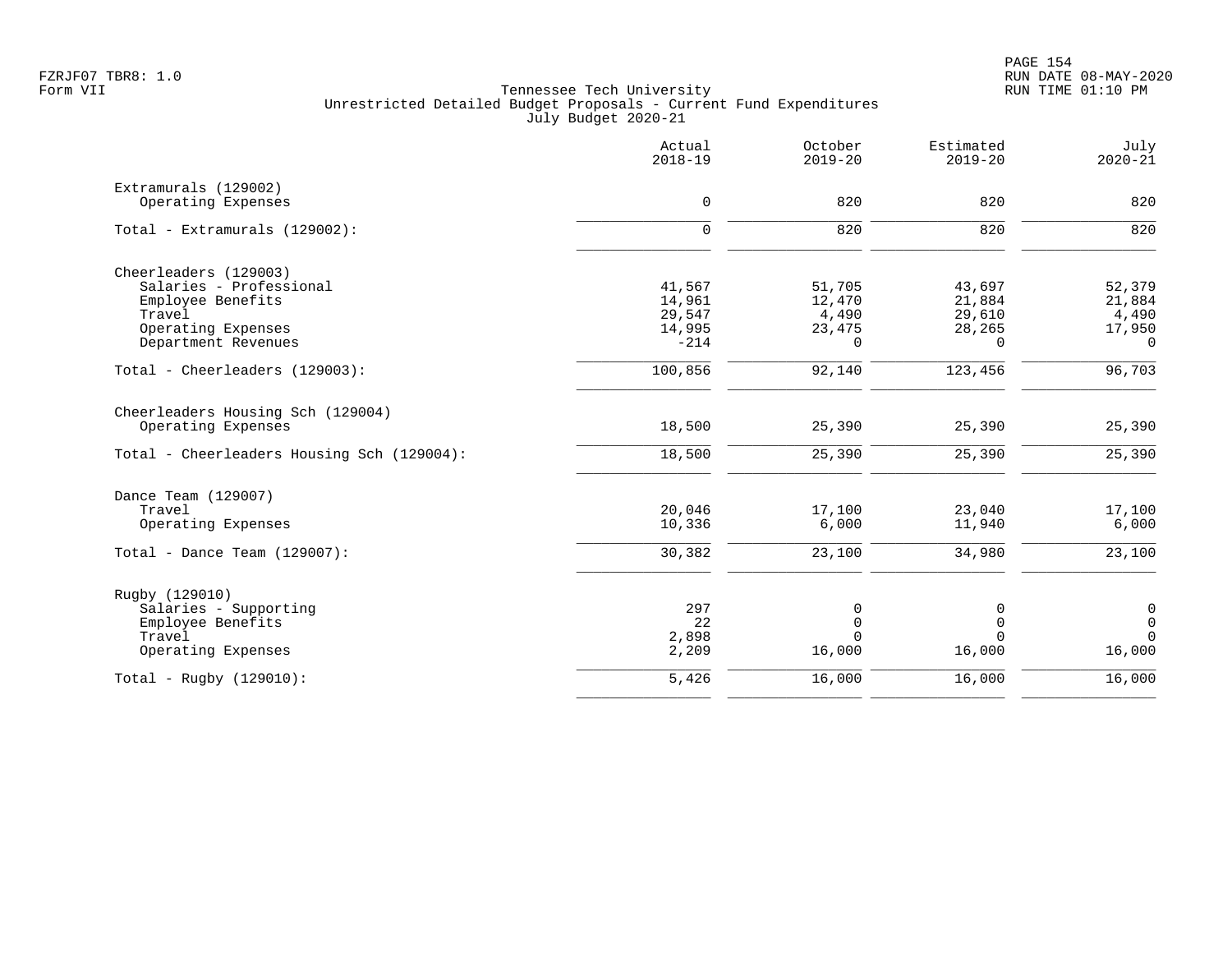| Actual<br>$2018 - 19$ | October<br>$2019 - 20$            | Estimated<br>$2019 - 20$  | July<br>$2020 - 21$ |
|-----------------------|-----------------------------------|---------------------------|---------------------|
|                       |                                   |                           |                     |
|                       |                                   |                           |                     |
| 11,967                |                                   |                           | 0                   |
|                       |                                   |                           | $\Omega$            |
| 34,907                |                                   | 38,243                    | 36,960              |
|                       |                                   |                           | 21,510              |
| $\Omega$              | 677                               | 677                       | $\Omega$            |
| 220,526               | 322,341                           | 315,268                   | 247,324             |
| 292,300               | 381,465                           | 375,698                   | 305,794             |
|                       |                                   |                           |                     |
|                       |                                   | 4,000                     | $\mathbf 0$         |
| 205                   | $\Omega$                          | 783                       | $\mathbf 0$         |
| 646                   |                                   | 254                       | $\Omega$            |
| 322                   |                                   | 508                       | 508                 |
| 2,099                 | 1,600                             | 1,600                     | 1,600               |
| 57,762                | 48,403                            | 73,366                    | 52,456              |
| 34,221                | 0                                 | $\Omega$                  | $\Omega$            |
| 99,255                | 51,148                            | 80,511                    | 54,564              |
|                       |                                   |                           |                     |
| 84,357                | 148,010                           | 148,010                   | 148,010             |
| 84,357                | 148,010                           | 148,010                   | 148,010             |
|                       | 2,095<br>3,938<br>18,867<br>4,000 | 36,937<br>21,510<br>1,145 | 21,510              |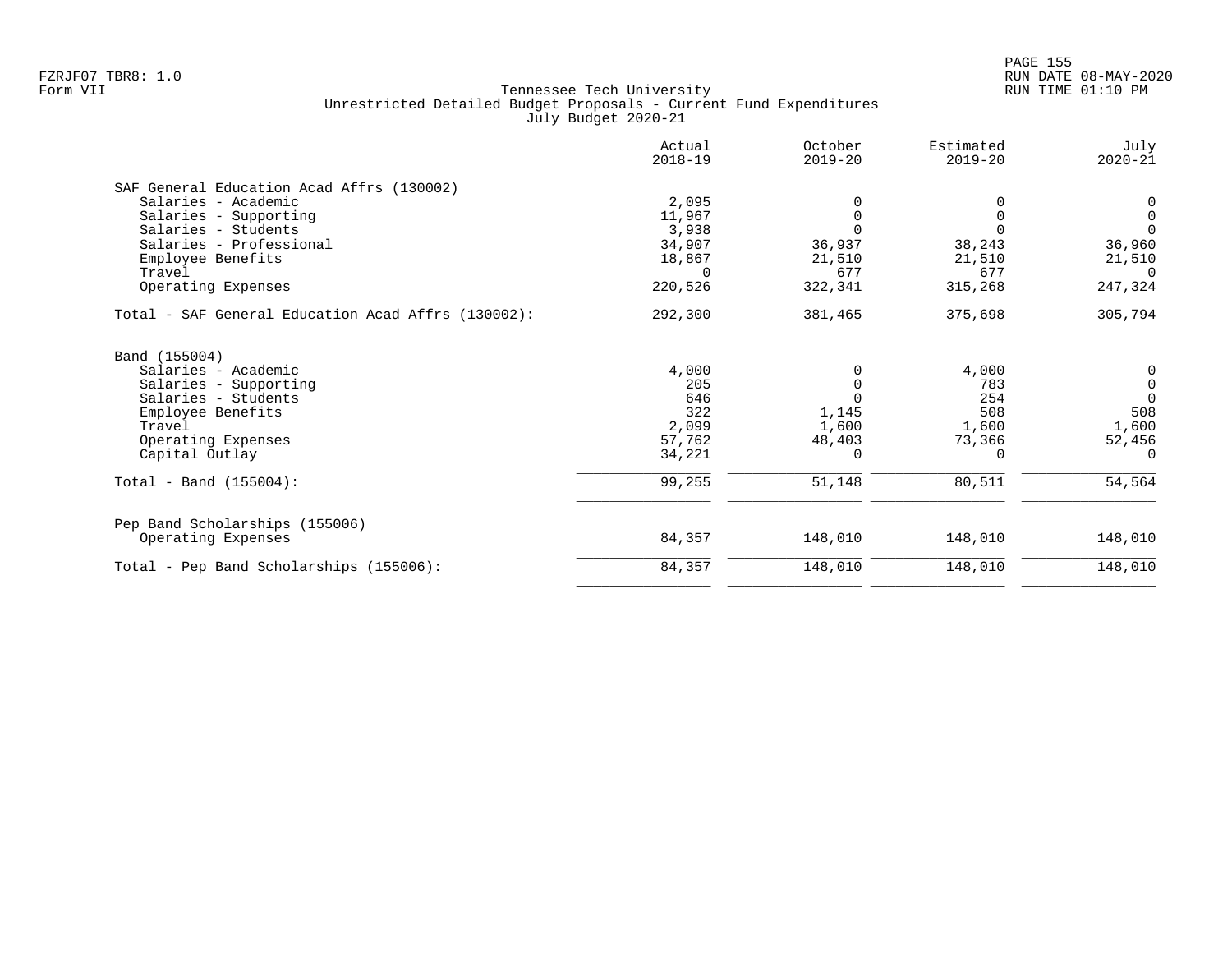en and the state of the state of the state of the state of the state of the state of the state  $156$ FZRJF07 TBR8: 1.0 RUN DATE 08-MAY-2020

|                                                     | Actual<br>$2018 - 19$ | October<br>$2019 - 20$ | Estimated<br>$2019 - 20$ | July<br>$2020 - 21$ |
|-----------------------------------------------------|-----------------------|------------------------|--------------------------|---------------------|
| Band Uniforms and Shoes (155009)                    |                       |                        |                          |                     |
| Operating Expenses                                  | 8                     | 4,472                  | 4,472                    | 1,400               |
| Total - Band Uniforms and Shoes (155009):           | 8                     | 4,472                  | 4,472                    | 1,400               |
| College of Ag & HEC Career Fair (160004)            |                       |                        |                          |                     |
| Operating Expenses                                  | 1,160                 | 1,600                  | 1,600                    | 1,600               |
| Total - College of Ag & HEC Career Fair (160004):   | 1,160                 | 1,600                  | 1,600                    | 1,600               |
| Parking & Transportation Services (203026)          |                       |                        |                          |                     |
| Salaries - Supporting                               | 12,658                | 100,035                | 98,600                   | 105,499             |
| Employee Benefits                                   | 534                   | $\Omega$               | 47,999                   | 47,999              |
| Travel                                              | 2,780                 | $\Omega$               | $\Omega$                 | $\Omega$            |
| Operating Expenses                                  | 209,562               | 195,025                | 195,025                  | 195,025             |
| Total - Parking & Transportation Services (203026): | 225,534               | 295,060                | 341,624                  | 348,523             |
| Marketing and Promotions (305000)                   |                       |                        |                          |                     |
| Salaries - Students                                 | $\Omega$              | 0                      | 6,000                    | $\Omega$            |
| Salaries - Professional                             |                       | 100                    | 100                      | 100                 |
| Employee Benefits                                   |                       | 720                    | $\Omega$                 | $\Omega$            |
| Travel                                              | 7,045                 | $\Omega$               | $\Omega$                 | $\Omega$            |
| Operating Expenses                                  | 291,668               | 234,390                | 241,304<br>$\Omega$      | 219,390             |
| Department Revenues                                 | $-13,634$             | 0                      |                          | $\Omega$            |
| Total - Marketing and Promotions (305000):          | 285,079               | 235,210                | 247,404                  | 219,490             |
|                                                     |                       |                        |                          |                     |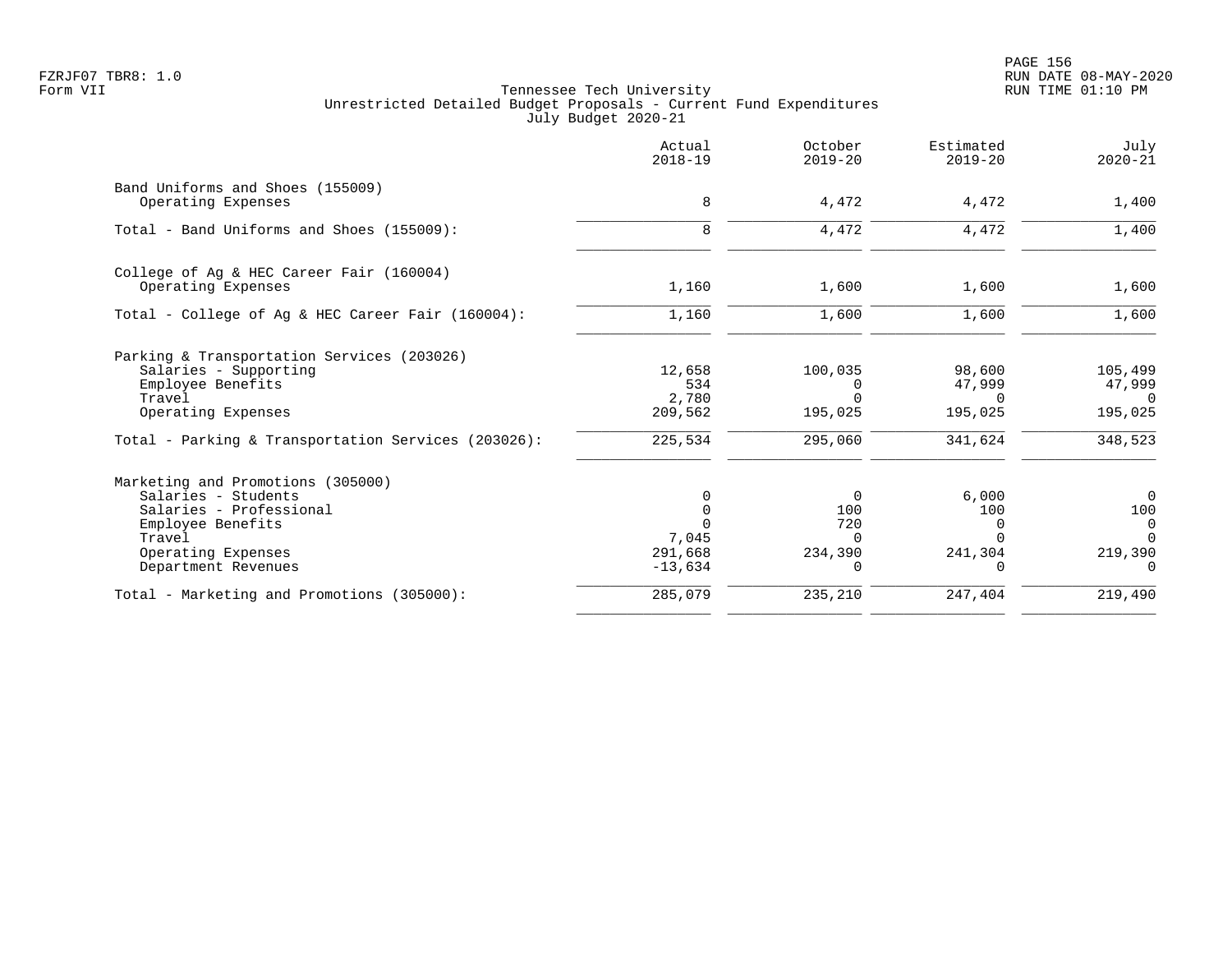|                                                       | Actual<br>$2018 - 19$ | October<br>$2019 - 20$ | Estimated<br>$2019 - 20$ | July<br>$2020 - 21$ |
|-------------------------------------------------------|-----------------------|------------------------|--------------------------|---------------------|
| Athletic Director (600050)                            |                       |                        |                          |                     |
| Salaries - Administrative                             | 89,113                | 89,213                 | 89,659                   | 90,205              |
| Salaries - Supporting                                 | 112,014               | 121,107                | 108,610                  | 122,413             |
| Salaries - Students                                   | 47                    | $\Omega$               | $\Omega$                 | $\Omega$            |
| Salaries - Professional                               | 369,423               | 369,124                | 372,751                  | 373,996             |
| Employee Benefits                                     | 230,066               | 233,621                | 233,621                  | 233,621             |
| Travel                                                | 4,566                 | 15,000                 | 15,000                   | 15,000              |
| Operating Expenses                                    | 231,507               | 189,783                | 253,475                  | 72,437              |
| Capital Outlay                                        | 5,600                 | 0                      | $\Omega$                 | 0                   |
| Department Revenues                                   | $-14$                 | 0                      | $-2,500$                 | $\mathbf 0$         |
| Total - Athletic Director (600050):                   | 1,042,322             | 1,017,848              | 1,070,616                | 907,672             |
| Athletic Grad Assistant (600051)<br>Employee Benefits | 16,000                | 22,180                 | 33,150                   | 22,180              |
| Total - Athletic Grad Assistant (600051):             | 16,000                | 22,180                 | 33,150                   | 22,180              |
| Marketing and Promotion Management (600052)           |                       |                        |                          |                     |
| Salaries - Supporting                                 | 16,704                | 13,000                 | 14,500                   | 13,000              |
| Salaries - Students                                   | 3,135                 | $\Omega$               | 16,000                   | $\Omega$            |
| Salaries - Professional                               | 82,696                | 73,852                 | 69,568                   | 73,852              |
| Employee Benefits                                     | 22,064                | 24,000                 | 24,000                   | 24,000              |
| Travel                                                | 891                   | <sup>n</sup>           | 100                      | $\Omega$            |
| Operating Expenses                                    | 189,809               | 118,983                | 158,983                  | 18,983              |
| Department Revenues                                   | $-60$                 | 0                      | $\Omega$                 | $\Omega$            |
| Total - Marketing and Promotion Management (600052):  | 315,239               | 229,835                | 283,151                  | 129,835             |
|                                                       |                       |                        |                          |                     |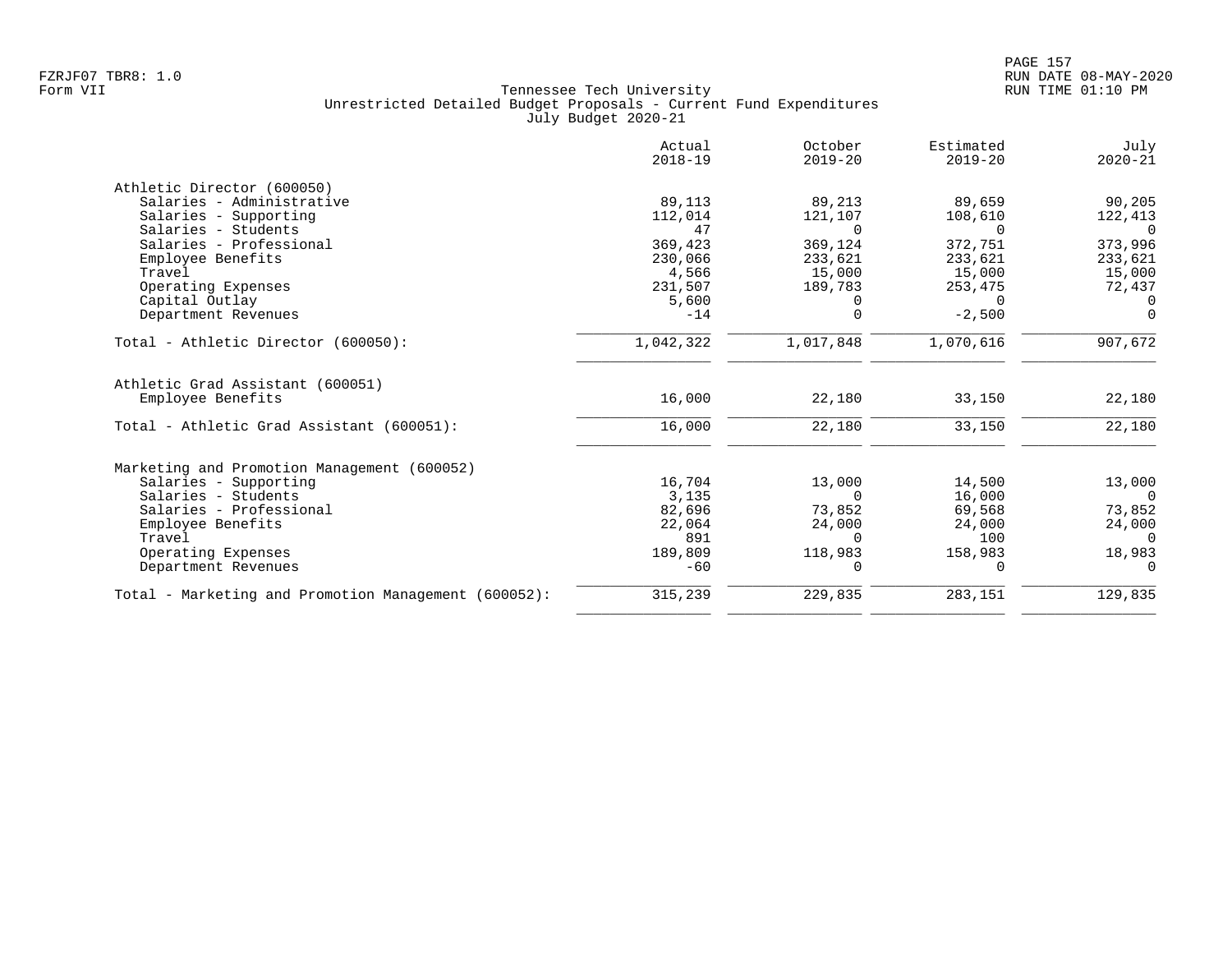|                                                                                                                                      | Actual<br>$2018 - 19$                | October<br>$2019 - 20$                | Estimated<br>$2019 - 20$             | July<br>$2020 - 21$                   |
|--------------------------------------------------------------------------------------------------------------------------------------|--------------------------------------|---------------------------------------|--------------------------------------|---------------------------------------|
| Athletic Medical and Insurance (600054)<br>Operating Expenses                                                                        | 41,288                               | 252,000                               | 302,000                              | 62,319                                |
| Total - Athletic Medical and Insurance (600054):                                                                                     | 41,288                               | 252,000                               | 302,000                              | 62,319                                |
| Athletic Awards (600055)<br>Operating Expenses                                                                                       | 54,674                               | $\mathbf 0$                           | 16,000                               | 0                                     |
| Total - Athletic Awards (600055):                                                                                                    | 54,674                               | $\Omega$                              | 16,000                               | $\Omega$                              |
| Athletic Comp Tickets (600056)<br>Operating Expenses                                                                                 | 26,271                               | 16,890                                | 24,820                               | 16,890                                |
| Total - Athletic Comp Tickets (600056):                                                                                              | 26,271                               | 16,890                                | 24,820                               | 16,890                                |
| Sports Information (600059)<br>Salaries - Professional<br>Employee Benefits<br>Travel<br>Operating Expenses                          | 152,913<br>45,230<br>2,082<br>19,880 | 155,045<br>59,200<br>3,920<br>34,280  | 160,279<br>59,200<br>3,920<br>34,280 | 156,463<br>59,200<br>3,920<br>34,280  |
| Total - Sports Information (600059):                                                                                                 | 220,105                              | 252,445                               | 257,679                              | 253,863                               |
| Athletic Academic Counseling (600060)<br>Salaries - Supporting<br>Salaries - Professional<br>Employee Benefits<br>Operating Expenses | 13,182<br>144,520<br>76,822<br>7,181 | 14,483<br>139,183<br>71,800<br>12,330 | 13,213<br>134,351<br>71,800<br>9,830 | 14,643<br>146,242<br>71,800<br>12,330 |
| Total - Athletic Academic Counseling (600060):                                                                                       | 241,705                              | 237,796                               | 229,194                              | 245,015                               |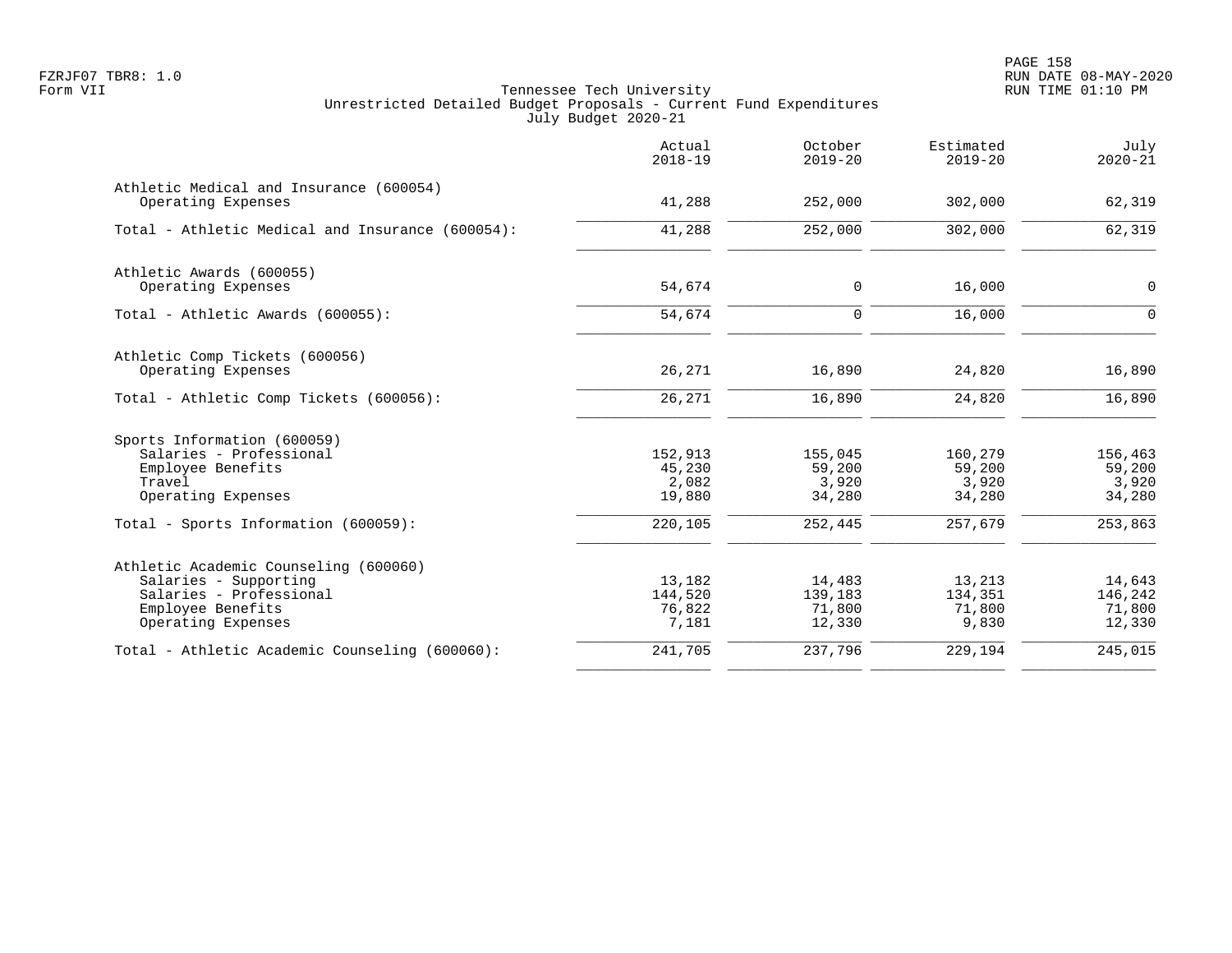|                                                       | Actual<br>$2018 - 19$ | October<br>$2019 - 20$ | Estimated<br>$2019 - 20$ | July<br>$2020 - 21$ |
|-------------------------------------------------------|-----------------------|------------------------|--------------------------|---------------------|
| Athletic Student Therapy Center (600062)              |                       |                        |                          |                     |
| Salaries - Students                                   | 2,000                 | $\Omega$               | 2,000                    | $\mathbf 0$         |
| Salaries - Professional                               | 305,074               | 304,669                | 305,608                  | 307,245             |
| Employee Benefits                                     | 100,957               | 100,270                | 100,270                  | 100,270             |
| Travel                                                | 616                   | 3,010                  | 3,010                    | 3,010               |
| Operating Expenses                                    | 92,444                | 46,593                 | 82,763                   | 46,593              |
| Total - Athletic Student Therapy Center (600062):     | 501,091               | 454,542                | 493,651                  | 457,118             |
| Athletic Training Graduate Teaching (600064)          |                       |                        |                          |                     |
| Employee Benefits                                     | 15,894                | 24,990                 | 24,990                   | 24,990              |
| Total - Athletic Training Graduate Teaching (600064): | 15,894                | 24,990                 | 24,990                   | 24,990              |
| Strength and Conditioning (600066)                    |                       |                        |                          |                     |
| Salaries - Students                                   | 3,580                 | 3,000                  | 4,500                    | 3,000               |
| Salaries - Professional                               | 139,313               | 134,612                | 137,892                  | 135,971             |
| Employee Benefits                                     | 44,873                | 44,138                 | 44,138                   | 44,138              |
| Travel                                                | 371                   | 3,000                  | 1,500                    | 3,000               |
| Operating Expenses                                    | 35,716                | 11,280                 | 61,280                   | 11,280              |
| Total - Strength and Conditioning (600066):           | 223,853               | 196,030                | 249,310                  | 197,389             |
| Video Production (600067)                             |                       |                        |                          |                     |
| Salaries - Students                                   | 20,670                | 24,811                 | 26,811                   | $\Omega$            |
| Salaries - Professional                               | 116,551               | 118,312                | 130,504                  | 120,374             |
| Employee Benefits                                     | 40,130                | 39,800                 | 39,800                   | 39,800              |
| Travel                                                | 134                   | $\Omega$               | 85                       | $\cap$              |
| Operating Expenses                                    | 10,753                | 39,280                 | 39,280                   | $-720$              |
| Capital Outlay                                        | 37,987                | 100,000                | 118,295                  | $\Omega$            |
| Department Revenues                                   | $-2,500$              | $\Omega$               | $\Omega$                 | $\Omega$            |
| Total - Video Production (600067):                    | 223,725               | 322,203                | 354,775                  | 159,454             |
|                                                       |                       |                        |                          |                     |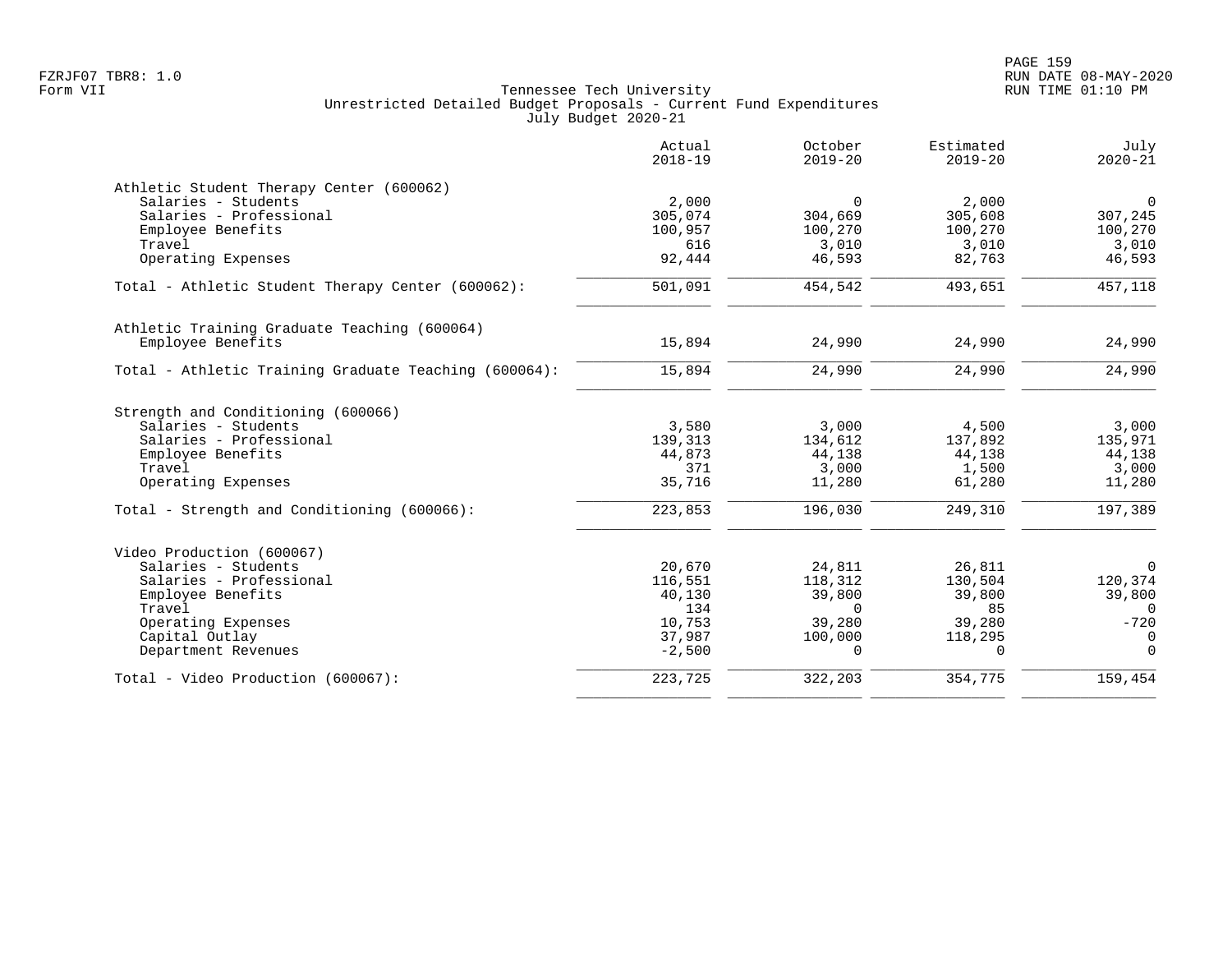|                                   | Actual<br>$2018 - 19$ | October<br>$2019 - 20$ | Estimated<br>$2019 - 20$ | July<br>$2020 - 21$ |
|-----------------------------------|-----------------------|------------------------|--------------------------|---------------------|
| Football (601000)                 |                       |                        |                          |                     |
| Salaries - Supporting             | 30,057                | 30,157                 | 30,301                   | 30,545              |
| Salaries - Professional           | 606,016               | 618,142                | 645,019                  | 625,596             |
| Employee Benefits                 | 262,899               | 262,200                | 262,200                  | 262,200             |
| Travel                            | 281,216               | 245,725                | 260,305                  | 156,030             |
| Operating Expenses                | 194,372               | 263,100                | 250,487                  | 203,850             |
| Department Revenues               | $-3$                  | 0                      | $-207$                   | $\Omega$            |
| $Total - Football (601000):$      | 1,374,557             | 1,419,324              | 1,448,105                | 1,278,221           |
| Mens Basketball (601001)          |                       |                        |                          |                     |
| Salaries - Supporting             | 14,822                | 10,038                 | 10,848                   | 10,158              |
| Salaries - Professional           | 345,529               | 428,003                | 316,470                  | 428,255             |
| Employee Benefits                 | 94,880                | 108,024                | 108,024                  | 108,024             |
| Travel                            | 125,008               | 134,649                | 139,879                  | 134,649             |
| Operating Expenses                | 111,829               | 112,392                | 112,392                  | 112,392             |
| Capital Outlay                    | 0                     | $\Omega$               | 3,105                    | $\Omega$            |
| Total - Mens Basketball (601001): | 692,068               | 793,106                | 690,718                  | 793,478             |
| Baseball (601003)                 |                       |                        |                          |                     |
| Salaries - Professional           | 155,509               | 144,829                | 176,464                  | 153,100             |
| Employee Benefits                 | 49,713                | 48,800                 | 48,800                   | 48,800              |
| Travel                            | 80,220                | 57,420                 | 80,920                   | 57,420              |
| Operating Expenses                | 91,915                | 61,770                 | 91,770                   | 61,770              |
| $Total - Baseball (601003):$      | 377,357               | 312,819                | 397,954                  | 321,090             |
|                                   |                       |                        |                          |                     |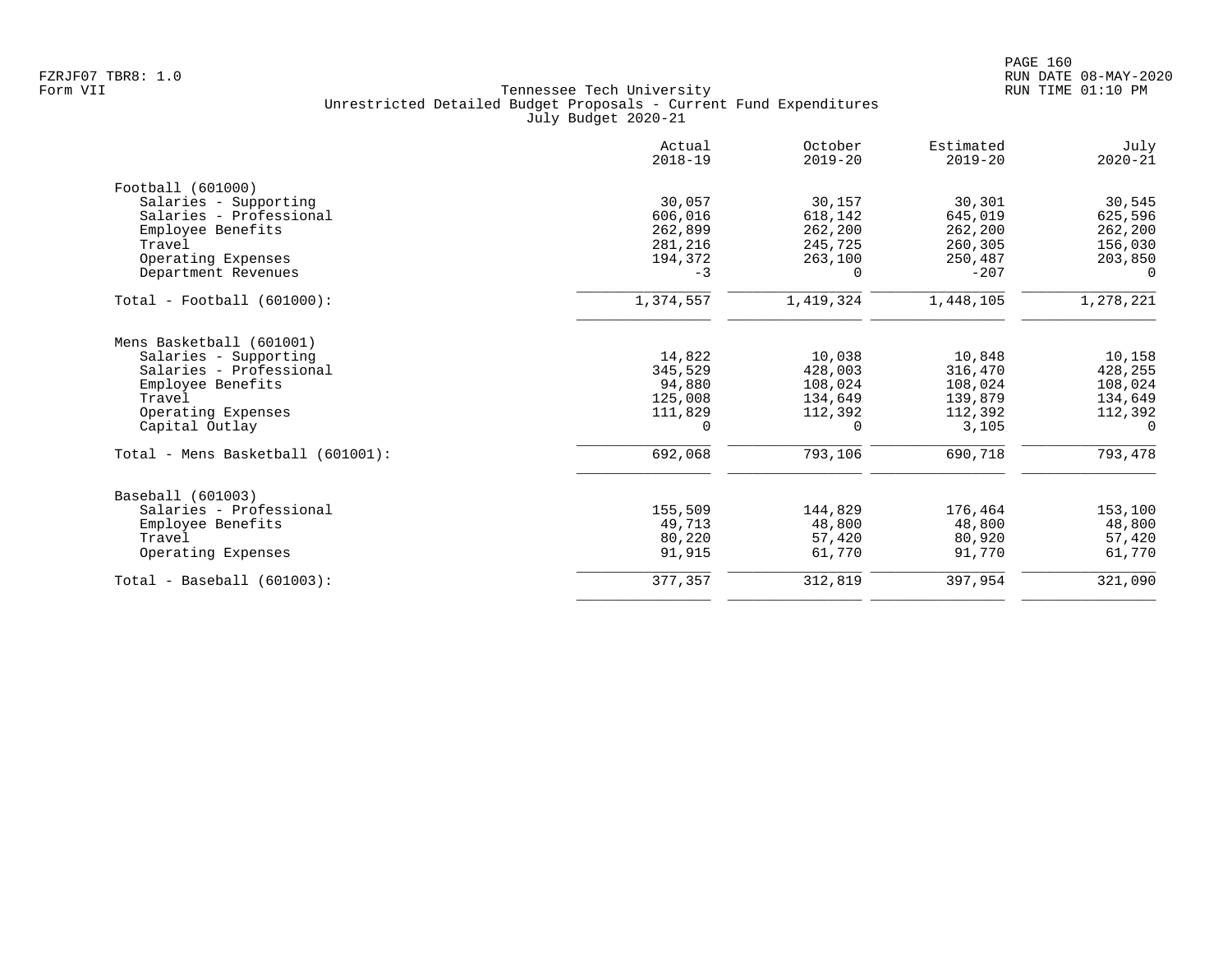|                                           | Actual<br>$2018 - 19$ | October<br>$2019 - 20$ | Estimated<br>$2019 - 20$ | July<br>$2020 - 21$ |
|-------------------------------------------|-----------------------|------------------------|--------------------------|---------------------|
| Mens Cross Country (601005)               |                       |                        |                          |                     |
| Salaries - Professional                   | 39,801                | 45,965                 | 45,135                   | 44,600              |
| Employee Benefits                         | 14,094                | 19,000                 | 19,000                   | 19,000              |
| Travel                                    | 7,662                 | 16,740                 | 16,740                   | 16,740              |
| Operating Expenses                        | 5,207                 | 6,522                  | 6,522                    | 6,522               |
| Total - Mens Cross Country (601005):      | 66,764                | 88,227                 | 87,397                   | 86,862              |
| Mens Golf (601006)                        |                       |                        |                          |                     |
| Salaries - Professional                   | 35,345                | 33,323                 | 34,318                   | 33,668              |
| Employee Benefits                         | 11,895                | 13,400                 | 13,400                   | 13,400              |
| Travel                                    | 20,199                | 24,615                 | 24,615                   | 24,615              |
| Operating Expenses                        | 8,853                 | 11,580                 | 11,580                   | 11,580              |
| Total - Mens Golf $(601006)$ :            | 76,292                | 82,918                 | 83,913                   | 83,263              |
| Mens Tennis (601007)                      |                       |                        |                          |                     |
| Salaries - Professional                   | 85,037                | 72,137                 | 62,664                   | 72,671              |
| Employee Benefits                         | 25,968                | 28,200                 | 28,200                   | 28,200              |
| Travel                                    | 33,054                | 35,100                 | 35,100                   | 35,100              |
| Operating Expenses                        | 19,192                | 22,430                 | 24,930                   | 22,430              |
| Total - Mens Tennis $(601007)$ :          | 163,251               | 157,867                | 150,894                  | 158,401             |
| Mens Tennis Tournaments (601008)          |                       |                        |                          |                     |
| Travel                                    | 20,929                | 0                      | 12,000                   | 0                   |
| Total - Mens Tennis Tournaments (601008): | 20,929                | $\mathbf 0$            | 12,000                   | $\mathbf 0$         |
|                                           |                       |                        |                          |                     |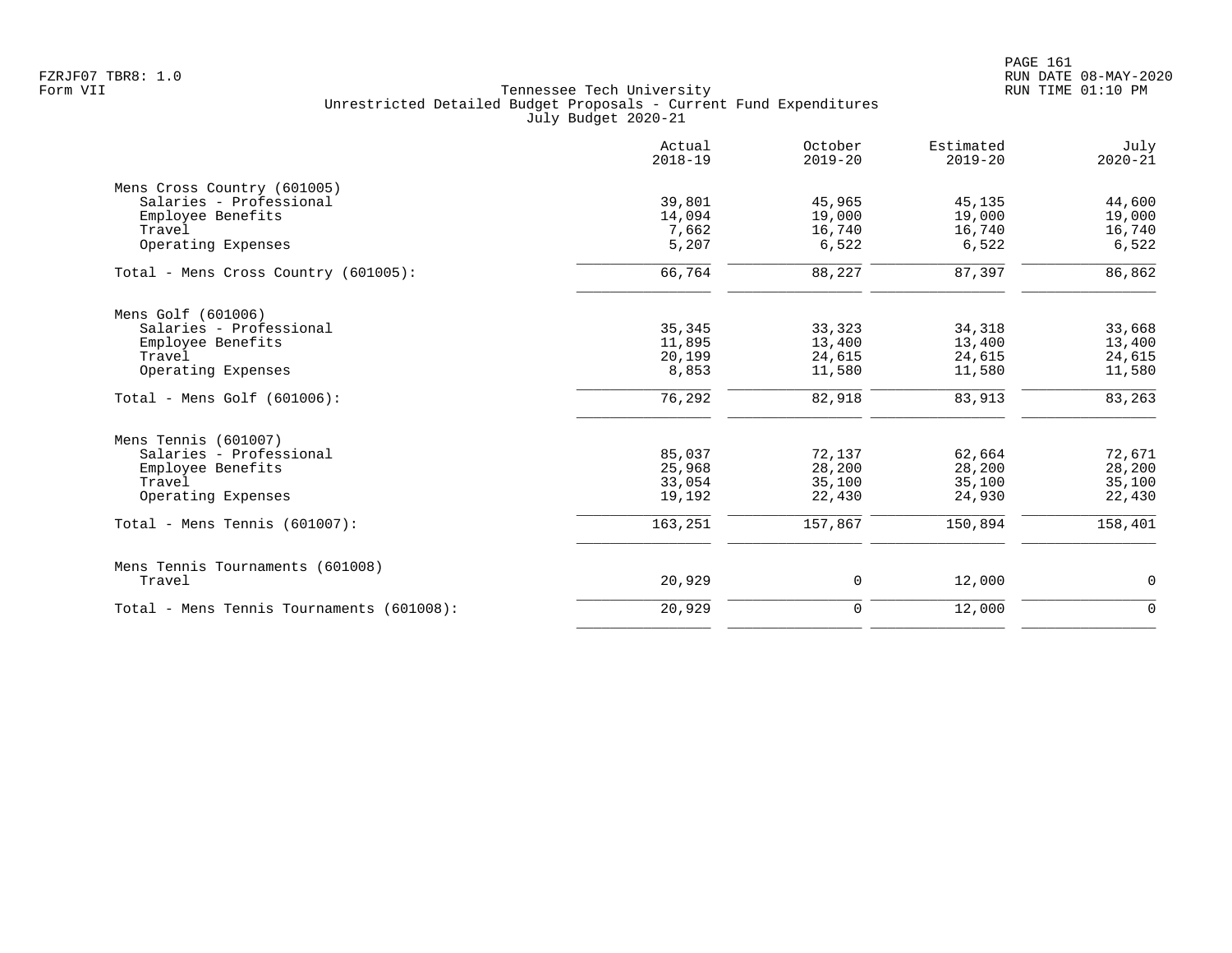|                                                                                                                                     | Actual<br>$2018 - 19$     | October<br>$2019 - 20$ | Estimated<br>$2019 - 20$        | July<br>$2020 - 21$   |
|-------------------------------------------------------------------------------------------------------------------------------------|---------------------------|------------------------|---------------------------------|-----------------------|
| Mens OVC Golf (601012)<br>Travel                                                                                                    | 3,449                     | 0                      | 5,500                           | $\Omega$              |
| Total - Mens OVC Golf $(601012)$ :                                                                                                  | 3,449                     | 0                      | 5,500                           | O                     |
| Mens OVC Baseball Tourney (601014)<br>Travel                                                                                        | 0                         | 0                      | 20,000                          | $\mathbf 0$           |
| Total - Mens OVC Baseball Tourney (601014):                                                                                         | $\Omega$                  | $\mathbf 0$            | 20,000                          | $\Omega$              |
| Mens OVC Cross Country Tourney (601016)<br>Travel                                                                                   | 5,488                     | 0                      | 3,085                           | $\mathbf 0$           |
| Total - Mens OVC Cross Country Tourney (601016):                                                                                    | 5,488                     | $\mathbf 0$            | 3,085                           | $\Omega$              |
| Baseball Strategic Initiatives (601018)<br>Operating Expenses<br>Capital Outlay<br>Total - Baseball Strategic Initiatives (601018): | 7,440<br>47,186<br>54,626 | 50,000<br>0<br>50,000  | 0<br>$\mathbf 0$<br>$\mathbf 0$ | 50,000<br>0<br>50,000 |
|                                                                                                                                     |                           |                        |                                 |                       |
| Mens Tennis Grad Asst (601050)<br>Employee Benefits                                                                                 | 8,836                     | 0                      | 0                               | $\mathbf 0$           |
| Total - Mens Tennis Grad Asst (601050):                                                                                             | 8,836                     | 0                      | 0                               | $\mathbf 0$           |
|                                                                                                                                     |                           |                        |                                 |                       |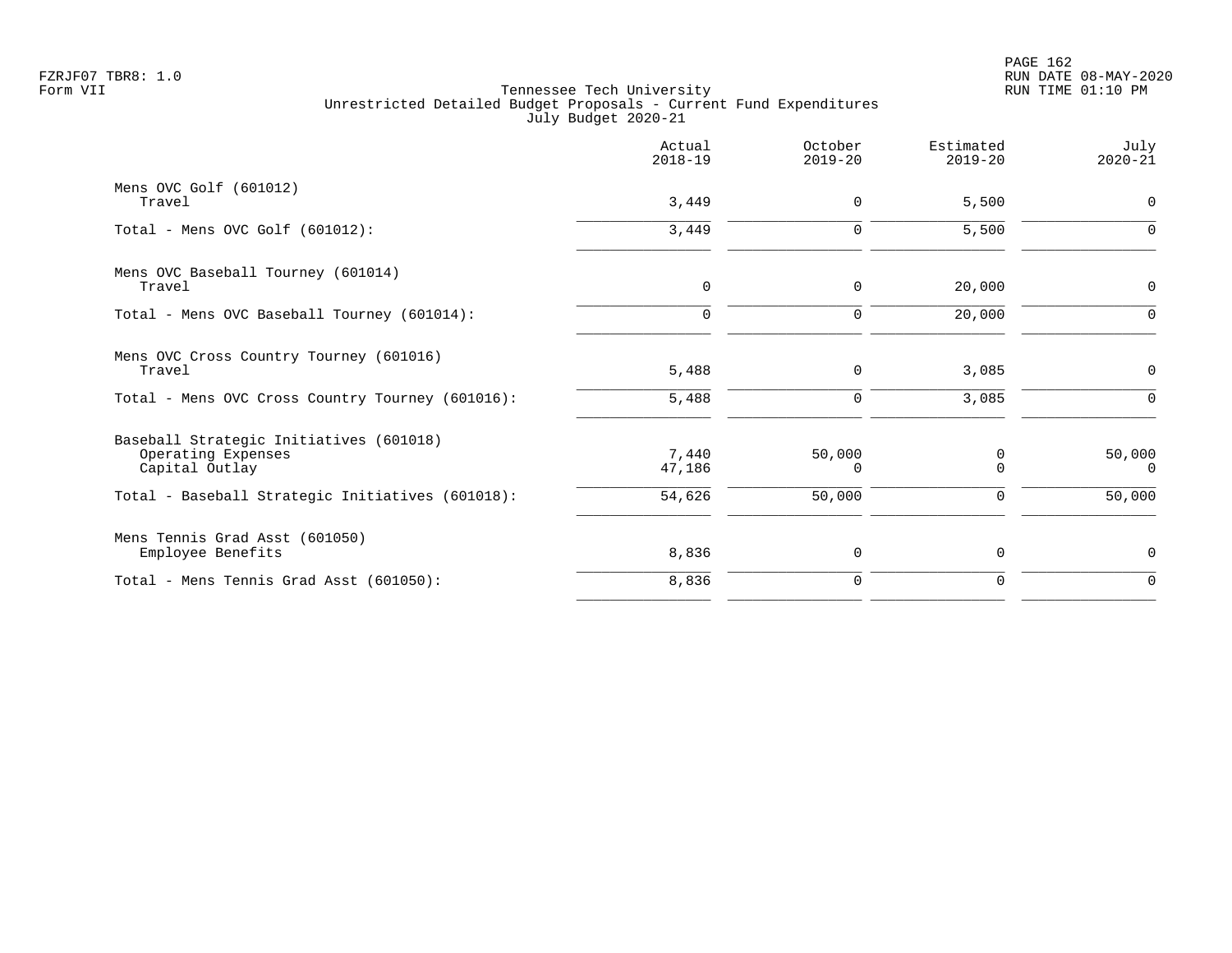|                                                 | Actual<br>$2018 - 19$ | October<br>$2019 - 20$ | Estimated<br>$2019 - 20$ | July<br>$2020 - 21$ |
|-------------------------------------------------|-----------------------|------------------------|--------------------------|---------------------|
| Womens Basketball (602000)                      |                       |                        |                          |                     |
| Salaries - Supporting                           | 12,322                | 10,038                 | 10,098                   | 10,158              |
| Salaries - Professional                         | 260,066               | 275,878                | 283,995                  | 282,949             |
| Employee Benefits                               | 95,203                | 99,630                 | 99,630                   | 99,630              |
| Travel                                          | 89,406                | 101,430                | 104,880                  | 101,430             |
| Operating Expenses                              | 85,065                | 84,294                 | 84,294                   | 84,294              |
| Capital Outlay                                  | $\Omega$              | 0                      | 3,105                    | $\Omega$            |
| Total - Womens Basketball (602000):             | 542,062               | 571,270                | 586,002                  | 578,461             |
| Womens Bball OVC Tournaments (602001)           |                       |                        |                          |                     |
| Travel                                          | 29,672                | 0                      | 20,000                   | 0                   |
| Operating Expenses                              | 8,066                 | $\Omega$               | $\Omega$                 | $\mathbf 0$         |
| Total - Womens Bball OVC Tournaments (602001):  | 37,738                | 0                      | 20,000                   | $\mathbf 0$         |
| Womens Volleyball (602004)                      |                       |                        |                          |                     |
| Salaries - Professional                         | 107,611               | 112,694                | 112,929                  | 113,764             |
| Employee Benefits                               | 39,163                | 42,890                 | 42,890                   | 42,890              |
| Travel                                          | 42,904                | 35,640                 | 42,640                   | 35,640              |
| Operating Expenses                              | 27,425                | 24,840                 | 29,840                   | 24,840              |
| Total - Womens Volleyball (602004):             | 217,103               | 216,064                | 228,299                  | 217,134             |
| Womens Volleyball Tournaments (602005)          |                       |                        |                          |                     |
| Travel                                          | 0                     | 0                      | 8,360                    | 0                   |
| Total - Womens Volleyball Tournaments (602005): | $\Omega$              | 0                      | 8,360                    | $\Omega$            |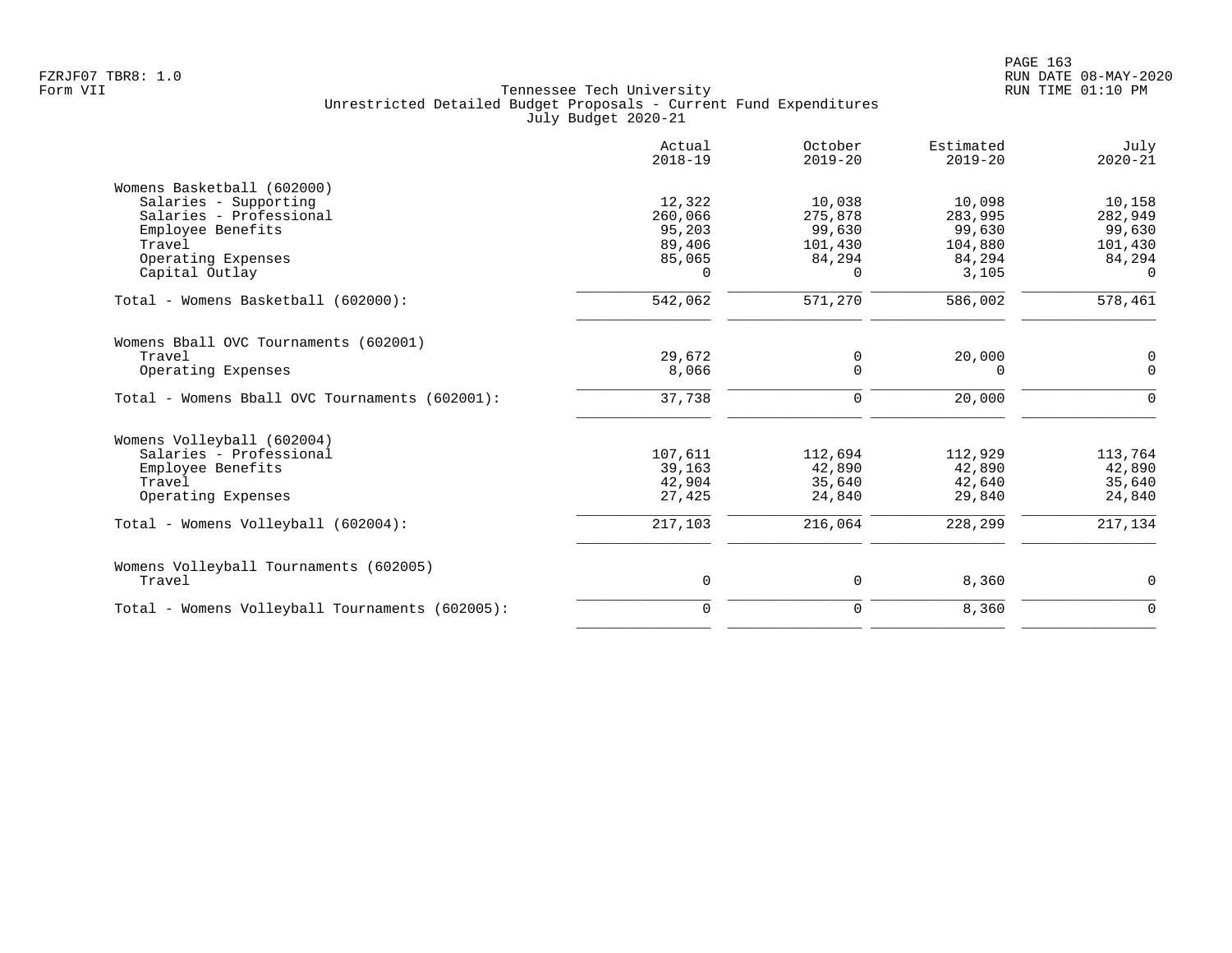|                                              | Actual<br>$2018 - 19$ | October<br>$2019 - 20$ | Estimated<br>$2019 - 20$ | July<br>$2020 - 21$ |
|----------------------------------------------|-----------------------|------------------------|--------------------------|---------------------|
| Womens Golf (602008)                         |                       |                        |                          |                     |
| Salaries - Professional                      | 32,445                | 32,223                 | 33,218                   | 32,968              |
| Employee Benefits                            | 10,702                | 13,400                 | 13,400                   | 13,400              |
| Travel                                       | 23,044                | 26,685                 | 26,685                   | 26,685              |
| Operating Expenses                           | 7,667                 | 12,180                 | 12,180                   | 12,180              |
| Total - Womens Golf (602008):                | 73,858                | 84,488                 | 85,483                   | 85,233              |
| Womens Cross Country Track (602009)          |                       |                        |                          |                     |
| Salaries - Professional                      | 65,123                | 60,274                 | 67,279                   | 59,000              |
| Employee Benefits                            | 22,600                | 20,330                 | 20,330                   | 20,330              |
| Travel                                       | 57,804                | 44,775                 | 44,775                   | 44,775              |
| Operating Expenses                           | 16,351                | 15,510                 | 17,010                   | 15,510              |
| Total - Womens Cross Country Track (602009): | 161,878               | 140,889                | 149,394                  | 139,615             |
| Womens Track Tournaments (602010)            |                       |                        |                          |                     |
| Travel                                       | 37,323                | 0                      | 20,000                   | 0                   |
| Operating Expenses                           | 200                   | $\Omega$               | $\Omega$                 | $\Omega$            |
| Total - Womens Track Tournaments (602010):   | 37,523                | $\mathbf 0$            | 20,000                   | $\Omega$            |
| Womens Softball (602011)                     |                       |                        |                          |                     |
| Salaries - Professional                      | 95,896                | 108,161                | 113,494                  | 116,955             |
| Employee Benefits                            | 31,367                | 38,800                 | 38,800                   | 38,800              |
| Travel                                       | 51,974                | 44,612                 | 44,612                   | 44,612              |
| Operating Expenses                           | 22,755                | 38,058                 | 43,058                   | 38,058              |
| Total - Womens Softball (602011):            | 201,992               | 229,631                | 239,964                  | 238,425             |
|                                              |                       |                        |                          |                     |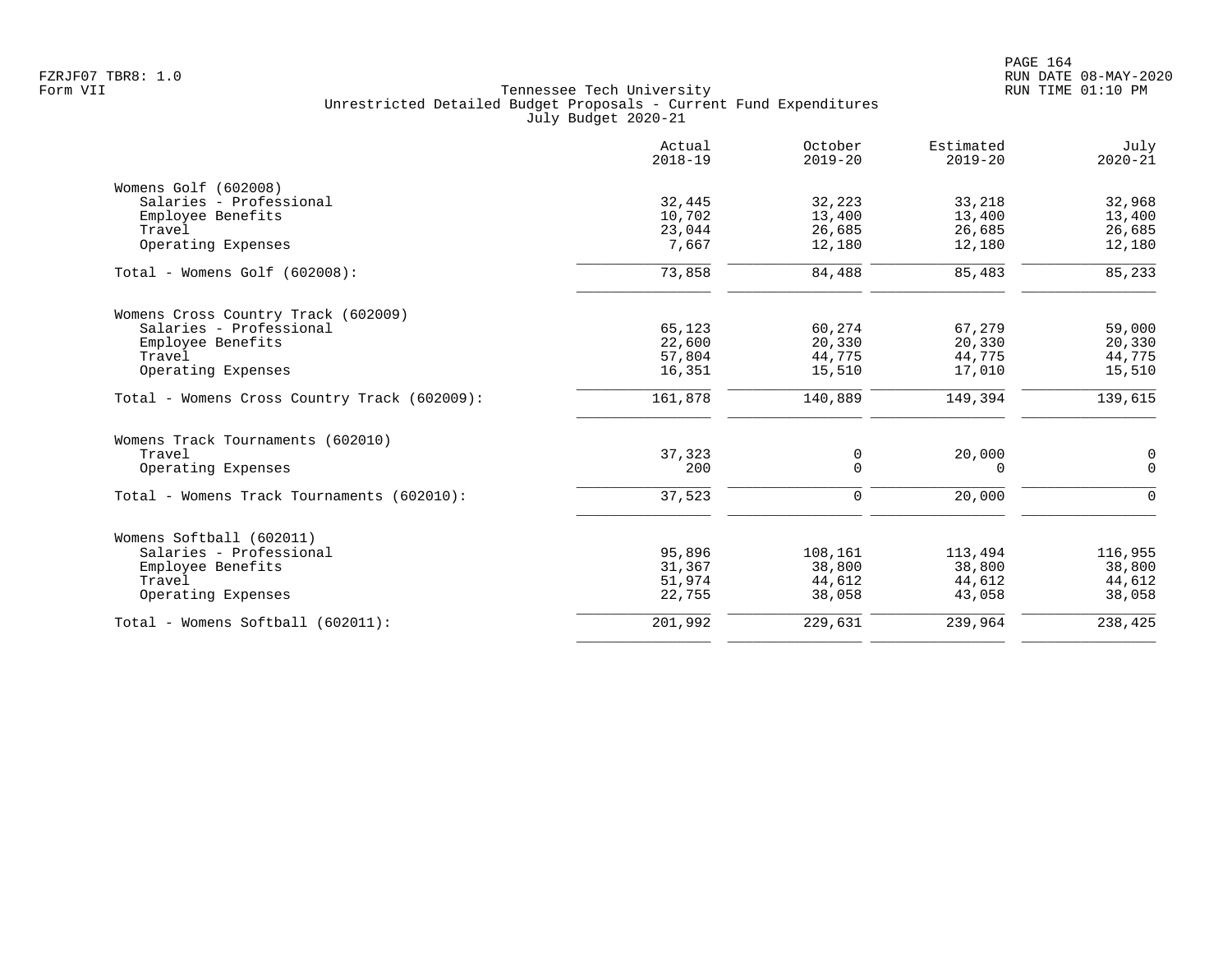|                                                   | Actual<br>$2018 - 19$ | October<br>$2019 - 20$ | Estimated<br>$2019 - 20$ | July<br>$2020 - 21$ |
|---------------------------------------------------|-----------------------|------------------------|--------------------------|---------------------|
| Womens Soccer (602012)                            |                       |                        |                          |                     |
| Salaries - Professional                           | 122,028               | 121,334                | 122,856                  | 123,378             |
| Employee Benefits                                 | 32,946                | 35,800                 | 35,800                   | 35,800              |
| Travel                                            | 41,107                | 42,435                 | 56,435                   | 42,435              |
| Operating Expenses                                | 37,454                | 35,244                 | 35,244                   | 35,244              |
| Total - Womens Soccer (602012):                   | 233,535               | 234,813                | 250,335                  | 236,857             |
| Womens OVC Softball Tournaments (602013)          |                       |                        |                          |                     |
| Travel                                            | $\mathbf 0$           | 0                      | 10,000                   | 0                   |
| Total - Womens OVC Softball Tournaments (602013): | $\mathbf 0$           | $\mathbf 0$            | 10,000                   | $\Omega$            |
| Womens OVC Golf (602014)                          |                       |                        |                          |                     |
| Travel                                            | 4,024                 | $\Omega$               | 5,500                    | $\mathbf 0$         |
| Total - Womens OVC Golf (602014):                 | 4,024                 | $\Omega$               | 5,500                    | $\Omega$            |
| Womens Soccer OVC Tourney (602015)                |                       |                        |                          |                     |
| Travel                                            | $\mathbf 0$           | 0                      | 9,315                    | $\Omega$            |
| Total - Womens Soccer OVC Tourney (602015):       | $\mathbf 0$           | $\mathbf 0$            | 9,315                    | $\Omega$            |
| Athletic Motor Pool (650000)                      |                       |                        |                          |                     |
| Salaries - Professional                           | 0                     | 4,000                  | 4,000                    | 4,000               |
| Operating Expenses                                | 23,830                | 13,000                 | 13,000                   | 13,000              |
| Total - Athletic Motor Pool (650000):             | 23,830                | 17,000                 | 17,000                   | 17,000              |
|                                                   |                       |                        |                          |                     |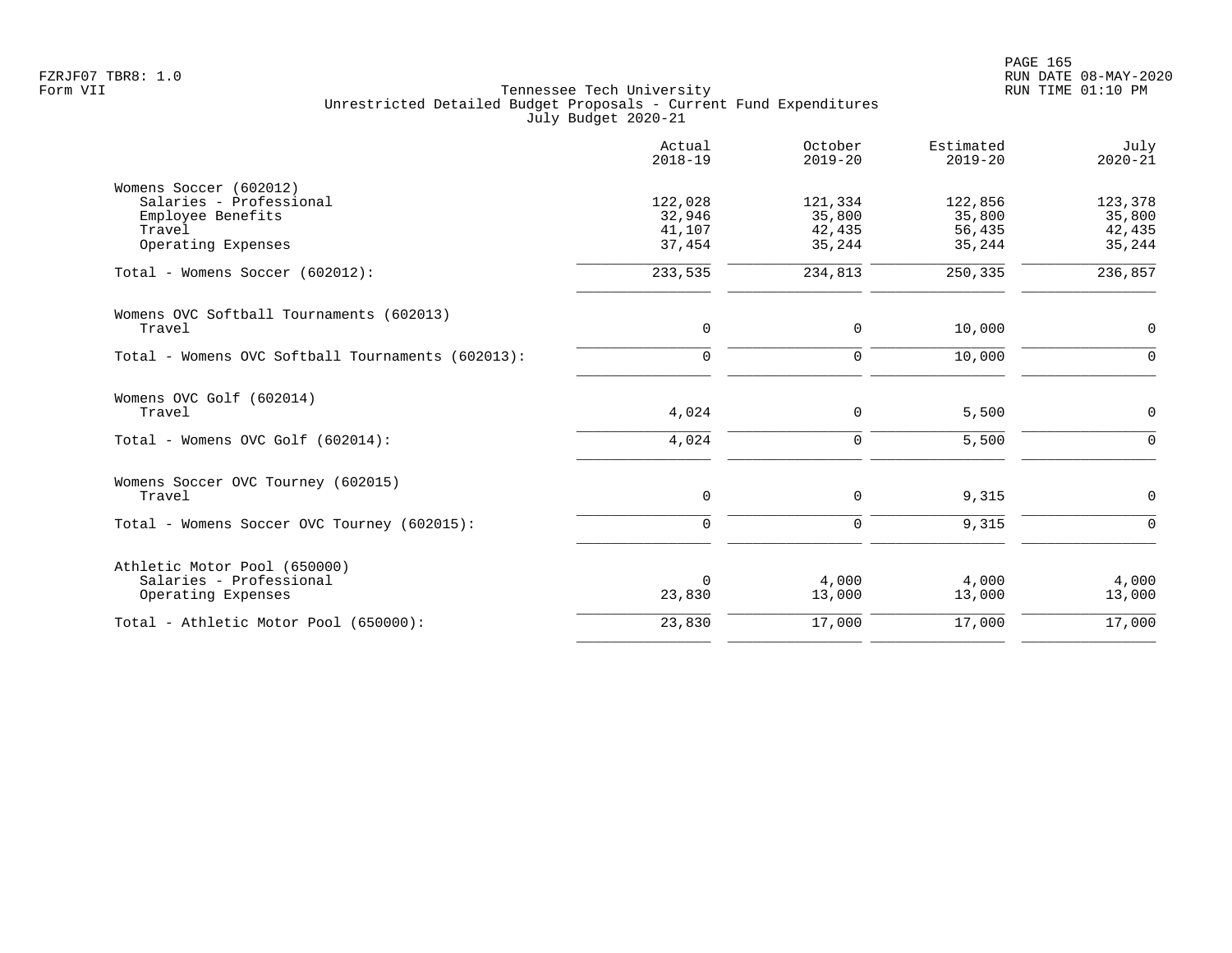|                                                   | Actual<br>$2018 - 19$ | October<br>$2019 - 20$ | Estimated<br>$2019 - 20$ | July<br>$2020 - 21$         |
|---------------------------------------------------|-----------------------|------------------------|--------------------------|-----------------------------|
| Athletic Motor Pool Revenue (650001)              |                       |                        |                          |                             |
| Travel<br>Operating Expenses                      | $-13,693$<br>$-1,919$ | $\Omega$<br>$-19,000$  | $\Omega$<br>$-19,000$    | $\overline{0}$<br>$-19,000$ |
| Total - Athletic Motor Pool Revenue (650001):     | $-15,612$             | $-19,000$              | $-19,000$                | $-19,000$                   |
| Student Sports Comp (650002)                      |                       |                        |                          |                             |
| Salaries - Professional                           | 52,790                | 61,812                 | 56,952                   | 63,871                      |
| Employee Benefits                                 | 13,933                | 15,206                 | 14,434                   | 14,434                      |
| Operating Expenses                                | 26,464                | 15,330                 | 20,730                   | 15,330                      |
| Total - Student Sports Comp (650002):             | 93,187                | 92,348                 | 92,116                   | 93,635                      |
| Student Sports Comp Grad Assist (650003)          |                       |                        |                          |                             |
| Employee Benefits                                 | 0                     | 2,780                  | 2,780                    | 2,780                       |
| Total - Student Sports Comp Grad Assist (650003): | $\Omega$              | 2,780                  | 2,780                    | 2,780                       |
| Tennis Center (650004)                            |                       |                        |                          |                             |
| Salaries - Professional                           | 13,497                | 14,046                 | 13,679                   | 14,161                      |
| Employee Benefits                                 | 3,544                 | 10,362                 | 3,433                    | 3,433                       |
| Total - Tennis Center (650004):                   | 17,041                | 24,408                 | 17,112                   | 17,594                      |
| Athletic Facilities & Events (650008)             |                       |                        |                          |                             |
| Salaries - Students                               | 0                     | 2,000                  | 2,000                    | 2,000                       |
| Salaries - Professional                           | $\mathbf 0$           | 1,000                  | 1,000                    | 1,000                       |
| Employee Benefits                                 | $\mathbf 0$           | 1,000                  | $\Omega$                 | $\Omega$                    |
| Total - Athletic Facilities & Events (650008):    | $\mathbf 0$           | 4,000                  | 3,000                    | 3,000                       |
|                                                   |                       |                        |                          |                             |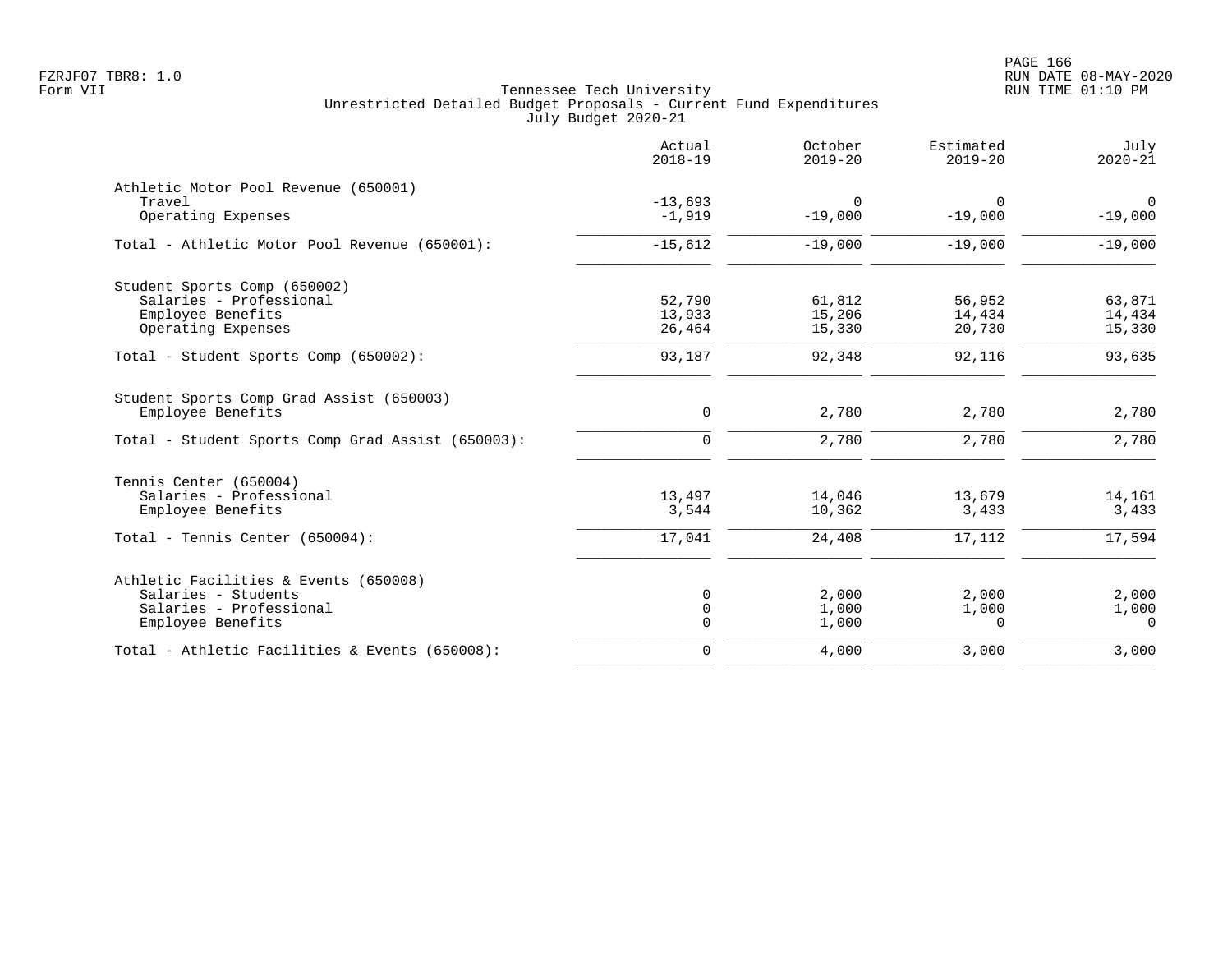PAGE 167 FZRJF07 TBR8: 1.0 RUN DATE 08-MAY-2020

|                                                                                                                                                      | Actual<br>$2018 - 19$                    | October<br>$2019 - 20$                              | Estimated<br>$2019 - 20$                          | July<br>$2020 - 21$                                |
|------------------------------------------------------------------------------------------------------------------------------------------------------|------------------------------------------|-----------------------------------------------------|---------------------------------------------------|----------------------------------------------------|
| TBR Spouse Dependent Discount (700000)<br>Employee Benefits                                                                                          | 102,596                                  | 98,770                                              | 102,431                                           | 102,431                                            |
| Total - TBR Spouse Dependent Discount (700000):                                                                                                      | 102,596                                  | 98,770                                              | 102,431                                           | 102,431                                            |
| TBR Employ Remission PC191 (700001)<br>Employee Benefits                                                                                             | 57,321                                   | 34,860                                              | 108,044                                           | 108,044                                            |
| Total - TBR Employ Remission PC191 (700001):                                                                                                         | 57,321                                   | 34,860                                              | 108,044                                           | 108,044                                            |
| E and G Data Processing Allocation (700003)<br>Department Revenues                                                                                   | 567,191                                  | 667,340                                             | 609,310                                           | 633,100                                            |
| Total - E and G Data Processing Allocation (700003):                                                                                                 | 567,191                                  | 667,340                                             | 609,310                                           | 633,100                                            |
| E and G Claims Adjustment (700004)<br>Operating Expenses                                                                                             | 23,416                                   | 62,840                                              | 62,840                                            | 62,840                                             |
| Total - E and G Claims Adjustment $(700004)$ :                                                                                                       | 23,416                                   | 62,840                                              | 62,840                                            | 62,840                                             |
| E and G Support (700005)<br>Salaries - Administrative<br>Salaries - Supporting<br>Salaries - Professional<br>Employee Benefits<br>Operating Expenses | 0<br>$\mathbf 0$<br>458,919<br>$-41,054$ | 11,510<br>22,188<br>139,506<br>158,690<br>$-68,476$ | 8,864<br>12,597<br>61,885<br>158,690<br>$-98,739$ | 9,348<br>14,340<br>106,943<br>200,405<br>$-90,048$ |
| Total - E and G Support $(700005)$ :                                                                                                                 | 417,865                                  | 263,418                                             | 143,297                                           | 240,988                                            |
|                                                                                                                                                      |                                          |                                                     |                                                   |                                                    |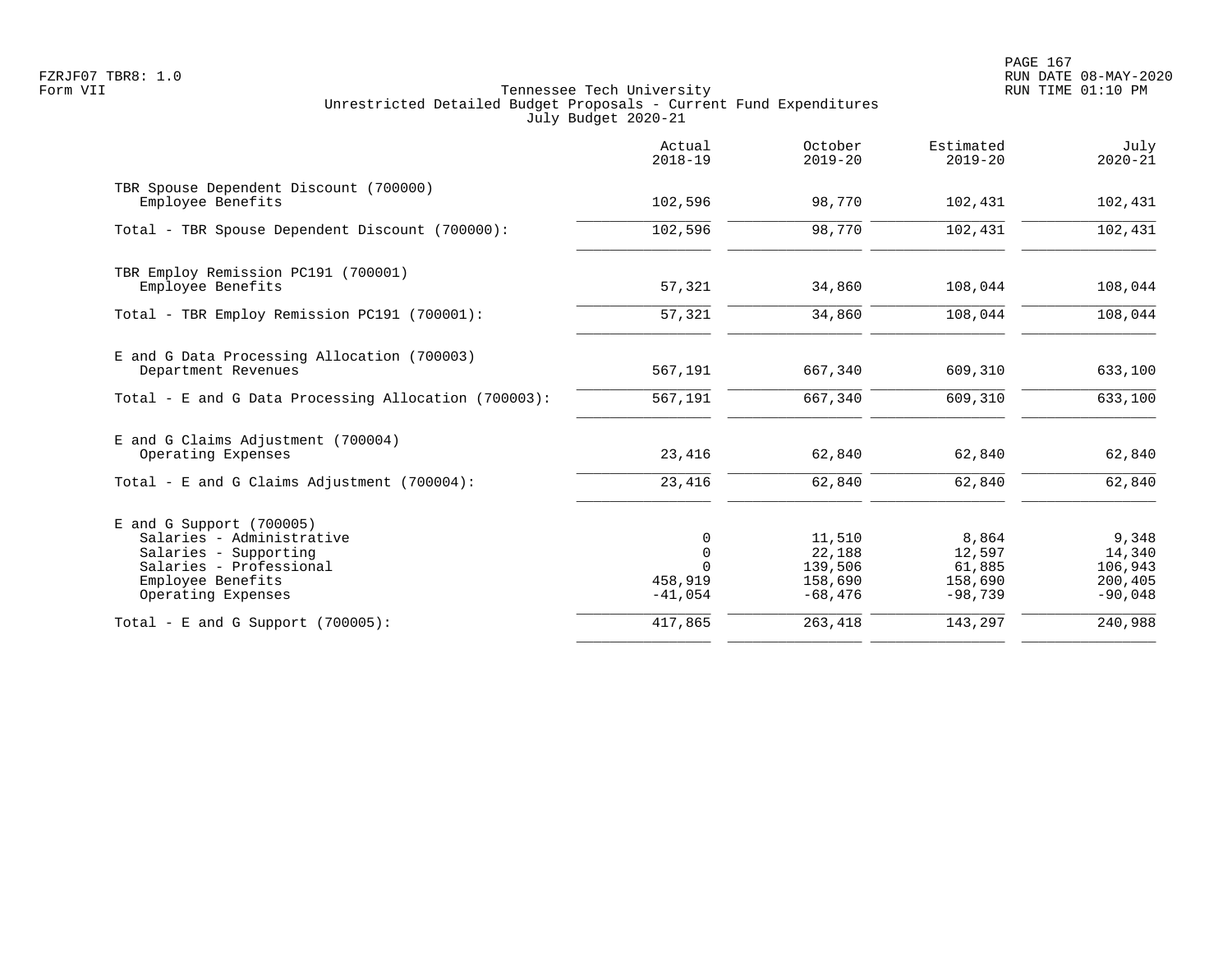|                                                     | Actual<br>$2018 - 19$      | October<br>$2019 - 20$ | Estimated<br>$2019 - 20$ | July<br>$2020 - 21$       |
|-----------------------------------------------------|----------------------------|------------------------|--------------------------|---------------------------|
| E and G Other Salary Pool (700009)                  |                            |                        |                          |                           |
| Salaries - Supporting<br>Salaries - Professional    | $\mathbf 0$<br>$\mathbf 0$ | 21,350<br>21,520       | 21,350<br>21,520         | 21,350<br>21,520          |
| Total - E and G Other Salary Pool (700009):         | $\Omega$                   | 42,870                 | 42,870                   | 42,870                    |
| Post Office Allocation (700045)                     |                            |                        |                          |                           |
| Operating Expenses<br>Department Revenues           | $\mathbf 0$<br>3,320       | 1,200<br>0             | 1,200<br>$\mathbf 0$     | 1,200<br>$\Omega$         |
| Total - Post Office Allocation (700045):            | 3,320                      | 1,200                  | 1,200                    | 1,200                     |
| TTU Staff Tuit Maint Reimbursment (700068)          |                            |                        |                          |                           |
| Employee Benefits                                   | 47,456                     | 47,656                 | 69,811                   | 64,811                    |
| Total - TTU Staff Tuit Maint Reimbursment (700068): | 47,456                     | 47,656                 | 69,811                   | 64,811                    |
| Total - Student Services (400):                     |                            |                        |                          |                           |
| Salaries - Administrative                           | 467,461                    | 459,244<br>$\Omega$    | 458,494                  | 461,474<br>$\overline{0}$ |
| Salaries - Academic<br>Salaries - Supporting        | 7,895<br>1,430,421         | 1,502,059              | 4,750<br>1,461,264       | 1,457,783                 |
| Salaries - Students                                 | 261,509                    | 302,341                | 315,300                  | 259,470                   |
| Salaries - Professional                             | 7,313,240                  | 7,863,470              | 7,791,369                | 8,019,880                 |
| Employee Benefits                                   | 4, 255, 924                | 4, 123, 272            | 4,438,074                | 4,393,671                 |
| Travel                                              | 1,450,933                  | 1,424,233              | 1,579,015                | 1,297,485                 |
| Operating Expenses                                  | 4,013,527                  | 4,685,029              | 4,946,826                | 3,707,162                 |
| Capital Outlay                                      | 131,270                    | 100,000                | 124,505                  | $\cap$                    |
| Department Revenues                                 | 553,035                    | 667,340                | 606,603                  | 633,100                   |
| Total                                               | 19,885,215                 | 21, 126, 988           | 21,726,200               | 20, 230, 025              |
|                                                     |                            |                        |                          |                           |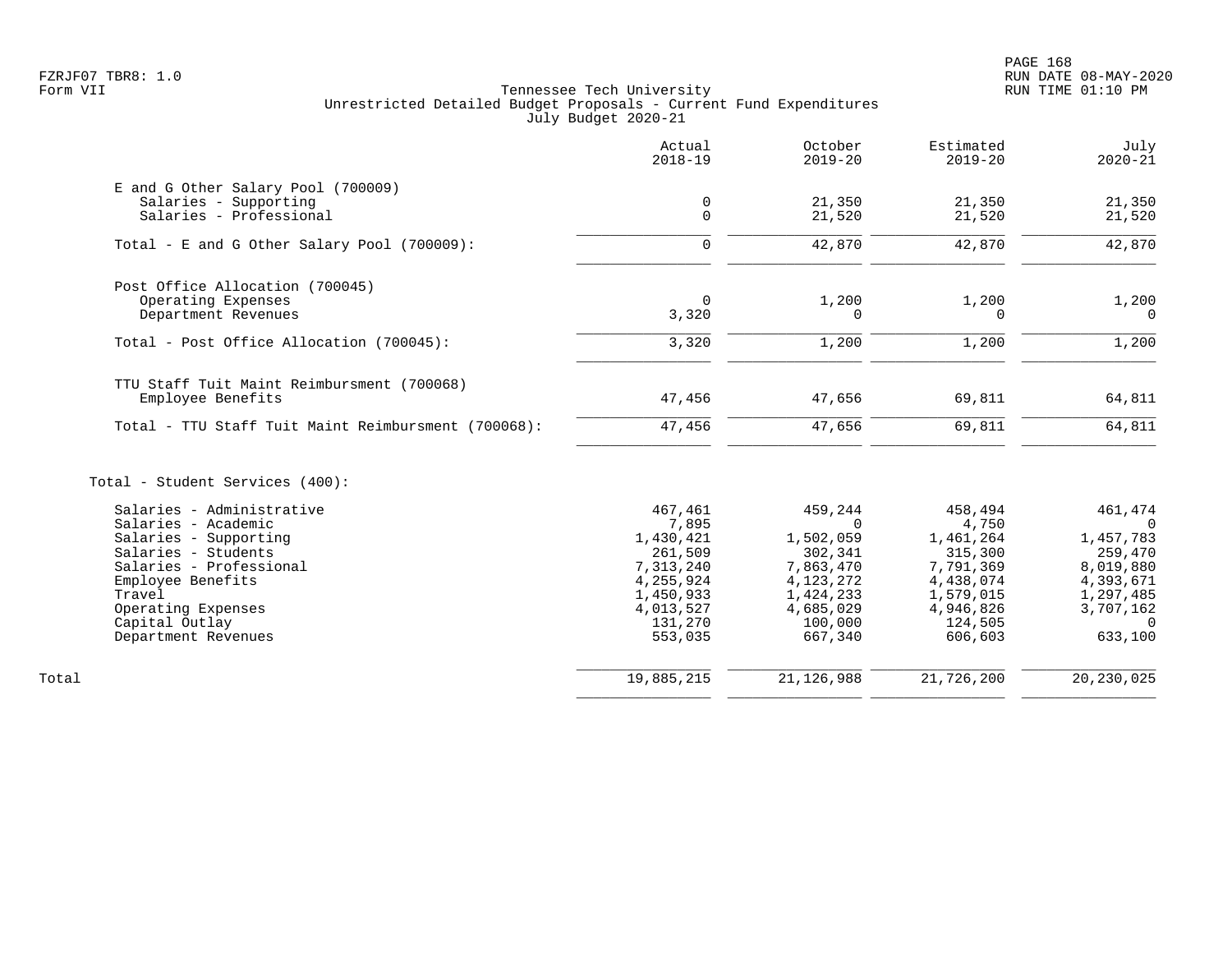|                                                                                                                         | Actual<br>$2018 - 19$ | October<br>$2019 - 20$ | Estimated<br>$2019 - 20$ | July<br>$2020 - 21$   |
|-------------------------------------------------------------------------------------------------------------------------|-----------------------|------------------------|--------------------------|-----------------------|
| Total - Student Services (40):                                                                                          |                       |                        |                          |                       |
| Salaries - Administrative                                                                                               | 467,461               | 459,244                | 458,494                  | 461,474               |
| Salaries - Academic                                                                                                     | 7,895                 | $\Omega$               | 4,750                    | $\overline{0}$        |
| Salaries - Supporting<br>Salaries - Students                                                                            | 1,430,421<br>261,509  | 1,502,059<br>302,341   | 1,461,264<br>315,300     | 1,457,783<br>259,470  |
| Salaries - Professional                                                                                                 | 7,313,240             | 7,863,470              | 7,791,369                | 8,019,880             |
| Employee Benefits                                                                                                       | 4,255,924             | 4, 123, 272            | 4,438,074                | 4,393,671             |
| Travel                                                                                                                  | 1,450,933             | 1,424,233              | 1,579,015                | 1,297,485             |
| Operating Expense                                                                                                       | 4,013,527             | 4,685,029              | 4,946,826                | 3,707,162             |
| Capital Outlay                                                                                                          | 131,270               | 100,000                | 124,505                  | $\Omega$              |
| Department Revenues                                                                                                     | 553,035               | 667,340                | 606,603                  | 633,100               |
| Total                                                                                                                   | 19,885,215            | 21, 126, 988           | 21,726,200               | 20, 230, 025          |
| Institutional Support (45)<br>Institutional Support (450)<br>Board of Trustees (101000)<br>Travel<br>Operating Expenses | 4,101<br>32,198       | $\Omega$<br>53,900     | 10,500<br>43,400         | $\mathbf 0$<br>44,300 |
| Total - Board of Trustees (101000):                                                                                     | 36,299                | 53,900                 | 53,900                   | 44,300                |
| Presidents Office (110000)                                                                                              |                       |                        |                          |                       |
| Salaries - Administrative                                                                                               | 509,523               | 450,664                | 472,678                  | 456,462               |
| Salaries - Supporting                                                                                                   | 15,323                | 44,587                 | 44,795                   | 45,503                |
| Salaries - Students                                                                                                     | 2,788                 | 3,190                  | 3,190                    | 3,190                 |
| Salaries - Professional                                                                                                 | 83,769                | 87,343                 | 87,718                   | 88,193                |
| Employee Benefits                                                                                                       | 132,362               | 137,090                | 147,793                  | 147,793               |
| Travel                                                                                                                  | 797                   | 3,500                  | 4,000                    | 4,000                 |
| Operating Expenses                                                                                                      | 27,673                | 63,260                 | 63,194                   | 72,194                |
| Total - Presidents Office (110000):                                                                                     | 772,235               | 789,634                | 823,368                  | 817,335               |
|                                                                                                                         |                       |                        |                          |                       |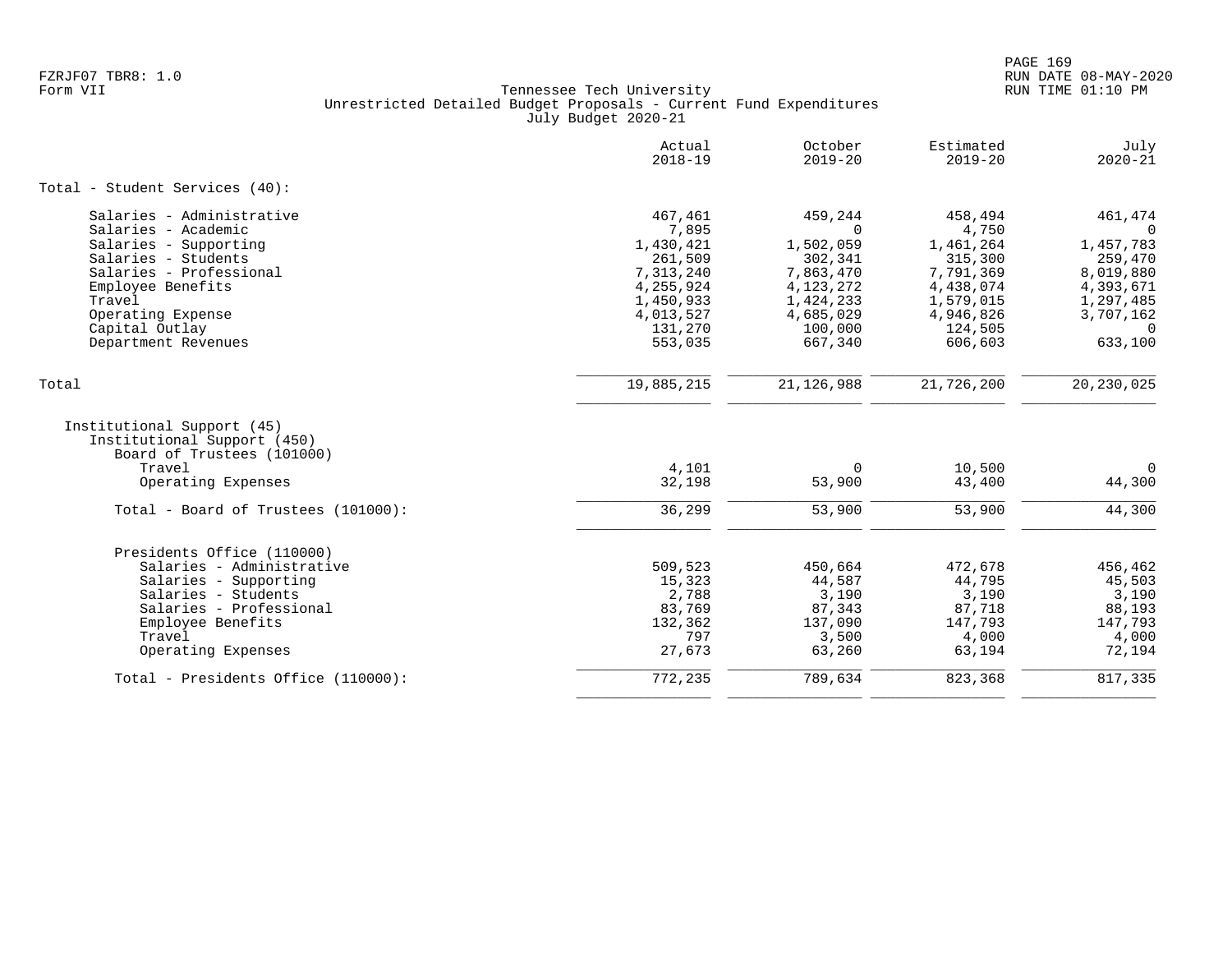PAGE 170 FZRJF07 TBR8: 1.0 RUN DATE 08-MAY-2020

|                                                   | Actual<br>$2018 - 19$ | October<br>$2019 - 20$ | Estimated<br>$2019 - 20$ | July<br>$2020 - 21$     |
|---------------------------------------------------|-----------------------|------------------------|--------------------------|-------------------------|
| University Support (110001)<br>Operating Expenses | $\mathbf 0$           | 24,642                 | 2,067                    | 25,277                  |
| Total - University Support (110001):              | $\mathbf 0$           | 24,642                 | 2,067                    | 25,277                  |
|                                                   |                       |                        |                          |                         |
| President Emeritus (110002)                       |                       |                        |                          |                         |
| Salaries - Professional                           | 77,918                | 77,920                 | 77,920                   | 77,920                  |
| Employee Benefits<br>Travel                       | 1,385<br>1,837        | 4,185<br>$\Omega$      | 1,130<br>930             | 1,130<br>$\overline{0}$ |
| Operating Expenses                                | 1,297                 | 1,040                  | 260                      | 1,040                   |
| Total - President Emeritus (110002):              | 82,437                | 83,145                 | 80,240                   | 80,090                  |
| Faculty Senate (110003)                           |                       |                        |                          |                         |
| Salaries - Academic                               | 1,584                 | 4,000                  | 5,000                    | 4,000                   |
| Employee Benefits                                 | 280                   | 1,500                  | 872                      | 872                     |
| Travel                                            | 1,425                 | 400                    | 1,100                    | 400                     |
| Operating Expenses                                | 1,222                 | 380                    | 1,880                    | 380                     |
| Total - Faculty Senate (110003):                  | 4,511                 | 6,280                  | 8,852                    | 5,652                   |
| Staff Development (110005)                        |                       |                        |                          |                         |
| Operating Expenses                                | 1,972                 | 2,135                  | 2,135                    | 1,500                   |
| Total - Staff Development (110005):               | 1,972                 | 2,135                  | 2,135                    | 1,500                   |
|                                                   |                       |                        |                          |                         |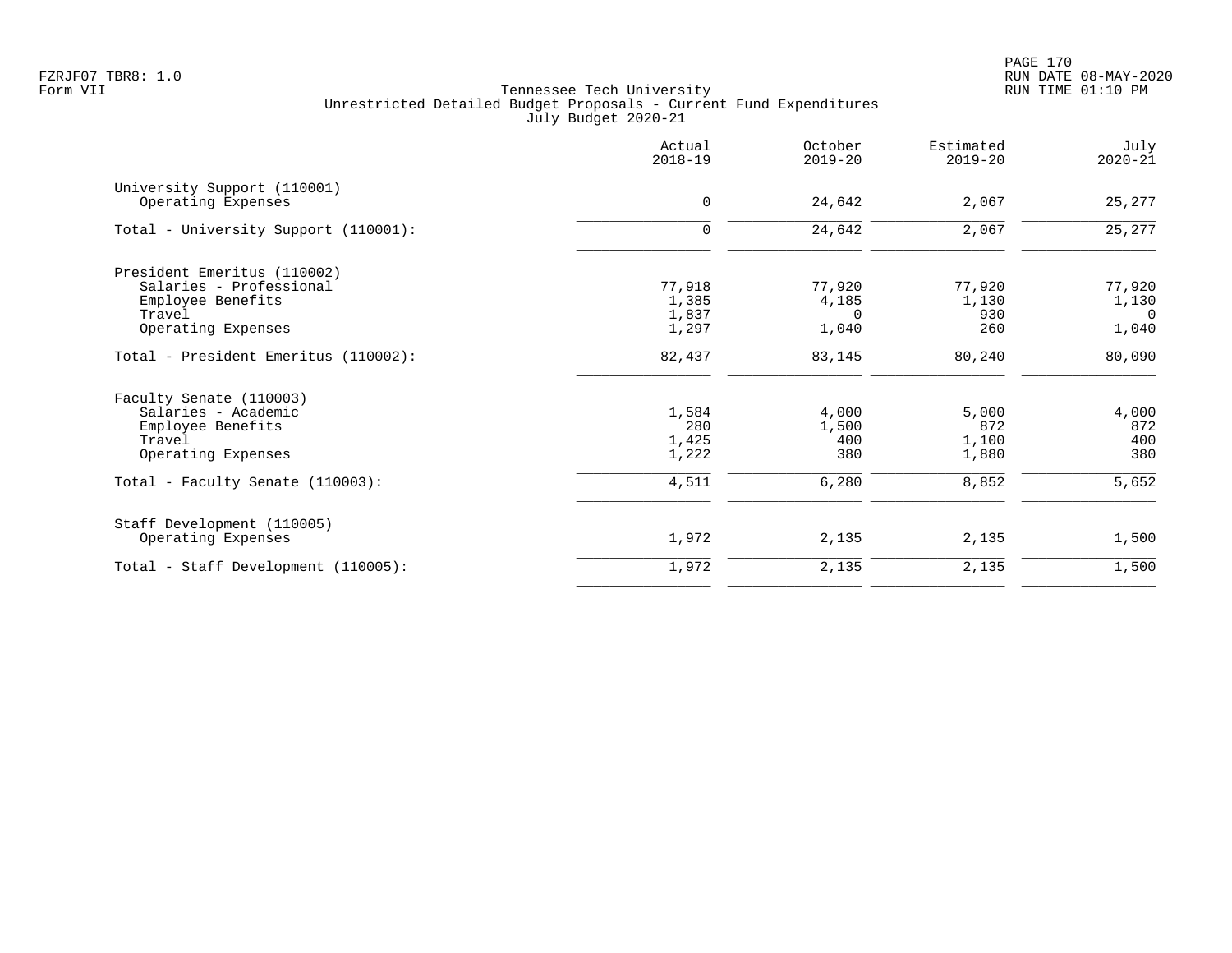|                                                        | Actual<br>$2018 - 19$ | October<br>$2019 - 20$ | Estimated<br>$2019 - 20$ | July<br>$2020 - 21$ |
|--------------------------------------------------------|-----------------------|------------------------|--------------------------|---------------------|
| President Grad Assistant (110006)<br>Employee Benefits | 14,277                | 16,670                 | 18,345                   | 16,670              |
| Total - President Grad Assistant (110006):             | 14,277                | 16,670                 | 18,345                   | 16,670              |
| Staff Awards (110008)                                  |                       |                        |                          |                     |
| Salaries - Supporting                                  | 3,000                 | 4,000                  | 4,000                    | 4,000               |
| Employee Benefits                                      | 0                     | 2,115                  | $\Omega$                 | $\Omega$            |
| Operating Expenses                                     | 161                   | 2,200                  | 2,200                    | 2,200               |
| Total - Staff Awards (110008):                         | 3,161                 | 8,315                  | 6,200                    | 6,200               |
| Professional Awards (110009)                           |                       |                        |                          |                     |
| Salaries - Professional                                | 1,000                 | 1,000                  | 1,000                    | 1,000               |
| Operating Expenses                                     | 54                    | 50                     | 50                       | 50                  |
| Total - Professional Awards (110009):                  | 1,054                 | 1,050                  | 1,050                    | 1,050               |
| Performance Awards (110010)                            |                       |                        |                          |                     |
| Operating Expenses                                     | 0                     | 12,000                 | 0                        | 12,000              |
| Total - Performance Awards (110010):                   | 0                     | 12,000                 | 0                        | 12,000              |
| Graduation Experience (110012)                         |                       |                        |                          |                     |
| Salaries - Students                                    | 14,738                | 0                      | 15,000                   | 0                   |
| Salaries - Professional                                | 425                   | $\Omega$               | $\Omega$                 | $\Omega$            |
| Employee Benefits                                      | 238                   | 100                    | 31                       | 31                  |
| Operating Expenses                                     | 157,123               | 167,193                | 147,193                  | 167,193             |
| Total - Graduation Experience (110012):                | 172,524               | 167,293                | 162,224                  | 167,224             |
|                                                        |                       |                        |                          |                     |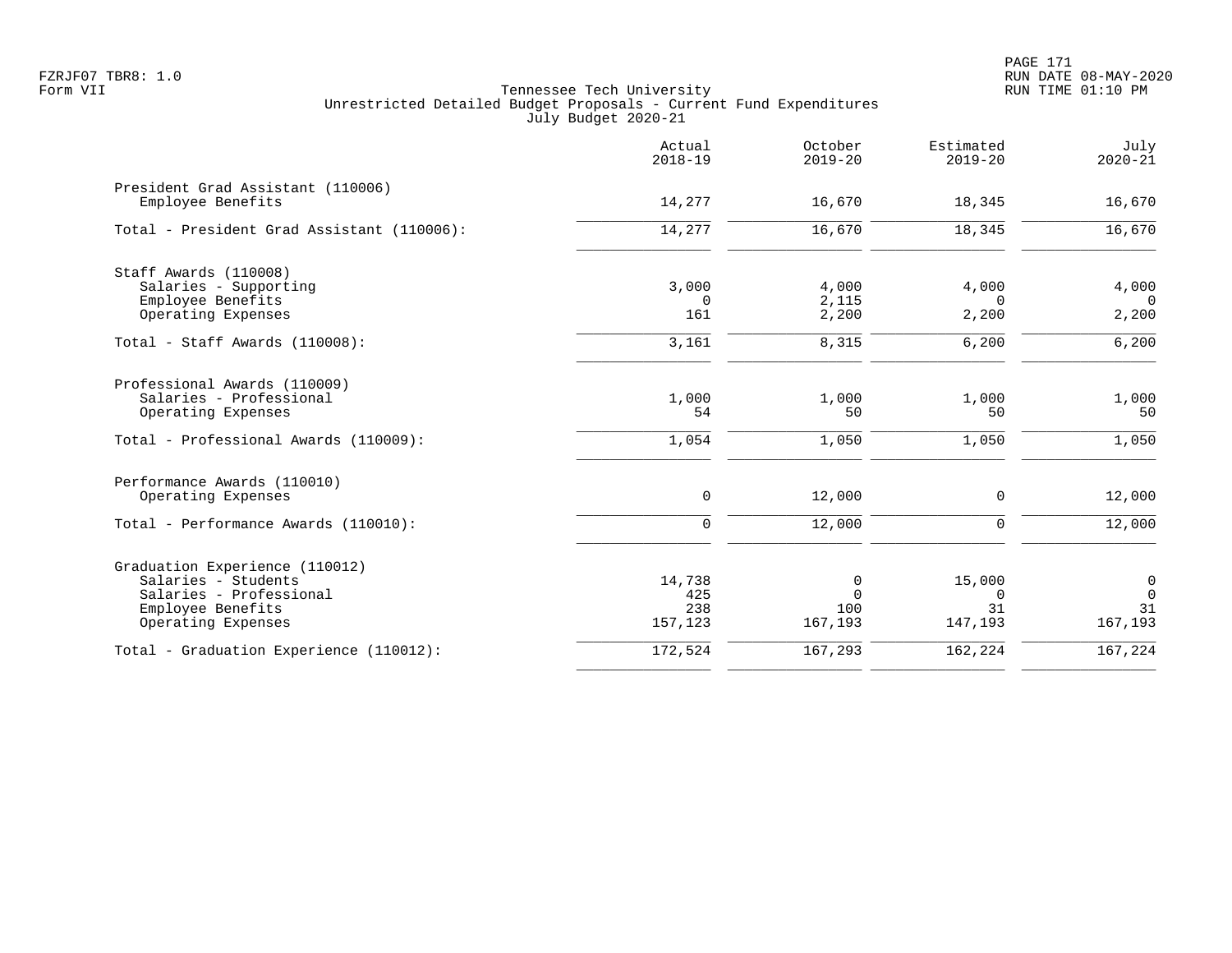PAGE 172 FZRJF07 TBR8: 1.0 RUN DATE 08-MAY-2020

|                                                                                                                                                                 | Actual<br>$2018 - 19$                                     | October<br>$2019 - 20$                                    | Estimated<br>$2019 - 20$                           | July<br>$2020 - 21$                                       |
|-----------------------------------------------------------------------------------------------------------------------------------------------------------------|-----------------------------------------------------------|-----------------------------------------------------------|----------------------------------------------------|-----------------------------------------------------------|
| Exec Mgt Strategic Initiatives (110016)<br>Travel<br>Operating Expenses<br>Capital Outlay                                                                       | 11,721<br>21,175<br>$\Omega$                              | $\Omega$<br>514,551<br>$\Omega$                           | $\Omega$<br>284,777<br>18,500                      | $\overline{0}$<br>543,221<br>$\Omega$                     |
| Total - Exec Mgt Strategic Initiatives (110016):                                                                                                                | 32,896                                                    | 514,551                                                   | 303,277                                            | 543,221                                                   |
| Marketing Strategic Plans (110017)<br>Operating Expenses<br>Total - Marketing Strategic Plans (110017):                                                         | 749,380<br>749,380                                        | 712,000<br>712,000                                        | 712,000<br>712,000                                 | 300,000<br>300,000                                        |
|                                                                                                                                                                 |                                                           |                                                           |                                                    |                                                           |
| President GIK Chartwells (110025)<br>Operating Expenses                                                                                                         | 12,299                                                    | $\mathsf{O}$                                              | $\mathbf 0$                                        | 0                                                         |
| Total - President GIK Chartwells (110025):                                                                                                                      | 12,299                                                    | $\mathbf 0$                                               | $\Omega$                                           | $\Omega$                                                  |
| LSP-President (110027)<br>Operating Expenses                                                                                                                    | $\mathbf 0$                                               | $\mathbf 0$                                               | 1,655                                              | $\mathbf 0$                                               |
| Total - LSP-President (110027):                                                                                                                                 | $\mathbf 0$                                               | $\mathbf 0$                                               | 1,655                                              | $\Omega$                                                  |
| University Counsel (110100)<br>Salaries - Administrative<br>Salaries - Students<br>Salaries - Professional<br>Employee Benefits<br>Travel<br>Operating Expenses | 169,900<br>$\Omega$<br>79,804<br>74,162<br>2,024<br>7,497 | 170,000<br>$\Omega$<br>79,804<br>65,470<br>5,000<br>5,040 | 170,600<br>135<br>80,189<br>75,016<br>300<br>9,605 | 171,300<br>$\Omega$<br>80,574<br>75,016<br>5,000<br>5,040 |
| Total - University Counsel (110100):                                                                                                                            | 333,387                                                   | 325,314                                                   | 335,845                                            | 336,930                                                   |
|                                                                                                                                                                 |                                                           |                                                           |                                                    |                                                           |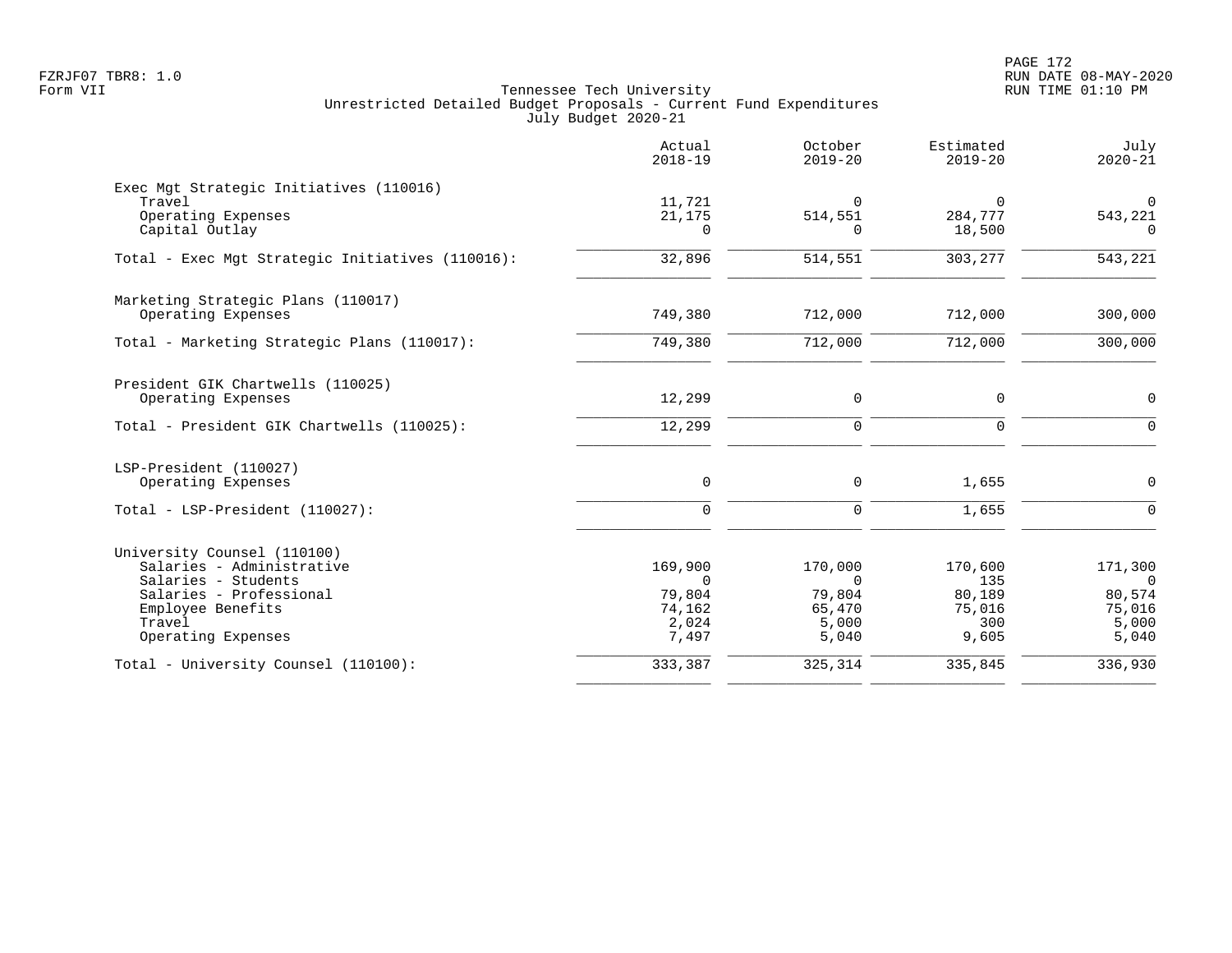|                                                  | Actual<br>$2018 - 19$ | October<br>$2019 - 20$ | Estimated<br>$2019 - 20$ | July<br>$2020 - 21$ |
|--------------------------------------------------|-----------------------|------------------------|--------------------------|---------------------|
| Legislative Liaison (110200)                     |                       |                        |                          |                     |
| Salaries - Administrative                        | 192,500               | 193,100                | 199,350                  | 195,700             |
| Employee Benefits                                | 64,056                | 65,960                 | 67,409                   | 67,409              |
| Travel                                           | 13,064                | 6,500                  | 13,000                   | $\Omega$            |
| Operating Expenses                               | 3,172                 | 1,040                  | 4,540                    | $-960$              |
| Total - Legislative Liaison (110200):            | 272,792               | 266,600                | 284,299                  | 262,149             |
| Office of Internal Audit (111000)                |                       |                        |                          |                     |
| Salaries - Administrative                        | 106,879               | 106,879                | 107,479                  | 108,079             |
| Salaries - Professional                          | 117,202               | 116,625                | 81,550                   | 102,823             |
| Employee Benefits                                | 88,831                | 79,540                 | 73,792                   | 73,792              |
| Travel                                           | 6,578                 | 6,300                  | 8,235                    | 13,735              |
| Operating Expenses                               | 2,773                 | 3,650                  | 9,150                    | 3,650               |
| Total - Office of Internal Audit (111000):       | 322,263               | 312,994                | 280,206                  | 302,079             |
| Commission on Status of Women (112001)           |                       |                        |                          |                     |
| Operating Expenses                               | 1,572                 | 2,000                  | 2,000                    | 2,000               |
| Total - Commission on Status of Women (112001):  | 1,572                 | 2,000                  | 2,000                    | 2,000               |
| Ofc VP Research & Economic Dev (118000)          |                       |                        |                          |                     |
| Salaries - Administrative                        | 314,678               | 243,842                | 58,388                   | 225,000             |
| Salaries - Academic                              | $\Omega$              | $\Omega$               | 1,889                    | $\Omega$            |
| Salaries - Supporting                            | 43,527                | 43,627                 | 43,847                   | 44,166              |
| Salaries - Professional                          | 89,078                | 91,024                 | 101,330                  | 118,951             |
| Employee Benefits                                | 121,494               | 117,995                | 117,995                  | 126,917             |
| Operating Expenses                               | 7                     | $\Omega$               | $\Omega$                 | $\Omega$            |
| Total - Ofc VP Research & Economic Dev (118000): | 568,784               | 496,488                | 323,449                  | 515,034             |
|                                                  |                       |                        |                          |                     |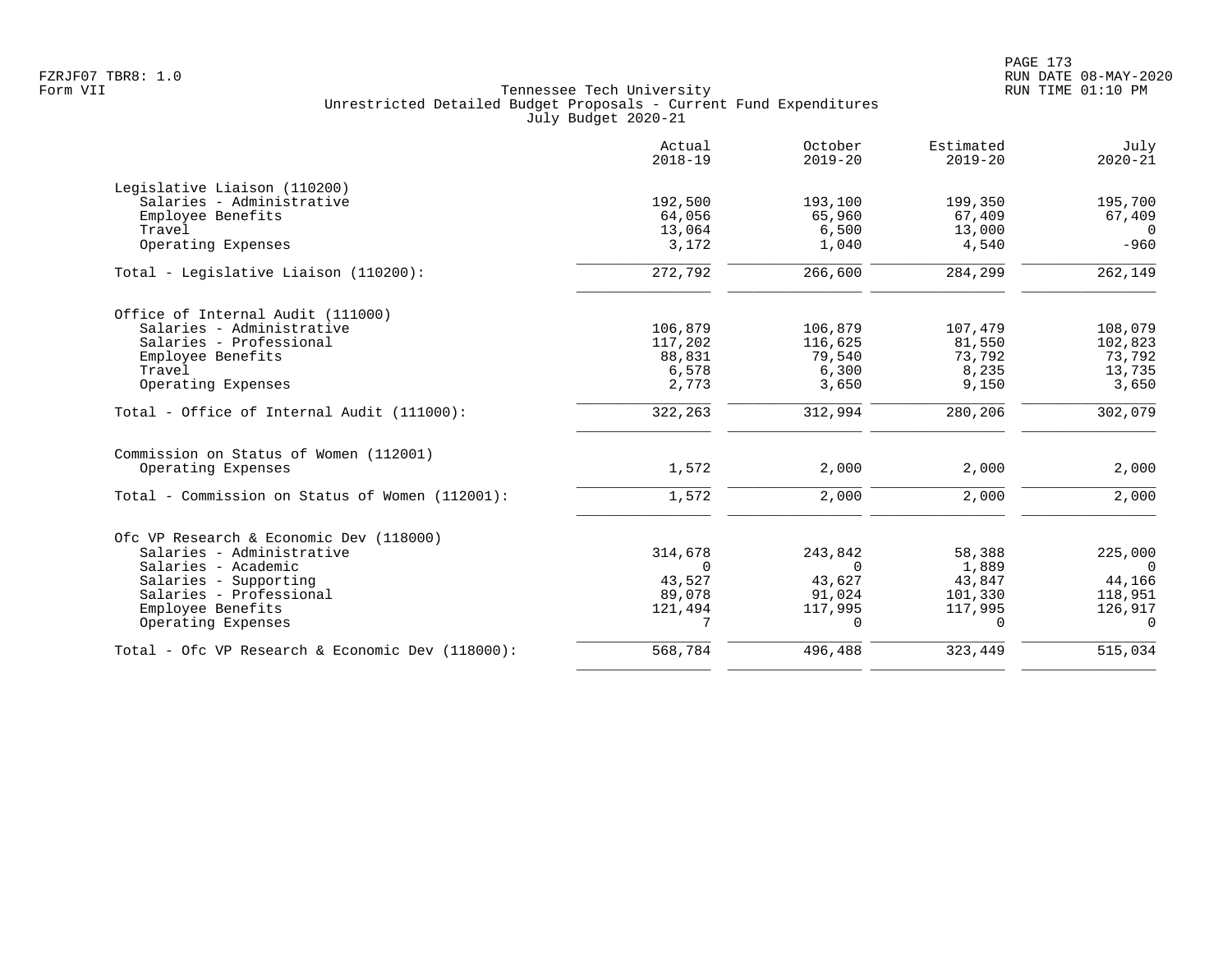| Actual<br>$2018 - 19$ | October<br>$2019 - 20$ | Estimated<br>$2019 - 20$ | July<br>$2020 - 21$ |
|-----------------------|------------------------|--------------------------|---------------------|
|                       |                        |                          |                     |
| 0                     | $\mathbf 0$            | 34,293                   | $\mathbf 0$         |
| $\mathbf 0$           | $\Omega$               | 34,293                   | $\Omega$            |
|                       |                        |                          |                     |
| 257,500               | 257,500                | 261,300                  | 260,400             |
| 5,141                 | 34,268                 | 31,001                   | 31,754              |
| 218,032               | 202,952                | 196,232                  | 258,452             |
| 164,278               | 166,630                | 142,504                  | 168,939             |
| 9,975                 | 1,920                  | 6,841                    | 1,920               |
| 12,219                | 127,540                | 57,040                   | 11,808              |
| 667,145               | 790,810                | 694,918                  | 733,273             |
|                       |                        |                          |                     |
| 0                     | 5,800                  | 0                        | $\mathbf 0$         |
| 10,793                | 4,000                  | 7,000                    | 4,000               |
| 47,415                | 75,960                 | 72,960                   | 75,960              |
| 58,208                | 85,760                 | 79,960                   | 79,960              |
|                       |                        |                          |                     |
| 10,521                | 20,410                 | 20,410                   | 20,410              |
| $\Omega$              | 3,000                  | 0                        | 0                   |
| 20                    | $\Omega$               | $\Omega$                 | $\Omega$            |
| 10,541                | 23,410                 | 20,410                   | 20,410              |
|                       |                        |                          |                     |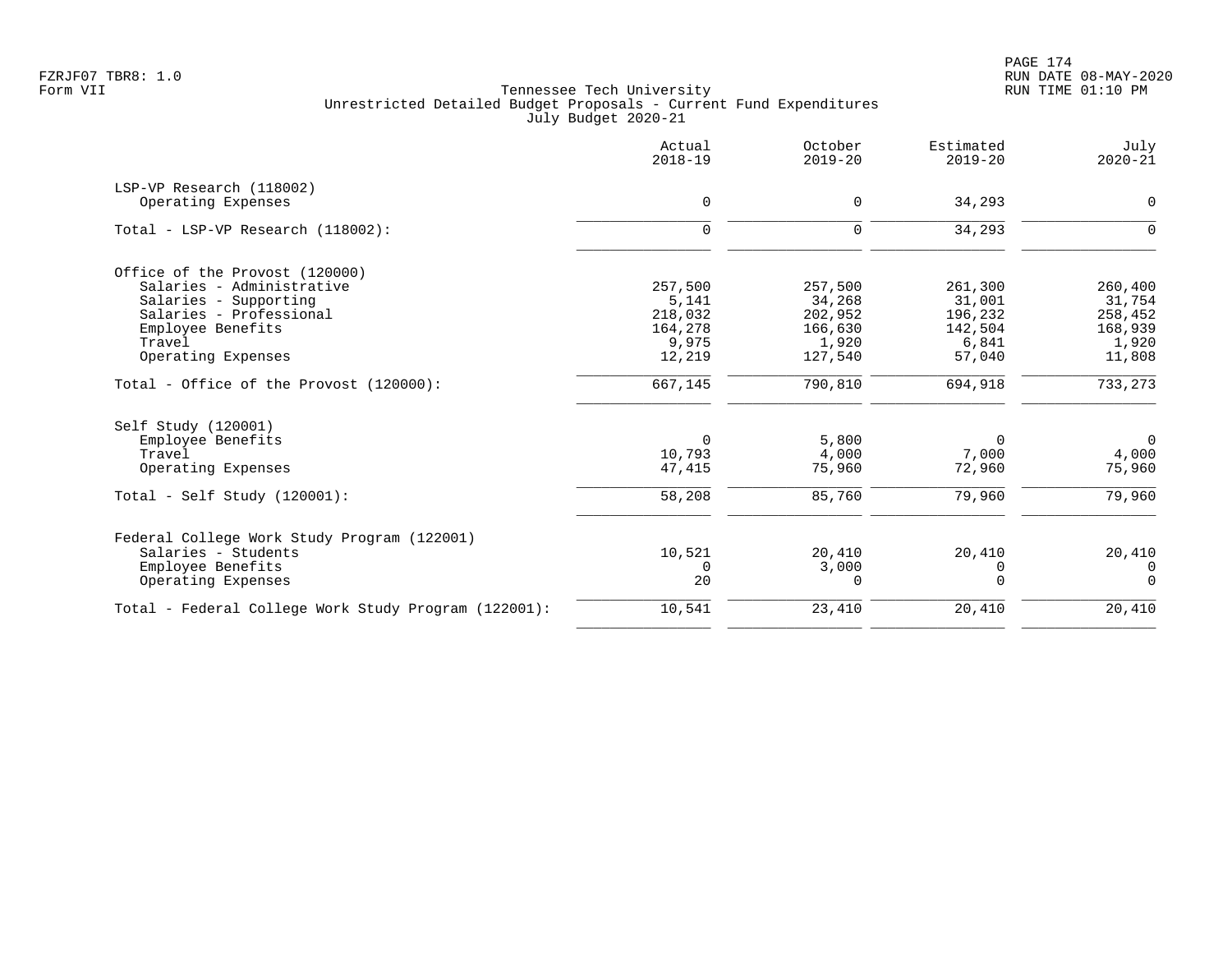|                                                                 | Actual<br>$2018 - 19$ | October<br>$2019 - 20$ | Estimated<br>$2019 - 20$ | July<br>$2020 - 21$ |
|-----------------------------------------------------------------|-----------------------|------------------------|--------------------------|---------------------|
| African Am Undergrad Sch (123017)                               |                       |                        |                          |                     |
| Employee Benefits                                               | 12,682                | 0                      | 0                        | $\mathbf 0$         |
| Total - African Am Undergrad Sch (123017):                      | 12,682                | 0                      | 0                        | $\mathbf 0$         |
| Institutional Research Office (125000)                          |                       |                        |                          |                     |
| Salaries - Administrative                                       | 38,075                | 97,456                 | $\Omega$                 | 97,456              |
| Salaries - Professional                                         | 90,948                | 122,021                | 226,281                  | 259,993             |
| Employee Benefits                                               | 32,476                | 64,675                 | 69,229                   | 81,446              |
| Travel                                                          | 698                   | 2,300                  | 2,300                    | 2,300               |
| Operating Expenses                                              | 5,699                 | $-8,420$               | 29,907                   | 24,570              |
| Total - Institutional Research Office (125000):                 | 167,896               | 278,032                | 327,717                  | 465,765             |
| Institutional Res Graduate Assist (125001)<br>Employee Benefits | $\mathbf 0$           | 9,640                  | 9,640                    | 9,640               |
|                                                                 |                       |                        |                          |                     |
| Total - Institutional Res Graduate Assist (125001):             | $\mathbf 0$           | 9,640                  | 9,640                    | 9,640               |
| Student Affairs Administration (127000)                         |                       |                        |                          |                     |
| Salaries - Administrative                                       | 169,290               | 170,000                | 94,659                   | 167,000             |
| Salaries - Supporting                                           | 37,665                | 62,570                 | 59,099                   | 63,119              |
| Salaries - Students                                             | 2,268                 | 1,200                  | 1,600                    | 1,200               |
| Salaries - Professional                                         | 52,217                | 47,160                 | 50,394                   | 48,539              |
| Employee Benefits                                               | 76,667                | 89,666                 | 83,340                   | 83,340              |
| Travel                                                          | 1,175                 | 12,573                 | 10,480                   | 480                 |
| Operating Expenses                                              | 14,251                | 43,815                 | 48,651                   | 37,568              |
| Capital Outlay                                                  | 6,276                 | $\Omega$               | $\Omega$                 | $\Omega$            |
| Total - Student Affairs Administration (127000):                | 359,809               | 426,984                | 348,223                  | 401,246             |
|                                                                 |                       |                        |                          |                     |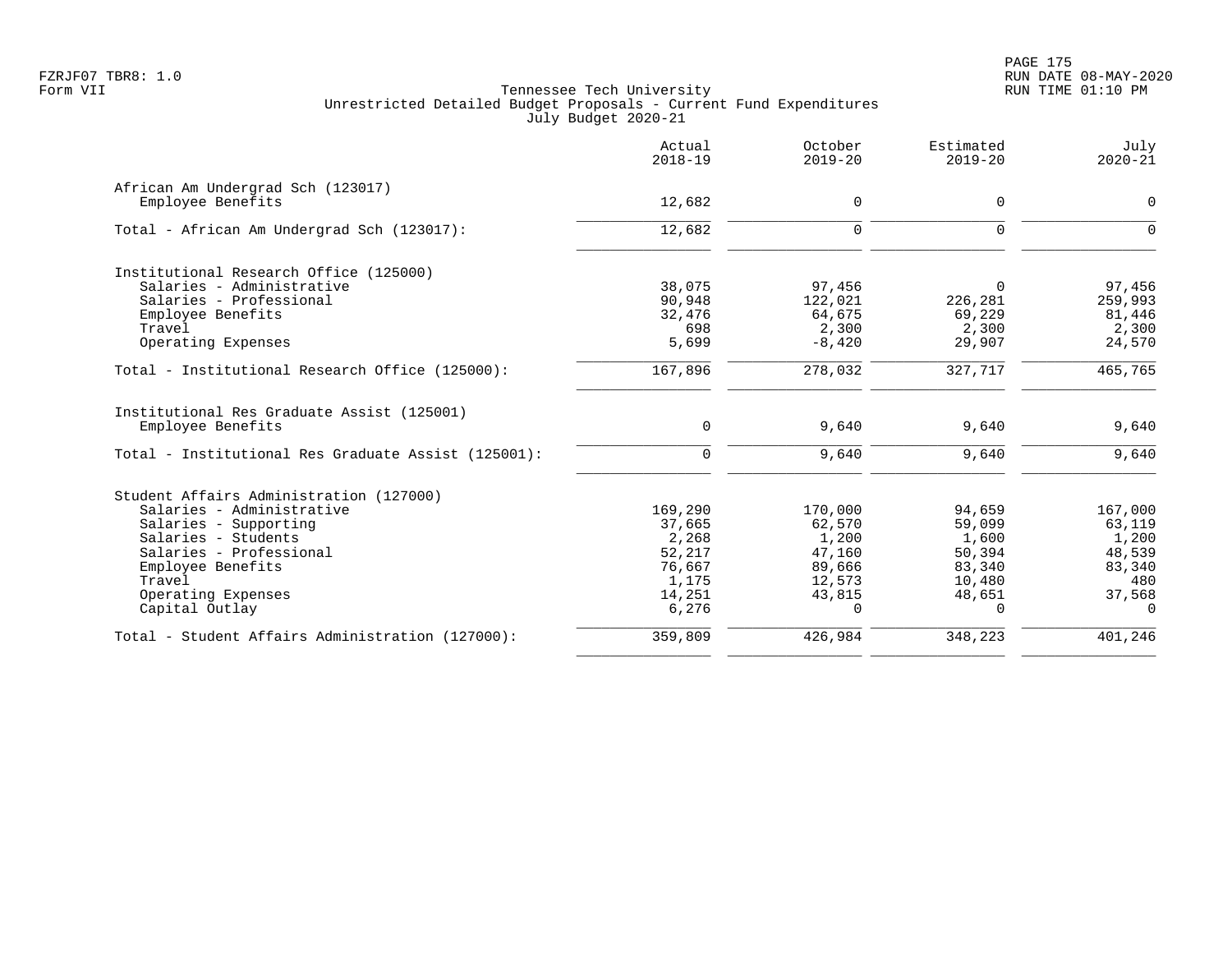|                                                      | Actual<br>$2018 - 19$ | October<br>$2019 - 20$ | Estimated<br>$2019 - 20$ | July<br>$2020 - 21$ |
|------------------------------------------------------|-----------------------|------------------------|--------------------------|---------------------|
| Student Affairs Grad Assist (127001)                 |                       |                        |                          |                     |
| Employee Benefits                                    | 50,569                | 47,370                 | 51,560                   | 47,370              |
| Total - Student Affairs Grad Assist (127001):        | 50,569                | 47,370                 | 51,560                   | 47,370              |
| Commission on Status of Blacks (127002)              |                       |                        |                          |                     |
| Travel                                               | 669                   | $\Omega$               | $\Omega$                 | $\Omega$            |
| Operating Expenses                                   | 1,063                 | 2,010                  | 2,010                    | 2,010               |
| Total - Commission on Status of Blacks (127002):     | 1,732                 | 2,010                  | 2,010                    | 2,010               |
| Vice Pres for Planning and Finance (200000)          |                       |                        |                          |                     |
| Salaries - Administrative                            | 221,100               | 221,200                | 225,450                  | 223,800             |
| Salaries - Supporting                                | 1,600                 | 600                    | 0                        | 600                 |
| Salaries - Professional                              | 59,500                | 64,510                 | 65,910                   | 65,410              |
| Employee Benefits                                    | 62,596                | 80,300                 | 52,665                   | 52,665              |
| Travel                                               | 4,026                 | 750                    | 4,450                    | 750                 |
| Operating Expenses                                   | 14,012                | 2,800                  | 4,300                    | 2,800               |
| Total - Vice Pres for Planning and Finance (200000): | 362,834               | 370,160                | 352,775                  | 346,025             |
| Business Office (200001)                             |                       |                        |                          |                     |
| Salaries - Administrative                            | 130,092               | 140,700                | 149,917                  | 142,800             |
| Salaries - Supporting                                | 335,291               | 326,677                | 320,842                  | 329,605             |
| Salaries - Students                                  | 3,445                 | 4,448                  | 7,448                    | 7,448               |
| Salaries - Professional                              | 742,921               | 908,143                | 798,749                  | 913,495             |
| Employee Benefits                                    | 483,144               | 567,883                | 546,447                  | 546,447             |
| Travel                                               | 12,239                | 31,941                 | 31,941                   | 31,941              |
| Operating Expenses                                   | 86,143                | 81,640                 | 78,315                   | 77,440              |
| Department Revenues                                  | $-4$                  | $\Omega$               | $\Omega$                 | $\Omega$            |
| Total - Business Office (200001):                    | 1,793,271             | 2,061,432              | 1,933,659                | 2,049,176           |
|                                                      |                       |                        |                          |                     |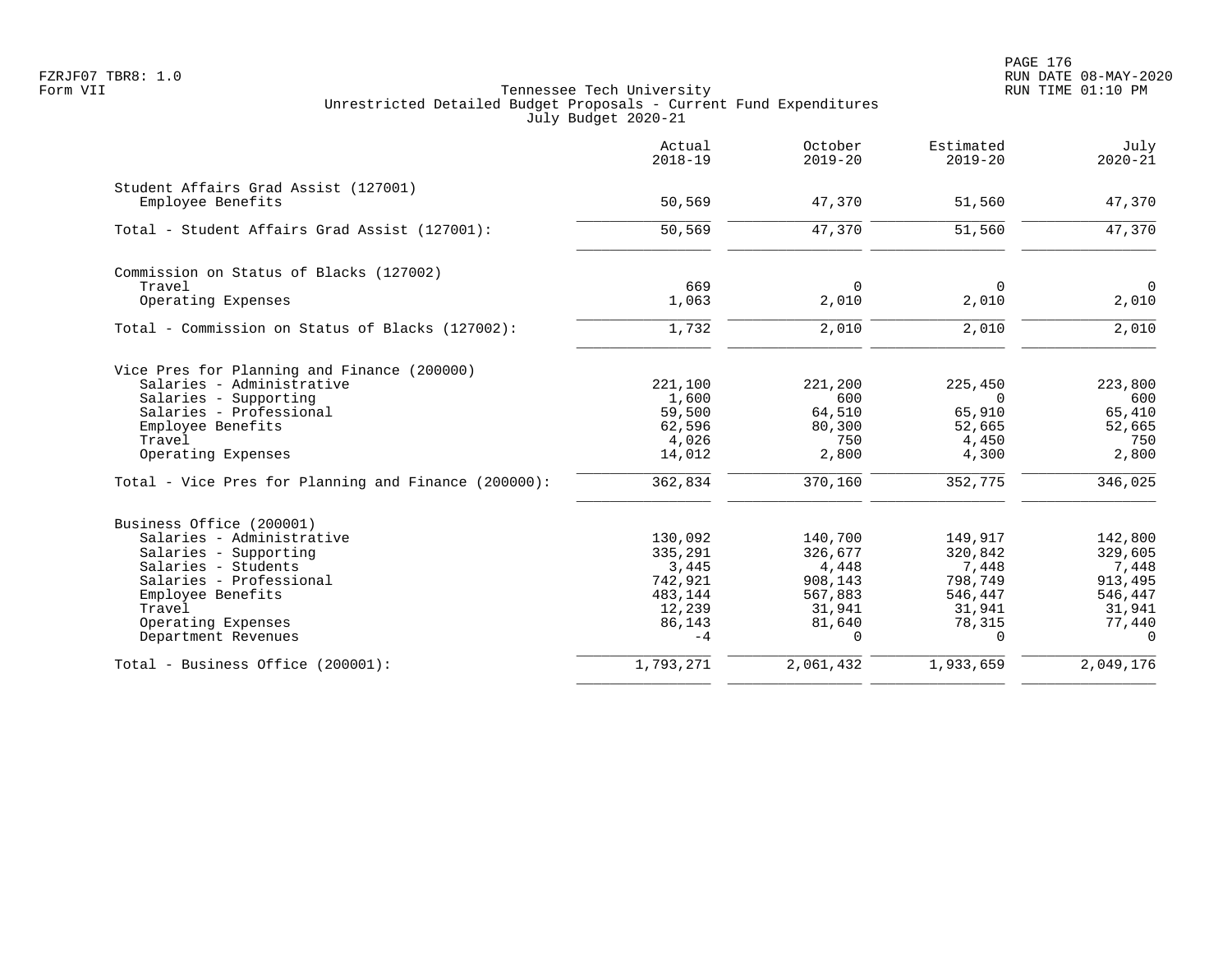|                                                  | Actual<br>$2018 - 19$ | October<br>$2019 - 20$ | Estimated<br>$2019 - 20$ | July<br>$2020 - 21$ |
|--------------------------------------------------|-----------------------|------------------------|--------------------------|---------------------|
| Human Resources (200002)                         |                       |                        |                          |                     |
| Salaries - Administrative                        | 136,036               | 136,136                | 135,886                  | 137,436             |
| Salaries - Supporting                            | 139,522               | 133,923                | 126,802                  | 122,518             |
| Salaries - Professional                          | 608,526               | 645,924                | 648,621                  | 667,133             |
| Employee Benefits                                | 290,675               | 315,010                | 302,958                  | 302,958             |
| Travel                                           | 20,075                | 9,156                  | 10,656                   | 9,156               |
| Operating Expenses                               | 90,108                | 71,386                 | 63,220                   | 56,126              |
| Total - Human Resources (200002):                | 1,284,942             | 1,311,535              | 1,288,143                | 1,295,327           |
| University Police (200004)                       |                       |                        |                          |                     |
| Salaries - Professional                          | 12,908                | 0                      | 0                        | 0                   |
| Employee Benefits                                | 987                   | 0                      | $\mathbf 0$              | $\Omega$            |
| Total - University Police (200004):              | 13,895                | 0                      | 0                        | $\Omega$            |
| Business Office GA (200008)                      |                       |                        |                          |                     |
| Employee Benefits                                | 21,700                | 25,254                 | 25,254                   | 25,254              |
| Total - Business Office GA (200008):             | 21,700                | 25,254                 | 25,254                   | 25,254              |
| Planning Strategic Initiatives (200009)          |                       |                        |                          |                     |
| Salaries - Academic                              | O                     | 0                      | 17,508                   | $\mathbf 0$         |
| Salaries - Professional                          |                       | $\Omega$               | 54,850                   | 76,379              |
| Employee Benefits                                |                       | 107,652                | 70,074                   | $-37,578$           |
| Travel                                           |                       | 0                      | 2,550                    | 0                   |
| Operating Expenses                               | 427,235               | $\Omega$               | 156,000                  | $\Omega$            |
| Total - Planning Strategic Initiatives (200009): | 427,235               | 107,652                | 300,982                  | 38,801              |
|                                                  |                       |                        |                          |                     |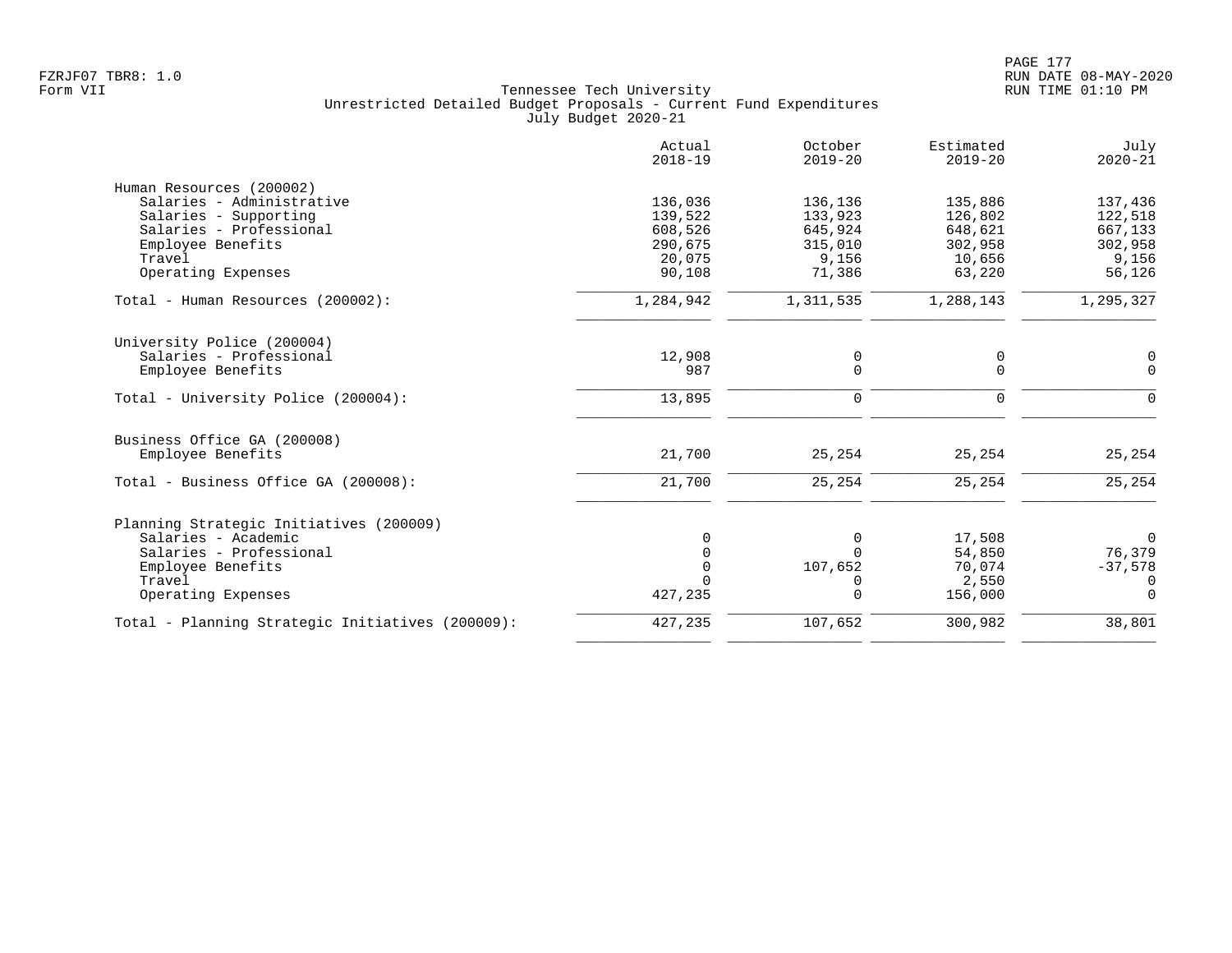|                                                | Actual<br>$2018 - 19$ | October<br>$2019 - 20$ | Estimated<br>$2019 - 20$ | July<br>$2020 - 21$ |
|------------------------------------------------|-----------------------|------------------------|--------------------------|---------------------|
| Facilities Rental (200011)                     |                       |                        |                          |                     |
| Salaries - Administrative                      | 0                     | 700                    | 700                      | 700                 |
| Salaries - Supporting                          | 775                   | 800                    | 800                      | 800                 |
| Salaries - Students                            | $\Omega$              | 450                    | 450                      | 450                 |
| Salaries - Professional<br>Employee Benefits   | 1,177<br>900          | 1,000<br>600           | 1,000<br>227             | 1,000<br>227        |
| Operating Expenses                             | 1,060                 | $\Omega$               | 0                        | $\Omega$            |
| Total - Facilities Rental (200011):            | 3,912                 | 3,550                  | 3,177                    | 3,177               |
| CHEC Management (200012)                       |                       |                        |                          |                     |
| Operating Expenses                             | 146,495               | 105,986                | 105,986                  | 93,820              |
| Total - CHEC Management (200012):              | 146,495               | 105,986                | 105,986                  | 93,820              |
| LSP-VP Finance (200020)                        |                       |                        |                          |                     |
| Operating Expenses                             | $\mathbf 0$           | 17,479                 | 131,073                  | 17,479              |
| Total - LSP-VP Finance $(200020)$ :            | $\mathbf 0$           | 17,479                 | 131,073                  | 17,479              |
| University Budget & Planning (200025)          |                       |                        |                          |                     |
| Salaries - Professional                        | 117,880               | 150,019                | 120,923                  | 145,569             |
| Employee Benefits                              | 57,592                | 53,000                 | 49,827                   | 49,827              |
| Travel                                         | 903                   | 0                      | 0                        | 0                   |
| Operating Expenses                             | 5,976                 | $\Omega$               | $\Omega$                 | $\Omega$            |
| Total - University Budget & Planning (200025): | 182,351               | 203,019                | 170,750                  | 195,396             |
|                                                |                       |                        |                          |                     |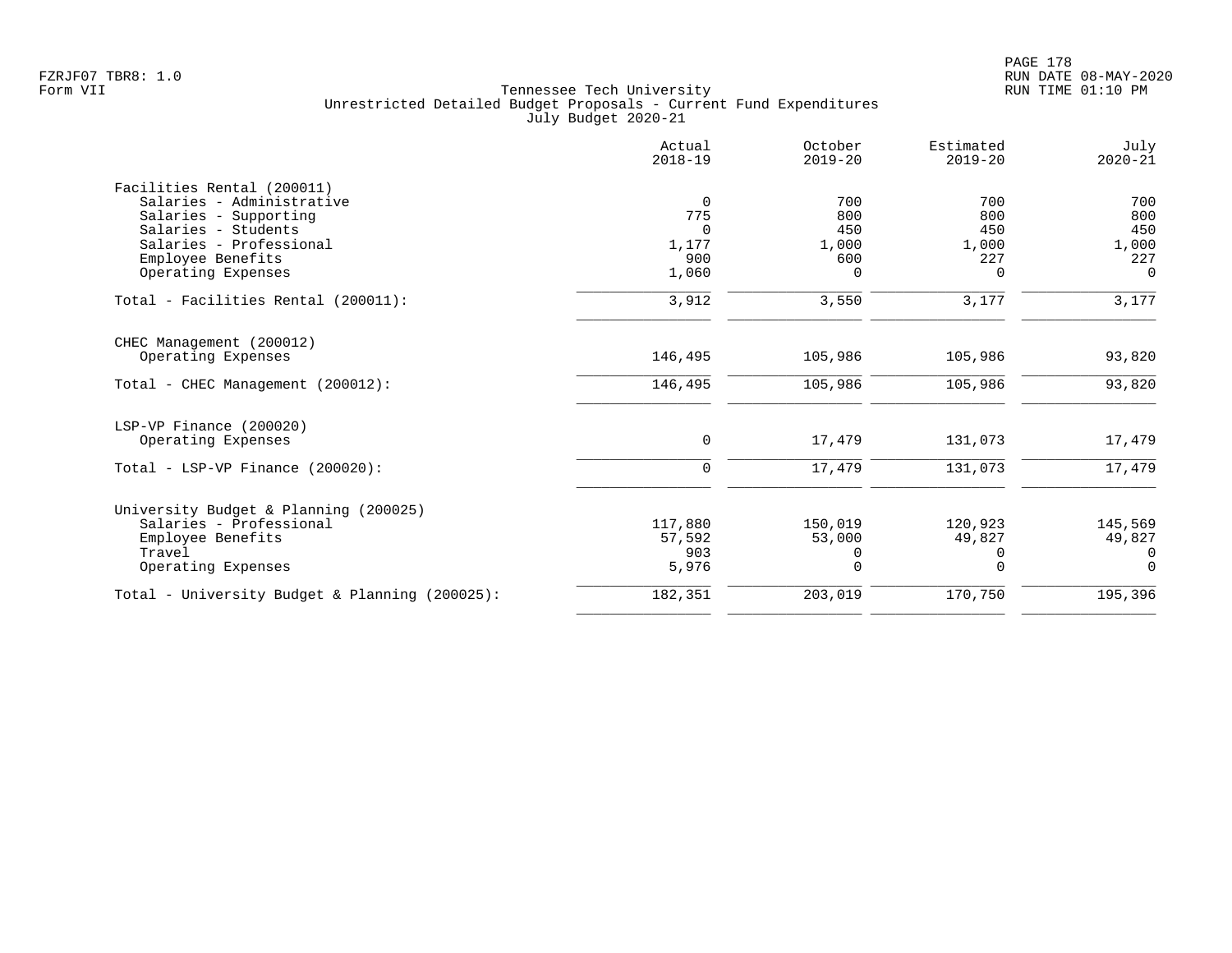|                                                   | Actual<br>$2018 - 19$ | October<br>$2019 - 20$ | Estimated<br>$2019 - 20$ | July<br>$2020 - 21$ |
|---------------------------------------------------|-----------------------|------------------------|--------------------------|---------------------|
| Compliance Office (200026)                        |                       |                        |                          |                     |
| Salaries - Administrative                         | 106,565               | 106,665                | 107,111                  | 107,656             |
| Salaries - Supporting                             | 35,700                | 35,700                 | 35,963                   | 36,525              |
| Salaries - Professional                           | 58,600                | 58,600                 | 58,801                   | 59,301              |
| Employee Benefits                                 | 75,023                | 51,050                 | 75,972                   | 75,972              |
| Travel                                            | 868                   | 3,000                  | 3,000                    | 3,000               |
| Operating Expenses                                | 6,887                 | 7,000                  | 7,000                    | 7,000               |
| Total - Compliance Office (200026):               | 283,643               | 262,015                | 287,847                  | 289,454             |
| PCI Compliance (200030)                           |                       |                        |                          |                     |
| Operating Expenses                                | $\mathbf 0$           | 5,000                  | 5,000                    | 5,000               |
| Total - PCI Compliance (200030):                  | $\Omega$              | 5,000                  | 5,000                    | 5,000               |
| Fraudulent Payroll Activity (200031)              |                       |                        |                          |                     |
| Operating Expenses                                | 10,039                | 0                      | 0                        | $\mathbf 0$         |
| Total - Fraudulent Payroll Activity (200031):     | 10,039                | $\mathbf 0$            | $\mathbf 0$              | $\Omega$            |
| Postage and Mailing (203007)                      |                       |                        |                          |                     |
| Operating Expenses                                | 142,600               | 170,000                | 170,000                  | 170,000             |
| Total - Postage and Mailing (203007):             | 142,600               | 170,000                | 170,000                  | 170,000             |
| Postage and Mailing Transfer In (203008)          |                       |                        |                          |                     |
| Operating Expenses                                | $-156, 174$           | $\Omega$               | $\Omega$                 | $\mathbf 0$         |
| Department Revenues                               | $-266$                | $-170,000$             | $-170,000$               | $-170,000$          |
| Total - Postage and Mailing Transfer In (203008): | $-156, 440$           | $-170,000$             | $-170,000$               | $-170,000$          |
|                                                   |                       |                        |                          |                     |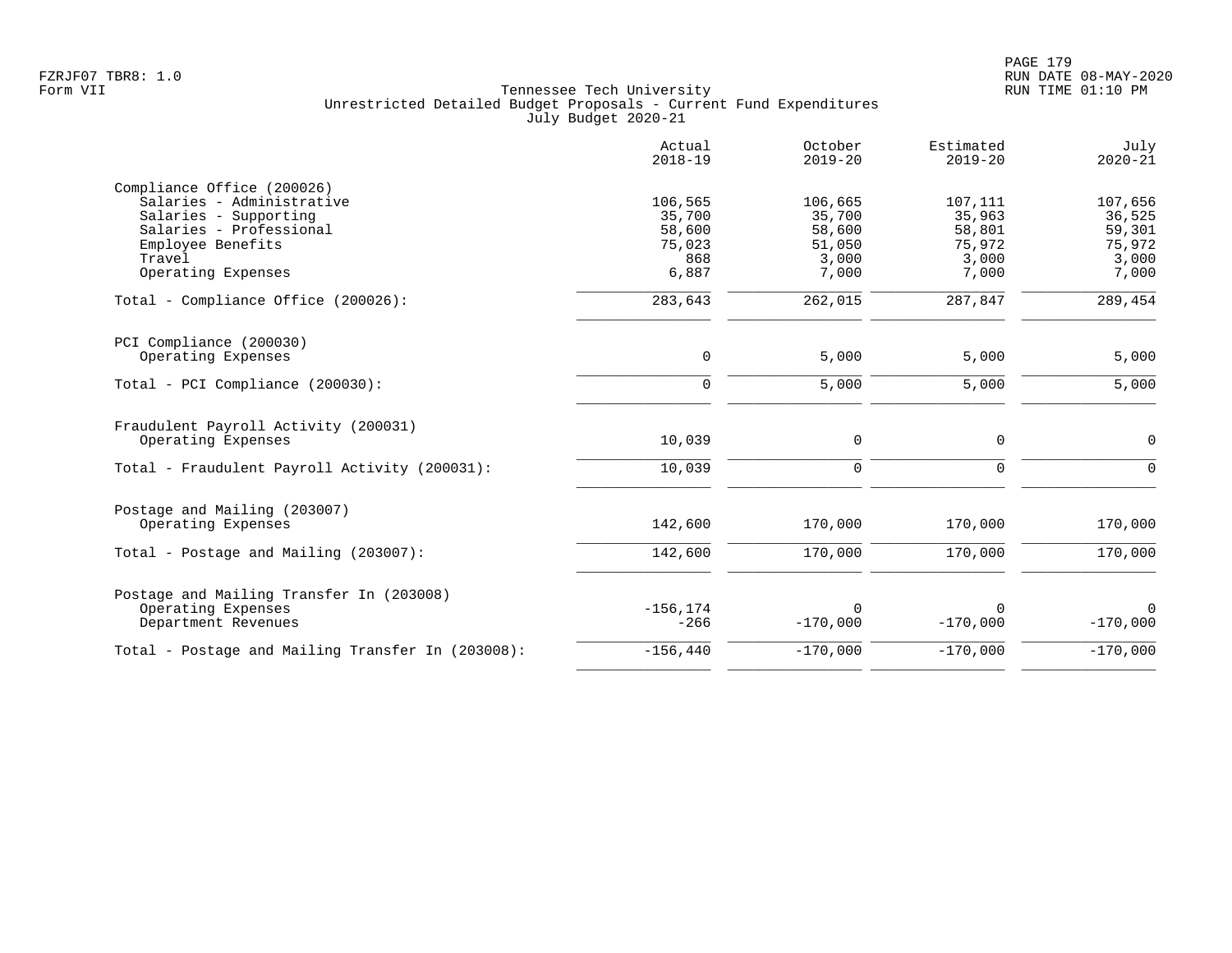|                                                   | Actual<br>$2018 - 19$ | October<br>$2019 - 20$ | Estimated<br>$2019 - 20$ | July<br>$2020 - 21$ |
|---------------------------------------------------|-----------------------|------------------------|--------------------------|---------------------|
| Printing Services (203009)                        |                       |                        |                          |                     |
| Salaries - Supporting                             | O                     | 2,610                  | 2,610                    | 2,610               |
| Salaries - Students                               | $\Omega$              | 2,120                  | 2,120                    | 2,120               |
| Employee Benefits                                 | $\Omega$              | 46,190                 | $\Omega$                 | $\Omega$            |
| Travel                                            | $\Omega$              | 140                    | 140                      | 140                 |
| Operating Expenses                                | 419,074               | 313,320                | 313,320                  | 313,320             |
| Department Revenues                               | 8,300                 | 8,300                  | 8,300                    | 8,300               |
| Total - Printing Services (203009):               | 427,374               | 372,680                | 326,490                  | 326,490             |
| Printing Serv Transf In (203010)                  |                       |                        |                          |                     |
| Operating Expenses                                | $-333,854$            | $\mathbf 0$            | 0                        | 0                   |
| Department Revenues                               | 0                     | $-235,520$             | $-235,520$               | $-235,520$          |
| Total - Printing Serv Transf In (203010):         | $-333,854$            | $-235,520$             | $-235,520$               | $-235,520$          |
| Printing Serv Allocation Offset (203011)          |                       |                        |                          |                     |
| Operating Expenses                                | $-1,962$              | $\Omega$               | $\Omega$                 | $\mathbf 0$         |
| Department Revenues                               | 0                     | $-40,000$              | 6,190                    | 6,190               |
| Total - Printing Serv Allocation Offset (203011): | $-1,962$              | $-40,000$              | 6,190                    | 6,190               |
| Mail Services Spouse Dependent (203014)           |                       |                        |                          |                     |
| Employee Benefits                                 | 5,949                 | 10,830                 | 10,830                   | 10,830              |
| Total - Mail Services Spouse Dependent (203014):  | 5,949                 | 10,830                 | 10,830                   | 10,830              |
|                                                   |                       |                        |                          |                     |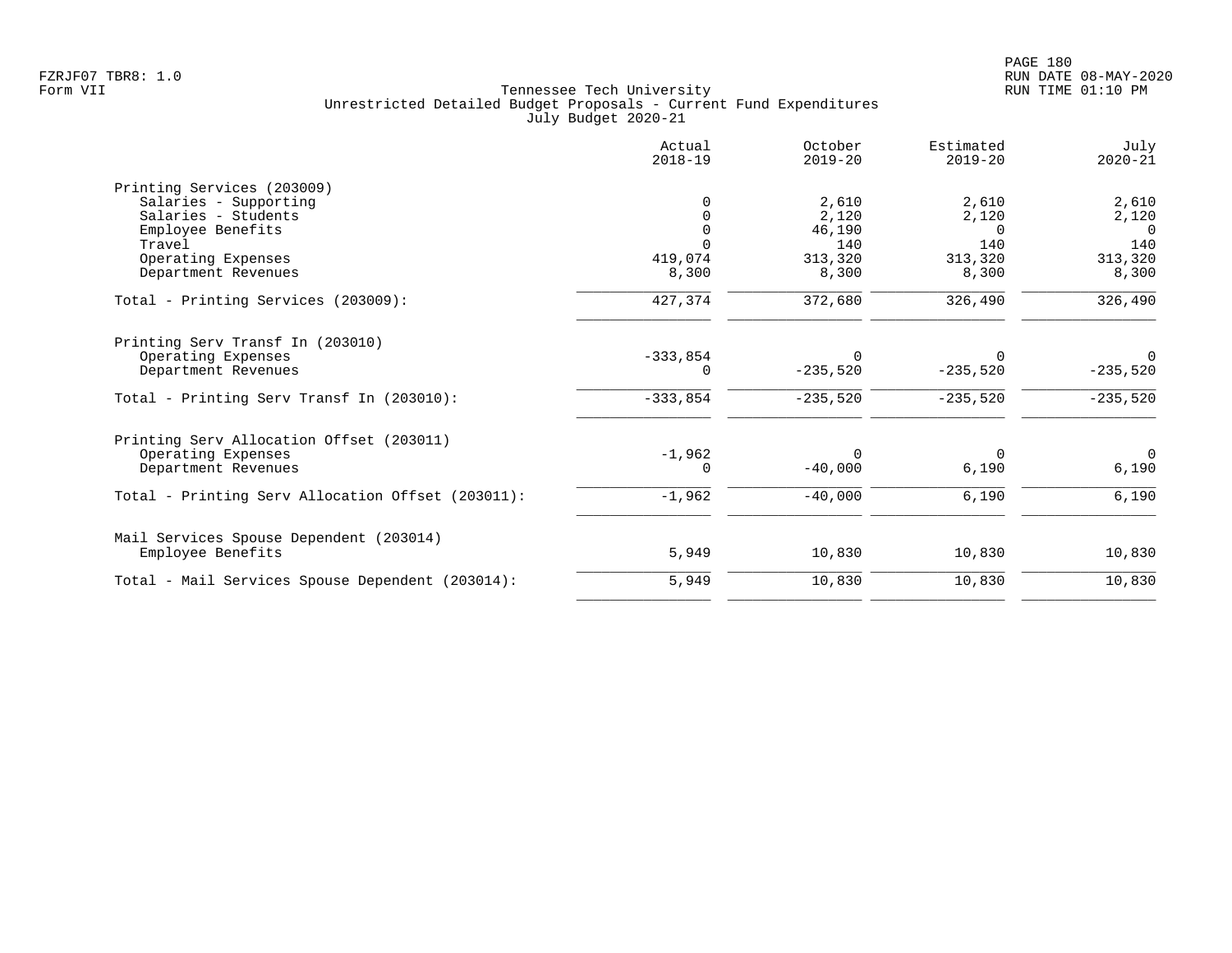| Actual<br>$2018 - 19$ | October<br>$2019 - 20$      | Estimated<br>$2019 - 20$ | July<br>$2020 - 21$     |
|-----------------------|-----------------------------|--------------------------|-------------------------|
|                       |                             |                          |                         |
| 0                     | 3,300                       | 3,300                    | 3,300                   |
| $\Omega$              | 3,300                       | 3,300                    | 3,300                   |
|                       |                             |                          |                         |
| 350,751               | 309,778                     | 297,826                  | 297,826                 |
| $\Omega$              | $-2,325$                    | 3,651                    | 3,651                   |
| 350,751               | 307,453                     | 301,477                  | 301,477                 |
|                       |                             |                          |                         |
|                       |                             |                          | $\mathbf 0$             |
| $-54,000$             | $\Omega$                    | $\Omega$                 | $\Omega$                |
| 7,719                 | 0                           | $\Omega$                 | $\Omega$                |
|                       |                             |                          |                         |
|                       |                             |                          | 101,961                 |
|                       |                             |                          | 113,104                 |
| 58,360                | 58,460                      | 61,030                   | 63,700                  |
| 118,906               | 130,365                     | 132,786                  | 132,786                 |
| $\Omega$              | 1,943                       | 1,943                    | 1,943                   |
| 8,094                 | 17,210                      | 17,210                   | 11,210                  |
| 378,114               | 420,593                     | 426,659                  | 424,704                 |
|                       | 61,719<br>100,961<br>91,793 | 0<br>100,961<br>111,654  | 0<br>101,461<br>112,229 |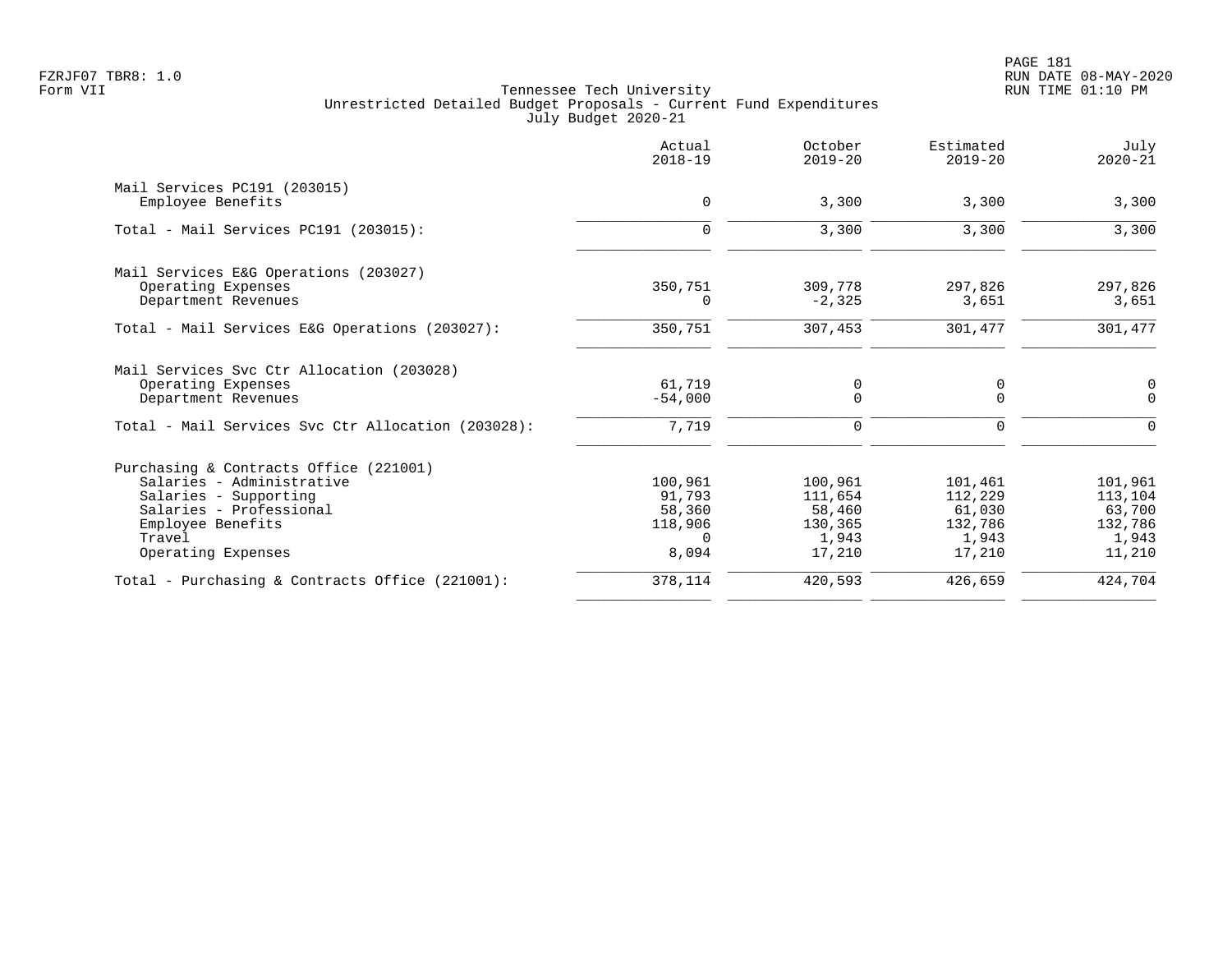|                                                   | Actual<br>$2018 - 19$ | October<br>$2019 - 20$ | Estimated<br>$2019 - 20$ | July<br>$2020 - 21$ |
|---------------------------------------------------|-----------------------|------------------------|--------------------------|---------------------|
| Environmental Health and Safety (221003)          |                       |                        |                          |                     |
| Salaries - Students                               | 11,053                | 11,000                 | 11,000                   | 11,000              |
| Salaries - Professional                           | 94,144                | 111,869                | 113,194                  | 114,618             |
| Employee Benefits                                 | 31,253                | 45,085                 | 37,944                   | 37,944              |
| Travel                                            | 3,148                 | $\Omega$               | 3,584                    | $\Omega$            |
| Operating Expenses                                | 47,702                | 31,661                 | 44,661                   | 31,661              |
| Total - Environmental Health and Safety (221003): | 187,300               | 199,615                | 210,383                  | 195,223             |
| Motor Pool Fuel (221006)                          |                       |                        |                          |                     |
| Operating Expenses                                | 100,487               | 150,000                | 150,000                  | 150,000             |
| Total - Motor Pool Fuel (221006):                 | 100,487               | 150,000                | 150,000                  | 150,000             |
| Motor Pool Fuel Transfer In (221007)              |                       |                        |                          |                     |
| Operating Expenses                                | $-100, 486$           | $-150,000$             | $-150,000$               | $-150,000$          |
| Total - Motor Pool Fuel Transfer In (221007):     | $-100, 486$           | $-150,000$             | $-150,000$               | $-150,000$          |
| Telephone Services (231000)                       |                       |                        |                          |                     |
| Salaries - Supporting                             | 78,760                | 75,009                 | 80,321                   | 78,353              |
| Salaries - Students                               | 4,293                 | 5,140                  | 5,140                    | 5,140               |
| Salaries - Professional                           | 142,876               | 142,876                | 87,660                   | 137,697             |
| Employee Benefits                                 | 107,786               | 125,910                | 91,378                   | 91,378              |
| Travel                                            | $\Omega$              | 1,000                  | 1,000                    | 1,000               |
| Operating Expenses                                | 217,581               | 558,891                | 553,891                  | 552,550             |
| Department Revenues                               | 99,975                | 100,000                | 100,000                  | 100,000             |
| Total - Telephone Services (231000):              | 651,271               | 1,008,826              | 919,390                  | 966,118             |
|                                                   |                       |                        |                          |                     |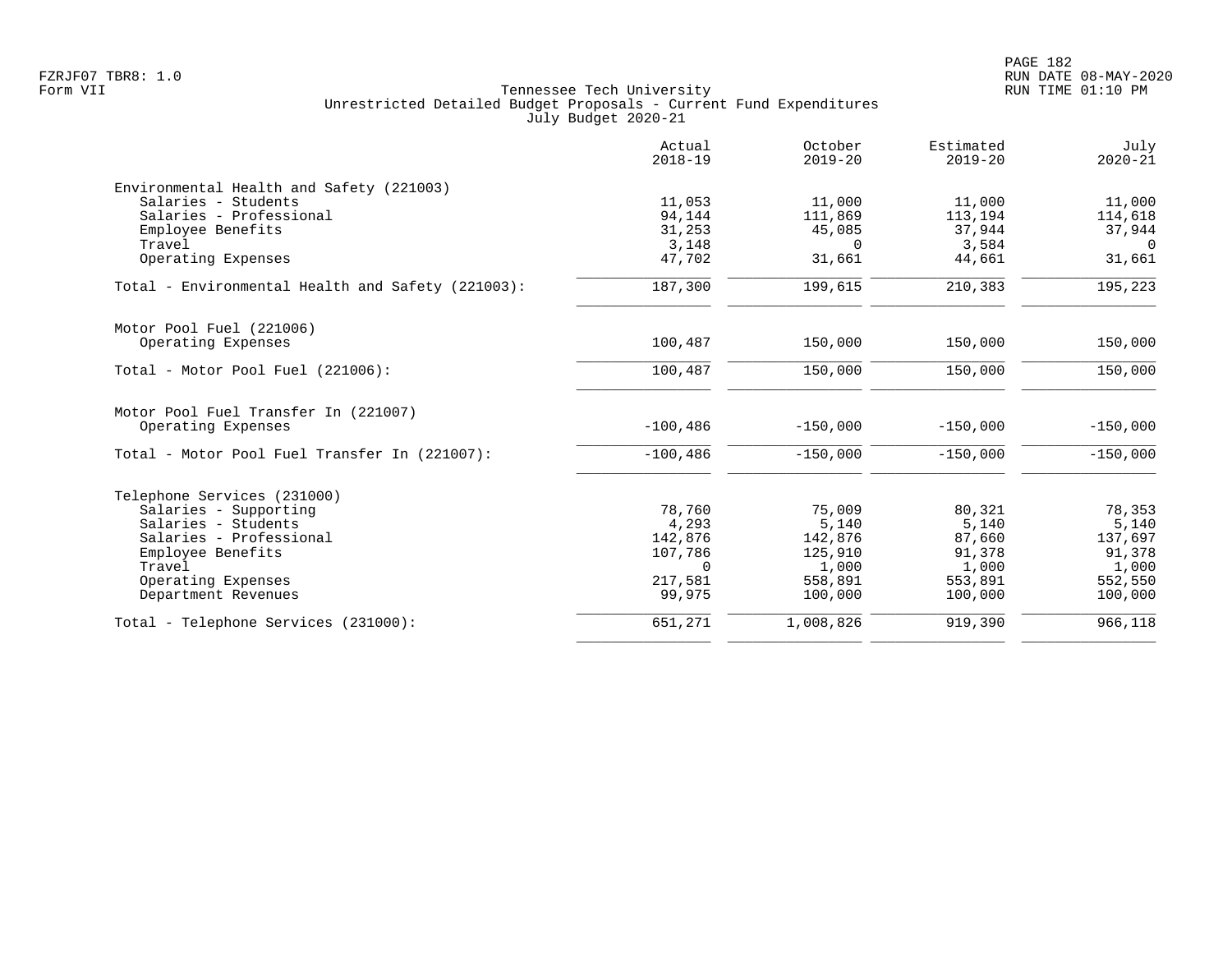|                                                  | Actual<br>$2018 - 19$ | October<br>$2019 - 20$ | Estimated<br>$2019 - 20$ | July<br>$2020 - 21$ |
|--------------------------------------------------|-----------------------|------------------------|--------------------------|---------------------|
| Telephone Transfer In (231001)                   |                       |                        |                          |                     |
| Operating Expenses<br>Department Revenues        | $-639,590$<br>$-8$    | $\Omega$<br>$-987,826$ | $\Omega$<br>$-898,390$   | 0<br>$-945, 117$    |
| Total - Telephone Transfer In (231001):          | $-639,598$            | $-987,826$             | $-898,390$               | $-945, 117$         |
| Cable TV (231002)                                |                       |                        |                          |                     |
| Operating Expenses                               | 129,907               | 127,000                | 127,000                  | 127,000             |
| Total - Cable TV $(231002)$ :                    | 129,907               | 127,000                | 127,000                  | 127,000             |
| Cable TV Transfer In (231003)                    |                       |                        |                          |                     |
| Operating Expenses<br>Department Revenues        | $-178,574$<br>0       | $\Omega$<br>$-127,000$ | $\Omega$<br>$-127,000$   | 0<br>$-127,000$     |
| Total - Cable TV Transfer In (231003):           | $-178,574$            | $-127,000$             | $-127,000$               | $-127,000$          |
| Regulated Waste Disposal (255001)                |                       |                        |                          |                     |
| Operating Expenses                               | 31,962                | 42,500                 | 25,916                   | 42,500              |
| Total - Regulated Waste Disposal (255001):       | 31,962                | 42,500                 | 25,916                   | 42,500              |
| VP for Univ Advancement Office (300000)          |                       |                        |                          |                     |
| Salaries - Administrative                        | 300,674               | 300,774                | 302,303                  | 303,932             |
| Salaries - Supporting                            | 188,261               | 185,069                | 176,798                  | 191,755             |
| Salaries - Students<br>Salaries - Professional   | 23,149<br>1,013,439   | 9,940<br>1,082,890     | 10,740<br>1,022,359      | 9,940<br>1,092,240  |
| Employee Benefits                                | 488,251               | 595,037                | 595,037                  | 595,037             |
| Travel                                           | 19,202                | 12,310                 | 12,310                   | 12,310              |
| Operating Expenses                               | 122,615               | 124,939                | 148,733                  | 129,167             |
| Total - VP for Univ Advancement Office (300000): | 2,155,591             | 2,310,959              | 2,268,280                | 2,334,381           |
|                                                  |                       |                        |                          |                     |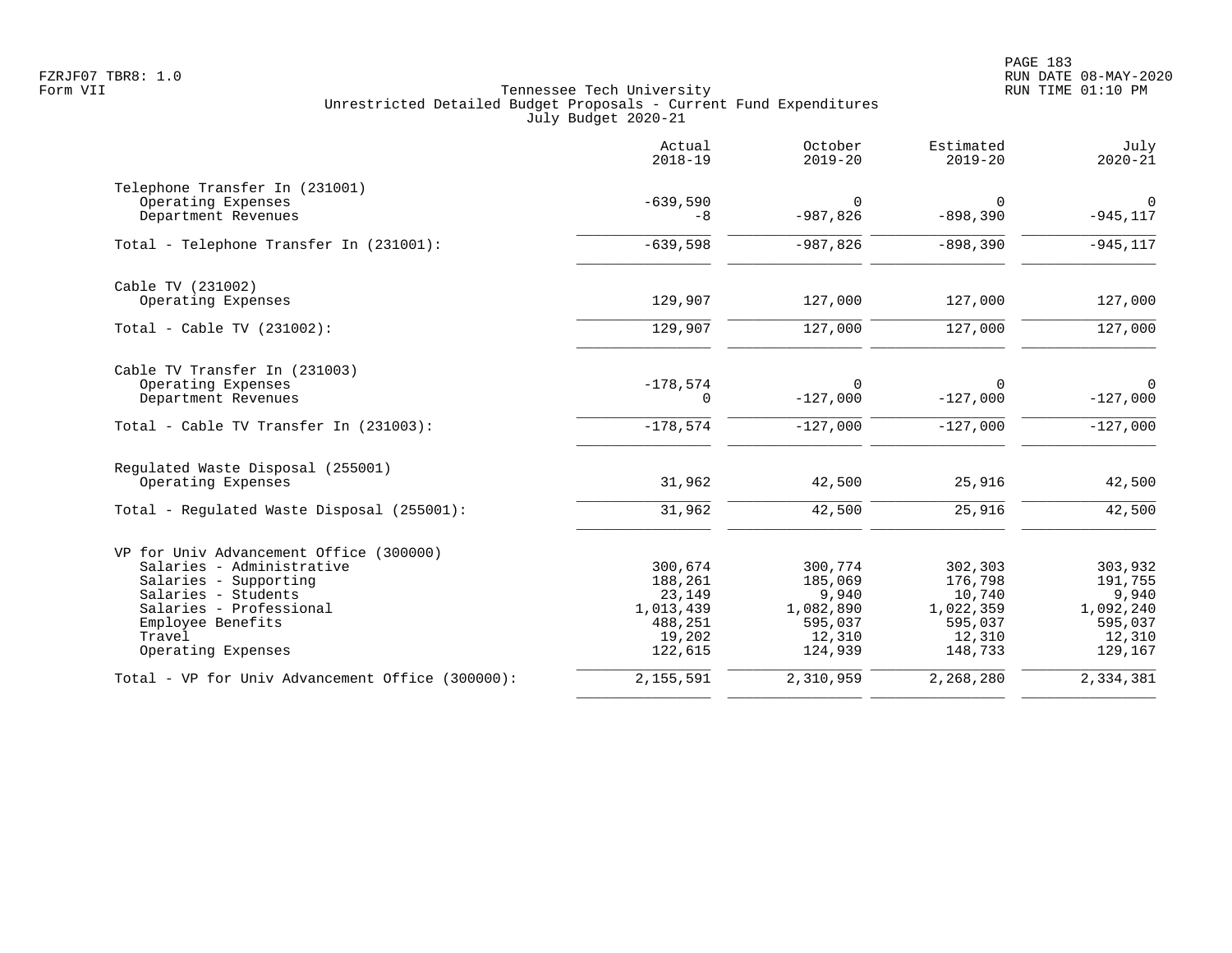PAGE 184 FZRJF07 TBR8: 1.0 RUN DATE 08-MAY-2020

|                                                                                                                           | Actual<br>$2018 - 19$                       | October<br>$2019 - 20$         | Estimated<br>$2019 - 20$          | July<br>$2020 - 21$                            |
|---------------------------------------------------------------------------------------------------------------------------|---------------------------------------------|--------------------------------|-----------------------------------|------------------------------------------------|
| Univ Advancement Advertising (301000)<br>Operating Expenses                                                               | 20                                          | 0                              | 0                                 | 0                                              |
| Total - Univ Advancement Advertising (301000):                                                                            | 20                                          | $\Omega$                       | $\Omega$                          | $\Omega$                                       |
| Univ Advancement Athletic Tickets (301001)<br>Operating Expenses                                                          | 114,554                                     | 114,560                        | 114,560                           | 114,560                                        |
| Total - Univ Advancement Athletic Tickets (301001):                                                                       | 114,554                                     | 114,560                        | 114,560                           | 114,560                                        |
| Univ Adv Graduate Assistant (301003)<br>Employee Benefits                                                                 | 3,492                                       | 25,440                         | 25,440                            | 25,440                                         |
| Total - Univ Adv Graduate Assistant (301003):                                                                             | 3,492                                       | 25,440                         | 25,440                            | 25,440                                         |
| Special Activity Fundraising (301004)<br>Salaries - Professional<br>Employee Benefits<br>Operating Expenses               | 70,942<br>19,260<br>0                       | 71,042<br>19,700<br>$\Omega$   | 71,588<br>19,766<br>$-4,111$      | 72,233<br>19,766<br>$-4,111$                   |
| Total - Special Activity Fundraising (301004):                                                                            | 90,202                                      | 90,742                         | 87,243                            | 87,888                                         |
| Univ Develop and Alumni Engagement (302000)<br>Salaries - Supporting<br>Employee Benefits<br>Travel<br>Operating Expenses | $\mathbf 0$<br>$\Omega$<br>36,128<br>25,678 | 500<br>110<br>21,170<br>19,670 | 0<br>$\Omega$<br>21,670<br>34,870 | $\overline{0}$<br>$\Omega$<br>21,670<br>18,670 |
| Total - Univ Develop and Alumni Engagement (302000):                                                                      | 61,806                                      | 41,450                         | 56,540                            | 40,340                                         |
|                                                                                                                           |                                             |                                |                                   |                                                |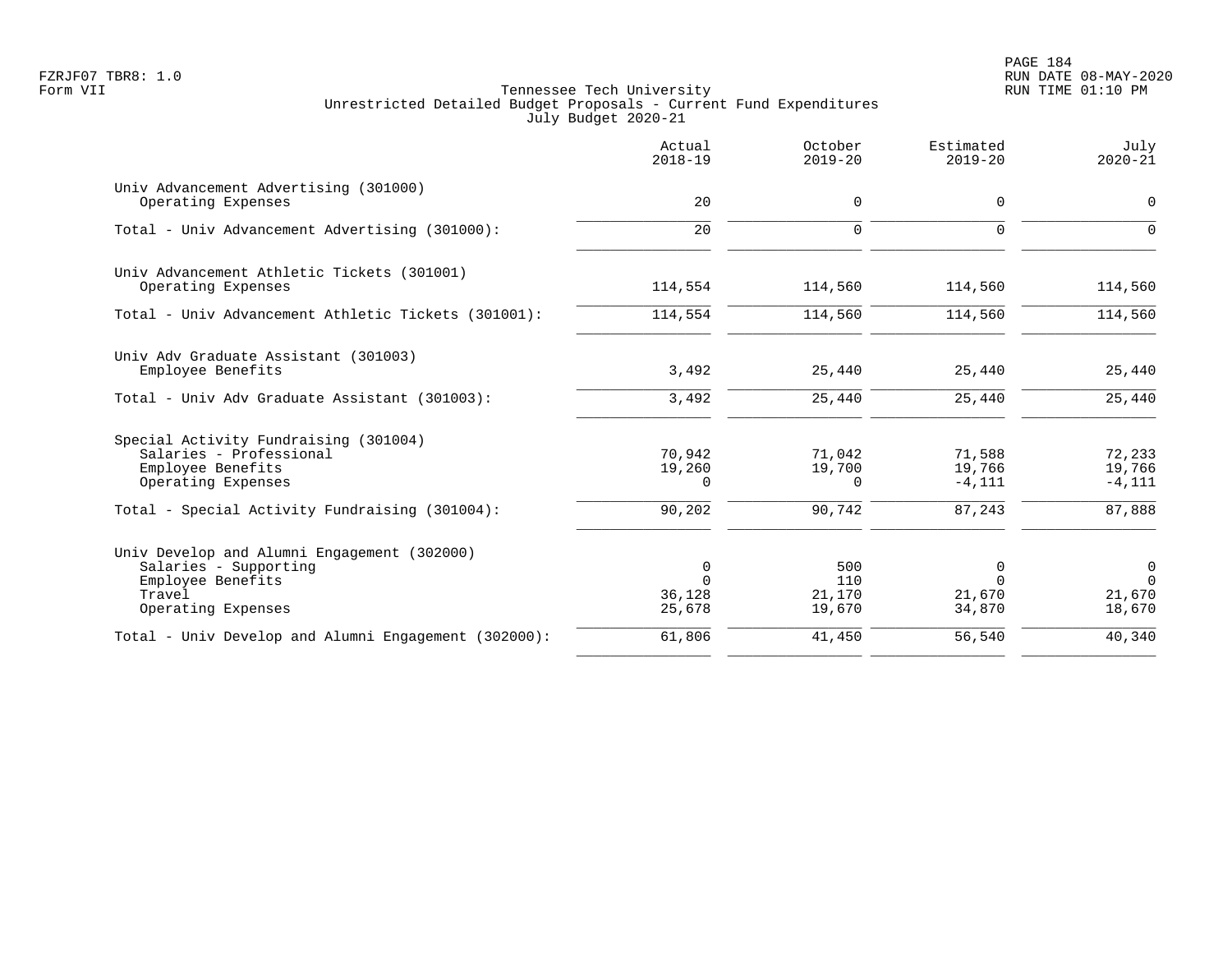| Actual<br>$2018 - 19$ | October<br>$2019 - 20$ | Estimated<br>$2019 - 20$ | July<br>$2020 - 21$ |
|-----------------------|------------------------|--------------------------|---------------------|
|                       |                        |                          |                     |
| 6,417                 | 17,500                 | 24,840                   | 2,500               |
| 6,417                 | 17,500                 | 24,840                   | 2,500               |
|                       |                        |                          |                     |
| 129,700               | 129,800                | 135,700                  | 131,700             |
| 184,274               | 136,378                | 143,945                  | 137,999             |
| 6,670                 | $\Omega$               | 11,000                   | $\overline{0}$      |
| 462,453               | 553,151                | 529,261                  | 558,838             |
| 309,350               | 326,070                | 337,454                  | 337,454             |
| 2,882                 | 820                    | 820                      | 820                 |
| 25,052                | 15,635                 | 40,635                   | 15,635              |
| 1,120,381             | 1,161,854              | 1,198,815                | 1,182,446           |
|                       |                        |                          |                     |
| $-31,090$             | $\Omega$               | $-36,600$                | $\overline{0}$      |
| 0                     | $-4,120$               | $-4,120$                 | $-4,120$            |
| $-31,090$             | $-4,120$               | $-40.720$                | $-4,120$            |
|                       |                        |                          |                     |
| 39                    | 420                    | 470                      | 470                 |
| $-1,000$              | $-420$                 | 10,180                   | $-420$              |
| $-961$                | $\mathbf 0$            | 10,650                   | 50                  |
|                       |                        |                          |                     |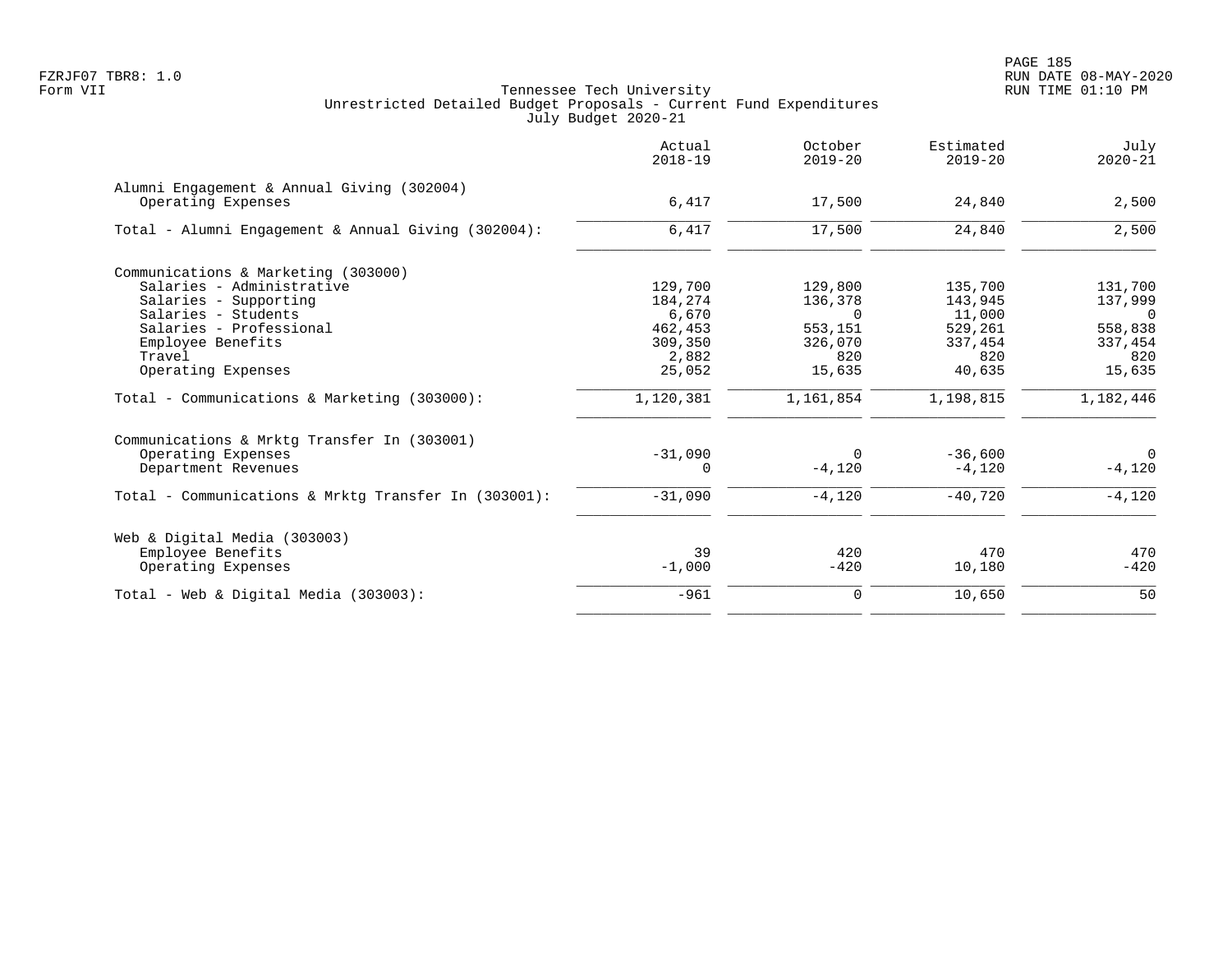| Actual<br>$2018 - 19$ | October<br>$2019 - 20$                        | Estimated<br>$2019 - 20$             | July<br>$2020 - 21$                            |
|-----------------------|-----------------------------------------------|--------------------------------------|------------------------------------------------|
|                       |                                               |                                      |                                                |
| $\mathbf 0$           | 2,113                                         | 2,152                                | $\mathbf 0$                                    |
| $\mathbf 0$           | 2,113                                         | 2,152                                | 0                                              |
|                       |                                               |                                      |                                                |
|                       |                                               |                                      | 43,103                                         |
|                       | $\Omega$                                      |                                      | $\Omega$                                       |
|                       |                                               |                                      | 63,380                                         |
| 35                    | 420                                           | $\Omega$                             | 420                                            |
|                       |                                               |                                      | 24,268                                         |
| 1,500                 | 1,500                                         | 1,500                                | 1,500                                          |
| 65,140                | 169,968                                       | 166,770                              | 132,671                                        |
|                       |                                               |                                      |                                                |
| $-19,750$             | $-22.500$                                     | $-22,500$                            | $-22,500$                                      |
| 0                     | $-580$                                        | $-580$                               | $-580$                                         |
| $-19,750$             | $-23,080$                                     | $-23,080$                            | $-23,080$                                      |
|                       |                                               |                                      |                                                |
|                       |                                               |                                      | 28,250                                         |
| 0                     | $-142,648$                                    | $-142,850$                           | $-105, 352$                                    |
| $-19,644$             | $-114,398$                                    | $-114,600$                           | $-77,102$                                      |
|                       | 39,600<br>9,770<br>13,467<br>768<br>$-19.644$ | 42,400<br>63,380<br>62,268<br>28,250 | 43,202<br>10,000<br>63,380<br>48,688<br>28,250 |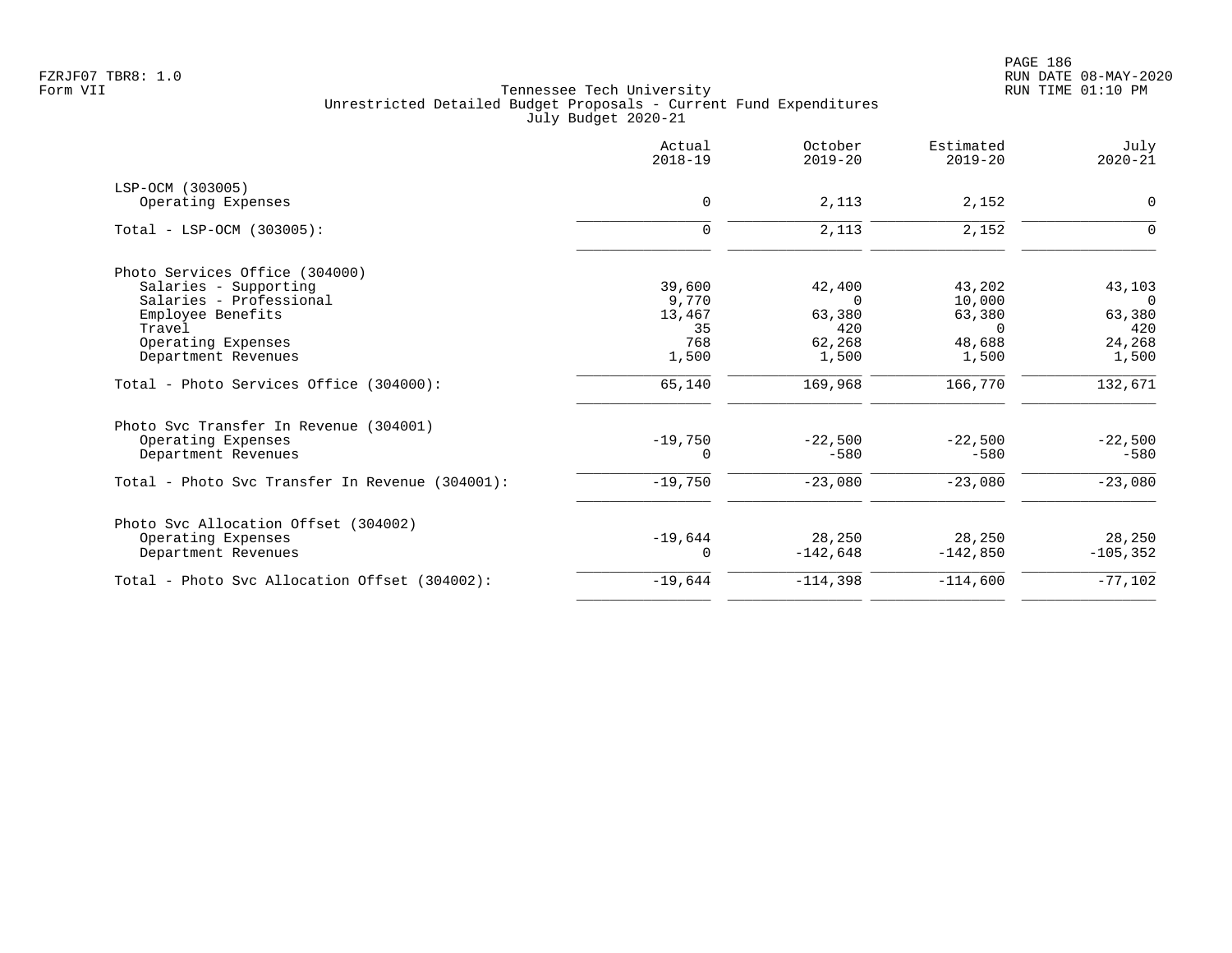PAGE 187 FZRJF07 TBR8: 1.0 RUN DATE 08-MAY-2020

|                                                                                                                                                        | Actual<br>$2018 - 19$                     | October<br>$2019 - 20$                                | Estimated<br>$2019 - 20$                              | July<br>$2020 - 21$                                 |
|--------------------------------------------------------------------------------------------------------------------------------------------------------|-------------------------------------------|-------------------------------------------------------|-------------------------------------------------------|-----------------------------------------------------|
| TBR Spouse Dependent Discount (700000)<br>Employee Benefits                                                                                            | 77,351                                    | 75,700                                                | 118,389                                               | 104,389                                             |
| Total - TBR Spouse Dependent Discount (700000):                                                                                                        | 77,351                                    | 75,700                                                | 118,389                                               | 104,389                                             |
| TBR Employ Remission PC191 (700001)<br>Employee Benefits                                                                                               | 44,494                                    | 33,940                                                | 34,392                                                | 34,392                                              |
| Total - TBR Employ Remission PC191 (700001):                                                                                                           | 44,494                                    | 33,940                                                | 34,392                                                | 34,392                                              |
| E and G Data Processing Allocation (700003)<br>Department Revenues                                                                                     | 501,939                                   | 590,560                                               | 539,210                                               | 560,260                                             |
| Total - E and G Data Processing Allocation (700003):                                                                                                   | 501,939                                   | 590,560                                               | 539,210                                               | 560,260                                             |
| E and G Claims Adjustment (700004)<br>Operating Expenses                                                                                               | 19,235                                    | 56,480                                                | 56,480                                                | 56,480                                              |
| Total - E and G Claims Adjustment $(700004)$ :                                                                                                         | 19,235                                    | 56,480                                                | 56,480                                                | 56,480                                              |
| $E$ and G Support (700005)<br>Salaries - Administrative<br>Salaries - Supporting<br>Salaries - Professional<br>Employee Benefits<br>Operating Expenses | 0<br>$\mathbf 0$<br>335,487<br>$-131,918$ | 70,139<br>29,158<br>98,591<br>1,546,025<br>$-126,698$ | 28,898<br>11,037<br>32,514<br>1,545,069<br>$-147,619$ | 56,122<br>21,858<br>82,148<br>985,604<br>$-144,556$ |
| Total - E and G Support $(700005)$ :                                                                                                                   | 203,569                                   | 1,617,215                                             | 1,469,899                                             | 1,001,176                                           |
|                                                                                                                                                        |                                           |                                                       |                                                       |                                                     |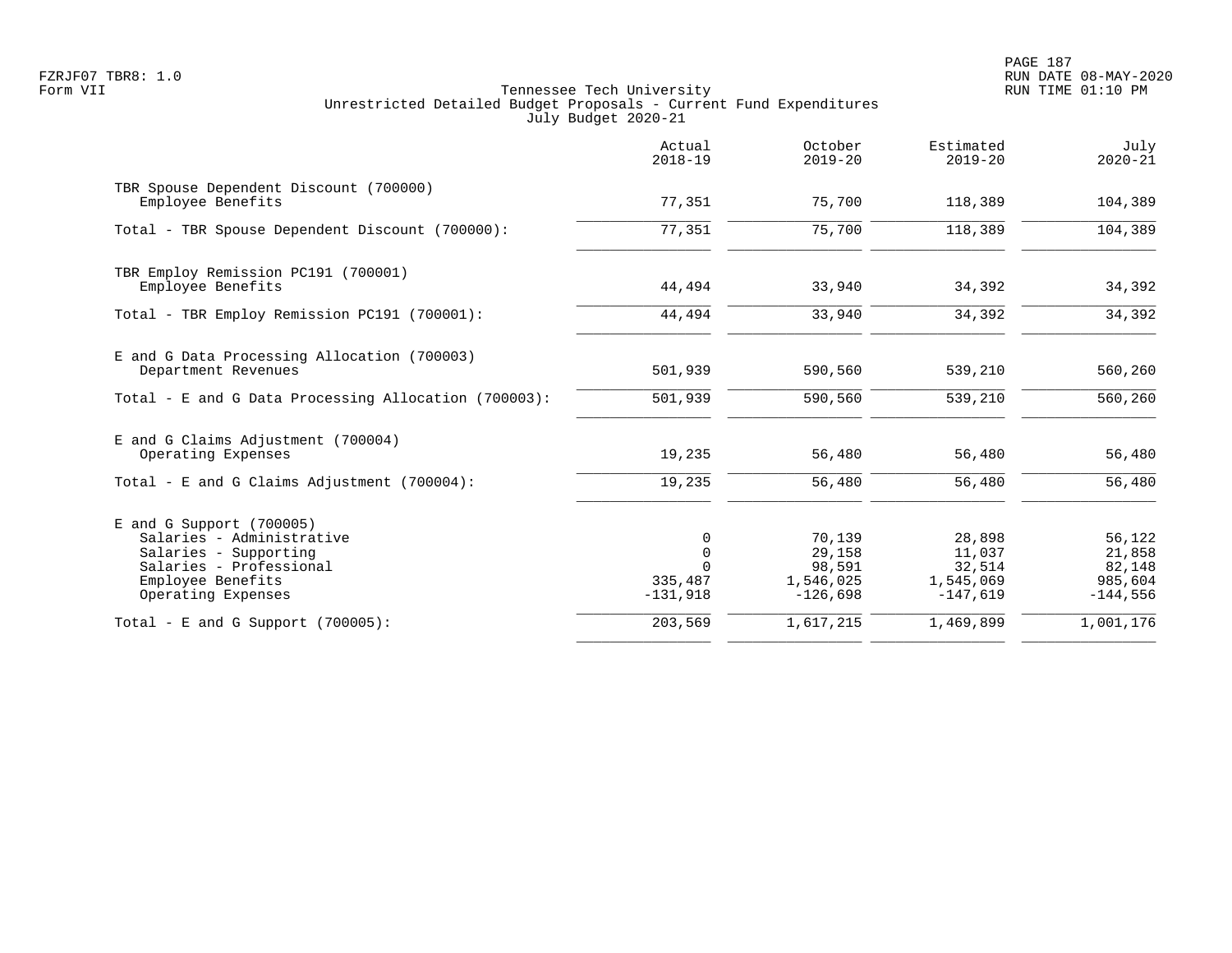PAGE 188 FZRJF07 TBR8: 1.0 RUN DATE 08-MAY-2020

|                                                                               | Actual<br>$2018 - 19$ | October<br>$2019 - 20$ | Estimated<br>$2019 - 20$ | July<br>$2020 - 21$ |
|-------------------------------------------------------------------------------|-----------------------|------------------------|--------------------------|---------------------|
| E and G Other Salary Pool (700009)<br>Salaries - Supporting                   | 0                     | 15,220                 | 15,220                   | 15,220              |
| Total - E and G Other Salary Pool (700009):                                   | $\mathbf 0$           | 15,220                 | 15,220                   | 15,220              |
| TBR Chargeback non TN eCampus (700017)<br>Operating Expenses                  | 61,337                | 52,740                 | 52,740                   | 52,740              |
| Total - TBR Chargeback non TN eCampus (700017):                               | 61,337                | 52,740                 | 52,740                   | 52,740              |
| Legal Fees (700023)<br>Operating Expenses<br>Total - Legal Fees $(700023)$ :  | 27,125<br>27,125      | 19,000<br>19,000       | 19,000<br>19,000         | 19,000<br>19,000    |
| License Fees (700024)<br>Operating Expenses<br>Total - License Fees (700024): | 18,231<br>18,231      | 20,000<br>20,000       | 20,000<br>20,000         | 20,000<br>20,000    |
| Membership Fees (700025)<br>Operating Expenses                                | 151,456               | 164,867                | 164,867                  | 159,632             |
| Total - Membership Fees (700025):                                             | 151,456               | 164,867                | 164,867                  | 159,632             |
|                                                                               |                       |                        |                          |                     |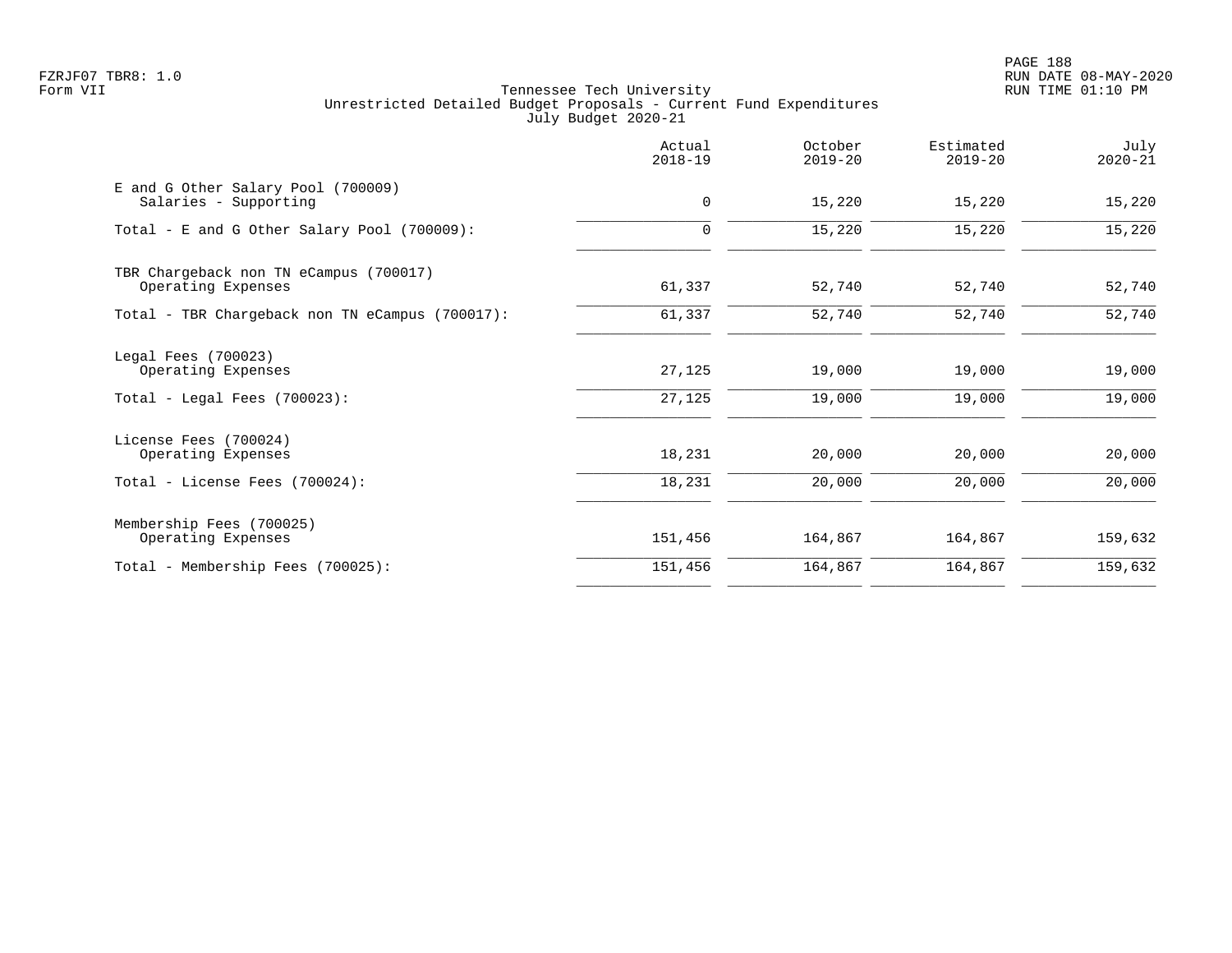PAGE 189 FZRJF07 TBR8: 1.0 RUN DATE 08-MAY-2020

|                                                             | Actual<br>$2018 - 19$ | October<br>$2019 - 20$ | Estimated<br>$2019 - 20$ | July<br>$2020 - 21$ |
|-------------------------------------------------------------|-----------------------|------------------------|--------------------------|---------------------|
| Consultation Services (700026)<br>Operating Expenses        | 0                     | 7,800                  | 207,800                  | 7,800               |
| Total - Consultation Services (700026):                     | $\mathbf 0$           | 7,800                  | 207,800                  | 7,800               |
| Banking Services (700027)<br>Operating Expenses             | 519,995               | 97,700                 | 97,700                   | 97,700              |
| Total - Banking Services (700027):                          | 519,995               | 97,700                 | 97,700                   | 97,700              |
| Collection of Debts (700028)<br>Operating Expenses          | $-96,218$             | 26,770                 | 26,770                   | 26,770              |
| Total - Collection of Debts (700028):                       | $-96,218$             | 26,770                 | 26,770                   | 26,770              |
| Provision for Doubtful Accts (700029)<br>Operating Expenses | 171                   | 80,000                 | 80,000                   | 80,000              |
| Total - Provision for Doubtful Accts (700029):              | 171                   | 80,000                 | 80,000                   | 80,000              |
| External Audit (700030)<br>Operating Expenses               | 78,132                | 75,000                 | 75,000                   | 75,000              |
| Total - External Audit (700030):                            | 78,132                | 75,000                 | 75,000                   | 75,000              |
|                                                             |                       |                        |                          |                     |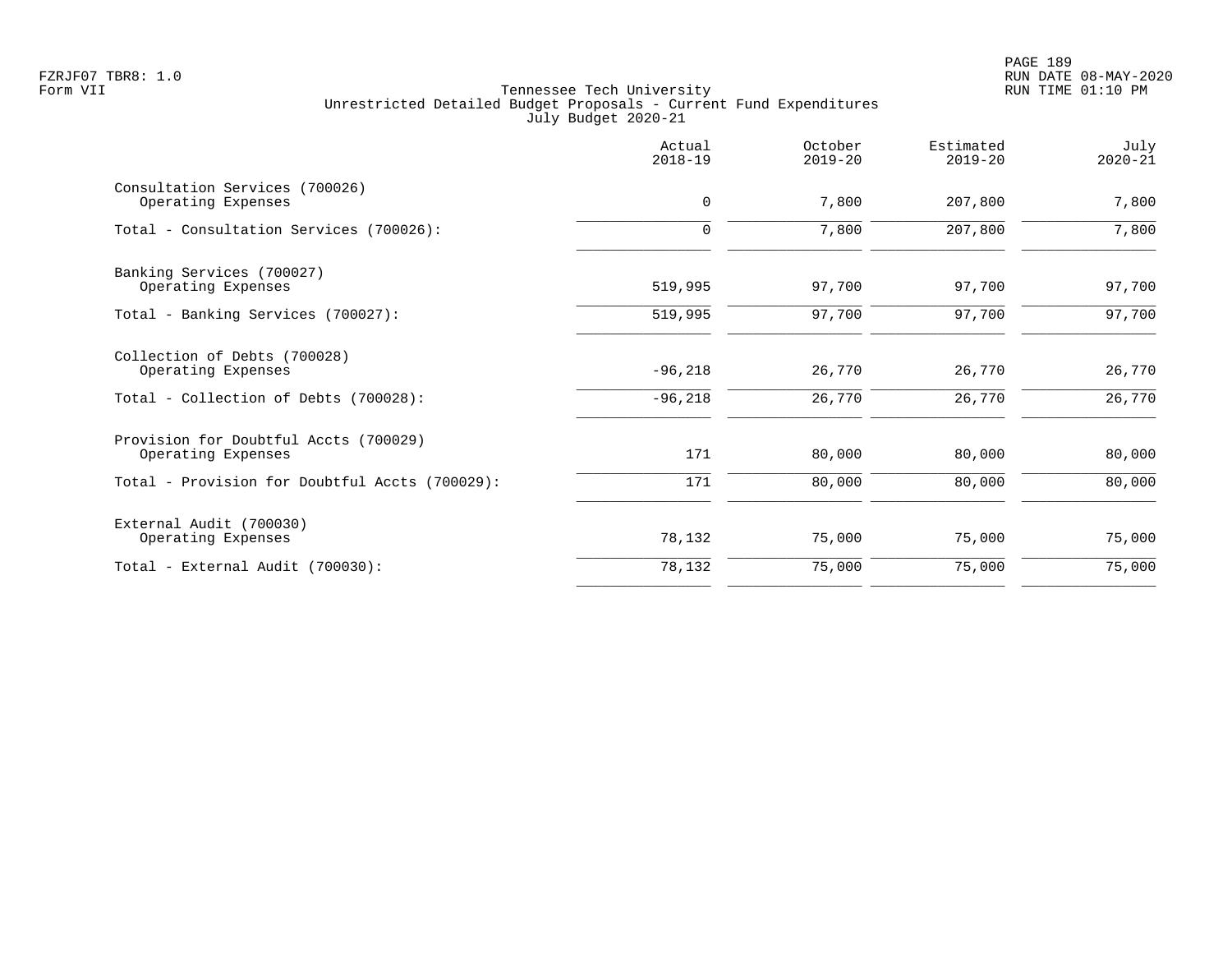|                                                                              | Actual<br>$2018 - 19$ | October<br>$2019 - 20$ | Estimated<br>$2019 - 20$ | July<br>$2020 - 21$ |
|------------------------------------------------------------------------------|-----------------------|------------------------|--------------------------|---------------------|
| Training (700031)<br>Operating Expenses                                      | $\mathbf 0$           | 1,360                  | 1,360                    | 1,360               |
| Total - Training $(700031)$ :                                                | $\mathbf 0$           | 1,360                  | 1,360                    | 1,360               |
| Cafeteria Benefits (700032)<br>Operating Expenses                            | 4,533                 | 15,000                 | 15,000                   | 15,000              |
| Total - Cafeteria Benefits (700032):                                         | 4,533                 | 15,000                 | 15,000                   | 15,000              |
| Background Checks (700033)<br>Operating Expenses                             | 20,282                | 22,700                 | 22,700                   | 22,700              |
| Total - Background Checks (700033):                                          | 20,282                | 22,700                 | 22,700                   | 22,700              |
| Allocation to Aux Ent (700037)<br>Department Revenues                        | $-318,840$            | $-390,270$             | $-391,330$               | $-413,330$          |
| Total - Allocation to Aux Ent (700037):                                      | $-318,840$            | $-390,270$             | $-391,330$               | $-413,330$          |
| Post Office Allocation (700045)<br>Operating Expenses<br>Department Revenues | $\Omega$<br>30,344    | 6,650<br>$\Omega$      | 6,650<br>$\Omega$        | $6,650$<br>$\Omega$ |
| Total - Post Office Allocation (700045):                                     | 30,344                | 6,650                  | 6,650                    | 6,650               |
|                                                                              |                       |                        |                          |                     |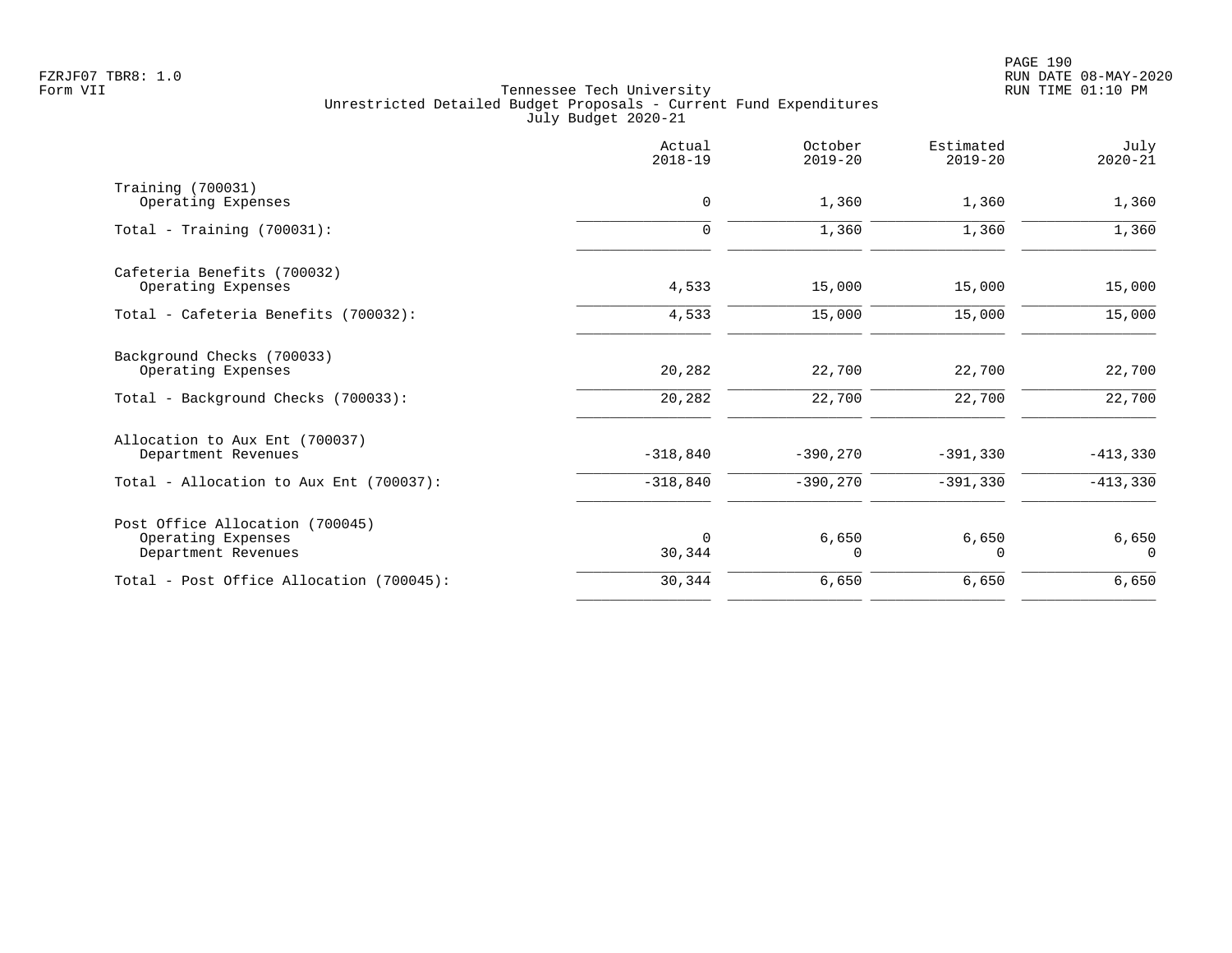# FZRJF07 TBR8: 1.0 RUN DATE 08-MAY-2020 Tennessee Tech University Unrestricted Detailed Budget Proposals - Current Fund Expenditures July Budget 2020-21

| Estimated<br>$2019 - 20$ | October<br>$2019 - 20$                                                                                                                                                                                                              | Actual<br>$2018 - 19$                                                                                                                                                                                                                       |                                                                                                                                                                                                                            |
|--------------------------|-------------------------------------------------------------------------------------------------------------------------------------------------------------------------------------------------------------------------------------|---------------------------------------------------------------------------------------------------------------------------------------------------------------------------------------------------------------------------------------------|----------------------------------------------------------------------------------------------------------------------------------------------------------------------------------------------------------------------------|
|                          |                                                                                                                                                                                                                                     |                                                                                                                                                                                                                                             | TTU Staff Tuit Maint Reimbursment (700068)                                                                                                                                                                                 |
| 27,736                   | 27,736                                                                                                                                                                                                                              | 27,196                                                                                                                                                                                                                                      | Employee Benefits                                                                                                                                                                                                          |
| 27,736                   | 27,736                                                                                                                                                                                                                              | 27,196                                                                                                                                                                                                                                      | Total - TTU Staff Tuit Maint Reimbursment (700068):                                                                                                                                                                        |
|                          |                                                                                                                                                                                                                                     |                                                                                                                                                                                                                                             | Total - Institutional Support (450):                                                                                                                                                                                       |
|                          |                                                                                                                                                                                                                                     |                                                                                                                                                                                                                                             | Salaries - Administrative                                                                                                                                                                                                  |
|                          |                                                                                                                                                                                                                                     |                                                                                                                                                                                                                                             | Salaries - Academic                                                                                                                                                                                                        |
|                          |                                                                                                                                                                                                                                     |                                                                                                                                                                                                                                             | Salaries - Supporting                                                                                                                                                                                                      |
|                          |                                                                                                                                                                                                                                     |                                                                                                                                                                                                                                             | Salaries - Students                                                                                                                                                                                                        |
|                          |                                                                                                                                                                                                                                     |                                                                                                                                                                                                                                             | Salaries - Professional                                                                                                                                                                                                    |
|                          |                                                                                                                                                                                                                                     |                                                                                                                                                                                                                                             | Employee Benefits                                                                                                                                                                                                          |
|                          |                                                                                                                                                                                                                                     |                                                                                                                                                                                                                                             | Travel                                                                                                                                                                                                                     |
|                          |                                                                                                                                                                                                                                     |                                                                                                                                                                                                                                             | Operating Expenses                                                                                                                                                                                                         |
|                          |                                                                                                                                                                                                                                     |                                                                                                                                                                                                                                             | Capital Outlay                                                                                                                                                                                                             |
| $-1, 310, 939$           | $-1, 399, 929$                                                                                                                                                                                                                      | 268,940                                                                                                                                                                                                                                     | Department Revenues                                                                                                                                                                                                        |
|                          |                                                                                                                                                                                                                                     |                                                                                                                                                                                                                                             | Total                                                                                                                                                                                                                      |
|                          |                                                                                                                                                                                                                                     |                                                                                                                                                                                                                                             |                                                                                                                                                                                                                            |
|                          |                                                                                                                                                                                                                                     |                                                                                                                                                                                                                                             | Total - Institutional Support (45):                                                                                                                                                                                        |
| 2,551,880                | 2,896,516                                                                                                                                                                                                                           | 2,883,473                                                                                                                                                                                                                                   | Salaries - Administrative                                                                                                                                                                                                  |
|                          |                                                                                                                                                                                                                                     |                                                                                                                                                                                                                                             | Salaries - Academic                                                                                                                                                                                                        |
|                          |                                                                                                                                                                                                                                     |                                                                                                                                                                                                                                             | Salaries - Supporting                                                                                                                                                                                                      |
|                          |                                                                                                                                                                                                                                     |                                                                                                                                                                                                                                             | Salaries - Students                                                                                                                                                                                                        |
|                          |                                                                                                                                                                                                                                     |                                                                                                                                                                                                                                             | Salaries - Professional                                                                                                                                                                                                    |
|                          |                                                                                                                                                                                                                                     |                                                                                                                                                                                                                                             | Employee Benefits                                                                                                                                                                                                          |
|                          |                                                                                                                                                                                                                                     |                                                                                                                                                                                                                                             | Travel                                                                                                                                                                                                                     |
|                          |                                                                                                                                                                                                                                     |                                                                                                                                                                                                                                             | Operating Expense                                                                                                                                                                                                          |
|                          |                                                                                                                                                                                                                                     |                                                                                                                                                                                                                                             | Capital Outlay                                                                                                                                                                                                             |
|                          |                                                                                                                                                                                                                                     |                                                                                                                                                                                                                                             | Department Revenues                                                                                                                                                                                                        |
| 17,107,687               | 17, 443, 716                                                                                                                                                                                                                        | 15, 159, 752                                                                                                                                                                                                                                | Total                                                                                                                                                                                                                      |
|                          | 2,551,880<br>24,397<br>1,252,511<br>88,233<br>4,579,074<br>5,025,451<br>158,750<br>4,719,830<br>18,500<br>17,107,687<br>24,397<br>1,252,511<br>88,233<br>4,579,074<br>5,025,451<br>158,750<br>4,719,830<br>18,500<br>$-1, 310, 939$ | 2,896,516<br>4,000<br>1,284,750<br>57,898<br>4,772,924<br>5, 153, 393<br>125,143<br>4,549,021<br>$\Omega$<br>17, 443, 716<br>4,000<br>1,284,750<br>57,898<br>4,772,924<br>5, 153, 393<br>125,143<br>4,549,021<br>$\Omega$<br>$-1, 399, 929$ | 2,883,473<br>1,584<br>1,200,232<br>78,925<br>4,263,889<br>3,408,655<br>164,363<br>2,883,415<br>6,276<br>15, 159, 752<br>1,584<br>1,200,232<br>78,925<br>4,263,889<br>3,408,655<br>164,363<br>2,883,415<br>6,276<br>268,940 |

 Physical Plant (50) Physical Plant (500)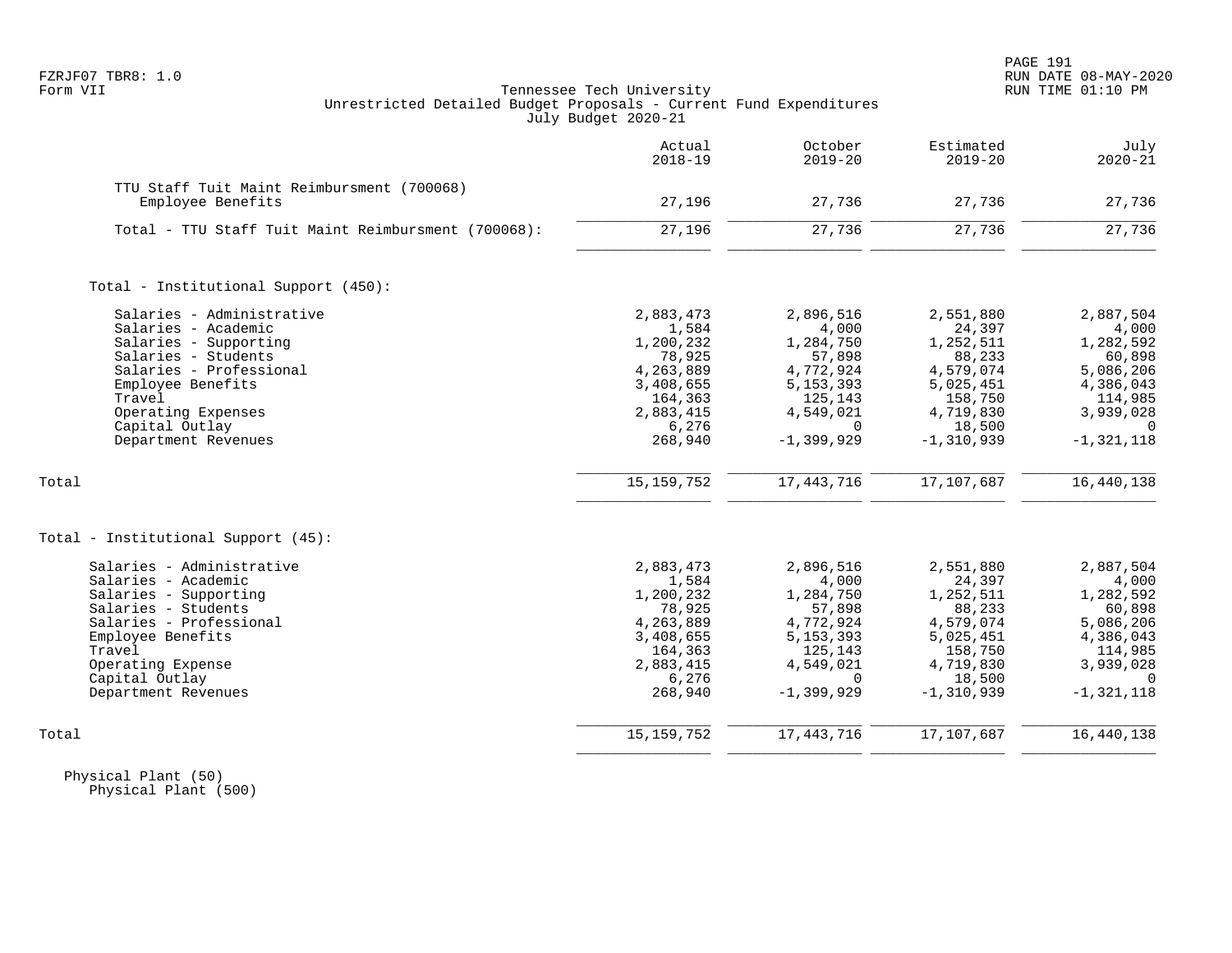|                                               | Actual<br>$2018 - 19$ | October<br>$2019 - 20$ | Estimated<br>$2019 - 20$ | July<br>$2020 - 21$ |
|-----------------------------------------------|-----------------------|------------------------|--------------------------|---------------------|
| Craft Center Security (121771)                |                       |                        |                          |                     |
| Salaries - Supporting                         | 52,450                | 24,816                 | 28,765                   | 25,154              |
| Salaries - Students                           | 0                     | 4,000                  | 7,000                    | 4,000               |
| Salaries - Professional                       | $\Omega$              | $\Omega$               | 14,910                   | $\overline{0}$      |
| Employee Benefits                             | 15,206                | 18,460                 | 14,978                   | 14,978              |
| Operating Expenses                            | 2,567                 | 100                    | 1,400                    | 100                 |
| Total - Craft Center Security (121771):       | 70,223                | 47,376                 | 67,053                   | 44,232              |
| Craft Center Property Insur (121772)          |                       |                        |                          |                     |
| Operating Expenses                            | 10,165                | 37,700                 | 37,700                   | 37,700              |
| Total - Craft Center Property Insur (121772): | 10,165                | 37,700                 | 37,700                   | 37,700              |
| M and R Craft Center (121773)                 |                       |                        |                          |                     |
| Salaries - Academic                           | $\Omega$              | $\overline{0}$         | 700                      | $\mathsf{O}$        |
| Salaries - Supporting                         | 131,282               | 134,935                | 130,765                  | 123,370             |
| Salaries - Students                           | $\Omega$              | 3,400                  | $\Omega$                 | 3,400               |
| Salaries - Professional                       | 56,290                | 56,390                 | 53,687                   | 55,165              |
| Employee Benefits                             | 84,437                | 81,960                 | 90,604                   | 90,604              |
| Travel                                        | $\Omega$              | 200                    | $\Omega$                 | 200                 |
| Operating Expenses                            | 38,761                | 44,282                 | 44,282                   | 43,050              |
| Total - M and R Craft Center (121773):        | 310,770               | 321,167                | 320,038                  | 315,789             |
| Utilities Craft Center (121774)               |                       |                        |                          |                     |
| Operating Expenses                            | 220,691               | 260,000                | 260,000                  | 260,000             |
| Total - Utilities Craft Center (121774):      | 220,691               | 260,000                | 260,000                  | 260,000             |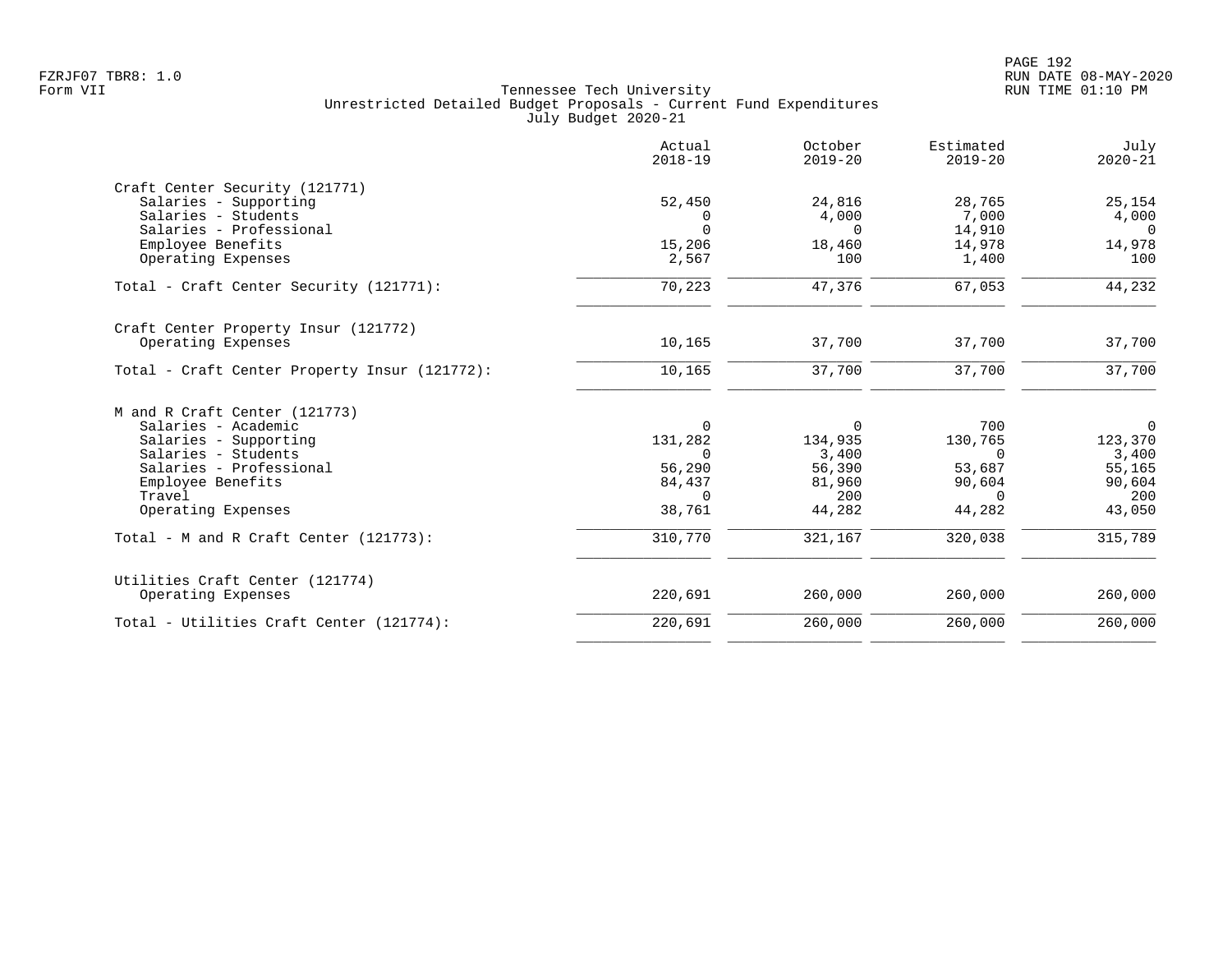|                                                                             | Actual<br>$2018 - 19$ | October<br>$2019 - 20$ | Estimated<br>$2019 - 20$ | July<br>$2020 - 21$ |
|-----------------------------------------------------------------------------|-----------------------|------------------------|--------------------------|---------------------|
| Craft Center Repairs and Renov (121775)<br>Operating Expenses               | 470                   | 47,422                 | 25,672                   | 47,422              |
| Total - Craft Center Repairs and Renov (121775):                            | 470                   | 47,422                 | 25,672                   | 47,422              |
| Federal College Work Study Program (122001)<br>Salaries - Students          | 0                     | 550                    | 550                      | 550                 |
| Total - Federal College Work Study Program (122001):                        | $\mathbf 0$           | 550                    | 550                      | 550                 |
| M and R University Progrms (127604)<br>Operating Expenses                   | 10,922                | 12,750                 | 12,750                   | 12,750              |
| Total - M and R University Progrms (127604):                                | 10,922                | 12,750                 | 12,750                   | 12,750              |
| Match Dean Engineering (137005)<br>Operating Expenses                       | 0                     | 45,000                 | 45,000                   | 0                   |
| Total - Match Dean Engineering (137005):                                    | 0                     | 45,000                 | 45,000                   | 0                   |
| Match Ag and Human Ecology (160025)<br>Operating Expenses<br>Capital Outlay | 14,257<br>17,425      | 79,457<br>$\Omega$     | 28,095<br>11,300         | 0<br>$\mathbf 0$    |
| Total - Match Ag and Human Ecology (160025):                                | 31,682                | 79,457                 | 39,395                   | 0                   |
|                                                                             |                       |                        |                          |                     |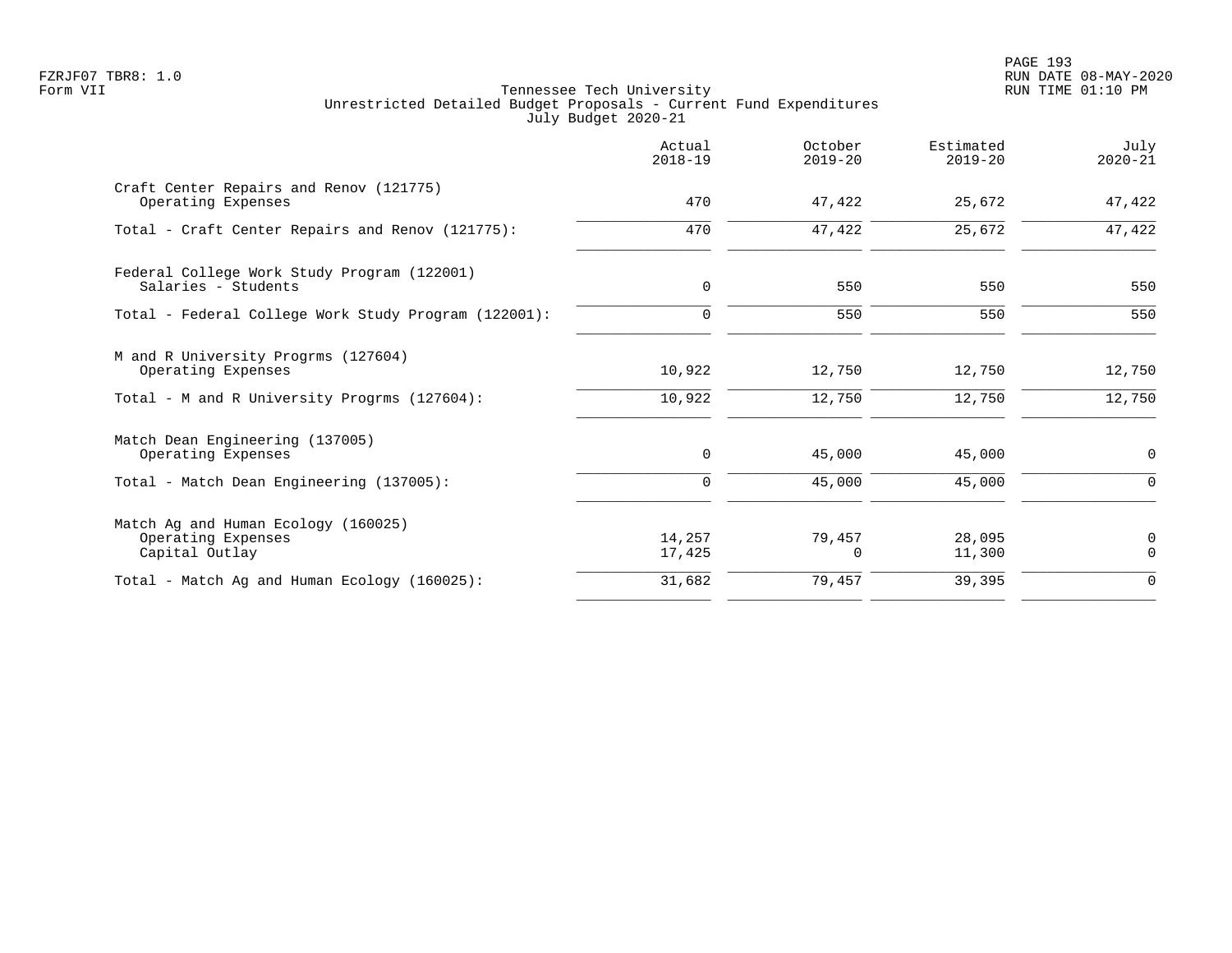PAGE 194 FZRJF07 TBR8: 1.0 RUN DATE 08-MAY-2020

|                                          | Actual<br>$2018 - 19$ | October<br>$2019 - 20$ | Estimated<br>$2019 - 20$ | July<br>$2020 - 21$ |
|------------------------------------------|-----------------------|------------------------|--------------------------|---------------------|
| M and R Ag Pavilion (161001)             |                       |                        |                          |                     |
| Salaries - Supporting                    | 70,734                | 65,205                 | 67,360                   | 66,615              |
| Employee Benefits                        | 40,458                | 41,720                 | 42,584                   | 42,584              |
| Total - M and R Aq Pavilion $(161001)$ : | 111,192               | 106,925                | 109,944                  | 109,199             |
| Greenhouse (162002)                      |                       |                        |                          |                     |
| Salaries - Students                      | 0                     | 668                    | 668                      | 668                 |
| Employee Benefits                        | $\mathbf 0$           | 52                     | $\Omega$                 | $\mathsf{O}$        |
| Travel                                   | $\Omega$              | $\overline{0}$         | 200                      | $\mathbf 0$         |
| Operating Expenses                       | 5,577                 | 3,500                  | 3,300                    | 3,500               |
| Total - Greenhouse $(162002)$ :          | 5,577                 | 4,220                  | 4,168                    | 4,168               |
| M and R Farm (162004)                    |                       |                        |                          |                     |
| Operating Expenses                       | 6,649                 | 6,650                  | 6,650                    | 6,650               |
| Total - M and R Farm $(162004)$ :        | 6,649                 | 6,650                  | 6,650                    | 6,650               |
| University Police (200004)               |                       |                        |                          |                     |
| Salaries - Supporting                    | 610,557               | 554,611                | 535,981                  | 532,284             |
| Salaries - Professional                  | 76,457                | 76,557                 | 79,317                   | 77,677              |
| Employee Benefits                        | 336,968               | 355,100                | 355,100                  | 355,100             |
| Travel                                   | 1,357                 | 2,710                  | 5,210                    | 2,710               |
| Operating Expenses                       | 88,013                | 81,870                 | 81,870                   | 100,557             |
| Department Revenues                      | $-374$                | $\mathbf 0$            | 0                        | 0                   |
| Total - University Police (200004):      | 1,112,978             | 1,070,848              | 1,057,478                | 1,068,328           |
|                                          |                       |                        |                          |                     |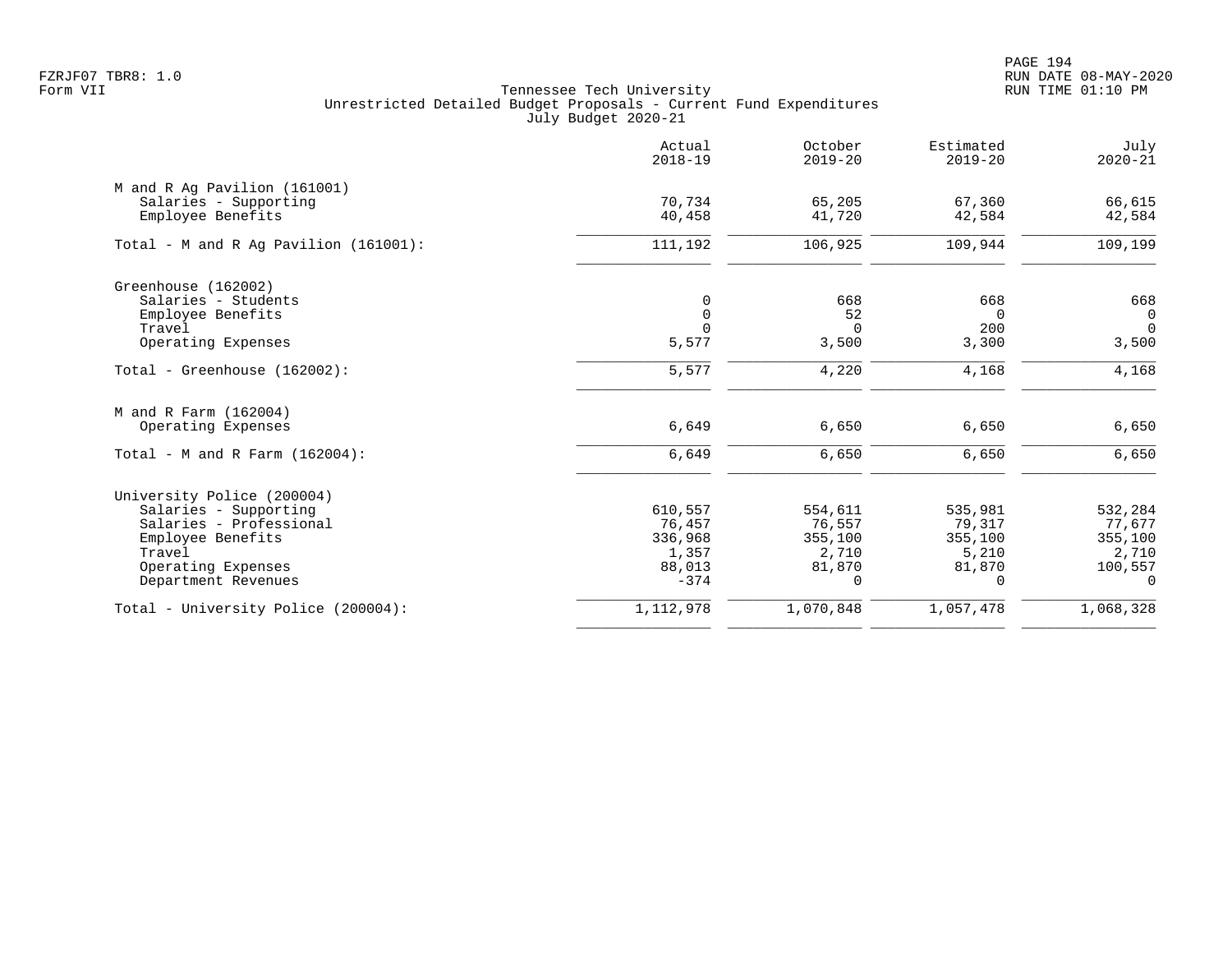|                                                     | Actual<br>$2018 - 19$ | October<br>$2019 - 20$ | Estimated<br>$2019 - 20$ | July<br>$2020 - 21$  |
|-----------------------------------------------------|-----------------------|------------------------|--------------------------|----------------------|
| CHEC Security Services (210010)                     |                       |                        |                          |                      |
| Operating Expenses                                  | $\mathbf 0$           | 1,500                  | 1,500                    | 1,500                |
| Total - CHEC Security Services (210010):            | $\mathbf 0$           | 1,500                  | 1,500                    | 1,500                |
| CHEC Bldg Maintenance and Repairs (210012)          |                       |                        |                          |                      |
| Operating Expenses                                  | $\mathsf{O}$          | 1,200                  | 1,200                    | 1,200                |
| Total - CHEC Bldg Maintenance and Repairs (210012): | $\mathbf 0$           | 1,200                  | 1,200                    | 1,200                |
| CHEC Utilities (210017)                             |                       |                        |                          |                      |
| Operating Expenses                                  | $\mathbf 0$           | 5,000                  | 5,000                    | 5,000                |
| Total - CHEC Utilities (210017):                    | $\mathbf 0$           | 5,000                  | 5,000                    | 5,000                |
| Central Receiving (221005)                          |                       |                        |                          |                      |
| Salaries - Supporting                               | 25,783                | 31,024                 | 31,094                   | 31,264               |
| Salaries - Students                                 | $\Omega$              | 6,000                  | 6,000                    | 6,000                |
| Employee Benefits                                   | 15,118                | 19,600                 | 19,600                   | 19,600               |
| Operating Expenses<br>Department Revenues           | 5,232<br>$-760$       | 3,680<br>$\Omega$      | 3,680<br>$\Omega$        | 3,680<br>$\mathbf 0$ |
|                                                     |                       |                        |                          |                      |
| Total - Central Receiving (221005):                 | 45,373                | 60,304                 | 60,374                   | 60,544               |
| Facilities Administration (241000)                  |                       |                        |                          |                      |
| Salaries - Administrative                           | 117,465               | 140,000                | 97,923                   | 141,100              |
| Salaries - Supporting                               | 67,641                | 63,960                 | 72,737                   | 64,884               |
| Salaries - Students                                 | 4,351                 | 6,820                  | 6,820                    | 6,820                |
| Salaries - Professional                             | 116,444               | 97,817                 | 75,838                   | 92,141               |
| Employee Benefits                                   | 112,183               | 126,265                | 100,344                  | 100,344              |
| Travel<br>Operating Expenses                        | 5,221<br>32,648       | 5,230<br>58,613        | 5,230<br>40,328          | 5,230<br>58,613      |
| Total - Facilities Administration (241000):         | 455,953               | 498,705                | 399,220                  | 469,132              |
|                                                     |                       |                        |                          |                      |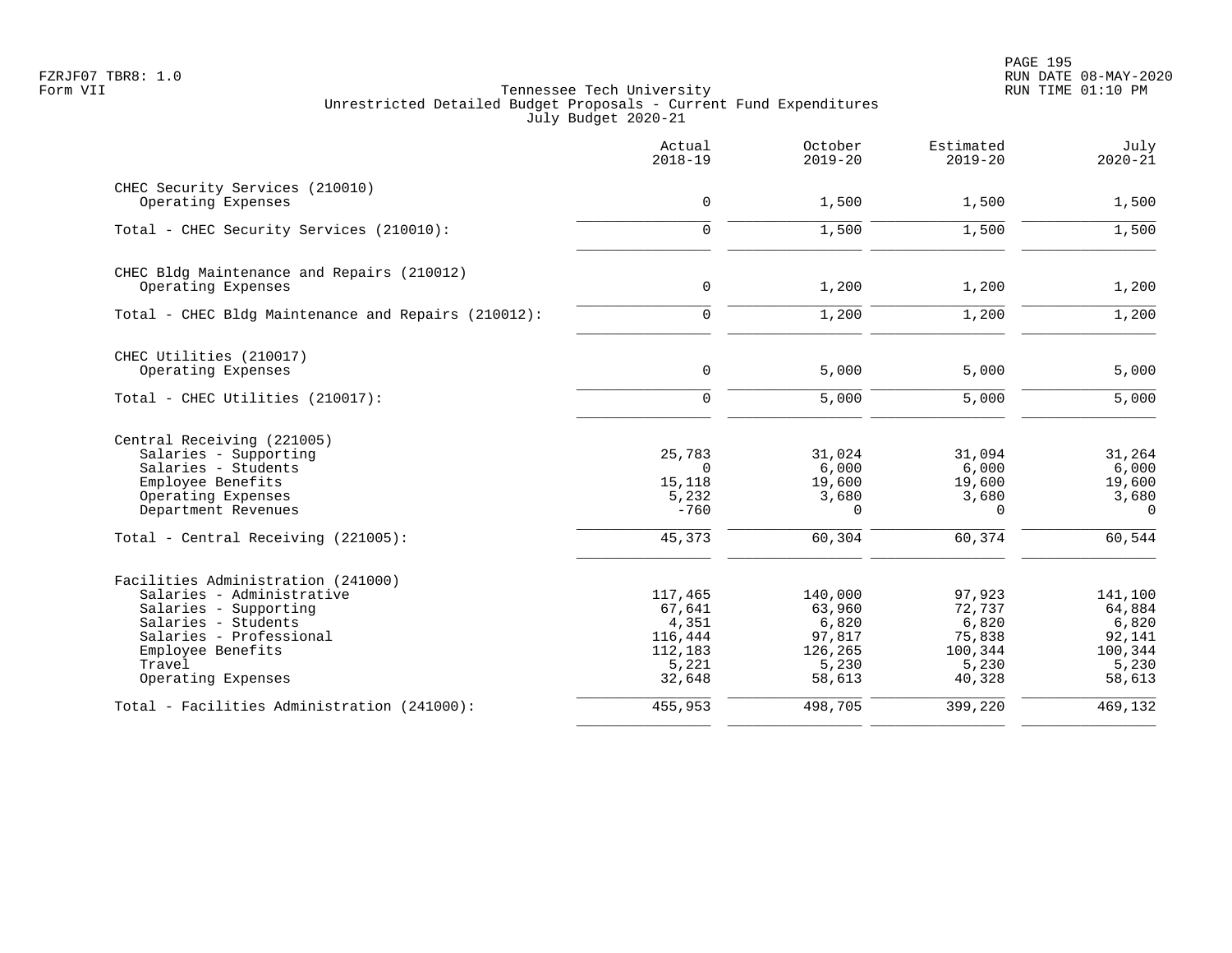|                                                                                                           | Actual<br>$2018 - 19$       | October<br>$2019 - 20$         | Estimated<br>$2019 - 20$    | July<br>$2020 - 21$            |
|-----------------------------------------------------------------------------------------------------------|-----------------------------|--------------------------------|-----------------------------|--------------------------------|
| Vehicle Maintenance (241001)<br>Operating Expenses                                                        | 45,709                      | 22,500                         | 42,500                      | 22,500                         |
| Total - Vehicle Maintenance (241001):                                                                     | 45,709                      | 22,500                         | 42,500                      | 22,500                         |
| Property Insurance (241002)<br>Operating Expenses                                                         | 372,280                     | 294,800                        | 406,800                     | 406,800                        |
| Total - Property Insurance (241002):                                                                      | 372,280                     | 294,800                        | 406,800                     | 406,800                        |
| Facilities Development Fee (241003)<br>Operating Expenses<br>Total - Facilities Development Fee (241003): | 104,900<br>104,900          | 136,200<br>136,200             | 157,900<br>157,900          | 157,900<br>157,900             |
| Project Managers (241005)<br>Salaries - Professional<br>Employee Benefits<br>Operating Expenses           | 250,571<br>100,665<br>5,194 | 250,971<br>103,840<br>$-3,840$ | 253,291<br>107,214<br>1,960 | 256,008<br>107,214<br>$-3,840$ |
| Total - Project Managers (241005):                                                                        | 356,430                     | 350,971                        | 362,465                     | 359,382                        |
| Facilities Property Rental (241017)<br>Operating Expenses                                                 | 14,819                      | 0                              | $\mathbf 0$                 | $\mathbf 0$                    |
| Total - Facilities Property Rental (241017):                                                              | 14,819                      | $\mathbf 0$                    | $\mathbf 0$                 | $\mathbf 0$                    |
|                                                                                                           |                             |                                |                             |                                |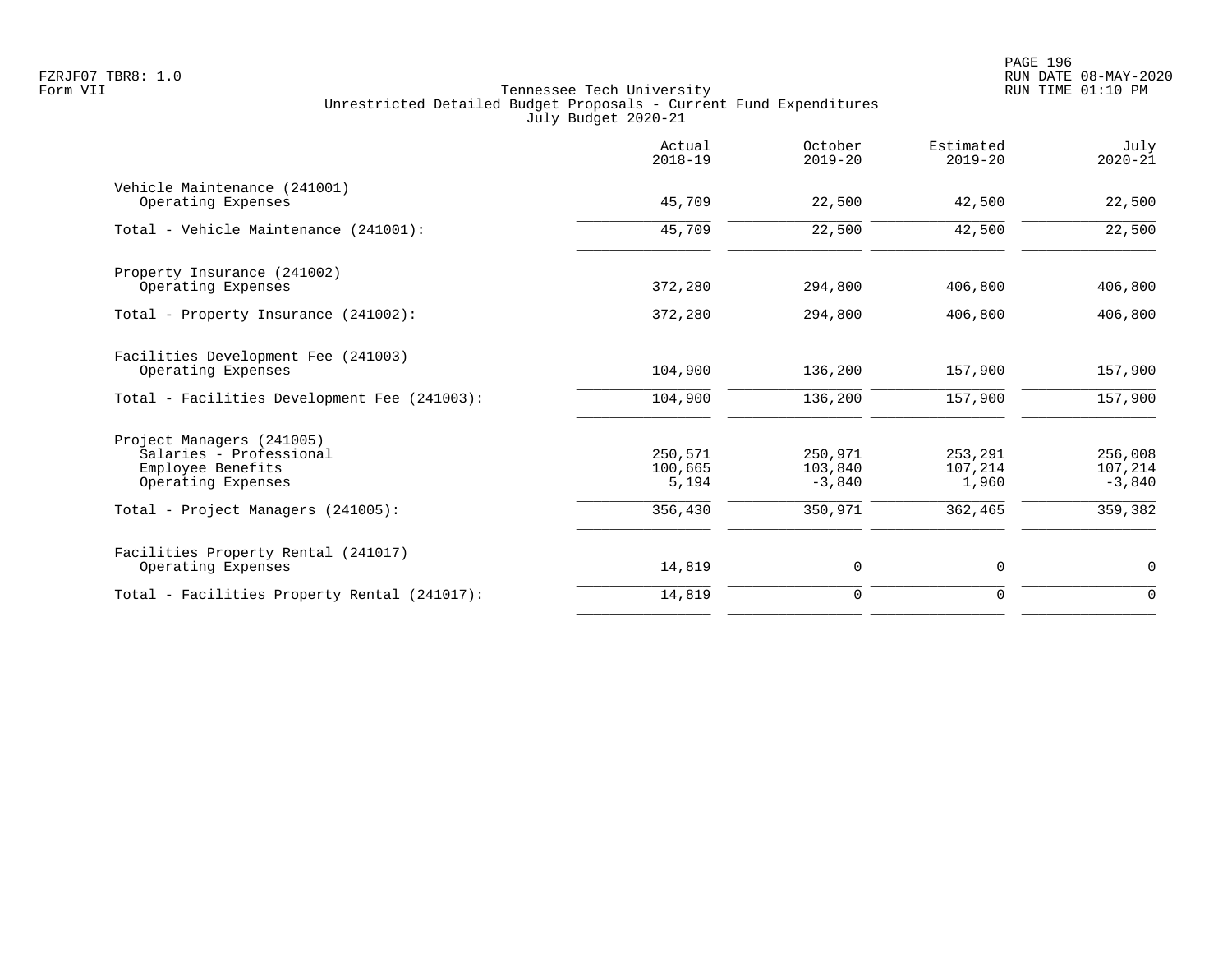|                                                                   | Actual<br>$2018 - 19$ | October<br>$2019 - 20$ | Estimated<br>$2019 - 20$ | July<br>$2020 - 21$ |
|-------------------------------------------------------------------|-----------------------|------------------------|--------------------------|---------------------|
| Sustainable Campus Recycle Program (242001)<br>Operating Expenses | $\mathbf 0$           | 600                    | 600                      | $\mathbf 0$         |
| Total - Sustainable Campus Recycle Program (242001):              | $\mathbf 0$           | 600                    | 600                      | $\mathbf 0$         |
| Maintenance and Repairs (251000)                                  |                       |                        |                          |                     |
| Salaries - Supporting                                             | $\Omega$              | 43,290                 |                          | 43,290              |
| Salaries - Professional                                           | 68,538                | 68,638                 | 68,977                   | 69,416              |
| Employee Benefits                                                 | 32,143                | 104,565                | 104,565                  | 104,565             |
| Travel                                                            | $\Omega$              | 1,000                  | 1,000                    | 1,000               |
| Operating Expenses<br>Department Revenues                         | 47,433<br>$\Omega$    | 7,450<br>$-9,000$      | 50,740<br>$-9,000$       | 7,450<br>$-9,000$   |
| Total - Maintenance and Repairs (251000):                         | 148,114               | 215,943                | 216,282                  | 216,721             |
| M and R Projects (251001)                                         |                       |                        |                          |                     |
| Operating Expenses                                                | 2,989                 | 0                      | 133                      | 0                   |
| Department Revenues                                               | $-20$                 | 0                      | 0                        | $\mathbf 0$         |
| Total - M and R Projects $(251001)$ :                             | 2,969                 | 0                      | 133                      | 0                   |
| American Disability Act (251002)                                  |                       |                        |                          |                     |
| Operating Expenses                                                | 0                     | 10,000                 | 0                        | 10,000              |
| Total - American Disability Act (251002):                         | $\Omega$              | 10,000                 | 0                        | 10,000              |
|                                                                   |                       |                        |                          |                     |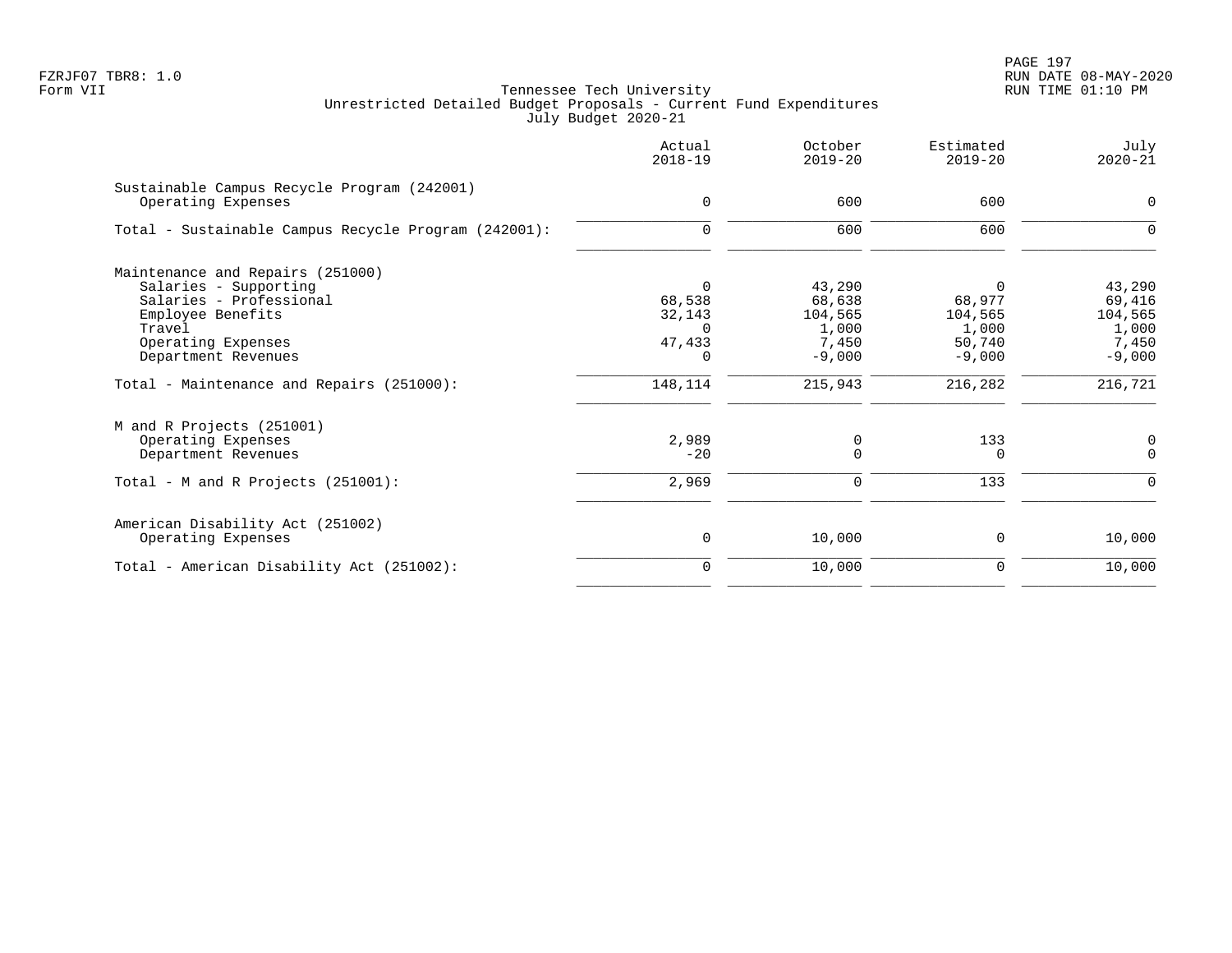|                                      | Actual<br>$2018 - 19$ | October<br>$2019 - 20$ | Estimated<br>$2019 - 20$ | July<br>$2020 - 21$ |
|--------------------------------------|-----------------------|------------------------|--------------------------|---------------------|
| Fire Alarm System (251004)           |                       |                        |                          |                     |
| Operating Expenses                   | 114,378               | 87,800                 | 87,800                   | 87,800              |
| Total - Fire Alarm System (251004):  | 114,378               | 87,800                 | 87,800                   | 87,800              |
| Building Controls (251005)           |                       |                        |                          |                     |
| Salaries - Students                  | 3,273                 | $\Omega$               | 749                      | $\overline{0}$      |
| Employee Benefits                    | 238                   | 960                    | 296                      | 296                 |
| Operating Expenses                   | 38,300                | 75,089                 | 14,340                   | 74,040              |
| Department Revenues                  | $-30$                 | $\Omega$               | <sup>0</sup>             | $\Omega$            |
| Total - Building Controls (251005):  | 41,781                | 76,049                 | 15,385                   | 74,336              |
| M and R HVAC (251006)                |                       |                        |                          |                     |
| Salaries - Supporting                | 254,375               | 298,608                | 266,636                  | 302,293             |
| Salaries - Students                  | 3,388                 | $\Omega$               | 1,267                    | $\Omega$            |
| Salaries - Professional              | 39,344                | 39,344                 | 39,738                   | 40,131              |
| Employee Benefits                    | 142,721               | 190,220                | 160,848                  | 160,848             |
| Travel                               | 300                   | $\Omega$               | 1,910                    | $\Omega$            |
| Operating Expenses                   | 315,082               | 139,800                | 230,823                  | 139,800             |
| Department Revenues                  | $-835$                | $\Omega$               | $\Omega$                 | $\Omega$            |
| Total - M and R HVAC $(251006)$ :    | 754,375               | 667,972                | 701,222                  | 643,072             |
| Stores for Reissue (251007)          |                       |                        |                          |                     |
| Operating Expenses                   | 164,792               | 290,000                | 290,000                  | 290,000             |
| Total - Stores for Reissue (251007): | 164,792               | 290,000                | 290,000                  | 290,000             |
|                                      |                       |                        |                          |                     |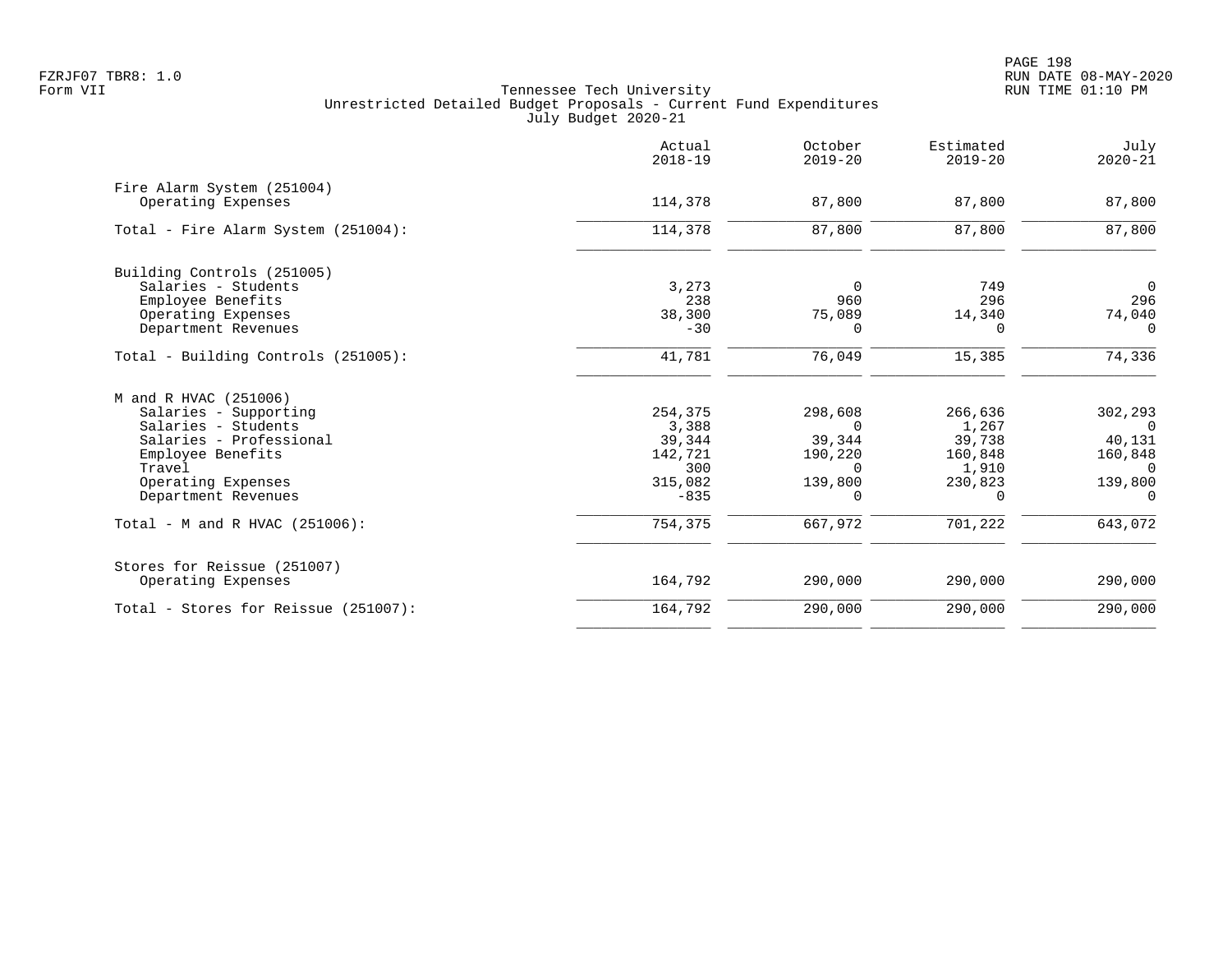|                                                  | Actual<br>$2018 - 19$  | October<br>$2019 - 20$ | Estimated<br>$2019 - 20$ | July<br>$2020 - 21$    |
|--------------------------------------------------|------------------------|------------------------|--------------------------|------------------------|
| Stores for Reissue Transfer In (251008)          |                        |                        |                          |                        |
| Operating Expenses<br>Department Revenues        | $-171,916$<br>$\Omega$ | $\Omega$<br>$-290,000$ | $\Omega$<br>$-290,000$   | $\Omega$<br>$-290,000$ |
| Total - Stores for Reissue Transfer In (251008): | $-171,916$             | $-290,000$             | $-290,000$               | $-290,000$             |
| M&R PO Ortly Reportg (251014)                    |                        |                        |                          |                        |
| Salaries - Supporting                            | 4,942                  | 7,150                  | 7,150                    | 7,150                  |
| Employee Benefits                                | 378                    | $\Omega$               | 357                      | 357                    |
| Operating Expenses                               | $-52,844$              | $\Omega$               | 3,485                    | $\Omega$               |
| Total - M&R PO Ortly Reportq (251014):           | $-47,524$              | 7,150                  | 10,992                   | 7,507                  |
| $M & R - Carpentry (251015)$                     |                        |                        |                          |                        |
| Salaries - Supporting                            | 200,506                | 204,082                | 194,803                  | 204,618                |
| Employee Benefits                                | 113,155                | 126,960                | 115,960                  | 115,960                |
| Operating Expenses                               | 70,280                 | 93,585                 | 62,885                   | 92,840                 |
| Department Revenues                              | $-17,645$              | $\Omega$               | $\Omega$                 | $\Omega$               |
| Total - M & R - Carpentry $(251015)$ :           | 366,296                | 424,627                | 373,648                  | 413,418                |
| $M & R - Electrical (251016)$                    |                        |                        |                          |                        |
| Salaries - Supporting                            | 194,719                | 184,916                | 196,777                  | 179,663                |
| Employee Benefits                                | 101,779                | 115,960                | 106,257                  | 106,257                |
| Operating Expenses                               | 66,475                 | 32,540                 | 64,540                   | 32,540                 |
| Department Revenues                              | $-14,554$              | $\Omega$               | $\Omega$                 | $\Omega$               |
| Total - $M & R - Electrical (251016)$ :          | 348,419                | 333,416                | 367,574                  | 318,460                |
|                                                  |                        |                        |                          |                        |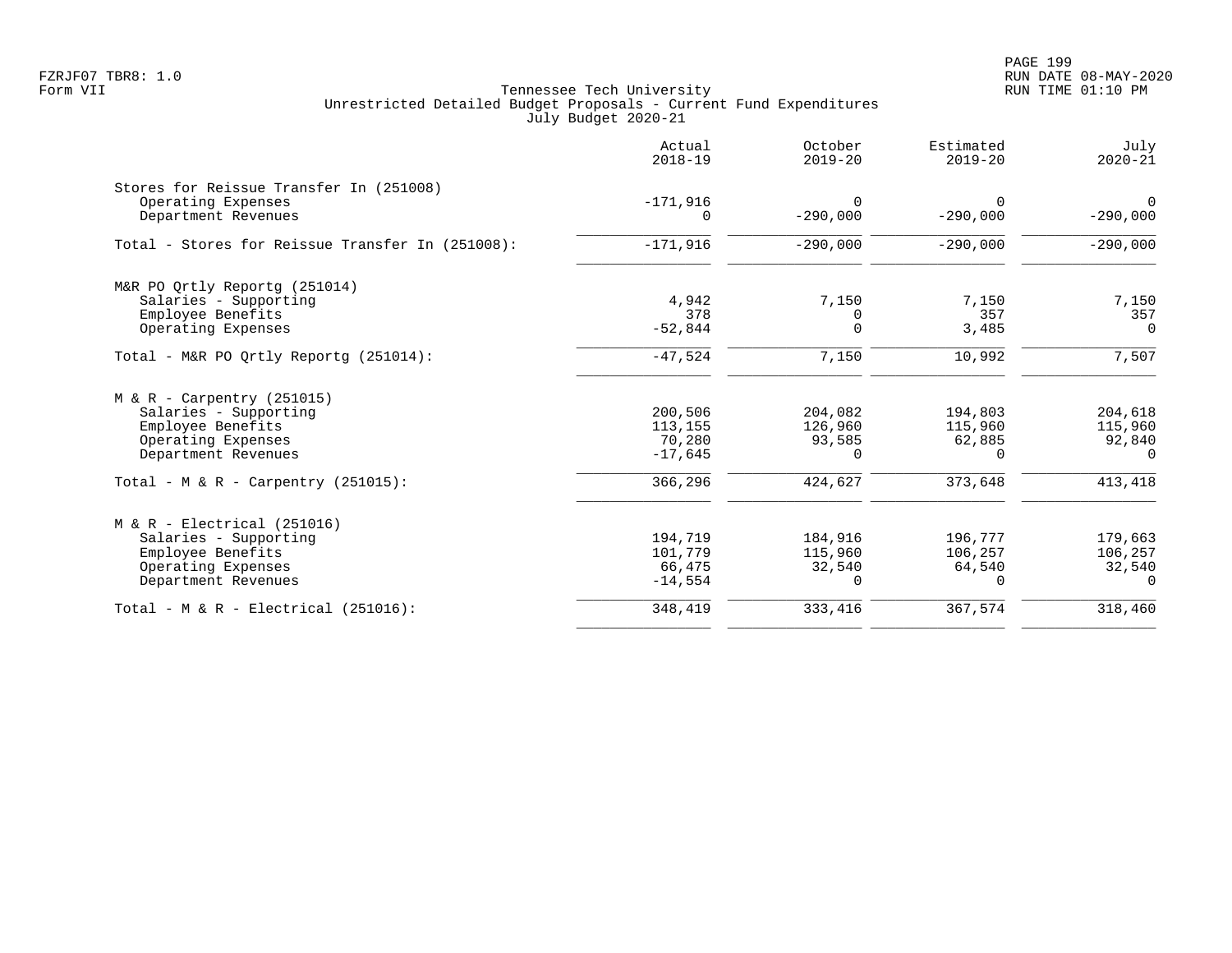|                                        | Actual<br>$2018 - 19$ | October<br>$2019 - 20$ | Estimated<br>$2019 - 20$ | July<br>$2020 - 21$ |
|----------------------------------------|-----------------------|------------------------|--------------------------|---------------------|
| $M & R - Locksmith (251017)$           |                       |                        |                          |                     |
| Salaries - Supporting                  | 41,746                | 36,375                 | 36,846                   | 36,816              |
| Employee Benefits                      | 26,725                | 21,960                 | 28,621                   | 28,621              |
| Operating Expenses                     | 35,908                | 32,540                 | 32,240                   | 32,540              |
| Department Revenues                    | $-3,094$              | $\Omega$               | $\Omega$                 | $\Omega$            |
| Total - $M & R - Locksmith (251017)$ : | 101,285               | 90,875                 | 97,707                   | 97,977              |
| $M & R - Massonry (251018)$            |                       |                        |                          |                     |
| Salaries - Supporting                  | 37,565                | 41,587                 | 41,916                   | 42,045              |
| Employee Benefits                      | 18,232                | 10,600                 | 21,304                   | 21,304              |
| Operating Expenses                     | 78,457                | 66,400                 | 86,400                   | 66,400              |
| Department Revenues                    | $-150$                | $\Omega$               | $\Omega$                 | $\Omega$            |
| Total - M & R - Masonry $(251018)$ :   | 134,104               | 118,587                | 149,620                  | 129,749             |
| $M & R - \text{Pairting} (251019)$     |                       |                        |                          |                     |
| Salaries - Supporting                  | 130,090               | 129,103                | 132,951                  | 130,127             |
| Salaries - Students                    | 9,449                 | $\Omega$               | 1,199                    | $\Omega$            |
| Employee Benefits                      | 62,369                | 57,000                 | 63,426                   | 63,426              |
| Travel                                 | 150                   | $\Omega$               | $\Omega$                 | $\Omega$            |
| Operating Expenses                     | 38,003                | 33,500                 | 18,767                   | 33,500              |
| Department Revenues                    | $-12,476$             | $\Omega$               | $\Omega$                 | $\Omega$            |
| Total - M & R - Painting $(251019)$ :  | 227,585               | 219,603                | 216,343                  | 227,053             |
| $M & R - Plumbing (251020)$            |                       |                        |                          |                     |
| Salaries - Supporting                  | 148,329               | 148,540                | 149,601                  | 149,659             |
| Employee Benefits                      | 73,391                | 70,000                 | 75,104                   | 75,104              |
| Operating Expenses                     | 58,483                | 73,700                 | 66,000                   | 73,700              |
| Department Revenues                    | $-2,890$              | $\Omega$               | $\Omega$                 | $\cap$              |
| Total - M & R - Plumbing $(251020)$ :  | 277,313               | 292,240                | 290,705                  | 298,463             |
|                                        |                       |                        |                          |                     |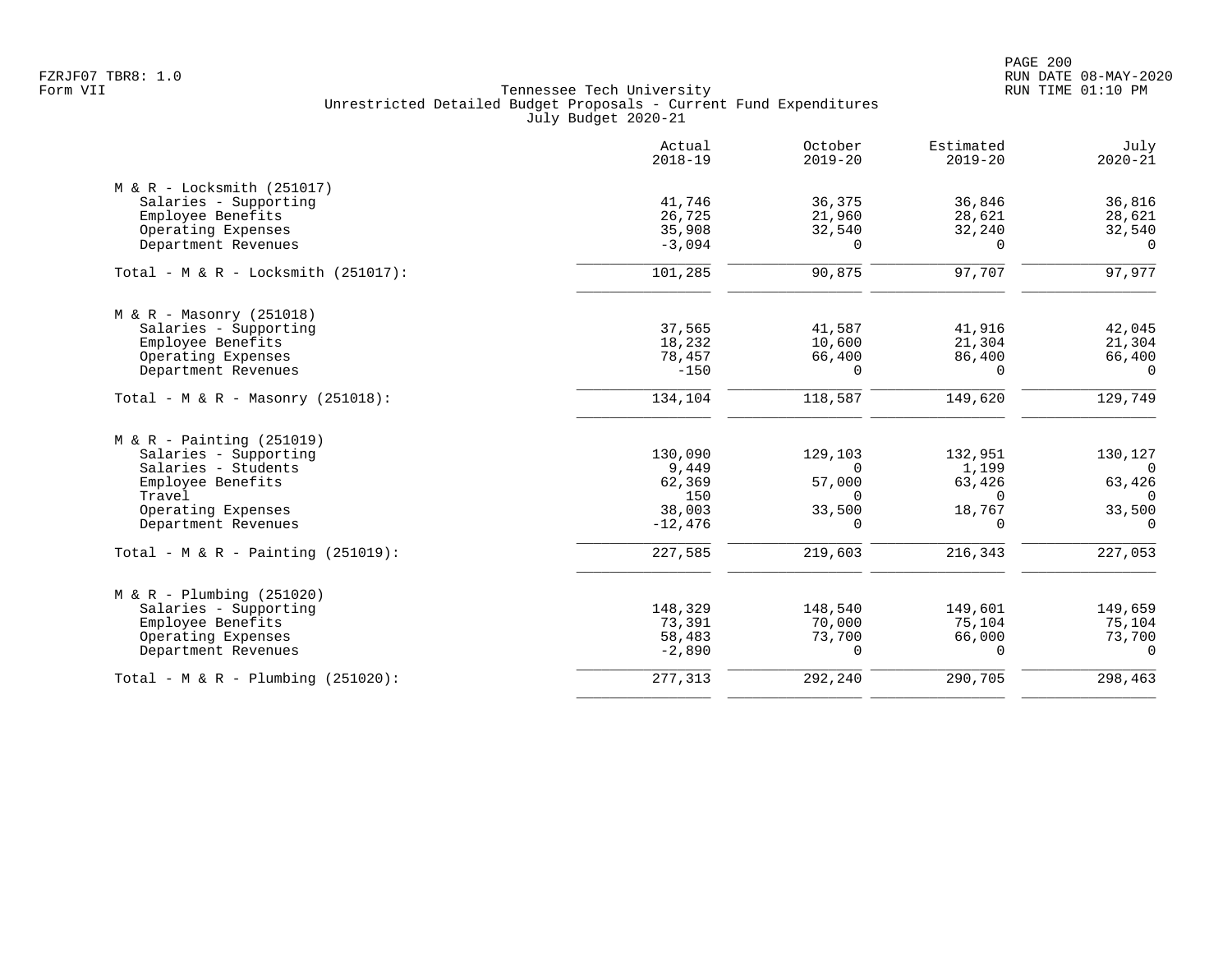PAGE 201 FZRJF07 TBR8: 1.0 RUN DATE 08-MAY-2020

| Actual<br>$2018 - 19$ | October<br>$2019 - 20$ | Estimated<br>$2019 - 20$ | July<br>$2020 - 21$ |
|-----------------------|------------------------|--------------------------|---------------------|
|                       |                        |                          |                     |
| 252,938               | 241,426                | 260,204                  | 245,209             |
| 138,503               | 140,960                | 154,534                  | 154,534             |
| 67,414                | 99,040                 | 72,907                   | 99,040              |
| 458,855               | 481,426                | 487,645                  | 498,783             |
|                       |                        |                          |                     |
| 17,648                | 0                      | 17,000                   | 0                   |
| 724                   | $\Omega$               | $\Omega$                 | $\Omega$            |
| 18,372                | 0                      | 17,000                   | 0                   |
|                       |                        |                          |                     |
| 42,465                | 33,823                 | 40,882                   | 31,982              |
| 2,380                 | $\Omega$               | 2,300                    | $\Omega$            |
| 16,993                | 49,960                 | 17,506                   | 17,506              |
| 1,410,474             | 1,344,306              | 1,335,106                | 1,344,306           |
| 1,472,312             | 1,428,089              | 1,395,794                | 1,393,794           |
|                       |                        |                          |                     |
| 6,809                 | 22,000                 | 6,310                    | 22,000              |
| $-16$                 | 0                      | $\Omega$                 | $\Omega$            |
| 6,793                 | 22,000                 | 6,310                    | 22,000              |
|                       |                        |                          |                     |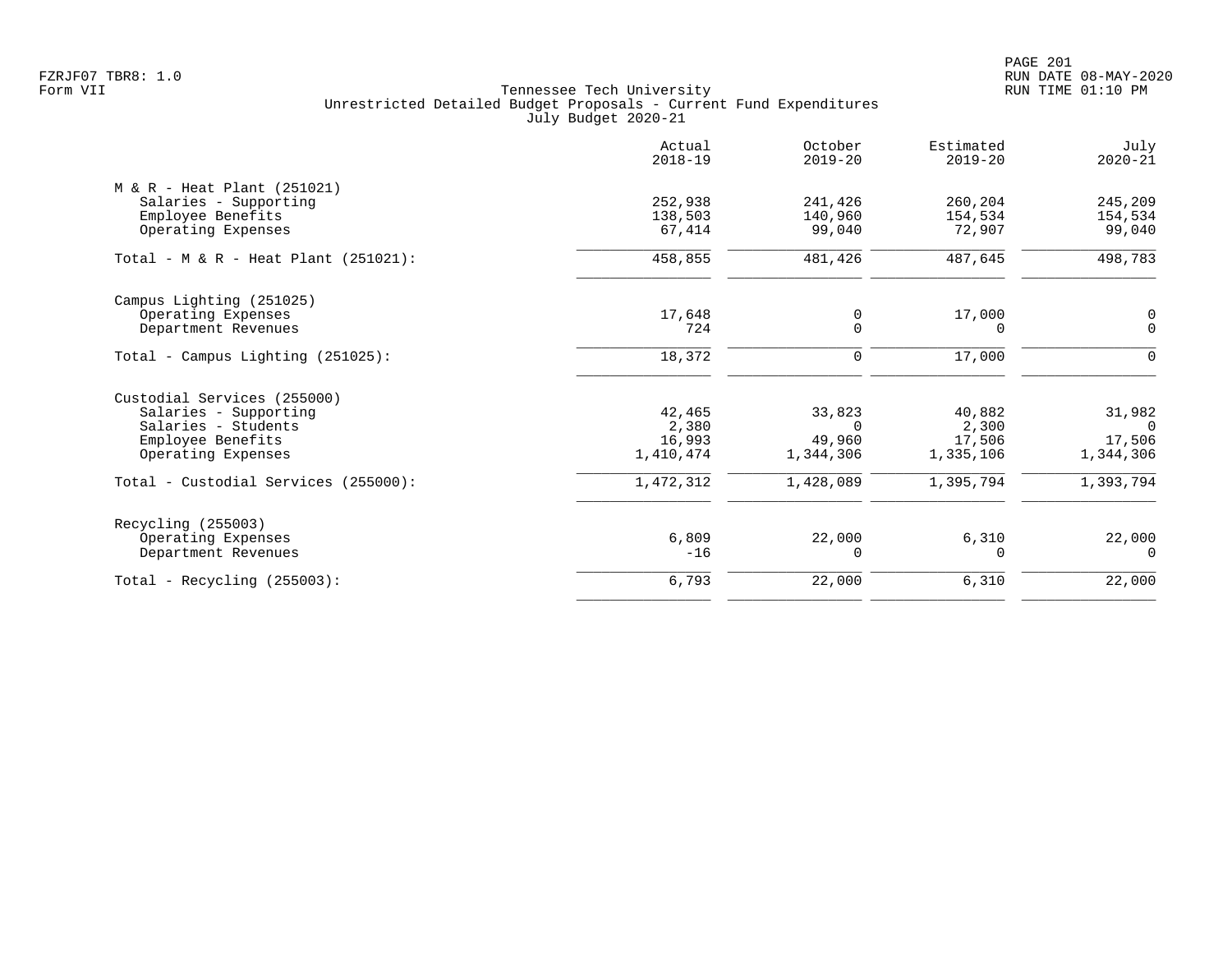|                                                                                                                                                                     | Actual<br>$2018 - 19$                                   | October<br>$2019 - 20$                                     | Estimated<br>$2019 - 20$                                   | July<br>$2020 - 21$                                           |
|---------------------------------------------------------------------------------------------------------------------------------------------------------------------|---------------------------------------------------------|------------------------------------------------------------|------------------------------------------------------------|---------------------------------------------------------------|
| Special Event Cost Center (255004)<br>Operating Expenses                                                                                                            | 46,758                                                  | 142,850                                                    | 142,850                                                    | 142,850                                                       |
| Total - Special Event Cost Center (255004):                                                                                                                         | 46,758                                                  | 142,850                                                    | 142,850                                                    | 142,850                                                       |
| Outside Special Event Cost Center (255007)<br>Operating Expenses                                                                                                    | 12,663                                                  | 16,699                                                     | 16,699                                                     | 16,699                                                        |
| Total - Outside Special Event Cost Center (255007):                                                                                                                 | 12,663                                                  | 16,699                                                     | 16,699                                                     | 16,699                                                        |
| Capital Projects Administration (256001)<br>Salaries - Supporting<br>Salaries - Professional<br>Employee Benefits<br>Travel<br>Operating Expenses<br>Capital Outlay | 78,970<br>165,724<br>76,480<br>1,852<br>21,353<br>4,998 | 80,334<br>165,824<br>97,705<br>2,000<br>21,609<br>$\Omega$ | 80,723<br>166,230<br>80,079<br>2,000<br>21,609<br>$\Omega$ | 81,311<br>166,734<br>80,079<br>$\Omega$<br>22,965<br>$\Omega$ |
| Total - Capital Projects Administration (256001):                                                                                                                   | 349,377                                                 | 367,472                                                    | 350,641                                                    | 351,089                                                       |
| CP Major Repairs & Renovations (256003)<br>Operating Expenses                                                                                                       | 6,682                                                   | 0<br>$\mathsf{O}$                                          | $\mathbf 0$<br>$\mathbf 0$                                 | 0<br>$\mathbf 0$                                              |
| Total - CP Major Repairs & Renovations (256003):                                                                                                                    | 6,682                                                   |                                                            |                                                            |                                                               |
| Utilities Admin (260000)<br>Salaries - Supporting<br>Salaries - Professional<br>Employee Benefits<br>Travel<br>Operating Expenses                                   | 0<br>41,744<br>15,845<br>$\Omega$<br>9,667              | 20,890<br>41,844<br>155,310<br>500<br>28,540               | $\Omega$<br>42,237<br>155,310<br>3,053<br>15,987           | 20,890<br>42,731<br>155,310<br>500<br>28,540                  |
| Total - Utilities Admin (260000):                                                                                                                                   | 67,256                                                  | 247,084                                                    | 216,587                                                    | 247,971                                                       |
|                                                                                                                                                                     |                                                         |                                                            |                                                            |                                                               |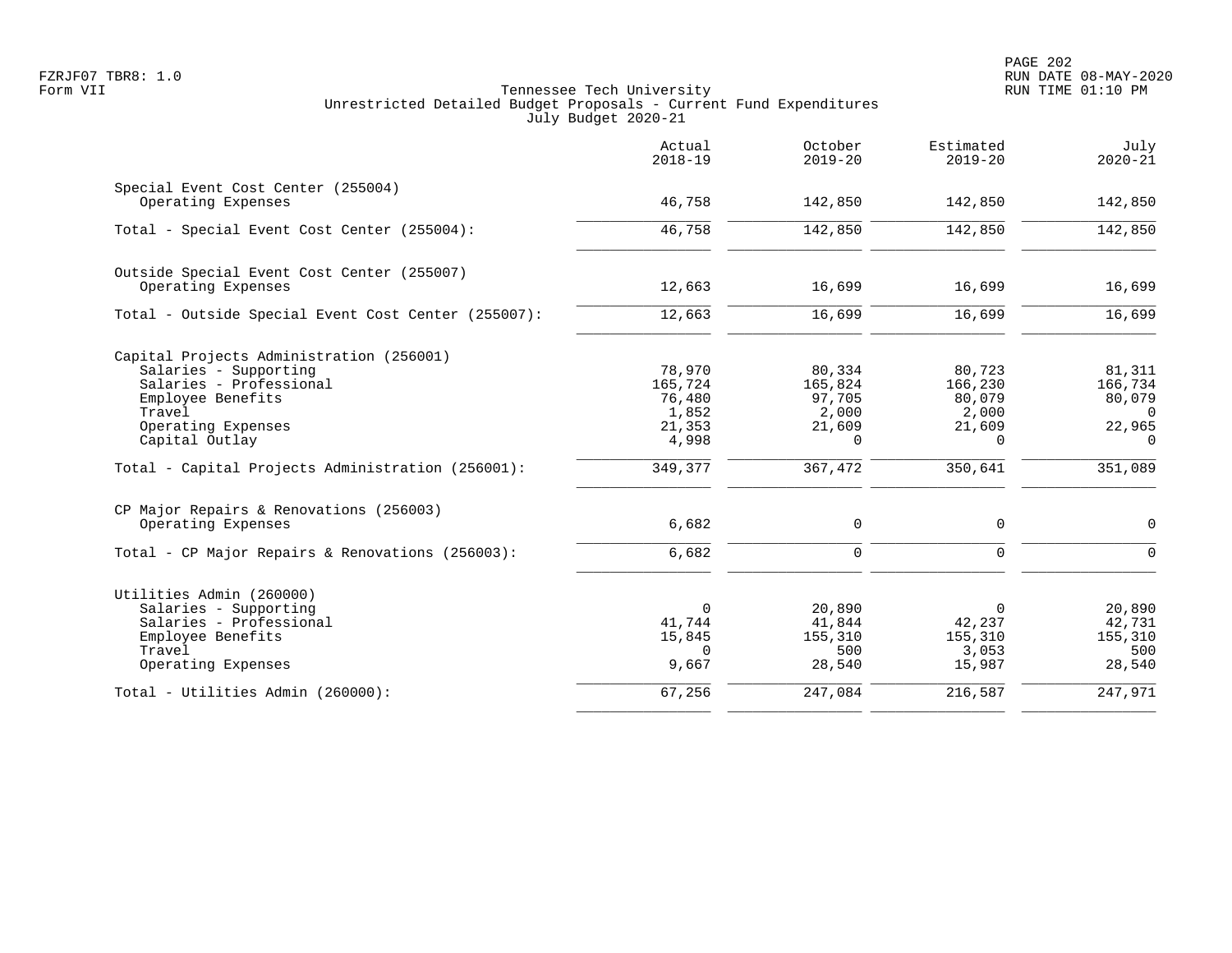|                                                                                                                                   | Actual<br>$2018 - 19$                       | October<br>$2019 - 20$                      | Estimated<br>$2019 - 20$                         | July<br>$2020 - 21$                                      |
|-----------------------------------------------------------------------------------------------------------------------------------|---------------------------------------------|---------------------------------------------|--------------------------------------------------|----------------------------------------------------------|
| Utilities Main Campus (260001)<br>Operating Expenses                                                                              | 4,636,727                                   | 6,228,678                                   | 6,228,678                                        | 6,228,678                                                |
| Total - Utilities Main Campus (260001):                                                                                           | 4,636,727                                   | 6,228,678                                   | 6,228,678                                        | 6,228,678                                                |
| Utilities Farm (260002)<br>Operating Expenses                                                                                     | 60,174                                      | 51,680                                      | 42,680                                           | 51,680                                                   |
| Total - Utilities Farm (260002):                                                                                                  | 60,174                                      | 51,680                                      | 42,680                                           | 51,680                                                   |
| Utilities Ag Pavilion (260003)<br>Operating Expenses                                                                              | 54,497                                      | 106,600                                     | 115,600                                          | 106,600                                                  |
| Total - Utilities Aq Pavilion (260003):                                                                                           | 54,497                                      | 106,600                                     | 115,600                                          | 106,600                                                  |
| SAF Sustainable Campus Fee (260004)<br>Salaries - Students<br>Employee Benefits<br>Travel<br>Operating Expenses<br>Capital Outlay | 44,292<br>396<br>1,280<br>160,518<br>20,404 | $\Omega$<br>700<br>$\Omega$<br>147,348<br>0 | 32,000<br>700<br>$\Omega$<br>105,087<br>$\Omega$ | $\overline{0}$<br>700<br>$\Omega$<br>153,427<br>$\Omega$ |
| Total - SAF Sustainable Campus Fee (260004):                                                                                      | 226,890                                     | 148,048                                     | 137,787                                          | 154,127                                                  |
| Utilities TVA Energy Reimb (260005)<br>Operating Expenses                                                                         | $-221,390$                                  | $-260,000$                                  | $-260,000$                                       | $-260,000$                                               |
| Total - Utilities TVA Energy Reimb (260005):                                                                                      | $-221,390$                                  | $-260,000$                                  | $-260,000$                                       | $-260,000$                                               |
|                                                                                                                                   |                                             |                                             |                                                  |                                                          |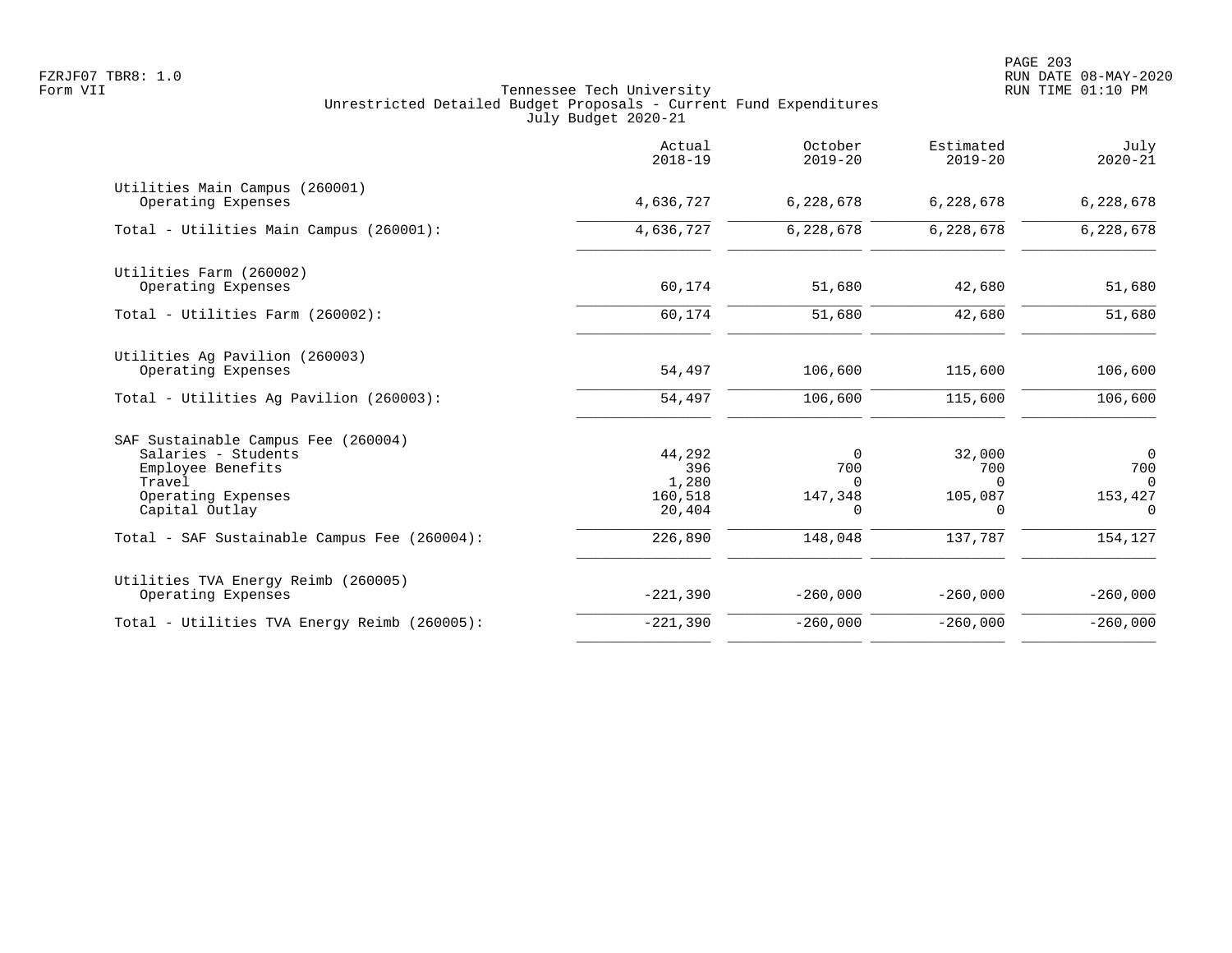|                                                                                                                                 | Actual<br>$2018 - 19$                    | October<br>$2019 - 20$                 | Estimated<br>$2019 - 20$               | July<br>$2020 - 21$                          |
|---------------------------------------------------------------------------------------------------------------------------------|------------------------------------------|----------------------------------------|----------------------------------------|----------------------------------------------|
| Utilities TVA Energy Exp (260006)<br>Operating Expenses                                                                         | 95,237                                   | 111,800                                | 111,800                                | 111,800                                      |
| Total - Utilities TVA Energy Exp (260006):                                                                                      | 95,237                                   | 111,800                                | 111,800                                | 111,800                                      |
| Sustainability Office (260008)<br>Salaries - Professional<br>Employee Benefits<br>Travel<br>Operating Expenses                  | 77,024<br>30,464<br>559<br>2,031         | 77,124<br>27,300<br>$\Omega$<br>$-600$ | 77,315<br>31,935<br>$\Omega$<br>$-600$ | 77,605<br>31,935<br>$\overline{0}$<br>$-600$ |
| Total - Sustainability Office (260008):                                                                                         | 110,078                                  | 103,824                                | 108,650                                | 108,940                                      |
| Grounds Roads and Walks (265000)<br>Salaries - Supporting<br>Salaries - Professional<br>Employee Benefits<br>Operating Expenses | $\mathbf 0$<br>57,481<br>25,958<br>1,138 | 12,620<br>65,226<br>62,019<br>5,000    | $\Omega$<br>61,212<br>62,019<br>3,266  | 12,620<br>50,504<br>62,019<br>5,000          |
| Total - Grounds Roads and Walks (265000):                                                                                       | 84,577                                   | 144,865                                | 126,497                                | 130,143                                      |
| Grounds Refuse Disposal (265001)<br>Operating Expenses                                                                          | 48,664                                   | 57,500                                 | 57,500                                 | 57,500                                       |
| Total - Grounds Refuse Disposal (265001):                                                                                       | 48,664                                   | 57,500                                 | 57,500                                 | 57,500                                       |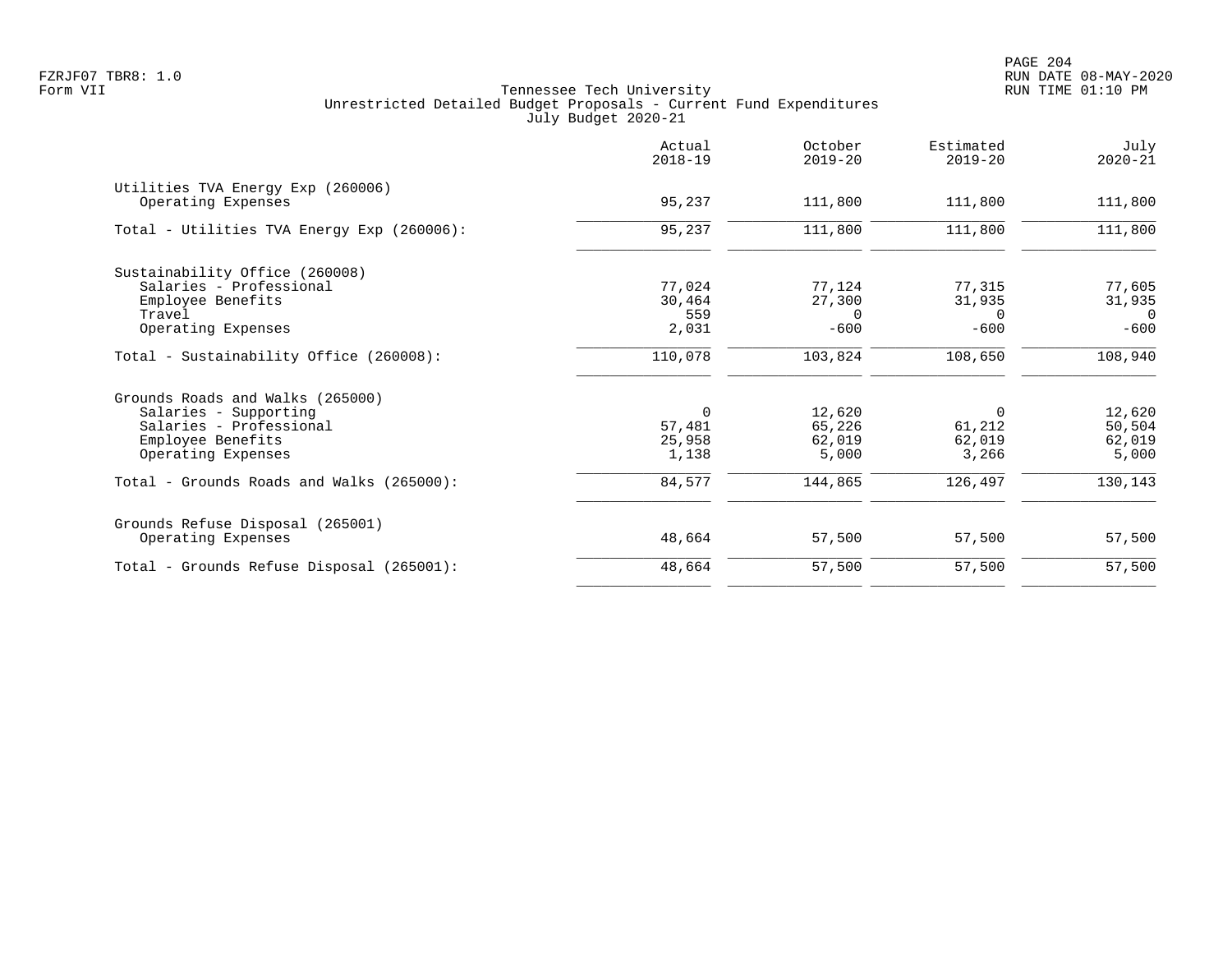|                                                 | Actual<br>$2018 - 19$ | October<br>$2019 - 20$ | Estimated<br>$2019 - 20$ | July<br>$2020 - 21$ |
|-------------------------------------------------|-----------------------|------------------------|--------------------------|---------------------|
| $M & R -$ Landscape (265002)                    |                       |                        |                          |                     |
| Salaries - Supporting                           | 152,082               | 169,034                | 156,721                  | 171,576             |
| Salaries - Students                             | 4,969                 | $\Omega$               | 8,052                    | $\Omega$            |
| Employee Benefits                               | 92,874                | 117,000                | 85,162                   | 85,162              |
| Travel                                          | 300                   | $\Omega$               | 1,938                    | $\Omega$            |
| Operating Expenses                              | 31,275                | 15,500                 | 15,500                   | 15,500              |
| Department Revenues                             | $-1,682$              | $\Omega$               | $\Omega$                 | $\Omega$            |
| Total - M & R - Landscape $(265002)$ :          | 279,818               | 301,534                | 267,373                  | 272,238             |
| $M & R -$ Logistics (265003)                    |                       |                        |                          |                     |
| Salaries - Supporting                           | 122,998               | 113,229                | 124,945                  | 115,160             |
| Employee Benefits                               | 70,793                | 64,960                 | 92,079                   | 92,079              |
| Operating Expenses                              | 19,213                | 19,840                 | 19,840                   | 19,840              |
| Department Revenues                             | $-3,896$              | $\Omega$               | $\Omega$                 | $\Omega$            |
| Total - M & R - Logistics (265003):             | 209,108               | 198,029                | 236,864                  | 227,079             |
| $M & R - \text{Parking}$ and Paving (265004)    |                       |                        |                          |                     |
| Operating Expenses                              | 12,471                | 12,780                 | 12,780                   | 12,780              |
| Total - M & R - Parking and Paving $(265004)$ : | 12,471                | 12,780                 | 12,780                   | 12,780              |
| $M & R - Turf (265005)$                         |                       |                        |                          |                     |
| Salaries - Supporting                           | 141,052               | 151,352                | 129,040                  | 149,184             |
| Employee Benefits                               | 62,588                | 74,960                 | 51,531                   | 51,531              |
| Travel                                          | 800                   | $\Omega$               | 354                      | $\Omega$            |
| Operating Expenses                              | 53,277                | 13,340                 | 28,340                   | 13,340              |
| Department Revenues                             | $-1,544$              | $\Omega$               | $\Omega$                 | $\Omega$            |
| Total - M & R - Turf (265005):                  | 256,173               | 239,652                | 209,265                  | 214,055             |
|                                                 |                       |                        |                          |                     |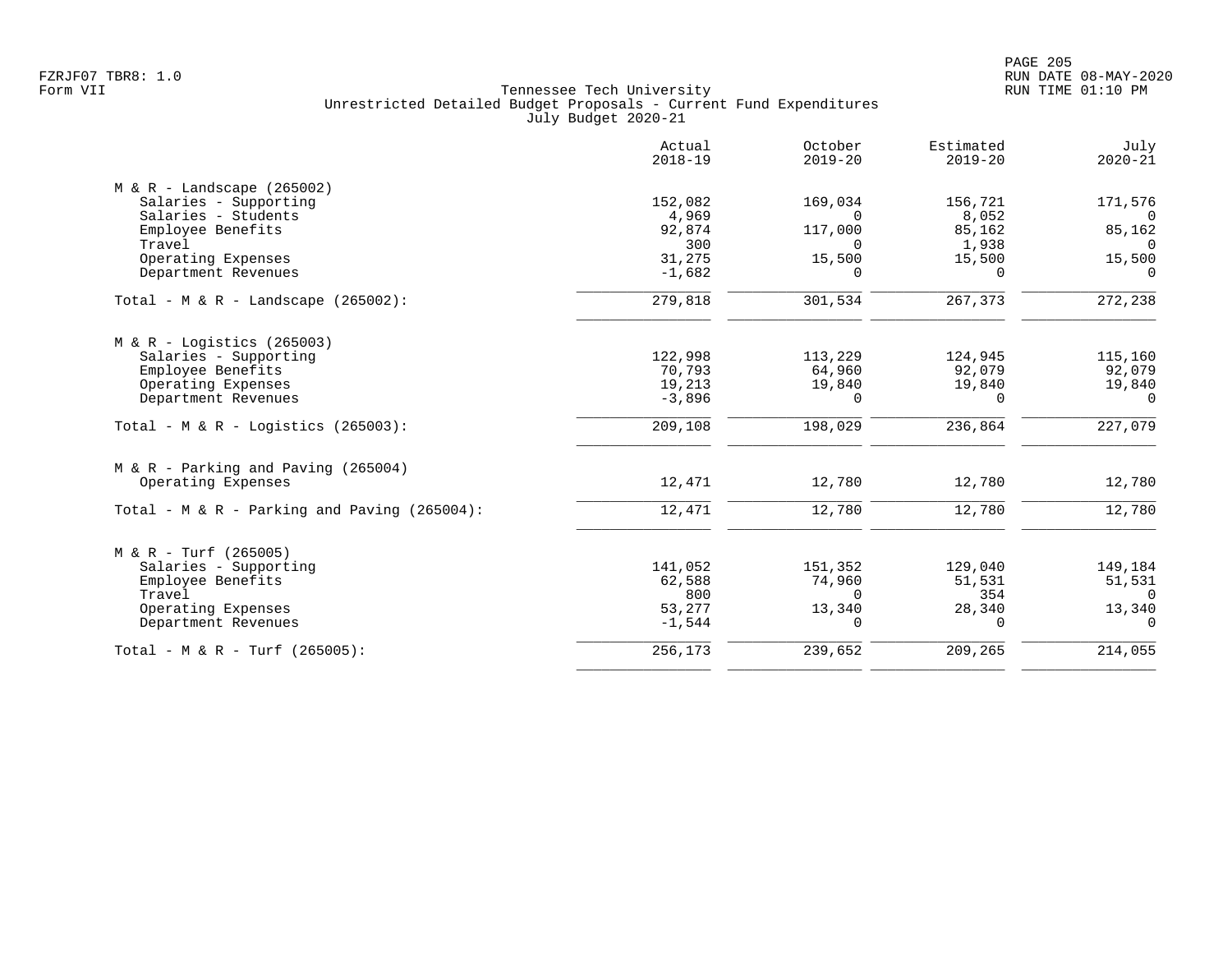|                                                                                                              | Actual<br>$2018 - 19$    | October<br>$2019 - 20$   | Estimated<br>$2019 - 20$ | July<br>$2020 - 21$        |
|--------------------------------------------------------------------------------------------------------------|--------------------------|--------------------------|--------------------------|----------------------------|
| Major Repairs and Renovations (270000)<br>Salaries - Professional<br>Employee Benefits<br>Operating Expenses | 0<br>$\Omega$<br>110,886 | 0<br>$\Omega$<br>160,120 | 1,720<br>178<br>100,790  | $\Omega$<br>178<br>160,120 |
| Total - Major Repairs and Renovations (270000):                                                              | 110,886                  | 160,120                  | 102,688                  | 160,298                    |
| MOE Major Repairs and Renovations (270001)<br>Operating Expenses                                             | 241                      | 0                        | 0                        | 0                          |
| Total - MOE Major Repairs and Renovations (270001):                                                          | 241                      | $\Omega$                 | $\Omega$                 | $\Omega$                   |
| TBR Spouse Dependent Discount (700000)<br>Employee Benefits                                                  | 80,568                   | 111,830                  | 104,853                  | 118,853                    |
| Total - TBR Spouse Dependent Discount (700000):                                                              | 80,568                   | 111,830                  | 104,853                  | 118,853                    |
| TBR Employ Remission PC191 (700001)<br>Employee Benefits                                                     | 8,191                    | 6,530                    | 7,933                    | 7,933                      |
| Total - TBR Employ Remission PC191 (700001):                                                                 | 8,191                    | 6,530                    | 7,933                    | 7,933                      |
| E and G Data Processing Allocation (700003)<br>Department Revenues                                           | 40,155                   | 47,240                   | 43,140                   | 44,820                     |
| Total - E and G Data Processing Allocation (700003):                                                         | 40,155                   | 47,240                   | 43,140                   | 44,820                     |
|                                                                                                              |                          |                          |                          |                            |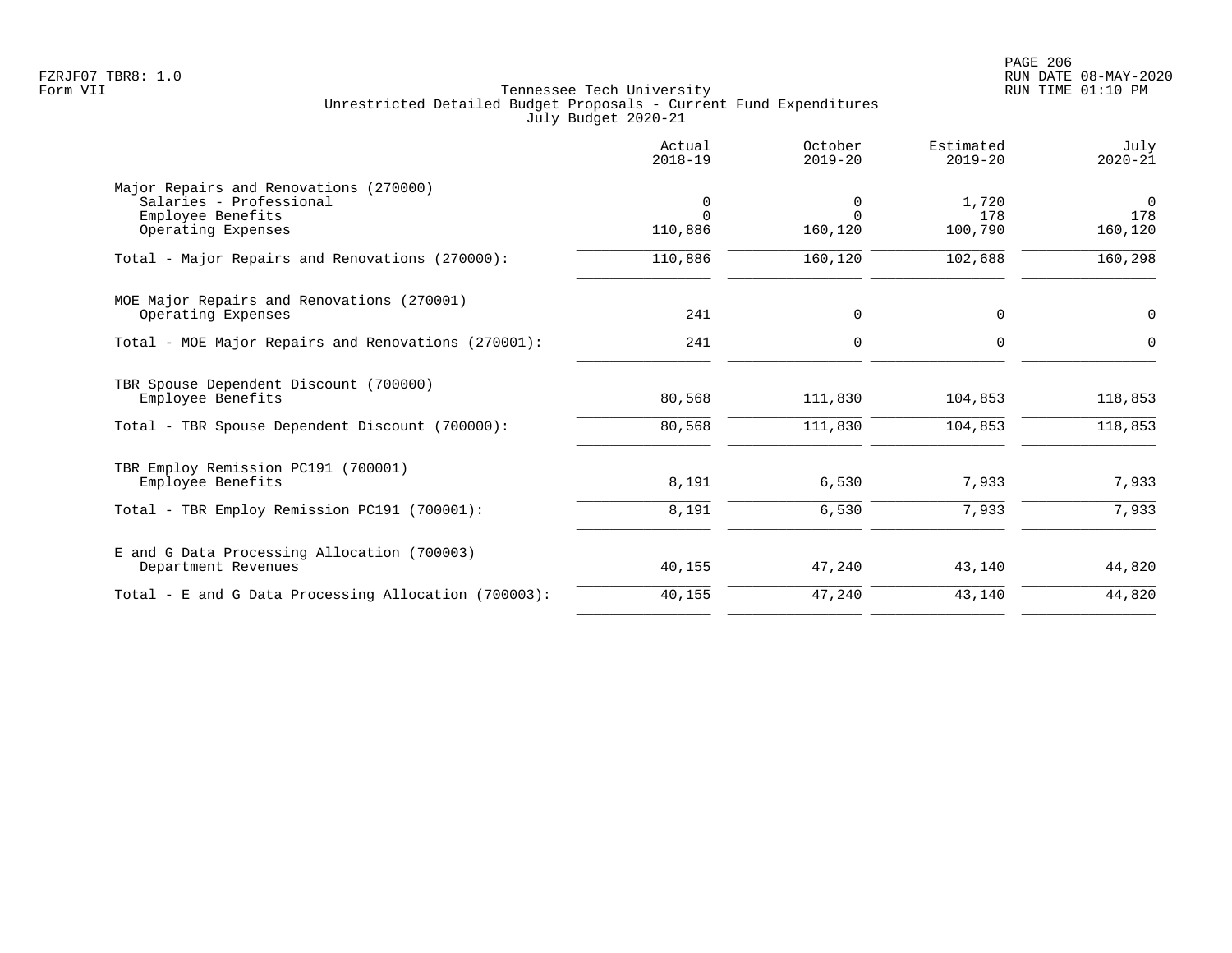|                                                                                                                                                        | Actual<br>$2018 - 19$                                     | October<br>$2019 - 20$                           | Estimated<br>$2019 - 20$                          | July<br>$2020 - 21$                              |
|--------------------------------------------------------------------------------------------------------------------------------------------------------|-----------------------------------------------------------|--------------------------------------------------|---------------------------------------------------|--------------------------------------------------|
| E and G Claims Adjustment (700004)<br>Operating Expenses                                                                                               | 9,068                                                     | 24,410                                           | 24,410                                            | 24,410                                           |
| Total - E and G Claims Adjustment (700004):                                                                                                            | 9,068                                                     | 24,410                                           | 24,410                                            | 24,410                                           |
| $E$ and G Support (700005)<br>Salaries - Administrative<br>Salaries - Supporting<br>Salaries - Professional<br>Employee Benefits<br>Operating Expenses | $\Omega$<br>$\Omega$<br>$\Omega$<br>266,983<br>$-16, 489$ | 2,865<br>77,820<br>18,708<br>276,565<br>$-7,863$ | 2,315<br>56,848<br>10,393<br>276,565<br>$-11,728$ | 2,182<br>64,106<br>13,886<br>292,917<br>$-9,900$ |
| Total - E and G Support $(700005)$ :                                                                                                                   | 250,494                                                   | 368,095                                          | 334,393                                           | 363,191                                          |
| E and G Other Salary Pool (700009)<br>Salaries - Supporting<br>Total - E and G Other Salary Pool (700009):                                             | $\mathbf 0$<br>$\mathbf 0$                                | 19,520<br>19,520                                 | 19,520<br>19,520                                  | 19,520<br>19,520                                 |
| C C Security Trans (700015)<br>Operating Expenses                                                                                                      | $-60,000$                                                 | $-60,000$                                        | $-60,000$                                         | $-60,000$                                        |
| Total - C C Security Trans $(700015)$ :                                                                                                                | $-60,000$                                                 | $-60,000$                                        | $-60,000$                                         | $-60,000$                                        |
| App Plant Non Utility Allocation (700038)<br>Department Revenues                                                                                       | $-822,850$                                                | $-1,010,280$                                     | $-990, 260$                                       | $-1,027,050$                                     |
| Total - App Plant Non Utility Allocation (700038):                                                                                                     | $-822, 850$                                               | $-1,010,280$                                     | $-990, 260$                                       | $-1,027,050$                                     |
|                                                                                                                                                        |                                                           |                                                  |                                                   |                                                  |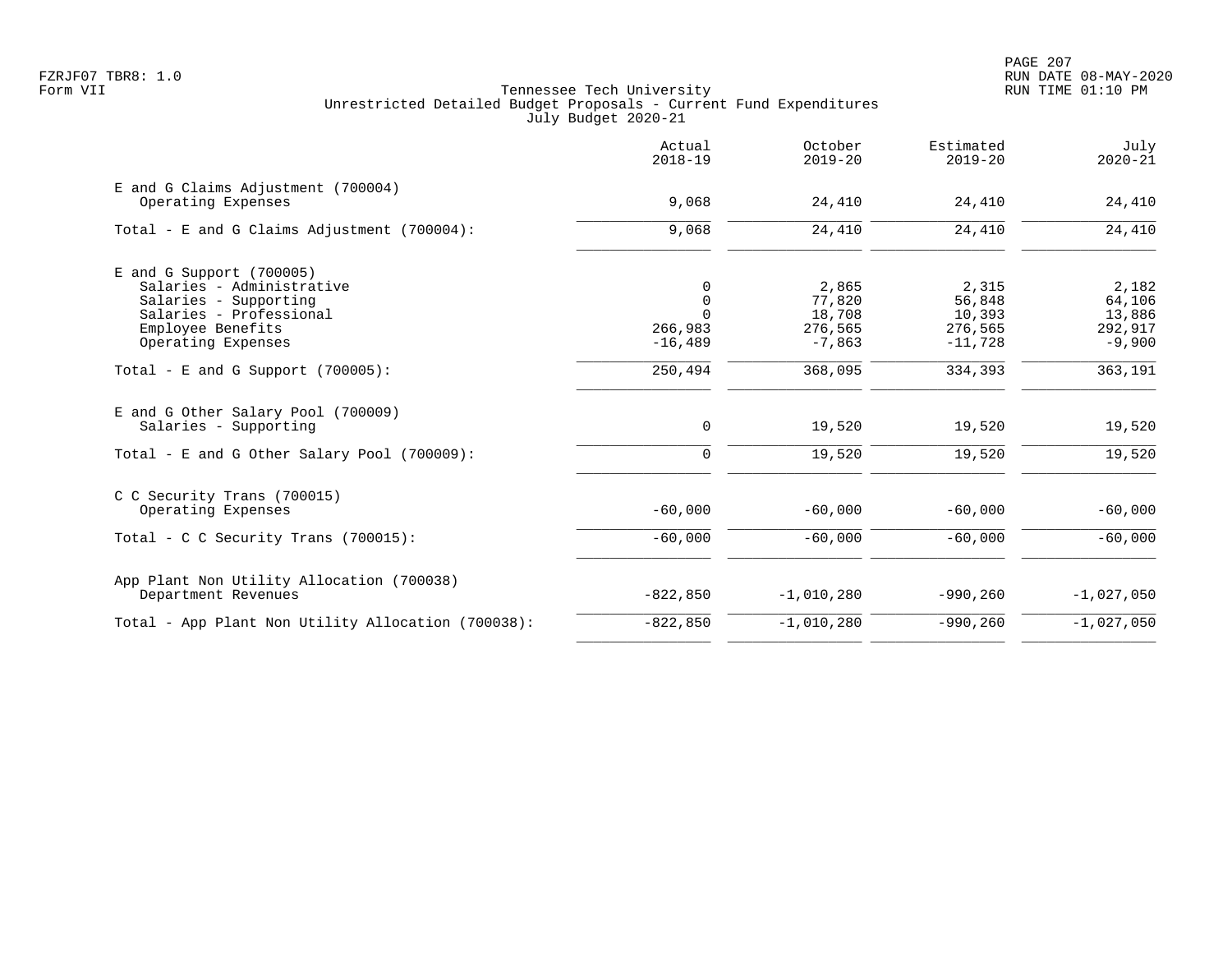PAGE 208 FZRJF07 TBR8: 1.0 RUN DATE 08-MAY-2020

|                                                                              | Actual<br>$2018 - 19$ | October<br>$2019 - 20$ | Estimated<br>$2019 - 20$ | July<br>$2020 - 21$ |
|------------------------------------------------------------------------------|-----------------------|------------------------|--------------------------|---------------------|
| App Plant Utilities Allocation (700039)<br>Department Revenues               | $-721,790$            | $-975,910$             | $-975,910$               | $-975,910$          |
| Total - App Plant Utilities Allocation (700039):                             | $-721,790$            | $-975,910$             | $-975,910$               | $-975,910$          |
| App Plant CC Utility Alloc (700042)<br>Department Revenues                   | $-16,900$             | $-21,340$              | $-21,340$                | $-21,340$           |
| Total - App Plant CC Utility Alloc (700042):                                 | $-16,900$             | $-21,340$              | $-21,340$                | $-21,340$           |
| App Plant CC Non Utility Alloc (700043)<br>Department Revenues               | $-60,610$             | $-67,260$              | $-67,040$                | $-66,200$           |
| Total - App Plant CC Non Utility Alloc (700043):                             | $-60,610$             | $-67,260$              | $-67,040$                | $-66,200$           |
| Post Office Allocation (700045)<br>Operating Expenses<br>Department Revenues | $\Omega$<br>18,198    | 4,810<br>O             | 4,810<br>0               | 4,810<br>$\Omega$   |
| Total - Post Office Allocation (700045):                                     | 18,198                | 4,810                  | 4,810                    | 4,810               |
| Building Maintenance Support (700052)<br>Employee Benefits                   | $\mathsf{O}$          | 7,900                  | 0                        | $\mathbf 0$         |
| Total - Building Maintenance Support (700052):                               | $\mathbf 0$           | 7,900                  | 0                        | 0                   |
|                                                                              |                       |                        |                          |                     |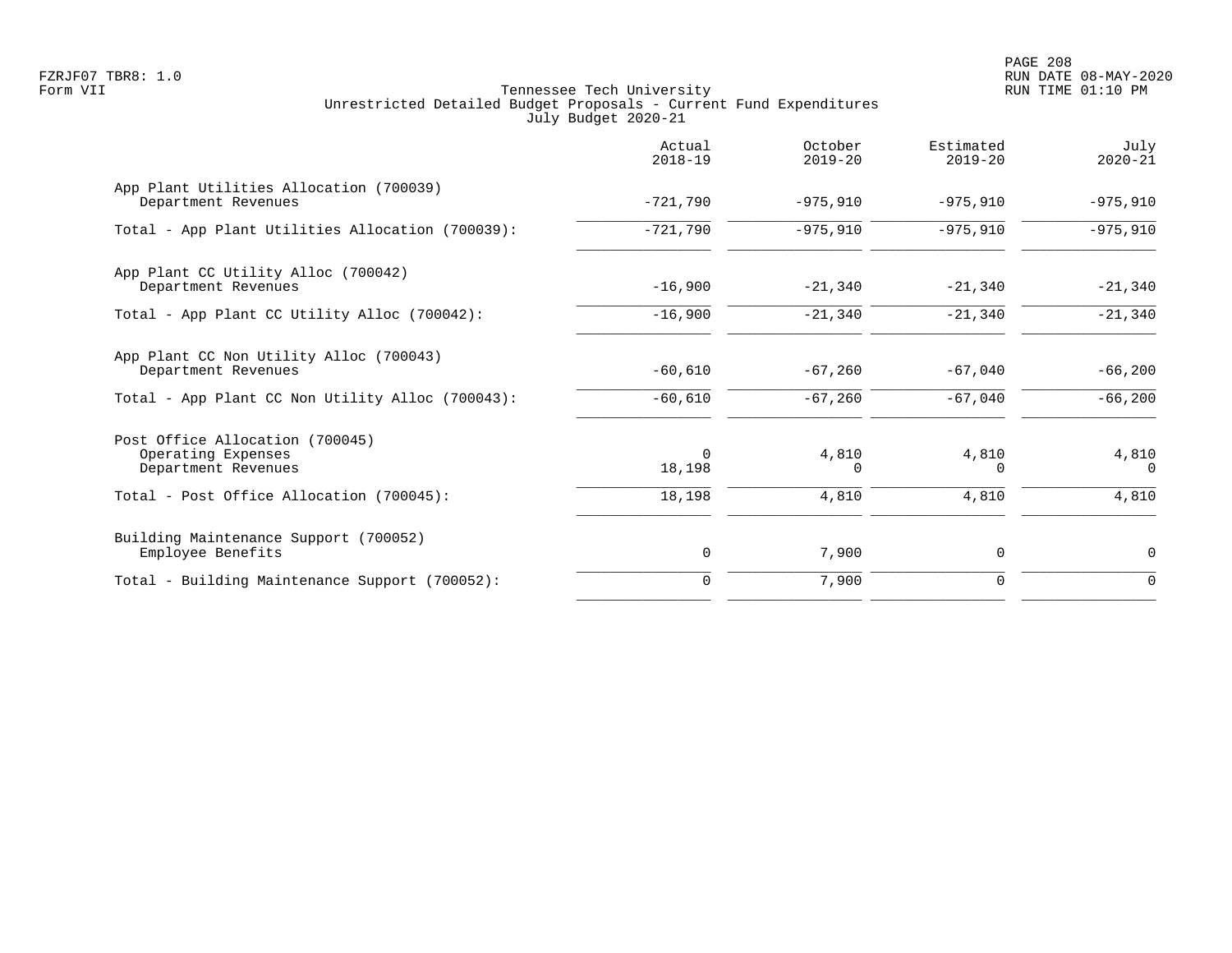# FZRJF07 TBR8: 1.0 RUN DATE 08-MAY-2020 Tennessee Tech University Unrestricted Detailed Budget Proposals - Current Fund Expenditures July Budget 2020-21

|                                                                 | Actual<br>$2018 - 19$ | October<br>$2019 - 20$ | Estimated<br>$2019 - 20$ | July<br>$2020 - 21$    |
|-----------------------------------------------------------------|-----------------------|------------------------|--------------------------|------------------------|
| TTU Staff Tuit Maint Reimbursment (700068)<br>Employee Benefits | 15,113                | 15,500                 | 10,500                   | 15,500                 |
| Total - TTU Staff Tuit Maint Reimbursment (700068):             | 15,113                | 15,500                 | 10,500                   | 15,500                 |
| Total - Physical Plant (500):                                   |                       |                        |                          |                        |
| Salaries - Administrative                                       | 117,465               | 142,865                | 100,238                  | 143,282                |
| Salaries - Academic                                             | $\cap$                | $\cap$                 | 700                      | $\Omega$               |
| Salaries - Supporting                                           | 2,761,224             | 2,888,250              | 2,762,265                | 2,850,790              |
| Salaries - Students                                             | 72,102                | 21,438                 | 66,605                   | 21,438                 |
| Salaries - Professional                                         | 949,617               | 958,443                | 944,865                  | 941,998                |
| Employee Benefits                                               | 2,177,915             | 2,654,421              | 2,538,046                | 2,573,398              |
| Travel                                                          | 11,819                | 11,640                 | 20,895                   | 9,640                  |
| Operating Expenses                                              | 8,381,680             | 10,387,375             | 10,383,561               | 10,417,077             |
| Capital Outlay                                                  | 42,827                | $\Omega$               | 11,300                   | $\Omega$               |
| Department Revenues                                             | $-1,623,039$          | $-2, 326, 550$         | $-2, 310, 410$           | $-2, 344, 680$         |
| Total                                                           | 12,891,610            | 14,737,882             | 14,518,065               | 14,612,943             |
| Total - Physical Plant (50):                                    |                       |                        |                          |                        |
| Salaries - Administrative<br>Salaries - Academic                | 117,465<br>$\Omega$   | 142,865<br>$\Omega$    | 100,238<br>700           | 143,282<br>$\Omega$    |
| Salaries - Supporting                                           | 2,761,224             | 2,888,250              | 2,762,265                | 2,850,790              |
| Salaries - Students                                             | 72,102                | 21,438                 | 66,605                   | 21,438                 |
| Salaries - Professional                                         | 949,617               | 958,443                | 944,865                  | 941,998                |
| Employee Benefits                                               | 2,177,915             | 2,654,421              | 2,538,046                | 2,573,398              |
| Travel                                                          | 11,819                | 11,640                 | 20,895                   | 9,640                  |
|                                                                 |                       |                        |                          |                        |
| Operating Expense<br>Capital Outlay                             | 8,381,680<br>42,827   | 10,387,375<br>$\Omega$ | 10,383,561<br>11,300     | 10,417,077<br>$\Omega$ |
|                                                                 |                       | $-2, 326, 550$         | $-2, 310, 410$           |                        |
| Department Revenues                                             | $-1,623,039$          |                        |                          | $-2, 344, 680$         |
| Total                                                           | 12,891,610            | 14,737,882             | 14,518,065               | 14,612,943             |
|                                                                 |                       |                        |                          |                        |

 Scholarships and Fellowships (55) Scholarships and Fellowships (550)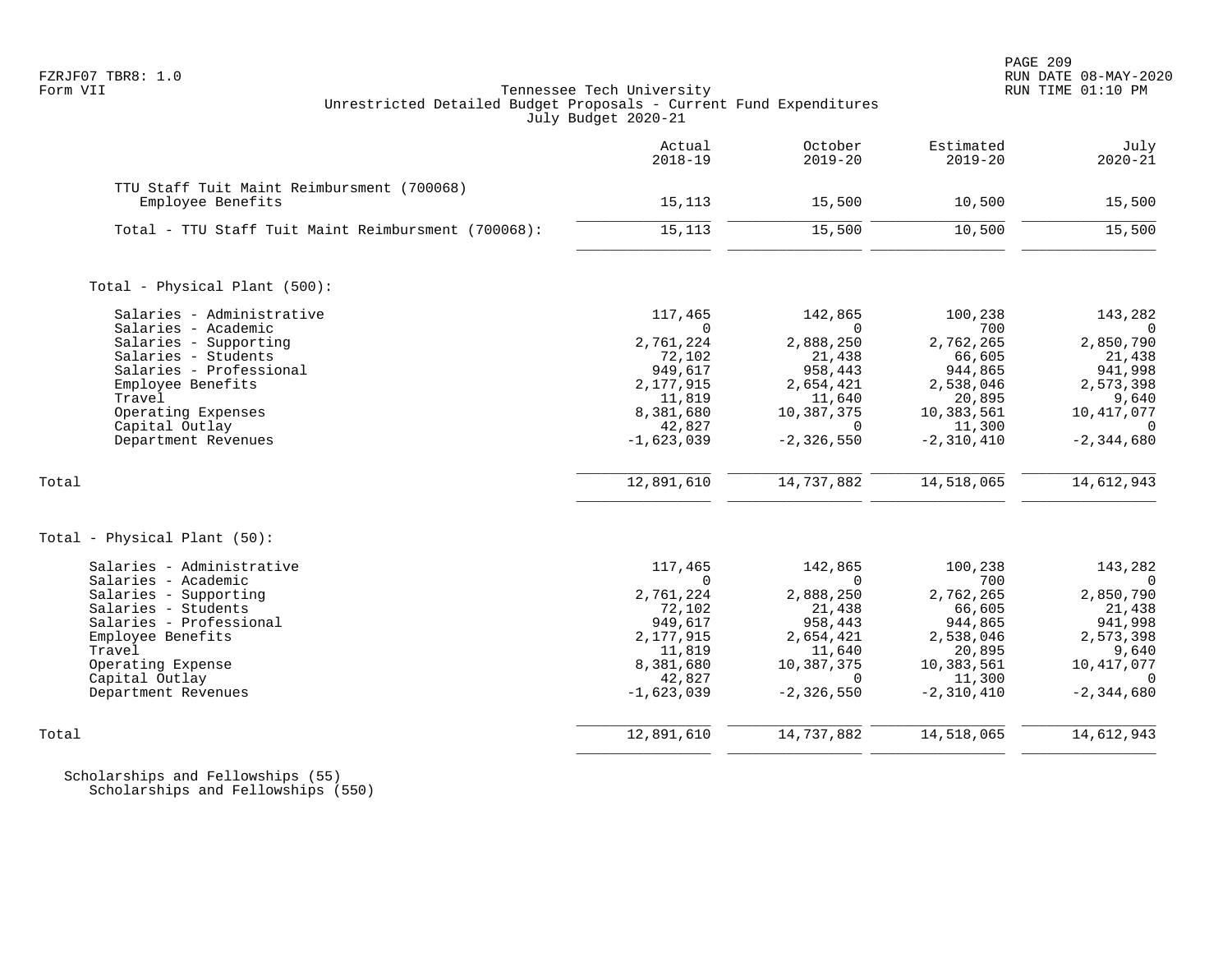|                                                                  | Actual<br>$2018 - 19$ | October<br>$2019 - 20$ | Estimated<br>$2019 - 20$ | July<br>$2020 - 21$ |
|------------------------------------------------------------------|-----------------------|------------------------|--------------------------|---------------------|
| Alumni Scholarships (120019)<br>Operating Expenses               | 3,500                 | 12,780                 | 12,780                   | 12,780              |
| Total - Alumni Scholarships (120019):                            | 3,500                 | 12,780                 | 12,780                   | 12,780              |
| Honors Scholarship (121901)<br>Operating Expenses                | 201,819               | 610,640                | 610,640                  | 210,640             |
| Total - Honors Scholarship (121901):                             | 201,819               | 610,640                | 610,640                  | 210,640             |
| Comm Coll Scholarship (121902)<br>Operating Expenses             | 443,125               | 1,019,230              | 1,019,230                | 1,019,230           |
| Total - Comm Coll Scholarship (121902):                          | 443,125               | 1,019,230              | 1,019,230                | 1,019,230           |
| Financial Aid Housing Scholarship (122003)<br>Operating Expenses | 17,200                | 39,600                 | 39,600                   | 39,600              |
| Total - Financial Aid Housing Scholarship (122003):              | 17,200                | 39,600                 | 39,600                   | 39,600              |
| SEOG Matching (122004)<br>Operating Expenses                     | 101,979               | 64,690                 | 64,690                   | 64,690              |
| Total - SEOG Matching (122004):                                  | 101,979               | 64,690                 | 64,690                   | 64,690              |
|                                                                  |                       |                        |                          |                     |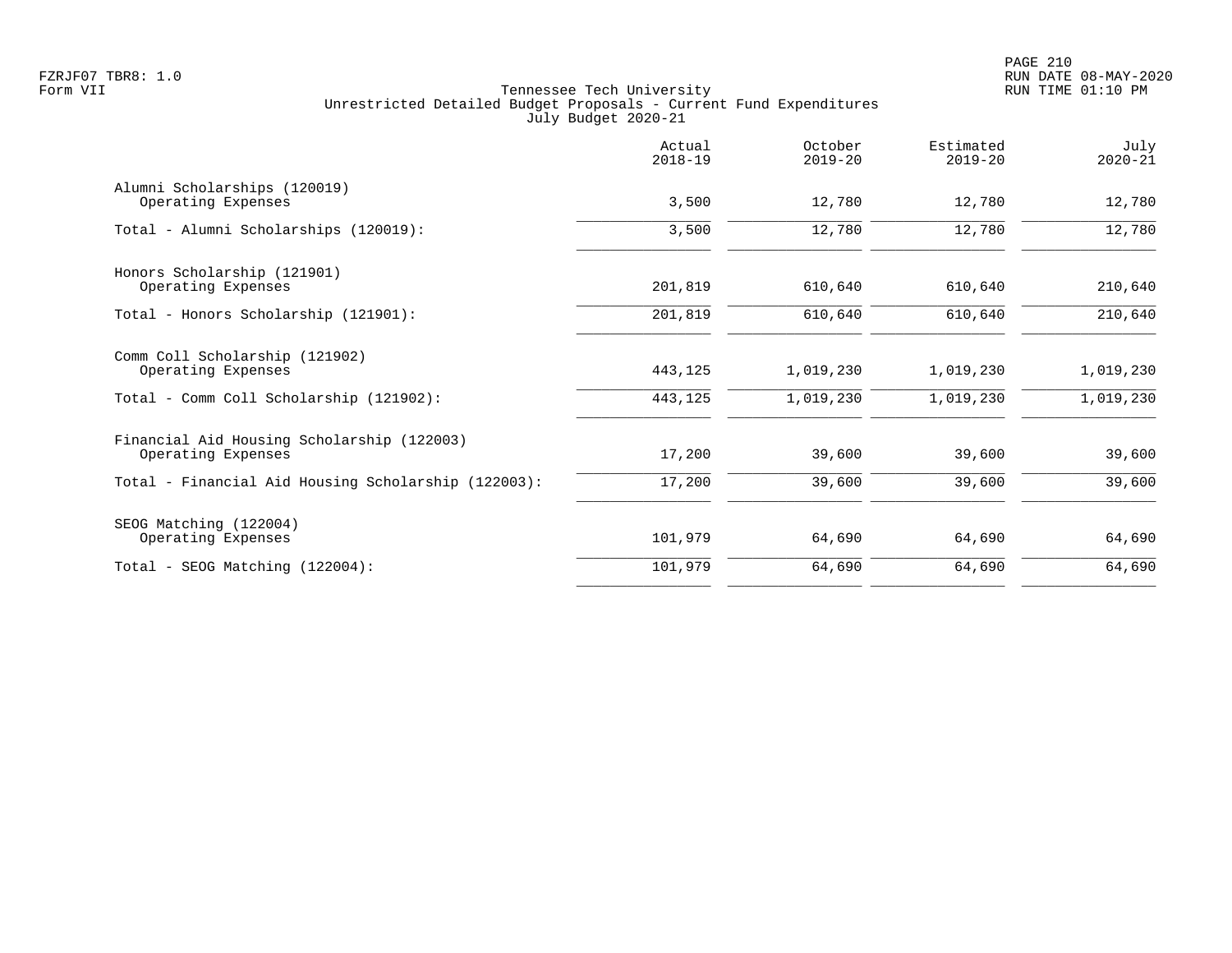|                                                         | Actual<br>$2018 - 19$ | October<br>$2019 - 20$ | Estimated<br>$2019 - 20$ | July<br>$2020 - 21$ |
|---------------------------------------------------------|-----------------------|------------------------|--------------------------|---------------------|
| UAS (122005)<br>Operating Expenses                      | 5,373,815             | 5,602,330              | 5,602,330                | 5,602,330           |
| $Total - UAS (122005):$                                 | 5, 373, 815           | 5,602,330              | 5,602,330                | 5,602,330           |
| TTU Promise Scholarship (122022)<br>Operating Expenses  | $\mathbf 0$           | $\mathbf 0$            | $\mathbf 0$              | 80,000              |
| Total - TTU Promise Scholarship (122022):               | $\mathbf 0$           | $\mathbf 0$            | $\mathbf 0$              | 80,000              |
| Science Fair Scholarship (123011)<br>Operating Expenses | 0                     | 31,650                 | 31,650                   | 31,650              |
| Total - Science Fair Scholarship (123011):              | 0                     | 31,650                 | 31,650                   | 31,650              |
| Alumni OST Scholarship (123012)<br>Operating Expenses   | $\mathbf 0$           | 38,310                 | 38,310                   | 38,310              |
| Total - Alumni OST Scholarship (123012):                | $\mathbf 0$           | 38,310                 | 38,310                   | 38,310              |
| Boys Girls State Sch (123014)<br>Operating Expenses     | 0                     | 11,780                 | 11,780                   | 11,780              |
| Total - Boys Girls State Sch (123014):                  | $\mathbf 0$           | 11,780                 | 11,780                   | 11,780              |
|                                                         |                       |                        |                          |                     |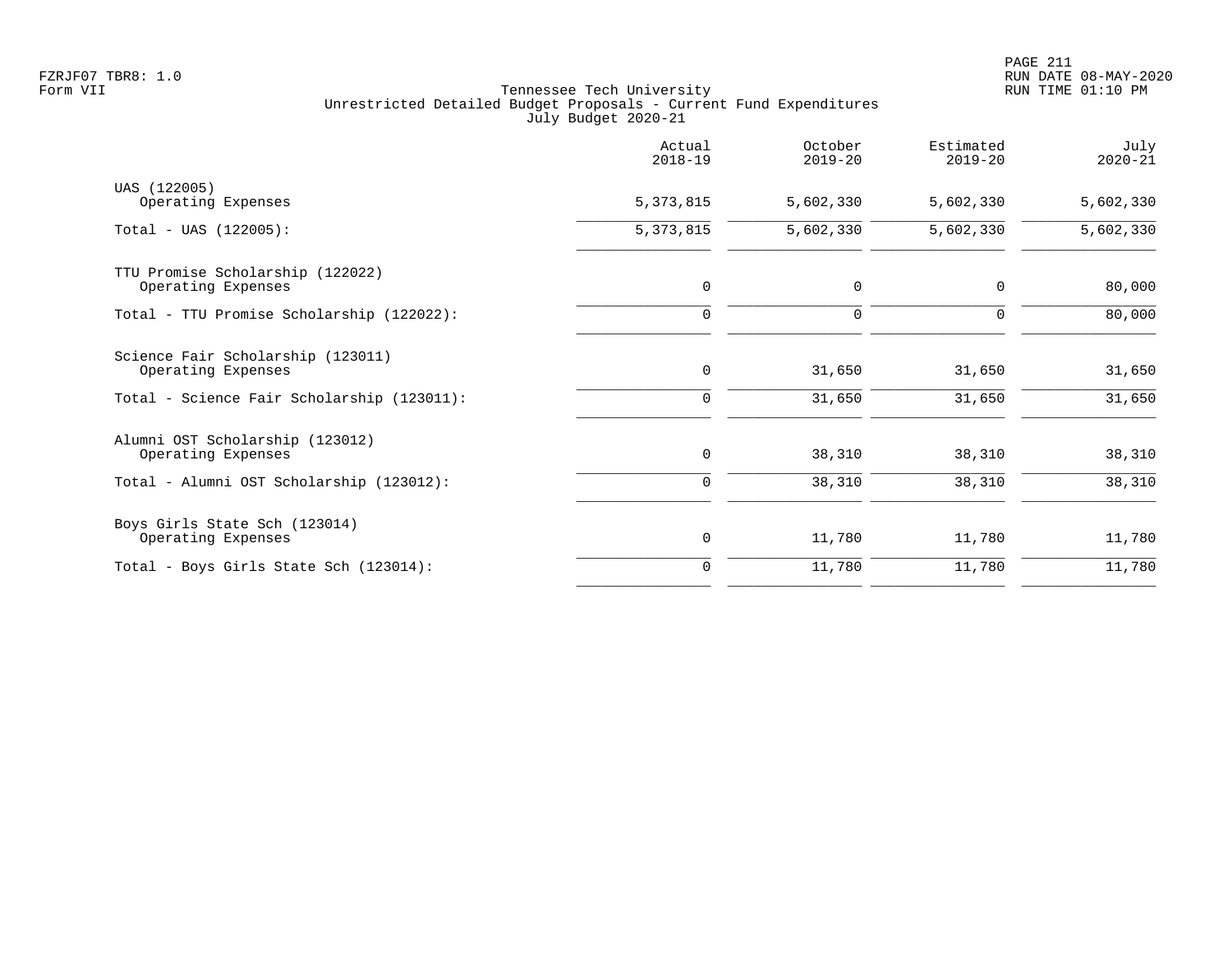|                                                               | Actual<br>$2018 - 19$ | October<br>$2019 - 20$ | Estimated<br>$2019 - 20$ | July<br>$2020 - 21$ |
|---------------------------------------------------------------|-----------------------|------------------------|--------------------------|---------------------|
| Admissions Hounsing Sch (123015)<br>Operating Expenses        | 81,000                | 267,440                | 267,440                  | 267,440             |
| Total - Admissions Hounsing Sch (123015):                     | 81,000                | 267,440                | 267,440                  | 267,440             |
| African Am Undergrad Sch (123017)<br>Operating Expenses       | 70,259                | 251,300                | 251,300                  | 251,300             |
| Total - African Am Undergrad Sch (123017):                    | 70,259                | 251,300                | 251,300                  | 251,300             |
| Minority Housing Sch (123018)<br>Operating Expenses           | $\mathbf 0$           | 810                    | 810                      | 810                 |
| Total - Minority Housing Sch (123018):                        | $\Omega$              | 810                    | 810                      | 810                 |
| Veterans Yellow Ribbon Program (123020)<br>Operating Expenses | 0                     | 44,542                 | 44,542                   | 44,542              |
| Total - Veterans Yellow Ribbon Program (123020):              | $\mathbf 0$           | 44,542                 | 44,542                   | 44,542              |
| University Summer Scholarships (123021)<br>Operating Expenses | 86,993                | 115,000                | 115,000                  | 115,000             |
| Total - University Summer Scholarships (123021):              | 86,993                | 115,000                | 115,000                  | 115,000             |
|                                                               |                       |                        |                          |                     |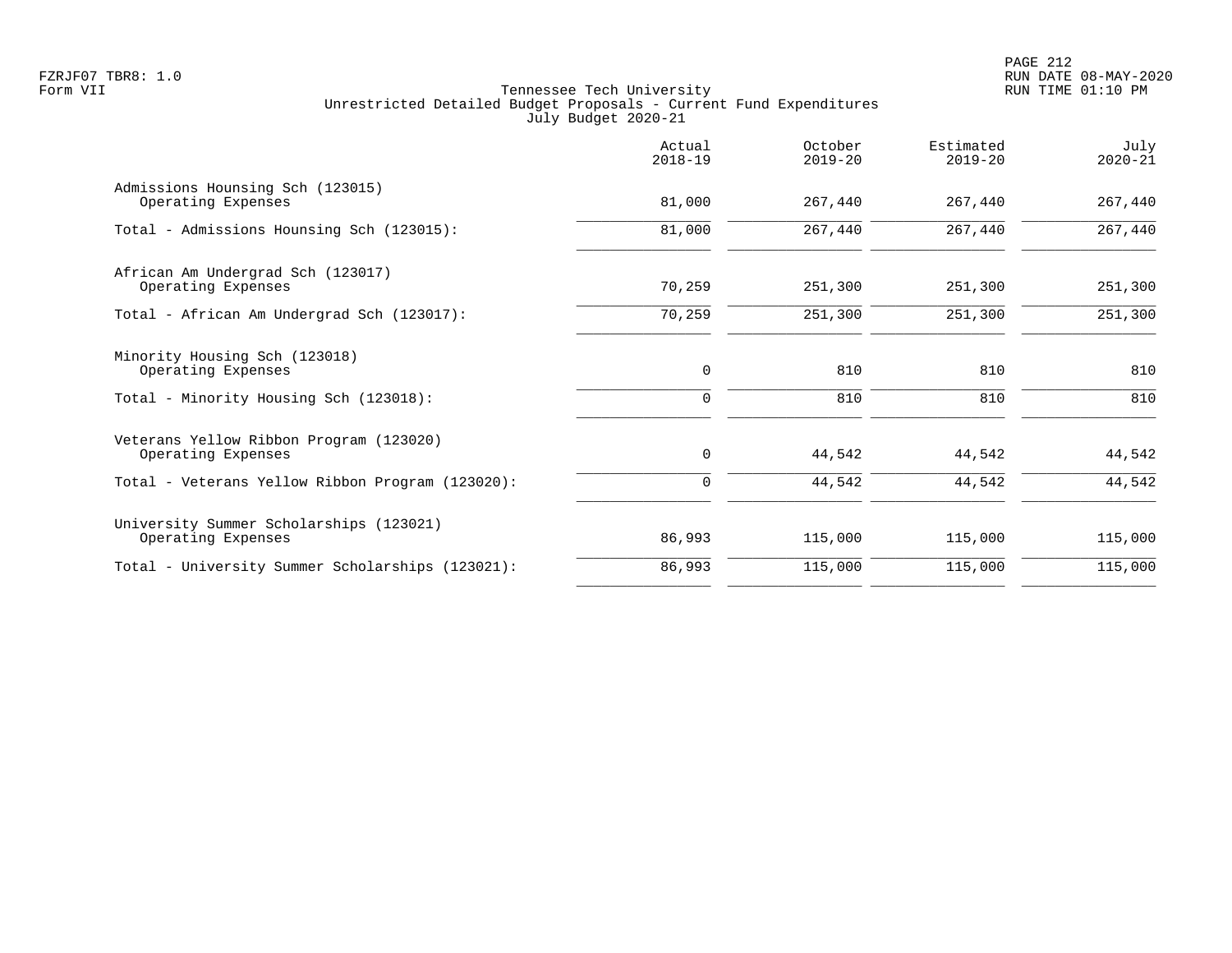|                                                                    | Actual<br>$2018 - 19$ | October<br>$2019 - 20$ | Estimated<br>$2019 - 20$ | July<br>$2020 - 21$ |
|--------------------------------------------------------------------|-----------------------|------------------------|--------------------------|---------------------|
| UAS International (123720)<br>Operating Expenses                   | $\mathbf 0$           | 12,200                 | 12,200                   | $\overline{0}$      |
| Total - UAS International (123720):                                | 0                     | 12,200                 | 12,200                   | $\Omega$            |
| International Merit Scholarship (123721)<br>Operating Expenses     | 530,354               | 542,880                | 542,880                  | $\mathbf 0$         |
| Total - International Merit Scholarship (123721):                  | 530,354               | 542,880                | 542,880                  | $\Omega$            |
| International Legacy Scholarship (123722)<br>Operating Expenses    | 6,000                 | 13,920                 | 13,920                   | $\mathbf 0$         |
| Total - International Legacy Scholarship (123722):                 | 6,000                 | 13,920                 | 13,920                   | 0                   |
| Multinational Enhancement Svc Schol (123723)<br>Operating Expenses | 142,415               | 171,200                | 171,200                  | $\mathbf 0$         |
| Total - Multinational Enhancement Svc Schol (123723):              | 142,415               | 171,200                | 171,200                  | 0                   |
| Fulbright Scholars OST (123724)<br>Operating Expenses              | 91,576                | 118,200                | 118,200                  | 118,200             |
| Total - Fulbright Scholars OST (123724):                           | 91,576                | 118,200                | 118,200                  | 118,200             |
|                                                                    |                       |                        |                          |                     |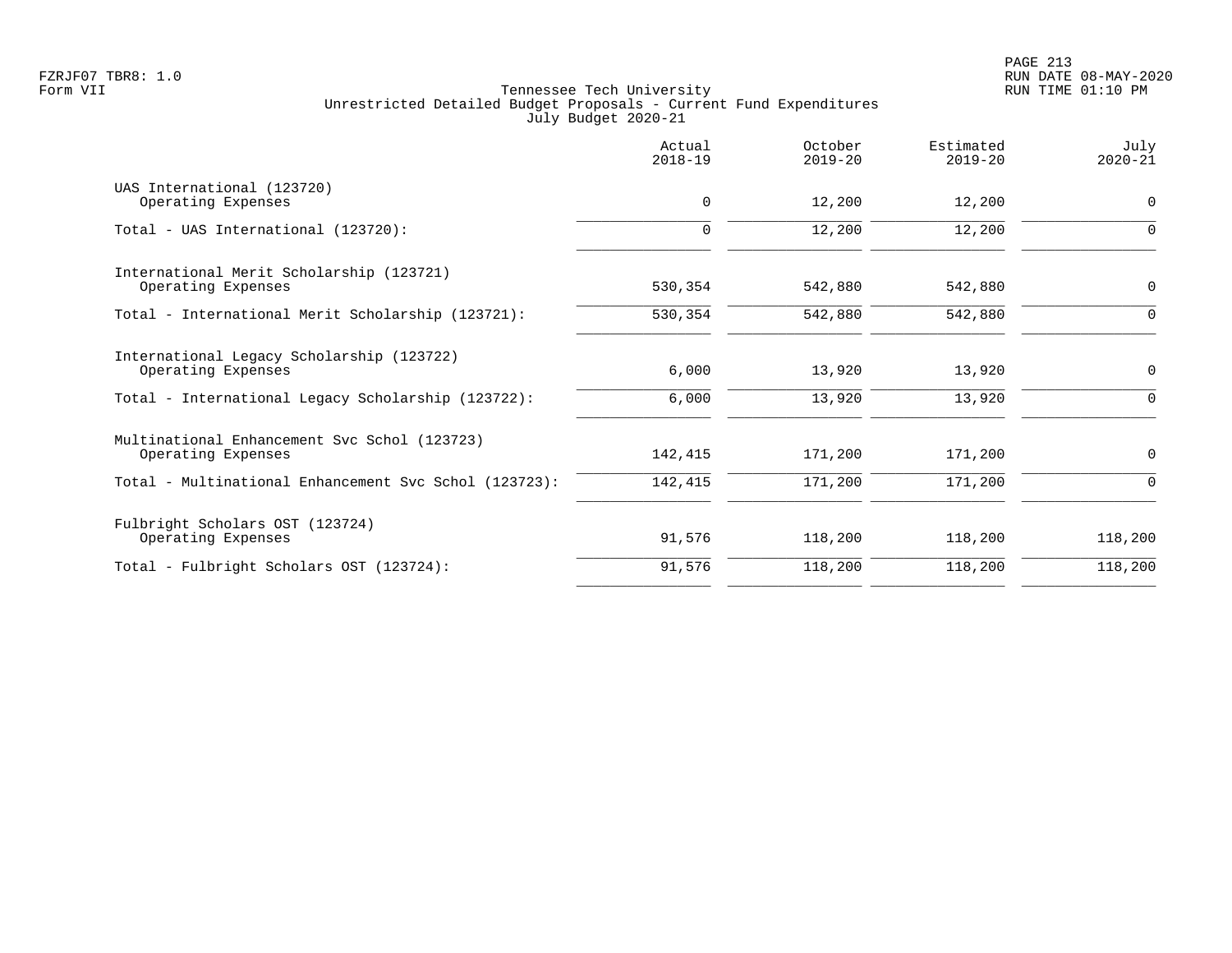PAGE 214 FZRJF07 TBR8: 1.0 RUN DATE 08-MAY-2020

|                                                               | Actual<br>$2018 - 19$ | October<br>$2019 - 20$ | Estimated<br>$2019 - 20$ | July<br>$2020 - 21$ |
|---------------------------------------------------------------|-----------------------|------------------------|--------------------------|---------------------|
| Institutional Scholarship Fund (123800)<br>Operating Expenses | 20,238                | 20,000                 | 20,000                   | 20,000              |
| Total - Institutional Scholarship Fund (123800):              | 20,238                | 20,000                 | 20,000                   | 20,000              |
| ROTC Housing Scholarship (125601)<br>Operating Expenses       | 93,000                | 123,810                | 123,810                  | 123,810             |
| Total - ROTC Housing Scholarship (125601):                    | 93,000                | 123,810                | 123,810                  | 123,810             |
| ROTC STEM Scholarships (125604)<br>Operating Expenses         | 79,985                | 100,000                | 100,000                  | 100,000             |
| Total - ROTC STEM Scholarships (125604):                      | 79,985                | 100,000                | 100,000                  | 100,000             |
| Varsity Spirit Scholarship (129008)<br>Operating Expenses     | $\mathbf 0$           | 5,000                  | 5,000                    | 5,000               |
| Total - Varsity Spirit Scholarship (129008):                  | 0                     | 5,000                  | 5,000                    | 5,000               |
| Chemistry LM Scholarships (131509)<br>Operating Expenses      | 14,300                | 42,646                 | 42,646                   | 12,613              |
| Total - Chemistry LM Scholarships (131509):                   | 14,300                | 42,646                 | 42,646                   | 12,613              |
|                                                               |                       |                        |                          |                     |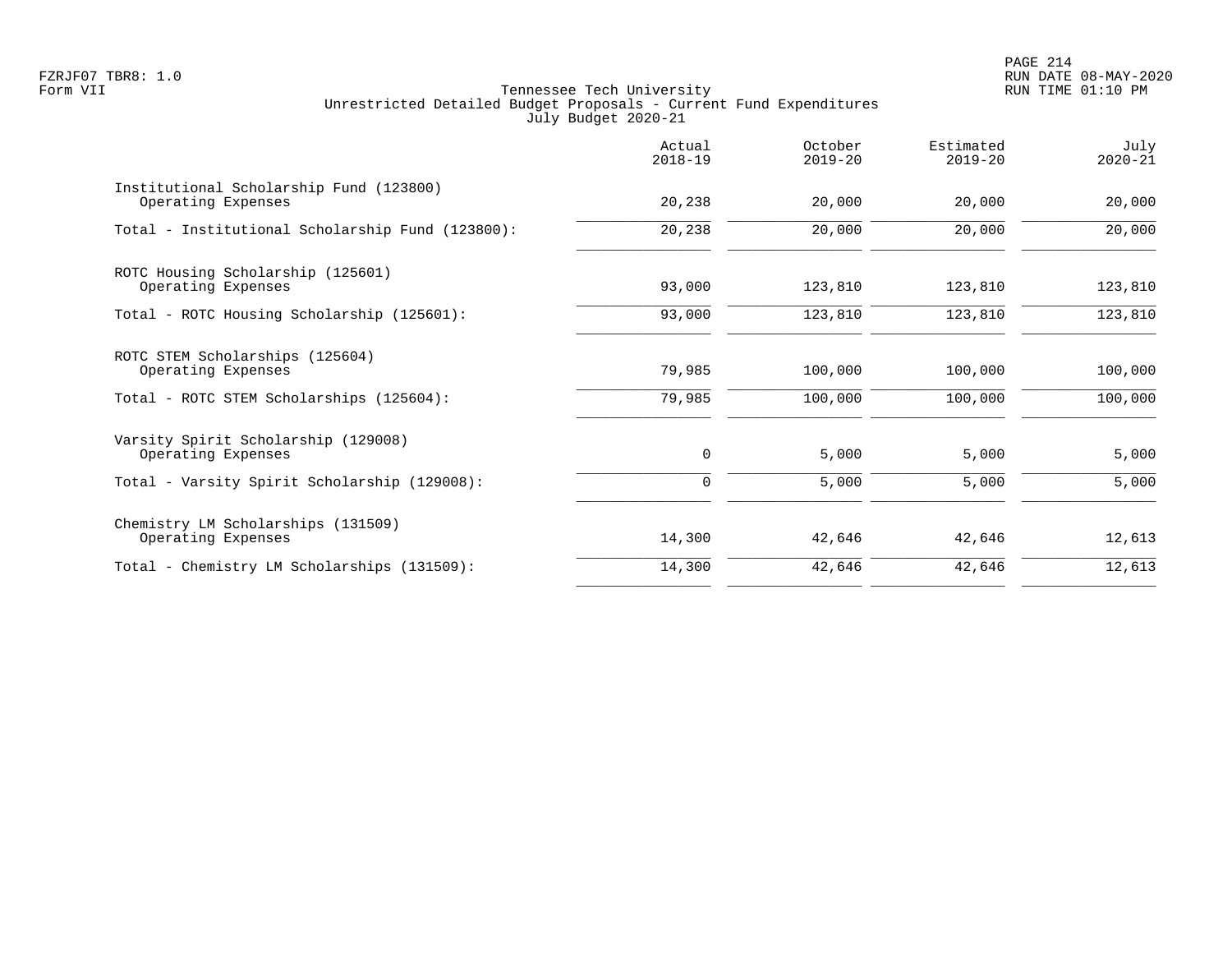|                                                             | Actual<br>$2018 - 19$ | October<br>$2019 - 20$ | Estimated<br>$2019 - 20$ | July<br>$2020 - 21$ |
|-------------------------------------------------------------|-----------------------|------------------------|--------------------------|---------------------|
| Physics LM Scholarships (135009)<br>Operating Expenses      | 7,200                 | 8,957                  | 8,957                    | 3,005               |
| Total - Physics LM Scholarships (135009):                   | 7,200                 | 8,957                  | 8,957                    | 3,005               |
| Don Cook Scholarship (140020)<br>Operating Expenses         | $\mathbf 0$           | 500                    | 500                      | 500                 |
| Total - Don Cook Scholarship (140020):                      | $\mathbf 0$           | 500                    | 500                      | 500                 |
| Restricted Ext Prog Regl Dev (180013)<br>Operating Expenses | $\mathbf 0$           | 910                    | 910                      | 910                 |
| Total - Restricted Ext Prog Regl Dev (180013):              | 0                     | 910                    | 910                      | 910                 |
| Athletic Book Account (600057)<br>Operating Expenses        | 162,930               | 125,000                | 125,000                  | 125,000             |
| Total - Athletic Book Account (600057):                     | 162,930               | 125,000                | 125,000                  | 125,000             |
| Athletic Book Trans Out (600058)<br>Operating Expenses      | $-162,930$            | $-125,000$             | $-125,000$               | $-125,000$          |
| Total - Athletic Book Trans Out (600058):                   | $-162,930$            | $-125,000$             | $-125,000$               | $-125,000$          |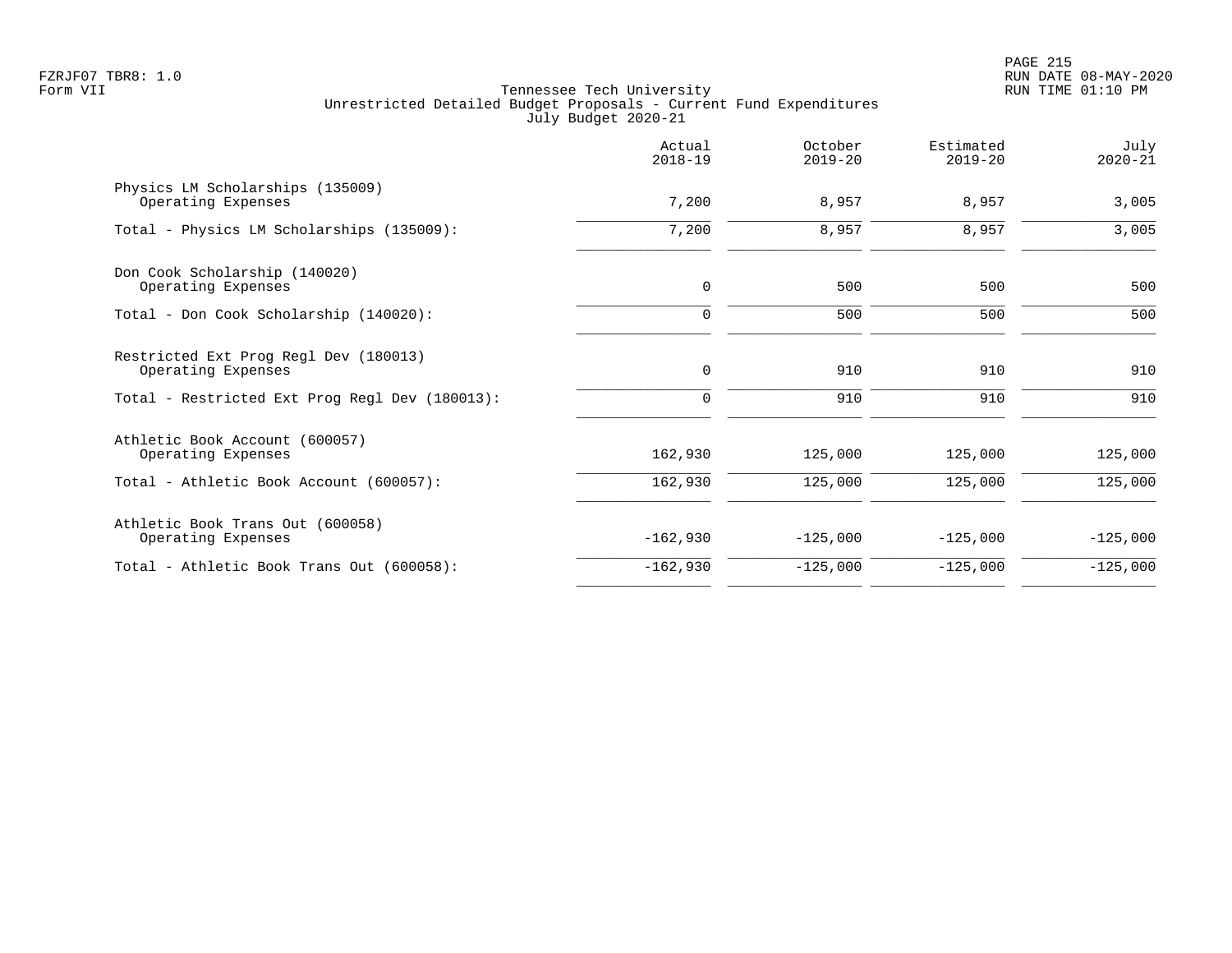|                                                                                                       | Actual<br>$2018 - 19$ | October<br>$2019 - 20$ | Estimated<br>$2019 - 20$ | July<br>$2020 - 21$ |
|-------------------------------------------------------------------------------------------------------|-----------------------|------------------------|--------------------------|---------------------|
| Football Scholarships (601060)<br>Operating Expenses                                                  | 1,803,088             | 1,844,647              | 1,892,962                | 1,819,647           |
| Total - Football Scholarships (601060):                                                               | 1,803,088             | 1,844,647              | 1,892,962                | 1,819,647           |
| Mens Basketball Scholarships (601061)<br>Operating Expenses                                           | 405,100               | 490,620                | 459,170                  | 490,620             |
| Total - Mens Basketball Scholarships (601061):                                                        | 405,100               | 490,620                | 459,170                  | 490,620             |
| Baseball Scholarships (601062)<br>Operating Expenses<br>Total - Baseball Scholarships (601062):       | 314,472<br>314,472    | 356,410<br>356,410     | 322,380<br>322,380       | 356,410<br>356,410  |
| Mens Tennis Scholarships (601064)<br>Operating Expenses<br>Total - Mens Tennis Scholarships (601064): | 140,252<br>140,252    | 167,130<br>167,130     | 148,680<br>148,680       | 162,130<br>162,130  |
| Mens Golf Scholarships (601065)<br>Operating Expenses                                                 | 86,075                | 90,300                 | 103,535                  | 90,300              |
| Total - Mens Golf Scholarships (601065):                                                              | 86,075                | 90,300                 | 103,535                  | 90,300              |
|                                                                                                       |                       |                        |                          |                     |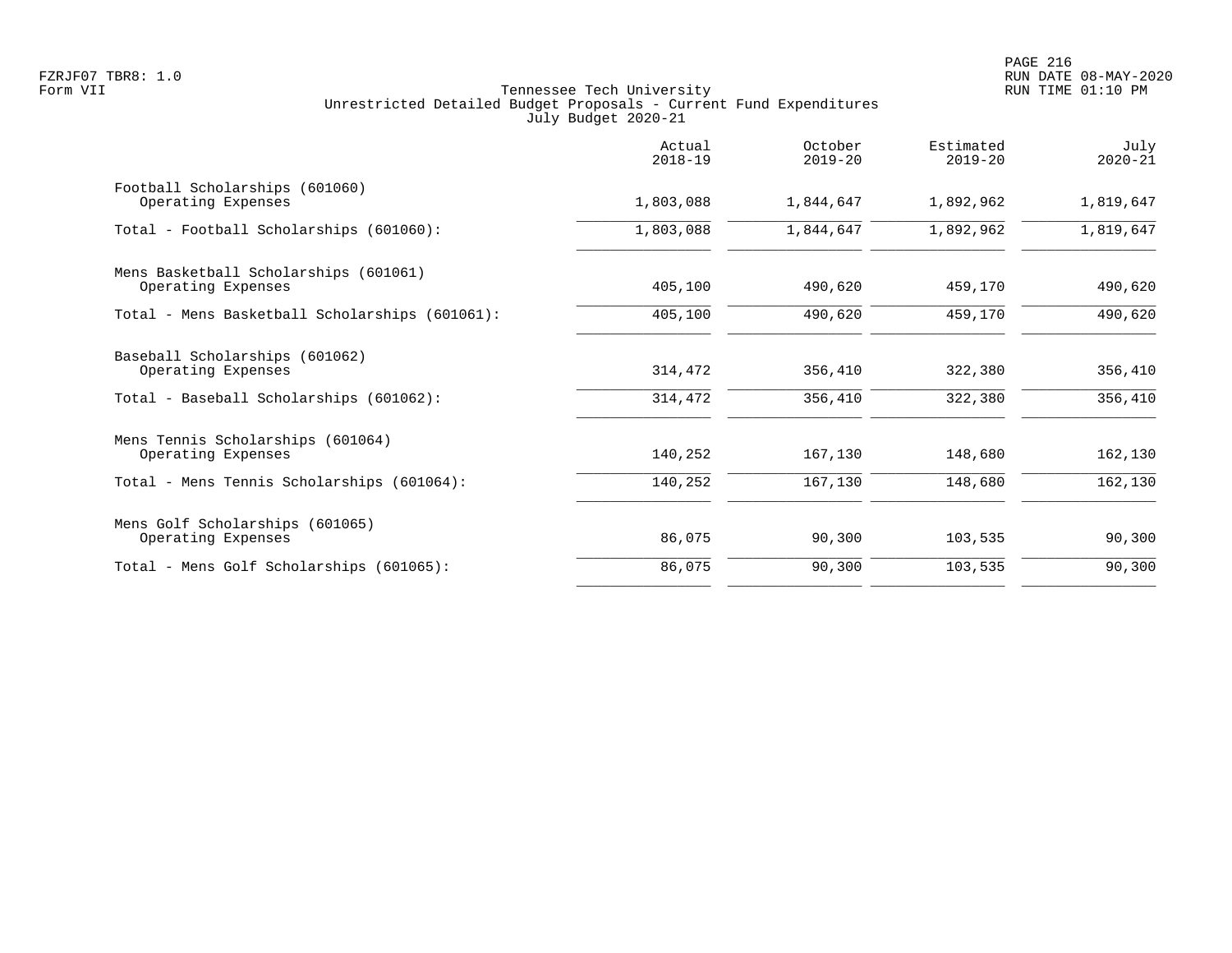|                                                                | Actual<br>$2018 - 19$ | October<br>$2019 - 20$ | Estimated<br>$2019 - 20$ | July<br>$2020 - 21$ |
|----------------------------------------------------------------|-----------------------|------------------------|--------------------------|---------------------|
| Mens Cross Country Scholarships (601066)<br>Operating Expenses | 173,333               | 168,630                | 172,835                  | 168,630             |
| Total - Mens Cross Country Scholarships (601066):              | 173,333               | 168,630                | 172,835                  | 168,630             |
| Womens Basketball Scholarships (602060)<br>Operating Expenses  | 388,561               | 520,275                | 421,430                  | 445,275             |
| Total - Womens Basketball Scholarships (602060):               | 388,561               | 520,275                | 421,430                  | 445,275             |
| Womens Volleyball Scholarships (602061)<br>Operating Expenses  | 357,568               | 443,690                | 403,545                  | 443,690             |
| Total - Womens Volleyball Scholarships (602061):               | 357,568               | 443,690                | 403,545                  | 443,690             |
| Womens Golf Scholarships (602063)<br>Operating Expenses        | 116,381               | 161,460                | 173,940                  | 161,460             |
| Total - Womens Golf Scholarships (602063):                     | 116,381               | 161,460                | 173,940                  | 161,460             |
| Womens Softball Scholarships (602064)<br>Operating Expenses    | 284,010               | 387,000                | 284,235                  | 312,000             |
| Total - Womens Softball Scholarships (602064):                 | 284,010               | 387,000                | 284,235                  | 312,000             |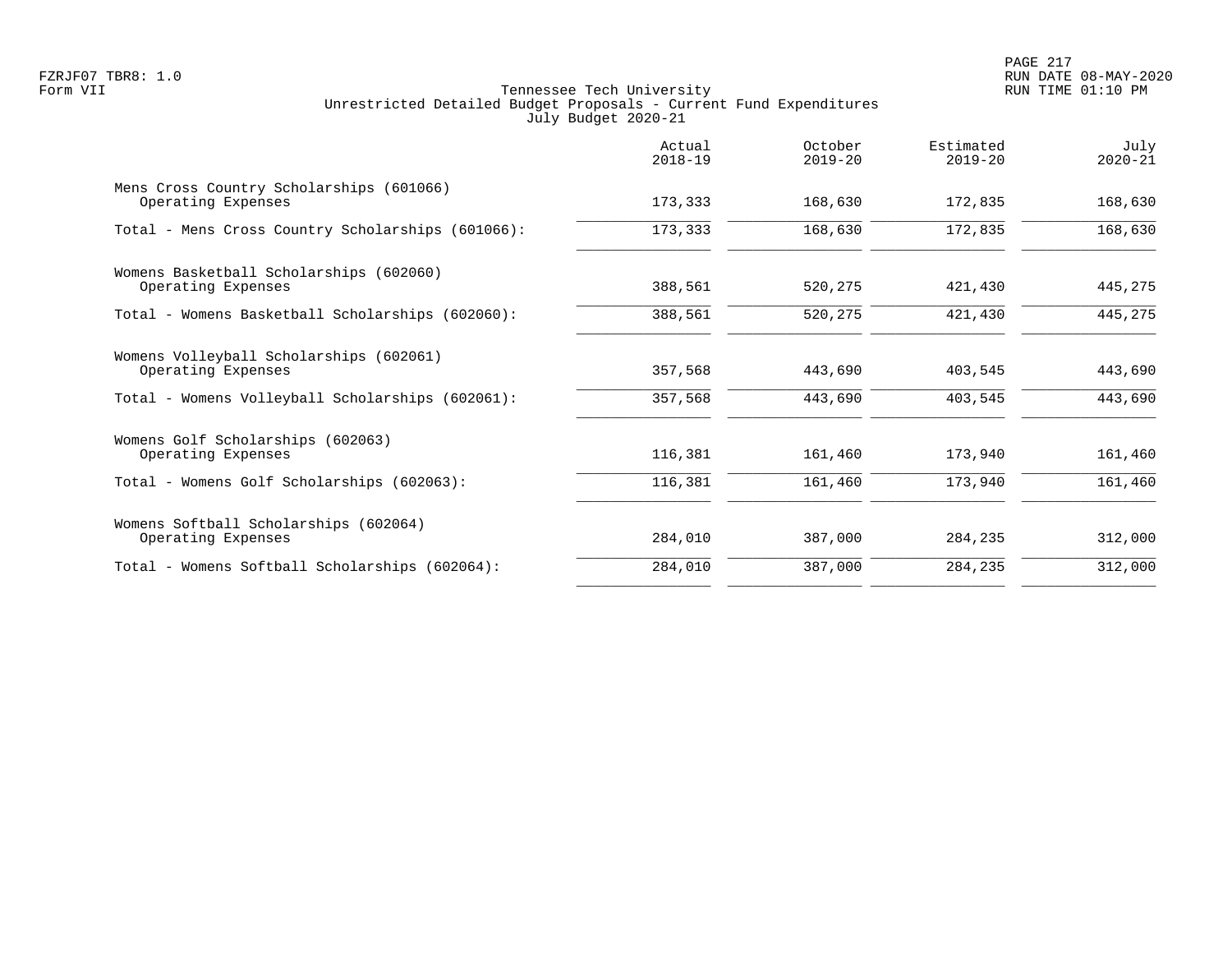|                                                                  | Actual<br>$2018 - 19$ | October<br>$2019 - 20$ | Estimated<br>$2019 - 20$ | July<br>$2020 - 21$ |
|------------------------------------------------------------------|-----------------------|------------------------|--------------------------|---------------------|
| Womens Cross Country Scholarships (602065)<br>Operating Expenses | 407,478               | 531,950                | 481,990                  | 405,496             |
| Total - Womens Cross Country Scholarships (602065):              | 407,478               | 531,950                | 481,990                  | 405,496             |
| Womens Soccer Scholarships (602066)<br>Operating Expenses        | 351,670               | 507,690                | 324,950                  | 361,737             |
| Total - Womens Soccer Scholarships (602066):                     | 351,670               | 507,690                | 324,950                  | 361,737             |
| Graduation Incentive Sch (650006)<br>Operating Expenses          | 136,968               | 146,530                | 146,530                  | 146,530             |
| Total - Graduation Incentive Sch (650006):                       | 136,968               | 146,530                | 146,530                  | 146,530             |
| TBR Spouse Dependent Discount (700000)<br>Operating Expenses     | 1,224                 | 8,960                  | 8,960                    | 8,960               |
| Total - TBR Spouse Dependent Discount (700000):                  | 1,224                 | 8,960                  | 8,960                    | 8,960               |
| TBR Employ Remission PC191 (700001)<br>Operating Expenses        | 138,282               | 87,216                 | 137,216                  | 137,216             |
| Total - TBR Employ Remission PC191 (700001):                     | 138,282               | 87,216                 | 137,216                  | 137,216             |
|                                                                  |                       |                        |                          |                     |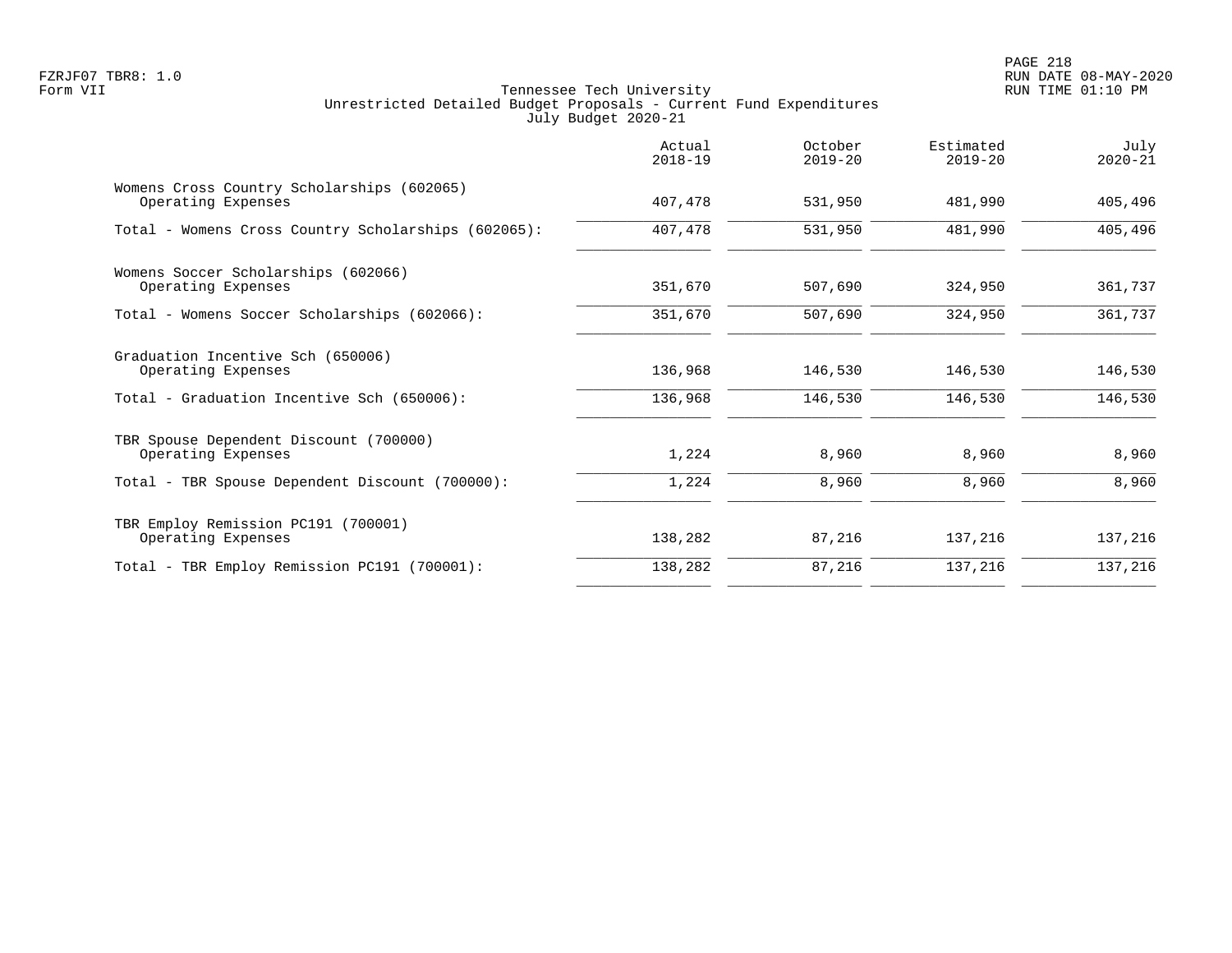|                                                                  | Actual<br>$2018 - 19$ | October<br>$2019 - 20$ | Estimated<br>$2019 - 20$ | July<br>$2020 - 21$ |
|------------------------------------------------------------------|-----------------------|------------------------|--------------------------|---------------------|
| Non TTU Staff Scholarships (700053)<br>Operating Expenses        | $\mathbf 0$           | 2,148                  | 2,148                    | 2,148               |
| Total - Non TTU Staff Scholarships (700053):                     | $\Omega$              | 2,148                  | 2,148                    | 2,148               |
| Armed Forces Dependent Schoarship (700054)<br>Operating Expenses | $\mathbf 0$           | 12,410                 | 12,410                   | 12,410              |
| Total - Armed Forces Dependent Schoarship (700054):              | 0                     | 12,410                 | 12,410                   | 12,410              |
| TSAC Scholarship Match (700055)<br>Operating Expenses            | $\mathbf 0$           | 6,270                  | 6,270                    | 6,270               |
| Total - TSAC Scholarship Match (700055):                         | $\Omega$              | 6,270                  | 6,270                    | 6,270               |
| State Employee Fee Waiver (700056)<br>Operating Expenses         | 459,576               | 251,049                | 341,049                  | 341,049             |
| Total - State Employee Fee Waiver (700056):                      | 459,576               | 251,049                | 341,049                  | 341,049             |
| Public Schl Teach Dep Discount (700057)<br>Operating Expenses    | 1,645,272             | 1,447,735              | 1,597,735                | 1,597,735           |
| Total - Public Schl Teach Dep Discount (700057):                 | 1,645,272             | 1,447,735              | 1,597,735                | 1,597,735           |
|                                                                  |                       |                        |                          |                     |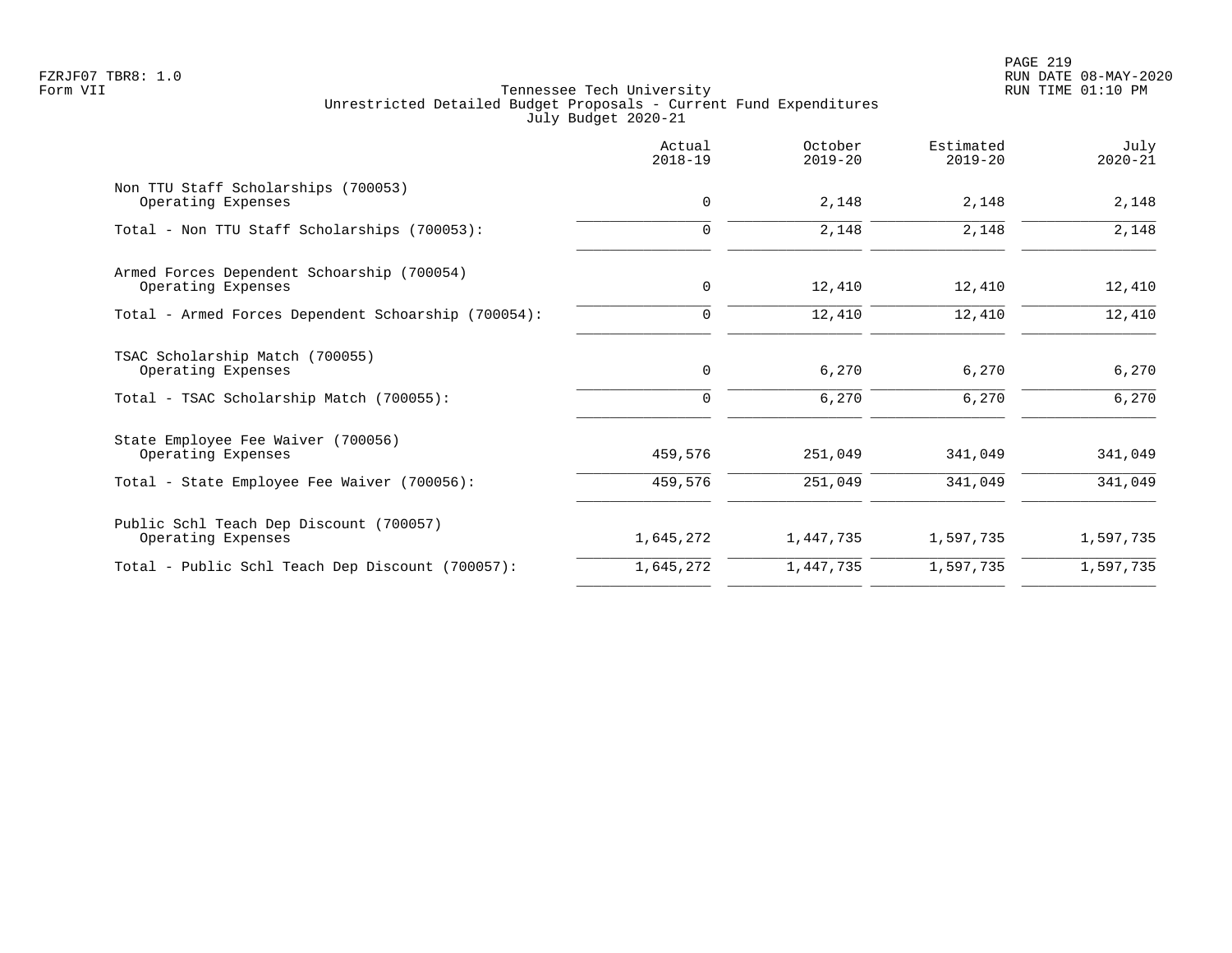PAGE 220 FZRJF07 TBR8: 1.0 RUN DATE 08-MAY-2020

|                                                              | Actual<br>$2018 - 19$ | October<br>$2019 - 20$ | Estimated<br>$2019 - 20$ | July<br>$2020 - 21$ |
|--------------------------------------------------------------|-----------------------|------------------------|--------------------------|---------------------|
| State Employee Dep Discount (700058)<br>Operating Expenses   | 513,003               | 493,778                | 528,778                  | 528,778             |
| Total - State Employee Dep Discount (700058):                | 513,003               | 493,778                | 528,778                  | 528,778             |
| RIF Educ Assistance MOE Funds (700065)<br>Operating Expenses | 8,987                 | 0                      | $\mathbf 0$              | $\mathsf{O}$        |
| Total - RIF Educ Assistance MOE Funds (700065):              | 8,987                 | $\mathbf 0$            | $\mathbf 0$              | $\mathbf 0$         |
| Total - Scholarships and Fellowships (550):                  |                       |                        |                          |                     |
| Operating Expenses                                           | 15,096,058            | 17,396,223             | 17,241,073               | 16,172,631          |
| Total                                                        | 15,096,058            | 17,396,223             | 17, 241, 073             | 16, 172, 631        |
| Total - Scholarships and Fellowships (55):                   |                       |                        |                          |                     |
| Operating Expense                                            | 15,096,058            | 17,396,223             | 17,241,073               | 16,172,631          |
| Total                                                        | 15,096,058            | 17,396,223             | 17, 241, 073             | 16, 172, 631        |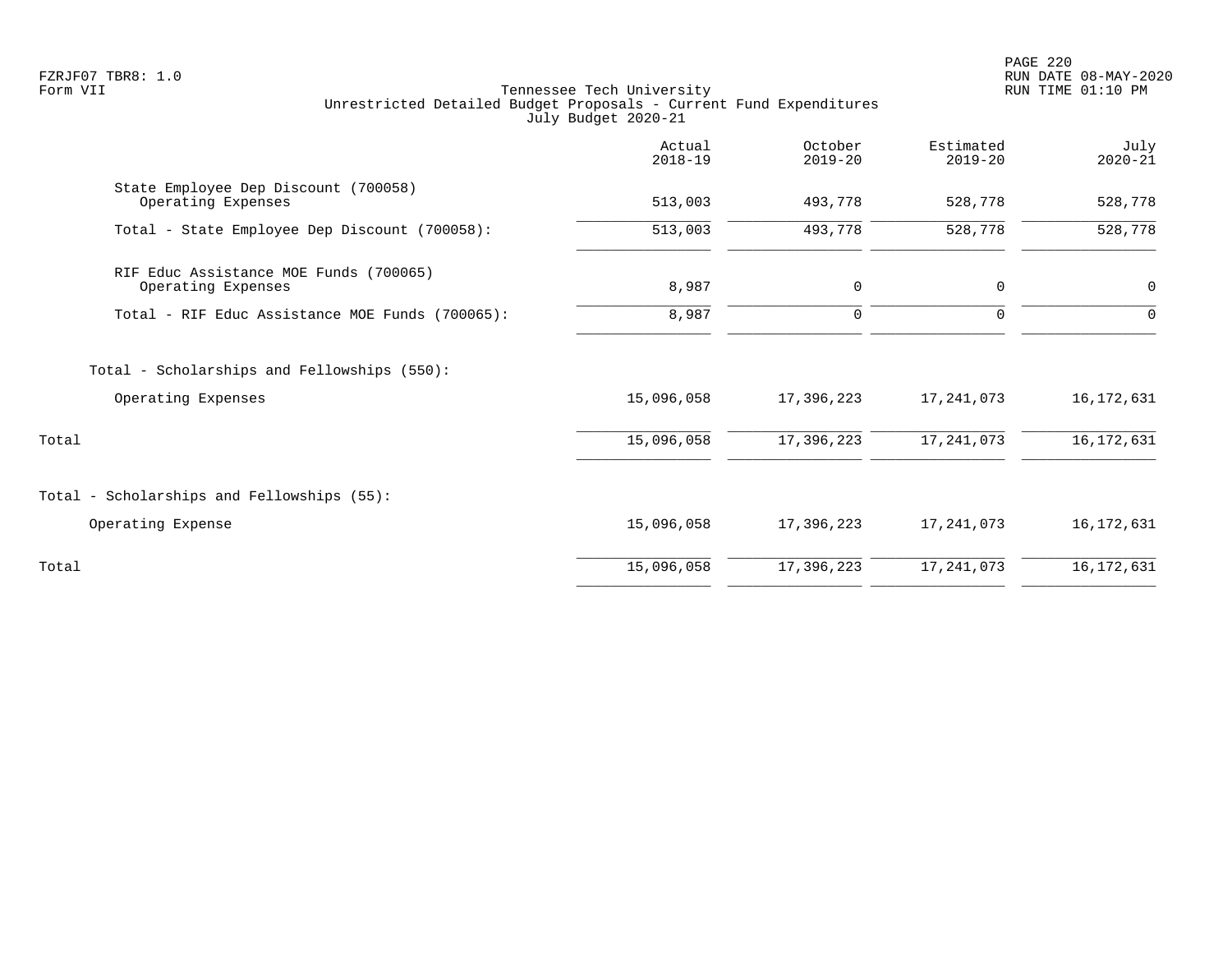|                             | Actual<br>$2018 - 19$ | October<br>$2019 - 20$ | Estimated<br>$2019 - 20$ | July<br>$2020 - 21$ |
|-----------------------------|-----------------------|------------------------|--------------------------|---------------------|
| Total Education and General |                       |                        |                          |                     |
| Salaries - Administrative   | 5,654,757             | 5,626,042              | 5, 273, 459              | 5,762,480           |
| Salaries - Academic         | 38,792,842            | 41,227,683             | 39,170,913               | 41,459,079          |
| Salaries - Supporting       | 9,895,910             | 10,383,114             | 9,866,658                | 9,999,371           |
| Salaries - Students         | 1,717,687             | 1,322,226              | 1,609,975                | 1,226,631           |
| Salaries - Professional     | 20,677,679            | 22,595,829             | 21,962,794               | 23,260,204          |
| Employee Benefits           | 32,507,532            | 34,669,891             | 35,085,025               | 34,527,637          |
| Travel                      | 2,402,198             | 2,241,787              | 2,610,629                | 2,009,834           |
| Operating Expense           | 38,969,673            | 57,675,523             | 60,368,233               | 48, 411, 103        |
| Capital Outlay              | 446,824               | 431,500                | 518,514                  | 331,500             |
| Department Revenues         | $-1,582,892$          | $-4.062.644$           | $-3,900,911$             | $-3,880,978$        |
| Total                       | 149,482,210           | 172,110,951            | 172,565,289              | 163,106,861         |
|                             |                       |                        |                          |                     |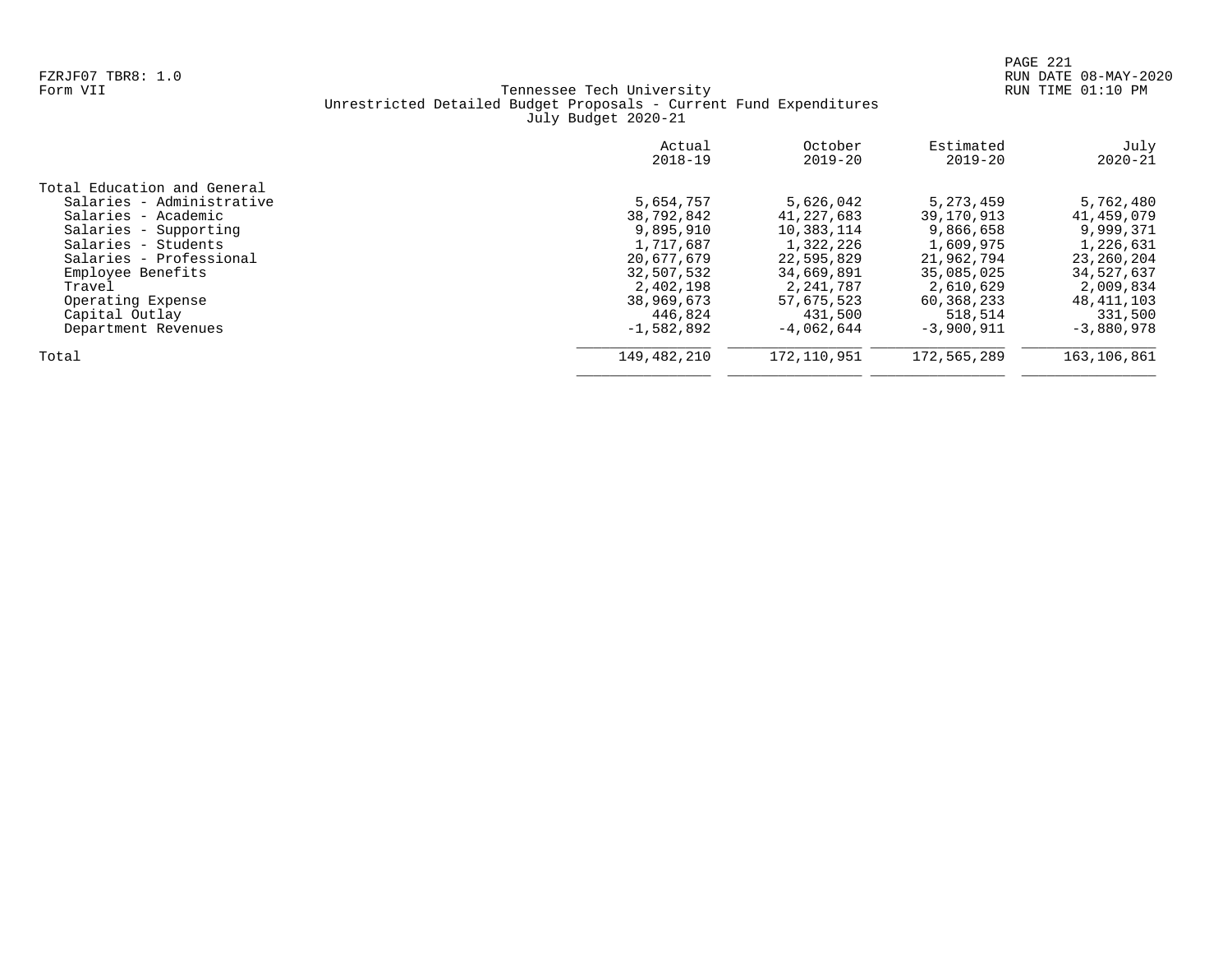|                                     | Actual<br>$2018 - 19$ | October<br>$2019 - 20$ | Estimated<br>$2019 - 20$ | July<br>$2020 - 21$ |
|-------------------------------------|-----------------------|------------------------|--------------------------|---------------------|
| E & G Transfers                     |                       |                        |                          |                     |
| Mandatory Transfers                 |                       |                        |                          |                     |
| ROI Performance Contr Order 2       | 3,789                 | $\Omega$               | $\mathbf 0$              | $\Omega$            |
| ROI Energy Perf 2014B 08B 915       | 285,360               | 284,038                | 284,038                  | 284,038             |
| ROI Energy Perf 2014B 09A 918       | 43,576                | 197,036                | 197,036                  | 197,036             |
| ROI Parking & Transportation P927   | 95,598                | 325,000                | 325,000                  | 860,935             |
| ROI Lab Science Building P928       | 196,157               | 240,000                | 240,000                  | 646,673             |
| Total E & G Mandatory Transfers:    | 624,480               | 1,046,074              | 1,046,074                | 1,988,682           |
|                                     |                       |                        |                          |                     |
| Non-Mandatory Transfers             |                       |                        |                          |                     |
| Transfers to Unexpended Plant       | $\Omega$              | $\Omega$               | 317,311                  | $\Omega$            |
| Transf to Un Ex Plant Extra Maint   | 90,000                | 90,000                 | 90,000                   | 90,000              |
| Trf to Un Ex Plt Penn 406 Generator | 1,306                 | $\Omega$               | $\Omega$                 | $\Omega$            |
| Transf to Un Ex Plant Parkg Paving  | 214,800               | 214,800                | 214,800                  | 200,805             |
| Trf to Un Ex Plt Title V Permit Rnw | 17,500                | 0                      | $\Omega$                 | 0                   |
| Transf to Un Ex Plant Landscaping   | 554,070               | $\mathbf 0$            | $\mathbf 0$              | $\mathbf 0$         |
| Trf to Un Ex Plt Campus Gen Ld Stdy | 6,500                 | $\Omega$               | $\Omega$                 | $\mathbf 0$         |
| Trf to Un Ex Plt Alumni Bldg Office | 18,800                | $\Omega$               | $\Omega$                 | $\mathbf 0$         |
| Trf to Un Ex Plt Hlth Svcs rooms    | 6,555                 | 1,500                  | 1,500                    | $\mathbf 0$         |
| Trf to Un Ex Plt Stdnt Affair Light | 1,100                 | $\Omega$               | $\Omega$                 | $\mathbf 0$         |
| Trf to Un Ex Plnt Advising Ctr      | $\Omega$              | 610,000                | 610,000                  | $\mathsf 0$         |
| Trf to Un Ex Plt FDNH CS Offices    | 10,000                | $\Omega$               | $\mathbf 0$              | $\mathbf 0$         |
| Trf to Un Ex Plt Pkng & Trans Offic | 24,200                | $\Omega$               | $\Omega$                 | $\Omega$            |
| Trf to Un Ex Plt Extra Maint Local  | 560,000               | 560,000                | 560,000                  | 560,000             |
| Trf to Un Ex Plt BO Update          | 33,992                | $\Omega$               | $\Omega$                 | $\Omega$            |
| Trf to Un Ex Plt Fume Hoods         | 5,500                 | $\Omega$               | $\Omega$                 | $\Omega$            |
| Trf to Un Ex Plt Var Acad Bldg      | 841,000               | $\Omega$               | $\Omega$                 | 800,000             |
| Trf to Un Ex Plt DBRY 306 Move      | 2,000                 | $\Omega$               | $\cap$                   | 0                   |
| Trf to Un Ex Plt Clement Hall ITS   | 2,500                 | $\Omega$               | $\Omega$                 | $\mathbf 0$         |
| Trf to Un Ex Plt Old FIT Reprog/Pla | 20,000                | $\Omega$               | $\Omega$                 | $\mathbf 0$         |
| Trf to Un Ex Plt BFA 202 Lobby Ligh | $\Omega$              | 9,415                  | 1,500                    | $\Omega$            |
| Trf to Un Ex Plt Facilities Develop | 732,968               | 674,500                | 686,000                  | 252,827             |
| Trf to Un Ex Plt DBRY 314 19-024    | $\Omega$              | 20,640                 | 20,640                   | 0                   |
| Trf to Un Ex Plt Jere Whitson 20009 | $\Omega$              | 1,588                  | 1,588                    | $\Omega$            |
| Trf to Un Ex Plt W TV Dixie Prkg Pr | 812,147               | 541,992                | 521,940                  |                     |
| Trf to Un Ex Plt Baseball Complex   | 7,500                 | $\Omega$               | 0                        | $\Omega$            |
| Trf to Un Ex Plt Tucker Stad Renov  | 6,500                 | $\Omega$               | $\Omega$                 | $\mathbf 0$         |
| Trf to Un Ex Plt Data Ctr Fire Prot | 312,000               | $\Omega$               | $\Omega$                 | $\mathbf 0$         |
| Tfr to Un Ex Plt Ag Facility        | 235,000               | $\Omega$               | $\Omega$                 | $\mathbf 0$         |
| Tfr to Un Ex Plt HEC Roof Replace   | 1,550,000             | $\Omega$               | $\Omega$                 | $\mathbf 0$         |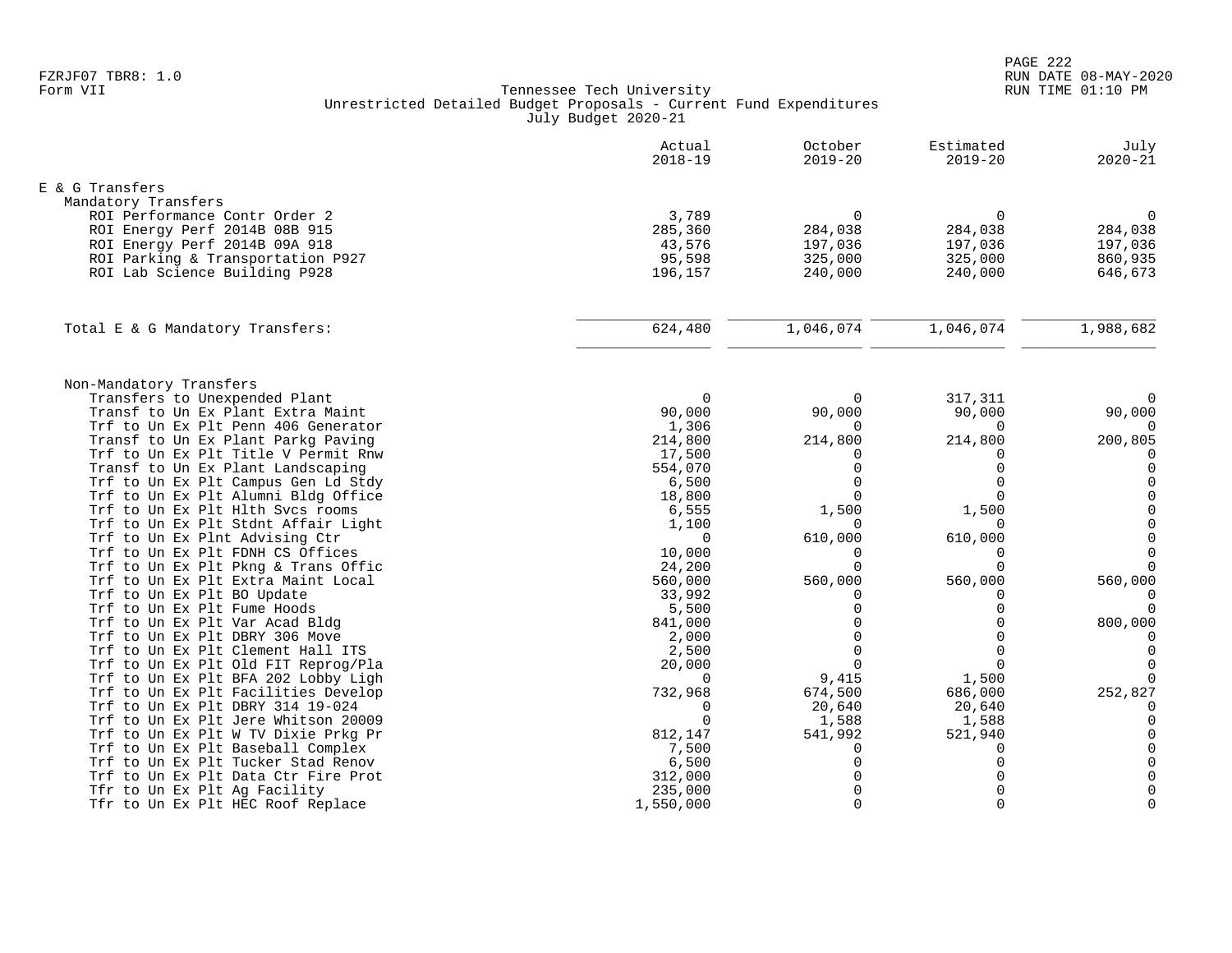|                                      | Actual<br>$2018 - 19$ | October<br>$2019 - 20$ | Estimated<br>$2019 - 20$ | July<br>$2020 - 21$ |
|--------------------------------------|-----------------------|------------------------|--------------------------|---------------------|
| Trf to Un Ex Plt Engr Vehicle        | 490,000               | 0                      | 0                        | $\mathbf 0$         |
| Tfr to Un Ex Plt RUC Upgrades Furn   | 225,400               | $\Omega$               | $\Omega$                 | $\Omega$            |
| Tfr to Un Ex Plt Steam Line CH LH    | $\Omega$              | 106,905                | 106,905                  | $\Omega$            |
| Transfers to RR Computer Ctr         | 300,000               | 300,000                | 300,000                  | 300,000             |
| Transfers to RR Computer TAF         | 500,000               | $\Omega$               | $\Omega$                 | $\Omega$            |
| Transfers to RR Aq Pavilion          | $\Omega$              | $\Omega$               | 6,000                    | $\Omega$            |
| Transfers to RR MP Athletics         |                       | 2,000                  | 2,000                    | 2,000               |
| Transfers to RR MP Ext Educ          |                       | 1,000                  | 1,000                    | 1,000               |
| Transfers to RR MP Arts n Sci        | 8,779                 | 10,000                 | 10,000                   | 10,000              |
| Transfers to RR MP Water Ctr         | 18,148                | 10,000                 | 10,000                   | 10,000              |
| Transfers to RR Post Office          | 61,719                | 30,000                 | 30,000                   | 30,000              |
| Transfers to RR Reserves             | $\Omega$              | $\Omega$               | 520,000                  | 0                   |
| Transfers to RR Eblen Center         | $\Omega$              | 76,510                 | 76,510                   | 76,510              |
| Transfers to RR Craft Ctr E&G        | 45,760                | 40,000                 | 40,000                   | 190,000             |
| Transfers to RR Com Equipment Repl   | 77,110                | 77,110                 | 77,110                   | 77,110              |
| Transfers to RR University Police    | 30,000                | $\Omega$               | 13,787                   | $\Omega$            |
| Transfers to RR Electronic Updates   | 350,000               | 350,000                | 350,000                  | 350,000             |
| Transfers to RR MP Engineering       | 3,178                 | $\Omega$               | $\Omega$                 | $\Omega$            |
| Transfers to RR MP Aq HEC            | 755                   | $\Omega$               | $\cap$                   | $\Omega$            |
| Transfer to RR Online Fee            | $\Omega$              | 856,186                | 844,070                  | 704,282             |
| Transfer to RR Library               | $\Omega$              | 150,000                | 150,000                  | $\Omega$            |
| Transfers to Restricted              | 106,006               | $\Omega$               | $\Omega$                 | $\Omega$            |
| Transfers to ROI Fitness Center      | 2,030,026             | 1,824,920              | 1,824,920                | 1,824,920           |
| Transfers to ROI Univ Center         | 89,824                | 89,460                 | 89,460                   | 89,460              |
| Transfers to ROI Eblen Center        | 197,613               | 196,810                | 196,810                  | 196,810             |
| Trnsfe to ROI Str Cond 2012A 919     |                       | 95,300                 | 95,300                   | 95,300              |
| ROI Str Cond 2017B 919 12A 076132    |                       | 25,000                 | 25,000                   | 25,000              |
| Transfers from RR Reserves           |                       | 0                      | 0                        | $-2,502,430$        |
| Transfers from Restricted            | $-20,189$             | $\Omega$               | $\Omega$                 |                     |
| Total E & G Non-Mandatory Transfers: | 10,580,067            | 6,965,636              | 7,794,151                | 3,383,594           |
|                                      |                       |                        |                          |                     |
|                                      |                       |                        |                          |                     |
| Total E & G Transfers                | 11,204,547            | 8,011,710              | 8,840,225                | 5, 372, 276         |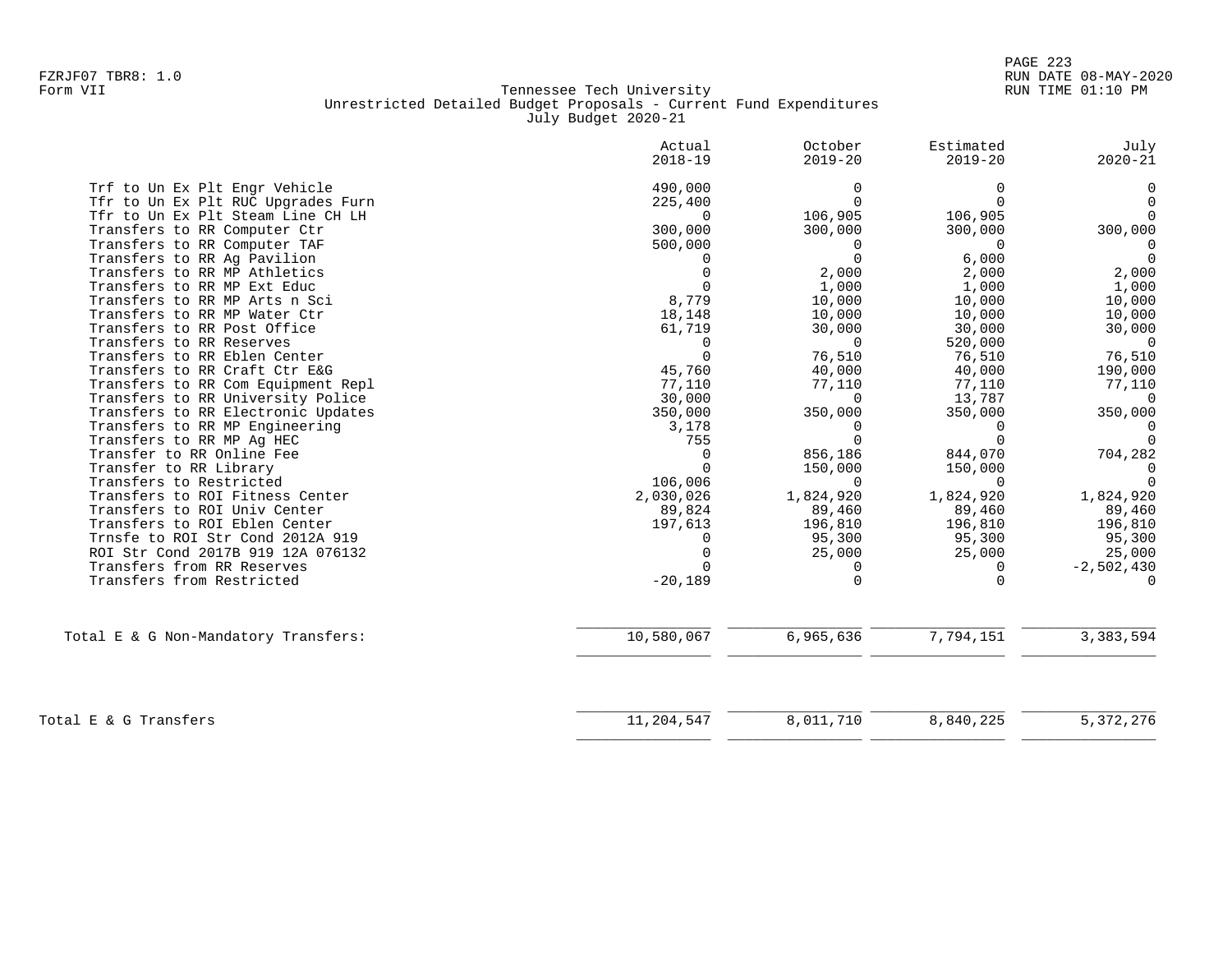|                                                        | Actual<br>$2018 - 19$ | October<br>$2019 - 20$ | Estimated<br>$2019 - 20$ | July<br>$2020 - 21$ |
|--------------------------------------------------------|-----------------------|------------------------|--------------------------|---------------------|
| Total Education and General (Expenditures & Transfers) |                       |                        |                          |                     |
| Salaries - Administrative                              | 5,654,757             | 5,626,042              | 5, 273, 459              | 5,762,480           |
| Salaries - Academic                                    | 38,792,842            | 41,227,683             | 39,170,913               | 41,459,079          |
| Salaries - Supporting                                  | 9,895,910             | 10,383,114             | 9,866,658                | 9,999,371           |
| Salaries - Students                                    | 1,717,687             | 1,322,226              | 1,609,975                | 1,226,631           |
| Salaries - Professional                                | 20,677,679            | 22,595,829             | 21,962,794               | 23,260,204          |
| Employee Benefits                                      | 32,507,532            | 34,669,891             | 35,085,025               | 34,527,637          |
| Travel                                                 | 2,402,198             | 2,241,787              | 2,610,629                | 2,009,834           |
| Operating Expense                                      | 38,969,673            | 57,675,523             | 60,368,233               | 48, 411, 103        |
| Capital Outlay                                         | 446,824               | 431,500                | 518,514                  | 331,500             |
| Department Revenues                                    | $-1,582,892$          | $-4,062,644$           | $-3,900,911$             | $-3,880,978$        |
| E & G Transfers                                        | 11,204,547            | 8,011,710              | 8,840,225                | 5,372,276           |
| Total                                                  | 160,686,757           | 180, 122, 661          | 181,405,514              | 168, 479, 137       |
|                                                        |                       |                        |                          |                     |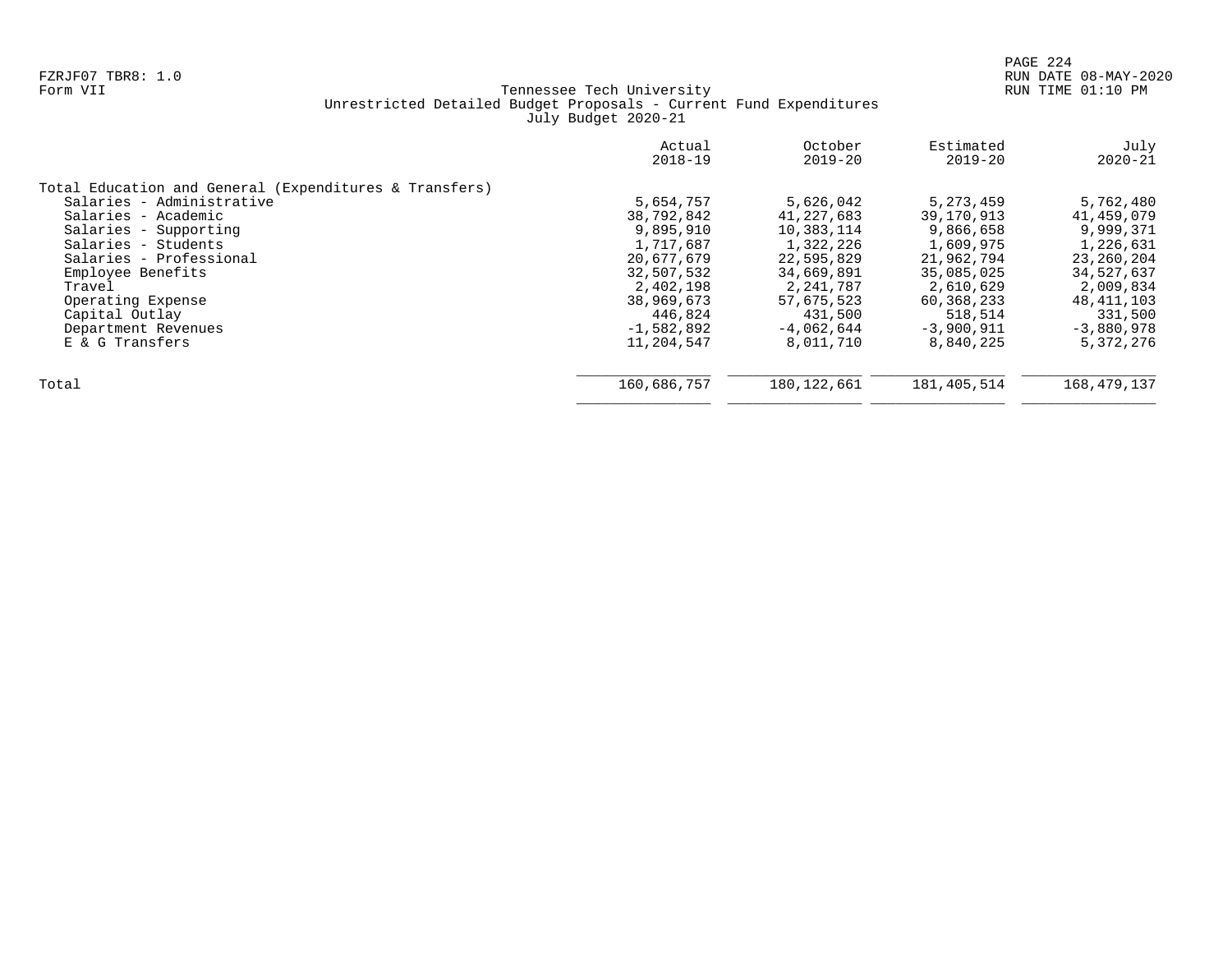|                                                                    | Actual<br>$2018 - 19$ | October<br>$2019 - 20$ | Estimated<br>$2019 - 20$ | July<br>$2020 - 21$ |
|--------------------------------------------------------------------|-----------------------|------------------------|--------------------------|---------------------|
| Auxiliaries                                                        |                       |                        |                          |                     |
| Auxiliary Expenditures<br>Auxiliary Enterprises Expenditures (710) |                       |                        |                          |                     |
| Craft Center Gallery (121776)                                      |                       |                        |                          |                     |
| Salaries - Supporting                                              | 25,350                | 35,830                 | 35,373                   | 35,986              |
| Salaries - Students                                                | 6,048                 | 4,000                  | 4,000                    | 4,000               |
| Salaries - Professional                                            | $\Omega$              | 360                    | 360                      | 360                 |
| Employee Benefits                                                  | 5,631                 | 13,960                 | 13,960                   | 14,098              |
| Operating Expenses                                                 | 75,771                | 75,682                 | 75,682                   | 75,682              |
| Total - Craft Center Gallery (121776):                             | 112,800               | 129,832                | 129,375                  | 130,126             |
| Craft Center Housing (121777)                                      |                       |                        |                          |                     |
| Operating Expenses                                                 | 978                   | 3,131                  | 3,091                    | 3,832               |
| Department Revenues                                                | 3,815                 | $\Omega$               | 0                        | $\Omega$            |
| Total - Craft Center Housing (121777):                             | 4,793                 | 3,131                  | 3,091                    | 3,832               |
| Craft Center Food Svc (121780)                                     |                       |                        |                          |                     |
| Operating Expenses                                                 | 372                   | $\mathbf 0$            | $\mathbf 0$              | $\Omega$            |
| Total - Craft Center Food Svc (121780):                            | 372                   | $\mathbf 0$            | 0                        | $\Omega$            |
|                                                                    |                       |                        |                          |                     |
| Housing Administration (128000)<br>Salaries - Supporting           | 97,801                | 106,404                | 104,893                  | 107,223             |
| Salaries - Students                                                | 5,986                 | 14,690                 | 14,690                   | 14,690              |
| Salaries - Professional                                            | 187,278               | 193,018                | 189,733                  | 178,867             |
| Employee Benefits                                                  | 137,657               | 94,330                 | 94,330                   | 95,563              |
| Travel                                                             | 30                    | 500                    | 500                      | 500                 |
| Operating Expenses                                                 | 34,930                | 67,105                 | 63,842                   | 63,842              |
| Total - Housing Administration (128000):                           | 463,682               | 476,047                | 467,988                  | 460,685             |
|                                                                    |                       |                        |                          |                     |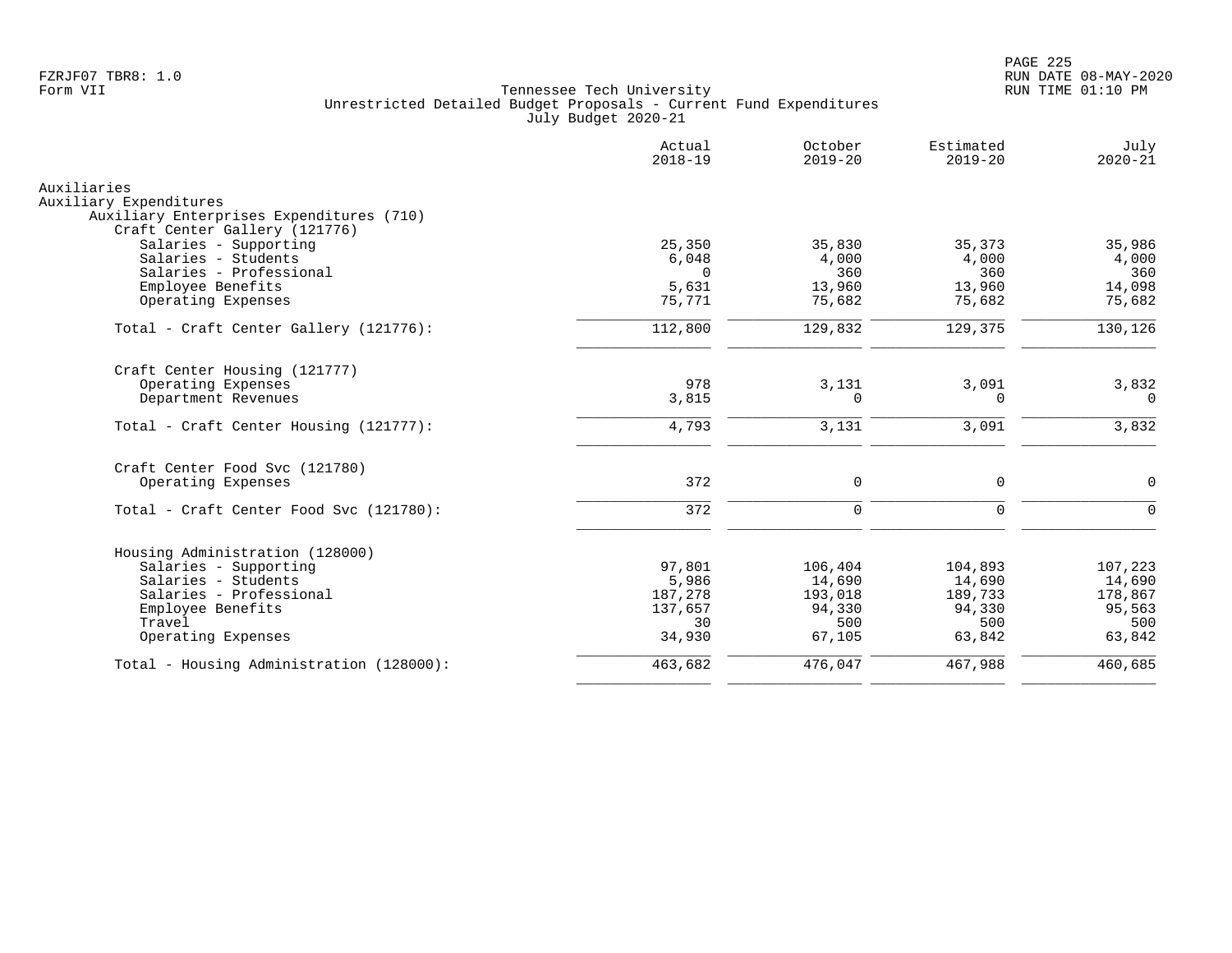|                                                            | Actual<br>$2018 - 19$ | October<br>$2019 - 20$ | Estimated<br>$2019 - 20$ | July<br>$2020 - 21$ |
|------------------------------------------------------------|-----------------------|------------------------|--------------------------|---------------------|
| Housing Admin Allocation (128001)<br>Operating Expenses    | $-468,674$            | $-474,513$             | $-474,513$               | $-460,685$          |
| Total - Housing Admin Allocation (128001):                 | $-468,674$            | $-474,513$             | $-474,513$               | $-460,685$          |
| Residential Halls General (128002)                         |                       |                        |                          |                     |
| Salaries - Students                                        | $\Omega$              | 19,385                 | 19,385                   | 19,385              |
| Salaries - Professional                                    | 317,401               | 315,198                | 322,677                  | 353,602             |
| Employee Benefits                                          | 117,156               | 97,830                 | 97,830                   | 99,378              |
| Travel                                                     | 5,488                 | 13,500                 | 13,500                   | 13,500              |
| Operating Expenses                                         | 568,246               | 582,341                | 584,810                  | 576,630             |
| Department Revenues                                        | 15,261                | $\Omega$               | $\Omega$                 | $\Omega$            |
| Total - Residential Halls General (128002):                | 1,023,552             | 1,028,254              | 1,038,202                | 1,062,495           |
| Residential Halls Telephone (128003)<br>Operating Expenses | 373,508               | 419,900                | 419,900                  | 419,900             |
| Total - Residential Halls Telephone (128003):              | 373,508               | 419,900                | 419,900                  | 419,900             |
| Res Life GIK Chartwells (128004)                           |                       |                        |                          |                     |
| Operating Expenses                                         | 3,934                 | $\mathbf 0$            | $\mathbf 0$              | 0                   |
| Total - Res Life GIK Chartwells (128004):                  | 3,934                 | 0                      | $\Omega$                 | $\Omega$            |
| Counselor Fees (128009)                                    |                       |                        |                          |                     |
| Salaries - Students                                        | 449,924               | 441,753                | 441,753                  | 441,753             |
| Employee Benefits                                          | 76                    | 2,880                  | 2,880                    | 2,880               |
| Total - Counselor Fees (128009):                           | 450,000               | 444,633                | 444,633                  | 444,633             |
|                                                            |                       |                        |                          |                     |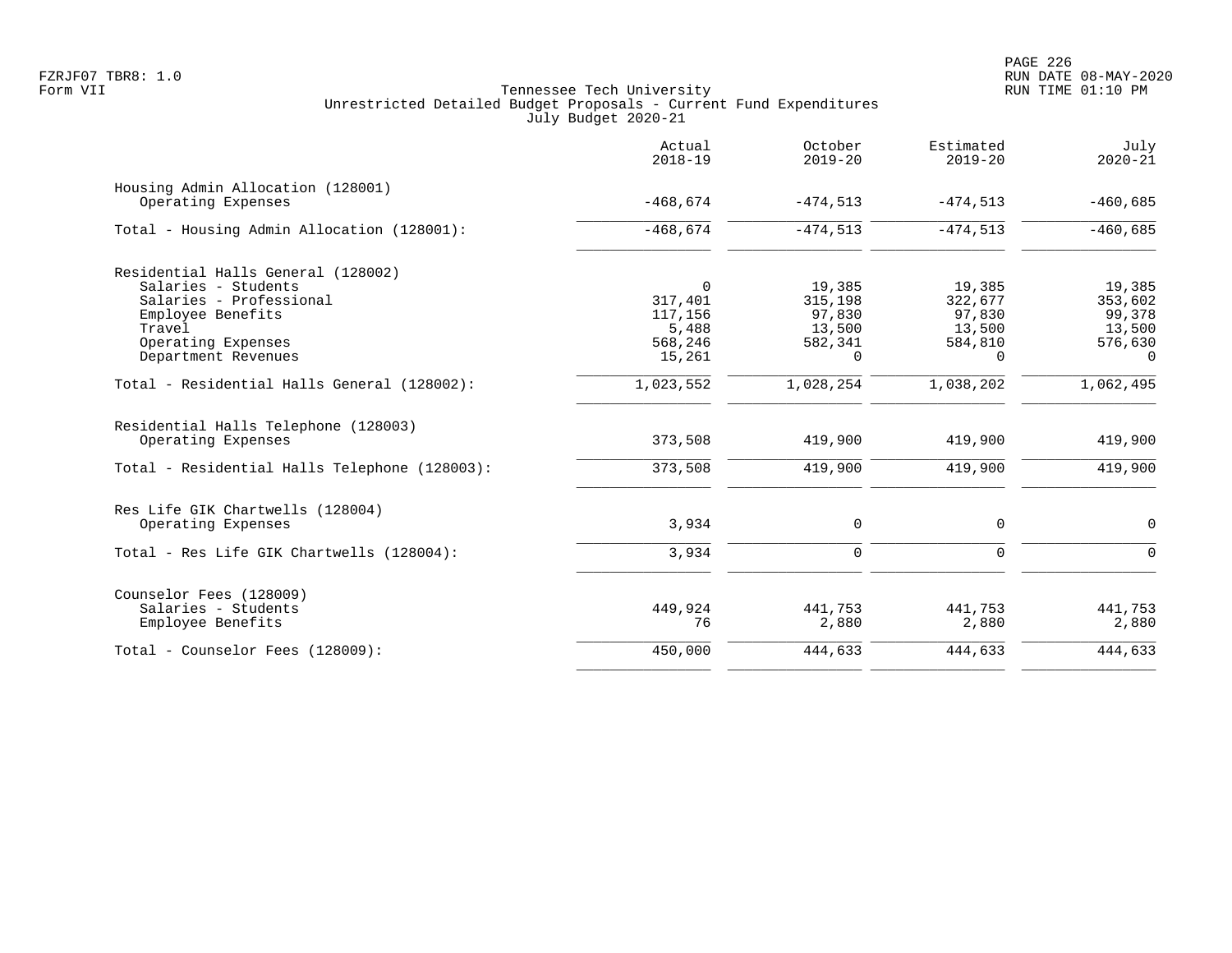|                                                 | Actual<br>$2018 - 19$ | October<br>$2019 - 20$ | Estimated<br>$2019 - 20$ | July<br>$2020 - 21$ |
|-------------------------------------------------|-----------------------|------------------------|--------------------------|---------------------|
| Summer Conferences (128010)                     |                       |                        |                          |                     |
| Salaries - Students                             | 18,144                | 22,400                 | 22,400                   | 22,400              |
| Employee Benefits                               | 940                   | 900                    | 900                      | 900                 |
| Operating Expenses                              | 14,864                | 52,500                 | 52,500                   | 52,500              |
| Total - Summer Conferences (128010):            | 33,948                | 75,800                 | 75,800                   | 75,800              |
| Residential Halls Sp Dep Disc (128011)          |                       |                        |                          |                     |
| Employee Benefits                               | 26,282                | 3,640                  | 21,140                   | 3,640               |
| Total - Residential Halls Sp Dep Disc (128011): | 26,282                | 3,640                  | 21,140                   | 3,640               |
| Residential Hall PC 191 (128012)                |                       |                        |                          |                     |
| Employee Benefits                               | 6,873                 | 7,260                  | 7,260                    | 7,260               |
| Total - Residential Hall PC 191 (128012):       | 6,873                 | 7,260                  | 7,260                    | 7,260               |
| Tech Village Administration (128100)            |                       |                        |                          |                     |
| Salaries - Supporting                           | $\mathbf 0$           | 480                    | 480                      | 480                 |
| Salaries - Students                             | 81,024                | 87,407                 | 87,407                   | 87,407              |
| Salaries - Professional                         | 25,875                | 26,765                 | 26,245                   | 39,321              |
| Employee Benefits                               | 5,107                 | 35,600                 | 35,600                   | 35,771              |
| Operating Expenses                              | 108,151               | 84,022                 | 84,616                   | 82,672              |
| Department Revenues                             | 3,815                 | $\Omega$               | 0                        | $\Omega$            |
| Total - Tech Village Administration (128100):   | 223,972               | 234,274                | 234,348                  | 245,651             |
|                                                 |                       |                        |                          |                     |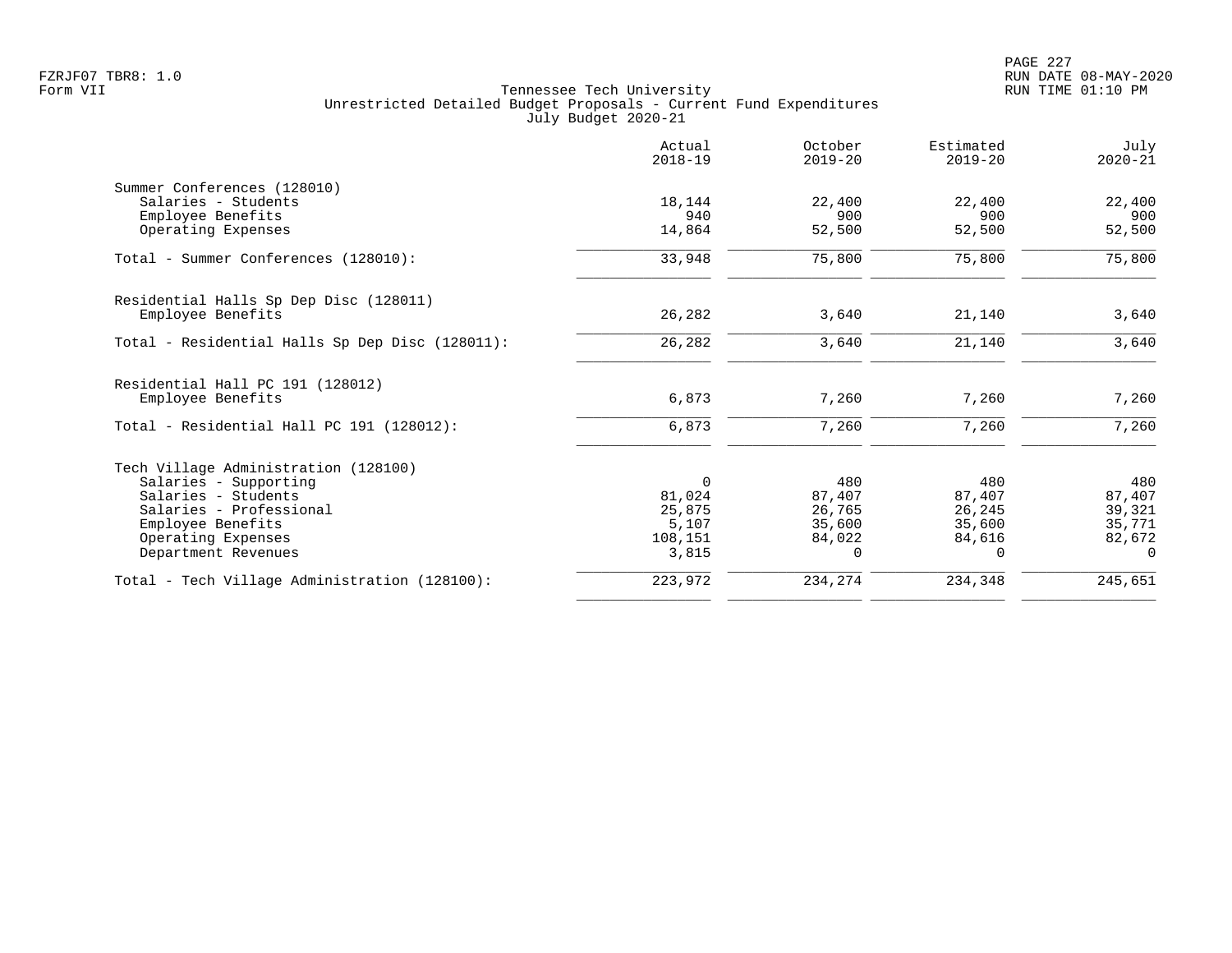|                                                     | Actual<br>$2018 - 19$ | October<br>$2019 - 20$ | Estimated<br>$2019 - 20$ | July<br>$2020 - 21$ |
|-----------------------------------------------------|-----------------------|------------------------|--------------------------|---------------------|
| Tech Village Telephone (128102)                     |                       |                        |                          |                     |
| Operating Expenses                                  | 73,050                | 90,200                 | 90,200                   | 90,200              |
| Total - Tech Village Telephone (128102):            | 73,050                | 90,200                 | 90,200                   | 90,200              |
| University Recreation Fitness Ctr (128500)          |                       |                        |                          |                     |
| Salaries - Academic                                 | $\Omega$              | 1,000                  | 1,000                    | 1,000               |
| Salaries - Supporting                               | 141,362               | 142,506                | 118,100                  | 131,948             |
| Salaries - Students                                 | 143,703               | 111,000                | 109,770                  | 109,770             |
| Salaries - Professional                             | 172,818               | 211,245                | 213,129                  | 213,254             |
| Employee Benefits                                   | 153,220               | 175,727                | 180,327                  | 177,173             |
| Travel                                              | 395                   | $\Omega$               | $\Omega$                 | 0                   |
| Operating Expenses                                  | 55,465                | 28,441                 | 34,201                   | 29,142              |
| Department Revenues                                 | 1,720                 | $\Omega$               | 0                        | $\Omega$            |
| Total - University Recreation Fitness Ctr (128500): | 668,683               | 669,919                | 656,527                  | 662,287             |
| Fitness Ctr Spouse Dep Disc (128501)                |                       |                        |                          |                     |
| Employee Benefits                                   | 0                     | 2,160                  | 0                        | 2,160               |
| Total - Fitness Ctr Spouse Dep Disc (128501):       | $\mathbf 0$           | 2,160                  | 0                        | 2,160               |
| Fitness Ctr PC191 (128502)                          |                       |                        |                          |                     |
| Employee Benefits                                   | 3,762                 | 0                      | 8,448                    | $\mathbf 0$         |
| Total - Fitness Ctr PC191 $(128502)$ :              | 3,762                 | $\mathbf 0$            | 8,448                    | $\mathbf 0$         |
|                                                     |                       |                        |                          |                     |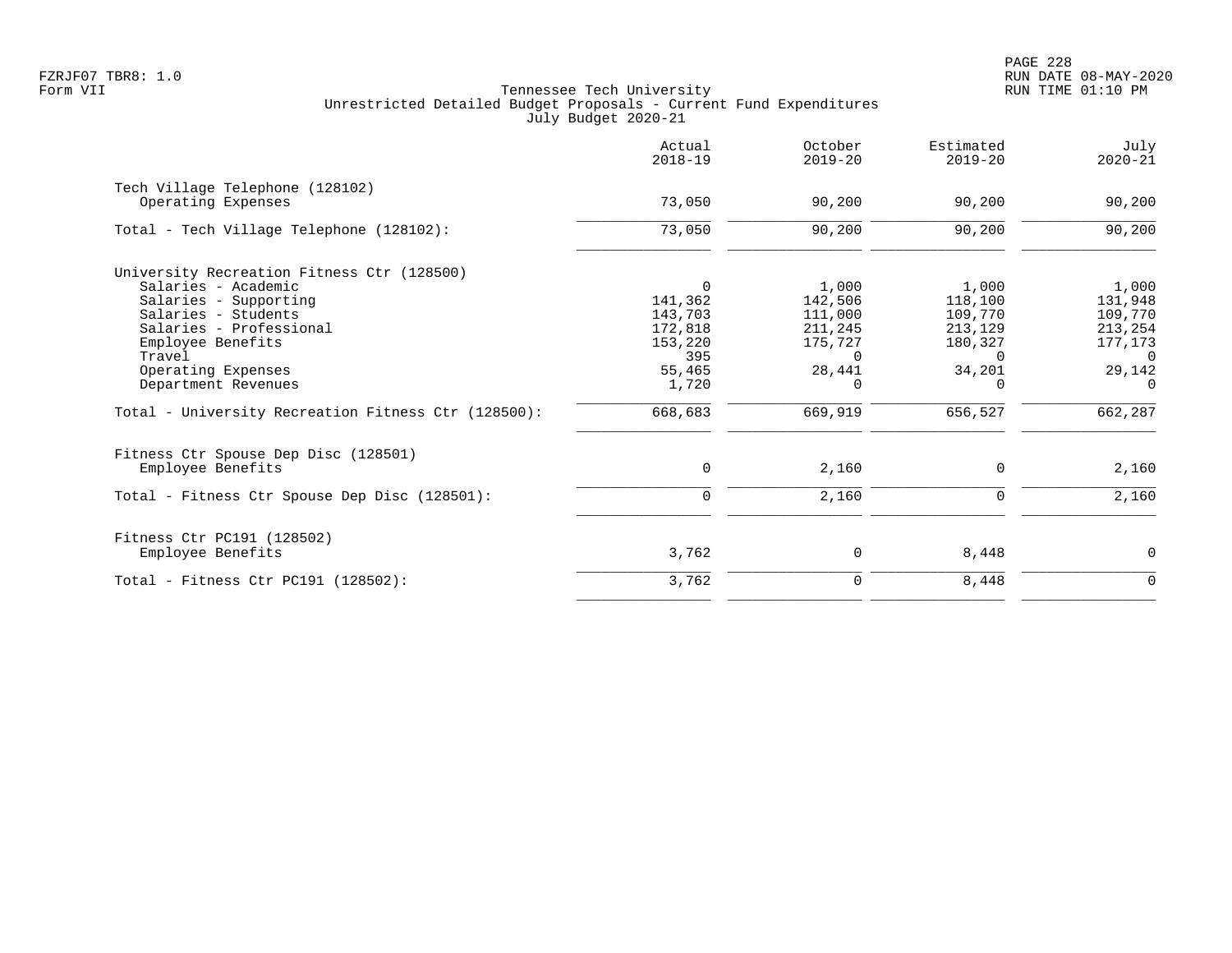|                                               | Actual<br>$2018 - 19$ | October<br>$2019 - 20$ | Estimated<br>$2019 - 20$ | July<br>$2020 - 21$ |
|-----------------------------------------------|-----------------------|------------------------|--------------------------|---------------------|
| Fitness Cheer Clinic (128503)                 |                       |                        |                          |                     |
| Salaries - Supporting                         | 25,353                | 19,365                 | 19,238                   | 19,409              |
| Salaries - Students                           | 7,451                 | 26,850                 | 26,850                   | 26,850              |
| Salaries - Professional                       | 10,812                | 39,494                 | 56,988                   | 57,846              |
| Employee Benefits                             | 24,015                | 40,957                 | 40,957                   | 41,237              |
| Travel                                        | $\Omega$              | 2,000                  | 2,000                    | 2,000               |
| Operating Expenses                            | 312,181               | 219,256                | 201,596                  | 201,596             |
| Capital Outlay                                | $\Omega$              | 2,500                  | 2,500                    | 2,500               |
| Total - Fitness Cheer Clinic (128503):        | 379,812               | 350,422                | 350,129                  | 351,438             |
| Residence Halls Engineering (137204)          |                       |                        |                          |                     |
| Operating Expenses                            | 24,640                | 41,400                 | 87,243                   | 41,400              |
| Total - Residence Halls Engineering (137204): | 24,640                | 41,400                 | 87,243                   | 41,400              |
| Residential Hall Security (200006)            |                       |                        |                          |                     |
| Salaries - Supporting                         | 51,261                | 62,408                 | 61,341                   | 62,706              |
| Employee Benefits                             | 33,170                | 43,670                 | 43,670                   | 43,944              |
| Operating Expenses                            | 9,270                 | 8,530                  | 8,530                    | 8,530               |
| Total - Residential Hall Security (200006):   | 93,701                | 114,608                | 113,541                  | 115,180             |
| Director of Auxiliaries (203000)              |                       |                        |                          |                     |
| Salaries - Professional                       | 48,254                | 58,966                 | 58,166                   | 72,661              |
| Employee Benefits                             | 16,428                | 16,085                 | 16,085                   | 16,404              |
| Travel                                        | 4,466                 | 4,010                  | 4,010                    | 4,010               |
| Operating Expenses                            | 5,067                 | 960                    | 1,760                    | 1,760               |
| Total - Director of Auxiliaries (203000):     | 74,215                | 80,021                 | 80,021                   | 94,835              |
|                                               |                       |                        |                          |                     |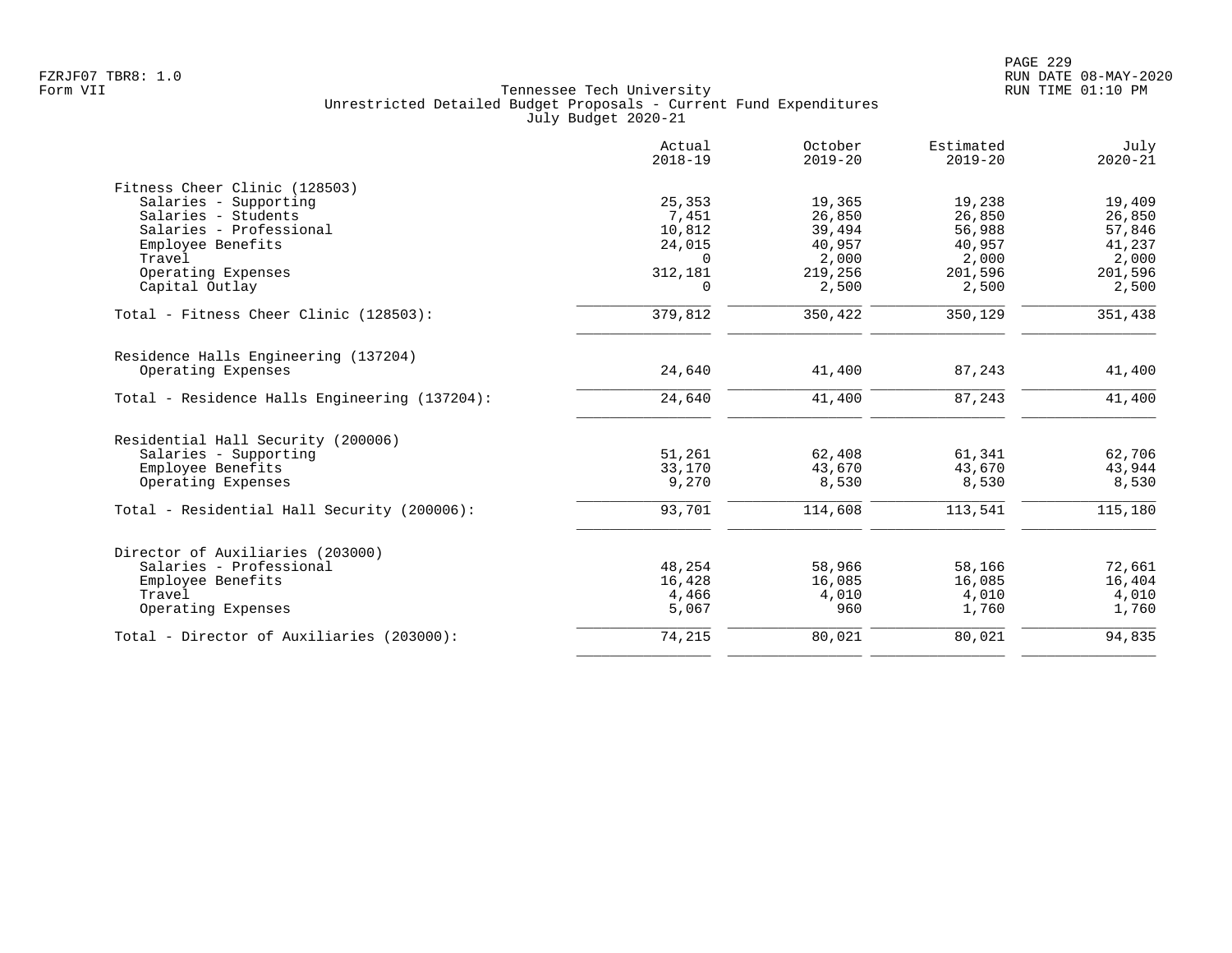PAGE 230 FZRJF07 TBR8: 1.0 RUN DATE 08-MAY-2020

|                                                                                                                     | Actual<br>$2018 - 19$                       | October<br>$2019 - 20$             | Estimated<br>$2019 - 20$               | July<br>$2020 - 21$                |
|---------------------------------------------------------------------------------------------------------------------|---------------------------------------------|------------------------------------|----------------------------------------|------------------------------------|
| Director of Auxil Transfers (203001)<br>Operating Expenses<br>Department Revenues                                   | $\Omega$<br>$-76, 303$                      | $-80,021$<br>$\Omega$              | $-80,021$<br>$\Omega$                  | $-94,835$<br>$\Omega$              |
| Total - Director of Auxil Transfers (203001):                                                                       | $-76, 303$                                  | $-80,021$                          | $-80,021$                              | $-94,835$                          |
| Dining Services (203002)<br>Salaries - Supporting<br>Employee Benefits<br>Operating Expenses<br>Department Revenues | $\mathbf 0$<br>$\Omega$<br>30,888<br>22,991 | 70<br>16,815<br>43,742<br>$\Omega$ | 70<br>16,815<br>43,502<br><sup>0</sup> | 70<br>16,815<br>47,946<br>$\Omega$ |
| Total - Dining Services (203002):                                                                                   | 53,879                                      | 60,627                             | 60,387                                 | 64,831                             |
| Cafeteria Insurance (203003)<br>Operating Expenses                                                                  | $\mathsf{O}$                                | 10                                 | 10                                     | 10                                 |
| Total - Cafeteria Insurance (203003):                                                                               | $\mathbf 0$                                 | 10                                 | 10                                     | 10                                 |
| Cafe Spouse Depend Discount (203004)<br>Employee Benefits                                                           | 0                                           | 5,820                              | 0                                      | 5,820                              |
| Total - Cafe Spouse Depend Discount (203004):                                                                       | $\mathbf 0$                                 | 5,820                              | $\mathbf 0$                            | 5,820                              |
| Mail Services Administration (203012)<br>Operating Expenses                                                         | $\mathbf 0$                                 | 650                                | 650                                    | 650                                |
| Total - Mail Services Administration (203012):                                                                      | $\mathbf 0$                                 | 650                                | 650                                    | 650                                |
|                                                                                                                     |                                             |                                    |                                        |                                    |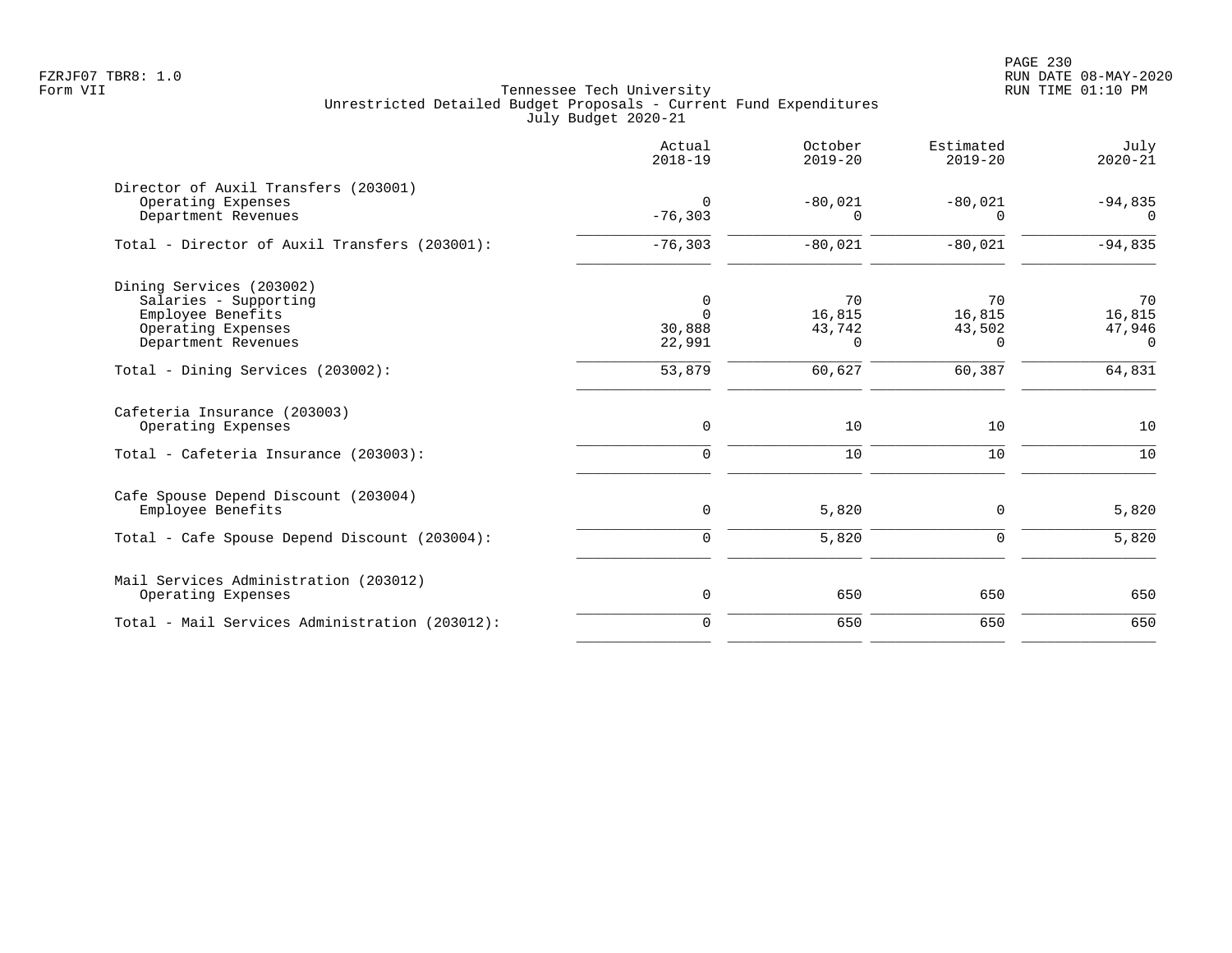|                                               | Actual<br>$2018 - 19$ | October<br>$2019 - 20$ | Estimated<br>$2019 - 20$ | July<br>$2020 - 21$ |
|-----------------------------------------------|-----------------------|------------------------|--------------------------|---------------------|
| Bookstore Operating (203016)                  |                       |                        |                          |                     |
| Operating Expenses                            | 2,625                 | 25,296                 | 25,096                   | 28,800              |
| Department Revenues                           | 19,076                | $\Omega$               | O                        | $\Omega$            |
| Total - Bookstore Operating (203016):         | 21,701                | 25,296                 | 25,096                   | 28,800              |
| Vending General (203017)                      |                       |                        |                          |                     |
| Operating Expenses                            | 9,462                 | 19,112                 | 19,032                   | 20,513              |
| Department Revenues                           | 7,630                 | $\Omega$               | ∩                        | $\Omega$            |
| Total - Vending General (203017):             | 17,092                | 19,112                 | 19,032                   | 20,513              |
| Tech Village General (221010)                 |                       |                        |                          |                     |
| Salaries - Supporting                         | 39,911                | 59,130                 | 58,425                   | 58,951              |
| Employee Benefits                             | 28,579                | 58,875                 | 58,875                   | 59,033              |
| Operating Expenses                            | 84,941                | 85,000                 | 85,000                   | 85,000              |
| Total - Tech Village General (221010):        | 153,431               | 203,005                | 202,300                  | 202,984             |
| Residence Halls Maintenance (251009)          |                       |                        |                          |                     |
| Salaries - Supporting                         | 309,183               | 319,971                | 314,118                  | 319,414             |
| Salaries - Students                           | 8,157                 | $\Omega$               | $\Omega$                 | $\Omega$            |
| Employee Benefits                             | 168,589               | 121,735                | 121,735                  | 123,092             |
| Travel                                        | 750                   | <sup>n</sup>           |                          | $\Omega$            |
| Operating Expenses                            | 262,447               | 124,040                | 124,040                  | 124,040             |
| Department Revenues                           | $-30$                 | $\Omega$               | 0                        | $\mathbf 0$         |
| Total - Residence Halls Maintenance (251009): | 749,096               | 565,746                | 559,893                  | 566,546             |
|                                               |                       |                        |                          |                     |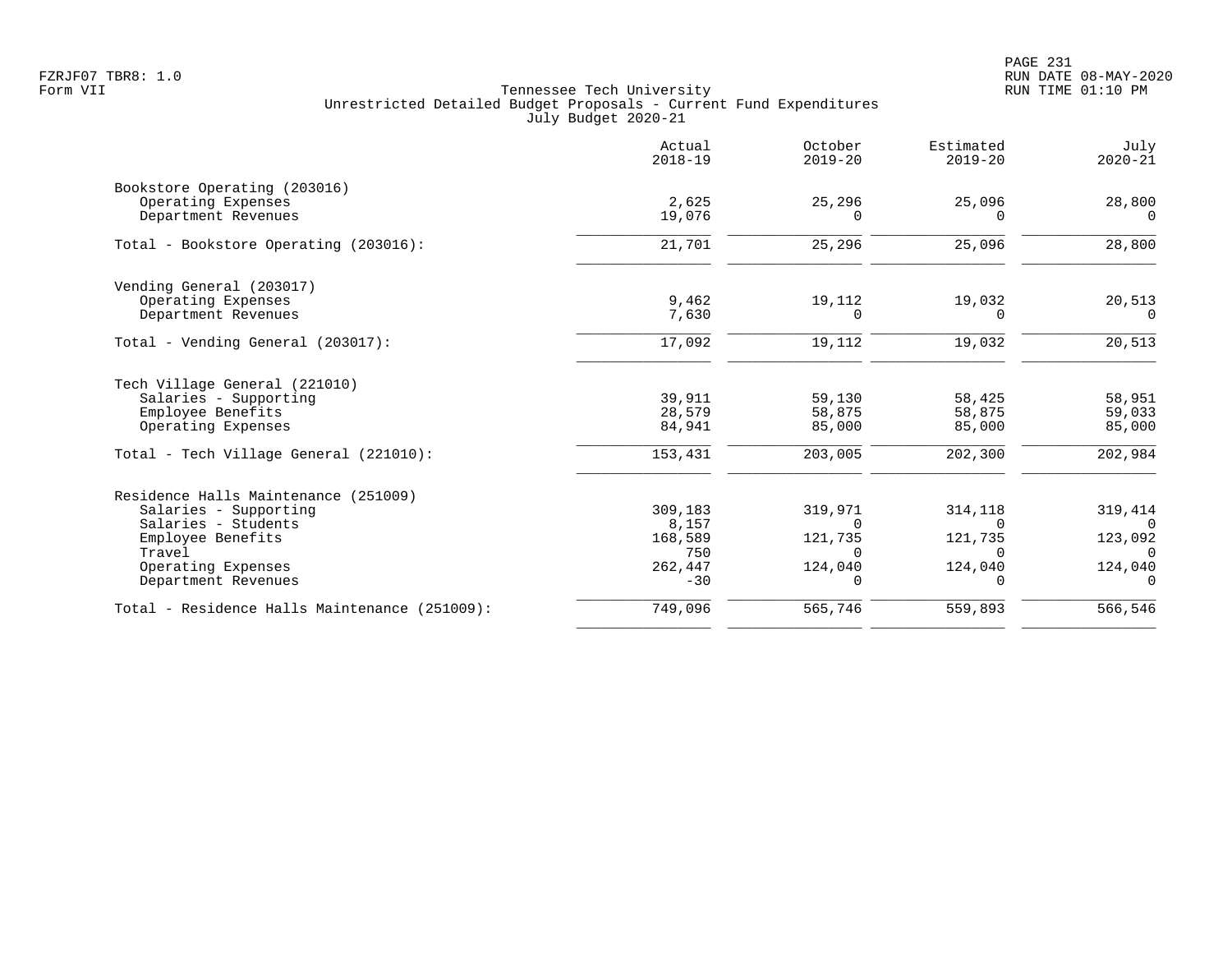PAGE 232 FZRJF07 TBR8: 1.0 RUN DATE 08-MAY-2020

|                                                                                                                                                     | Actual<br>$2018 - 19$                 | October<br>$2019 - 20$                | Estimated<br>$2019 - 20$              | July<br>$2020 - 21$                   |
|-----------------------------------------------------------------------------------------------------------------------------------------------------|---------------------------------------|---------------------------------------|---------------------------------------|---------------------------------------|
| Residential Life Lighting (251026)<br>Operating Expenses                                                                                            | 7,268                                 | $\mathbf 0$                           | $\mathbf 0$                           | 0                                     |
| Total - Residential Life Lighting (251026):                                                                                                         | 7,268                                 | $\mathbf 0$                           | $\mathbf 0$                           | $\Omega$                              |
| Tech Village Lighting (251027)<br>Operating Expenses                                                                                                | 54                                    | 0                                     | $\mathbf 0$                           | 0                                     |
| Total - Tech Village Lighting (251027):                                                                                                             | 54                                    | $\mathbf 0$                           | $\mathbf 0$                           | 0                                     |
| Residence Hall Custodial (255002)<br>Salaries - Supporting<br>Employee Benefits<br>Operating Expenses<br>Total - Residence Hall Custodial (255002): | 10,127<br>4,118<br>398,038<br>412,283 | 9,331<br>65,210<br>238,750<br>313,291 | 9,211<br>65,210<br>238,750<br>313,171 | 9,331<br>65,246<br>238,750<br>313,327 |
| Tech Village Custodial (255005)<br>Operating Expenses                                                                                               | 13,405                                | 29,000                                | 29,000                                | 29,000                                |
| Total - Tech Village Custodial (255005):                                                                                                            | 13,405                                | 29,000                                | 29,000                                | 29,000                                |
| Fitness Center Custodial (255006)<br>Operating Expenses                                                                                             | 53,189                                | 75,000                                | 75,000                                | 75,000                                |
| Total - Fitness Center Custodial (255006):                                                                                                          | 53,189                                | 75,000                                | 75,000                                | 75,000                                |
|                                                                                                                                                     |                                       |                                       |                                       |                                       |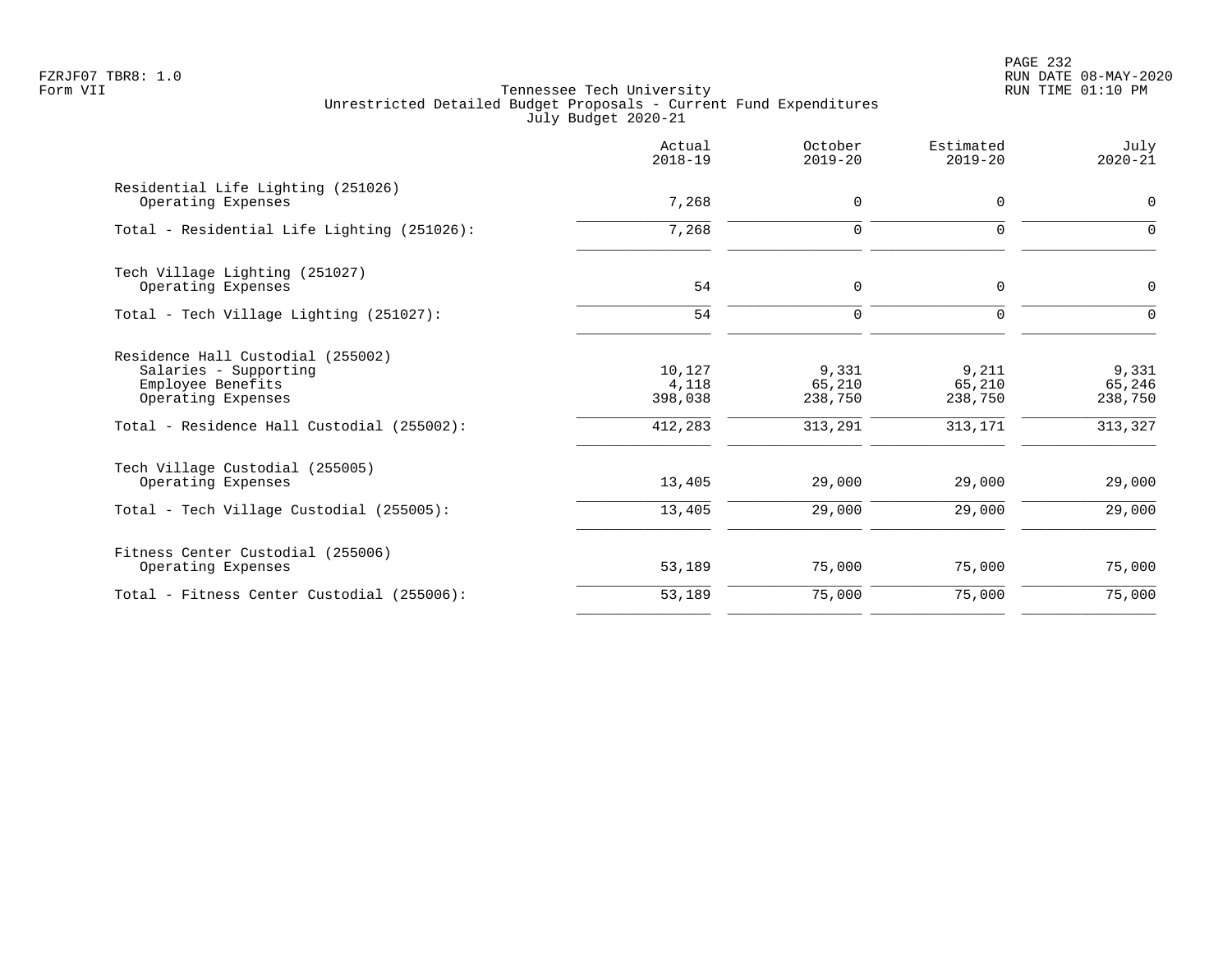|                                                                  | Actual<br>$2018 - 19$ | October<br>$2019 - 20$ | Estimated<br>$2019 - 20$ | July<br>$2020 - 21$ |
|------------------------------------------------------------------|-----------------------|------------------------|--------------------------|---------------------|
| Auxil Inst Supp Allocation (700046)<br>Department Revenues       | 318,840               | 390,270                | 391,330                  | 413,332             |
| Total - Auxil Inst Supp Allocation (700046):                     | 318,840               | 390,270                | 391,330                  | 413,332             |
| Auxil Data Processing Allocation (700047)<br>Department Revenues | 37,645                | 44,300                 | 40,440                   | 42,020              |
| Total - Auxil Data Processing Allocation (700047):               | 37,645                | 44,300                 | 40,440                   | 42,020              |
| Auxil Pro Rata Allocation (700048)<br>Department Revenues        | 1,622,150             | 2,074,800              | 2,054,570                | 2,087,150           |
| Total - Auxil Pro Rata Allocation (700048):                      | 1,622,150             | 2,074,800              | 2,054,570                | 2,087,150           |
| Auxil Insurance Allocation (700049)<br>Operating Expenses        | 4,684                 | 10,790                 | 10,790                   | 10,790              |
| Total - Auxil Insurance Allocation (700049):                     | 4,684                 | 10,790                 | 10,790                   | 10,790              |
| TTU Staff Tuit Maint Reimbursment (700068)<br>Employee Benefits  | 14,901                | 14,974                 | 14,974                   | 14,974              |
| Total - TTU Staff Tuit Maint Reimbursment (700068):              | 14,901                | 14,974                 | 14,974                   | 14,974              |
|                                                                  |                       |                        |                          |                     |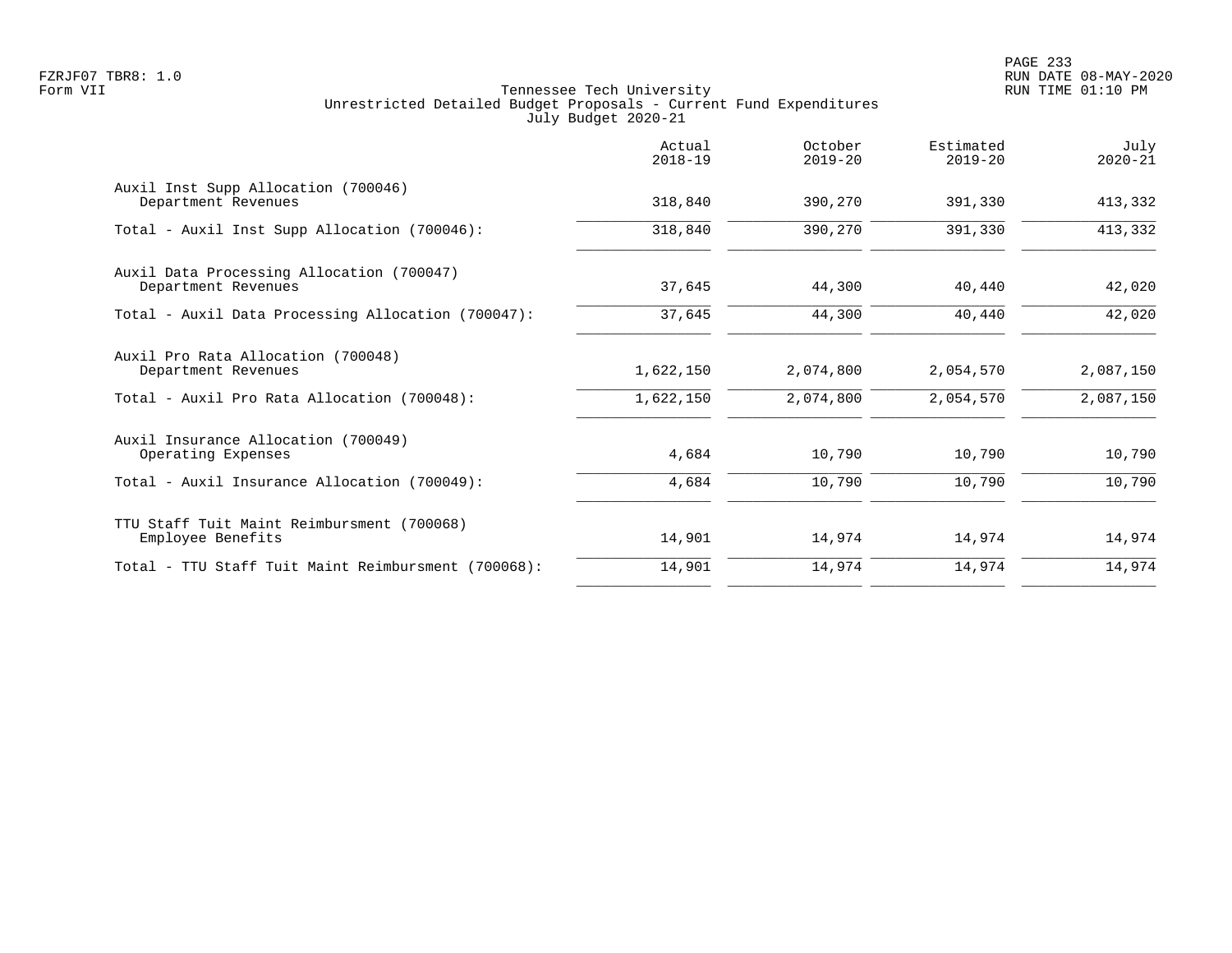# FZRJF07 TBR8: 1.0 RUN DATE 08-MAY-2020 Tennessee Tech University Unrestricted Detailed Budget Proposals - Current Fund Expenditures July Budget 2020-21

| $2018 - 19$ | $2019 - 20$                         | $2019 - 20$ | July<br>$2020 - 21$ |
|-------------|-------------------------------------|-------------|---------------------|
|             |                                     |             |                     |
|             | 1,000                               | 1,000       | 1,000               |
| 700,348     | 755,495                             | 721,249     | 745,518             |
| 720,437     | 727,485                             | 726,255     | 726,255             |
| 762,438     | 845,046                             | 867,298     | 915,911             |
| 746,504     | 818,428                             | 840,996     | 825,388             |
| 11,129      | 20,010                              | 20,010      | 20,010              |
|             | 1,770,324                           | 1,804,307   | 1,752,665           |
|             | 2,500                               | 2,500       | 2,500               |
|             | 2,509,370                           | 2,486,340   | 2,542,502           |
|             |                                     |             | 7,531,749           |
|             | 2,058,754<br>1,976,610<br>6,976,220 | 7,449,658   | 7,469,955           |

# Auxiliary Mandatory Transfers (720)

Auxiliary Nonmandatory Transfers (730)

| Total Auxiliary Expenditures |           |           |           |           |
|------------------------------|-----------|-----------|-----------|-----------|
| Salaries - Academic          |           | 1,000     | 1,000     | 1,000     |
| Salaries - Supporting        | 700,348   | 755,495   | 721,249   | 745,518   |
| Salaries - Students          | 720,437   | 727,485   | 726,255   | 726,255   |
| Salaries - Professional      | 762,438   | 845,046   | 867,298   | 915,911   |
| Employee Benefits            | 746,504   | 818,428   | 840,996   | 825,388   |
| Travel                       | 11,129    | 20,010    | 20,010    | 20,010    |
| Operating Expense            | 2,058,754 | 1,770,324 | 1,804,307 | 1,752,665 |
| Capital Outlay               |           | 2,500     | 2,500     | 2,500     |
| Department Revenues          | 1,976,610 | 2,509,370 | 2,486,340 | 2,542,502 |
| Total                        | 6,976,220 | 7,449,658 | 7,469,955 | 7,531,749 |
|                              |           |           |           |           |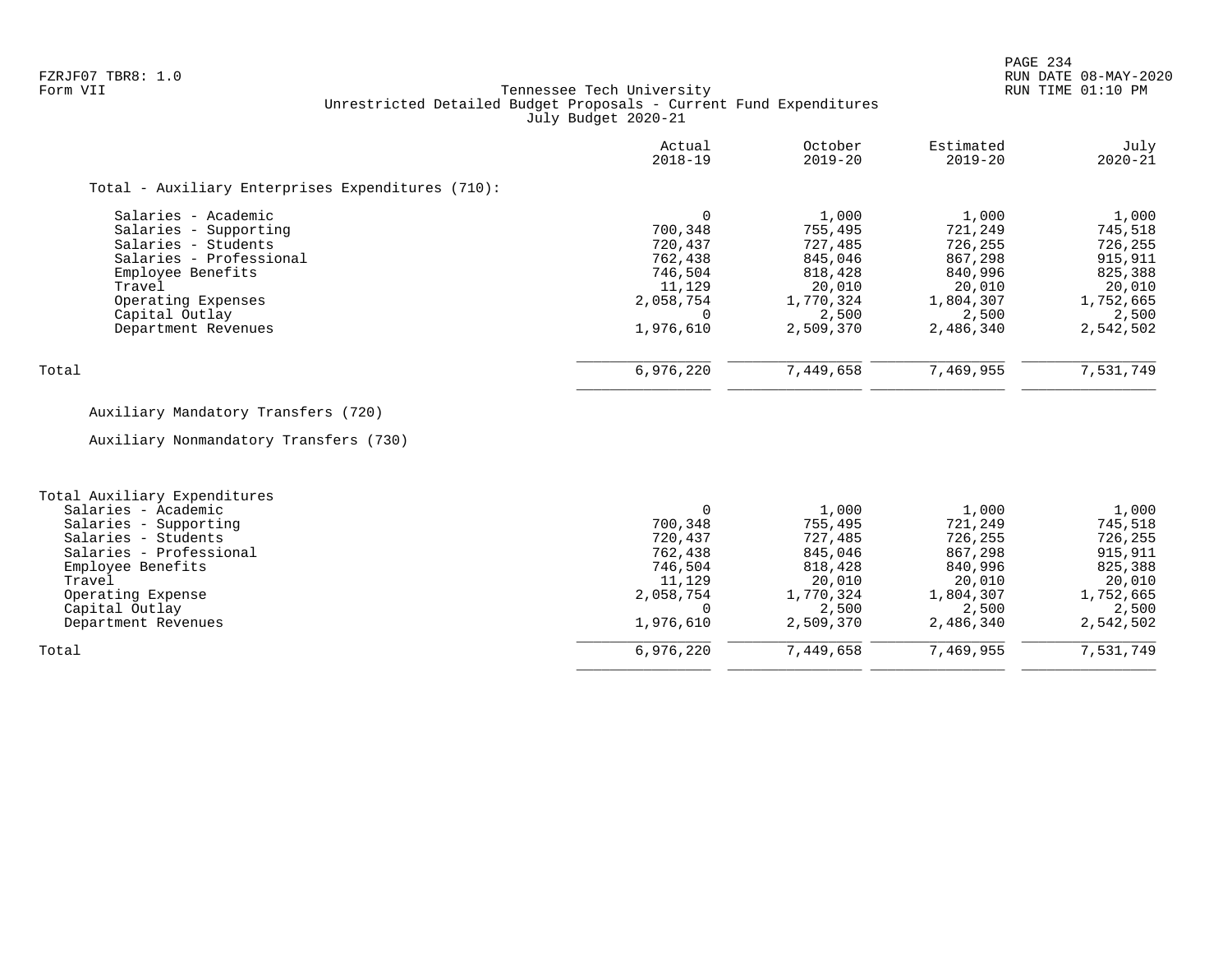|                                                       | Actual<br>$2018 - 19$ | October<br>$2019 - 20$ | Estimated<br>$2019 - 20$ | July<br>$2020 - 21$   |
|-------------------------------------------------------|-----------------------|------------------------|--------------------------|-----------------------|
| Auxiliary Transfers                                   |                       |                        |                          |                       |
| Mandatory Transfers                                   |                       |                        |                          |                       |
| ROI Dorms 10TH D 2012C 914 (2004B)                    | 344,464               | 347,820                | 347,820                  | 347,820               |
| ROI TV Apts 2012A 920                                 | 339,813               | 344,570                | 344,570                  | 344,570               |
| ROI TV Apts Renov PH2 P921                            | 405,327               | 413,770                | 413,770                  | 413,770               |
| ROI Warf Ellington P922                               | 64,715                | 391,420                | 391,420                  | 391,420               |
| ROI Jobe Murphy RH P924                               | 144,682               | 789,560                | 789,560                  | 789,560               |
| ROI TV P3 2017A P923 390250 76121                     | 392,923               | 566,517                | 566,517                  | 566,517               |
| ROI RH 2015A 914 07C 076125 390252                    | 233,993               | 236,663                | 236,663                  | 236,663               |
| ROI RH 2015B 917 10A 076126 390253                    | 581,261               | 1,574,685              | 1,574,685                | 1,574,685             |
| ROI M McCord B Evans P926                             | 224,838               | 756,320                | 756,320                  | 756,320               |
| ROI RH 2017B 914 07C 076128 390255                    | 84,203                | 85,910                 | 85,910                   | 85,910                |
| ROI RH 2017B 917 10A 076129 390256                    | 786,314               | 292,780                | 292,780                  | 292,780               |
| ROI TV1 2017B 920 12A 076130 390257                   | 105,181               | 105,900                | 105,900                  | 105,900               |
| ROI TV2 2017B 921 13A 076131 390258                   | 45,278                | 47,120                 | 47,120                   | 47,120                |
| ROI Cpr Dunn P930                                     | 4,786                 | 165,000                | 165,000                  | 165,000               |
| Total Auxiliary Mandatory Transfers:                  | 3,757,778             | 6,118,035              | 6,118,035                | 6, 118, 035           |
|                                                       |                       |                        |                          |                       |
|                                                       |                       |                        |                          |                       |
| Non-Mandatory Transfers<br>Transfers to RR Housing    |                       |                        |                          |                       |
|                                                       | 4,693,152<br>67,035   | 1,493,536<br>$\Omega$  | 1,456,195<br>$\Omega$    | 1,380,445<br>$\Omega$ |
| Transfers to RR Aptments<br>Transfers to RR Bookstore | 423,809               | 408,973                | 409,173                  | 405,469               |
| Transfers to RR Cafeteria                             | 2,908,728             | 2,900,018              | 2,905,324                | 2,735,568             |
| Transfers to RR Vending                               | 108,850               | 87,198                 | 87,528                   | 85,587                |
| Transfers to RR Post Office                           | $\Omega$              | 4,100                  | 4,100                    | 4,100                 |
| Transfers to RR Fitness Center                        | 168,352               | $\Omega$               | 23,927                   | 25,686                |
| Transfers to RR CC Housing                            | 13,595                | 42,107                 | 42,094                   | 44,192                |
| Transfers to RR CC Contr SR                           | 832                   | $\Omega$               | $\Omega$                 | $\Omega$              |
|                                                       |                       |                        |                          |                       |
| Total Auxiliary Non-Mandatory Transfers:              | 8,384,353             | 4,935,932              | 4,928,341                | 4,681,047             |
|                                                       |                       |                        |                          |                       |
| Total Auxiliary Transfers                             | 12, 142, 131          | 11,053,967             | 11,046,376               | 10,799,082            |
|                                                       |                       |                        |                          |                       |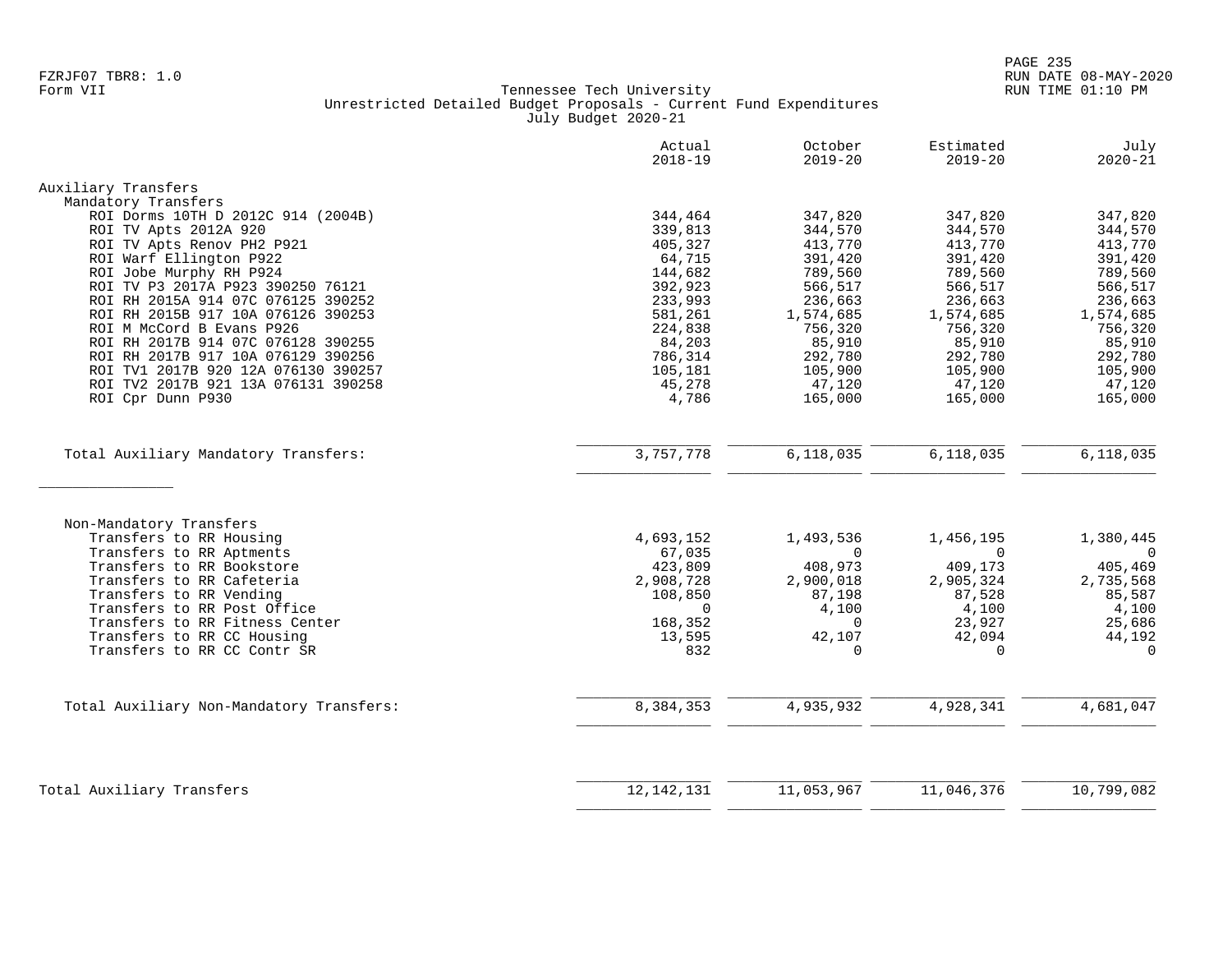|                                                        | Actual<br>$2018 - 19$ | October<br>$2019 - 20$ | Estimated<br>$2019 - 20$ | July<br>$2020 - 21$ |
|--------------------------------------------------------|-----------------------|------------------------|--------------------------|---------------------|
| Total Auxiliary Enterprises (Expenditures & Transfers) |                       |                        |                          |                     |
| Salaries - Academic                                    | $\Omega$              | 1,000                  | 1,000                    | 1,000               |
| Salaries - Supporting                                  | 700,348               | 755,495                | 721,249                  | 745,518             |
| Salaries - Students                                    | 720,437               | 727,485                | 726,255                  | 726,255             |
| Salaries - Professional                                | 762,438               | 845,046                | 867,298                  | 915,911             |
| Employee Benefits                                      | 746,504               | 818,428                | 840,996                  | 825,388             |
| Travel                                                 | 11,129                | 20,010                 | 20,010                   | 20,010              |
| Operating Expense                                      | 2,058,754             | 1,770,324              | 1,804,307                | 1,752,665           |
| Capital Outlay                                         | $\Omega$              | 2,500                  | 2,500                    | 2,500               |
| Department Revenues                                    | 1,976,610             | 2,509,370              | 2,486,340                | 2,542,502           |
| Auxiliary Transfers                                    | 12,142,131            | 11,053,967             | 11,046,376               | 10,799,082          |
| Total                                                  | 19, 118, 351          | 18,503,625             | 18,516,331               | 18,330,831          |
|                                                        |                       |                        |                          |                     |
| Total Unrestricted                                     |                       |                        |                          |                     |
| Salaries - Administrative                              | 5,654,757             | 5,626,042              | 5, 273, 459              | 5,762,480           |
| Salaries - Academic                                    | 38,792,842            | 41,228,683             | 39, 171, 913             | 41,460,079          |
| Salaries - Supporting                                  | 10,596,258            | 11, 138, 609           | 10,587,907               | 10,744,889          |
| Salaries - Students                                    | 2,438,124             | 2,049,711              | 2,336,230                | 1,952,886           |
| Salaries - Professional                                | 21,440,117            | 23, 440, 875           | 22,830,092               | 24, 176, 115        |
| Employee Benefits                                      | 33, 254, 036          | 35, 488, 319           | 35,926,021               | 35, 353, 025        |
| Travel                                                 | 2, 413, 327           | 2,261,797              | 2,630,639                | 2,029,844           |
| Operating Expenses                                     | 41,028,427            | 59, 445, 847           | 62,172,540               | 50, 163, 768        |
| Capital Outlay                                         | 446,824               | 434,000                | 521,014                  | 334,000             |
| Department Revenues                                    | 393,718               | $-1,553,274$           | $-1, 414, 571$           | $-1,338,476$        |
| E & G Transfers and Auxiliary Transfers                | 23, 346, 678          | 19,065,677             | 19,886,601               | 16, 171, 358        |
| Total                                                  | 179,805,108           | 198,626,286            | 199,921,845              | 186,809,968         |
|                                                        |                       |                        |                          |                     |